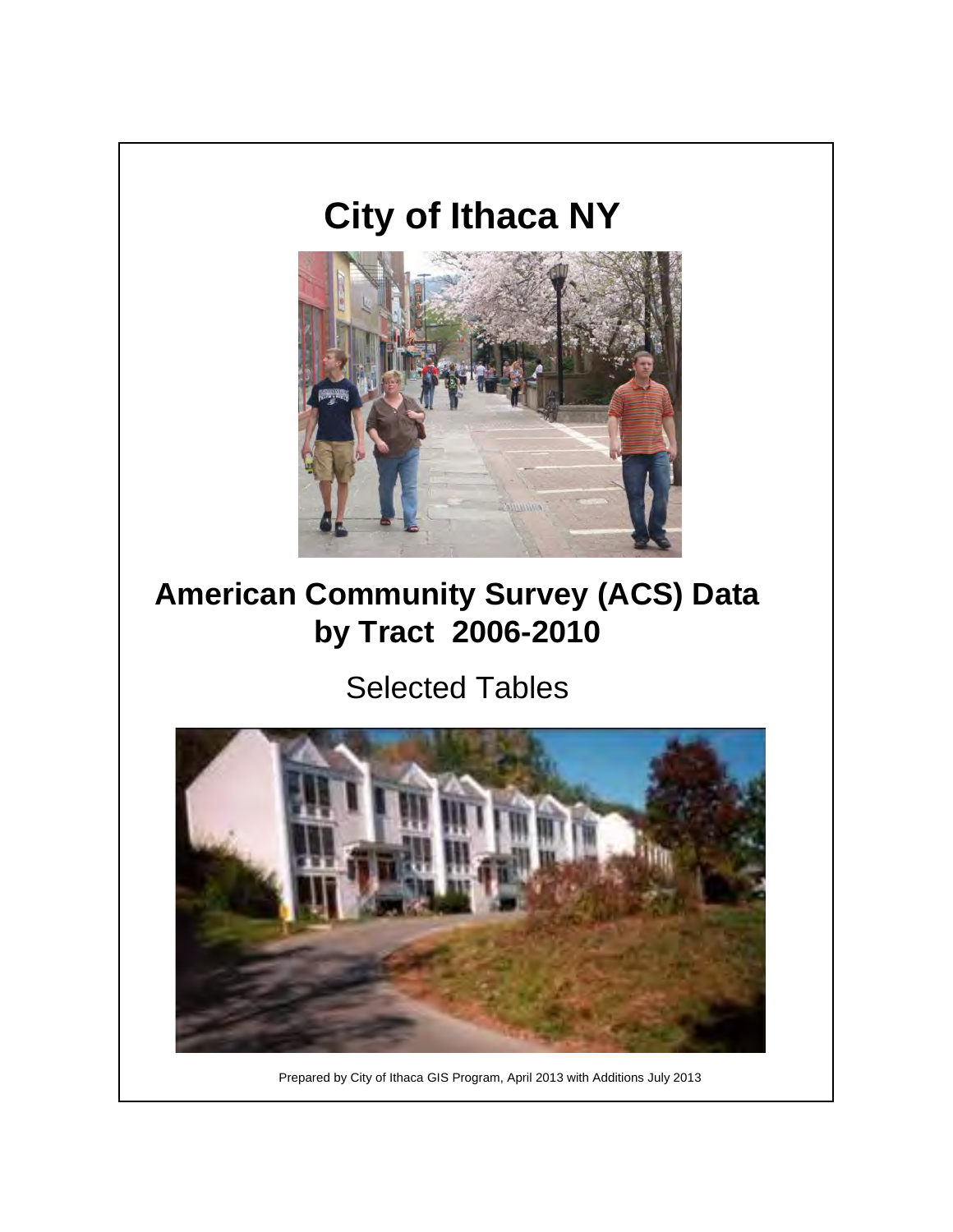### **Introduction**

The American Community Survey (ACS) is ongoing survey that provides data every year – giving communities the current information they need.

The Census Bureau collects American Community Survey data from a sample of the population in the United States and Puerto Rico – rather than from the whole population. All ACS data are survey estimates.

For 2006-2010, ACS 5-year estimate data was collected between January 1, 2006 and December 31, 2010. Data are combined to produce 60 months of data. This is called 5-year data.

To help you interpret the reliability of the estimate, the Census Bureau publishes a margin of error (MOE) for every ACS estimate. An '\*\*\*\*\*' entry in the margin of error column indicates that the estimate is controlled. A statistical test for sampling variability is not appropriate.

The kind of information presented in this booklet are a selection from the whole of the available 5 year ACS data. Data was chosen to be as closely as possible comparable to the data published in the 2000 Neighborhood Statistics Program book. However, the geographic unit used in this data is the Census tract- that is, it is not the same geographic unit as the Neighborhoods of 2000 and 2010 which is based on 1 or more block groups. The method of collection of the data by the Census Bureau is also different. The best use of the data presented here is to compare between tracts and to get a view of the area described by these statistics.

For more information about ACS, including the reliability of the data, please visit page [www.census.gov/acs](http://www.census.gov/acs). These and additional ACS tables are published on the Census Bureau's American FactFinder website factfinder2.census.gov, and are available for download.

If you have further questions about this compilation of ACS data, after consulting the ACS website, please contact the GIS team at (607) 272-1717 or *[gisrequest@cityofithaca.org](mailto:gisrequest@cityofithaca.org)*. A copy of the data in spreadsheet or GIS form is also available through the GIS Program.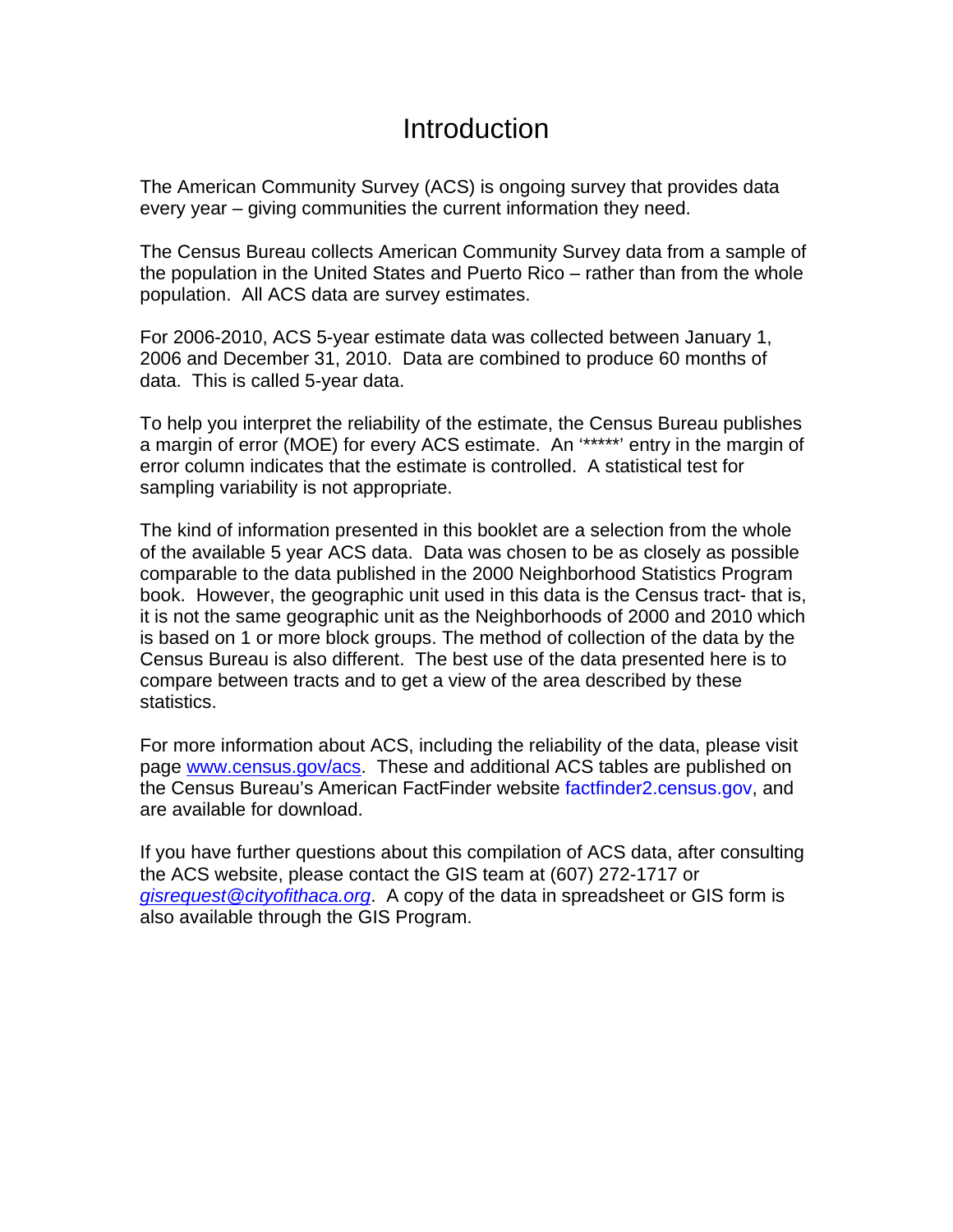#### **U.S. Census Tract Boundaries 2010 City of Ithaca, NY**

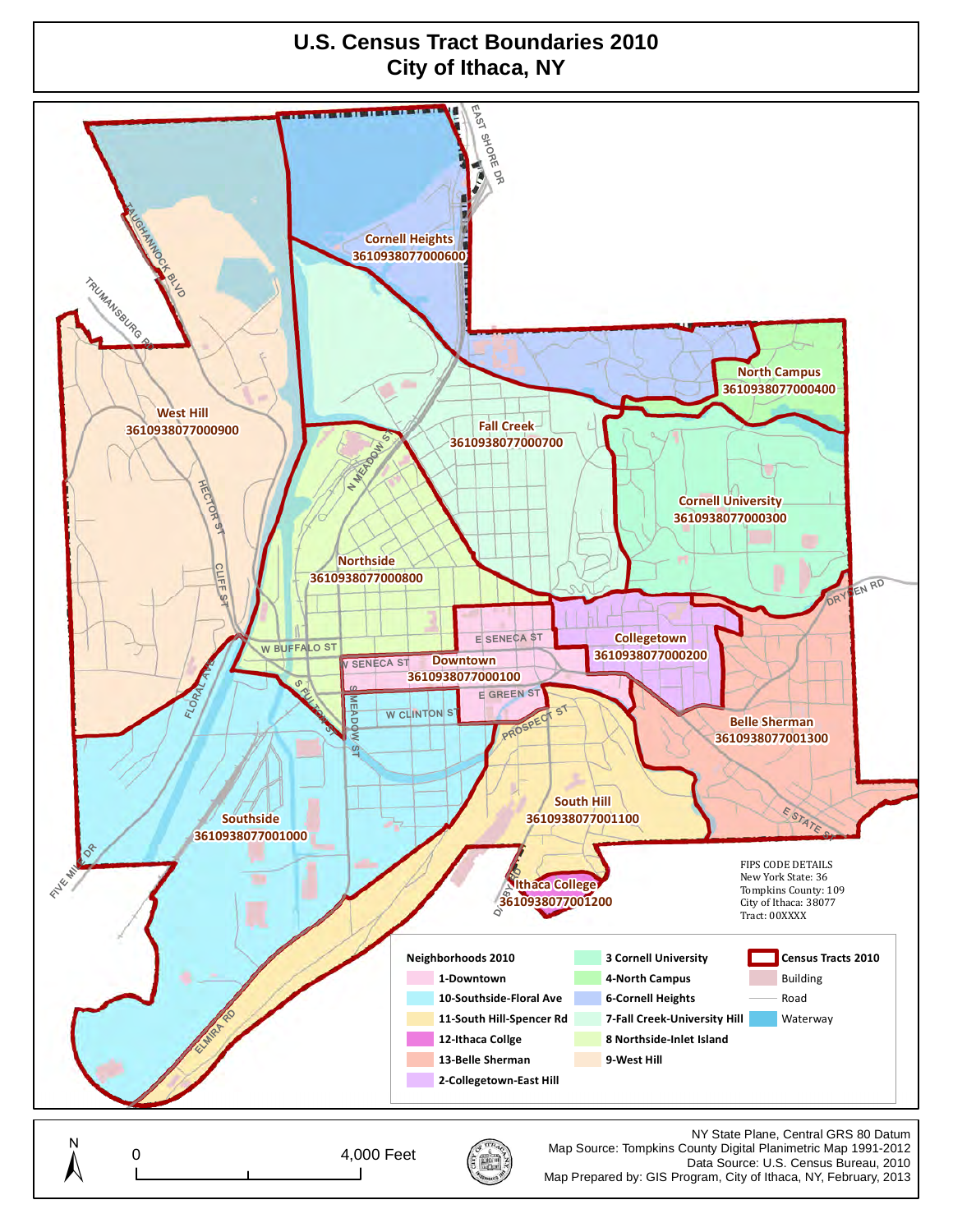## HOUSING CHARACTERISTICS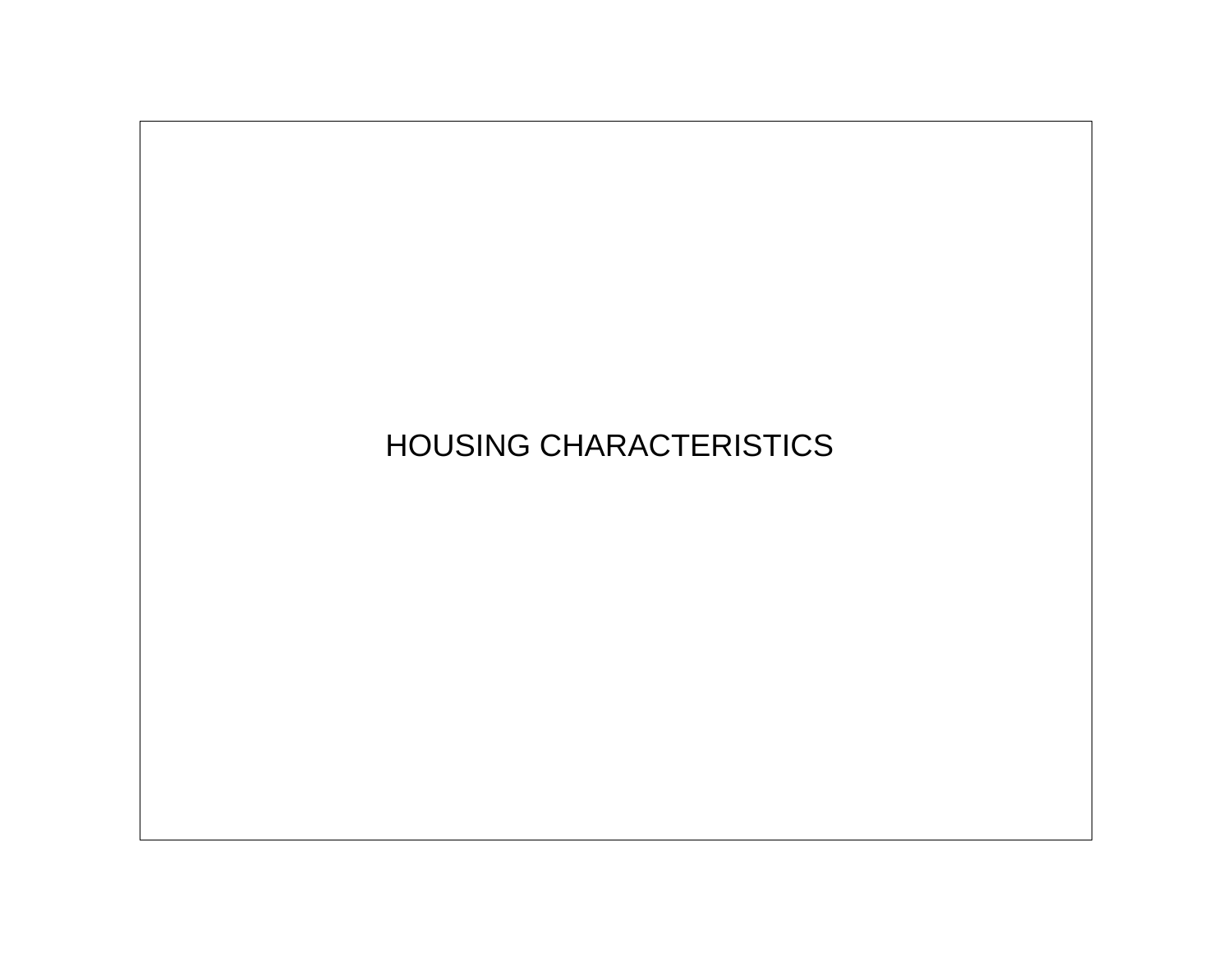|                                                                                                                                                |                 | Ithaca Ciy,             |
|------------------------------------------------------------------------------------------------------------------------------------------------|-----------------|-------------------------|
| <b>Tompkins County,</b>                                                                                                                        |                 | <b>Tompkins County,</b> |
| <b>New York</b><br><b>New York</b><br><b>United States</b>                                                                                     |                 | <b>New York</b>         |
| Estimate<br>Estimate<br>Margin of<br><b>Margin of</b><br><b>Margin of</b><br><b>Estimate</b><br><b>Estimate</b>                                |                 | <b>Margin of</b>        |
| Error<br>Error<br>Error                                                                                                                        |                 | Error                   |
| *****<br>*****<br>*****<br>303,965,272<br>19,229,752<br>100.612<br><b>TOTAL POPULATION</b>                                                     | 29,774          | $+/-42$                 |
| 130,038,080<br>$+/-11.170$<br>8,050,835<br>$+/-1.211$<br>41.381<br>$+/-513$<br><b>HOUSING UNITS</b>                                            | 11,570          | $+/-637$                |
| <b>OCCUPANCY STATUS</b>                                                                                                                        |                 |                         |
| Universe: Housing units                                                                                                                        |                 |                         |
| 130,038,080<br>$+/-11.170$<br>8,050,835<br>$+/-1,211$<br>41.381<br>$+/-513$<br>Total:                                                          | 11,570          | $+/-637$                |
| 114.235.996<br>$+/-248.114$<br>Occupied<br>7.205.740<br>$+/-12,418$<br>38.446<br>$+/-664$                                                      | 10.713          | $+/-610$                |
| 15,802,084<br>$+/-237,531$<br>$+/-11,778$<br>2,935<br>Vacant<br>845,095<br>$+/-419$                                                            | 857             | $+/-213$                |
| <b>TENURE</b>                                                                                                                                  |                 |                         |
| Universe: Occupied housing units                                                                                                               |                 |                         |
| Total:<br>114,235,996<br>$+/-248,114$<br>7,205,740<br>$+/-12,418$<br>38,446<br>$+/-664$                                                        | 10,713          | $+/-610$                |
| Owner occupied<br>76,089,650<br>$+/-362,764$<br>3,977,188<br>$+/-17,493$<br>21,157<br>$+/-480$                                                 | 2,928           | $+/-275$                |
| Renter occupied<br>38,146,346<br>$+/-120,182$<br>3,228,552<br>$+/-10,448$<br>17,289<br>$+/-663$                                                | 7.785           | $+/-495$                |
| <b>VACANCY STATUS</b>                                                                                                                          |                 |                         |
| Universe: Vacant housing units                                                                                                                 |                 |                         |
| $+/-11,778$<br>Total:<br>15,802,084<br>$+/-237,531$<br>845,095<br>2,935<br>$+/-419$                                                            | 857             | $+/-213$                |
| 3,286,932<br>$+/-4,360$<br>$+/-194$<br>$+/-61.621$<br>162,164<br>For rent<br>518                                                               | 74              | $+/-69$                 |
| Rented, not occupied<br>$+/-1,950$<br>530<br>601,338<br>$+/-14,203$<br>41,862<br>$+/-195$                                                      | 298             | $+/-143$                |
| 1,886,522<br>$+/-41,967$<br>71.113<br>$+/-2,460$<br>161<br>$+/-137$<br>For sale only                                                           | 34              | $+/-46$                 |
| $+/-15,157$<br>36,864<br>$\overline{47}$<br>$+/-54$<br>Sold, not occupied<br>639,273<br>$+/-1,931$                                             | $\overline{28}$ | $+/-44$                 |
| For seasonal, recreational, or occasional use<br>4,683,380<br>$+/-35,813$<br>275,394<br>$+/-3,939$<br>582<br>$+/-187$                          | 79              | $+/-64$                 |
| $+/-242$<br>34,385<br>$+/-1,634$<br>1.002<br>$+/-123$<br>For migrant workers<br>$\Omega$                                                       | $\Omega$        | $+/-123$                |
| Other vacant<br>4,670,254<br>$+/-77,051$<br>$+/-5,241$<br>$+/-300$<br>256,696<br>1,097                                                         | 344             | $+/-150$                |
| <b>UNITS IN STRUCTURE</b>                                                                                                                      |                 |                         |
| Universe: Housing units                                                                                                                        |                 |                         |
| $+/-1,211$<br>41,381<br>130,038,080<br>$+/-11,170$<br>8,050,835<br>$+/-513$<br>Total:                                                          | 11,570          | $+/-637$                |
| 1, detached<br>80,135,946<br>$+/-124,023$<br>3,387,703<br>$+/-9,111$<br>20,270<br>$+/-607$                                                     | 3,010           | $+/-301$                |
| 7,461,728<br>$+/-25,504$<br>1,280<br>$+/-235$<br>1, attached<br>390,953<br>$+/-3.849$                                                          | 310             | $+/-130$                |
| $\overline{2}$<br>5,043,883<br>$+/-31,908$<br>877,363<br>$+/-7,744$<br>3.907<br>$+/-469$                                                       | 1.867           | $+/-325$                |
| $+/-25,836$<br>3,564<br>$+/-368$<br>5,817,272<br>591,818<br>$+/-5,771$<br>3 or 4<br>6.292.989<br>429.203                                       | 1,744           | $+/-311$                |
| $+/-3.590$<br>5 to 9<br>$+/-31.661$<br>3.672<br>$+/-359$<br>$+/-33,349$<br>$+/-229$<br>10 to 19<br>5,876,245<br>334,146<br>$+/-4,210$<br>1,477 | 1.881<br>683    | $+/-323$<br>$+/-173$    |
| $+/-5,325$<br>20 to 49<br>4,516,265<br>$+/-15.136$<br>635,975<br>1.328<br>$+/-268$                                                             | 713             | $+/-201$                |
| 6.101.885<br>$+/-22,886$<br>$+/-5,681$<br>$+/-269$<br>50 or more<br>1,199,327<br>1,890                                                         | 1.187           | $+/-240$                |
| Mobile home<br>$+/-39,321$<br>201, 159<br>$+/-2,619$<br>3,993<br>$+/-428$<br>8,684,414                                                         | 175             | $+/-55$                 |
| Boat, RV, van, etc.<br>107,453<br>$+/-2,445$<br>3,188<br>$+/-443$<br>$+/-123$<br>$\Omega$                                                      | $\Omega$        | $+/-123$                |
|                                                                                                                                                |                 |                         |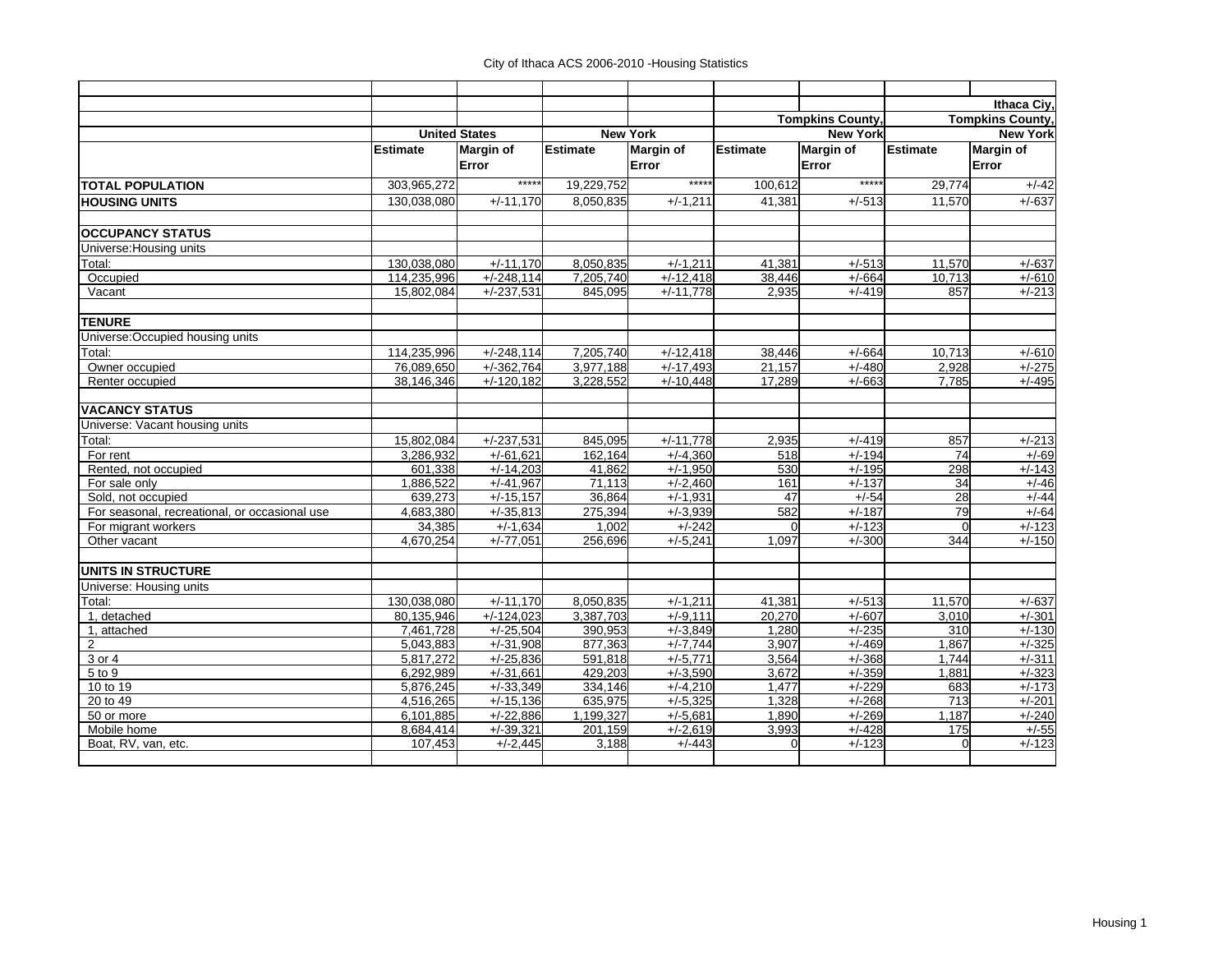City of Ithaca ACS 2006-2010 -Housing Statistics

|                                               |                 | Census Tract 1,         |                    | Census Tract 2,         |                                  | Census Tract 3 (part),  |                         | Census Tract 4 (part), |  |
|-----------------------------------------------|-----------------|-------------------------|--------------------|-------------------------|----------------------------------|-------------------------|-------------------------|------------------------|--|
|                                               |                 | Ithaca Civ.             |                    | Ithaca Civ.             |                                  | Ithaca Civ.             |                         | Ithaca Ciy,            |  |
|                                               |                 | <b>Tompkins County,</b> |                    | <b>Tompkins County,</b> |                                  | <b>Tompkins County,</b> | <b>Tompkins County,</b> |                        |  |
|                                               |                 | <b>New York</b>         |                    | <b>New York</b>         |                                  | <b>New York</b>         |                         | <b>New York</b>        |  |
|                                               | <b>Estimate</b> | <b>Margin of</b>        | Estimate           | <b>Margin of</b>        | <b>Estimate</b>                  | <b>Margin of</b>        | Estimate                | <b>Margin of</b>       |  |
|                                               |                 | Error                   |                    | Error                   |                                  | Error                   |                         | Error                  |  |
| <b>TOTAL POPULATION</b>                       | 1,479           | $+/-185$                | 5,666              | $+/-752$                | 1,461                            | $+/-406$                | 3,976                   | $+/-467$               |  |
| <b>HOUSING UNITS</b>                          | 1,119           | $+/-71$                 | 2,434              | $+/-230$                | 9                                | $+/-14$                 | 47                      | $+/-36$                |  |
| <b>OCCUPANCY STATUS</b>                       |                 |                         |                    |                         |                                  |                         |                         |                        |  |
| Universe: Housing units                       |                 |                         |                    |                         |                                  |                         |                         |                        |  |
| Total:                                        | 1.119           | $+/-71$                 | 2,434              | $+/-230$                | 9                                | $+/-14$                 | 47                      | $+/-36$                |  |
| Occupied                                      | 1.038           | $+/-95$                 | 2,123              | $+/-264$                | 9                                | $+/-14$                 | 47                      | $+/-36$                |  |
| Vacant                                        | 81              | $+/-76$                 | 311                | $+/-139$                | $\Omega$                         | $+/-123$                | $\Omega$                | $+/-123$               |  |
| <b>TENURE</b>                                 |                 |                         |                    |                         |                                  |                         |                         |                        |  |
| Universe: Occupied housing units              |                 |                         |                    |                         |                                  |                         |                         |                        |  |
| Total:                                        | 1,038           | $+/-95$                 | 2,123              | $+/-264$                | 9                                | $+/-14$                 | 47                      | $+/-36$                |  |
| Owner occupied                                | 51              | $+/-33$                 | 93                 | $+/-51$                 | $\overline{0}$                   | $+/-123$                | 9                       | $+/-15$                |  |
| Renter occupied                               | 987             | $+/-97$                 | 2,030              | $+/-253$                | 9                                | $+/-14$                 | 38                      | $+/-44$                |  |
| <b>VACANCY STATUS</b>                         |                 |                         |                    |                         |                                  |                         |                         |                        |  |
| Universe: Vacant housing units                |                 |                         |                    |                         |                                  |                         |                         |                        |  |
| Total:                                        | 81              | $+/-76$                 | 311                | $+/-139$                | $\overline{0}$                   | $+/-123$                | $\Omega$                | $+/-123$               |  |
| For rent                                      | $\overline{10}$ | $+/-16$                 | 17                 | $+/-19$                 | $\mathbf 0$                      | $+/-123$                | $\Omega$                | $+/-123$               |  |
| Rented, not occupied                          | $\Omega$        | $+/-123$                | 252                | $+/-127$                | $\overline{0}$                   | $+/-123$                | $\Omega$                | $+/-123$               |  |
| For sale only                                 | $\Omega$        | $+/-123$                | $\Omega$           | $+/-123$                | $\overline{0}$                   | $+/-123$                | $\Omega$                | $+/-123$               |  |
| Sold, not occupied                            | 28              | $+/-44$                 | $\Omega$           | $+/-123$                | $\overline{0}$                   | $+/-123$                | $\Omega$                | $+/-123$               |  |
| For seasonal, recreational, or occasional use | 3               | $+/-4$                  | $\mathbf 0$        | $+/-123$                | $\overline{0}$                   | $+/-123$                | $\mathbf 0$             | $+/-123$               |  |
| For migrant workers<br>Other vacant           | $\Omega$<br>40  | $+/-123$<br>$+/-59$     | $\mathbf{0}$<br>42 | $+/-123$<br>$+/-48$     | $\overline{0}$<br>$\mathbf 0$    | $+/-123$<br>$+/-123$    | $\Omega$<br>$\mathbf 0$ | $+/-123$<br>$+/-123$   |  |
|                                               |                 |                         |                    |                         |                                  |                         |                         |                        |  |
| <b>UNITS IN STRUCTURE</b>                     |                 |                         |                    |                         |                                  |                         |                         |                        |  |
| Universe: Housing units                       |                 |                         |                    |                         |                                  |                         |                         |                        |  |
| Total:                                        | 1,119           | $+/-71$                 | 2,434              | $+/-230$                | 9                                | $+/-14$                 | 47                      | $+/-36$                |  |
| 1, detached                                   | 57<br>52        | $+/-51$<br>$+/-63$      | 104<br>$\Omega$    | $+/-71$<br>$+/-123$     | $\overline{0}$<br>$\overline{0}$ | $+/-123$<br>$+/-123$    | 38                      | $+/-35$                |  |
| 1, attached<br>$\overline{2}$                 | 152             | $+/-83$                 | 167                | $+/-105$                | $\overline{0}$                   | $+/-123$                | $\Omega$<br>$\Omega$    | $+/-123$<br>$+/-123$   |  |
| 3 or 4                                        | 103             | $+/-36$                 | 592                | $+/-198$                | $\overline{0}$                   | $+/-123$                | $\mathbf 0$             | $+/-123$               |  |
| 5 to 9                                        | 214             | $+/-58$                 | $\overline{745}$   | $+/-202$                | 9                                | $+/-14$                 | $\Omega$                | $+/-123$               |  |
| 10 to 19                                      | 66              | $+/-66$                 | 160                | $+/-68$                 | $\overline{0}$                   | $+/-123$                | $\mathbf 0$             | $+/-123$               |  |
| 20 to 49                                      | 195             | $+/-85$                 | 199                | $+/-110$                | $\overline{0}$                   | $+/-123$                | 9                       | $+/-14$                |  |
| 50 or more                                    | 280             | $+/-81$                 | 467                | $+/-169$                | $\overline{0}$                   | $+/-123$                | $\Omega$                | $+/-123$               |  |
| Mobile home                                   | $\mathbf 0$     | $+/-123$                | $\mathbf 0$        | $+/-123$                | $\overline{0}$                   | $+/-123$                | $\Omega$                | $+/-123$               |  |
| Boat, RV, van, etc.                           | $\Omega$        | $+/-123$                | $\Omega$           | $+/-123$                | $\Omega$                         | $+/-123$                | $\Omega$                | $+/-123$               |  |
|                                               |                 |                         |                    |                         |                                  |                         |                         |                        |  |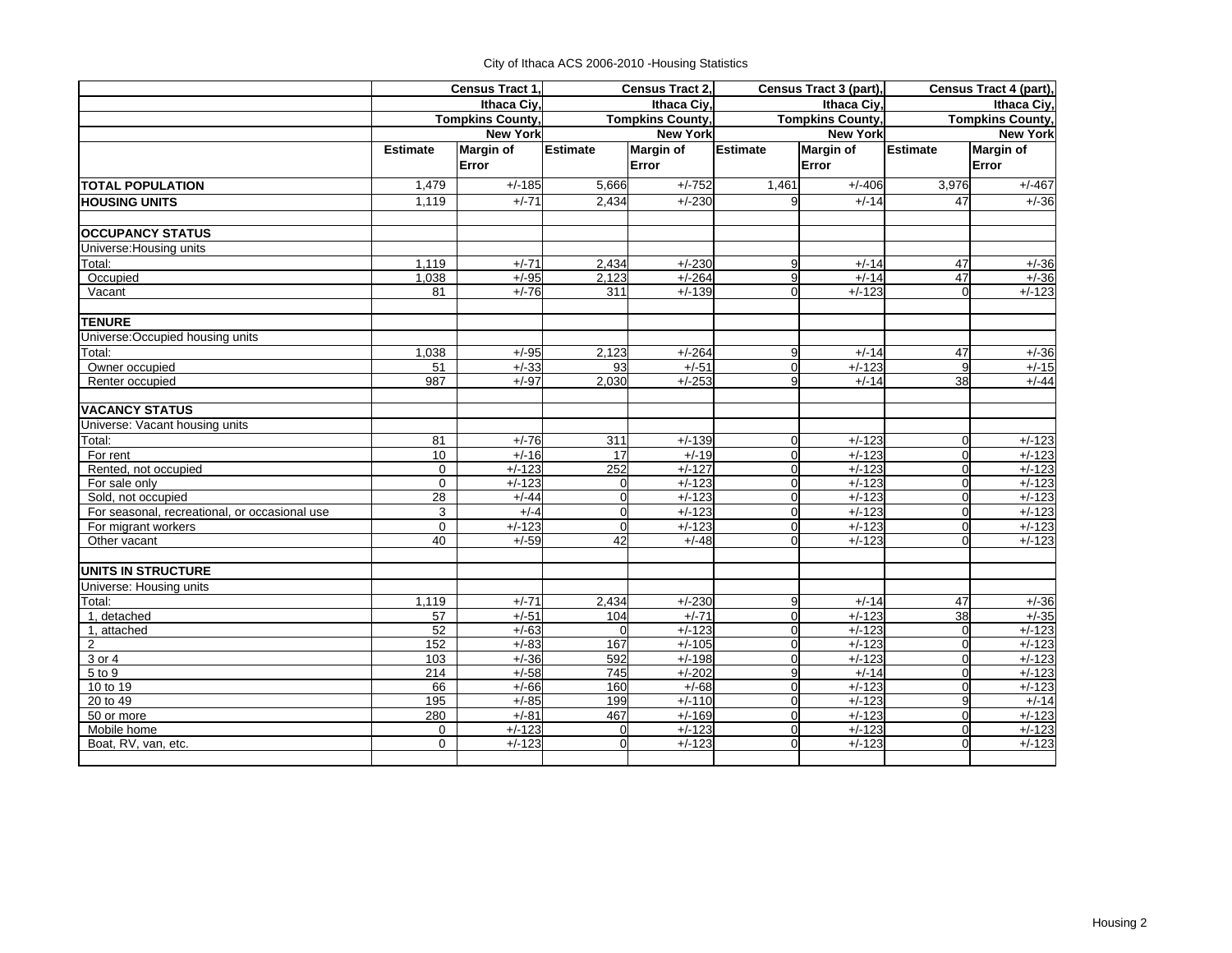|  | City of Ithaca ACS 2006-2010 - Housing Statistics |  |  |
|--|---------------------------------------------------|--|--|
|--|---------------------------------------------------|--|--|

|                                                                     |                         | Census Tract 6 (part),  |                 | Census Tract 7,         |                            | Census Tract 8,         |                         | Census Tract 9 (part), |
|---------------------------------------------------------------------|-------------------------|-------------------------|-----------------|-------------------------|----------------------------|-------------------------|-------------------------|------------------------|
|                                                                     |                         | Ithaca Civ.             |                 | Ithaca Civ.             |                            | Ithaca Ciy,             |                         | Ithaca Ciy,            |
|                                                                     |                         | <b>Tompkins County,</b> |                 | <b>Tompkins County.</b> |                            | <b>Tompkins County,</b> | <b>Tompkins County,</b> |                        |
|                                                                     |                         | <b>New York</b>         |                 | <b>New York</b>         |                            | <b>New York</b>         |                         | <b>New York</b>        |
|                                                                     | Estimate                | Margin of               | <b>Estimate</b> | <b>Margin of</b>        | <b>Estimate</b>            | <b>Margin of</b>        | Estimate                | <b>Margin of</b>       |
|                                                                     |                         | Error                   |                 | Error                   |                            | Error                   |                         | Error                  |
| <b>TOTAL POPULATION</b>                                             | 1,174                   | $+/-531$                | 4,060           | $+/-494$                | 2,338                      | $+/-370$                | 1,211                   | $+/-228$               |
| <b>HOUSING UNITS</b>                                                | 333                     | $+/-112$                | 1,796           | $+/-118$                | 1,254                      | $+/-110$                | 504                     | $+/-82$                |
| <b>OCCUPANCY STATUS</b>                                             |                         |                         |                 |                         |                            |                         |                         |                        |
| Universe: Housing units                                             |                         |                         |                 |                         |                            |                         |                         |                        |
| Total:                                                              | 333                     | $+/-112$                | 1,796           | $+/-118$                | 1,254                      | $+/-110$                | 504                     | $+/-82$                |
| Occupied                                                            | 333                     | $+/-112$                | 1,666           | $+/-138$                | 1,183                      | $+/-124$                | 495                     | $+/-80$                |
| Vacant                                                              | $\mathbf 0$             | $+/-123$                | 130             | $+/-81$                 | 71                         | $+/-65$                 | $\mathbf{Q}$            | $+/-14$                |
| <b>TENURE</b>                                                       |                         |                         |                 |                         |                            |                         |                         |                        |
| Universe: Occupied housing units                                    |                         |                         |                 |                         |                            |                         |                         |                        |
| Total:                                                              | 333                     | $+/-112$                | 1,666           | $+/-138$                | 1,183                      | $+/-124$                | 495                     | $+/-80$                |
| Owner occupied                                                      | 63                      | $+/-43$                 | 712             | $+/-123$                | 299                        | $+/-104$                | 378                     | $+/-66$                |
| Renter occupied                                                     | 270                     | $+/-112$                | 954             | $+/-122$                | 884                        | $+/-137$                | 117                     | $+/-58$                |
| <b>VACANCY STATUS</b>                                               |                         |                         |                 |                         |                            |                         |                         |                        |
| Universe: Vacant housing units                                      |                         |                         |                 |                         |                            |                         |                         |                        |
| Total:                                                              | $\mathbf 0$             | $+/-123$                | 130             | $+/-81$                 | 71                         | $+/-65$                 | 9                       | $+/-14$                |
| For rent                                                            | $\overline{0}$          | $+/-123$                |                 | $+/-123$                | $\overline{0}$             | $+/-123$                | 9                       | $+/-14$                |
| Rented, not occupied                                                | $\mathbf{0}$            | $+/-123$                | q               | $+/-17$                 | $\overline{0}$             | $+/-123$                | $\Omega$                | $+/-123$               |
| For sale only                                                       | $\mathbf{0}$            | $+/-123$                | 34              | $+/-46$                 | $\overline{0}$             | $+/-123$                | $\mathbf 0$             | $+/-123$               |
| Sold, not occupied<br>For seasonal, recreational, or occasional use | $\Omega$<br>$\mathbf 0$ | $+/-123$<br>$+/-123$    | $\Omega$<br>10  | $+/-123$<br>$+/-15$     | $\Omega$<br>$\overline{0}$ | $+/-123$<br>$+/-123$    | $\Omega$<br>$\mathbf 0$ | $+/-123$               |
| For migrant workers                                                 | $\mathbf{0}$            | $+/-123$                | $\overline{0}$  | $+/-123$                | $\overline{0}$             | $+/-123$                | $\mathbf 0$             | $+/-123$<br>$+/-123$   |
| Other vacant                                                        | $\Omega$                | $+/-123$                | 77              | $+/-68$                 | 71                         | $+/-65$                 | $\Omega$                | $+/-123$               |
| <b>UNITS IN STRUCTURE</b>                                           |                         |                         |                 |                         |                            |                         |                         |                        |
| Universe: Housing units                                             |                         |                         |                 |                         |                            |                         |                         |                        |
| Total:                                                              | 333                     | $+/-112$                | 1,796           | $+/-118$                | 1,254                      | $+/-110$                | 504                     | $+/-82$                |
| 1, detached                                                         | 63                      | $+/-43$                 | 601             | $+/-124$                | 414                        | $+/-99$                 | 397                     | $+/-64$                |
| 1, attached                                                         | $\overline{0}$          | $+/-123$                | 42              | $+/-43$                 | 48                         | $+/-45$                 | $\Omega$                | $+/-123$               |
| $\overline{c}$                                                      | $\mathbf 0$             | $+/-123$                | 636             | $+/-148$                | 307                        | $+/-120$                | $\Omega$                | $+/-123$               |
| 3 or 4                                                              | 13                      | $+/-19$                 | 270             | $+/-70$                 | 274                        | $+/-114$                | $\Omega$                | $+/-123$               |
| 5 to 9                                                              | 82                      | $+/-86$                 | 141             | $+/-74$                 | 147                        | $+/-76$                 | 43                      | $+/-49$                |
| 10 to 19                                                            | 64                      | $+/-37$                 | 60              | $+/-47$                 | 34                         | $+/-45$                 | 64                      | $+/-66$                |
| 20 to 49                                                            | $\frac{111}{11}$        | $+/-112$                | 36              | $+/-38$                 | 30                         | $+/-48$                 | $\Omega$                | $+/-123$               |
| 50 or more                                                          | $\mathbf 0$             | $+/-123$                | $\mathbf 0$     | $+/-123$                | $\overline{0}$             | $+/-123$                | $\Omega$                | $+/-123$               |
| Mobile home                                                         | $\mathbf 0$             | $+/-123$                | 10              | $+/-15$                 | $\overline{0}$             | $+/-123$                | $\Omega$                | $+/-123$               |
| Boat, RV, van, etc.                                                 | $\Omega$                | $+/-123$                | $\Omega$        | $+/-123$                | $\mathbf 0$                | $+/-123$                | $\Omega$                | $+/-123$               |
|                                                                     |                         |                         |                 |                         |                            |                         |                         |                        |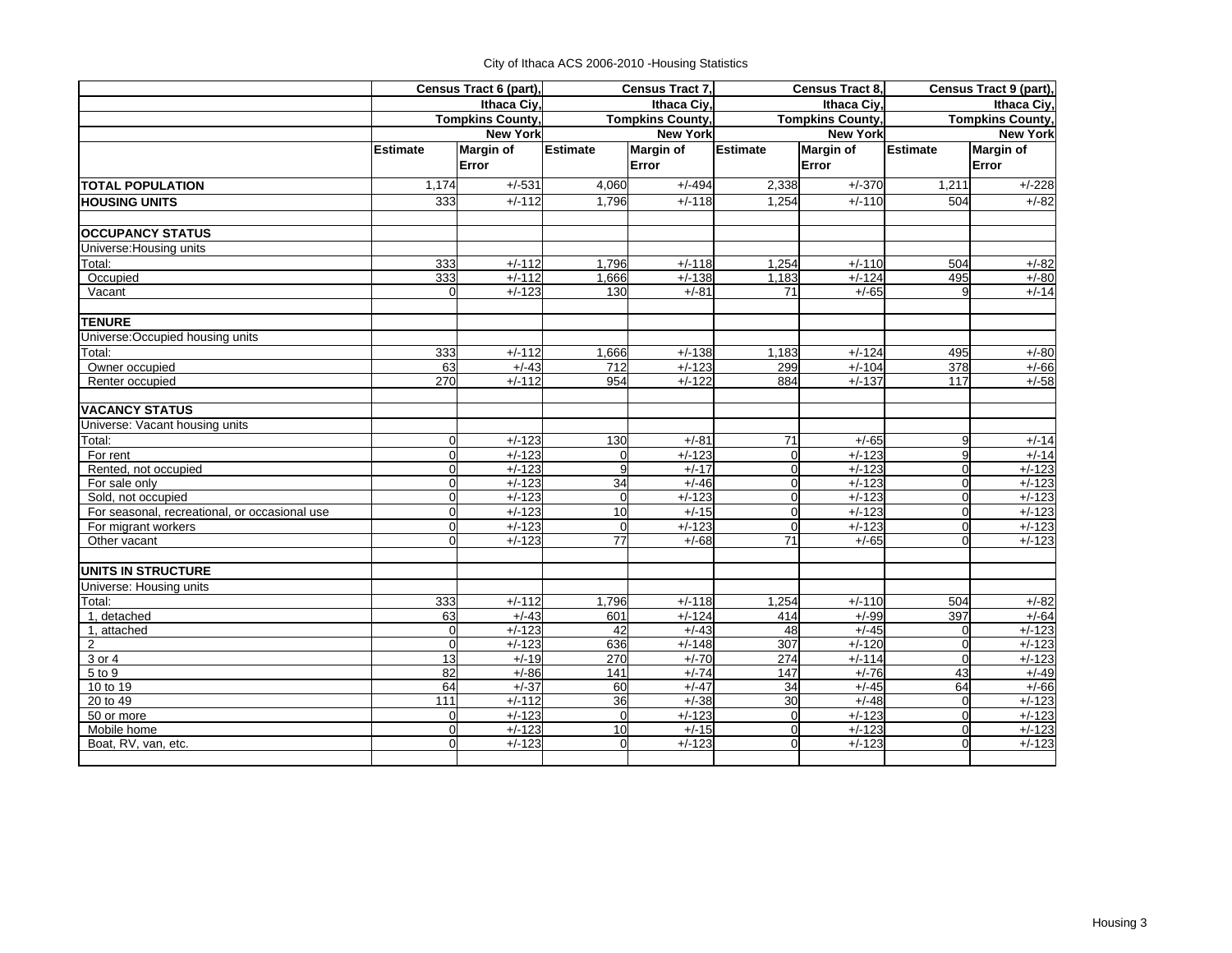|  | City of Ithaca ACS 2006-2010 - Housing Statistics |  |  |
|--|---------------------------------------------------|--|--|
|--|---------------------------------------------------|--|--|

|                                               |                 | Census Tract 10 (part), |                 | Census Tract 11 (part), |                 | Census Tract 12 (part), |                                        | Census Tract 13 (part), |
|-----------------------------------------------|-----------------|-------------------------|-----------------|-------------------------|-----------------|-------------------------|----------------------------------------|-------------------------|
|                                               |                 | Ithaca Ciy,             |                 | Ithaca Ciy,             |                 | Ithaca Ciy,             | Ithaca Ciy,<br><b>Tompkins County,</b> |                         |
|                                               |                 | <b>Tompkins County,</b> |                 | <b>Tompkins County,</b> |                 | <b>Tompkins County,</b> |                                        |                         |
|                                               |                 | <b>New York</b>         |                 | <b>New York</b>         |                 | <b>New York</b>         |                                        | <b>New York</b>         |
|                                               | <b>Estimate</b> | <b>Margin of</b>        | <b>Estimate</b> | <b>Margin of</b>        | <b>Estimate</b> | Margin of               | <b>Estimate</b>                        | <b>Margin of</b>        |
|                                               |                 | Error                   |                 | Error                   |                 | Error                   |                                        | Error                   |
| <b>TOTAL POPULATION</b>                       | 3.285           | $+/-425$                | 2,499           | $+/-762$                | $\overline{0}$  | $+/-123$                | 2,625                                  | $+/-472$                |
| <b>HOUSING UNITS</b>                          | 1.631           | $+/-155$                | 1,064           | $+/-202$                | $\Omega$        | $+/-123$                | 1,379                                  | $+/-167$                |
| <b>OCCUPANCY STATUS</b>                       |                 |                         |                 |                         |                 |                         |                                        |                         |
| Universe: Housing units                       |                 |                         |                 |                         |                 |                         |                                        |                         |
| Total:                                        | 1,631           | $+/-155$                | 1,064           | $+/-202$                | 0               | $+/-123$                | 1,379                                  | $+/-167$                |
| Occupied                                      | 1.631           | $+/-155$                | 1,064           | $+/-202$                | $\Omega$        | $+/-123$                | 1.124                                  | $+/-162$                |
| Vacant                                        | $\Omega$        | $+/-123$                | $\Omega$        | $+/-123$                | 0               | $+/-123$                | 255                                    | $\frac{1}{+}$ -126      |
| <b>TENURE</b>                                 |                 |                         |                 |                         |                 |                         |                                        |                         |
| Universe: Occupied housing units              |                 |                         |                 |                         |                 |                         |                                        |                         |
| Total:                                        | 1,631           | $+/-155$                | 1,064           | $+/-202$                | 0               | $+/-123$                | 1,124                                  | $+/-162$                |
| Owner occupied                                | 555             | $+/-115$                | 329             | $+/-81$                 | 0               | $+/-123$                | 439                                    | $+/-98$                 |
| Renter occupied                               | 1,076           | $+/-172$                | 735             | $+/-210$                | $\Omega$        | $+/-123$                | 685                                    | $+/-156$                |
| <b>VACANCY STATUS</b>                         |                 |                         |                 |                         |                 |                         |                                        |                         |
| Universe: Vacant housing units                |                 |                         |                 |                         |                 |                         |                                        |                         |
| Total:                                        | $\Omega$        | $+/-123$                | $\mathbf 0$     | $+/-123$                | 0               | $+/-123$                | 255                                    | $+/-126$                |
| For rent                                      | $\Omega$        | $+/-123$                | $\Omega$        | $+/-123$                | 0               | $+/-123$                | 38                                     | $+/-61$                 |
| Rented, not occupied                          | $\Omega$        | $+/-123$                | $\Omega$        | $+\sqrt{-123}$          | $\overline{0}$  | $+/-123$                | 37                                     | $+/-59$                 |
| For sale only                                 | $\mathbf 0$     | $+/-123$                | $\Omega$        | $+/-123$                | $\mathbf 0$     | $+/-123$                | $\Omega$                               | $+/-123$                |
| Sold, not occupied                            | $\mathbf 0$     | $+/-123$                | $\mathbf 0$     | $+/-123$                | $\Omega$        | $+/-123$                | $\Omega$                               | $+/-123$                |
| For seasonal, recreational, or occasional use | $\mathbf 0$     | $+/-123$                | $\overline{0}$  | $+/-123$                | $\overline{0}$  | $+/-123$                | 66                                     | $+/-64$                 |
| For migrant workers                           | $\mathbf 0$     | $+/-123$                | $\mathbf 0$     | $+/-123$                | $\Omega$        | $+/-123$                |                                        | $+/-123$                |
| Other vacant                                  | $\Omega$        | $+/-123$                | $\Omega$        | $+/-123$                | $\Omega$        | $+/-123$                | 114                                    | $+/-105$                |
| <b>UNITS IN STRUCTURE</b>                     |                 |                         |                 |                         |                 |                         |                                        |                         |
| <b>Universe: Housing units</b>                |                 |                         |                 |                         |                 |                         |                                        |                         |
| Total:                                        | 1,631           | $+/-155$                | 1,064           | $+/-202$                | 0               | $+/-123$                | 1,379                                  | $+/-167$                |
| 1, detached                                   | 384             | $+/-106$                | 433             | $+/-172$                | $\overline{0}$  | $+/-123$                | 519                                    | $+/-106$                |
| 1, attached                                   | $\mathbf 0$     | $+/-123$                | 118             | $+/-107$                | $\mathbf 0$     | $+/-123$                | 50                                     | $+/-37$                 |
| $\overline{2}$                                | 301<br>126      | $+/-135$<br>$+/-92$     | 192<br>107      | $+/-99$<br>$+/-73$      | $\Omega$        | $+/-123$<br>$+/-123$    | $\overline{112}$<br>259                | $+/-78$<br>$+/-145$     |
| 3 or 4<br>5 to 9                              | 233             | $+/-137$                | 114             | $+/-133$                | 0<br>$\Omega$   | $+/-123$                | 153                                    | $+/-91$                 |
| 10 to 19                                      | 146             | $+/-99$                 | 18              | $+/-29$                 | $\mathbf 0$     | $+/-123$                | 71                                     | $+/-64$                 |
| 20 to 49                                      | $\overline{58}$ | $+/-47$                 | 8               | $+/-16$                 | $\Omega$        | $+/-123$                | 67                                     | $+/-49$                 |
| $\overline{50}$ or more                       | 241             | $+/-80$                 | 74              | $+/-74$                 | $\overline{0}$  | $+/-123$                | 125                                    | $+/-83$                 |
| Mobile home                                   | 142             | $+/-44$                 | $\mathbf 0$     | $+/-123$                | 0               | $+/-123$                | 23                                     | $+/-25$                 |
| Boat, RV, van, etc.                           | $\Omega$        | $+/-123$                | $\Omega$        | $+/-123$                | $\Omega$        | $+/-123$                | $\Omega$                               | $+/-123$                |
|                                               |                 |                         |                 |                         |                 |                         |                                        |                         |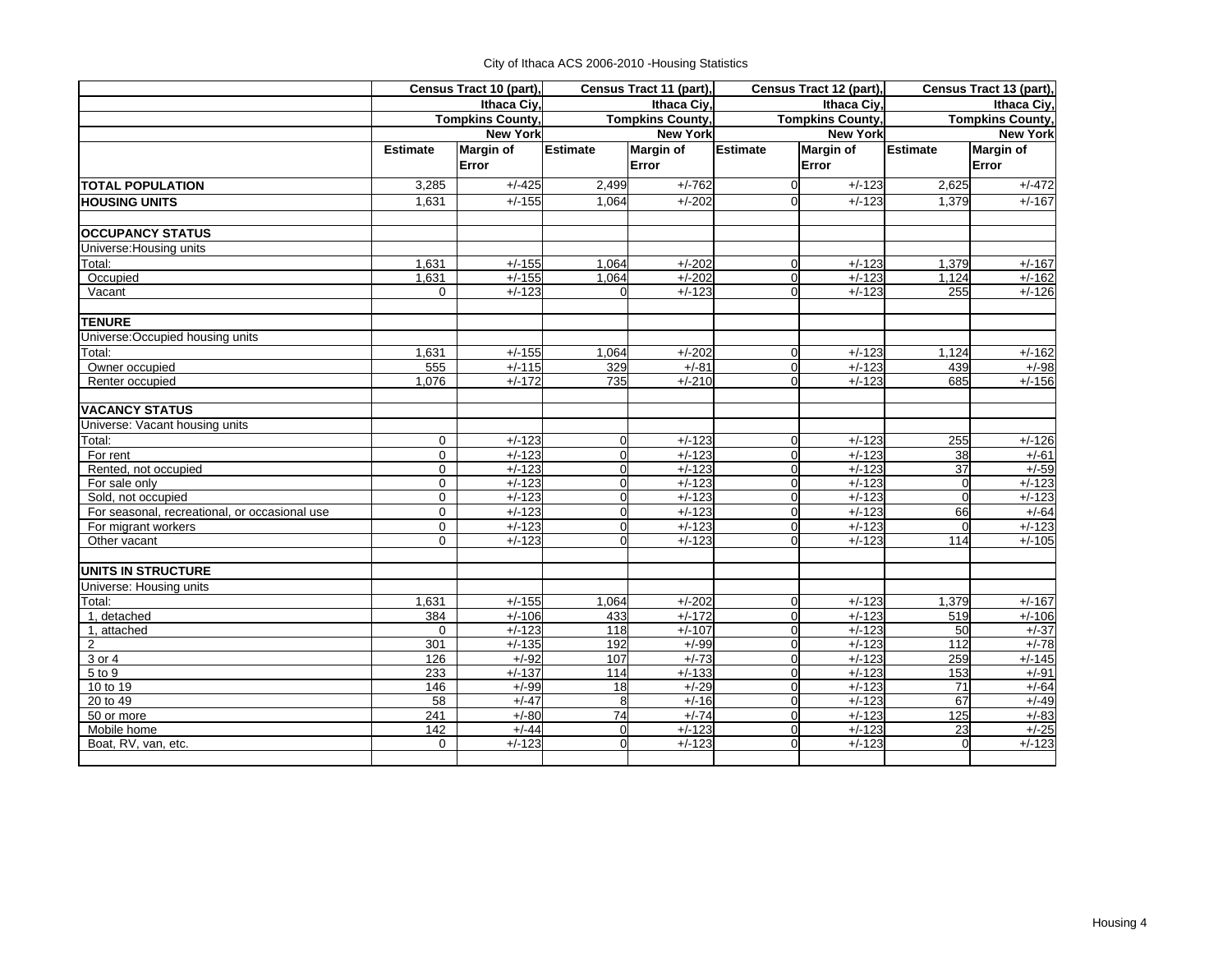|                                     |                 |                      |                 |                  |                 |                         |          | Ithaca Ciy,             |
|-------------------------------------|-----------------|----------------------|-----------------|------------------|-----------------|-------------------------|----------|-------------------------|
|                                     |                 |                      |                 |                  |                 | <b>Tompkins County,</b> |          | <b>Tompkins County,</b> |
|                                     |                 | <b>United States</b> |                 | <b>New York</b>  |                 | <b>New York</b>         |          | <b>New York</b>         |
|                                     | <b>Estimate</b> | <b>Margin of</b>     | <b>Estimate</b> | <b>Margin of</b> | <b>Estimate</b> | <b>Margin of</b>        | Estimate | <b>Margin of</b>        |
|                                     |                 | Error                |                 | Error            |                 | Error                   |          | Error                   |
| <b>TENURE BY UNITS IN STRUCTURE</b> |                 |                      |                 |                  |                 |                         |          |                         |
| Universe: Occupied housing units    |                 |                      |                 |                  |                 |                         |          |                         |
| Total:                              | 114,235,996     | $+/-248,114$         | 7,205,740       | $+/-12,418$      | 38,446          | $+/-664$                | 10.713   | $+/-610$                |
| Owner-occupied housing units:       | 76,089,650      | $+/-362,764$         | 3,977,188       | $+/-17,493$      | 21,157          | $+/-480$                | 2,928    | $+/-275$                |
| 1. detached                         | 62.190.096      | $+/-318.628$         | 2,778,299       | $+/-13,299$      | 16.789          | $+/-487$                | 2,236    | $+/-239$                |
| 1, attached                         | 4,445,928       | $+/-33,976$          | 286,004         | $+/-3,658$       | 494             | $+/-137$                | 29       | $+/-27$                 |
| $\overline{2}$                      | 1,022,842       | $+/-7,034$           | 301,659         | $+/-3,612$       | 880             | $+/-208$                | 420      | $+/-141$                |
| 3 or 4                              | 681,578         | $+/-5.021$           | 92.876          | $+/-1,931$       | 183             | $+/-65$                 | 63       | $+/-47$                 |
| 5 to 9                              | 605,391         | $+/-4,486$           | 40,336          | $+/-1,135$       | $\overline{37}$ | $+/-35$                 | $\Omega$ | $+/-123$                |
| 10 to 19                            | 475,235         | $+/-4,395$           | 32,928          | $+/-1,282$       | 42              | $+/-28$                 | 30       | $+/-21$                 |
| 20 to 49                            | 503,267         | $+/-4,968$           | 72,001          | $+/-1,910$       | 24              | $+/-28$                 | $\Omega$ | $+/-123$                |
| 50 or more                          | 888,476         | $+/-8,274$           | 246,417         | $+/-3,482$       | 22              | $+/-21$                 | $\Omega$ | $+/-123$                |
| Mobile home                         | 5,204,460       | $+/-11,475$          | 125,828         | $+/-2,107$       | 2,686           | $+/-314$                | 150      | $+/-57$                 |
| Boat, RV, van, etc.                 | 72.377          | $+/-1,953$           | 840             | $+/-170$         | $\Omega$        | $+/-123$                | $\Omega$ | $+/-123$                |
| Renter-occupied housing units:      | 38.146.346      | $+/-120,182$         | 3,228,552       | $+/-10,448$      | 17,289          | $+/-663$                | 7,785    | $+/-495$                |
| 1, detached                         | 10,003,829      | $+/-74,907$          | 277,891         | $+/-3,778$       | 2,360           | $+/-361$                | 614      | $+/-201$                |
| 1, attached                         | 2.245.096       | $+/-9.681$           | 78,970          | $+/-2,015$       | 703             | $+/-190$                | 228      | $+/-126$                |
| $\overline{2}$                      | 3,186,132       | $+/-19,945$          | 460,113         | $+/-5,558$       | 2,647           | $+/-406$                | 1,276    | $+/-268$                |
| 3 or 4                              | 4,207,805       | $+/-15,393$          | 418,247         | $+/-5,095$       | 3,012           | $+/-340$                | 1,497    | $+/-267$                |
| 5 to 9                              | 4,679,601       | $+/-19,668$          | 336,750         | $+/-3,290$       | 3,312           | $+/-354$                | 1.721    | $+/-333$                |
| 10 to 19                            | 4,383,883       | $+/-22,068$          | 264,137         | $+/-3,804$       | 1,394           | $+/-234$                | 653      | $+/-172$                |
| 20 to 49                            | 3.271.826       | $+/-10.797$          | 512,314         | $+/-4,903$       | 1,259           | $+/-251$                | 668      | $+/-188$                |
| 50 or more                          | 4.342.933       | $+/-26.931$          | 842.063         | $+/-5.839$       | 1.756           | $+/-262$                | 1.103    | $+/-235$                |
| Mobile home                         | 1,790,165       | $+/-18,148$          | 35,719          | $+/-1,265$       | 846             | $+/-225$                | 25       | $+/-29$                 |
| Boat, RV, van, etc.                 | 35.076          | $+/-1.541$           | 2.348           | $+/-380$         | $\Omega$        | $+/-123$                | $\Omega$ | $+/-123$                |
| <b>ROOMS</b>                        |                 |                      |                 |                  |                 |                         |          |                         |
| Universe: Housing units             |                 |                      |                 |                  |                 |                         |          |                         |
| Total:                              | 130,038,080     | $+/-11.170$          | 8,050,835       | $+/-1,211$       | 41,381          | $+/-513$                | 11,570   | $+/-637$                |
| 1 room                              | 2,061,650       | $+/-18,684$          | 264,766         | $+/-3,780$       | 1,465           | $+/-308$                | 1,012    | $+/-245$                |
| 2 rooms                             | 3,406,032       | $+/-17,587$          | 326,396         | $+/-4,281$       | 2,131           | $+/-328$                | 978      | $+/-201$                |
| 3 rooms                             | 11,732,837      | $+/-30,014$          | 1,215,884       | $+/-6,824$       | 4,210           | $+/-426$                | 1,486    | $+/-244$                |
| 4 rooms                             | 21,915,350      | $+/-71.771$          | 1,468,581       | $+/-8,903$       | 7,288           | $+/-596$                | 2,174    | $+/-360$                |
| 5 rooms                             | 27,215,116      | $+/-63,016$          | 1,354,259       | $+/-8,217$       | 6,934           | $+/-561$                | 2,023    | $+/-319$                |
| 6 rooms                             | 24,138,937      | $+/-27,527$          | 1,242,547       | $+/-7,367$       | 5,803           | $+/-444$                | 1,192    | $+/-241$                |
| 7 rooms                             | 16,103,465      | $+/-43,438$          | 847.793         | $+/-5,489$       | 4,673           | $+/-338$                | 983      | $+/-193$                |
| 8 rooms                             | 10,913,823      | $+/-47,294$          | 616,856         | $+/-4,939$       | 3,447           | $+/-368$                | 656      | $+/-185$                |
| 9 or more rooms                     | 12,550,870      | $+/-70,450$          | 713,753         | $+/-5,459$       | 5.430           | $+/-397$                | 1.066    | $+/-207$                |
|                                     |                 |                      |                 |                  |                 |                         |          |                         |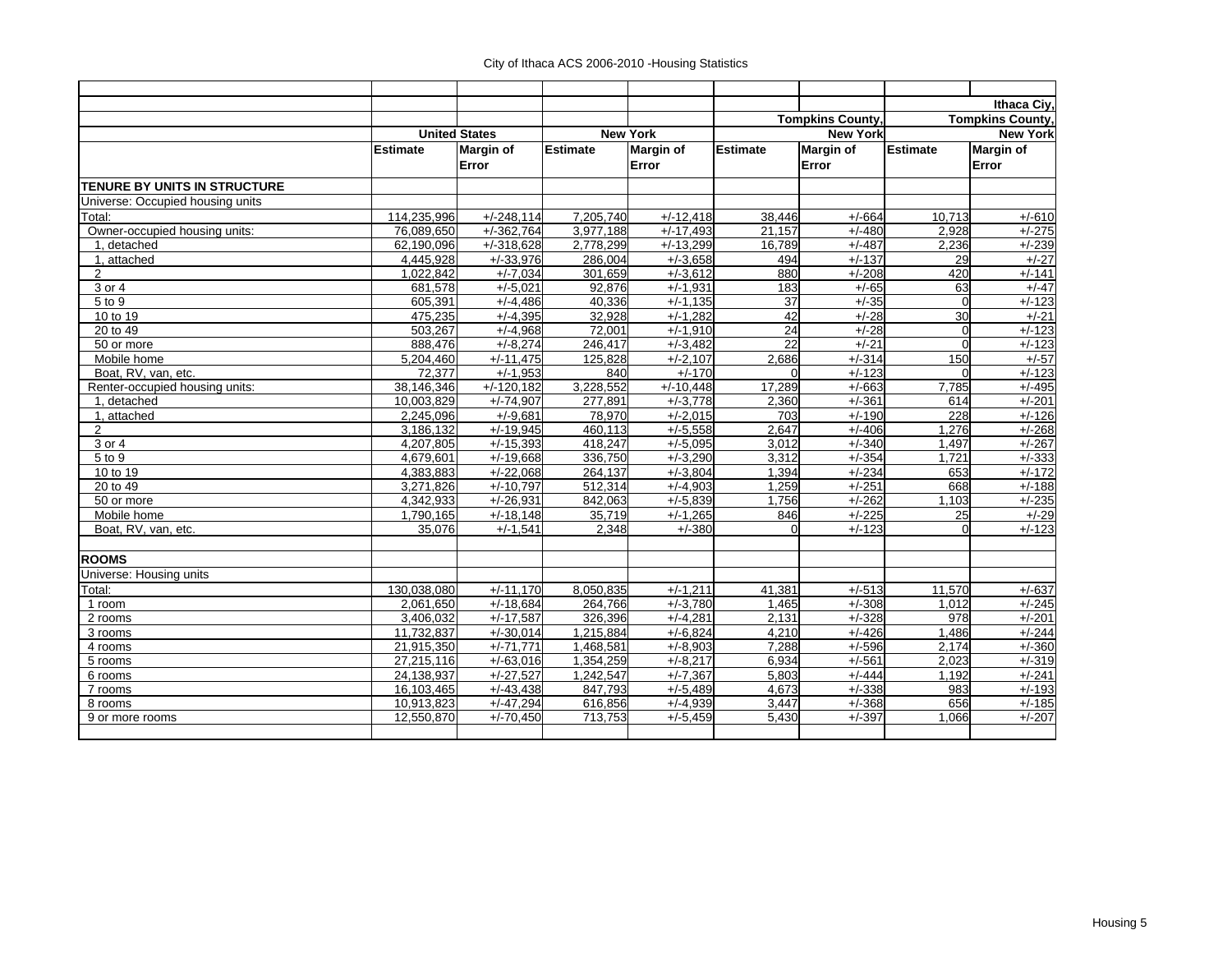|  | City of Ithaca ACS 2006-2010 - Housing Statistics |  |  |
|--|---------------------------------------------------|--|--|
|--|---------------------------------------------------|--|--|

|                                  |                  | Census Tract 1,         |                  | Census Tract 2,         |                 | Census Tract 3 (part),  |                         | Census Tract 4 (part), |
|----------------------------------|------------------|-------------------------|------------------|-------------------------|-----------------|-------------------------|-------------------------|------------------------|
|                                  |                  | Ithaca Civ.             |                  | Ithaca Civ.             | Ithaca Civ.     |                         | Ithaca Civ.             |                        |
|                                  |                  | <b>Tompkins County,</b> |                  | <b>Tompkins County,</b> |                 | <b>Tompkins County,</b> | <b>Tompkins County,</b> |                        |
|                                  |                  | <b>New York</b>         |                  | <b>New York</b>         |                 | <b>New York</b>         |                         | <b>New York</b>        |
|                                  | <b>Estimate</b>  | Margin of               | <b>Estimate</b>  | <b>Margin of</b>        | <b>Estimate</b> | <b>Margin of</b>        | <b>Estimate</b>         | <b>Margin of</b>       |
|                                  |                  | Error                   |                  | Error                   |                 | Error                   |                         | Error                  |
| TENURE BY UNITS IN STRUCTURE     |                  |                         |                  |                         |                 |                         |                         |                        |
| Universe: Occupied housing units |                  |                         |                  |                         |                 |                         |                         |                        |
| Total:                           | 1.038            | $+/-95$                 | 2.123            | $+/-264$                | 9               | $+/-14$                 | 47                      | $+/-36$                |
| Owner-occupied housing units:    | 51               | $+/-33$                 | 93               | $+/-51$                 | $\overline{0}$  | $+/-123$                | 9                       | $+/-15$                |
| 1, detached                      | 10               | $+/-16$                 | 63               | $+/-47$                 | $\mathbf 0$     | $+/-123$                | 9                       | $+/-15$                |
| 1, attached                      | 12               | $+/-20$                 | $\Omega$         | $+/-123$                | $\overline{0}$  | $+/-123$                | $\mathbf 0$             | $+/-123$               |
| $\overline{2}$                   | 10               | $+/-16$                 | 0                | $+/-123$                | $\overline{0}$  | $+/-123$                | $\Omega$                | $+/-123$               |
| 3 or 4                           | 19               | $+/-20$                 | $\Omega$         | $+/-123$                | $\overline{0}$  | $+/-123$                | $\Omega$                | $+/-123$               |
| 5 to 9                           | $\mathbf 0$      | $+/-123$                | 0                | $+/-123$                | $\overline{0}$  | $+/-123$                | $\mathbf 0$             | $+/-123$               |
| 10 to 19                         | $\mathbf 0$      | $+/-123$                | $\overline{30}$  | $+/-21$                 | $\overline{0}$  | $+/-123$                | $\Omega$                | $+/-123$               |
| $20$ to $49$                     | $\mathbf 0$      | $+/-123$                | 0                | $+/-123$                | $\overline{0}$  | $+/-123$                | $\Omega$                | $+/-123$               |
| 50 or more                       | $\mathbf 0$      | $+/-123$                | 0                | $+/-123$                | $\overline{0}$  | $+/-123$                | $\Omega$                | $+/-123$               |
| Mobile home                      | $\Omega$         | $+/-123$                | 0                | $+/-123$                | $\overline{0}$  | $+/-123$                | $\Omega$                | $+/-123$               |
| Boat, RV, van, etc.              | $\Omega$         | $+/-123$                | $\Omega$         | $+/-123$                | $\overline{0}$  | $+/-123$                | $\Omega$                | $+/-123$               |
| Renter-occupied housing units:   | 987              | $+/-97$                 | 2,030            | $+/-253$                | 9               | $+/-14$                 | $\overline{38}$         | $+/-44$                |
| 1, detached                      | 16               | $+/-19$                 | 41               | $+/-41$                 | $\overline{0}$  | $+/-123$                | 29                      | $+/-40$                |
| 1, attached                      | $\mathbf 0$      | $+/-123$                | $\Omega$         | $+/-123$                | $\overline{0}$  | $+/-123$                | $\Omega$                | $+/-123$               |
| 2                                | $\overline{142}$ | $+/-84$                 | 148              | $+/-100$                | $\overline{0}$  | $+/-123$                | $\Omega$                | $+/-123$               |
| 3 or 4                           | 74               | $+/-29$                 | 498              | $+/-194$                | $\overline{0}$  | $+/-123$                | $\Omega$                | $+/-123$               |
| 5 to 9                           | 214              | $+/-58$                 | 639              | $+/-205$                | 9               | $+/-14$                 | $\Omega$                | $+/-123$               |
| 10 to 19                         | 66               | $+/-66$                 | 130              | $+/-64$                 | $\overline{0}$  | $+/-123$                | $\Omega$                | $+/-123$               |
| 20 to 49                         | 195              | $+/-85$                 | 154              | $+/-100$                | $\overline{0}$  | $+/-123$                | 9                       | $+/-14$                |
| 50 or more                       | 280              | $+/-81$                 | 420              | $+/-166$                | $\mathbf 0$     | $+/-123$                | $\Omega$                | $+/-123$               |
| Mobile home                      | $\Omega$         | $+/-123$                | $\Omega$         | $+/-123$                | $\Omega$        | $+/-123$                | $\Omega$                | $+/-123$               |
| Boat, RV, van, etc.              | $\Omega$         | $+/-123$                | $\Omega$         | $+/-123$                | $\Omega$        | $+/-123$                | $\Omega$                | $+/-123$               |
| <b>ROOMS</b>                     |                  |                         |                  |                         |                 |                         |                         |                        |
| Universe: Housing units          |                  |                         |                  |                         |                 |                         |                         |                        |
| Total:                           | 1,119            | $+/-71$                 | 2,434            | $+/-230$                | 9               | $+/-14$                 | 47                      | $+/-36$                |
| 1 room                           | 252              | $+/-87$                 | 339              | $+/-126$                | $\overline{0}$  | $+/-123$                | $\Omega$                | $+/-123$               |
| 2 rooms                          | 330              | $+/-94$                 | 170              | $+/-112$                | $\overline{0}$  | $+/-123$                | $\mathbf 0$             | $+/-123$               |
| 3 rooms                          | 227              | $+/-77$                 | 279              | $+/-113$                | $\overline{0}$  | $+/-123$                | $\Omega$                | $+/-123$               |
| 4 rooms                          | 144              | $+/-89$                 | 640              | $+/-210$                | 9               | $+/-14$                 | $\mathbf 0$             | $+/-123$               |
| 5 rooms                          | 54               | $+/-34$                 | 489              | $+/-170$                | $\overline{0}$  | $+/-123$                | 9                       | $+/-14$                |
| 6 rooms                          | $\mathbf 0$      | $+/-123$                | 179              | $+/-92$                 | $\overline{0}$  | $+/-123$                | 29                      | $+/-40$                |
| 7 rooms                          | 40               | $+/-44$                 | 20               | $+/-25$                 | $\overline{0}$  | $+/-123$                | 9                       | $+/-15$                |
| 8 rooms                          | 40               | $+/-47$                 | 94               | $+/-79$                 | $\mathbf 0$     | $+/-123$                | $\mathbf 0$             | $+/-123$               |
| 9 or more rooms                  | $\overline{32}$  | $+/-18$                 | $\overline{224}$ | $+/-101$                | $\mathbf{0}$    | $+/-123$                | $\Omega$                | $+/-123$               |
|                                  |                  |                         |                  |                         |                 |                         |                         |                        |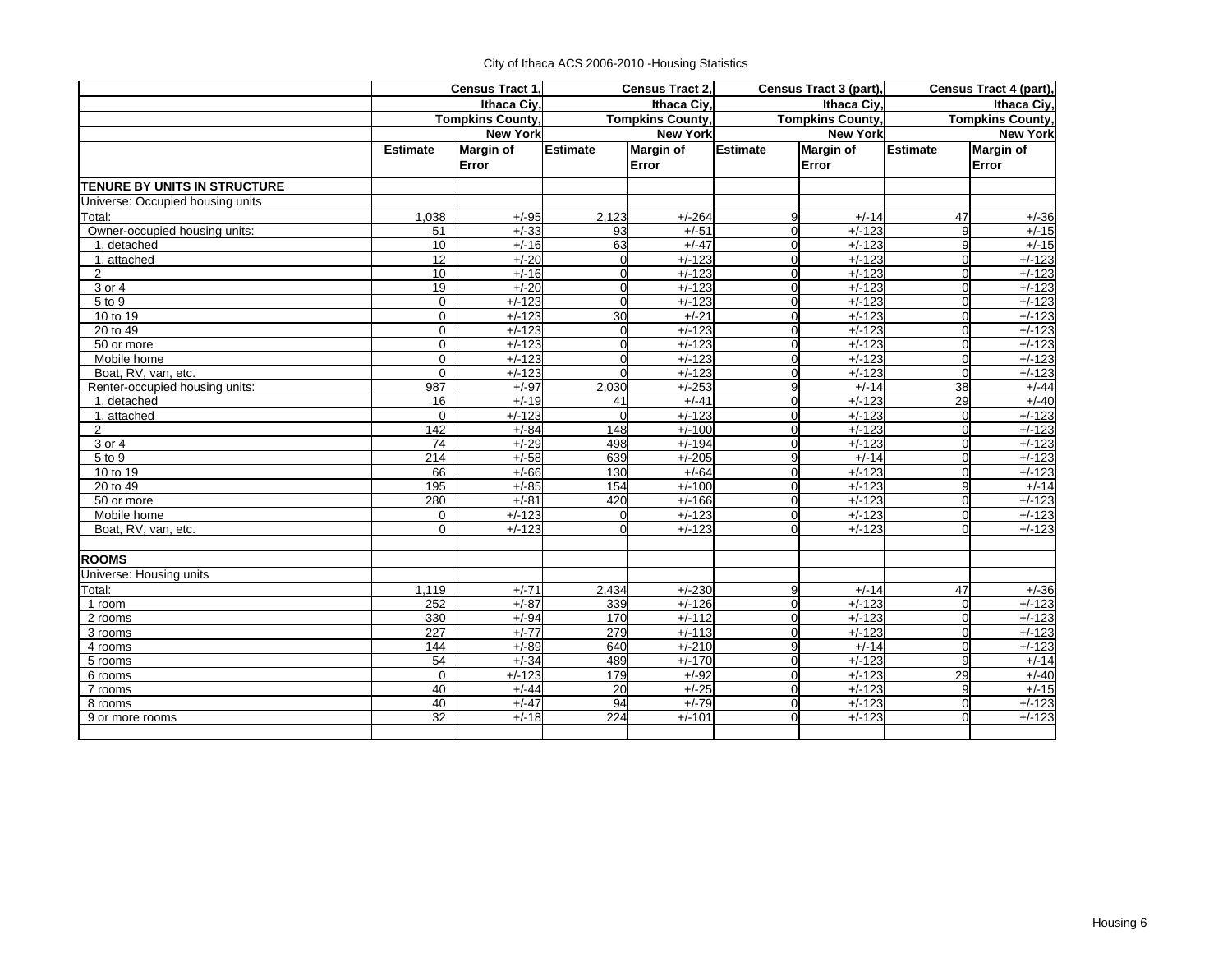|  | City of Ithaca ACS 2006-2010 - Housing Statistics |  |  |
|--|---------------------------------------------------|--|--|
|--|---------------------------------------------------|--|--|

|                                     |                 | Census Tract 6 (part),  |                 | Census Tract 7.         |                 | Census Tract 8,         |                  | Census Tract 9 (part),  |
|-------------------------------------|-----------------|-------------------------|-----------------|-------------------------|-----------------|-------------------------|------------------|-------------------------|
|                                     | Ithaca Civ.     |                         |                 | <b>Ithaca Civ</b>       |                 | Ithaca Civ.             | Ithaca Civ.      |                         |
|                                     |                 | <b>Tompkins County,</b> |                 | <b>Tompkins County,</b> |                 | <b>Tompkins County,</b> |                  | <b>Tompkins County,</b> |
|                                     |                 | <b>New York</b>         |                 | <b>New York</b>         |                 | <b>New York</b>         |                  | <b>New York</b>         |
|                                     | <b>Estimate</b> | <b>Margin of</b>        | <b>Estimate</b> | <b>Margin of</b>        | <b>Estimate</b> | <b>Margin of</b>        | <b>Estimate</b>  | Margin of               |
|                                     |                 | Error                   |                 | Error                   |                 | Error                   |                  | Error                   |
| <b>TENURE BY UNITS IN STRUCTURE</b> |                 |                         |                 |                         |                 |                         |                  |                         |
| Universe: Occupied housing units    |                 |                         |                 |                         |                 |                         |                  |                         |
| Total:                              | 333             | $+/-112$                | 1,666           | $+/-138$                | 1,183           | $+/-124$                | 495              | $+/-80$                 |
| Owner-occupied housing units:       | 63              | $+/-43$                 | 712             | $+/-123$                | 299             | $+/-104$                | 378              | $+/-66$                 |
| 1, detached                         | 63              | $+/-43$                 | 448             | $+/-105$                | 263             | $+/-101$                | 378              | $+/-66$                 |
| 1, attached                         | $\overline{0}$  | $+/-123$                | $\overline{17}$ | $+/-19$                 | $\Omega$        | $+/-123$                | $\Omega$         | $+/-123$                |
| 2                                   | $\overline{0}$  | $+/-123$                | 237             | $+/-86$                 | 36              | $+/-29$                 | $\Omega$         | $+/-123$                |
| 3 or 4                              | $\Omega$        | $+/-123$                | 0               | $+/-123$                | $\overline{0}$  | $+/-123$                | $\Omega$         | $+/-123$                |
| 5 to 9                              | $\mathbf 0$     | $+/-123$                | $\Omega$        | $+/-123$                | $\overline{0}$  | $+/-123$                | $\Omega$         | $+/-123$                |
| 10 to 19                            | $\mathbf 0$     | $+/-123$                | $\Omega$        | $+/-123$                | $\overline{0}$  | $+/-123$                | $\mathbf 0$      | $+/-123$                |
| 20 to 49                            | $\mathbf 0$     | $+/-123$                | $\Omega$        | $+/-123$                | $\overline{0}$  | $+/-123$                | $\Omega$         | $+/-123$                |
| 50 or more                          | $\mathbf 0$     | $+/-123$                | $\overline{0}$  | $+/-123$                | $\overline{0}$  | $+/-123$                | $\mathbf 0$      | $+/-123$                |
| Mobile home                         | $\Omega$        | $+/-123$                | 10              | $+/-15$                 | $\overline{0}$  | $+/-123$                | $\Omega$         | $+/-123$                |
| Boat, RV, van, etc.                 | $\Omega$        | $+/-123$                | $\Omega$        | $+/-123$                | $\mathbf 0$     | $+/-123$                | $\Omega$         | $+/-123$                |
| Renter-occupied housing units:      | 270             | $+/-112$                | 954             | $+/-122$                | 884             | $+/-137$                | $\overline{117}$ | $+/-58$                 |
| 1, detached                         | $\overline{0}$  | $+/-123$                | 116             | $+/-66$                 | 102             | $+/-59$                 | 10               | $+/-14$                 |
| 1, attached                         | $\mathbf 0$     | $+/-123$                | 25              | $+/-39$                 | 48              | $+/-45$                 | $\Omega$         | $+/-123$                |
| $\overline{2}$                      | $\mathbf{0}$    | $+/-123$                | 306             | $+/-114$                | 249             | $+/-110$                | $\Omega$         | $+/-123$                |
| 3 or 4                              | $\overline{a}$  | $+/-19$                 | 270             | $+/-70$                 | 274             | $+/-114$                | $\Omega$         | $+/-123$                |
| 5 to 9                              | 82              | $+/-86$                 | 141             | $+/-74$                 | 147             | $+/-76$                 | 43               | $+/-49$                 |
| 10 to 19                            | 64              | $+/-37$                 | 60              | $+/-47$                 | 34              | $+/-45$                 | 64               | $+/-66$                 |
| 20 to 49                            | 111             | $+/-112$                | 36              | $+/-38$                 | 30              | $+/-48$                 | $\Omega$         | $+/-123$                |
| 50 or more                          | $\Omega$        | $+/-123$                | $\Omega$        | $+/-123$                | $\overline{0}$  | $+/-123$                | $\Omega$         | $+/-123$                |
| Mobile home                         | $\mathbf 0$     | $+/-123$                | $\Omega$        | $+/-123$                | $\overline{0}$  | $+/-123$                | $\Omega$         | $+/-123$                |
| Boat, RV, van, etc.                 | $\mathbf 0$     | $+/-123$                | 0               | $+/-123$                | $\overline{0}$  | $+/-123$                | $\Omega$         | $+/-123$                |
| <b>ROOMS</b>                        |                 |                         |                 |                         |                 |                         |                  |                         |
| <b>Universe: Housing units</b>      |                 |                         |                 |                         |                 |                         |                  |                         |
| Total:                              | 333             | $+/-112$                | 1,796           | $+/-118$                | 1,254           | $+/-110$                | 504              | $+/-82$                 |
| 1 room                              | $\Omega$        | $+/-123$                | 52              | $+/-60$                 | 64              | $+/-61$                 | $\Omega$         | $+/-123$                |
| 2 rooms                             | 17              | $+/-23$                 | 84              | $+/-51$                 | 82              | $+/-67$                 | 10               | $+/-14$                 |
| 3 rooms                             | 8               | $+/-13$                 | 232             | $+/-99$                 | 151             | $+/-76$                 | 15               | $+/-22$                 |
| 4 rooms                             | 61              | $+/-73$                 | 252             | $+/-84$                 | 212             | $+/-102$                | 102              | $+/-56$                 |
| 5 rooms                             | 197             | $+/-97$                 | 401             | $+/-122$                | 268             | $+/-99$                 | 46               | $+/-38$                 |
| 6 rooms                             | $\mathbf 0$     | $+/-123$                | 264             | $+/-77$                 | 183             | $+/-90$                 | 55               | $+/-38$                 |
| 7 rooms                             | $\mathbf 0$     | $+/-123$                | 207             | $+/-73$                 | 195             | $+/-80$                 | 112              | $+/-61$                 |
| 8 rooms                             | $\Omega$        | $+/-123$                | 139             | $+/-62$                 | 63              | $+/-47$                 | 48               | $+/-40$                 |
| 9 or more rooms                     | 50              | $+/-43$                 | 165             | $+/-73$                 | 36              | $+/-25$                 | 116              | $+/-55$                 |
|                                     |                 |                         |                 |                         |                 |                         |                  |                         |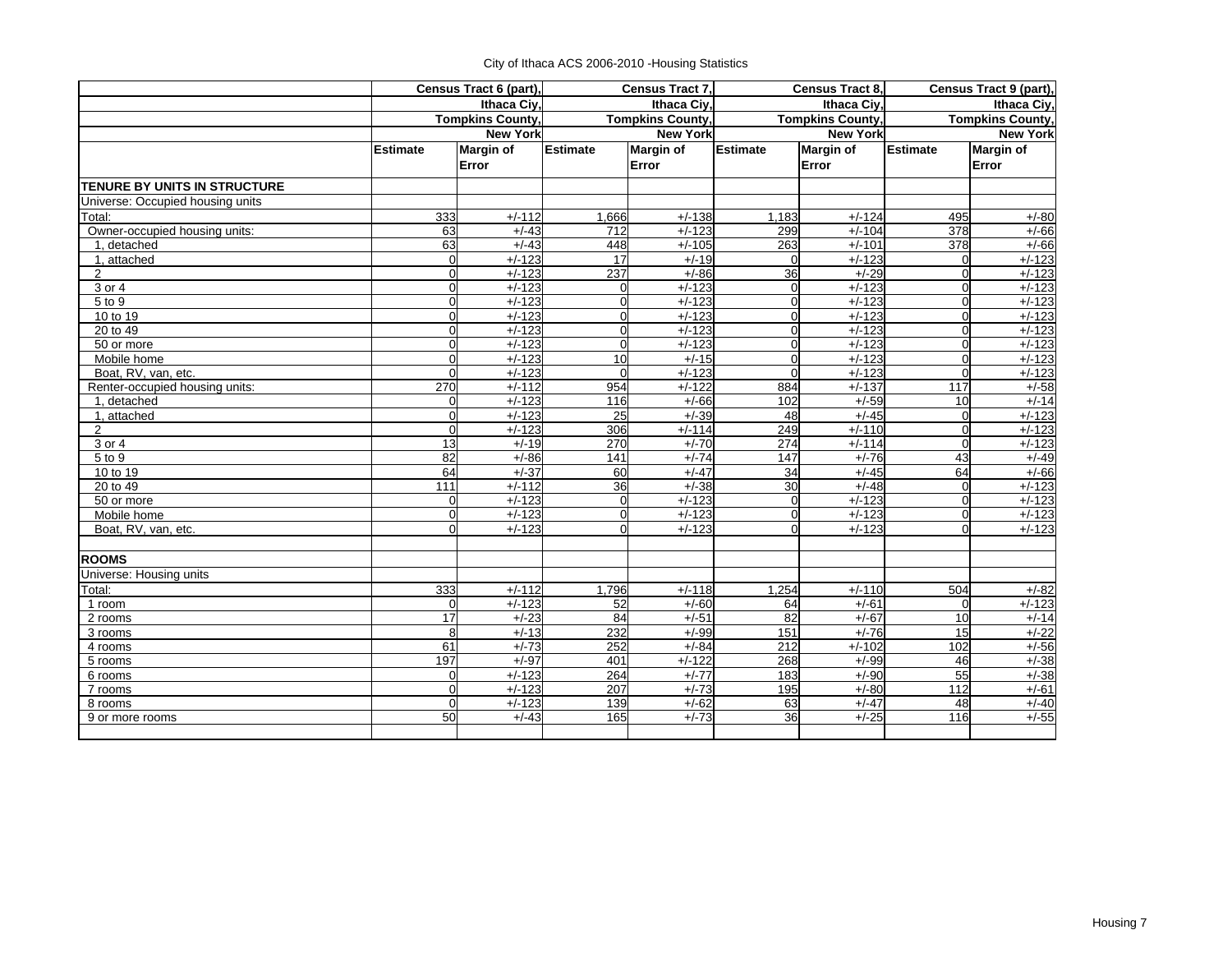|  | City of Ithaca ACS 2006-2010 - Housing Statistics |  |
|--|---------------------------------------------------|--|
|--|---------------------------------------------------|--|

|                                  | Census Tract 10 (part),<br>Ithaca Ciy, |                         |                         | Census Tract 11 (part), | Census Tract 12 (part), |                  | Census Tract 13 (part), |                  |
|----------------------------------|----------------------------------------|-------------------------|-------------------------|-------------------------|-------------------------|------------------|-------------------------|------------------|
|                                  |                                        |                         |                         | Ithaca Civ.             |                         | Ithaca Civ.      | Ithaca Civ.             |                  |
|                                  |                                        | <b>Tompkins County,</b> | <b>Tompkins County,</b> |                         | <b>Tompkins County,</b> |                  | <b>Tompkins County,</b> |                  |
|                                  |                                        | <b>New York</b>         |                         | <b>New York</b>         |                         | <b>New York</b>  | <b>New York</b>         |                  |
|                                  | <b>Estimate</b>                        | <b>Margin of</b>        | <b>Estimate</b>         | <b>Margin of</b>        | <b>Estimate</b>         | <b>Margin of</b> | <b>Estimate</b>         | <b>Margin of</b> |
|                                  |                                        | Error                   |                         | Error                   |                         | Error            |                         | Error            |
| TENURE BY UNITS IN STRUCTURE     |                                        |                         |                         |                         |                         |                  |                         |                  |
| Universe: Occupied housing units |                                        |                         |                         |                         |                         |                  |                         |                  |
| Total:                           | 1.631                                  | $+/-155$                | 1.064                   | $+/-202$                | $\Omega$                | $+/-123$         | 1.124                   | $+/-162$         |
| Owner-occupied housing units:    | 555                                    | $+/-115$                | 329                     | $+/-81$                 | $\mathbf 0$             | $+/-123$         | 439                     | $+/-98$          |
| 1. detached                      | 304                                    | $+/-102$                | 296                     | $+/-83$                 | $\mathbf{0}$            | $+/-123$         | 402                     | $+/-101$         |
| 1, attached                      | $\Omega$                               | $+/-123$                | $\Omega$                | $+/-123$                | $\mathbf 0$             | $+/-123$         |                         | $+/-123$         |
| 2                                | 125                                    | $+/-90$                 | $\mathbf{0}$            | $+/-123$                | $\mathbf 0$             | $+/-123$         | $\overline{12}$         | $+/-18$          |
| 3 or 4                           | $\mathbf 0$                            | $+/-123$                | 33                      | $+/-38$                 | $\mathbf 0$             | $+/-123$         | 11                      | $+/-18$          |
| $5$ to $9$                       | $\Omega$                               | $+/-123$                | $\Omega$                | $+/-123$                | $\mathbf 0$             | $+/-123$         | 0                       | $+/-123$         |
| 10 to 19                         | $\mathbf 0$                            | $+/-123$                | $\Omega$                | $+/-123$                | $\mathbf 0$             | $+/-123$         | $\Omega$                | $+/-123$         |
| 20 to 49                         | $\mathbf 0$                            | $+/-123$                | $\Omega$                | $+/-123$                | $\mathbf 0$             | $+/-123$         | $\Omega$                | $+/-123$         |
| 50 or more                       | $\mathbf 0$                            | $+/-123$                | $\Omega$                | $+/-123$                | $\mathbf 0$             | $+/-123$         | $\Omega$                | $+/-123$         |
| Mobile home                      | 126                                    | $+/-47$                 | $\Omega$                | $+/-123$                | $\mathbf{0}$            | $+/-123$         | $\overline{14}$         | $+/-21$          |
| Boat, RV, van, etc.              | $\Omega$                               | $+/-123$                | $\Omega$                | $+/-123$                | $\mathbf 0$             | $+/-123$         | $\Omega$                | $+/-123$         |
| Renter-occupied housing units:   | 1,076                                  | $+/-172$                | 735                     | $+/-210$                | $\mathbf 0$             | $+/-123$         | 685                     | $+/-156$         |
| 1, detached                      | 80                                     | $+/-65$                 | 137                     | $+/-144$                | $\mathbf 0$             | $+/-123$         | 83                      | $+/-68$          |
| 1, attached                      | $\Omega$                               | $+/-123$                | 118                     | $+/-107$                | $\mathbf 0$             | $+/-123$         | 37                      | $+/-31$          |
| 2                                | 176                                    | $+/-102$                | 192                     | $+/-99$                 | $\mathbf 0$             | $+/-123$         | 63                      | $+/-53$          |
| 3 or 4                           | 126                                    | $+/-92$                 | 74                      | $+/-58$                 | $\mathbf 0$             | $+/-123$         | 168                     | $+/-117$         |
| 5 to 9                           | 233                                    | $+/-137$                | 114                     | $+/-133$                | $\mathbf 0$             | $+/-123$         | 99                      | $+/-72$          |
| 10 to 19                         | 146                                    | $+/-99$                 | 18                      | $+/-29$                 | $\mathbf 0$             | $+/-123$         | 71                      | $+/-64$          |
| 20 to 49                         | 58                                     | $+/-47$                 | 8                       | $+/-16$                 | $\mathbf 0$             | $+/-123$         | 67                      | $+/-49$          |
| 50 or more                       | 241                                    | $+/-80$                 | $\overline{74}$         | $+/-74$                 | $\mathbf{0}$            | $+/-123$         | 88                      | $+/-60$          |
| Mobile home                      | 16                                     | $+/-26$                 | $\overline{0}$          | $+/-123$                | $\mathbf 0$             | $+/-123$         | 9                       | $+/-13$          |
| Boat, RV, van, etc.              | $\Omega$                               | $+/-123$                | $\Omega$                | $+/-123$                | $\Omega$                | $+/-123$         | $\Omega$                | $+/-123$         |
| <b>ROOMS</b>                     |                                        |                         |                         |                         |                         |                  |                         |                  |
| Universe: Housing units          |                                        |                         |                         |                         |                         |                  |                         |                  |
| Total:                           | 1,631                                  | $+/-155$                | 1,064                   | $+/-202$                | $\mathbf 0$             | $+/-123$         | 1,379                   | $+/-167$         |
| 1 room                           | 51                                     | $+/-80$                 | 113                     | $+/-81$                 | $\mathbf 0$             | $+/-123$         | 141                     | $+/-108$         |
| 2 rooms                          | 86                                     | $+/-71$                 | 57                      | $+/-54$                 | $\mathbf 0$             | $+/-123$         | 142                     | $+/-72$          |
| 3 rooms                          | 407                                    | $+/-134$                | 56                      | $+/-48$                 | $\mathbf{0}$            | $+/-123$         | 111                     | $+/-99$          |
| 4 rooms                          | 323                                    | $+/-140$                | 189                     | $+/-146$                | $\mathbf 0$             | $+/-123$         | 242                     | $+/-128$         |
| 5 rooms                          | 298                                    | $+/-127$                | 191                     | $+/-109$                | $\mathbf 0$             | $+/-123$         | 70                      | $+/-54$          |
| 6 rooms                          | 178                                    | $+/-87$                 | 131                     | $+/-108$                | $\mathbf 0$             | $+/-123$         | $\overline{173}$        | $+/-96$          |
| 7 rooms                          | 153                                    | $+/-83$                 | 85                      | $+/-57$                 | $\mathbf 0$             | $+/-123$         | 162                     | $+/-64$          |
| 8 rooms                          | 53                                     | $+/-57$                 | 156                     | $+/-112$                | $\mathbf 0$             | $+/-123$         | 63                      | $+/-45$          |
| 9 or more rooms                  | $\overline{82}$                        | $+/-58$                 | 86                      | $+/-92$                 | $\overline{0}$          | $+/-123$         | 275                     | $+/-103$         |
|                                  |                                        |                         |                         |                         |                         |                  |                         |                  |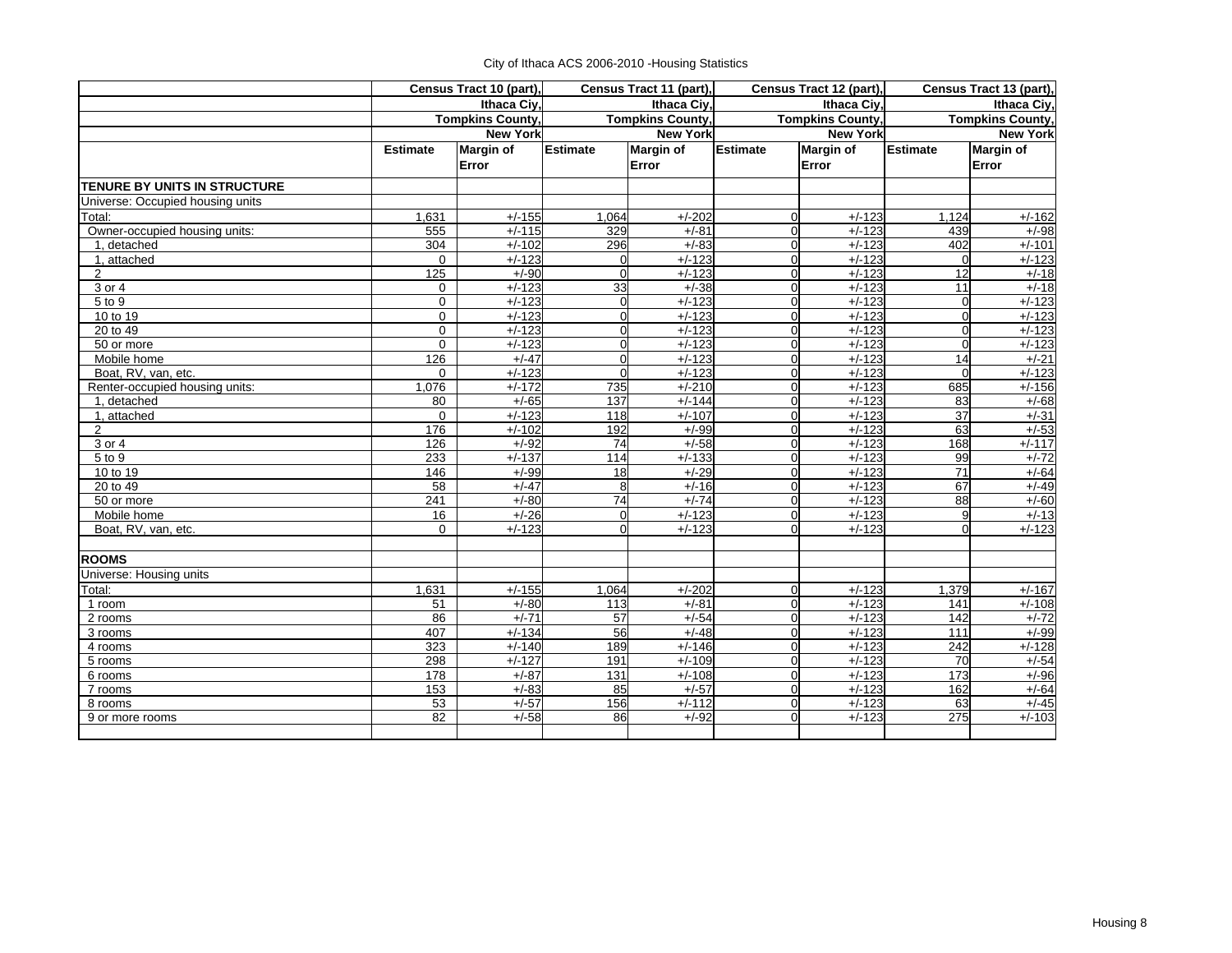|                                                  |                        |                            |                    |                          |                 |                         |                      | Ithaca Civ.             |
|--------------------------------------------------|------------------------|----------------------------|--------------------|--------------------------|-----------------|-------------------------|----------------------|-------------------------|
|                                                  |                        |                            |                    |                          |                 | <b>Tompkins County,</b> |                      | <b>Tompkins County,</b> |
|                                                  |                        | <b>United States</b>       |                    | <b>New York</b>          |                 | <b>New York</b>         | <b>New York</b>      |                         |
|                                                  | <b>Estimate</b>        | Margin of                  | <b>Estimate</b>    | <b>Margin of</b>         | <b>Estimate</b> | <b>Margin of</b>        | <b>Estimate</b>      | Margin of               |
|                                                  |                        | Error                      |                    | Error                    |                 | Error                   |                      | Error                   |
| <b>MEDIAN VALUE (DOLLARS)</b>                    |                        |                            |                    |                          |                 |                         |                      |                         |
| Universe: Owner-occupied housing units           |                        |                            |                    |                          |                 |                         |                      |                         |
| Total                                            | 76,089,650             | $+/-362,764$               | 3,977,188          | $+\frac{1}{17,493}$      | 21,157          | $+/-480$                | 2,928                | $+/-275$                |
| Median value                                     | 188,400                | $+/-184$                   | 303,900            | $+/-947$                 | 162,100         | $+/-2,967$              | $\overline{171,400}$ | $+/-4.967$              |
| <b>VALUE</b>                                     |                        |                            |                    |                          |                 |                         |                      |                         |
| Universe: Owner-occupied housing units           |                        |                            |                    |                          |                 |                         |                      |                         |
| Total:                                           | 76,089,650             | $+/-362,764$               | 3,977,188          | $+/-17,493$              | 21,157          | $+/-480$                | 2,928                | $+/-275$                |
| Less than \$10,000                               | 1,008,516              | $+/-6,680$                 | 28,093             | $+/-1,094$               | 438             | $+/-142$                |                      | $+/-123$                |
| \$10,000 to \$14,999                             | 675,320                | $+/-5.878$                 | 20,473             | $+/-766$                 | 245             | $+/-91$                 | 33                   | $+/-31$                 |
| \$15,000 to \$19,999                             | 614,975                | $+/-4,861$                 | 17,831             | $+/-877$                 | 243             | $+/-94$                 | 28                   | $+/-25$                 |
| \$20,000 to \$24,999                             | 633,437                | $+/-5,042$                 | 19,557             | $+/-1.014$               | 94              | $+/-62$                 | $\mathbf 0$          | $+/-123$                |
| \$25,000 to \$29,999                             | 604,996                | $+/-5,148$                 | 18,723             | $+/-924$                 | 167             | $+/-79$                 | 41                   | $+/-42$                 |
| \$30,000 to \$34,999                             | 698,322                | $+/-6,622$                 | 24,173             | $+/-1,046$               | 123             | $+/-69$                 | 30                   | $+/-46$                 |
| \$35,000 to \$39,999                             | 579,671                | $+/-5,471$                 | 21,696             | $+/-848$                 | 154             | $+/-73$                 | $\mathbf 0$          | $+/-123$                |
| \$40,000 to \$49,999                             | 1,388,057              | $+/-9.777$                 | 59,268             | $+/-1,346$               | 244             | $+/-89$                 | $\overline{9}$       | $+/-15$                 |
| \$50,000 to \$59,999                             | 1,695,314              | $+/-11,735$                | 77,089             | $+/-1,496$               | 350             | $+/-122$                | 29                   | $+/-32$                 |
| \$60,000 to \$69,999                             | 1,971,686              | $+/-12,726$                | 95,418             | $+/-1,731$               | 474             | $+/-138$                | $\overline{21}$      | $+/-20$                 |
| \$70,000 to \$79,999                             | 2,309,593              | $+/-16,034$                | 109,473            | $+/-1,884$               | 558             | $+/-135$                | 95                   | $+/-72$                 |
| \$80,000 to \$89,999                             | 2,751,834              | $+/-15,481$                | 132,299            | $+/-2,381$               | 549             | $+/-146$                | 11                   | $+/-12$                 |
| \$90,000 to \$99,999                             | 2,573,188              | $+/-19,402$                | 117,479            | $+/-1,973$               | 953             | $+/-177$                | $\overline{75}$      | $+/-47$                 |
| \$100,000 to \$124,999                           | 6,142,063              | $+/-33,295$                | 246,857            | $+/-3,411$               | 2,395           | $+/-277$                | 229                  | $+/-102$                |
| \$125,000 to \$149,999                           | 5,652,433              | $+/-31,089$                | 188,858            | $+/-2,424$               | 2,213           | $+/-236$                | 271                  | $+/-77$                 |
| \$150,000 to \$174,999                           | 6,269,429              | $+\frac{7}{33,505}$        | 201,832            | $+/-2,777$               | 2,855           | $+/-301$                | 693                  | $+/-178$                |
| \$175,000 to \$199,999                           | 4,605,430              | $+/-27,512$                | 138,865            | $+/-2,423$               | 1,436           | $+/-239$                | 223                  | $+/-97$                 |
| \$200,000 to \$249,999                           | 8,075,739              | $+/-44,363$                | 260,441            | $+/-3,703$               | 3,019           | $+/-320$                | 572                  | $+/-145$                |
| \$250,000 to \$299,999                           | 5,458,501              | $+/-26,546$                | 191,457            | $+/-3,300$               | 1,407           | $+/-219$                | 213                  | $+/-91$                 |
| \$300,000 to \$399,999                           | 8,126,936              | $+/-46,789$                | 478,926            | $+/-4,685$               | 1,789           | $+/-207$                | 285                  | $+/-105$                |
| \$400,000 to \$499,999                           | 4,756,898              | $+/-27,729$                | 477,467            | $+/-4.888$               | 822<br>409      | $+/-163$                | 59                   | $+/-42$<br>$+/-123$     |
| \$500,000 to \$749,999<br>\$750,000 to \$999,999 | 5,647,003<br>2,032,534 | $+/-27,887$<br>$+/-11,262$ | 643,661<br>207,790 | $+/-4,656$<br>$+/-2,525$ | 138             | $+/-127$<br>$+/-69$     | $\mathbf 0$<br>11    | $+/-17$                 |
| \$1,000,000 or more                              | 1,817,775              | $+/-8,138$                 | 199,462            | $+/-2,793$               | 82              | $+/-65$                 | $\Omega$             | $+/-123$                |
|                                                  |                        |                            |                    |                          |                 |                         |                      |                         |
| <b>MORTGAGE STATUS AND SELECTED MONTHLY</b>      |                        |                            |                    |                          |                 |                         |                      |                         |
| <b>OWNER COSTS</b>                               |                        |                            |                    |                          |                 |                         |                      |                         |
| Universe: Owner-occupied housing units           |                        |                            |                    |                          |                 |                         |                      |                         |
| Total:                                           | 76,089,650             | $+/-362,764$               | 3,977,188          | $+/-17,493$              | 21,157          | $+/-480$                | 2,928                | $+/-275$                |
| Housing units with a mortgage:                   | 51.696.841             | $+/-255,191$               | 2,597,200          | $+/-13,375$              | 12,874          | $+/-471$                | 2.062                | $+/-231$                |
| Less than \$200                                  | 18,025                 | $+/-806$                   | 1,106              | $+/-246$                 | 14              | $+/-23$                 | $\mathbf 0$          | $+/-123$                |
| \$200 to \$299                                   | 94,593                 | $+/-1,643$                 | 3,516              | $+/-383$                 | 8               | $+/-12$                 | $\overline{0}$       | $+/-123$                |
| \$300 to \$399                                   | 298,406                | $+/-3,516$                 | 9.020              | $+/-648$                 | 50              | $+/-43$                 | 8                    | $+/-14$                 |
| \$400 to \$499                                   | 656,607                | $+/-5,785$                 | 20,057             | $+/-879$                 | 52              | $+/-39$                 | $\mathbf 0$          | $+/-123$                |
| \$500 to \$599                                   | 1,138,073              | $+/-8,283$                 | 34,047             | $+/-923$                 | 132             | $+/-67$                 | 8                    | $+/-14$                 |
| \$600 to \$699                                   | 1,647,315              | $+/-9.878$                 | 50,799             | $+/-1,282$               | 267             | $+/-98$                 | 11                   | $+/-19$                 |
| \$700 to \$799                                   | 2,130,055              | $+/-13,316$                | 70,993             | $+/-1,844$               | 356             | $+/-100$                | 47                   | $+/-45$                 |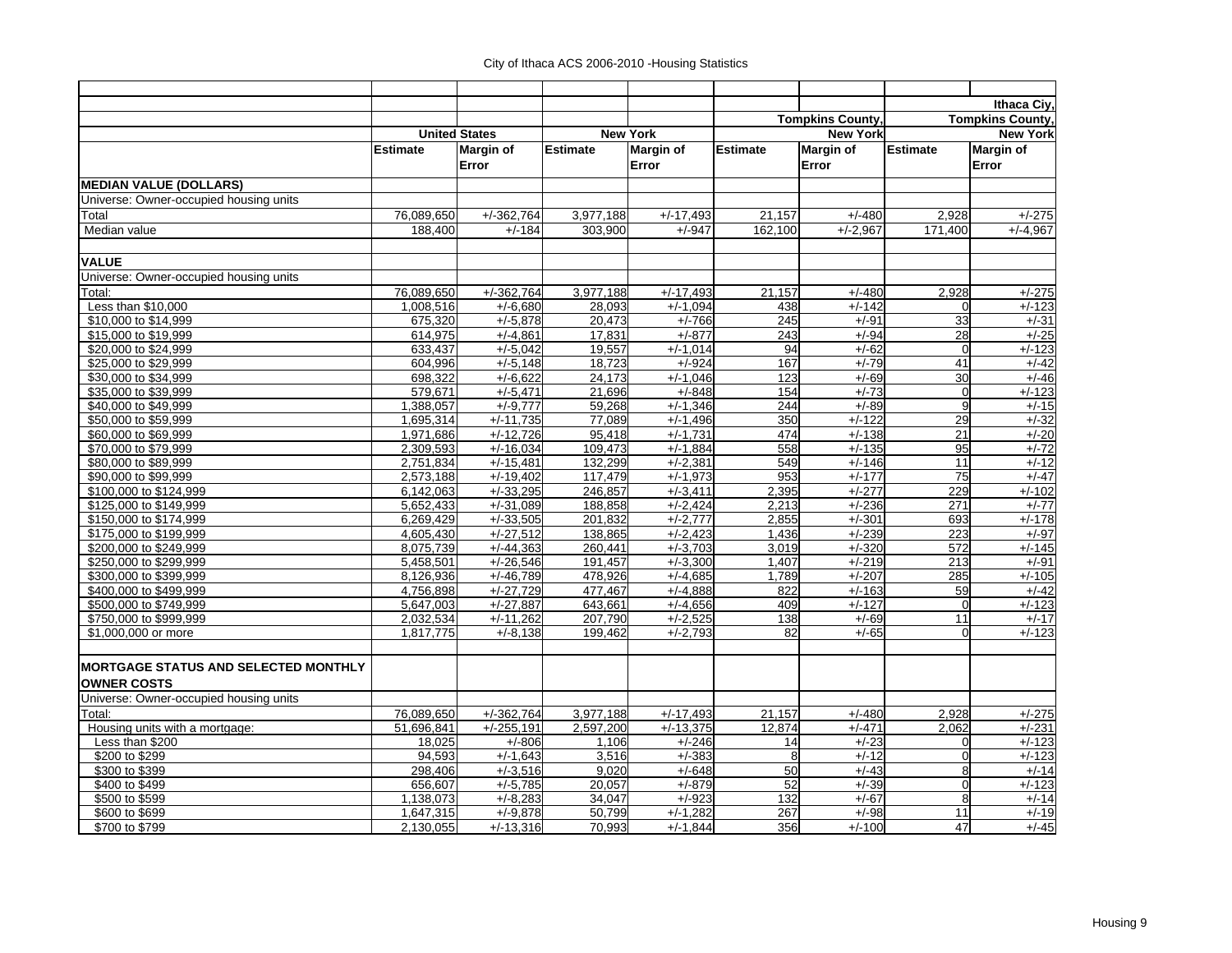|                                             |                         | Census Tract 1   |                 | Census Tract 2,         |                         | Census Tract 3 (part), |                         | Census Tract 4 (part), |
|---------------------------------------------|-------------------------|------------------|-----------------|-------------------------|-------------------------|------------------------|-------------------------|------------------------|
|                                             |                         | Ithaca Civ.      |                 | Ithaca Civ.             |                         | Ithaca Ciy,            |                         | Ithaca Ciy,            |
|                                             | <b>Tompkins County,</b> |                  |                 | <b>Tompkins County,</b> | <b>Tompkins County,</b> |                        | <b>Tompkins County,</b> |                        |
|                                             |                         | <b>New York</b>  |                 | <b>New York</b>         |                         | <b>New York</b>        |                         | <b>New York</b>        |
|                                             | <b>Estimate</b>         | <b>Margin of</b> | <b>Estimate</b> | <b>Margin of</b>        | <b>Estimate</b>         | Margin of              | <b>Estimate</b>         | <b>Margin of</b>       |
|                                             |                         | Error            |                 | Error                   |                         | Error                  |                         | Error                  |
| <b>MEDIAN VALUE (DOLLARS)</b>               |                         |                  |                 |                         |                         |                        |                         |                        |
| Universe: Owner-occupied housing units      |                         |                  |                 |                         |                         |                        |                         |                        |
| Total                                       | 51                      | $+/-33$          | 93              | $+/-51$                 | $\Omega$                | $+/-123$               | 9                       | $+/-15$                |
| Median value                                | 312.100                 | $+/-51.787$      | 235,900         | $+/-77.160$             |                         |                        |                         |                        |
| <b>VALUE</b>                                |                         |                  |                 |                         |                         |                        |                         |                        |
| Universe: Owner-occupied housing units      |                         |                  |                 |                         |                         |                        |                         |                        |
| Total:                                      | 51                      | $+/-33$          | 93              | $+/-51$                 | $\mathbf 0$             | $+/-123$               | 9                       | $+/-15$                |
| Less than \$10,000                          | $\mathsf{O}$            | $+/-123$         | $\overline{0}$  | $+/-123$                | $\overline{0}$          | $+/-123$               | $\mathbf 0$             | $+/-123$               |
| \$10,000 to \$14,999                        | $\mathbf 0$             | $+/-123$         | $\overline{0}$  | $+/-123$                | $\mathbf{0}$            | $+/-123$               | $\Omega$                | $+/-123$               |
| \$15,000 to \$19,999                        | 0                       | $+/-123$         | $\overline{0}$  | $+/-123$                | $\mathbf 0$             | $+/-123$               | $\Omega$                | $+/-123$               |
| \$20,000 to \$24,999                        | $\mathbf 0$             | $+/-123$         | $\mathbf 0$     | $+/-123$                | $\Omega$                | $+/-123$               | $\Omega$                | $+/-123$               |
| \$25,000 to \$29,999                        | $\mathbf 0$             | $+/-123$         | $\overline{0}$  | $+/-123$                | $\mathbf 0$             | $+/-123$               | $\Omega$                | $+/-123$               |
| \$30,000 to \$34,999                        | $\mathbf 0$             | $+/-123$         | $\overline{0}$  | $+/-123$                | $\overline{0}$          | $+/-123$               | $\Omega$                | $+/-123$               |
| \$35,000 to \$39,999                        | $\mathbf 0$             | $+/-123$         | $\overline{0}$  | $+/-123$                | $\mathbf 0$             | $+/-123$               | $\Omega$                | $+/-123$               |
| \$40,000 to \$49,999                        | 0                       | $+/-123$         | $\overline{0}$  | $+/-123$                | $\mathbf 0$             | $+/-123$               | 9                       | $+/-15$                |
| \$50,000 to \$59,999                        | $\mathbf 0$             | $+/-123$         | $\overline{0}$  | $+/-123$                | $\Omega$                | $+/-123$               | $\Omega$                | $+/-123$               |
| \$60,000 to \$69,999                        | $\mathbf 0$             | $+/-123$         | $\overline{0}$  | $+/-123$                | $\overline{0}$          | $+/-123$               | $\Omega$                | $+/-123$               |
| \$70,000 to \$79,999                        | $\mathbf 0$             | $+/-123$         | $\overline{0}$  | $+/-123$                | $\overline{0}$          | $+/-123$               | $\Omega$                | $+/-123$               |
| \$80,000 to \$89,999                        | $\mathbf 0$             | $+/-123$         | $\overline{0}$  | $+/-123$                | $\mathbf 0$             | $+/-123$               | $\Omega$                | $+/-123$               |
| \$90,000 to \$99,999                        | 0                       | $+/-123$         | $\mathbf 0$     | $+/-123$                | $\mathbf 0$             | $+/-123$               | $\Omega$                | $+/-123$               |
| \$100,000 to \$124,999                      | $\mathbf 0$             | $+/-123$         | $\overline{7}$  | $+/-12$                 | $\overline{0}$          | $+/-123$               | $\Omega$                | $+/-123$               |
| \$125,000 to \$149,999                      | $\mathbf 0$             | $+/-123$         | 23              | $+/-27$                 | $\overline{0}$          | $+/-123$               | $\Omega$                | $+/-123$               |
| \$150,000 to \$174,999                      | $\mathbf 0$             | $+/-123$         | $\mathbf 0$     | $+/-123$                | $\overline{0}$          | $+/-123$               | $\Omega$                | $+/-123$               |
| \$175,000 to \$199,999                      | $\mathbf 0$             | $+/-123$         | $\Omega$        | $+/-123$                | $\mathbf 0$             | $+/-123$               | $\Omega$                | $+/-123$               |
| \$200,000 to \$249,999                      | 10                      | $+/-16$          | 23              | $+/-24$                 | $\mathbf 0$             | $+/-123$               | $\mathbf 0$             | $+/-123$               |
| \$250,000 to \$299,999                      | 12                      | $+/-20$          | 40              | $+/-41$                 | $\mathbf 0$             | $+/-123$               | $\Omega$                | $+/-123$               |
| \$300,000 to \$399,999                      | 29                      | $+/-28$          | $\overline{0}$  | $+/-123$                | $\overline{0}$          | $+/-123$               | $\Omega$                | $+/-123$               |
| \$400,000 to \$499,999                      | $\mathbf 0$             | $+/-123$         | $\overline{0}$  | $+/-123$                | $\overline{0}$          | $+/-123$               | $\Omega$                | $+/-123$               |
| \$500,000 to \$749,999                      | $\mathbf 0$             | $+/-123$         | $\mathbf 0$     | $+/-123$                | $\overline{0}$          | $+/-123$               | $\Omega$                | $+/-123$               |
| \$750,000 to \$999,999                      | $\mathbf 0$             | $+/-123$         | $\mathbf 0$     | $+/-123$                | $\mathbf 0$             | $+/-123$               | $\mathbf 0$             | $+/-123$               |
| \$1,000,000 or more                         | $\mathbf 0$             | $+/-123$         | $\Omega$        | $+/-123$                | $\overline{0}$          | $+/-123$               | $\Omega$                | $+/-123$               |
| <b>MORTGAGE STATUS AND SELECTED MONTHLY</b> |                         |                  |                 |                         |                         |                        |                         |                        |
| <b>OWNER COSTS</b>                          |                         |                  |                 |                         |                         |                        |                         |                        |
| Universe: Owner-occupied housing units      |                         |                  |                 |                         |                         |                        |                         |                        |
| Total:                                      | 51                      | $+/-33$          | 93              | $+/-51$                 | 0                       | $+/-123$               | 9                       | $+/-15$                |
| Housing units with a mortgage:              | 26                      | $+/-28$          | 51              | $+/-44$                 | $\overline{0}$          | $+/-123$               | 9                       | $+/-15$                |
| Less than \$200                             | $\mathbf 0$             | $+/-123$         | $\overline{0}$  | $+/-123$                | $\Omega$                | $+/-123$               | $\Omega$                | $+/-123$               |
| \$200 to \$299                              | $\mathbf 0$             | $+/-123$         | $\mathbf 0$     | $+/-123$                | $\overline{0}$          | $+/-123$               | $\Omega$                | $+/-123$               |
| \$300 to \$399                              | $\mathbf 0$             | $+/-123$         | $\mathbf 0$     | $+/-123$                | 0                       | $+/-123$               | $\Omega$                | $+/-123$               |
| \$400 to \$499                              | $\mathbf 0$             | $+/-123$         | $\mathbf 0$     | $+/-123$                | $\overline{0}$          | $+/-123$               | $\Omega$                | $+/-123$               |
| \$500 to \$599                              | $\mathbf 0$             | $+/-123$         | $\overline{0}$  | $+/-123$                | $\overline{0}$          | $+/-123$               | $\Omega$                | $+/-123$               |
| \$600 to \$699                              | $\mathbf 0$             | $+/-123$         | $\overline{0}$  | $+/-123$                | $\overline{0}$          | $+/-123$               | $\Omega$                | $+/-123$               |
| \$700 to \$799                              | $\Omega$                | $+/-123$         | $\Omega$        | $+/-123$                | $\overline{0}$          | $+/-123$               | $\Omega$                | $+/-123$               |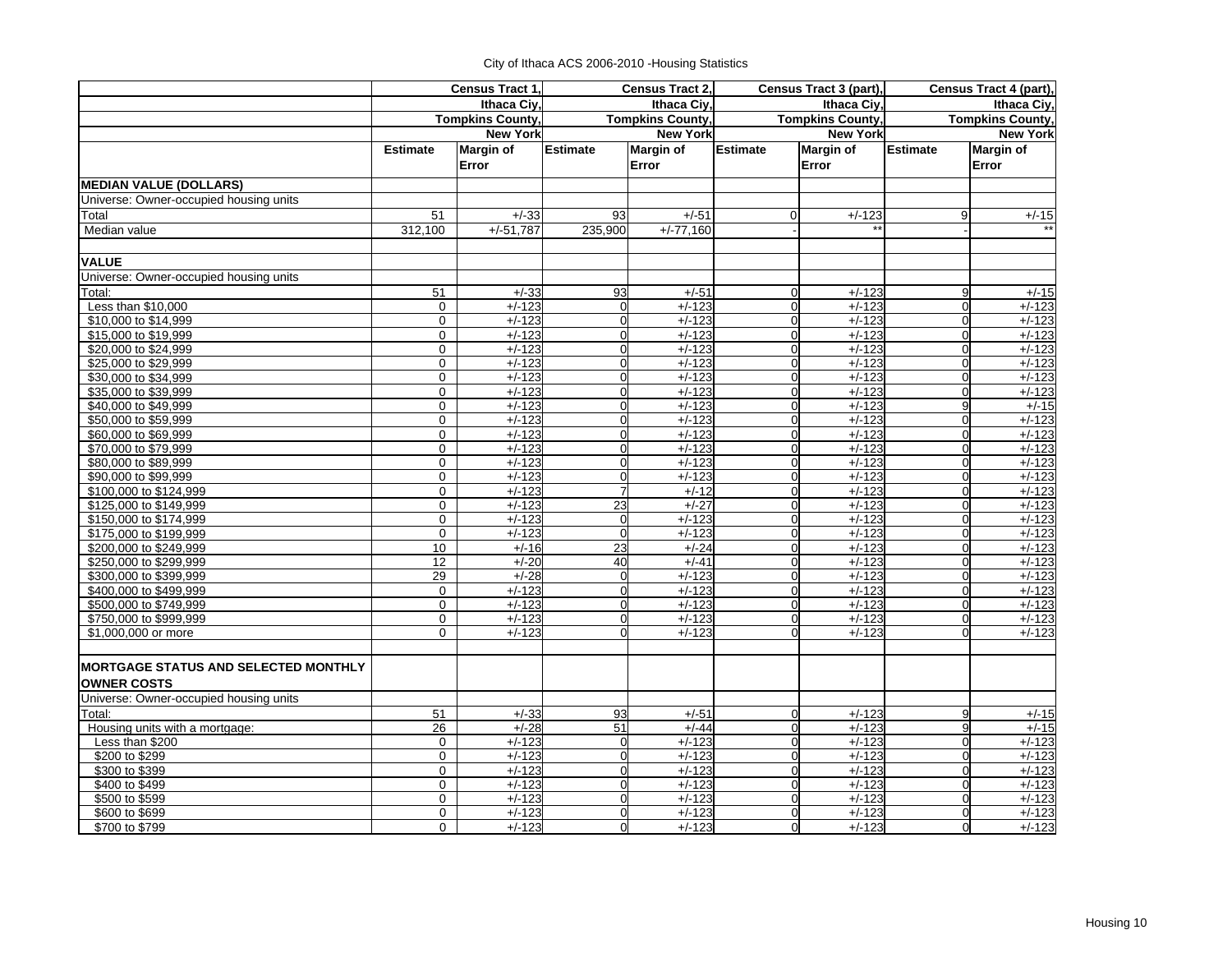|                                                   |                            | Census Tract 6 (part),  |                               | Census Tract 7,         |                            | Census Tract 8,      |                         | Census Tract 9 (part), |
|---------------------------------------------------|----------------------------|-------------------------|-------------------------------|-------------------------|----------------------------|----------------------|-------------------------|------------------------|
|                                                   |                            | Ithaca Civ.             |                               | Ithaca Civ.             |                            | Ithaca Civ.          |                         | Ithaca Civ.            |
|                                                   |                            | <b>Tompkins County,</b> |                               | <b>Tompkins County,</b> | <b>Tompkins County</b>     |                      | <b>Tompkins County,</b> |                        |
|                                                   |                            | <b>New York</b>         |                               | <b>New York</b>         |                            | <b>New York</b>      |                         | <b>New York</b>        |
|                                                   | <b>Estimate</b>            | Margin of               | <b>Estimate</b>               | <b>Margin of</b>        | Estimate                   | <b>Margin of</b>     | <b>Estimate</b>         | <b>Margin of</b>       |
|                                                   |                            | Error                   |                               | Error                   |                            | Error                |                         | Error                  |
| <b>MEDIAN VALUE (DOLLARS)</b>                     |                            |                         |                               |                         |                            |                      |                         |                        |
| Universe: Owner-occupied housing units            |                            |                         |                               |                         |                            |                      |                         |                        |
| Total                                             | 63                         | $+/-43$                 | 712                           | $+/-123$                | 299                        | $+/-104$             | 378                     | $+/-66$                |
| Median value                                      | 351,300                    | $+/-40,240$             | 170,100                       | $+/-7,904$              | 159,400                    | $+/-12,822$          | 189,200                 | $+/-23,356$            |
|                                                   |                            |                         |                               |                         |                            |                      |                         |                        |
| <b>VALUE</b>                                      |                            |                         |                               |                         |                            |                      |                         |                        |
| Universe: Owner-occupied housing units            |                            |                         |                               |                         |                            |                      |                         |                        |
| Total:                                            | 63                         | $+/-43$                 | 712                           | $+/-123$                | 299                        | $+/-104$             | 378                     | $+/-66$                |
| Less than \$10,000                                | $\overline{0}$             | $+/-123$                | $\Omega$                      | $+/-123$                | $\mathbf 0$                | $+/-123$             | $\Omega$                | $+/-123$               |
| \$10,000 to \$14,999                              | $\mathbf 0$                | $+/-123$                | $\mathbf 0$                   | $+/-123$                | $\mathbf 0$                | $+/-123$             | $\Omega$                | $+/-123$               |
| \$15,000 to \$19,999                              | $\mathbf 0$                | $+/-123$                | $\mathbf 0$                   | $+/-123$                | $\mathbf 0$                | $+/-123$             | $\Omega$                | $+/-123$               |
| \$20,000 to \$24,999                              | $\mathbf 0$                | $+/-123$                | $\mathbf 0$                   | $+/-123$                | $\mathbf 0$                | $+/-123$             | $\Omega$                | $+/-123$               |
| \$25,000 to \$29,999                              | $\mathbf 0$<br>$\mathbf 0$ | $+/-123$                | $\mathbf 0$                   | $+/-123$                | $\mathbf 0$                | $+/-123$             | $\overline{0}$          | $+/-123$<br>$+/-123$   |
| \$30,000 to \$34,999                              | $\mathbf 0$                | $+/-123$<br>$+/-123$    | $\mathbf 0$<br>$\overline{0}$ | $+/-123$<br>$+/-123$    | $\mathbf 0$<br>$\mathbf 0$ | $+/-123$<br>$+/-123$ | $\mathbf 0$<br>$\Omega$ |                        |
| \$35,000 to \$39,999                              | $\mathbf 0$                | $+/-123$                | $\mathbf 0$                   | $+/-123$                | $\mathbf 0$                | $+/-123$             | $\Omega$                | $+/-123$<br>$+/-123$   |
| \$40,000 to \$49,999                              | $\mathbf 0$                | $+/-123$                | $\mathbf 0$                   | $+/-123$                | $\mathbf 0$                | $+/-123$             | 16                      | $+/-24$                |
| \$50,000 to \$59,999<br>\$60,000 to \$69,999      | $\mathbf 0$                | $+/-123$                | 21                            | $+/-20$                 | $\mathbf 0$                | $+/-123$             | $\mathbf 0$             | $+/-123$               |
| \$70,000 to \$79,999                              | 11                         | $+/-17$                 | $\mathbf 0$                   | $+/-123$                | $\overline{7}$             | $+/-12$              | $\mathbf 0$             | $+/-123$               |
| \$80,000 to \$89.999                              | $\mathbf 0$                | $+/-123$                | $\overline{\mathbf{4}}$       | $+/-7$                  | $\Omega$                   | $+/-123$             | $\Omega$                | $+/-123$               |
| \$90,000 to \$99,999                              | $\mathbf 0$                | $+/-123$                | 19                            | $+/-21$                 | 21                         | $+/-24$              | 12                      | $+/-16$                |
| \$100,000 to \$124,999                            | $\mathbf 0$                | $+/-123$                | 54                            | $+/-41$                 | 43                         | $+/-48$              | 20                      | $+/-23$                |
| \$125,000 to \$149,999                            | $\mathbf 0$                | $+/-123$                | 62                            | $+/-43$                 | 38                         | $+/-28$              | 35                      | $+/-30$                |
| \$150,000 to \$174,999                            | $\mathbf 0$                | $+/-123$                | 244                           | $+/-94$                 | 108                        | $+/-81$              | 81                      | $+/-40$                |
| \$175,000 to \$199,999                            | $\mathbf 0$                | $+/-123$                | 78                            | $+/-49$                 | 8                          | $+/-13$              | 44                      | $+/-37$                |
| \$200,000 to \$249,999                            | $\mathbf 0$                | $+/-123$                | 156                           | $+/-66$                 | 65                         | $+/-53$              | 65                      | $+/-43$                |
| \$250,000 to \$299,999                            | $\mathbf 0$                | $+/-123$                | 47                            | $+/-50$                 | 9                          | $+/-13$              | 12                      | $+/-18$                |
| \$300,000 to \$399,999                            | 40                         | $+/-37$                 | 20                            | $+/-22$                 | $\mathbf 0$                | $+/-123$             | 73                      | $+/-44$                |
| \$400,000 to \$499,999                            | 12                         | $+/-20$                 | $\overline{7}$                | $+/-12$                 | $\mathbf 0$                | $+/-123$             | 9                       | $+/-14$                |
| \$500,000 to \$749,999                            | $\mathbf 0$                | $+/-123$                | $\mathbf 0$                   | $+/-123$                | $\mathbf 0$                | $+/-123$             | $\Omega$                | $+/-123$               |
| \$750,000 to \$999,999                            | $\mathbf 0$                | $+/-123$                | $\overline{0}$                | $+/-123$                | $\mathbf 0$                | $+/-123$             | 11                      | $+/-17$                |
| \$1,000,000 or more                               | $\mathbf 0$                | $+/-123$                | $\Omega$                      | $+/-123$                | $\Omega$                   | $+/-123$             | $\Omega$                | $+/-123$               |
| <b>MORTGAGE STATUS AND SELECTED MONTHLY</b>       |                            |                         |                               |                         |                            |                      |                         |                        |
| <b>OWNER COSTS</b>                                |                            |                         |                               |                         |                            |                      |                         |                        |
|                                                   |                            |                         |                               |                         |                            |                      |                         |                        |
| Universe: Owner-occupied housing units            |                            |                         | 712                           |                         |                            |                      |                         |                        |
| Total:                                            | 63                         | $+/-43$                 |                               | $+/-123$                | 299                        | $+/-104$             | 378                     | $+/-66$                |
| Housing units with a mortgage:<br>Less than \$200 | 27<br>$\mathbf 0$          | $+/-31$<br>$+/-123$     | 513<br>$\mathbf 0$            | $+/-112$<br>$+/-123$    | 246<br>$\mathbf 0$         | $+/-96$<br>$+/-123$  | 264<br>$\Omega$         | $+/-65$<br>$+/-123$    |
| \$200 to \$299                                    | $\mathbf 0$                | $+/-123$                | $\mathbf 0$                   | $+/-123$                | $\mathbf 0$                | $+/-123$             | $\Omega$                | $+/-123$               |
| \$300 to \$399                                    | $\overline{0}$             | $+/-123$                | 8                             | $+/-14$                 | $\mathbf 0$                | $+/-123$             | $\Omega$                | $+/-123$               |
| \$400 to \$499                                    | $\mathbf 0$                | $+/-123$                | $\mathbf 0$                   | $+/-123$                | $\mathbf 0$                | $+/-123$             | $\overline{0}$          | $+/-123$               |
| \$500 to \$599                                    | $\mathbf 0$                | $+/-123$                | $\mathbf 0$                   | $+/-123$                | 8                          | $+/-14$              | $\mathbf 0$             | $+/-123$               |
| \$600 to \$699                                    | $\Omega$                   | $+/-123$                | $\mathbf 0$                   | $+/-123$                | $\mathbf 0$                | $+/-123$             | $\Omega$                | $+/-123$               |
| \$700 to \$799                                    | $\overline{0}$             | $+/-123$                | $\Omega$                      | $+/-123$                | $\mathbf 0$                | $+/-123$             | $\Omega$                | $+/-123$               |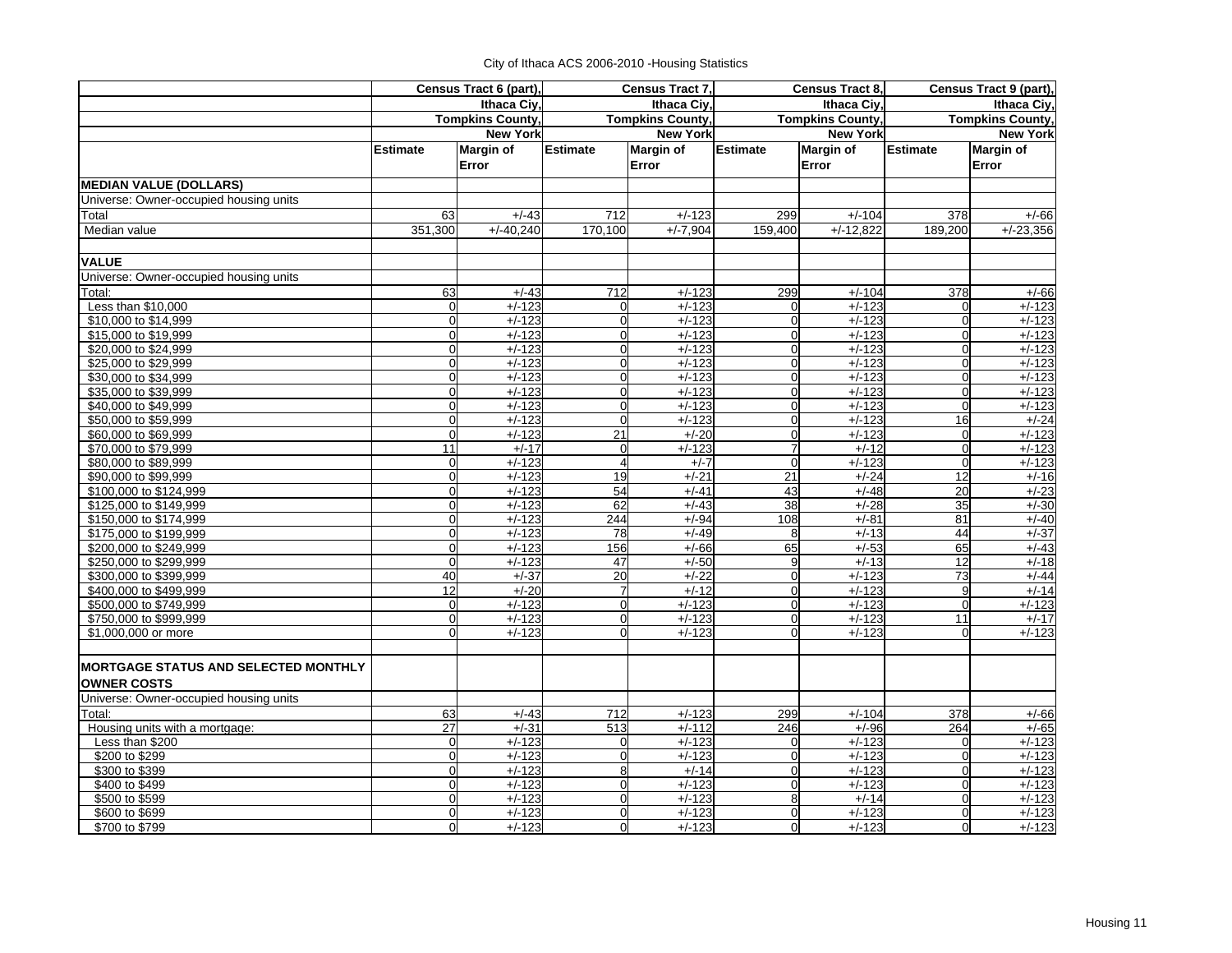|  | City of Ithaca ACS 2006-2010 - Housing Statistics |  |
|--|---------------------------------------------------|--|
|--|---------------------------------------------------|--|

|                                                                   |                                        | Census Tract 10 (part),   |                 | Census Tract 11 (part),   |                 | Census Tract 12 (part), |             | Census Tract 13 (part), |
|-------------------------------------------------------------------|----------------------------------------|---------------------------|-----------------|---------------------------|-----------------|-------------------------|-------------|-------------------------|
|                                                                   | Ithaca Ciy,<br><b>Tompkins County,</b> |                           | Ithaca Ciy,     |                           | Ithaca Ciy,     |                         | Ithaca Ciy, |                         |
|                                                                   |                                        |                           |                 | <b>Tompkins County,</b>   |                 | <b>Tompkins County,</b> |             | <b>Tompkins County,</b> |
|                                                                   |                                        | <b>New York</b>           |                 | <b>New York</b>           |                 | <b>New York</b>         |             | <b>New York</b>         |
|                                                                   | <b>Estimate</b>                        | <b>Margin of</b><br>Error | <b>Estimate</b> | <b>Margin of</b><br>Error | <b>Estimate</b> | Margin of<br>Error      | Estimate    | Margin of<br>Error      |
| <b>MEDIAN VALUE (DOLLARS)</b>                                     |                                        |                           |                 |                           |                 |                         |             |                         |
| Universe: Owner-occupied housing units                            |                                        |                           |                 |                           |                 |                         |             |                         |
| Total                                                             | 555                                    | $+/-115$                  | 329             | $+/-81$                   | $\Omega$        | $+/-123$                | 439         | $+/-98$                 |
| Median value                                                      | 141,700                                | $+/-26,132$               | 152,700         | $+/-24,841$               |                 |                         | 237,300     | $+/-16,444$             |
| <b>VALUE</b>                                                      |                                        |                           |                 |                           |                 |                         |             |                         |
| Universe: Owner-occupied housing units                            |                                        |                           |                 |                           |                 |                         |             |                         |
| Total:                                                            | 555                                    | $+/-115$                  | 329             | $+/-81$                   | $\mathbf 0$     | $+/-123$                | 439         | $+/-98$                 |
| Less than \$10,000                                                | $\mathbf 0$                            | $+/-123$                  | $\overline{0}$  | $+/-123$                  | $\overline{0}$  | $+/-123$                |             | $+/-123$                |
| \$10,000 to \$14,999                                              | 33                                     | $+/-31$                   | $\mathbf 0$     | $+/-123$                  | $\Omega$        | $+/-123$                | $\Omega$    | $+/-123$                |
| \$15,000 to \$19,999                                              | $\overline{28}$                        | $+/-25$                   | $\overline{0}$  | $+/-123$                  | $\overline{0}$  | $+/-123$                | $\Omega$    | $+/-123$                |
| \$20,000 to \$24,999                                              | $\Omega$                               | $+/-123$                  | $\Omega$        | $+/-123$                  | $\overline{0}$  | $+/-123$                | $\Omega$    | $+/-123$                |
| \$25,000 to \$29,999                                              | $\overline{22}$                        | $+/-26$                   | 19              | $+/-31$                   | $\overline{0}$  | $+/-123$                | $\Omega$    | $+/-123$                |
| \$30,000 to \$34,999                                              | 30                                     | $+/-46$                   | $\overline{0}$  | $+/-123$                  | $\overline{0}$  | $+/-123$                | $\Omega$    | $+/-123$                |
| \$35,000 to \$39,999                                              | $\mathbf 0$                            | $+/-123$                  | $\overline{0}$  | $+/-123$                  | $\Omega$        | $+/-123$                | $\Omega$    | $+/-123$                |
| \$40,000 to \$49,999                                              | $\mathbf 0$                            | $+/-123$                  | $\overline{0}$  | $+/-123$                  | $\overline{0}$  | $+/-123$                | $\Omega$    | $+/-123$                |
| \$50,000 to \$59,999                                              | 13                                     | $+/-20$                   | $\overline{0}$  | $+/-123$                  | $\overline{0}$  | $+/-123$                | $\Omega$    | $+/-123$                |
| \$60,000 to \$69,999                                              | $\mathbf 0$                            | $+/-123$                  | $\mathbf 0$     | $+/-123$                  | $\overline{0}$  | $+/-123$                | $\Omega$    | $+/-123$                |
| \$70,000 to \$79,999                                              | 13                                     | $+/-22$                   | 64              | $+/-59$                   | $\overline{0}$  | $+/-123$                | $\Omega$    | $+/-123$                |
| \$80,000 to \$89,999                                              | $\Omega$                               | $+/-123$                  | $\overline{7}$  | $+/-10$                   | $\Omega$        | $+/-123$                | $\Omega$    | $+/-123$                |
| \$90,000 to \$99,999                                              | 23                                     | $+/-27$                   | $\mathbf 0$     | $+/-123$                  | $\overline{0}$  | $+/-123$                | $\Omega$    | $+/-123$                |
| \$100,000 to \$124,999                                            | 76                                     | $+/-48$                   | 29              | $+/-37$                   | Ol              | $+/-123$                | $\Omega$    | $+/-123$                |
| \$125,000 to \$149,999                                            | 59                                     | $+/-55$                   | 36              | $+/-33$                   | $\mathbf{0}$    | $+/-123$                | 18          | $+/-22$                 |
| \$150,000 to \$174,999                                            | 136                                    | $+/-68$                   | 87              | $+/-66$                   | $\overline{0}$  | $+/-123$                | 37          | $+/-42$                 |
| \$175,000 to \$199,999                                            | 41                                     | $+/-54$                   | 9               | $+/-15$                   | $\Omega$        | $+/-123$                | 43          | $+/-40$                 |
| \$200,000 to \$249,999                                            | 56                                     | $+/-62$                   | 34              | $+/-41$                   | $\overline{0}$  | $+/-123$                | 163         | $+/-74$                 |
| \$250,000 to \$299,999                                            | 15                                     | $+/-23$                   | 24              | $+/-29$                   | ol              | $+/-123$                | 54          | $+/-45$                 |
| \$300,000 to \$399,999                                            | 10                                     | $+/-17$                   | 20              | $+/-31$                   | $\mathbf{0}$    | $+/-123$                | 93          | $+/-45$                 |
| \$400,000 to \$499,999                                            | $\mathbf 0$                            | $+/-123$                  | $\mathbf 0$     | $+/-123$                  | $\overline{0}$  | $+/-123$                | 31          | $+/-32$                 |
| \$500,000 to \$749,999                                            | $\mathbf 0$                            | $+/-123$                  | $\overline{0}$  | $+/-123$                  | $\overline{0}$  | $+/-123$                | $\Omega$    | $+/-123$                |
| \$750,000 to \$999,999                                            | 0                                      | $+/-123$                  | $\overline{0}$  | $+/-123$                  | $\mathbf 0$     | $+/-123$                | $\mathbf 0$ | $+/-123$                |
| \$1,000,000 or more                                               | $\Omega$                               | $+/-123$                  | $\Omega$        | $+/-123$                  | O               | $+/-123$                |             | $+/-123$                |
| <b>MORTGAGE STATUS AND SELECTED MONTHLY</b><br><b>OWNER COSTS</b> |                                        |                           |                 |                           |                 |                         |             |                         |
| Universe: Owner-occupied housing units                            |                                        |                           |                 |                           |                 |                         |             |                         |
| Total:                                                            | 555                                    | $+/-115$                  | 329             | $+/-81$                   | $\mathbf 0$     | $+/-123$                | 439         | $+/-98$                 |
| Housing units with a mortgage:                                    | 387                                    | $+/-112$                  | 199             | $+/-73$                   | $\overline{0}$  | $+/-123$                | 340         | $+/-90$                 |
| Less than \$200                                                   | $\mathbf 0$                            | $+/-123$                  | $\overline{0}$  | $+/-123$                  | $\mathbf 0$     | $+/-123$                | $\Omega$    | $+/-123$                |
| \$200 to \$299                                                    | $\mathbf 0$                            | $+/-123$                  | $\overline{0}$  | $+/-123$                  | $\overline{0}$  | $+/-123$                | $\Omega$    | $+/-123$                |
| \$300 to \$399                                                    | 0                                      | $+/-123$                  | $\overline{0}$  | $+/-123$                  | $\overline{0}$  | $+/-123$                | $\Omega$    | $+/-123$                |
| \$400 to \$499                                                    | 0                                      | $+/-123$                  | $\overline{0}$  | $+/-123$                  | $\overline{0}$  | $+/-123$                | $\Omega$    | $+/-123$                |
| \$500 to \$599                                                    | $\Omega$                               | $+/-123$                  | $\overline{0}$  | $+/-123$                  | $\Omega$        | $+/-123$                | $\Omega$    | $+/-123$                |
| \$600 to \$699                                                    | 11                                     | $+/-19$                   | $\overline{0}$  | $+/-123$                  | $\overline{0}$  | $+/-123$                | $\Omega$    | $+/-123$                |
| \$700 to \$799                                                    | 31                                     | $+/-34$                   | 16              | $+/-26$                   | $\Omega$        | $+/-123$                | $\Omega$    | $+/-123$                |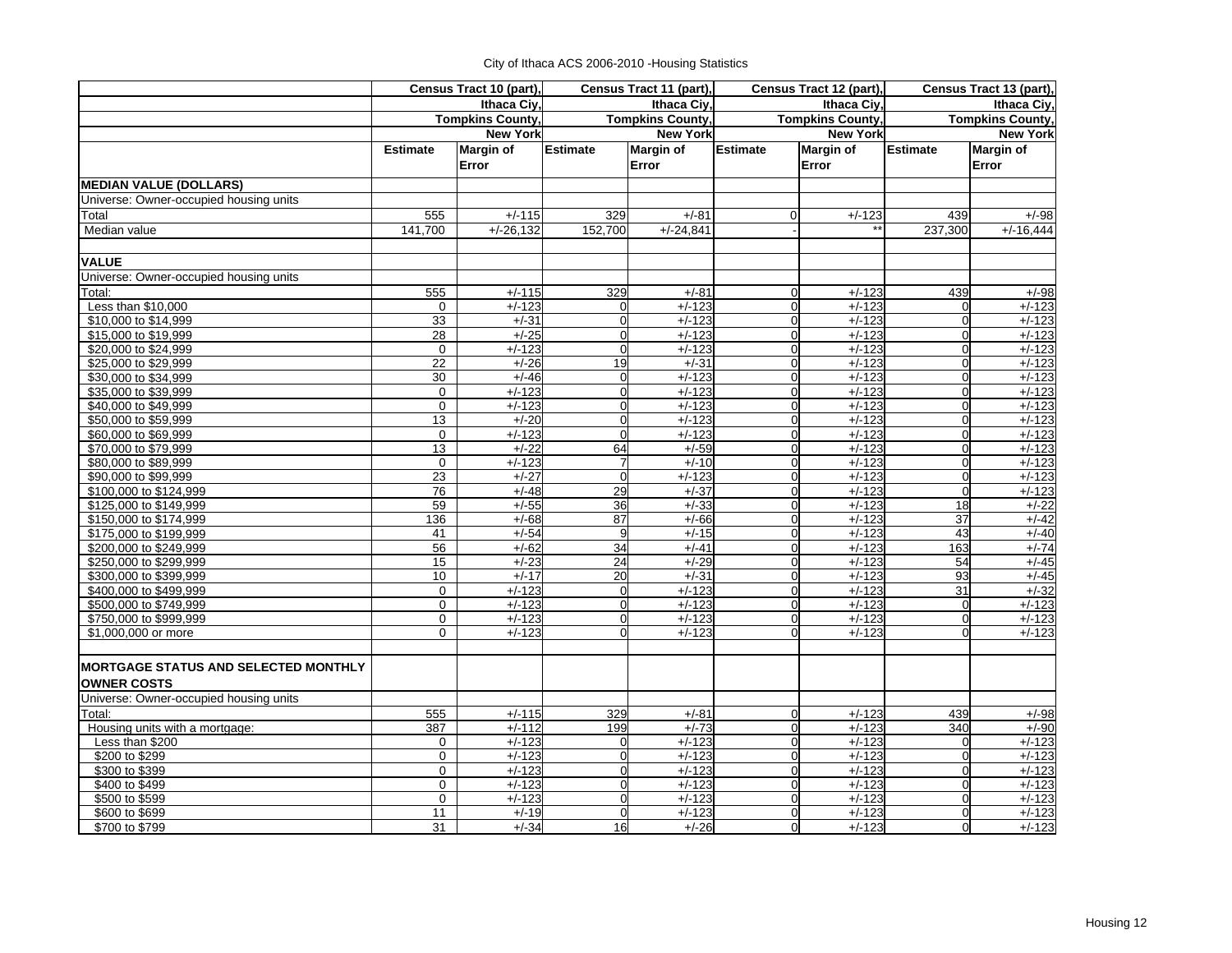|                                                                                        |                 |                      |                 |                       |                 |                         |                   | Ithaca Civ.             |
|----------------------------------------------------------------------------------------|-----------------|----------------------|-----------------|-----------------------|-----------------|-------------------------|-------------------|-------------------------|
|                                                                                        |                 |                      |                 |                       |                 | <b>Tompkins County.</b> |                   | <b>Tompkins County,</b> |
|                                                                                        |                 | <b>United States</b> |                 | <b>New York</b>       |                 | <b>New York</b>         |                   | <b>New York</b>         |
|                                                                                        | <b>Estimate</b> | Margin of            | <b>Estimate</b> | <b>Margin of</b>      | <b>Estimate</b> | Margin of               | <b>Estimate</b>   | <b>Margin of</b>        |
|                                                                                        |                 | Error                |                 | Error                 |                 | Error                   |                   | Error                   |
|                                                                                        |                 |                      |                 |                       |                 |                         |                   |                         |
| \$800 to \$899                                                                         | 2.532.173       | $+/-15.023$          | 88.744          | $+/-1.842$            | 677             | $+/-162$                | 61                | $+/-41$                 |
| \$900 to \$999                                                                         | 2,788,088       | $+/-16,076$          | 100,652         | $+/-1,792$            | 642             | $+/-141$                | 51                | $+/-32$                 |
| \$1,000 to \$1,249                                                                     | 7,253,410       | $+/-38,755$          | 273,754         | $+/-3,331$            | 2,108           | $+/-299$                | 364               | $+/-115$                |
| \$1,250 to \$1,499                                                                     | 6,744,828       | $+/-36.641$          | 252,186         | $+/-2,974$            | 2,262           | $+/-286$                | 445               | $+/-117$                |
| \$1,500 to \$1,999                                                                     | 10,309,611      | $+/-58,920$          | 427,444         | $+/-4,402$            | 3,235           | $+/-329$                | 498               | $+/-149$                |
| \$2,000 to \$2,499                                                                     | 6,270,483       | $+/-40.106$          | 351,095         | $+/-4,079$            | 1.729           | $+/-213$                | 436               | $+/-122$                |
| \$2,500 to \$2,999                                                                     | 3,751,666       | $+/-24.018$          | 286,145         | $+/-4,024$            | 639             | $+/-166$                | 89                | $+/-67$                 |
| \$3,000 or more                                                                        | 6,063,508       | $+/-30,687$          | 627,642         | $+/-4,556$            | 703             | $+/-160$                | 44                | $+/-36$                 |
| Housing units without a mortgage:                                                      | 24,392,809      | $+/-111,567$         | 1,379,988       | $+/-7,871$            | 8,283           | $+/-406$                | 866               | $+/-147$                |
| Less than \$100                                                                        | 322,144         | $+/-3.627$           | 28,639          | $+/-1,073$            | 18              | $+/-29$<br>$+/-94$      | $\mathbf 0$<br>15 | $+/-123$                |
| \$100 to \$149                                                                         | 637,145         | $+/-5,318$           | 16,158          | $+/-757$              | 139             |                         |                   | $+/-24$                 |
| \$150 to \$199                                                                         | 1,216,766       | $+/-8.951$           | 24,513          | $+/-969$              | 176             | $+/-83$                 | $\mathbf 0$       | $+/-123$                |
| \$200 to \$249                                                                         | 1,825,049       | $+/-11,758$          | 34,749          | $+/-1,275$            | 277             | $+/-95$                 | 26                | $+/-28$                 |
| \$250 to \$299                                                                         | 2,244,162       | $+/-13,169$          | 49,701          | $+/-1,387$            | 425             | $+/-128$                | 53                | $+/-49$                 |
| \$300 to \$349                                                                         | 2.399.728       | $+/-14.323$          | 60.436          | $+/-1.397$            | 300             | $+/-95$                 | 17                | $+/-20$                 |
| \$350 to \$399                                                                         | 2,333,723       | $+/-12,512$          | 70,166          | $+/-1,634$            | 465             | $+/-143$                | 47<br>113         | $+/-35$                 |
| \$400 to \$499                                                                         | 3,963,065       | $+/-22.977$          | 157,604         | $+/-2,305$            | 1,351           | $+/-194$                |                   | $+/-65$                 |
| \$500 to \$599                                                                         | 2,906,235       | $+/-15.852$          | 158,207         | $+/-2,329$            | 1,243           | $+/-201$                | 168               | $+/-70$                 |
| \$600 to \$699                                                                         | 1,989,162       | $+/-12,501$          | 139.749         | $+/-2,127$            | 1.007           | $+/-187$                | 78                | $+/-57$                 |
| \$700 or more                                                                          | 4.555.630       | $+/-23,574$          | 640.066         | $+/-5,216$            | 2.882           | $+/-324$                | 349               | $+/-98$                 |
| <b>OWNER COSTS AS A PERCENTAGE OF</b><br><b>HOUSEHOLD INCOME IN THE PAST 12 MONTHS</b> |                 |                      |                 |                       |                 |                         |                   |                         |
| Universe: Owner-occupied housing units                                                 |                 |                      |                 |                       |                 |                         |                   |                         |
| Total:                                                                                 | 76,089,650      | $+/-362,764$         | 3,977,188       | $+/-17,493$           | 21,157          | $+/-480$                | 2,928             | $+/-275$                |
| Housing units with a mortgage:                                                         | 51.696.841      | $+/-255,191$         | 2,597,200       | $+/-13,375$           | 12,874          | $+/-471$                | 2.062             | $+/-231$                |
| Less than 10.0 percent                                                                 | 2,509,392       | $+/-16,574$          | 141,788         | $+/-2,514$            | 682             | $+/-150$                | 58                | $+/-43$                 |
| 10.0 to 14.9 percent                                                                   | 6,221,842       | $+/-40,421$          | 293,851         | $+/-4,089$            | 1.936           | $+/-267$                | 316               | $+/-116$                |
| 15.0 to 19.9 percent                                                                   | 8,716,531       | $+/-64,068$          | 395,615         | $+/-4,520$            | 2,470           | $+/-253$                | 366               | $+/-98$                 |
| 20.0 to 24.9 percent                                                                   | 8,257,479       | $+/-56,759$          | 380,816         | $+/-4,531$            | 2,536           | $+/-279$                | 330               | $+/-106$                |
| 25.0 to 29.9 percent                                                                   | 6,433,353       | $+/-40,416$          | 307,087         | $+/-3,629$            | 1,546           | $+/-209$                | 241               | $+/-80$                 |
| 30.0 to 34.9 percent                                                                   | 4,636,201       | $+/-24,477$          | 229,241         | $+/-3,448$            | 974             | $+/-166$                | 225               | $+/-98$                 |
| 35.0 to 39.9 percent                                                                   | 3,256,877       | $+/-18,018$          | 165,817         | $+/-2,664$            | 599             | $+/-145$                | 120               | $+/-82$                 |
| 40.0 to 49.9 percent                                                                   | 3,971,536       | $+/-17,184$          | 212,740         | $+/-2,275$            | 886             | $+/-181$                | 154               | $+/-85$                 |
| 50.0 percent or more                                                                   | 7,479,807       | $+/-17,545$          | 460,917         | $\overline{+/-4,681}$ | 1,239           | $+/-210$                | 246               | $+/-87$                 |
| Not computed                                                                           | 213.823         | $+/-3.540$           | 9.328           | $+/-763$              | 6               | $+/-10$                 | 6                 | $+/-10$                 |
| Housing units without a mortgage:                                                      | 24,392,809      | $+/-111,567$         | 1,379,988       | $+/-7,871$            | 8,283           | $+/-406$                | 866               | $+/-147$                |
| Less than 10.0 percent                                                                 | 9,493,037       | $+/-44,577$          | 404,490         | $+/-3,820$            | 3,065           | $+/-343$                | 265               | $+/-101$                |
| 10.0 to 14.9 percent                                                                   | 4,841,045       | $+/-23,659$          | 263,695         | $+/-3,108$            | 1,703           | $+/-227$                | 208               | $+/-77$                 |
| 15.0 to 19.9 percent                                                                   | 2,960,469       | $+/-15,575$          | 184,191         | $+/-2,367$            | 1,136           | $+/-194$                | 138               | $+/-65$                 |
| 20.0 to 24.9 percent                                                                   | 1,854,605       | $+/-12,511$          | 123,583         | $+/-2,178$            | 650             | $+/-142$                | 27                | $+/-33$                 |
| 25.0 to 29.9 percent                                                                   | 1,234,837       | $+/-9,341$           | 85,251          | $+/-1,719$            | 422             | $+/-129$                | 80                | $+/-57$                 |
| 30.0 to 34.9 percent                                                                   | 839,679         | $+/-7,823$           | 61,573          | $+/-1,465$            | 290             | $+/-96$                 | 37                | $+/-30$                 |
| 35.0 to 39.9 percent                                                                   | 600,691         | $+/-5,890$           | 46,071          | $+/-1,287$            | 151             | $+/-58$                 | 56                | $+/-47$                 |
| 40.0 to 49.9 percent                                                                   | 756,786         | $+/-7,148$           | 62,002          | $+/-1,441$            | 266             | $+/-110$                | 10                | $+/-15$                 |
| 50.0 percent or more                                                                   | 1.561.794       | $+/-10,607$          | 137,959         | $+/-2.217$            | <b>536</b>      | $+/-144$                | 45                | $+/-37$                 |
| Not computed                                                                           | 249,866         | $+/-3,427$           | 11,173          | $+/-774$              | 64              | $+/-45$                 | $\Omega$          | $+/-123$                |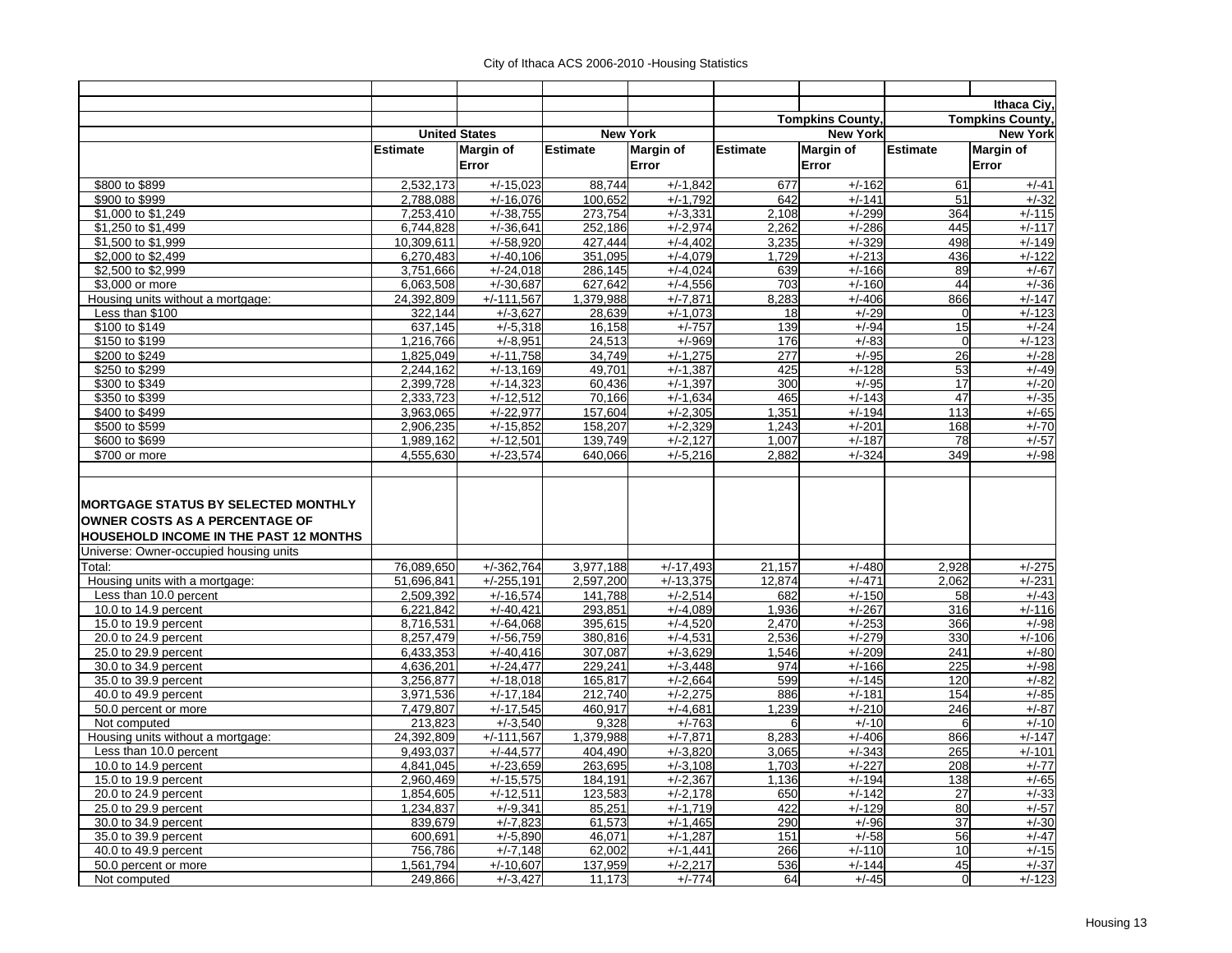|  | City of Ithaca ACS 2006-2010 - Housing Statistics |  |  |
|--|---------------------------------------------------|--|--|
|--|---------------------------------------------------|--|--|

|                                                                                 |                 | Census Tract 1.         |                 | <b>Census Tract 2.</b>  |                               | Census Tract 3 (part),  |                               | Census Tract 4 (part),  |
|---------------------------------------------------------------------------------|-----------------|-------------------------|-----------------|-------------------------|-------------------------------|-------------------------|-------------------------------|-------------------------|
|                                                                                 |                 | <b>Ithaca Civ</b>       |                 | <b>Ithaca Civ</b>       |                               | Ithaca Civ.             |                               | Ithaca Ciy,             |
|                                                                                 |                 | <b>Tompkins County,</b> |                 | <b>Tompkins County,</b> |                               | <b>Tompkins County,</b> |                               | <b>Tompkins County,</b> |
|                                                                                 |                 | <b>New York</b>         |                 | <b>New York</b>         |                               | <b>New York</b>         |                               | <b>New York</b>         |
|                                                                                 | <b>Estimate</b> | <b>Margin of</b>        | <b>Estimate</b> | <b>Margin of</b>        | <b>Estimate</b>               | <b>Margin of</b>        | <b>Estimate</b>               | <b>Margin of</b>        |
|                                                                                 |                 | Error                   |                 | Error                   |                               | Error                   |                               | Error                   |
| \$800 to \$899                                                                  | $\mathbf 0$     | $+/-123$                | $\overline{0}$  | $+/-123$                | $\mathbf 0$                   | $+/-123$                | $\Omega$                      | $+/-123$                |
| \$900 to \$999                                                                  | $\mathbf 0$     | $+/-123$                | $\Omega$        | $+/-123$                | $\mathbf 0$                   | $+/-123$                | $\Omega$                      | $+/-123$                |
| \$1,000 to \$1,249                                                              | $\mathbf 0$     | $+/-123$                | $\Omega$        | $+/-123$                | $\mathbf 0$                   | $+/-123$                | 9                             | $+/-15$                 |
| \$1,250 to \$1,499                                                              | $\mathbf 0$     | $+/-123$                | $\Omega$        | $+/-123$                | $\mathbf 0$                   | $+/-123$                | $\Omega$                      | $+/-123$                |
| \$1,500 to \$1,999                                                              | 10              | $+/-16$                 | 11              | $+/-18$                 | $\mathbf 0$                   | $+/-123$                | $\overline{0}$                | $+/-123$                |
| \$2,000 to \$2,499                                                              | 16              | $+/-19$                 | $\overline{0}$  | $+/-123$                | $\mathbf 0$                   | $+/-123$                | $\mathbf 0$                   | $+/-123$                |
| \$2,500 to \$2,999                                                              | $\mathbf 0$     | $+/-123$                | 40              | $+/-41$                 | $\overline{0}$                | $+/-123$                | $\mathbf{0}$                  | $+/-123$                |
| \$3,000 or more                                                                 | $\mathbf 0$     | $+/-123$                | $\Omega$        | $+/-123$                | $\mathbf 0$                   | $+/-123$                | $\overline{0}$                | $+/-123$                |
| Housing units without a mortgage:                                               | 25              | $+/-20$                 | 42              | $+/-27$                 | $\mathbf 0$                   | $+/-123$                | $\Omega$                      | $+/-123$                |
| Less than \$100                                                                 | $\mathbf 0$     | $+/-123$                | $\overline{0}$  | $+/-123$                | $\Omega$                      | $+/-123$                | $\mathbf 0$                   | $+/-123$                |
| \$100 to \$149                                                                  | $\mathbf 0$     | $+/-123$                | $\overline{0}$  | $+/-123$                | $\overline{0}$                | $+/-123$                | $\mathbf{0}$                  | $+/-123$                |
| \$150 to \$199                                                                  | $\mathbf 0$     | $+/-123$                | $\Omega$        | $+/-123$                | $\mathbf 0$                   | $+/-123$                | $\Omega$                      | $+/-123$                |
| \$200 to \$249                                                                  | $\Omega$        | $+/-123$                | $\Omega$        | $+/-123$                | $\Omega$                      | $+/-123$                | $\Omega$                      | $+/-123$                |
| \$250 to \$299                                                                  | $\mathbf 0$     | $+/-123$                | $\overline{0}$  | $+/-123$                | $\mathbf 0$                   | $+/-123$                | $\mathbf 0$                   | $+/-123$                |
| \$300 to \$349                                                                  | $\mathbf 0$     | $\frac{1}{1}$ /-123     | $\Omega$        | $+/-123$                | $\mathbf 0$                   | $+/-123$                | $\Omega$                      | $+/-123$                |
| \$350 to \$399                                                                  | 13              | $+/-16$                 | $\overline{7}$  | $+/-12$                 | $\mathbf 0$                   | $+/-123$                | $\Omega$                      | $+/-123$                |
| \$400 to \$499                                                                  | $\mathbf 0$     | $+/-123$                | 11              | $+/-18$                 | $\mathbf 0$                   | $+/-123$                | $\overline{0}$                | $+/-123$                |
| \$500 to \$599                                                                  | $\mathbf 0$     | $+/-123$                | $\overline{0}$  | $+/-123$                | $\mathbf 0$                   | $+/-123$                | $\overline{0}$                | $+/-123$                |
| \$600 to \$699                                                                  | $\Omega$        | $+/-123$                | $\Omega$        | $+/-123$                | $\mathbf 0$                   | $+/-123$                | $\Omega$                      | $+/-123$                |
| \$700 or more                                                                   | 12              | $+/-20$                 | 24              | $+/-26$                 | $\Omega$                      | $+/-123$                | $\Omega$                      | $+/-123$                |
| OWNER COSTS AS A PERCENTAGE OF<br><b>HOUSEHOLD INCOME IN THE PAST 12 MONTHS</b> |                 |                         |                 |                         |                               |                         |                               |                         |
| Universe: Owner-occupied housing units                                          |                 |                         |                 |                         |                               |                         |                               |                         |
| Total:                                                                          | 51              | $+/-33$                 | 93              | $+/-51$                 | $\mathbf 0$                   | $+/-123$                | 9                             | $+/-15$                 |
| Housing units with a mortgage:                                                  | 26              | $+/-28$                 | 51              | $+/-44$                 | O                             | $+/-123$                | $\overline{9}$                | $+/-15$                 |
| Less than 10.0 percent                                                          | 10              | $+/-16$                 | $\overline{0}$  | $+/-123$                | $\mathbf 0$                   | $+/-123$                | $\overline{0}$                | $+/-123$                |
| 10.0 to 14.9 percent                                                            | $\mathbf 0$     | $+/-123$                | $\overline{0}$  | $+/-123$                | $\mathbf 0$                   | $+/-123$                | $\overline{0}$                | $+/-123$                |
| 15.0 to 19.9 percent                                                            | $\Omega$        | $+/-123$                | 28              | $+/-35$                 | $\mathbf 0$                   | $+/-123$                | $\Omega$                      | $+/-123$                |
| 20.0 to 24.9 percent                                                            | $\mathbf 0$     | $+/-123$                | $\overline{0}$  | $+/-123$                | $\mathbf 0$                   | $+/-123$                | $\overline{0}$                | $+/-123$                |
| 25.0 to 29.9 percent                                                            | $\mathbf 0$     | $+/-123$                | $\overline{0}$  | $+/-123$                | $\mathbf 0$                   | $+/-123$                | $\overline{0}$                | $+/-123$                |
| 30.0 to 34.9 percent                                                            | $\mathbf 0$     | $+/-123$                | 11              | $+/-18$                 | $\overline{0}$                | $+/-123$                | $\overline{0}$                | $+/-123$                |
| 35.0 to 39.9 percent                                                            | $\mathbf 0$     | $+/-123$                | $\overline{0}$  | $+/-123$                | $\mathbf 0$                   | $+/-123$                | $\overline{0}$                | $+/-123$                |
| 40.0 to 49.9 percent                                                            | $\mathbf 0$     | $+/-123$                | 12              | $+/-21$                 | $\mathbf 0$                   | $+/-123$                | $\overline{0}$                | $+/-123$                |
| 50.0 percent or more                                                            | 10              | $+/-16$                 | $\overline{0}$  | $+/-123$                | $\overline{0}$                | $+/-123$                | 9                             | $+/-15$                 |
| Not computed                                                                    | 6               | $+/-10$<br>$+/-20$      | $\Omega$<br>42  | $+/-123$<br>$+/-27$     | $\overline{0}$<br>$\mathbf 0$ | $+/-123$<br>$+/-123$    | $\mathbf 0$<br>$\overline{0}$ | $+/-123$                |
| Housing units without a mortgage:<br>Less than 10.0 percent                     | 25<br>12        | $+/-20$                 | $\overline{7}$  | $+/-12$                 | $\overline{0}$                | $+/-123$                | $\overline{0}$                | $+/-123$<br>$+/-123$    |
| 10.0 to 14.9 percent                                                            | $\mathbf{0}$    | $+/-123$                | 11              | $+/-18$                 | $\overline{0}$                | $+/-123$                | $\mathbf 0$                   | $+/-123$                |
| 15.0 to 19.9 percent                                                            | $\mathbf 0$     | $+/-123$                | 12              | $+/-18$                 | $\mathbf 0$                   | $+/-123$                | $\overline{0}$                | $+/-123$                |
| 20.0 to 24.9 percent                                                            | $\mathbf 0$     | $+/-123$                | $\overline{0}$  | $+/-123$                | $\mathbf 0$                   | $+/-123$                | $\overline{0}$                | $+/-123$                |
| 25.0 to 29.9 percent                                                            | 13              | $+/-16$                 | $\overline{0}$  | $+/-123$                | $\mathbf 0$                   | $+/-123$                | $\overline{0}$                | $+/-123$                |
| 30.0 to 34.9 percent                                                            | $\Omega$        | $+/-123$                | $\Omega$        | $+/-123$                | $\mathbf{O}$                  | $+/-123$                | $\Omega$                      | $+/-123$                |
| 35.0 to 39.9 percent                                                            | 0               | $+/-123$                | $\overline{0}$  | $+/-123$                | $\mathbf 0$                   | $+/-123$                | $\mathbf 0$                   | $+/-123$                |
| 40.0 to 49.9 percent                                                            | $\mathbf 0$     | $+/-123$                | $\overline{0}$  | $+/-123$                | $\overline{0}$                | $+/-123$                | $\overline{0}$                | $+/-123$                |
| 50.0 percent or more                                                            | $\mathbf 0$     | $+/-123$                | 12              | $+/-20$                 | $\overline{0}$                | $+/-123$                | $\overline{0}$                | $+/-123$                |
| Not computed                                                                    | $\Omega$        | $+/-123$                | $\overline{0}$  | $+/-123$                | 0                             | $+/-123$                | $\Omega$                      | $+/-123$                |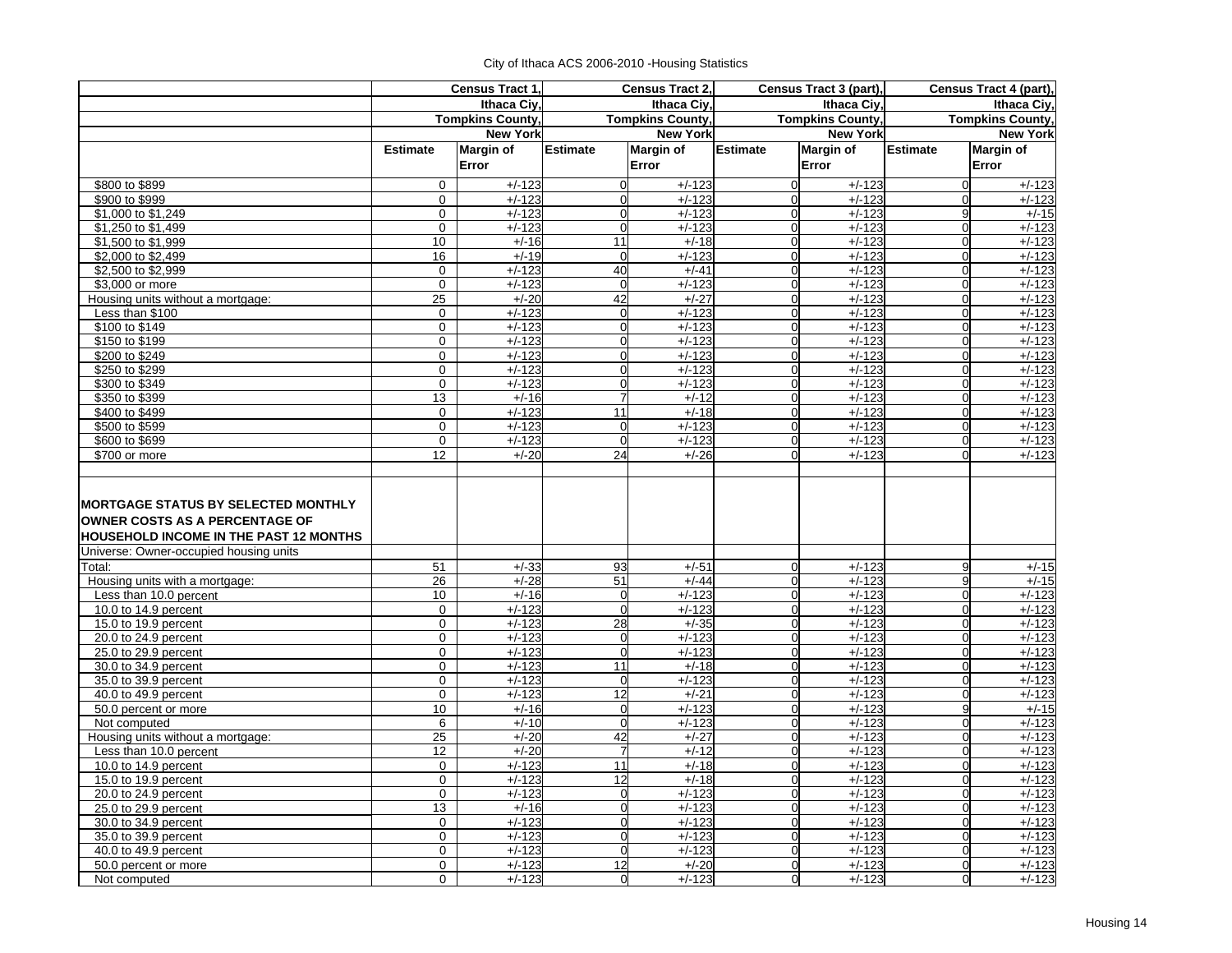|                                                                                        |                                  | Census Tract 6 (part),  |                 | Census Tract 7,         |                         | Census Tract 8,     |                         | Census Tract 9 (part), |
|----------------------------------------------------------------------------------------|----------------------------------|-------------------------|-----------------|-------------------------|-------------------------|---------------------|-------------------------|------------------------|
|                                                                                        |                                  | <b>Ithaca Ciy</b>       |                 | <b>Ithaca Civ</b>       |                         | Ithaca Civ.         |                         | Ithaca Ciy,            |
|                                                                                        |                                  | <b>Tompkins County,</b> |                 | <b>Tompkins County,</b> | <b>Tompkins County,</b> |                     | <b>Tompkins County,</b> |                        |
|                                                                                        |                                  | <b>New York</b>         |                 | <b>New York</b>         |                         | <b>New York</b>     |                         | <b>New York</b>        |
|                                                                                        | <b>Estimate</b>                  | <b>Margin of</b>        | <b>Estimate</b> | <b>Margin of</b>        | <b>Estimate</b>         | <b>Margin of</b>    | <b>Estimate</b>         | <b>Margin of</b>       |
|                                                                                        |                                  | Error                   |                 | Error                   |                         | Error               |                         | Error                  |
| \$800 to \$899                                                                         | $\Omega$                         | $+/-123$                | 11              | $+/-16$                 | $\mathbf 0$             | $+/-123$            | 5                       | $+/-9$                 |
| \$900 to \$999                                                                         | $\overline{0}$                   | $+/-123$                | 5               | $+/-11$                 | 3                       | $+/-6$              | $\Omega$                | $+/-123$               |
| \$1,000 to \$1,249                                                                     | $\Omega$                         | $+/-123$                | 80              | $+/-58$                 | 117                     | $+/-64$             | 32                      | $+/-31$                |
| \$1,250 to \$1,499                                                                     | $\overline{0}$                   | $+/-123$                | 178             | $+/-78$                 | 38                      | $+/-38$             | $\overline{88}$         | $+/-58$                |
| \$1,500 to \$1,999                                                                     | 12                               | $+/-19$                 | 135             | $+/-58$                 | 17                      | $+/-18$             | 85                      | $+/-50$                |
| \$2,000 to \$2,499                                                                     | 15                               | $+/-24$                 | 55              | $+/-40$                 | 55                      | $+/-67$             | 23                      | $+/-26$                |
| \$2,500 to \$2,999                                                                     | $\overline{O}$                   | $+/-123$                | 41              | $+/-51$                 | 8                       | $+/-12$             | $\Omega$                | $+/-123$               |
| \$3,000 or more                                                                        | $\overline{0}$                   | $+/-123$                | $\overline{0}$  | $+/-123$                | $\mathbf 0$             | $+/-123$            | $\overline{31}$         | $+/-30$                |
| Housing units without a mortgage:                                                      | 36                               | $+/-26$                 | 199             | $+/-56$                 | 53                      | $+/-42$             | 114                     | $+/-53$                |
| Less than \$100                                                                        | $\Omega$                         | $+/-123$                | $\Omega$        | $+/-123$                | $\mathbf 0$             | $+/-123$            | $\Omega$                | $+/-123$               |
| \$100 to \$149                                                                         | $\overline{0}$                   | $+/-123$                | $\overline{0}$  | $+/-123$                | $\mathbf 0$             | $+/-123$            | $\mathbf 0$             | $+/-123$               |
| \$150 to \$199                                                                         | $\overline{O}$                   | $+/-123$                | $\overline{0}$  | $+/-123$                | $\mathbf 0$             | $+/-123$            | $\Omega$                | $+/-123$               |
| \$200 to \$249                                                                         | $\Omega$                         | $+/-123$                | $\Omega$        | $+/-123$                | $\mathbf 0$             | $+/-123$            | 16                      | $+/-24$                |
| \$250 to \$299                                                                         | $\Omega$                         | $+/-123$                | $\Omega$        | $+/-123$                | $\mathbf 0$             | $+/-123$            | $\Omega$                | $+/-123$               |
| \$300 to \$349                                                                         | $\Omega$                         | $+/-123$                | 8               | $+/-13$                 | $\mathbf 0$             | $+/-123$            | 9                       | $+/-14$                |
| \$350 to \$399                                                                         | $\overline{O}$                   | $+/-123$                | 21              | $+/-23$                 | 6                       | $+/-9$              | $\overline{0}$          | $+/-123$               |
| \$400 to \$499                                                                         | $\Omega$                         | $+/-123$                | 20              | $+/-24$                 | $\overline{7}$          | $+/-12$             | $\Omega$                | $+/-123$               |
| \$500 to \$599                                                                         | 11                               | $+/-17$                 | 75              | $+/-42$                 | $\Omega$                | $+/-123$            | 30                      | $+/-28$                |
| \$600 to \$699                                                                         | $\overline{0}$                   | $+/-123$                | 22              | $+/-25$                 | 19                      | $+/-31$             | $\mathbf 0$             | $+/-123$               |
| \$700 or more                                                                          | 25                               | $+/-20$                 | 53              | $+/-33$                 | 21                      | $+/-21$             | 59                      | $+/-42$                |
| <b>OWNER COSTS AS A PERCENTAGE OF</b><br><b>HOUSEHOLD INCOME IN THE PAST 12 MONTHS</b> |                                  |                         |                 |                         |                         |                     |                         |                        |
| Universe: Owner-occupied housing units                                                 |                                  |                         |                 |                         |                         |                     |                         |                        |
| Total:                                                                                 | 63                               | $+/-43$                 | 712             | $+/-123$                | 299                     | $+/-104$            | 378                     | $+/-66$                |
| Housing units with a mortgage:                                                         | 27                               | $+/-31$                 | 513             | $+/-112$                | 246                     | $+/-96$             | 264                     | $+/-65$                |
| Less than 10.0 percent                                                                 | $\Omega$                         | $+/-123$                | 17              | $+/-20$                 | $\Omega$                | $+/-123$            | 5                       | $+/-11$                |
| 10.0 to 14.9 percent                                                                   | $\overline{0}$<br>$\overline{0}$ | $+/-123$                | 49              | $+/-49$                 | 20                      | $+/-24$             | 33                      | $+/-37$                |
| 15.0 to 19.9 percent                                                                   | 12                               | $+/-123$                | $\overline{71}$ | $+/-43$                 | 54                      | $+/-37$             | 65                      | $+/-45$                |
| 20.0 to 24.9 percent                                                                   | $\overline{0}$                   | $+/-19$<br>$+/-123$     | 108<br>107      | $+/-66$<br>$+/-55$      | 37<br>$\mathbf 0$       | $+/-43$<br>$+/-123$ | $\Omega$<br>53          | $+/-123$<br>$+/-41$    |
| 25.0 to 29.9 percent<br>30.0 to 34.9 percent                                           | $\overline{O}$                   | $+/-123$                | 44              | $+/-35$                 | 23                      | $+/-29$             | 41                      | $+/-41$                |
| 35.0 to 39.9 percent                                                                   | $\overline{0}$                   | $+/-123$                | 15              | $+/-20$                 | 25                      | $+/-27$             | $\Omega$                | $+/-123$               |
| 40.0 to 49.9 percent                                                                   | 15                               | $+/-24$                 | $\overline{0}$  | $+/-123$                | 48                      | $+/-67$             | 28                      | $+/-33$                |
| 50.0 percent or more                                                                   | $\overline{0}$                   | $+/-123$                | 102             | $+/-58$                 | 39                      | $+/-29$             | 39                      | $+/-37$                |
| Not computed                                                                           | $\Omega$                         | $+/-123$                | $\overline{0}$  | $+/-123$                | $\mathbf 0$             | $+/-123$            | $\mathbf 0$             | $+/-123$               |
| Housing units without a mortgage:                                                      | 36                               | $+/-26$                 | 199             | $+/-56$                 | 53                      | $+/-42$             | 114                     | $+/-53$                |
| Less than 10.0 percent                                                                 | 36                               | $+/-26$                 | 41              | $+/-34$                 | $\overline{7}$          | $+/-12$             | 81                      | $+/-48$                |
| 10.0 to 14.9 percent                                                                   | $\overline{O}$                   | $+/-123$                | 67              | $+/-39$                 | 19                      | $+/-31$             | 18                      | $+/-21$                |
| 15.0 to 19.9 percent                                                                   | $\overline{0}$                   | $+/-123$                | 44              | $+/-32$                 | 8                       | $+/-13$             | $\overline{7}$          | $+/-12$                |
| 20.0 to 24.9 percent                                                                   | $\overline{O}$                   | $+/-123$                | 8               | $+/-13$                 | $\mathbf 0$             | $+/-123$            | $\mathbf 0$             | $+/-123$               |
| 25.0 to 29.9 percent                                                                   | $\Omega$                         | $+/-123$                | $\overline{0}$  | $+/-123$                | 6                       | $+/-9$              | $\Omega$                | $+/-123$               |
| 30.0 to 34.9 percent                                                                   | $\Omega$                         | $+/-123$                | 20              | $+/-22$                 | $\mathbf 0$             | $+/-123$            | $\overline{0}$          | $+/-123$               |
| 35.0 to 39.9 percent                                                                   | $\overline{O}$                   | $+/-123$                | 9               | $+/-14$                 | 7                       | $+/-12$             | $\mathbf 0$             | $+/-123$               |
| 40.0 to 49.9 percent                                                                   | $\Omega$                         | $+/-123$                | 10              | $+/-15$                 | $\mathbf 0$             | $+/-123$            | $\Omega$                | $+/-123$               |
| 50.0 percent or more                                                                   | $\Omega$                         | $+/-123$                | $\Omega$        | $+/-123$                | 6                       | $+/-11$             | 8                       | $+/-12$                |
| Not computed                                                                           | $\overline{O}$                   | $+/-123$                | $\overline{0}$  | $+/-123$                | $\overline{0}$          | $+/-123$            | $\overline{0}$          | $+/-123$               |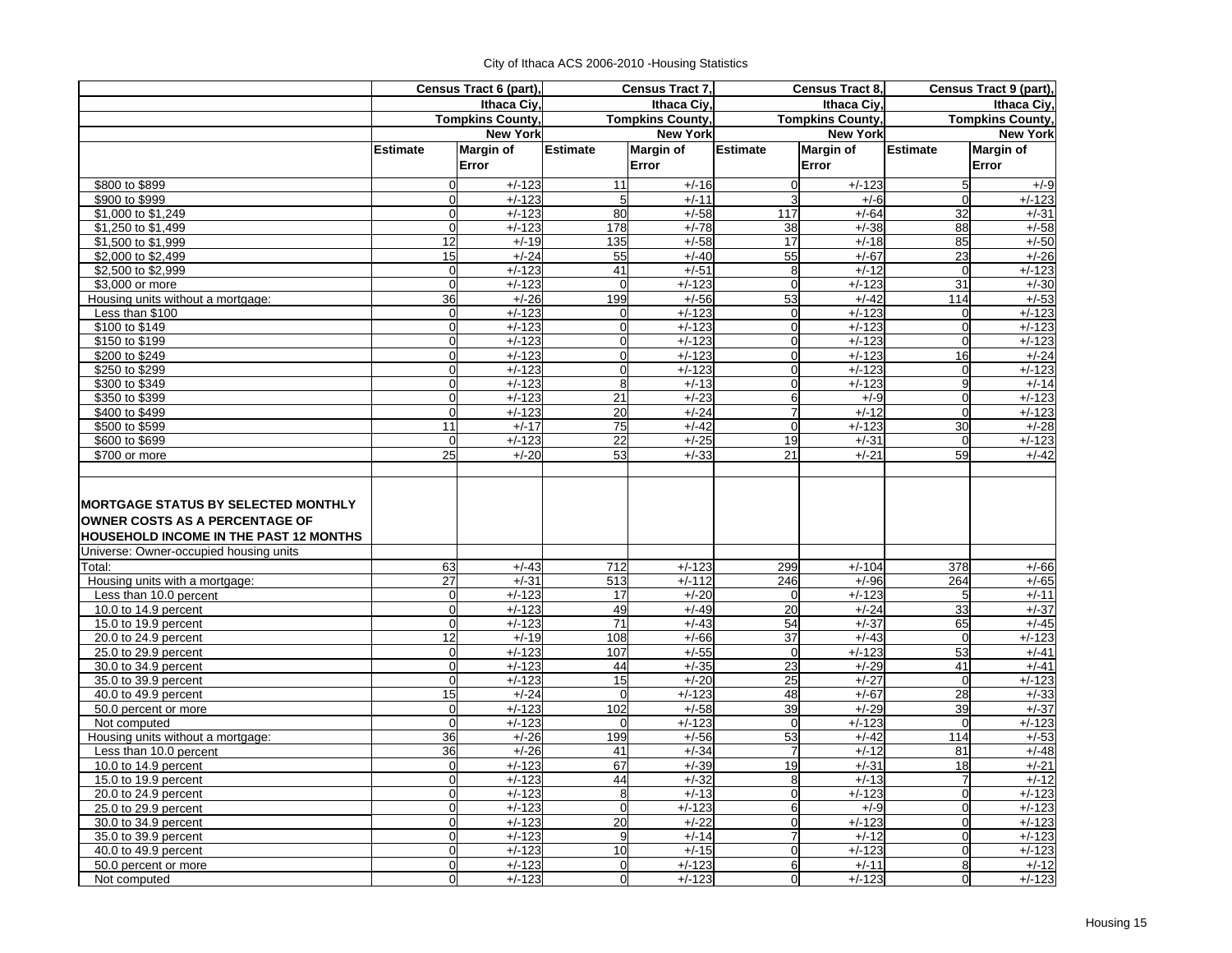|  | City of Ithaca ACS 2006-2010 - Housing Statistics |  |  |
|--|---------------------------------------------------|--|--|
|--|---------------------------------------------------|--|--|

|                                                                                                                                      |                 | Census Tract 10 (part), | Census Tract 11 (part), |                         | Census Tract 12 (part),       |                         | Census Tract 13 (part), |                         |  |
|--------------------------------------------------------------------------------------------------------------------------------------|-----------------|-------------------------|-------------------------|-------------------------|-------------------------------|-------------------------|-------------------------|-------------------------|--|
|                                                                                                                                      |                 | Ithaca Ciy,             |                         | Ithaca Ciy,             |                               | <b>Ithaca Ciy</b>       | Ithaca Ciy,             |                         |  |
|                                                                                                                                      |                 | <b>Tompkins County,</b> |                         | <b>Tompkins County,</b> |                               | <b>Tompkins County,</b> |                         | <b>Tompkins County,</b> |  |
|                                                                                                                                      |                 | <b>New York</b>         |                         | <b>New York</b>         |                               | <b>New York</b>         |                         | <b>New York</b>         |  |
|                                                                                                                                      | <b>Estimate</b> | <b>Margin of</b>        | <b>Estimate</b>         | <b>Margin of</b>        | <b>Estimate</b>               | <b>Margin of</b>        | <b>Estimate</b>         | <b>Margin of</b>        |  |
|                                                                                                                                      |                 | Error                   |                         | Error                   |                               | Error                   |                         | Error                   |  |
| \$800 to \$899                                                                                                                       | 45              | $+/-33$                 | $\overline{0}$          | $+/-123$                | $\mathbf 0$                   | $+/-123$                | $\mathbf 0$             | $+/-123$                |  |
| \$900 to \$999                                                                                                                       | 43              | $+/-29$                 | $\Omega$                | $+/-123$                | $\overline{0}$                | $+/-123$                | $\mathbf 0$             | $+/-123$                |  |
| \$1,000 to \$1,249                                                                                                                   | 58              | $+/-53$                 | 43                      | $+/-34$                 | $\overline{0}$                | $+/-123$                | 25                      | $+/-28$                 |  |
| \$1,250 to \$1,499                                                                                                                   | 63              | $+/-39$                 | 9                       | $+/-15$                 | $\overline{0}$                | $+/-123$                | 69                      | $+/-46$                 |  |
| \$1,500 to \$1,999                                                                                                                   | 81              | $+/-70$                 | 64                      | $+/-51$                 | $\overline{0}$                | $+/-123$                | 83                      | $+/-55$                 |  |
| \$2,000 to \$2,499                                                                                                                   | 55              | $+/-61$                 | 67                      | $+/-50$                 | $\mathbf 0$                   | $+/-123$                | 150                     | $+/-59$                 |  |
| \$2,500 to \$2,999                                                                                                                   | $\mathbf 0$     | $+/-123$                | $\overline{0}$          | $+/-123$                | $\overline{0}$                | $+/-123$                | 0                       | $+/-123$                |  |
| \$3,000 or more                                                                                                                      | $\mathbf 0$     | $+/-123$                | $\overline{0}$          | $+/-123$                | $\overline{0}$                | $+/-123$                | 13                      | $+/-21$                 |  |
| Housing units without a mortgage:                                                                                                    | 168             | $+/-62$                 | 130                     | $+/-69$                 | $\overline{0}$                | $+/-123$                | 99                      | $+/-57$                 |  |
| Less than \$100                                                                                                                      | 0               | $+/-123$                | $\Omega$                | $+/-123$                | $\Omega$                      | $+/-123$                | $\mathbf 0$             | $+/-123$                |  |
| \$100 to \$149                                                                                                                       | 15              | $+/-24$                 | $\mathbf 0$             | $+/-123$                | $\mathbf 0$                   | $+/-123$                | $\mathbf 0$             | $+/-123$                |  |
| \$150 to \$199                                                                                                                       | $\mathbf 0$     | $+/-123$                | $\overline{0}$          | $+/-123$                | $\mathbf 0$                   | $+/-123$                | $\mathbf 0$             | $+/-123$                |  |
| \$200 to \$249                                                                                                                       | 10              | $+/-16$                 | $\Omega$                | $+/-123$                | $\overline{0}$                | $+/-123$                | $\mathbf 0$             | $\frac{1}{1}$ /-123     |  |
| \$250 to \$299                                                                                                                       | 19              | $+/-25$                 | 34                      | $+/-40$                 | $\mathbf 0$                   | $+/-123$                | $\mathbf 0$             | $+/-123$                |  |
| \$300 to \$349                                                                                                                       | $\mathbf 0$     | $+/-123$                | $\overline{0}$          | $+/-123$                | $\mathbf 0$                   | $+/-123$                | $\overline{0}$          | $+/-123$                |  |
| \$350 to \$399                                                                                                                       | $\mathbf 0$     | $+/-123$                | $\overline{0}$          | $+/-123$                | $\overline{0}$                | $+/-123$                | $\mathbf 0$             | $+/-123$                |  |
| \$400 to \$499                                                                                                                       | 43              | $+/-50$                 | 32                      | $+/-47$                 | $\overline{0}$                | $+/-123$                | $\mathbf 0$             | $+/-123$                |  |
| \$500 to \$599                                                                                                                       | 52              | $+/-41$                 | $\Omega$                | $+/-123$                | $\Omega$                      | $+/-123$                | $\mathbf 0$             | $+/-123$                |  |
| \$600 to \$699                                                                                                                       | $\mathbf 0$     | $+/-123$                | 37                      | $+/-40$                 | $\overline{0}$                | $+/-123$                | $\overline{0}$          | $+/-123$                |  |
| \$700 or more                                                                                                                        | 29              | $+/-26$                 | 27                      | $+/-34$                 | $\mathbf{0}$                  | $+/-123$                | 99                      | $+/-57$                 |  |
| <b>MORTGAGE STATUS BY SELECTED MONTHLY</b><br><b>OWNER COSTS AS A PERCENTAGE OF</b><br><b>HOUSEHOLD INCOME IN THE PAST 12 MONTHS</b> |                 |                         |                         |                         |                               |                         |                         |                         |  |
| Universe: Owner-occupied housing units                                                                                               |                 |                         |                         |                         |                               |                         |                         |                         |  |
| Total:                                                                                                                               | 555             | $+/-115$                | 329                     | $+/-81$                 | $\mathbf 0$                   | $+/-123$                | 439                     | $+/-98$                 |  |
| Housing units with a mortgage:                                                                                                       | 387             | $+/-112$                | 199                     | $+/-73$                 | $\mathbf 0$                   | $+/-123$                | 340                     | $+/-90$                 |  |
| Less than 10.0 percent                                                                                                               | 26              | $+/-31$                 | $\Omega$                | $+/-123$                | $\Omega$                      | $+/-123$                | $\Omega$                | $+/-123$                |  |
| 10.0 to 14.9 percent                                                                                                                 | 52              | $+/-39$                 | 81                      | $+/-55$                 | $\overline{0}$                | $+/-123$                | 81                      | $+/-53$                 |  |
| 15.0 to 19.9 percent                                                                                                                 | 14              | $+/-20$                 | 16                      | $+/-27$                 | $\overline{0}$                | $+/-123$                | 118                     | $+/-53$                 |  |
| 20.0 to 24.9 percent                                                                                                                 | 87              | $+/-61$                 | 31                      | $+/-36$                 | $\mathbf 0$                   | $+/-123$                | 55                      | $+/-41$                 |  |
| 25.0 to 29.9 percent                                                                                                                 | 29<br>72        | $+/-32$<br>$+/-57$      | 39<br>$\overline{0}$    | $+/-45$<br>$+/-123$     | $\overline{0}$<br>$\mathbf 0$ | $+/-123$<br>$+/-123$    | 13<br>34                | $+/-20$<br>$+/-38$      |  |
| 30.0 to 34.9 percent<br>35.0 to 39.9 percent                                                                                         | 66              | $+/-68$                 | $\overline{0}$          | $+/-123$                | $\mathbf 0$                   | $+/-123$                | 14                      | $+/-23$                 |  |
| 40.0 to 49.9 percent                                                                                                                 | 28              | $+/-31$                 | 9                       | $+/-15$                 | $\overline{0}$                | $+/-123$                | 14                      | $+/-22$                 |  |
| 50.0 percent or more                                                                                                                 | 13              | $+/-22$                 | 23                      | $+/-28$                 | $\mathbf 0$                   | $+/-123$                | 11                      | $+/-18$                 |  |
| Not computed                                                                                                                         | $\mathbf{0}$    | $+/-123$                | $\overline{0}$          | $+/-123$                | $\overline{0}$                | $+/-123$                | $\mathbf 0$             | $+/-123$                |  |
| Housing units without a mortgage:                                                                                                    | 168             | $+/-62$                 | 130                     | $+/-69$                 | $\mathbf 0$                   | $+/-123$                | 99                      | $+/-57$                 |  |
| Less than 10.0 percent                                                                                                               | 34              | $+/-38$                 | 32                      | $+/-47$                 | $\overline{0}$                | $+/-123$                | 15                      | $+/-25$                 |  |
| 10.0 to 14.9 percent                                                                                                                 | 30              | $+/-46$                 | 63                      | $+/-46$                 | $\mathbf 0$                   | $+/-123$                | $\overline{0}$          | $+/-123$                |  |
| 15.0 to 19.9 percent                                                                                                                 | 40              | $+/-34$                 | $\overline{0}$          | $+/-123$                | $\overline{0}$                | $+/-123$                | $\overline{27}$         | $+/-31$                 |  |
| 20.0 to 24.9 percent                                                                                                                 | $\mathbf 0$     | $+/-123$                | 19                      | $+/-31$                 | $\mathbf 0$                   | $+/-123$                | $\mathbf 0$             | $+/-123$                |  |
| 25.0 to 29.9 percent                                                                                                                 | 12              | $+/-20$                 | 16                      | $+/-25$                 | $\overline{0}$                | $+/-123$                | 33                      | $+/-36$                 |  |
| 30.0 to 34.9 percent                                                                                                                 | 10              | $+/-17$                 | $\overline{0}$          | $+/-123$                | $\mathbf 0$                   | $+/-123$                | $\overline{7}$          | $+/-12$                 |  |
| 35.0 to 39.9 percent                                                                                                                 | 23              | $+/-29$                 | $\overline{0}$          | $+/-123$                | $\mathbf 0$                   | $+/-123$                | 17                      | $+/-27$                 |  |
| 40.0 to 49.9 percent                                                                                                                 | $\Omega$        | $+/-123$                | $\overline{0}$          | $+/-123$                | $\overline{0}$                | $+/-123$                | $\mathbf 0$             | $+/-123$                |  |
| 50.0 percent or more                                                                                                                 | 19              | $+/-22$                 | $\Omega$                | $+/-123$                | $\Omega$                      | $+/-123$                | $\overline{0}$          | $+/-123$                |  |
| Not computed                                                                                                                         | $\mathbf{0}$    | $+/-123$                | $\overline{0}$          | $+/-123$                | $\overline{0}$                | $+/-123$                | $\overline{0}$          | $+/-123$                |  |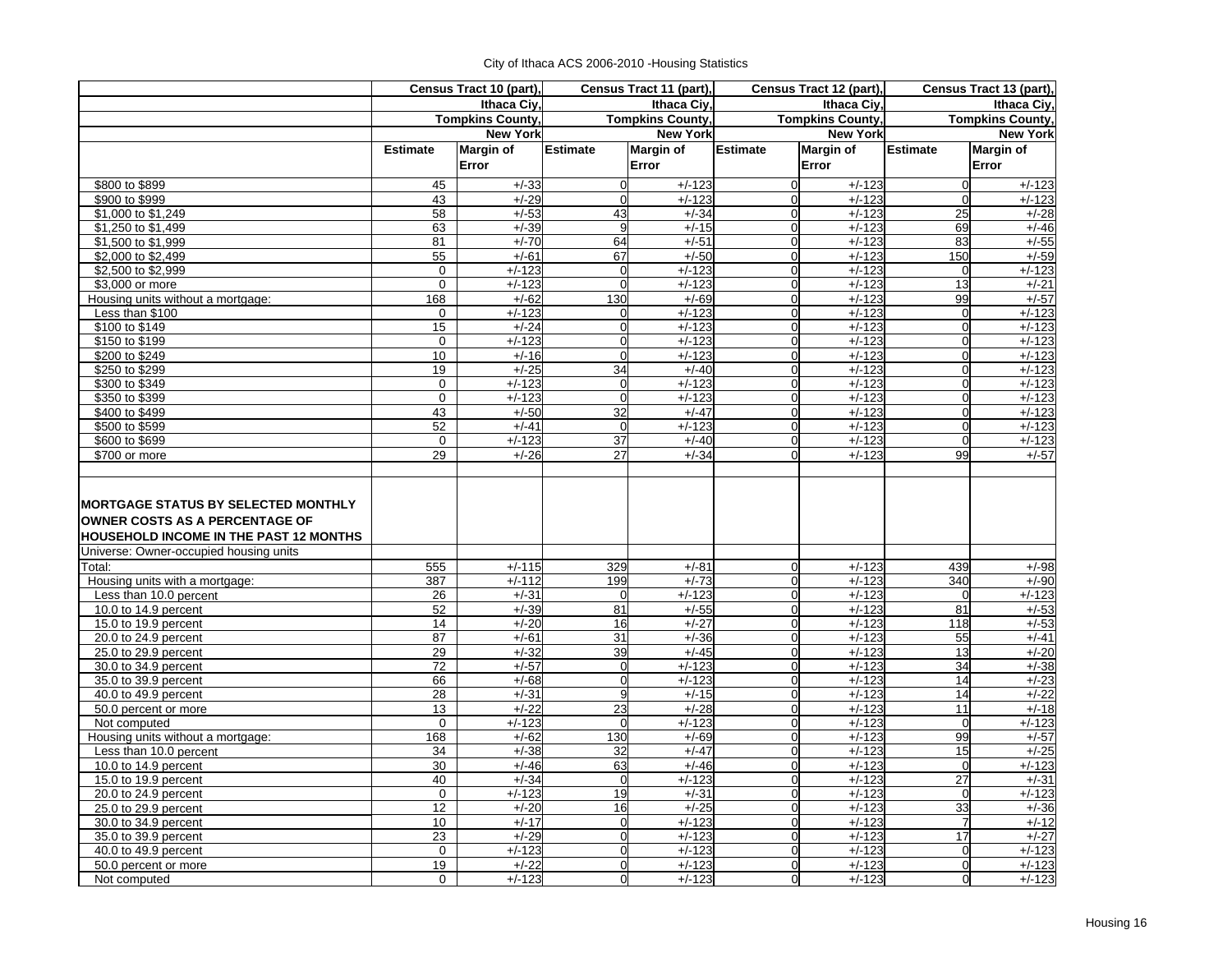|                                                     |                      |                  |           |                   |                |                         |                 | Ithaca Ciy,             |
|-----------------------------------------------------|----------------------|------------------|-----------|-------------------|----------------|-------------------------|-----------------|-------------------------|
|                                                     |                      |                  |           |                   |                | <b>Tompkins County,</b> |                 | <b>Tompkins County,</b> |
|                                                     | <b>United States</b> |                  |           | <b>New York</b>   |                | <b>New York</b>         |                 | <b>New York</b>         |
|                                                     | <b>Estimate</b>      | <b>Margin of</b> | Estimate  | <b>Margin of</b>  | Estimate       | <b>Margin of</b>        | Estimate        | <b>Margin of</b>        |
|                                                     |                      | Error            |           | Error             |                | Error                   |                 | Error                   |
|                                                     |                      |                  |           |                   |                |                         |                 |                         |
|                                                     |                      |                  |           |                   |                |                         |                 |                         |
| TENURE BY YEAR HOUSEHOLDER MOVED INTO<br>UNIT       |                      |                  |           |                   |                |                         |                 |                         |
| Universe: Occupied housing units                    |                      |                  |           |                   |                |                         |                 |                         |
| Total:                                              | 114,235,996          | $+/-248,114$     | 7,205,740 | $+/-12,418$       | 38,446         | $+/-664$                | 10,713          | $+/-610$                |
| Owner occupied:                                     | 76,089,650           | $+/-362,764$     | 3.977.188 | $+\sqrt{-17,493}$ | 21,157         | $+/-480$                | 2,928           | $+/-275$                |
| Moved in 2005 or later                              | 15,531,610           | $+/-57,133$      | 624,344   | $+/-5,219$        | 3,580          | $+/-392$                | 668             | $+/-172$                |
| Moved in 2000 to 2004                               | 18.537.172           | $+/-105,574$     | 825,775   | $+/-6,745$        | 4,776          | $+/-432$                | 824             | $+/-159$                |
| Moved in 1990 to 1999                               | 19,991,466           | $+/-104,153$     | 1,033,238 | $+/-7,541$        | 5,519          | $+/-421$                | 669             | $+/-137$                |
| Moved in 1980 to 1989                               | 9,678,720            | $+/-57,890$      | 609,342   | $+/-5,232$        | 3,559          | $+/-303$                | 360             | $+/-108$                |
| Moved in 1970 to 1979                               | 6,619,624            | $+/-29,762$      | 434,965   | $+/-4,211$        | 2,102          | $+/-231$                | 230             | $+/-81$                 |
| Moved in 1969 or earlier                            | 5,731,058            | $+/-28.518$      | 449,524   | $+/-3,563$        | 1,621          | $+/-210$                | 177             | $+/-65$                 |
| Renter occupied:                                    | 38,146,346           | $+/-120,182$     | 3,228,552 | $+/-10,448$       | 17,289         | $+/-663$                | 7,785           | $+/-495$                |
| Moved in 2005 or later                              | 24,234,408           | $+/-115,126$     | 1,446,725 | $+/-8,901$        | 12,869         | $+/-622$                | 6,075           | $+/-481$                |
| Moved in 2000 to 2004                               | 7,979,654            | $+/-23,554$      | 741,699   | $+/-6,614$        | 3,007          | $+/-291$                | 1,305           | $+/-191$                |
| Moved in 1990 to 1999                               | 3,891,912            | $+/-11,935$      | 560,515   | $+/-4,924$        | 1,029          | $+/-201$                | 315             | $+/-132$                |
| Moved in 1980 to 1989                               | 1,124,968            | $+/-7,511$       | 215,601   | $+/-3,309$        | 249            | $+/-112$                | 36              | $+/-30$                 |
| Moved in 1970 to 1979                               | 526,908              | $+/-4,781$       | 165,662   | $+/-2,688$        | 68             | $+/-44$                 | 29              | $+/-37$                 |
| Moved in 1969 or earlier                            | 388,496              | $+/-3,756$       | 98,350    | $+/-2,097$        | 67             | $+/-46$                 | 25              | $+/-29$                 |
|                                                     |                      |                  |           |                   |                |                         |                 |                         |
| <b>MEDIAN GROSS RENT (DOLLARS)</b>                  |                      |                  |           |                   |                |                         |                 |                         |
| Universe: Renter-occupied housing units paying cash |                      |                  |           |                   |                |                         |                 |                         |
| Total                                               | 35,969,315           | $+/-119,810$     | 3,112,749 | $+/-10,044$       | 16,831         | $+/-643$                | 7,689           | $+/-496$                |
| Median gross rent                                   | 841                  | $+/-1$           | 977       | $+/-3$            | 851            | $+/-25$                 | 822             | $+/-45$                 |
|                                                     |                      |                  |           |                   |                |                         |                 |                         |
| <b>GROSS RENT</b>                                   |                      |                  |           |                   |                |                         |                 |                         |
| Universe: Renter-occupied housing units             |                      |                  |           |                   |                |                         |                 |                         |
| Total:                                              | 38,146,346           | $+/-120,182$     | 3,228,552 | $+/-10,448$       | 17,289         | $+/-663$                | 7,785           | $+/-495$                |
| With cash rent:                                     | 35,969,315           | $+/-119,810$     | 3,112,749 | $+/-10,044$       | 16,831         | $+/-643$                | 7,689           | $+/-496$                |
| Less than \$100                                     | 146,034              | $+/-2,673$       | 5,336     | $+/-423$          | 10             | $+/-13$                 | 7               | $+/-12$                 |
| \$100 to \$149                                      | 172,958              | $+/-2,923$       | 11,307    | $+/-708$          | $\overline{7}$ | $+/-12$                 | $\overline{7}$  | $+/-12$                 |
| \$150 to \$199                                      | 492,025              | $+/-4,444$       | 38,280    | $+/-1,520$        | 116            | $+/-51$                 | $\overline{73}$ | $+/-32$                 |
| \$200 to \$249                                      | 648,978              | $+/-5,109$       | 87,861    | $+/-2,094$        | 244            | $+/-96$                 | 97              | $+/-61$                 |
| \$250 to \$299                                      | 578,374              | $+/-5,787$       | 49,494    | $+/-1,648$        | 236            | $+/-100$                | 181             | $+/-96$                 |
| \$300 to \$349                                      | 614,457              | $+/-5,248$       | 55,868    | $+/-1,820$        | 102            | $+/-52$                 | 27              | $+/-29$                 |
| \$350 to \$399                                      | 715,657              | $+/-6,051$       | 51,209    | $+/-1.529$        | 247            | $+/-109$                | 113             | $+/-94$                 |
| \$400 to \$449                                      | 983,534              | $+/-7,543$       | 63,177    | $+/-1,493$        | 369            | $+/-120$                | 193             | $+/-84$                 |
| \$450 to \$499                                      | 1,212,974            | $+/-8,536$       | 73,160    | $+/-1,968$        | 546            | $+/-183$                | 247             | $+/-131$                |
| \$500 to \$549                                      | 1,514,094            | $+/-10,864$      | 93,953    | $+/-2,154$        | 703            | $+/-196$                | 419             | $+/-174$                |
| \$550 to \$599                                      | 1,676,578            | $+/-9.686$       | 99,589    | $+/-2,097$        | 627            | $+/-177$                | 347             | $+/-140$                |
| \$600 to \$649                                      | 1,867,757            | $+/-11,116$      | 109,412   | $+/-2,068$        | 764            | $+/-193$                | 367             | $+/-145$                |
| \$650 to \$699                                      | 1,921,885            | $+/-11,722$      | 115,479   | $+/-2,509$        | 1,068          | $+/-267$                | 412             | $+/-142$                |
| \$700 to \$749                                      | 1,976,144            | $+/-11,130$      | 125,310   | $+/-2.604$        | 1,029          | $+/-198$                | 480             | $+/-146$                |
| \$750 to \$799                                      | 1,939,802            | $+/-11,335$      | 125,611   | $+/-2,600$        | 1,382          | $+/-256$                | 713             | $+/-195$                |
| \$800 to \$899                                      | 3,677,536            | $+/-18.851$      | 257,935   | $+/-3,129$        | 1,891          | $+/-333$                | 743             | $+/-266$                |
| \$900 to \$999                                      | 3,155,595            | $+/-16,620$      | 250,045   | $+/-3.195$        | 1,844          | $+/-264$                | 693             | $+/-199$                |
| \$1,000 to \$1,249                                  | 5,425,590            | $+/-28,403$      | 538,549   | $+/-5,066$        | 2,652          | $+/-336$                | 1,042           | $+/-223$                |
| \$1,250 to \$1,499                                  | 3,032,223            | $+/-20,839$      | 345,459   | $+/-4,499$        | 1,189          | $+/-268$                | 496             | $+/-196$                |
| \$1,500 to \$1,999                                  | 2,720,353            | $+/-20.959$      | 356,077   | $+/-4.127$        | 1,220          | $+/-275$                | 773             | $+/-239$                |
| \$2,000 or more                                     | 1,496,767            | $+/-12,615$      | 259,638   | $+/-3,161$        | 585            | $+/-186$                | 259             | $+/-149$                |
| No cash rent                                        | 2,177,031            | $+/-8,644$       | 115,803   | $+/-2,548$        | 458            | $+/-156$                | 96              | $+/-85$                 |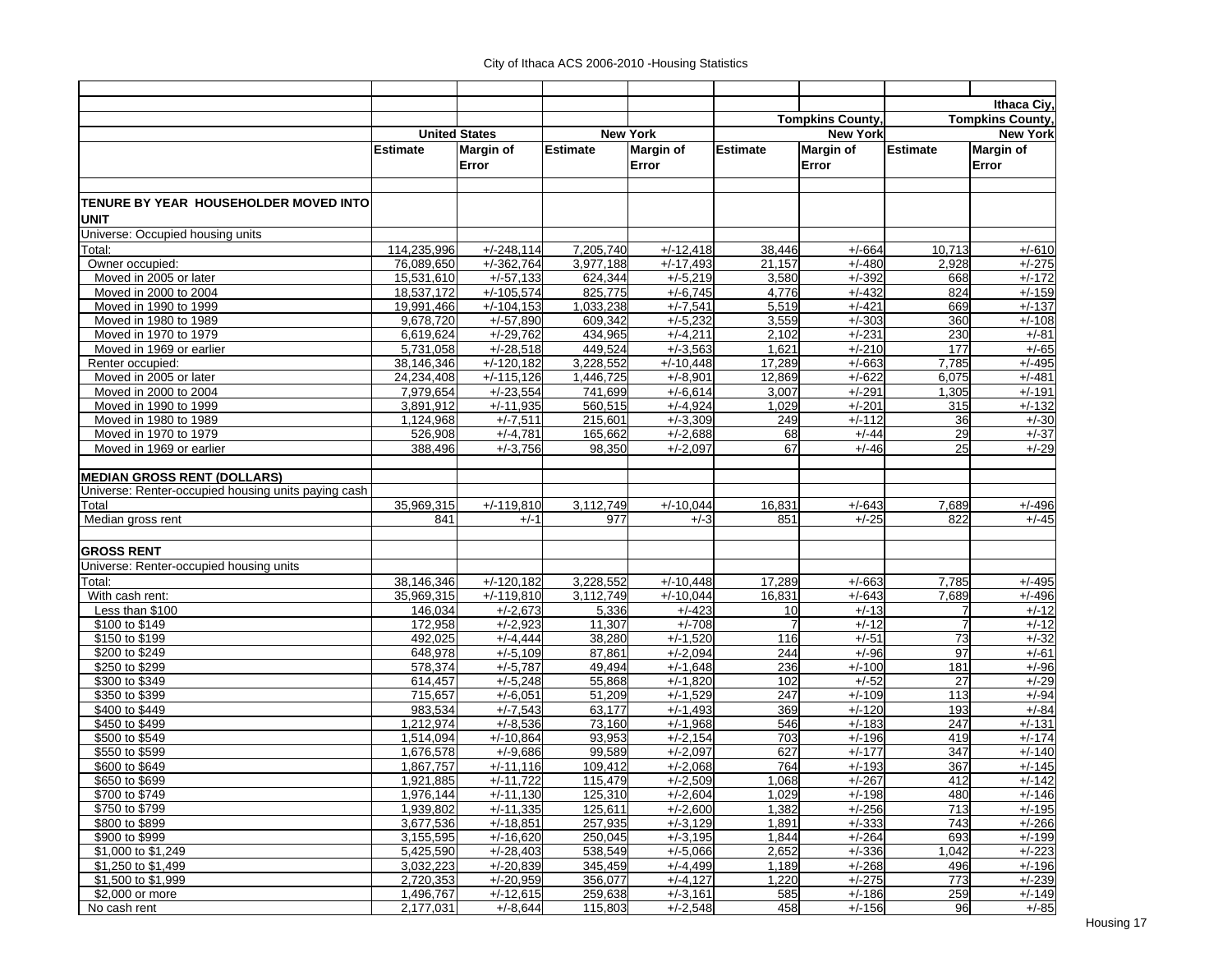|                                                       | Census Tract 1, |                         | Census Tract 2,      |                         | Census Tract 3 (part),           |                         | Census Tract 4 (part),  |                      |
|-------------------------------------------------------|-----------------|-------------------------|----------------------|-------------------------|----------------------------------|-------------------------|-------------------------|----------------------|
|                                                       |                 | <b>Ithaca Civ</b>       |                      | Ithaca Ciy,             |                                  | Ithaca Civ.             | Ithaca Ciy,             |                      |
|                                                       |                 | <b>Tompkins County,</b> |                      | <b>Tompkins County,</b> |                                  | <b>Tompkins County,</b> | <b>Tompkins County,</b> |                      |
|                                                       |                 | <b>New York</b>         |                      | <b>New York</b>         |                                  | <b>New York</b>         |                         | <b>New York</b>      |
|                                                       | <b>Estimate</b> | Margin of               | <b>Estimate</b>      | <b>Margin of</b>        | <b>Estimate</b>                  | <b>Margin of</b>        | Estimate                | <b>Margin of</b>     |
|                                                       |                 | Error                   |                      | Error                   |                                  | Error                   |                         | Error                |
|                                                       |                 |                         |                      |                         |                                  |                         |                         |                      |
|                                                       |                 |                         |                      |                         |                                  |                         |                         |                      |
| TENURE BY YEAR HOUSEHOLDER MOVED INTO <br><b>UNIT</b> |                 |                         |                      |                         |                                  |                         |                         |                      |
| Universe: Occupied housing units                      |                 |                         |                      |                         |                                  |                         |                         |                      |
| Total:                                                | 1,038           | $+/-95$                 | 2,123                | $+/-264$                | 9                                | $+/-14$                 | 47                      | $+/-36$              |
| Owner occupied:                                       | 51              | $+/-33$                 | 93                   | $+/-51$                 | $\overline{0}$                   | $+/-123$                | 9                       | $+/-15$              |
| Moved in 2005 or later                                | 16              | $+/-19$                 | 24                   | $+/-28$                 | $\overline{0}$                   | $+/-123$                | $\mathbf 0$             | $+/-123$             |
| Moved in 2000 to 2004                                 | $\mathbf 0$     | $+/-123$                | $\overline{7}$       | $+/-12$                 | $\overline{0}$                   | $+/-123$                | 0                       | $+/-123$             |
| Moved in 1990 to 1999                                 | 22              | $+/-19$                 | 51                   | $+/-41$                 | $\overline{0}$                   | $+/-123$                | $\mathbf 0$             | $+/-123$             |
| Moved in 1980 to 1989                                 | $\mathbf 0$     | $+/-123$                | 11                   | $+/-18$                 | 0                                | $+/-123$                | $\Omega$                | $+/-123$             |
| Moved in 1970 to 1979                                 | $\mathbf 0$     | $+/-123$                | $\overline{0}$       | $+/-123$                | $\overline{0}$                   | $+/-123$                | $\mathbf 0$             | $+/-123$             |
| Moved in 1969 or earlier                              | 13              | $+/-16$                 | $\Omega$             | $+/-123$                | $\Omega$                         | $+/-123$                | 9                       | $+/-15$              |
| Renter occupied:                                      | 987             | $+/-97$                 | 2,030                | $+/-253$                | 9                                | $+/-14$                 | 38                      | $+/-44$              |
| Moved in 2005 or later                                | 673             | $+/-102$                | 1,850                | $+/-240$                | 9                                | $+/-14$                 | 38                      | $+/-44$              |
| Moved in 2000 to 2004                                 | 213             | $+/-72$                 | 135                  | $+/-91$                 | $\overline{0}$                   | $+/-123$                | $\overline{0}$          | $+/-123$             |
| Moved in 1990 to 1999                                 | 60<br>18        | $+/-42$<br>$+/-23$      | 45<br>$\overline{0}$ | $+/-36$<br>$+/-123$     | 0<br>0                           | $+/-123$<br>$+/-123$    | 0<br>0                  | $+/-123$             |
| Moved in 1980 to 1989<br>Moved in 1970 to 1979        | 23              | $+/-36$                 | $\overline{0}$       | $+/-123$                | $\overline{0}$                   | $+/-123$                | 0                       | $+/-123$<br>$+/-123$ |
| Moved in 1969 or earlier                              | 0               | $+/-123$                | $\Omega$             | $+/-123$                | $\Omega$                         | $+/-123$                | $\Omega$                | $+/-123$             |
|                                                       |                 |                         |                      |                         |                                  |                         |                         |                      |
| <b>MEDIAN GROSS RENT (DOLLARS)</b>                    |                 |                         |                      |                         |                                  |                         |                         |                      |
| Universe: Renter-occupied housing units paying cash   |                 |                         |                      |                         |                                  |                         |                         |                      |
| Total                                                 | 987             | $+/-97$                 | 1,979                | $+/-251$                | 9                                | $+/-14$                 | 38                      | $+/-44$              |
| Median gross rent                                     | 680             | $+/-36$                 | 969                  | $+\sqrt{-96}$           |                                  |                         | $2.000+$                |                      |
|                                                       |                 |                         |                      |                         |                                  |                         |                         |                      |
| <b>GROSS RENT</b>                                     |                 |                         |                      |                         |                                  |                         |                         |                      |
| Universe: Renter-occupied housing units               |                 |                         |                      |                         |                                  |                         |                         |                      |
| Total:                                                | 987             | $+/-97$                 | 2,030                | $+/-253$                | 9                                | $+/-14$                 | 38                      | $+/-44$              |
| With cash rent:                                       | 987             | $+/-97$                 | 1,979                | $+/-251$                | 9                                | $+/-14$                 | 38                      | $+/-44$              |
| Less than \$100                                       | 0               | $+/-123$                | $\overline{0}$       | $+/-123$                | 0                                | $+/-123$                | $\mathbf 0$             | $+/-123$             |
| \$100 to \$149                                        | $\Omega$        | $+/-123$                | $\overline{0}$       | $+/-123$                | $\overline{0}$                   | $+/-123$                | $\mathbf 0$             | $+/-123$             |
| \$150 to \$199                                        | 51              | $+/-18$                 | 11                   | $+/-18$                 | $\Omega$                         | $+/-123$                | $\overline{0}$          | $+/-123$             |
| \$200 to \$249                                        | $\mathbf 0$     | $+/-123$                | $\overline{0}$       | $+/-123$                | $\Omega$                         | $+/-123$                | $\overline{0}$          | $+/-123$             |
| \$250 to \$299                                        | 27              | $+/-29$                 | 20                   | $+/-33$                 | 0                                | $+/-123$                | $\mathbf 0$             | $+/-123$             |
| \$300 to \$349                                        | 0               | $+/-123$                | $\overline{0}$       | $+/-123$                | 0                                | $+/-123$                | $\mathbf 0$             | $+/-123$             |
| \$350 to \$399                                        | 22              | $+/-25$                 | 30                   | $+/-48$                 | 0                                | $+/-123$                | $\mathbf 0$             | $+/-123$             |
| \$400 to \$449                                        | 44              | $+/-46$                 | 8                    | $+/-13$                 | $\overline{0}$                   | $+/-123$                | $\mathbf 0$             | $+/-123$             |
| \$450 to \$499                                        | 45              | $+/-39$                 | 14                   | $+/-24$                 | $\overline{0}$                   | $+/-123$                | $\mathbf 0$             | $+/-123$             |
| \$500 to \$549                                        | 91              | $+/-74$                 | 81                   | $+/-58$                 | $\overline{0}$                   | $+/-123$                | $\Omega$                | $+/-123$             |
| \$550 to \$599                                        | 57              | $+/-53$                 | 102                  | $+/-84$                 | $\Omega$                         | $+/-123$                | $\Omega$                | $+/-123$             |
| \$600 to \$649                                        | 79              | $+/-68$                 | 60                   | $+/-60$                 | $\Omega$                         | $+/-123$                | $\Omega$                | $+/-123$             |
| \$650 to \$699                                        | 130             | $+/-51$                 | 132                  | $+/-100$                | <sub>0</sub>                     | $+/-123$                | U                       | $+/-123$             |
| \$700 to \$749                                        | 67              | $+/-50$                 | 108                  | $+/-64$                 | $\overline{0}$                   | $+/-123$                | $\overline{0}$          | $+/-123$             |
| \$750 to \$799                                        | 32              | $+/-32$                 | 158                  | $+/-90$                 | $\overline{0}$                   | $+/-123$                | $\mathbf 0$             | $+/-123$             |
| \$800 to \$899                                        | 123             | $+/-78$                 | 109                  | $+/-86$                 | $\overline{0}$                   | $+/-123$                | $\mathbf 0$             | $+/-123$             |
| \$900 to \$999                                        | 56<br>91        | $+/-49$<br>$+/-64$      | 226                  | $+/-116$<br>$+/-120$    | $\overline{0}$<br>$\overline{0}$ | $+/-123$<br>$+/-123$    | $\mathbf 0$             | $+/-123$<br>$+/-123$ |
| \$1,000 to \$1,249                                    |                 | $+/-31$                 | 301<br>157           | $+/-146$                | $\overline{0}$                   | $+/-123$                | 0<br>$\mathbf 0$        | $+/-123$             |
| \$1,250 to \$1,499<br>\$1,500 to \$1,999              | 26<br>46        | $+/-54$                 | 408                  | $+/-178$                | 9                                | $+/-14$                 | 9                       | $+/-14$              |
| \$2,000 or more                                       | 0               | $+/-123$                | 54                   | $+/-57$                 | $\overline{0}$                   | $+/-123$                | 29                      | $+/-40$              |
| No cash rent                                          | 0               | $+/-123$                | 51                   | $+/-77$                 | $\overline{0}$                   | $+/-123$                | $\overline{0}$          | $+/-123$             |
|                                                       |                 |                         |                      |                         |                                  |                         |                         |                      |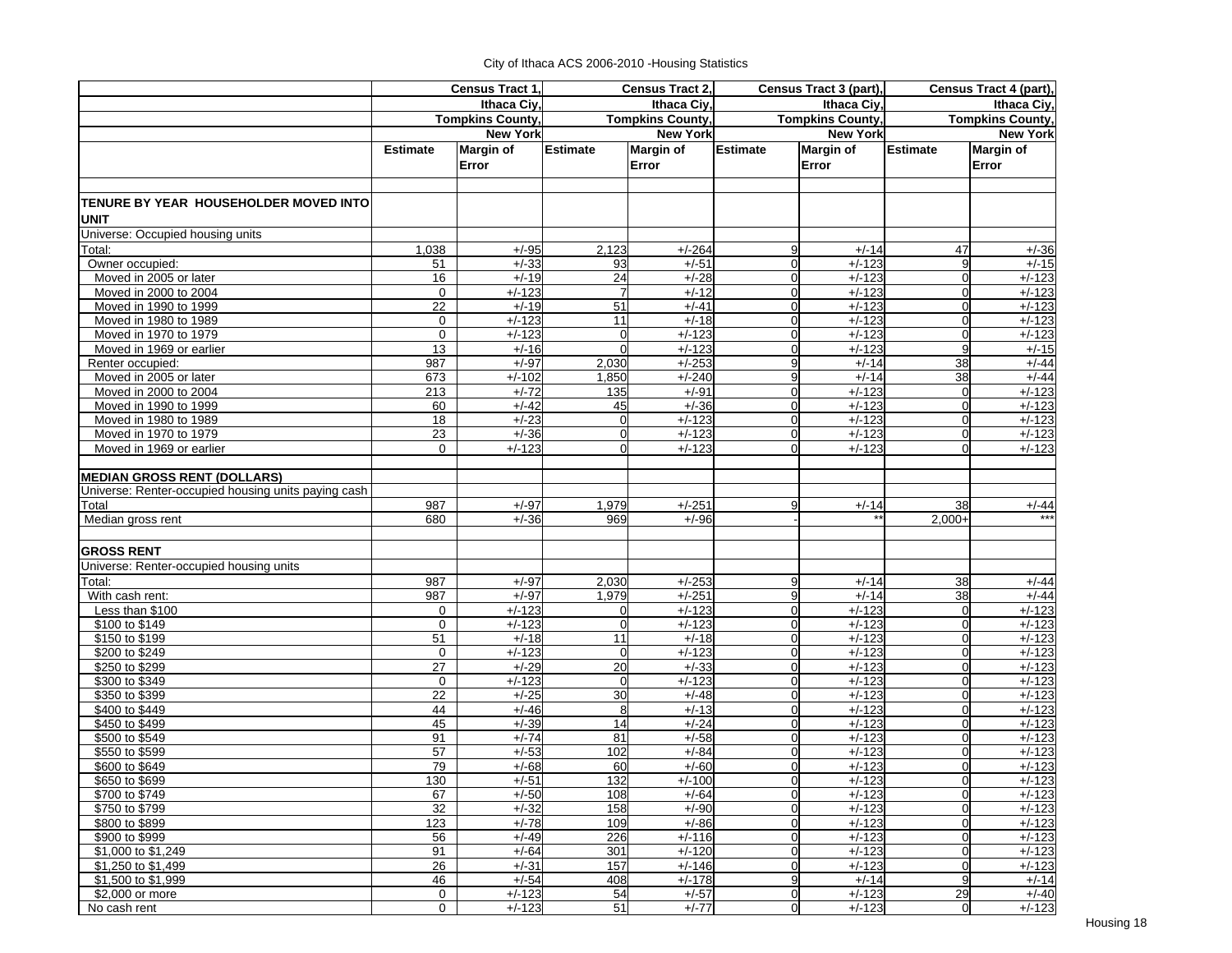|                                                     |                  | Census Tract 6 (part),  | Census Tract 7, |                         |                 | Census Tract 8,         | Census Tract 9 (part),  |                  |  |
|-----------------------------------------------------|------------------|-------------------------|-----------------|-------------------------|-----------------|-------------------------|-------------------------|------------------|--|
|                                                     |                  | Ithaca Ciy,             |                 | Ithaca Civ.             |                 | Ithaca Civ.             | Ithaca Ciy,             |                  |  |
|                                                     |                  | <b>Tompkins County,</b> |                 | <b>Tompkins County,</b> |                 | <b>Tompkins County,</b> | <b>Tompkins County,</b> |                  |  |
|                                                     |                  | <b>New York</b>         |                 | <b>New York</b>         |                 | <b>New York</b>         |                         | <b>New York</b>  |  |
|                                                     | <b>Estimate</b>  | <b>Margin of</b>        | <b>Estimate</b> | <b>Margin of</b>        | <b>Estimate</b> | <b>Margin of</b>        | <b>Estimate</b>         | <b>Margin of</b> |  |
|                                                     |                  | Error                   |                 | Error                   |                 | Error                   |                         | Error            |  |
|                                                     |                  |                         |                 |                         |                 |                         |                         |                  |  |
|                                                     |                  |                         |                 |                         |                 |                         |                         |                  |  |
| TENURE BY YEAR HOUSEHOLDER MOVED INTO               |                  |                         |                 |                         |                 |                         |                         |                  |  |
| <b>UNIT</b>                                         |                  |                         |                 |                         |                 |                         |                         |                  |  |
| Universe: Occupied housing units                    |                  |                         |                 |                         |                 |                         |                         |                  |  |
| Total:                                              | 333              | $+/-112$                | 1,666           | $+/-138$                | 1,183           | $+/-124$                | 495                     | $+/-80$          |  |
| Owner occupied:                                     | 63               | $+/-43$                 | 712             | $+/-123$                | 299             | $+/-104$                | 378                     | $+/-66$          |  |
| Moved in 2005 or later                              | 15               | $+/-24$                 | 116             | $+/-63$                 | 133             | $+/-78$                 | 126                     | $+/-61$          |  |
| Moved in 2000 to 2004                               | 12               | $+/-19$                 | 160             | $+/-84$                 | 50              | $+/-47$                 | 67                      | $+/-39$          |  |
| Moved in 1990 to 1999                               | $\overline{0}$   | $+/-123$                | 198             | $+/-76$                 | 37              | $+/-43$                 | 108                     | $+/-52$          |  |
| Moved in 1980 to 1989                               | 13               | $+/-20$                 | 78              | $+/-41$                 | 60              | $+/-43$                 | 59                      | $+/-32$          |  |
| Moved in 1970 to 1979                               | 23               | $+/-26$                 | 64              | $+/-42$                 | 6               | $+/-9$                  | 18                      | $+/-22$          |  |
| Moved in 1969 or earlier                            | $\Omega$         | $+/-123$                | 96              | $+/-40$                 | 13              | $+/-17$                 | $\Omega$                | $+/-123$         |  |
| Renter occupied:                                    | 270              | $+/-112$                | 954             | $+/-122$                | 884             | $+/-137$                | 117                     | $+/-58$          |  |
| Moved in 2005 or later                              | 236              | $+/-114$                | 767             | $+/-128$                | 516             | $+/-111$                | 92                      | $+/-54$          |  |
| Moved in 2000 to 2004                               | 28               | $+/-33$                 | 131             | $+/-70$                 | 320             | $+/-88$                 | 25                      | $+/-27$          |  |
| Moved in 1990 to 1999                               | $\overline{0}$   | $+/-123$                | 33              | $+/-27$                 | 28              | $+/-36$                 | $\Omega$                | $+/-123$         |  |
| Moved in 1980 to 1989                               | $\Omega$         | $+/-123$                | 11              | $+/-17$                 | $\overline{7}$  | $+/-12$                 | $\Omega$                | $+/-123$         |  |
| Moved in 1970 to 1979                               | $6 \overline{6}$ | $+/-11$                 | $\mathbf 0$     | $+/-123$                | $\mathbf 0$     | $+/-123$                | $\mathbf 0$             | $+/-123$         |  |
| Moved in 1969 or earlier                            | $\Omega$         | $+/-123$                | 12              | $+/-17$                 | 13              | $+/-19$                 | $\Omega$                | $+/-123$         |  |
|                                                     |                  |                         |                 |                         |                 |                         |                         |                  |  |
| <b>MEDIAN GROSS RENT (DOLLARS)</b>                  |                  |                         |                 |                         |                 |                         |                         |                  |  |
| Universe: Renter-occupied housing units paying cash |                  |                         |                 |                         |                 |                         |                         |                  |  |
| Total                                               | 270              | $+/-112$                | 930             | $+/-119$                | 877             | $+/-137$                | 117                     | $+/-58$          |  |
| Median gross rent                                   | 1,097            | $+/-93$                 | 893             | $+/-97$                 | 796             | $+/-95$                 | 785                     | $+/-23$          |  |
|                                                     |                  |                         |                 |                         |                 |                         |                         |                  |  |
| <b>GROSS RENT</b>                                   |                  |                         |                 |                         |                 |                         |                         |                  |  |
| Universe: Renter-occupied housing units             |                  |                         |                 |                         |                 |                         |                         |                  |  |
| Total:                                              | 270              | $+/-112$                | 954             | $+/-122$                | 884             | $+/-137$                | 117                     | $+/-58$          |  |
| With cash rent:                                     | 270              | $+/-112$                | 930             | $+/-119$                | 877             | $+/-137$                | 117                     | $+/-58$          |  |
| Less than \$100                                     | $\overline{0}$   | $+/-123$                | $\overline{0}$  | $+/-123$                | $\Omega$        | $+/-123$                | 0                       | $+/-123$         |  |
| \$100 to \$149                                      | $\Omega$         | $+/-123$                | $\overline{0}$  | $+/-123$                | $\overline{0}$  | $+/-123$                | $\mathbf 0$             | $+/-123$         |  |
| \$150 to \$199                                      | $\Omega$         | $+/-123$                | $\overline{0}$  | $+/-123$                | 0               | $+/-123$                | $\Omega$                | $+/-123$         |  |
| \$200 to \$249                                      | $\overline{0}$   | $+/-123$                | $\overline{0}$  | $+/-123$                | $\overline{4}$  | $+/-13$                 | $\overline{0}$          | $+/-123$         |  |
| \$250 to \$299                                      | $\Omega$         | $+/-123$                | $\mathbf 0$     | $+/-123$                | 93              | $+/-79$                 | $\mathbf 0$             | $+/-123$         |  |
| \$300 to \$349                                      | $\Omega$         | $+/-123$                | 11              | $+/-17$                 | $\overline{0}$  | $+/-123$                | $\overline{0}$          | $+/-123$         |  |
| \$350 to \$399                                      | $\Omega$         | $+/-123$                | $\mathbf 0$     | $+/-123$                | 19              | $+/-32$                 | $\overline{0}$          | $+/-123$         |  |
| \$400 to \$449                                      | $\Omega$         | $+/-123$                | 61              | $+/-42$                 | $\overline{7}$  | $+/-12$                 | 0                       | $+/-123$         |  |
| \$450 to \$499                                      | $\overline{0}$   | $+/-123$                | 12              | $+/-19$                 | 50              | $+/-60$                 | 0                       | $+/-123$         |  |
| \$500 to \$549                                      | $\Omega$         | $+/-123$                | 34              | $+/-37$                 | 37              | $+/-40$                 | $\Omega$                | $+/-123$         |  |
| \$550 to \$599                                      | $\Omega$         | $+/-123$                | 22              | $+/-22$                 | 0               | $+/-123$                | 10                      | $+/-14$          |  |
| \$600 to \$649                                      | $\Omega$         | $+/-123$                | $\overline{7}$  | $+/-11$                 | 31              | $+/-36$                 | 0                       | $+/-123$         |  |
| \$650 to \$699                                      | 21               | $+/-24$                 | 29              | $+/-29$                 |                 | $+/-10$                 | $\overline{0}$          | $+/-123$         |  |
| \$700 to \$749                                      | $\overline{0}$   | $+/-123$                | 109             | $+/-53$                 | 70              | $+/-54$                 | $\mathbf 0$             | $+/-123$         |  |
| \$750 to \$799                                      | $\overline{O}$   | $+/-123$                | 62              | $+/-47$                 | 132             | $+/-86$                 | 69                      | $+/-51$          |  |
| \$800 to \$899                                      | 32               | $+/-27$                 | 127             | $+/-89$                 | 63              | $+/-55$                 | 38                      | $+/-43$          |  |
| \$900 to \$999                                      | 28               | $+/-21$                 | 80              | $+/-46$                 | 94              | $+/-63$                 | 0                       | $+/-123$         |  |
| \$1,000 to \$1,249                                  | 139              | $+/-118$                | 141             | $+/-77$                 | 200             | $+/-81$                 | $\mathbf 0$             | $+/-123$         |  |
| \$1,250 to \$1,499                                  | $\overline{0}$   | $+/-123$                | 126             | $+/-72$                 | 51              | $+/-50$                 | $\mathbf 0$             | $+/-123$         |  |
| \$1,500 to \$1,999                                  | 50               | $+/-79$                 | 57              | $+/-49$                 | 10              | $+/-18$                 | $\overline{0}$          | $+/-123$         |  |
| \$2,000 or more                                     | $\overline{0}$   | $+/-123$                | 52              | $+/-57$                 | 9               | $+/-16$                 | $\overline{0}$          | $+/-123$         |  |
| No cash rent                                        | $\overline{0}$   | $+/-123$                | 24              | $+/-24$                 | $\overline{7}$  | $+/-13$                 | $\overline{0}$          | $+/-123$         |  |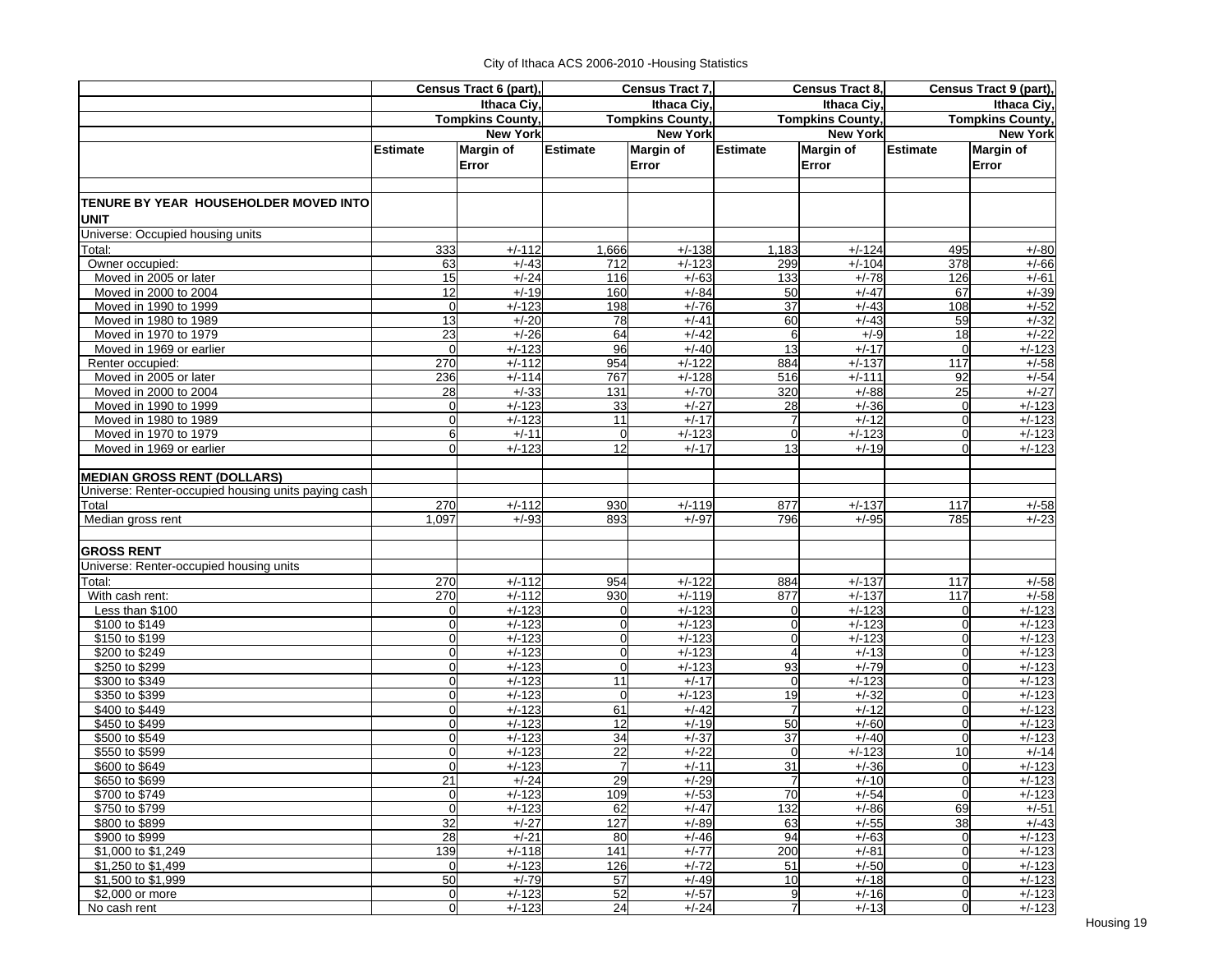|                                                      |                 | Census Tract 10 (part),   | Census Tract 11 (part), |                           | Census Tract 12 (part), |                           | Census Tract 13 (part), |                           |
|------------------------------------------------------|-----------------|---------------------------|-------------------------|---------------------------|-------------------------|---------------------------|-------------------------|---------------------------|
|                                                      |                 | Ithaca Civ.               |                         | Ithaca Ciy,               |                         | Ithaca Ciy,               | Ithaca Ciy,             |                           |
|                                                      |                 | <b>Tompkins County,</b>   |                         | <b>Tompkins County,</b>   |                         | <b>Tompkins County,</b>   | <b>Tompkins County,</b> |                           |
|                                                      |                 | <b>New York</b>           |                         | <b>New York</b>           |                         | <b>New York</b>           |                         | <b>New York</b>           |
|                                                      | <b>Estimate</b> | <b>Margin of</b><br>Error | <b>Estimate</b>         | <b>Margin of</b><br>Error | <b>Estimate</b>         | <b>Margin of</b><br>Error | <b>Estimate</b>         | <b>Margin of</b><br>Error |
| TENURE BY YEAR HOUSEHOLDER MOVED INTO<br><b>UNIT</b> |                 |                           |                         |                           |                         |                           |                         |                           |
| Universe: Occupied housing units                     |                 |                           |                         |                           |                         |                           |                         |                           |
| Total:                                               | 1,631           | $+/-155$                  | 1,064                   | $+/-202$                  | 0                       | $+/-123$                  | 1,124                   | $+/-162$                  |
| Owner occupied:                                      | 555             | $+/-115$                  | 329                     | $+/-81$                   | $\overline{0}$          | $+/-123$                  | 439                     | $+/-98$                   |
| Moved in 2005 or later                               | 151             | $+/-85$                   | 13                      | $+/-21$                   | $\mathbf 0$             | $+/-123$                  | 74                      | $+/-47$                   |
| Moved in 2000 to 2004                                | 169             | $+/-78$                   | 159                     | $+/-81$                   | $\overline{0}$          | $+/-123$                  | 200                     | $+/-67$                   |
| Moved in 1990 to 1999                                | 116             | $+/-55$                   | 70                      | $+/-59$                   | $\overline{0}$          | $+/-123$                  | 67                      | $+/-50$                   |
| Moved in 1980 to 1989                                | 69              | $+/-47$                   | 52                      | $+/-44$                   | 0                       | $+/-123$                  | 18                      | $+/-21$                   |
| Moved in 1970 to 1979                                | 40              | $+/-25$                   | 16                      | $+/-25$                   | 0                       | $+/-123$                  | 63                      | $+/-42$                   |
| Moved in 1969 or earlier                             | 10              | $+/-18$                   | 19                      | $+/-31$                   | $\overline{0}$          | $+/-123$                  | 17                      | $+/-27$                   |
| Renter occupied:                                     | 1,076           | $+/-172$                  | 735                     | $+/-210$                  | $\overline{0}$          | $+/-123$                  | 685                     | $+/-156$                  |
| Moved in 2005 or later                               | 642             | $+/-151$                  | 632                     | $+/-207$                  | $\overline{0}$          | $+/-123$                  | 620                     | $+/-162$                  |
| Moved in 2000 to 2004                                | 285             | $+/-113$                  | 103                     | $+/-88$                   | $\overline{0}$          | $+/-123$                  | 65                      | $+/-44$                   |
| Moved in 1990 to 1999                                | 149             | $+/-111$                  | $\mathbf 0$             | $+/-123$                  | 0                       | $+/-123$                  | $\Omega$                | $+/-123$                  |
| Moved in 1980 to 1989                                | 0               | $+/-123$                  | $\mathbf 0$             | $+/-123$                  | 0                       | $+/-123$                  | 0                       | $+/-123$                  |
| Moved in 1970 to 1979                                | 0<br>$\Omega$   | $+/-123$                  | $\mathbf 0$<br>$\Omega$ | $+/-123$                  | 0<br>0                  | $+/-123$                  | 0<br>$\Omega$           | $+/-123$                  |
| Moved in 1969 or earlier                             |                 | $+/-123$                  |                         | $+/-123$                  |                         | $+/-123$                  |                         | $+/-123$                  |
| <b>MEDIAN GROSS RENT (DOLLARS)</b>                   |                 |                           |                         |                           |                         |                           |                         |                           |
| Universe: Renter-occupied housing units paying cash  |                 |                           |                         |                           |                         |                           |                         |                           |
| Total                                                | 1,076           | $+/-172$                  | 721                     | $+/-207$                  | 0                       | $+/-123$                  | 685                     | $+/-156$                  |
| Median gross rent                                    | 644             | $+/-102$                  | 773                     | $+/-98$                   |                         |                           | 1.023                   | $+/-201$                  |
|                                                      |                 |                           |                         |                           |                         |                           |                         |                           |
| <b>GROSS RENT</b>                                    |                 |                           |                         |                           |                         |                           |                         |                           |
| Universe: Renter-occupied housing units              |                 |                           |                         |                           |                         |                           |                         |                           |
| Total:                                               | 1,076           | $+/-172$                  | 735                     | $+/-210$                  | $\overline{0}$          | $+/-123$                  | 685                     | $+/-156$                  |
| With cash rent:                                      | 1,076           | $+/-172$                  | 721                     | $+/-207$                  | 0                       | $+/-123$                  | 685                     | $+/-156$                  |
| Less than $$100$                                     | 7               | $+/-12$                   | $\overline{0}$          | $+/-123$                  | $\overline{0}$          | $+/-123$                  | $\Omega$                | $+/-123$                  |
| \$100 to \$149                                       | $\overline{7}$  | $+/-12$                   | $\overline{0}$          | $+/-123$                  | 0                       | $+/-123$                  | 0                       | $+/-123$                  |
| \$150 to \$199                                       | 11              | $+/-18$                   | $\overline{0}$          | $+/-123$                  | $\overline{0}$          | $+/-123$                  | 0                       | $+/-123$                  |
| \$200 to \$249                                       | 93              | $+/-59$                   | $\mathbf 0$             | $+/-123$                  | 0                       | $+/-123$                  | $\overline{0}$          | $+/-123$                  |
| \$250 to \$299                                       | 41              | $+/-28$                   | $\overline{0}$          | $+/-123$                  | $\overline{0}$          | $+/-123$                  | $\Omega$                | $+/-123$                  |
| \$300 to \$349                                       | 16              | $+/-24$                   | $\overline{0}$          | $+/-123$                  | $\overline{0}$          | $+/-123$                  | $\Omega$                | $+/-123$                  |
| \$350 to \$399                                       | 42              | $+/-69$                   | $\overline{0}$          | $+/-123$                  | 0                       | $+/-123$                  | $\Omega$                | $+/-123$                  |
| \$400 to \$449                                       | 37              | $+/-53$                   | 21                      | $+/-37$                   | 0                       | $+/-123$                  | 15                      | $+/-22$                   |
| \$450 to \$499                                       | 11              | $+/-18$                   | 78                      | $+/-96$                   | 0                       | $+/-123$                  | 37                      | $+/-47$                   |
| \$500 to \$549                                       | 154             | $+/-133$                  | 22                      | $+/-32$                   | $\overline{0}$          | $+/-123$                  | $\Omega$                | $+/-123$                  |
| \$550 to \$599                                       | 44              | $+/-59$                   | 29                      | $+/-39$                   | $\Omega$                | $+/-123$                  | 83                      | $+/-92$                   |
| \$600 to \$649                                       | 86              | $+/-68$                   | 104                     | $+/-81$                   | 0                       | $+/-123$                  | $\overline{0}$          | $+/-123$                  |
| \$650 to \$699                                       | 46              | $+/-42$                   | 34                      | $+/-40$                   |                         | $+/-123$                  | 13                      | $+/-23$                   |
| \$700 to \$749                                       | 54              | $+/-56$                   | 18                      | $+/-29$                   | $\Omega$                | $+/-123$                  | 54                      | $+/-48$                   |
| \$750 to \$799                                       | 128             | $+/-96$                   | 121                     | $+/-109$                  | 0                       | $+/-123$                  | 11                      | $+/-19$                   |
| \$800 to \$899                                       | 117             | $+/-87$                   | 95                      | $+/-133$                  | $\overline{0}$          | $+/-123$                  | 39                      | $+/-37$                   |
| \$900 to \$999                                       | 92              | $+/-82$                   | 34                      | $+/-37$                   | $\overline{0}$          | $+/-123$                  | 83                      | $+/-74$                   |
| \$1,000 to \$1,249                                   | 50              | $+/-38$                   | 38                      | $+/-44$                   | $\overline{0}$          | $+/-123$                  | 82                      | $+/-57$                   |
| \$1,250 to \$1,499                                   | 26              | $+/-29$                   | 45                      | $+/-50$                   | 0                       | $+/-123$                  | 65                      | $+/-48$                   |
| \$1,500 to \$1,999                                   | 0               | $+/-123$                  | 15                      | $+/-26$                   | $\mathbf 0$             | $+/-123$                  | 169                     | $+/-104$                  |
| \$2,000 or more                                      | 14              | $+/-23$                   | 67                      | $+/-110$                  | 0                       | $+/-123$                  | 34                      | $+/-41$                   |
| No cash rent                                         | $\overline{0}$  | $+/-123$                  | 14                      | $+/-25$                   | $\overline{0}$          | $+/-123$                  | $\overline{0}$          | $+/-123$                  |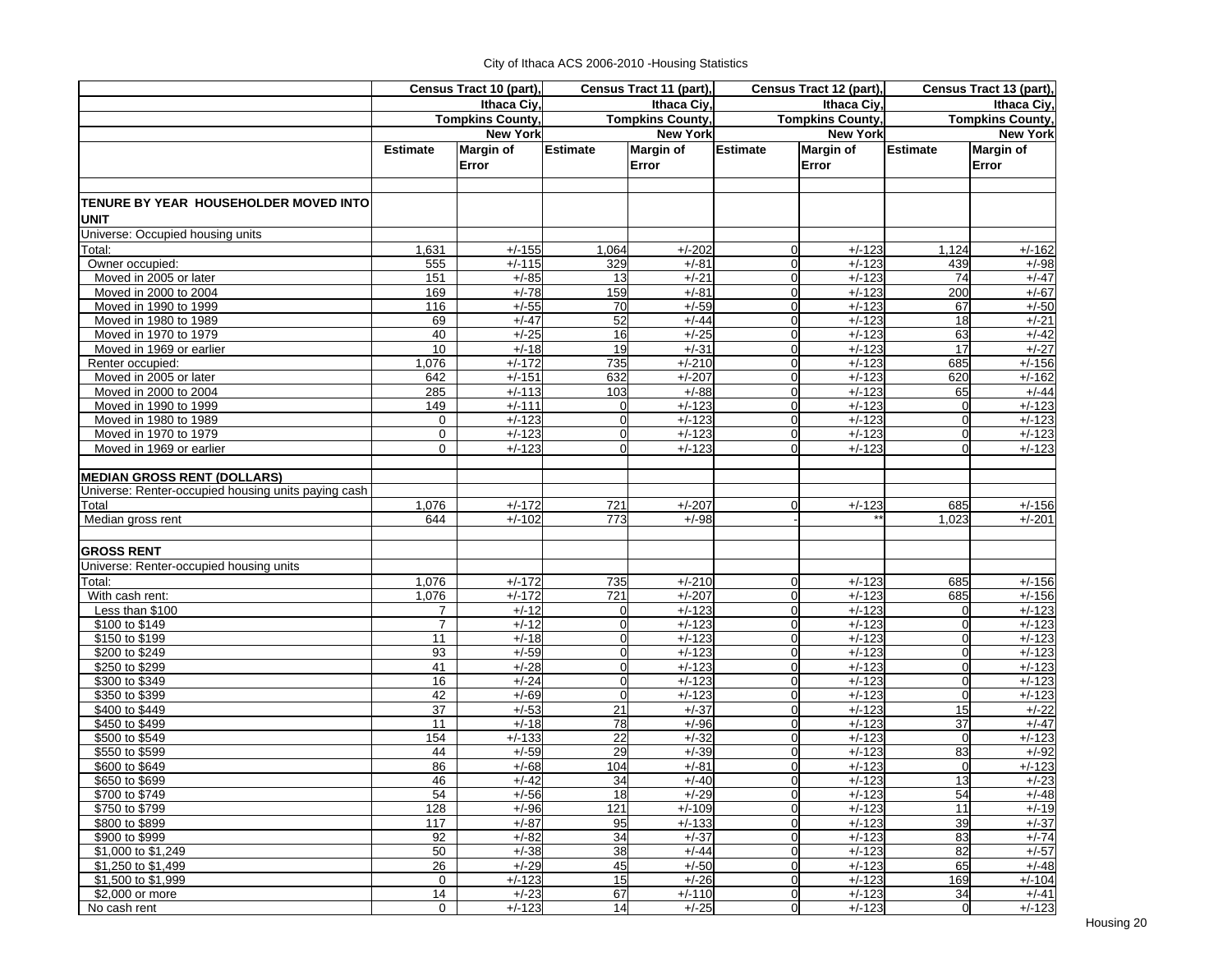|                                              |                 |                      |                 |                  |                 |                         |                 | Ithaca Civ.             |
|----------------------------------------------|-----------------|----------------------|-----------------|------------------|-----------------|-------------------------|-----------------|-------------------------|
|                                              |                 |                      |                 |                  |                 | <b>Tompkins County,</b> |                 | <b>Tompkins County,</b> |
|                                              |                 | <b>United States</b> |                 | <b>New York</b>  |                 | <b>New York</b>         |                 | <b>New York</b>         |
|                                              | <b>Estimate</b> | <b>Margin of</b>     | <b>Estimate</b> | <b>Margin of</b> | <b>Estimate</b> | <b>Margin of</b>        | <b>Estimate</b> | <b>Margin of</b>        |
|                                              |                 | Error                |                 | Error            |                 | Error                   |                 | Error                   |
|                                              |                 |                      |                 |                  |                 |                         |                 |                         |
| <b>GROSS RENT AS PERCENTAGE OF HOUSEHOLD</b> |                 |                      |                 |                  |                 |                         |                 |                         |
| <b>INCOME IN THE PAST 12 MONTHS</b>          |                 |                      |                 |                  |                 |                         |                 |                         |
| Universe: Renter-occupied housing units      |                 |                      |                 |                  |                 |                         |                 |                         |
| Total:                                       | 38,146,346      | $+/-120,182$         | 3,228,552       | $+/-10,448$      | 17,289          | $+/-663$                | 7,785           | $+/-495$                |
| Less than 10.0 percent                       | 1,315,442       | $+/-10.703$          | 145.118         | $+/-3.009$       | 406             | $+/-134$                | 86              | $+/-53$                 |
| 10.0 to 14.9 percent                         | 3,009,316       | $+/-18,511$          | 275,045         | $+/-3,991$       | 1,210           | $+/-251$                | 408             | $+/-173$                |
| 15.0 to 19.9 percent                         | 4,383,511       | $+/-20,503$          | 360,643         | $+/-4,309$       | 2,224           | $+/-296$                | 678             | $+/-190$                |
| 20.0 to 24.9 percent                         | 4,511,050       | $+/-22,512$          | 360,283         | $+/-4,392$       | 1.980           | $+/-284$                | 869             | $+/-207$                |
| 25.0 to 29.9 percent                         | 4,116,973       | $+/-19.755$          | 338,558         | $+/-4,295$       | 1,350           | $+/-239$                | 529             | $+/-151$                |
| 30.0 to 34.9 percent                         | 3.215.020       | $+/-16,051$          | 273,666         | $+/-3.629$       | 1,459           | $+/-296$                | 676             | $+/-188$                |
| 35.0 to 39.9 percent                         | 2.361.086       | $+/-13.546$          | 193,889         | $+/-3.178$       | 1.033           | $+/-222$                | 573             | $+/-182$                |
| 40.0 to 49.9 percent                         | 3,233,914       | $+/-16,688$          | 261,719         | $+/-3,888$       | 1,521           | $+/-282$                | 681             | $+/-197$                |
| 50.0 percent or more                         | 9.127.937       | $+/-29.313$          | 844.240         | $+/-6.423$       | 4.967           | $+/-457$                | 2.813           | $+/-380$                |
| Not computed                                 | 2.872.097       | $+/-11.655$          | 175.391         | $+/-3.277$       | 1.139           | $+/-256$                | 472             | $+/-186$                |
| <b>TENURE BY VEHICLES AVAILABLE</b>          |                 |                      |                 |                  |                 |                         |                 |                         |
| Universe: Occupied housing units             |                 |                      |                 |                  |                 |                         |                 |                         |
| Total:                                       | 114,235,996     | $+/-248,114$         | 7,205,740       | $+/-12,418$      | 38,446          | $+/-664$                | 10,713          | $+/-610$                |
| Owner occupied:                              | 76.089.650      | $+/-362.764$         | 3.977.188       | $+/-17,493$      | 21.157          | $+/-480$                | 2.928           | $+/-275$                |
| No vehicle available                         | 2,533,935       | $+/-21,235$          | 370,478         | $+/-4,537$       | 690             | $+/-151$                | 107             | $+/-63$                 |
| 1 vehicle available                          | 19,978,666      | $+/-64,011$          | 1,226,261       | $+/-6.613$       | 6,375           | $+/-455$                | 1.446           | $+/-222$                |
| 2 vehicles available                         | 33,568,900      | $+/-177.038$         | 1,608,506       | $+/-9,230$       | 9,791           | $+/-495$                | 1.062           | $+/-172$                |
| 3 vehicles available                         | 13.928.801      | $+/-89.933$          | 553,890         | $+/-5,076$       | 3,269           | $+/-293$                | 291             | $+/-112$                |
| 4 vehicles available                         | 4,403,536       | $+/-26.521$          | 165,165         | $+/-2,552$       | 742             | $+/-156$                | 22              | $+/-27$                 |
| 5 or more vehicles available                 | 1,675,812       | $+/-8.848$           | 52,888          | $+/-1,278$       | 290             | $+/-118$                | $\Omega$        | $+/-123$                |
| Renter occupied:                             | 38,146,346      | $+/-120,182$         | 3,228,552       | $+/-10,448$      | 17,289          | $+/-663$                | 7,785           | $+/-495$                |
| No vehicle available                         | 7,579,331       | $+/-18,885$          | 1,683,262       | $+/-6,890$       | 4,273           | $+/-483$                | 2,941           | $+/-394$                |
| 1 vehicle available                          | 18,035,511      | $+/-60.787$          | 1,109,670       | $+/-7,310$       | 8,226           | $+/-519$                | 3,140           | $+/-380$                |
| 2 vehicles available                         | 9,696,078       | $+/-42,659$          | 356,368         | $+/-4,050$       | 3,418           | $+/-453$                | 1,015           | $+/-240$                |
| 3 vehicles available                         | 2,115,137       | $+/-16,953$          | 58,685          | $+/-1,706$       | 732             | $+/-200$                | 213             | $+/-120$                |
| 4 vehicles available                         | 512,623         | $+/-8,011$           | 12,307          | $+/-769$         | 268             | $+/-134$                | 170             | $+/-114$                |
| 5 or more vehicles available                 | 207,666         | $+/-3,464$           | 8,260           | $+/-568$         | 372             | $+/-189$                | 306             | $+/-174$                |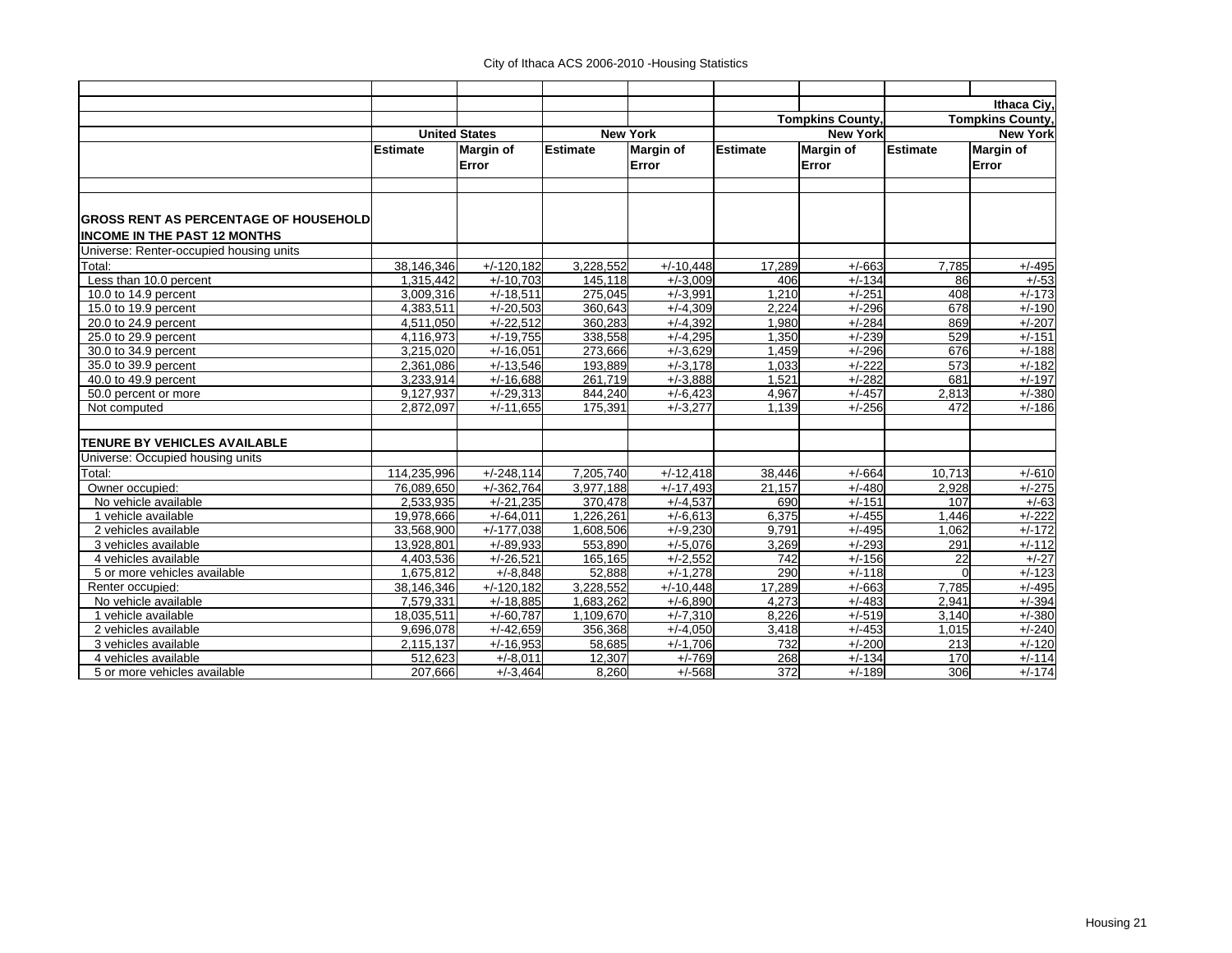|                                                                                |                 | <b>Census Tract 1.</b> |                  | <b>Census Tract 2.</b>  |                 | Census Tract 3 (part), |                 | Census Tract 4 (part), |  |
|--------------------------------------------------------------------------------|-----------------|------------------------|------------------|-------------------------|-----------------|------------------------|-----------------|------------------------|--|
|                                                                                |                 | Ithaca Civ.            |                  | Ithaca Civ.             |                 | Ithaca Civ.            | Ithaca Civ.     |                        |  |
|                                                                                |                 | Tompkins County,       |                  | <b>Tompkins County,</b> |                 | Tompkins County,       |                 | Tompkins County,       |  |
|                                                                                |                 | <b>New York</b>        |                  | <b>New York</b>         |                 | <b>New York</b>        |                 | <b>New York</b>        |  |
|                                                                                | <b>Estimate</b> | <b>Margin of</b>       | <b>Estimate</b>  | <b>Margin of</b>        | <b>Estimate</b> | <b>Margin of</b>       | <b>Estimate</b> | <b>Margin of</b>       |  |
|                                                                                |                 | Error                  |                  | Error                   |                 | Error                  |                 | Error                  |  |
| <b>GROSS RENT AS PERCENTAGE OF HOUSEHOLD</b>                                   |                 |                        |                  |                         |                 |                        |                 |                        |  |
| <b>INCOME IN THE PAST 12 MONTHS</b><br>Universe: Renter-occupied housing units |                 |                        |                  |                         |                 |                        |                 |                        |  |
| Total:                                                                         | 987             | $+/-97$                | 2,030            | $+/-253$                | 9               | $+/-14$                | 38              | $+/-44$                |  |
| Less than 10.0 percent                                                         | 29              | $+/-31$                | 11               | $+/-18$                 | 0               | $+/-123$               |                 | $+/-123$               |  |
| 10.0 to 14.9 percent                                                           | 60              | $+/-57$                | 42               | $+/-52$                 | 0               | $+/-123$               | $\Omega$        | $+/-123$               |  |
| 15.0 to 19.9 percent                                                           | 67              | $+/-54$                | 95               | $+/-82$                 | U               | $+/-123$               | $\Omega$        | $+/-123$               |  |
| 20.0 to 24.9 percent                                                           | 264             | $+/-93$                | 115              | $+/-96$                 | U               | $+/-123$               | $\Omega$        | $+/-123$               |  |
| 25.0 to 29.9 percent                                                           | 34              | $+/-33$                | 76               | $+/-55$                 | 0               | $+/-123$               | ∩               | $+/-123$               |  |
| 30.0 to 34.9 percent                                                           | 83              | $+/-46$                | 76               | $+/-56$                 | U               | $+/-123$               | $\Omega$        | $+/-123$               |  |
| 35.0 to 39.9 percent                                                           | 48              | $+/-52$                | 134              | $+/-104$                | U               | $+/-123$               | $\Omega$        | $+/-123$               |  |
| 40.0 to 49.9 percent                                                           | 122             | $+/-76$                | 104              | $+/-76$                 | 0               | $+/-123$               | $\Omega$        | $+/-123$               |  |
| 50.0 percent or more                                                           | 266             | $+/-91$                | 1.172            | $+/-222$                | 9               | $+/-14$                | 38              | $+/-44$                |  |
| Not computed                                                                   | 14              | $+/-24$                | 205              | $+/-139$                | U               | $+/-123$               |                 | $+/-123$               |  |
| <b>TENURE BY VEHICLES AVAILABLE</b>                                            |                 |                        |                  |                         |                 |                        |                 |                        |  |
| Universe: Occupied housing units                                               |                 |                        |                  |                         |                 |                        |                 |                        |  |
| Total:                                                                         | 1,038           | $+/-95$                | 2,123            | $+/-264$                | 9               | $+/-14$                | 47              | $+/-36$                |  |
| Owner occupied:                                                                | 51              | $+/-33$                | 93               | $+/-51$                 | 0               | $+/-123$               | $\mathbf{Q}$    | $+/-15$                |  |
| No vehicle available                                                           | $\mathbf 0$     | $+/-123$               | $\Omega$         | $+/-123$                | $\Omega$        | $+/-123$               | $\Omega$        | $+/-123$               |  |
| 1 vehicle available                                                            | 13              | $+/-16$                | 54               | $+/-35$                 | ი               | $+/-123$               | $\mathbf{Q}$    | $+/-15$                |  |
| 2 vehicles available                                                           | 32              | $+/-24$                | 39               | $+/-38$                 | n               | $+/-123$               |                 | $+/-123$               |  |
| 3 vehicles available                                                           | $\mathbf 0$     | $+/-123$               | $\mathbf 0$      | $+/-123$                | $\Omega$        | $+/-123$               | $\Omega$        | $+/-123$               |  |
| 4 vehicles available                                                           | 6               | $+/-10$                | $\Omega$         | $+/-123$                | $\Omega$        | $+/-123$               | $\Omega$        | $+/-123$               |  |
| 5 or more vehicles available                                                   | $\Omega$        | $+/-123$               | $\Omega$         | $+/-123$                | 0               | $+/-123$               | $\Omega$        | $+/-123$               |  |
| Renter occupied:                                                               | 987             | $+/-97$                | 2,030            | $+/-253$                | 9               | $+/-14$                | 38              | $+/-44$                |  |
| No vehicle available                                                           | 608             | $+/-105$               | $\overline{723}$ | $+/-211$                | $\Omega$        | $+/-123$               | 9               | $+/-14$                |  |
| 1 vehicle available                                                            | 279             | $+/-98$                | 703              | $+/-212$                | 9               | $+/-14$                | $\Omega$        | $+/-123$               |  |
| 2 vehicles available                                                           | 78              | $+/-33$                | 333              | $+/-140$                | $\Omega$        | $+/-123$               | $\Omega$        | $+/-123$               |  |
| 3 vehicles available                                                           | $\mathbf 0$     | $+/-123$               | 130              | $+/-101$                | 0               | $+/-123$               | 29              | $+/-40$                |  |
| 4 vehicles available                                                           | 12              | $+/-18$                | 57               | $+/-44$                 | $\Omega$        | $+/-123$               | $\Omega$        | $+/-123$               |  |
| 5 or more vehicles available                                                   | 10              | $+/-15$                | 84               | $+/-75$                 | 0               | $+/-123$               | $\Omega$        | $+/-123$               |  |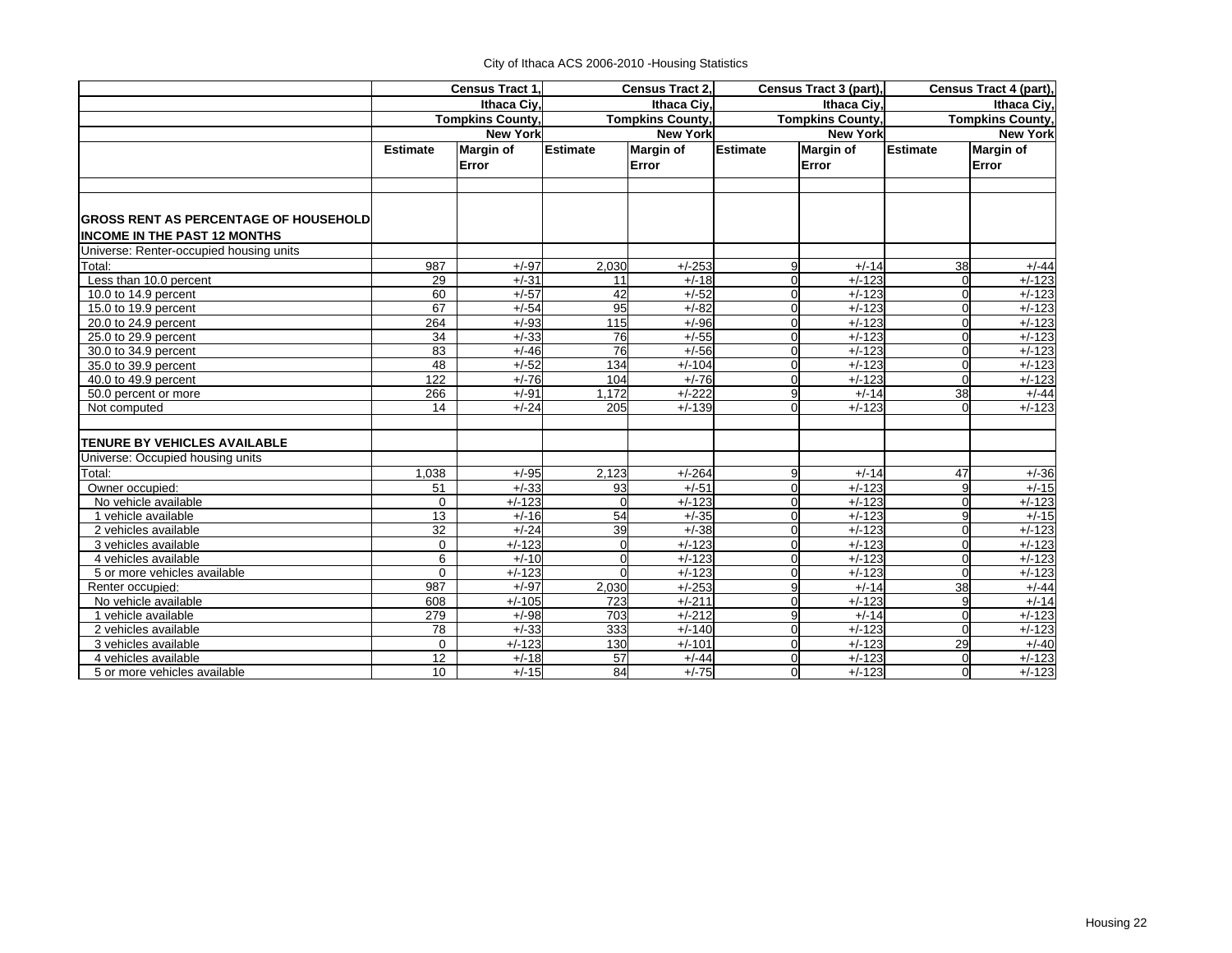|                                              |                 | Census Tract 6 (part),  |                  | <b>Census Tract 7.</b>  |                 | <b>Census Tract 8.</b>  | Census Tract 9 (part), |                         |
|----------------------------------------------|-----------------|-------------------------|------------------|-------------------------|-----------------|-------------------------|------------------------|-------------------------|
|                                              |                 | Ithaca Civ.             |                  | Ithaca Civ.             |                 | Ithaca Ciy,             | Ithaca Civ.            |                         |
|                                              |                 | <b>Tompkins County,</b> |                  | <b>Tompkins County,</b> |                 | <b>Tompkins County,</b> |                        | <b>Tompkins County,</b> |
|                                              |                 | <b>New York</b>         |                  | <b>New York</b>         |                 | <b>New York</b>         | <b>New York</b>        |                         |
|                                              | <b>Estimate</b> | <b>Margin of</b>        | <b>Estimate</b>  | <b>Margin of</b>        | <b>Estimate</b> | <b>Margin of</b>        | <b>Estimate</b>        | <b>Margin of</b>        |
|                                              |                 | Error                   |                  | Error                   |                 | Error                   |                        | Error                   |
|                                              |                 |                         |                  |                         |                 |                         |                        |                         |
|                                              |                 |                         |                  |                         |                 |                         |                        |                         |
|                                              |                 |                         |                  |                         |                 |                         |                        |                         |
| <b>GROSS RENT AS PERCENTAGE OF HOUSEHOLD</b> |                 |                         |                  |                         |                 |                         |                        |                         |
| <b>INCOME IN THE PAST 12 MONTHS</b>          |                 |                         |                  |                         |                 |                         |                        |                         |
| Universe: Renter-occupied housing units      |                 |                         |                  |                         |                 |                         |                        |                         |
| Total:                                       | 270             | $+/-112$                | 954              | $+/-122$                | 884             | $+/-137$                | 117                    | $+/-58$                 |
| Less than 10.0 percent                       | $\Omega$        | $+/-123$                | 14               | $+/-21$                 | $\mathbf 0$     | $+/-123$                | O                      | $+/-123$                |
| 10.0 to 14.9 percent                         | 6               | $+/-11$                 | 43               | $+/-31$                 | $\overline{73}$ | $+/-65$                 | $\overline{10}$        | $+/-14$                 |
| 15.0 to 19.9 percent                         | 18              | $+/-27$                 | 111              | $+/-64$                 | 148             | $+/-83$                 | $\Omega$               | $+/-123$                |
| 20.0 to 24.9 percent                         | 13              | $+/-19$                 | 154              | $+/-95$                 | 58              | $+/-54$                 | $\Omega$               | $+/-123$                |
| 25.0 to 29.9 percent                         | 12              | $+/-20$                 | 49               | $+/-39$                 | 144             | $+/-89$                 | $\Omega$               | $+/-123$                |
| 30.0 to 34.9 percent                         | $\overline{15}$ | $+/-21$                 | 56               | $+/-51$                 | 165             | $+/-84$                 | $\Omega$               | $+/-123$                |
| 35.0 to 39.9 percent                         | 11              | $+/-19$                 | 149              | $+/-71$                 | 25              | $+/-30$                 | $\Omega$               | $+/-123$                |
| 40.0 to 49.9 percent                         | 134             | $+/-89$                 | 71               | $+/-64$                 | 41              | $+/-44$                 | $\Omega$               | $\frac{1}{1}$ +/-123    |
| 50.0 percent or more                         | 61              | $+/-73$                 | 283              | $+/-103$                | 215             | $+/-97$                 | 107                    | $+/-58$                 |
| Not computed                                 | $\Omega$        | $+/-123$                | 24               | $+/-24$                 | 15              | $+/-20$                 |                        | $+/-123$                |
| <b>TENURE BY VEHICLES AVAILABLE</b>          |                 |                         |                  |                         |                 |                         |                        |                         |
| Universe: Occupied housing units             |                 |                         |                  |                         |                 |                         |                        |                         |
| Total:                                       | 333             | $+/-112$                | 1,666            | $+/-138$                | 1,183           | $+/-124$                | 495                    | $+/-80$                 |
| Owner occupied:                              | 63              | $+/-43$                 | 712              | $+/-123$                | 299             | $+/-104$                | 378                    | $+/-66$                 |
| No vehicle available                         | $\Omega$        | $+/-123$                | 17               | $+/-18$                 | 22              | $+/-33$                 |                        | $+/-123$                |
| 1 vehicle available                          | 36              | $+/-26$                 | 328              | $+/-104$                | 224             | $+/-102$                | 153                    | $+/-57$                 |
| 2 vehicles available                         | 27              | $+/-31$                 | $\overline{308}$ | $+/-104$                | 34              | $+/-36$                 | 182                    | $+/-66$                 |
| 3 vehicles available                         | $\mathbf 0$     | $+/-123$                | 59               | $+/-32$                 | 19              | $+/-21$                 | 43                     | $+/-38$                 |
| 4 vehicles available                         | $\mathbf{0}$    | $+/-123$                | 0                | $+/-123$                | $\overline{0}$  | $+/-123$                |                        | $+/-123$                |
| 5 or more vehicles available                 | $\Omega$        | $+/-123$                | O                | $+/-123$                | $\Omega$        | $+/-123$                | $\Omega$               | $+/-123$                |
| Renter occupied:                             | 270             | $+/-112$                | 954              | $+/-122$                | 884             | $+/-137$                | 117                    | $+/-58$                 |
| No vehicle available                         | 105             | $+/-114$                | 220              | $+/-97$                 | 241             | $+/-96$                 | 79                     | $+/-70$                 |
| 1 vehicle available                          | 87              | $+/-43$                 | 533              | $+/-125$                | 555             | $+/-139$                | $\overline{38}$        | $+/-45$                 |
| 2 vehicles available                         | 28              | $+/-21$                 | 113              | $+/-69$                 | 88              | $+/-69$                 |                        | $+/-123$                |
| 3 vehicles available                         | $\Omega$        | $+/-123$                | 14               | $+/-23$                 | $\mathbf 0$     | $+/-123$                | $\Omega$               | $+/-123$                |
| 4 vehicles available                         | 50              | $+/-79$                 | 36               | $+/-47$                 | $\overline{0}$  | $+/-123$                | $\Omega$               | $+/-123$                |
| 5 or more vehicles available                 | $\Omega$        | $+/-123$                | 38               | $+/-43$                 | $\mathbf 0$     | $+/-123$                | $\Omega$               | $+/-123$                |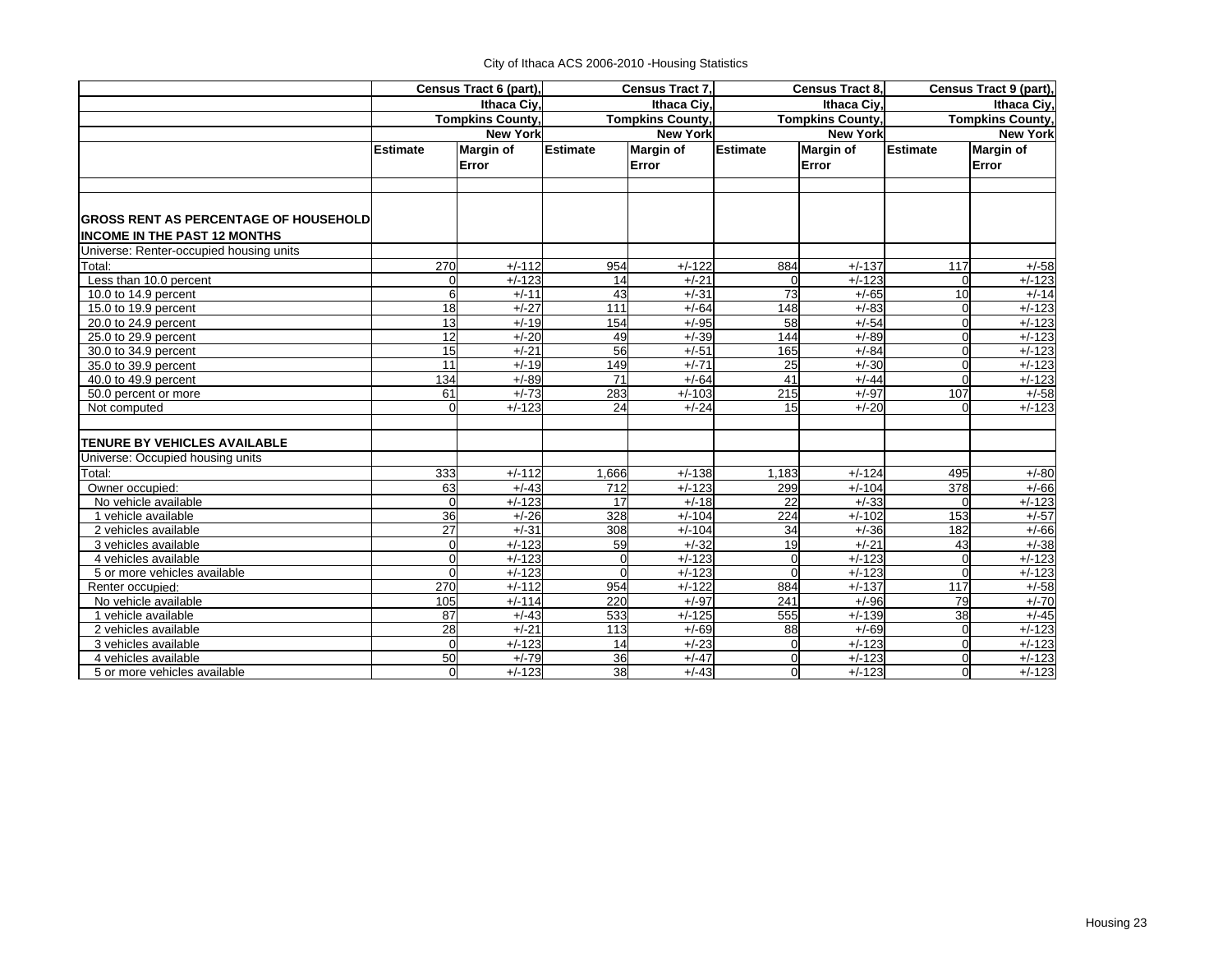|                                              |                 | Census Tract 10 (part), |                  | Census Tract 11 (part), |                 | Census Tract 12 (part), |                 | Census Tract 13 (part), |  |
|----------------------------------------------|-----------------|-------------------------|------------------|-------------------------|-----------------|-------------------------|-----------------|-------------------------|--|
|                                              |                 | Ithaca Civ.             |                  | Ithaca Civ.             |                 | Ithaca Civ.             | Ithaca Civ.     |                         |  |
|                                              |                 | Tompkins County,        |                  | <b>Tompkins County,</b> |                 | Tompkins County,        |                 | Tompkins County,        |  |
|                                              |                 | <b>New York</b>         |                  | <b>New York</b>         |                 | <b>New York</b>         |                 | <b>New York</b>         |  |
|                                              | <b>Estimate</b> | <b>Margin of</b>        | <b>Estimate</b>  | <b>Margin of</b>        | <b>Estimate</b> | <b>Margin of</b>        | <b>Estimate</b> | <b>Margin of</b>        |  |
|                                              |                 | Error                   |                  | Error                   |                 | Error                   |                 | Error                   |  |
| <b>GROSS RENT AS PERCENTAGE OF HOUSEHOLD</b> |                 |                         |                  |                         |                 |                         |                 |                         |  |
| <b>INCOME IN THE PAST 12 MONTHS</b>          |                 |                         |                  |                         |                 |                         |                 |                         |  |
| Universe: Renter-occupied housing units      |                 |                         |                  |                         |                 |                         |                 |                         |  |
| Total:                                       | 1,076           | $+/-172$                | 735              | $+/-210$                | U               | $+/-123$                | 685             | $+/-156$                |  |
| Less than 10.0 percent                       | 32              | $+/-27$                 | $\Omega$         | $+/-123$                | 0               | $+/-123$                |                 | $+/-123$                |  |
| 10.0 to 14.9 percent                         | 127             | $+/-131$                | $\overline{32}$  | $+/-36$                 | 0               | $+/-123$                | 15              | $+/-22$                 |  |
| 15.0 to 19.9 percent                         | 37              | $+/-39$                 | 101              | $+/-107$                | U               | $+/-123$                | 101             | $+/-87$                 |  |
| 20.0 to 24.9 percent                         | 168             | $+/-97$                 | 84               | $+/-77$                 | n               | $+/-123$                | 13              | $+/-22$                 |  |
| 25.0 to 29.9 percent                         | 122             | $+/-66$                 | 54               | $+/-51$                 | 0               | $+/-123$                | 38              | $+/-48$                 |  |
| 30.0 to 34.9 percent                         | 190             | $+/-109$                | 41               | $+/-48$                 | U               | $+/-123$                | 50              | $+/-48$                 |  |
| 35.0 to 39.9 percent                         | 137             | $+/-98$                 | 19               | $+/-29$                 | U               | $+/-123$                | 50              | $+/-45$                 |  |
| 40.0 to 49.9 percent                         | 44              | $+/-31$                 | 78               | $+/-98$                 | 0               | $+/-123$                | 87              | $+/-58$                 |  |
| 50.0 percent or more                         | 200             | $+/-101$                | $\overline{274}$ | $+/-186$                | 0               | $+/-123$                | 188             | $+/-84$                 |  |
| Not computed                                 | 19              | $+/-30$                 | 52               | $+/-50$                 | U               | $+/-123$                | 143             | $+/-104$                |  |
| <b>TENURE BY VEHICLES AVAILABLE</b>          |                 |                         |                  |                         |                 |                         |                 |                         |  |
| Universe: Occupied housing units             |                 |                         |                  |                         |                 |                         |                 |                         |  |
| Total:                                       | 1,631           | $+/-155$                | 1,064            | $+/-202$                | U               | $+/-123$                | 1.124           | $+/-162$                |  |
| Owner occupied:                              | 555             | $+/-115$                | 329              | $+/-81$                 | 0               | $+/-123$                | 439             | $+/-98$                 |  |
| No vehicle available                         | 33              | $+/-32$                 | 35               | $+/-40$                 | $\Omega$        | $+/-123$                |                 | $+/-123$                |  |
| 1 vehicle available                          | 291             | $+/-92$                 | 163              | $+/-64$                 | ი               | $+/-123$                | 175             | $+/-76$                 |  |
| 2 vehicles available                         | 180             | $+/-87$                 | 56               | $+/-43$                 | n               | $+/-123$                | 204             | $+/-76$                 |  |
| 3 vehicles available                         | 51              | $+/-59$                 | 75               | $+/-53$                 | $\Omega$        | $+/-123$                | 44              | $+/-45$                 |  |
| 4 vehicles available                         | $\mathbf 0$     | $+/-123$                | $\Omega$         | $+/-123$                | $\Omega$        | $+/-123$                | 16              | $+/-25$                 |  |
| 5 or more vehicles available                 | $\Omega$        | $+/-123$                | $\Omega$         | $+/-123$                | 0               | $+/-123$                | $\Omega$        | $+/-123$                |  |
| Renter occupied:                             | 1,076           | $+/-172$                | 735              | $+/-210$                | U               | $+/-123$                | 685             | $+/-156$                |  |
| No vehicle available                         | 593             | $+/-159$                | $\overline{227}$ | $+/-164$                | $\Omega$        | $+/-123$                | 136             | $+/-88$                 |  |
| 1 vehicle available                          | 361             | $+/-118$                | 272              | $+/-125$                | 0               | $+/-123$                | 303             | $+/-101$                |  |
| 2 vehicles available                         | 115             | $+/-83$                 | 98               | $+/-74$                 | 0               | $+/-123$                | 162             | $+/-115$                |  |
| 3 vehicles available                         | $\overline{7}$  | $+/-12$                 | $\mathbf 0$      | $+/-123$                | 0               | $+/-123$                | 33              | $+/-37$                 |  |
| 4 vehicles available                         | $\Omega$        | $+/-123$                | $\Omega$         | $+/-123$                | $\Omega$        | $+/-123$                | 15              | $+/-24$                 |  |
| 5 or more vehicles available                 | $\Omega$        | $+/-123$                | 138              | $+/-146$                | 0               | $+/-123$                | 36              | $+/-40$                 |  |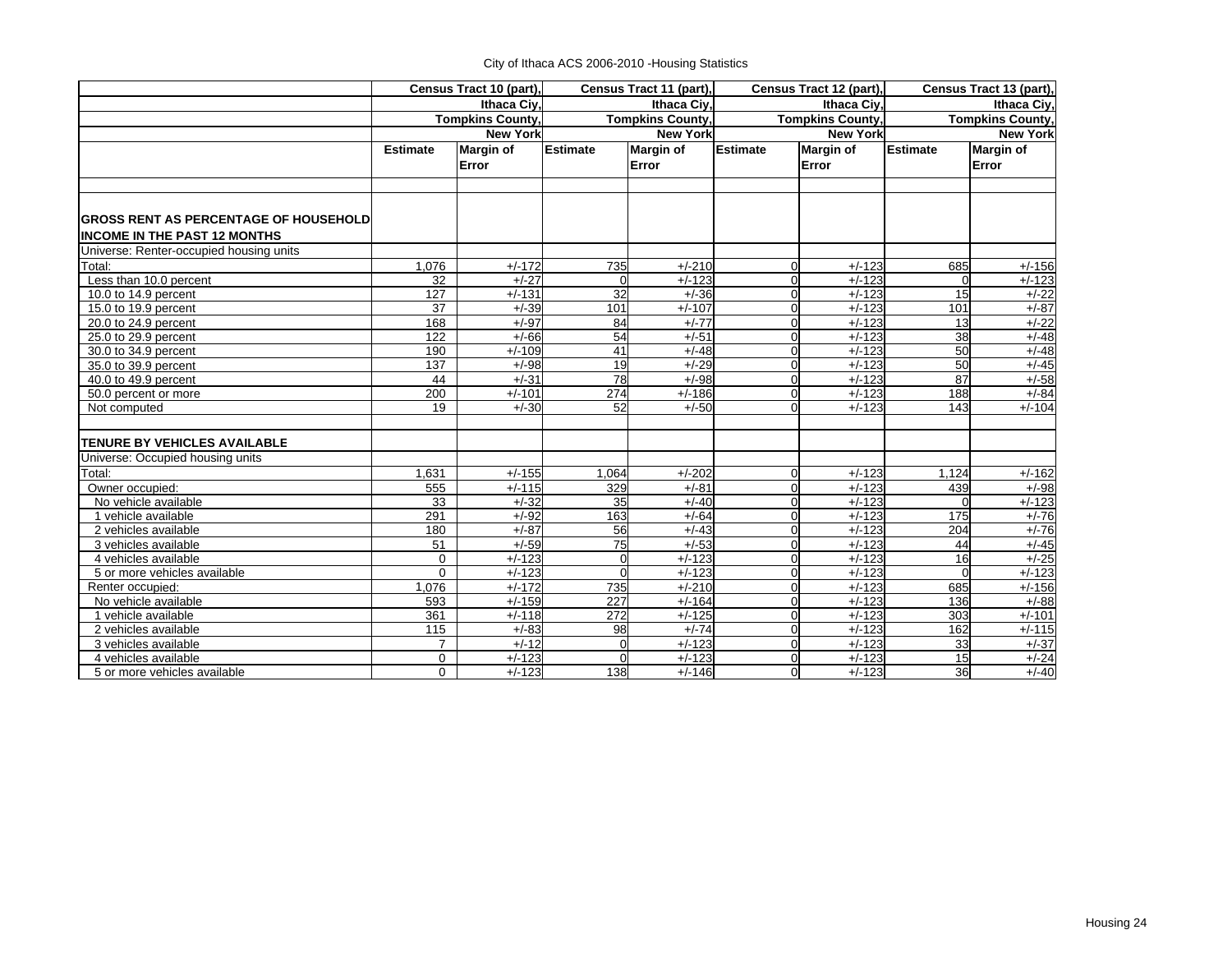## SOCIAL CHARACTERISTICS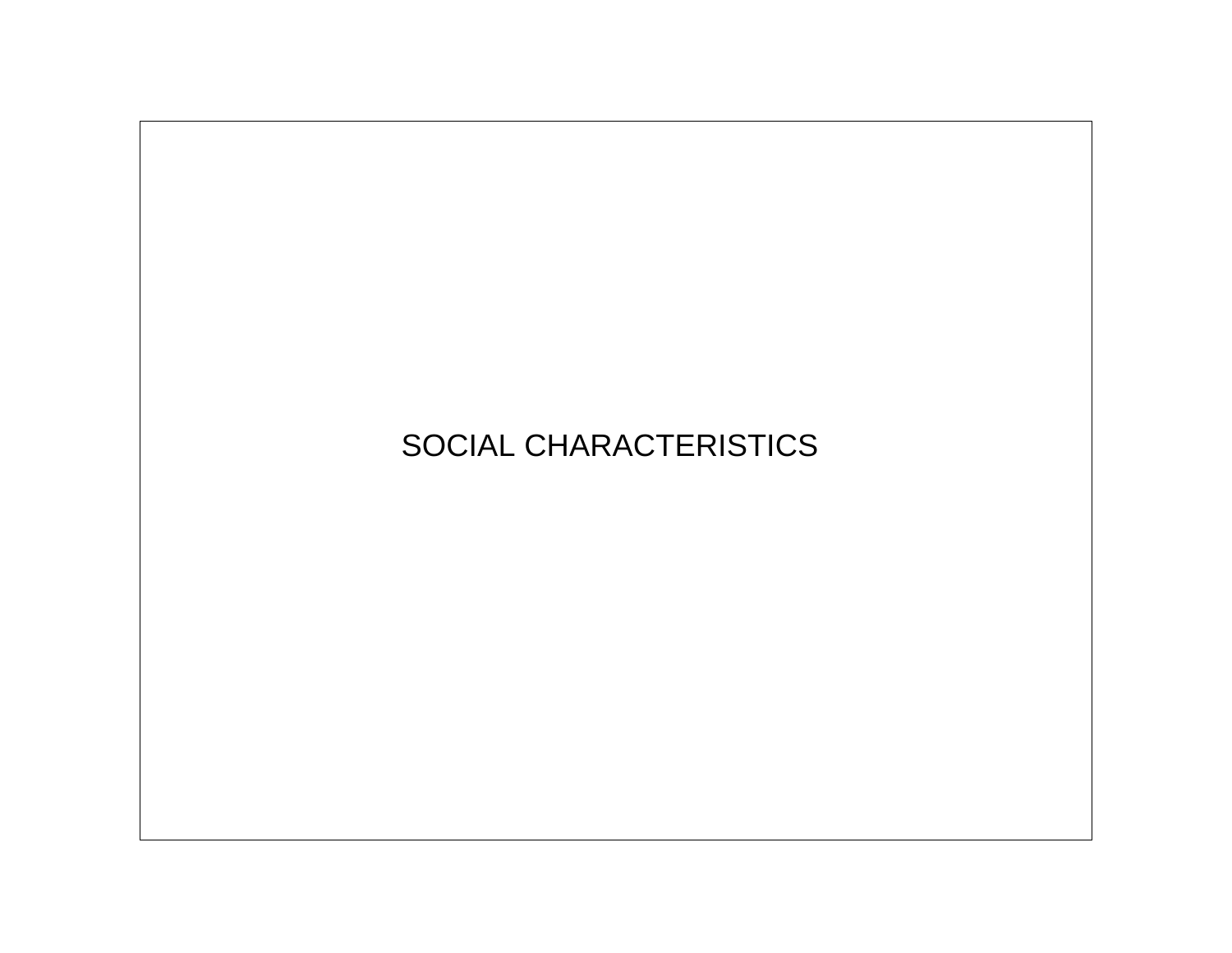|                                                                                    |                      |                  |                 |                  |                 |                         |          | Ithaca Civ.             |
|------------------------------------------------------------------------------------|----------------------|------------------|-----------------|------------------|-----------------|-------------------------|----------|-------------------------|
|                                                                                    |                      |                  |                 |                  |                 | <b>Tompkins County,</b> |          | <b>Tompkins County,</b> |
|                                                                                    | <b>United States</b> |                  | <b>New York</b> |                  |                 | <b>New York</b>         |          | <b>New York</b>         |
|                                                                                    | <b>Estimate</b>      | <b>Margin of</b> | <b>Estimate</b> | <b>Margin of</b> | <b>Estimate</b> | <b>Margin of</b>        | Estimate | <b>Margin of</b>        |
|                                                                                    |                      | Error            |                 | Error            |                 | Error                   |          | Error                   |
| <b>TOTAL POPULATION</b>                                                            | 303,965,272          | *****            | 19,229,752      | *****            | 100,612         | *****                   | 29,774   | $+/-42$                 |
| <b>HOUSING UNITS</b>                                                               | 130.038.080          | $+/-11.170$      | 8,050,835       | $+/-1,211$       | 41.381          | $+/-513$                | 11.570   | $+/-637$                |
| Note: Data in the first table below is calculated                                  |                      |                  |                 |                  |                 |                         |          |                         |
| from ACS 2006-2010 tables C0014A - C0014G                                          |                      |                  |                 |                  |                 |                         |          |                         |
| <b>SCHOOL ENROLLMENT BY LEVEL OF SCHOOL</b>                                        |                      |                  |                 |                  |                 |                         |          |                         |
| FOR THE POPULATION 3 YEARS AND OVER                                                |                      |                  |                 |                  |                 |                         |          |                         |
| Universe: Population 3 years and over                                              |                      |                  |                 | $+/-$            |                 | $+/-$                   |          | $+/-$                   |
| Total                                                                              | 291,985,651          | 100,857          | 18,538,909      | 22,281           | 98,098          | 682                     | 29,405   | 860                     |
| Enrolled in school:                                                                | 80.939.002           | 83.162           | 5,056,560       | 13,811           | 42.104          | 824                     | 18,971   | 870                     |
| Enrolled in nursery school, preschool,                                             |                      |                  |                 |                  |                 |                         |          |                         |
| kindergarten                                                                       | 9,037,994            | 29,751           | 534.085         | 4.778            | 1.864           | 284                     | 290      | 242                     |
| Enrolled in grade 1 to grade 8                                                     | 32,578,808           | 32,977           | 1.940.327       | 6,796            | 7,255           | 348                     | 1,119    | 251                     |
| Enrolled in grade 9 to grade 12                                                    | 17.532.181           | 22.991           | 1.106.748       | 5,459            | 4,358           | 341                     | 546      | 262                     |
| Enrolled in college or graduate school                                             | 21,790,019           | 53,634           | 1,475,400       | 9,226            | 28,627          | 761                     | 17,016   | 848                     |
| Not enrolled in school                                                             | 211,046,649          | 96,856           | 13,482,349      | 17,850           | 55,994          | $\overline{742}$        | 10,434   | 716                     |
| <b>SCHOOL ENROLLMENT BY LEVEL OF SCHOOL</b><br>FOR THE POPULATION 3 YEARS AND OVER |                      |                  |                 |                  |                 |                         |          |                         |
| <b>White Alone</b>                                                                 |                      |                  |                 |                  |                 |                         |          |                         |
|                                                                                    |                      |                  |                 |                  |                 |                         |          |                         |
| Unverse: White alone population 3 years and over                                   |                      |                  |                 |                  |                 |                         |          |                         |
| Total:                                                                             | 216,979,898          | $+/-41.898$      | 12,354,598      | $+/-13,045$      | 81.901          | $+/-330$                | 21.322   | $+/-556$                |
| Enrolled in school:                                                                | 55,383,764           | $+/-67,875$      | 3,085,547       | $+/-9,969$       | 31,668          | $+/-635$                | 13,025   | $+/-710$                |
| Enrolled in nursery school, preschool,                                             | 6,126,348            | $+/-26,437$      | 329,264         | $+/-3.721$       | 1,511           | $+/-186$                | 195      | $+/-95$                 |
| kindergarten                                                                       |                      |                  |                 |                  |                 |                         |          |                         |
| Enrolled in grade 1 to grade 8                                                     | 22,148,762           | $+/-20,124$      | 1,180,135       | $+/-3,992$       | 5,976           | $+/-247$                | 633      | $+/-143$                |
| Enrolled in grade 9 to grade 12                                                    | 11.853.087           | $+/-17,040$      | 655,435         | $+/-3,941$       | 3,640           | $+/-245$                | 369      | $+/-106$                |
| Enrolled in college or graduate school                                             | 15,255,567           | $+/-47,610$      | 920,713         | $+/-7,096$       | 20,541          | $+/-623$                | 11.828   | $+/-708$                |
| Not enrolled in school                                                             | 161,596,134          | $+/-73,102$      | 9,269,051       | $+/-11,326$      | 50,233          | $+/-571$                | 8.297    | $+/-583$                |
|                                                                                    |                      |                  |                 |                  |                 |                         |          |                         |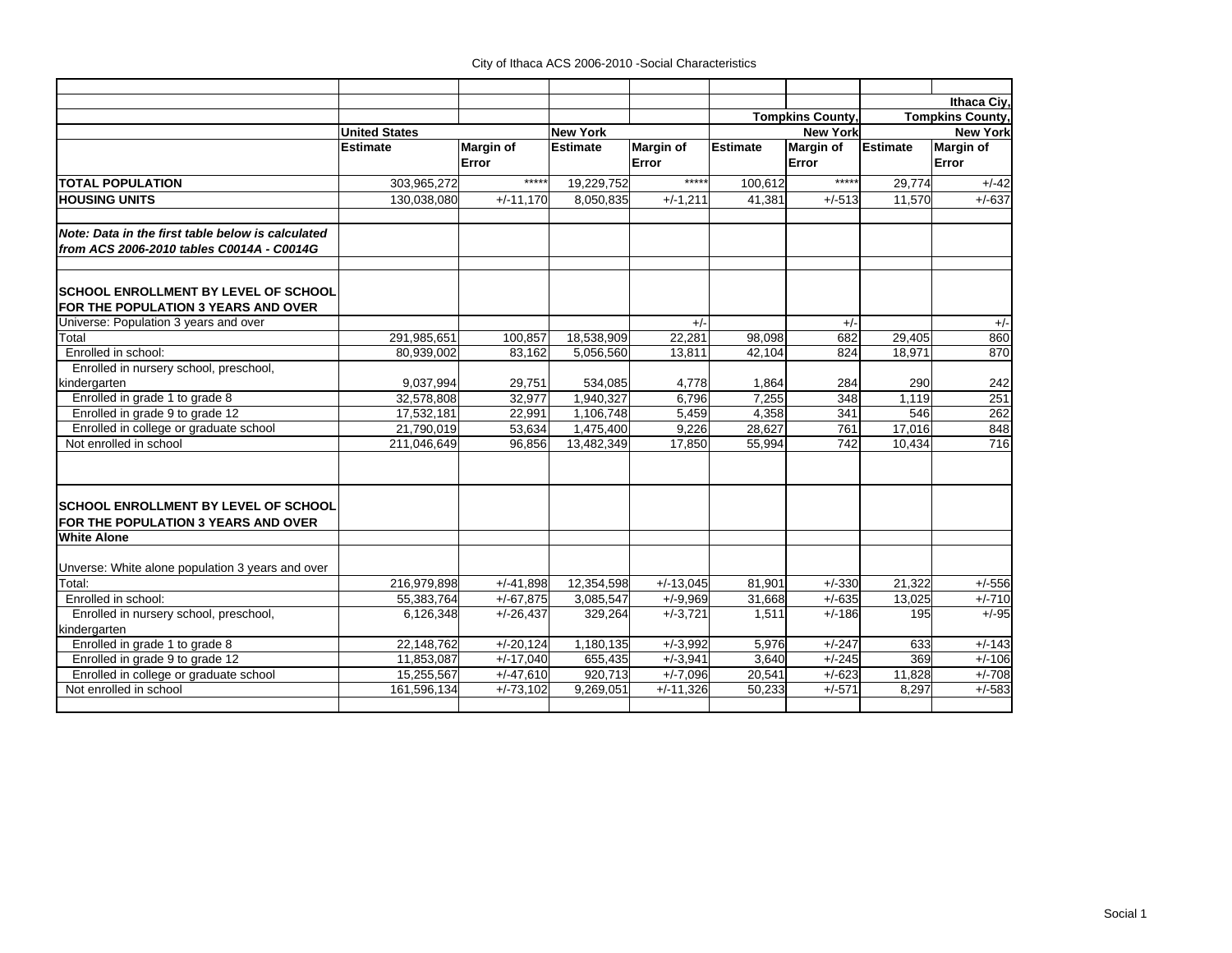|                                                                                    |                 | Census Tract 1.         | Census Tract 2, |                         |                 | Census Tract 3 (part),  | Census Tract 4 (part), |                         |  |
|------------------------------------------------------------------------------------|-----------------|-------------------------|-----------------|-------------------------|-----------------|-------------------------|------------------------|-------------------------|--|
|                                                                                    |                 | <b>Ithaca Civ</b>       |                 | <b>Ithaca Civ</b>       |                 | Ithaca Civ.             |                        | <b>Ithaca Civ</b>       |  |
|                                                                                    |                 | <b>Tompkins County.</b> |                 | <b>Tompkins County,</b> |                 | <b>Tompkins County,</b> |                        | <b>Tompkins County,</b> |  |
|                                                                                    |                 | <b>New York</b>         |                 | <b>New York</b>         | <b>New York</b> |                         | <b>New York</b>        |                         |  |
|                                                                                    | <b>Estimate</b> | <b>Margin of</b>        | <b>Estimate</b> | Margin of               | <b>Estimate</b> | Margin of               | <b>Estimate</b>        | Margin of               |  |
|                                                                                    |                 | Error                   |                 | Error                   |                 | Error                   |                        | Error                   |  |
| <b>TOTAL POPULATION</b>                                                            | 1,479           | $+/-185$                | 5.666           | $+/-752$                | 1,461           | $+/-406$                | 3,976                  | $+/-467$                |  |
| <b>HOUSING UNITS</b>                                                               | 1.119           | $+/-71$                 | 2.434           | $+/-230$                | 9               | $+/-14$                 | 47                     | $+/-36$                 |  |
| Note: Data in the first table below is calculated                                  |                 |                         |                 |                         |                 |                         |                        |                         |  |
| from ACS 2006-2010 tables C0014A - C0014G                                          |                 |                         |                 |                         |                 |                         |                        |                         |  |
|                                                                                    |                 |                         |                 |                         |                 |                         |                        |                         |  |
| <b>SCHOOL ENROLLMENT BY LEVEL OF SCHOOL</b><br>FOR THE POPULATION 3 YEARS AND OVER |                 |                         |                 |                         |                 |                         |                        |                         |  |
| Universe: Population 3 years and over                                              |                 | $+/-$                   |                 | $+/-$                   |                 | $+/-$                   |                        | $+/-$                   |  |
| Total                                                                              | 1,469           | 285                     | 5.666           | 701                     | 1.461           | 364                     | 3,976                  | 581                     |  |
| Enrolled in school:                                                                | 592             | 261                     | 5,131           | 673                     | 1,461           | 364                     | 3,905                  | 574                     |  |
| Enrolled in nursery school, preschool,                                             |                 |                         |                 |                         |                 |                         |                        |                         |  |
| kindergarten                                                                       | 10              | 302                     | 0               | 325                     | 0               | 325                     | 0                      | 325                     |  |
| Enrolled in grade 1 to grade 8                                                     | $\overline{22}$ | 302                     | $\overline{22}$ | 276                     | $\Omega$        | 325                     | $\overline{0}$         | 325                     |  |
| Enrolled in grade 9 to grade 12                                                    | $\overline{28}$ | $\overline{302}$        | $\Omega$        | 325                     | $\Omega$        | 325                     | $\Omega$               | 325                     |  |
| Enrolled in college or graduate school                                             | 532             | 260                     | 5,109           | 683                     | 1,461           | 364                     | 3,905                  | 574                     |  |
| Not enrolled in school                                                             | 877             | 278                     | 535             | $\overline{321}$        | $\Omega$        | 325                     | 71                     | 280                     |  |
| <b>SCHOOL ENROLLMENT BY LEVEL OF SCHOOL</b><br>FOR THE POPULATION 3 YEARS AND OVER |                 |                         |                 |                         |                 |                         |                        |                         |  |
| <b>White Alone</b>                                                                 |                 |                         |                 |                         |                 |                         |                        |                         |  |
|                                                                                    |                 |                         |                 |                         |                 |                         |                        |                         |  |
| Unverse: White alone population 3 years and over                                   |                 |                         |                 |                         |                 |                         |                        |                         |  |
| Total:                                                                             | 1,060           | $+/-182$                | 4.051           | $+/-597$                | 1,058           | $+/-295$                | 2.229                  | $+/-423$                |  |
| Enrolled in school:                                                                | 365             | $+/-107$                | 3,592           | $+/-569$                | 1,058           | $+/-295$                | 2,172                  | $+/-414$                |  |
| Enrolled in nursery school, preschool,                                             | 10              | $+/-16$                 | $\Omega$        | $+/-123$                |                 | $+/-123$                |                        | $+/-123$                |  |
| kindergarten                                                                       |                 |                         |                 |                         |                 |                         |                        |                         |  |
| Enrolled in grade 1 to grade 8                                                     | 22              | $+/-17$                 | $\Omega$        | $+/-123$                | O               | $+/-123$                | $\Omega$               | $+/-123$                |  |
| Enrolled in grade 9 to grade 12                                                    | 28              | $+/-15$                 | $\Omega$        | $+/-123$                | $\Omega$        | $+/-123$                | $\Omega$               | $+/-123$                |  |
| Enrolled in college or graduate school                                             | 305             | $+/-105$                | 3,592           | $+/-569$                | 1,058           | $+/-295$                | 2,172                  | $+/-414$                |  |
| Not enrolled in school                                                             | 695             | $+/-156$                | 459             | $+/-263$                | U               | $+/-123$                | 57                     | $+/-45$                 |  |
|                                                                                    |                 |                         |                 |                         |                 |                         |                        |                         |  |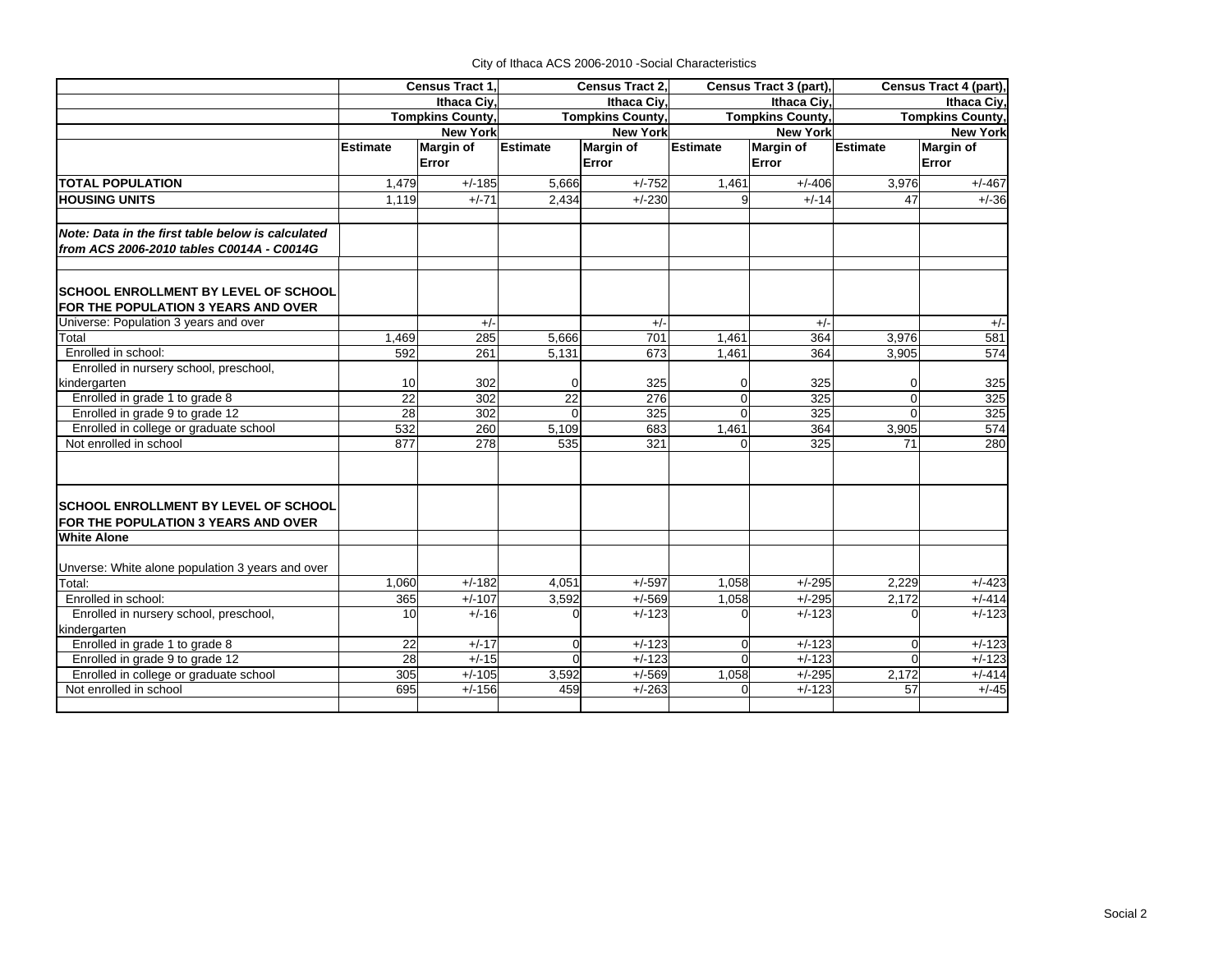|                                                   | Census Tract 6 (part),  |                   | Census Tract 7,         |                  | <b>Census Tract 8.</b>  |                  | Census Tract 9 (part),  |                  |
|---------------------------------------------------|-------------------------|-------------------|-------------------------|------------------|-------------------------|------------------|-------------------------|------------------|
| Ithaca Civ.                                       |                         | <b>Ithaca Civ</b> |                         | Ithaca Civ.      |                         | Ithaca Civ.      |                         |                  |
|                                                   | <b>Tompkins County,</b> |                   | <b>Tompkins County,</b> |                  | <b>Tompkins County,</b> |                  | <b>Tompkins County,</b> |                  |
|                                                   |                         | <b>New York</b>   |                         | <b>New York</b>  |                         | <b>New York</b>  |                         | <b>New York</b>  |
|                                                   | <b>Estimate</b>         | <b>Margin of</b>  | <b>Estimate</b>         | <b>Margin of</b> | Estimate                | <b>Margin of</b> | <b>Estimate</b>         | <b>Margin of</b> |
|                                                   |                         | Error             |                         | Error            |                         | Error            |                         | Error            |
| <b>TOTAL POPULATION</b>                           | 1.174                   | $+/-531$          | 4.060                   | $+/-494$         | 2,338                   | $+/-370$         | 1,211                   | $+/-228$         |
| <b>HOUSING UNITS</b>                              | 333                     | $+/-112$          | 1,796                   | $+/-118$         | 1,254                   | $+/-110$         | 504                     | $+/-82$          |
| Note: Data in the first table below is calculated |                         |                   |                         |                  |                         |                  |                         |                  |
| from ACS 2006-2010 tables C0014A - C0014G         |                         |                   |                         |                  |                         |                  |                         |                  |
|                                                   |                         |                   |                         |                  |                         |                  |                         |                  |
| <b>SCHOOL ENROLLMENT BY LEVEL OF SCHOOL</b>       |                         |                   |                         |                  |                         |                  |                         |                  |
| FOR THE POPULATION 3 YEARS AND OVER               |                         |                   |                         |                  |                         |                  |                         |                  |
| Universe: Population 3 years and over             |                         | $+/-$             |                         | $+/-$            |                         | $+/-$            |                         | $+/-$            |
| Total                                             | 1,174                   | 549               | 3,971                   | 534              | 2,306                   | 415              | 1,147                   | 303              |
| Enrolled in school:                               | 951                     | 548               | 1,877                   | 448              | 863                     | 296              | 236                     | 233              |
| Enrolled in nursery school, preschool,            |                         |                   |                         |                  |                         |                  |                         |                  |
| kindergarten                                      | $\Omega$                | 325               | 66                      | 278              | 75                      | 253              | 14                      | 276              |
| Enrolled in grade 1 to grade 8                    | $\mathbf 0$             | 325               | 279                     | 232              | 256                     | 213              | 101                     | 252              |
| Enrolled in grade 9 to grade 12                   | 9                       | 302               | 103                     | 282              | 84                      | 258              | 57                      | 249              |
| Enrolled in college or graduate school            | 942                     | 548               | 1,429                   | 450              | 448                     | 260              | 64                      | 281              |
| Not enrolled in school                            | $\overline{223}$        | 265               | 2.094                   | 338              | 1.443                   | 278              | 911                     | $\overline{271}$ |
| <b>SCHOOL ENROLLMENT BY LEVEL OF SCHOOL</b>       |                         |                   |                         |                  |                         |                  |                         |                  |
| FOR THE POPULATION 3 YEARS AND OVER               |                         |                   |                         |                  |                         |                  |                         |                  |
| <b>White Alone</b>                                |                         |                   |                         |                  |                         |                  |                         |                  |
| Unverse: White alone population 3 years and over  |                         |                   |                         |                  |                         |                  |                         |                  |
| Total:                                            | 904                     | $+/-483$          | 3,490                   | $+/-490$         | 1,537                   | $+/-258$         | 990                     | $+/-182$         |
| Enrolled in school:                               | 707                     | $+/-482$          | 1,508                   | $+/-405$         | 508                     | $+/-172$         | 164                     | $+/-69$          |
| Enrolled in nursery school, preschool,            | $\Omega$                | $+/-123$          | 53                      | $+/-32$          | q                       | $+/-14$          | 10                      | $+/-17$          |
| kindergarten                                      |                         |                   |                         |                  |                         |                  |                         |                  |
| Enrolled in grade 1 to grade 8                    | $\Omega$                | $+/-123$          | 189                     | $+/-55$          | 102                     | $+/-76$          | 65                      | $+/-37$          |
| Enrolled in grade 9 to grade 12                   | 9                       | $+/-16$           | 99                      | $+/-62$          | 35                      | $+/-36$          | 41                      | $+/-29$          |
| Enrolled in college or graduate school            | 698                     | $+/-482$          | 1,167                   | $+/-396$         | 362                     | $+/-135$         | 48                      | $+/-53$          |
| Not enrolled in school                            | 197                     | $+/-93$           | 1,982                   | $+/-307$         | 1.029                   | $+/-181$         | 826                     | $+/-152$         |
|                                                   |                         |                   |                         |                  |                         |                  |                         |                  |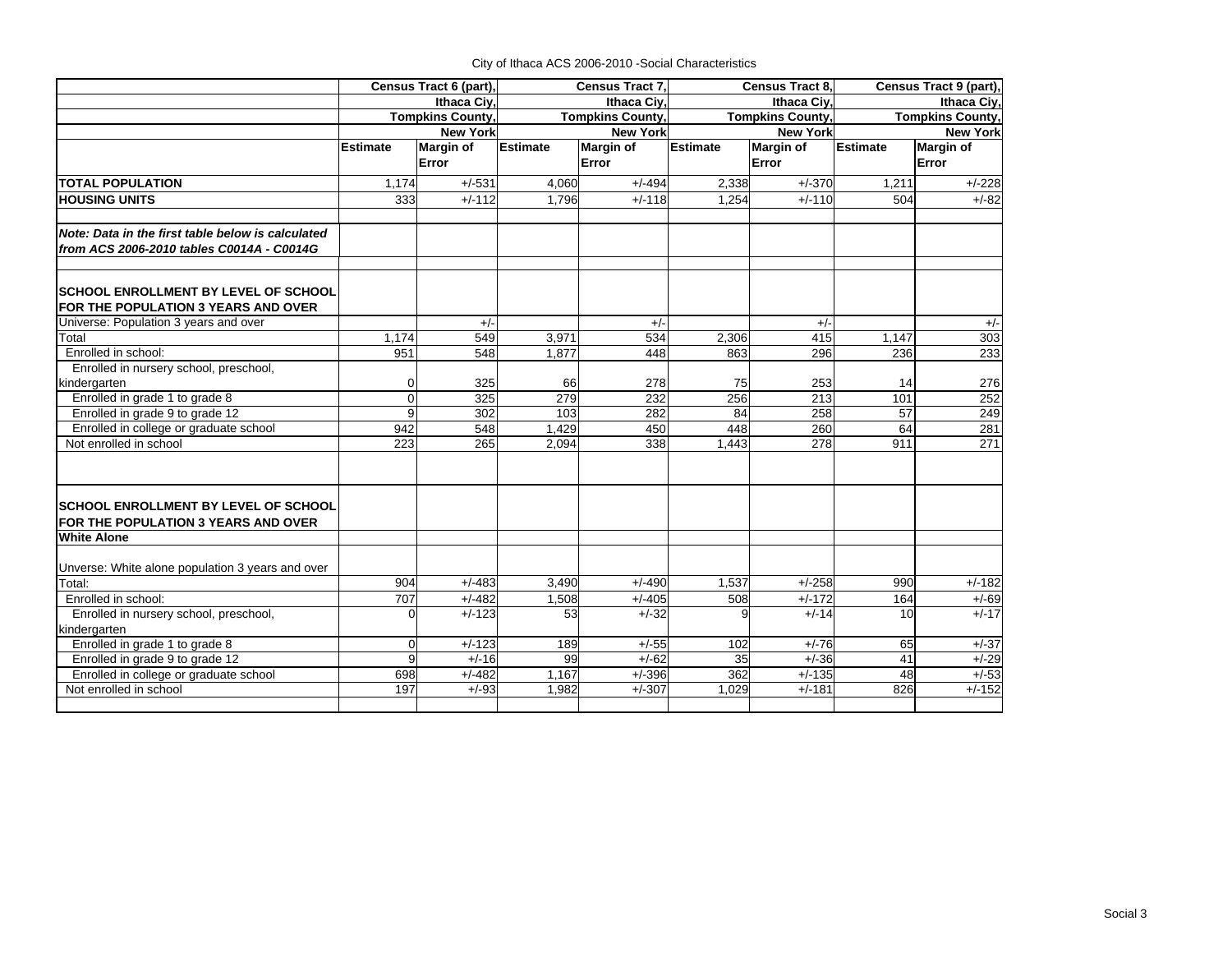|  | City of Ithaca ACS 2006-2010 - Social Characteristics |  |
|--|-------------------------------------------------------|--|
|--|-------------------------------------------------------|--|

| Census Tract 10 (part),                                                            |                         |                  | Census Tract 11 (part), |                  | Census Tract 12 (part), |                  | Census Tract 13 (part), |                  |
|------------------------------------------------------------------------------------|-------------------------|------------------|-------------------------|------------------|-------------------------|------------------|-------------------------|------------------|
| Ithaca Ciy,                                                                        |                         |                  |                         | Ithaca Civ.      |                         | Ithaca Civ.      | Ithaca Ciy,             |                  |
|                                                                                    | <b>Tompkins County,</b> |                  | <b>Tompkins County,</b> |                  | <b>Tompkins County,</b> |                  | <b>Tompkins County,</b> |                  |
|                                                                                    |                         | <b>New York</b>  |                         | <b>New York</b>  |                         | <b>New York</b>  | <b>New York</b>         |                  |
|                                                                                    | Estimate                | <b>Margin of</b> | <b>Estimate</b>         | <b>Margin of</b> | <b>Estimate</b>         | <b>Margin of</b> | <b>Estimate</b>         | <b>Margin of</b> |
|                                                                                    |                         | Error            |                         | Error            |                         | Error            |                         | Error            |
| <b>TOTAL POPULATION</b>                                                            | 3,285                   | $+/-425$         | 2,499                   | $+/-762$         | $\Omega$                | $+/-123$         | 2,625                   | $+/-472$         |
| <b>HOUSING UNITS</b>                                                               | 1.631                   | $+/-155$         | 1,064                   | $+/-202$         | ∩                       | $+/-123$         | 1,379                   | $+/-167$         |
| Note: Data in the first table below is calculated                                  |                         |                  |                         |                  |                         |                  |                         |                  |
| from ACS 2006-2010 tables C0014A - C0014G                                          |                         |                  |                         |                  |                         |                  |                         |                  |
| <b>SCHOOL ENROLLMENT BY LEVEL OF SCHOOL</b>                                        |                         |                  |                         |                  |                         |                  |                         |                  |
| FOR THE POPULATION 3 YEARS AND OVER                                                |                         |                  |                         |                  |                         |                  |                         |                  |
| Universe: Population 3 years and over                                              |                         | $+/-$            |                         | $+/-$            |                         | $+/-$            |                         | $+/-$            |
| Total                                                                              | 3,200                   | 553              | 2,482                   | 785              | $\mathbf 0$             | 325              | 2,553                   | 480              |
| Enrolled in school:                                                                | 833                     | 310              | 1,504                   | 711              | $\Omega$                | 325              | 1,618                   | 444              |
| Enrolled in nursery school, preschool,                                             |                         |                  |                         |                  |                         |                  |                         |                  |
| kindergarten                                                                       | 36                      | 306              | 44                      | 305              | 0                       | 325              | 45                      | 278              |
| Enrolled in grade 1 to grade 8                                                     | 289                     | 248              | 65                      | 281              | $\Omega$                | 325              | 85                      | 312              |
| Enrolled in grade 9 to grade 12                                                    | 191                     | 265              | 31                      | 303              | $\Omega$                | 325              | 43                      | 278              |
| Enrolled in college or graduate school                                             | $\overline{317}$        | 279              | 1,364                   | 721              | $\Omega$                | 325              | 1,445                   | 446              |
| Not enrolled in school                                                             | 2,367                   | 447              | 978                     | 343              | $\Omega$                | 325              | 935                     | 296              |
| <b>SCHOOL ENROLLMENT BY LEVEL OF SCHOOL</b><br>FOR THE POPULATION 3 YEARS AND OVER |                         |                  |                         |                  |                         |                  |                         |                  |
| <b>White Alone</b>                                                                 |                         |                  |                         |                  |                         |                  |                         |                  |
|                                                                                    |                         |                  |                         |                  |                         |                  |                         |                  |
| Unverse: White alone population 3 years and over                                   |                         |                  |                         |                  |                         |                  |                         |                  |
| Total:                                                                             | 1,910                   | $+/-335$         | 2,271                   | $+/-737$         | $\Omega$                | $+/-123$         | 1.822                   | $+/-392$         |
| Enrolled in school:                                                                | 540                     | $+/-157$         | 1,332                   | $+/-662$         | $\Omega$                | $+/-123$         | 1,079                   | $+/-351$         |
| Enrolled in nursery school, preschool,                                             | 36                      | $+/-56$          | 44                      | $+/-45$          |                         | $+/-123$         | 33                      | $+/-38$          |
| kindergarten                                                                       |                         |                  |                         |                  |                         |                  |                         |                  |
| Enrolled in grade 1 to grade 8                                                     | 117                     | $+/-76$          | 53                      | $+/-54$          | $\Omega$                | $+/-123$         | 85                      | $+/-80$          |
| Enrolled in grade 9 to grade 12                                                    | 111                     | $+/-66$          | 31                      | $+/-35$          | $\Omega$                | $+/-123$         | 15                      | $+/-23$          |
| Enrolled in college or graduate school                                             | 276                     | $+/-123$         | 1,204                   | $+/-662$         | $\Omega$                | $+/-123$         | 946                     | $+/-325$         |
| Not enrolled in school                                                             | 1,370                   | $+/-263$         | 939                     | $+/-197$         | $\Omega$                | $+/-123$         | 743                     | $+/-181$         |
|                                                                                    |                         |                  |                         |                  |                         |                  |                         |                  |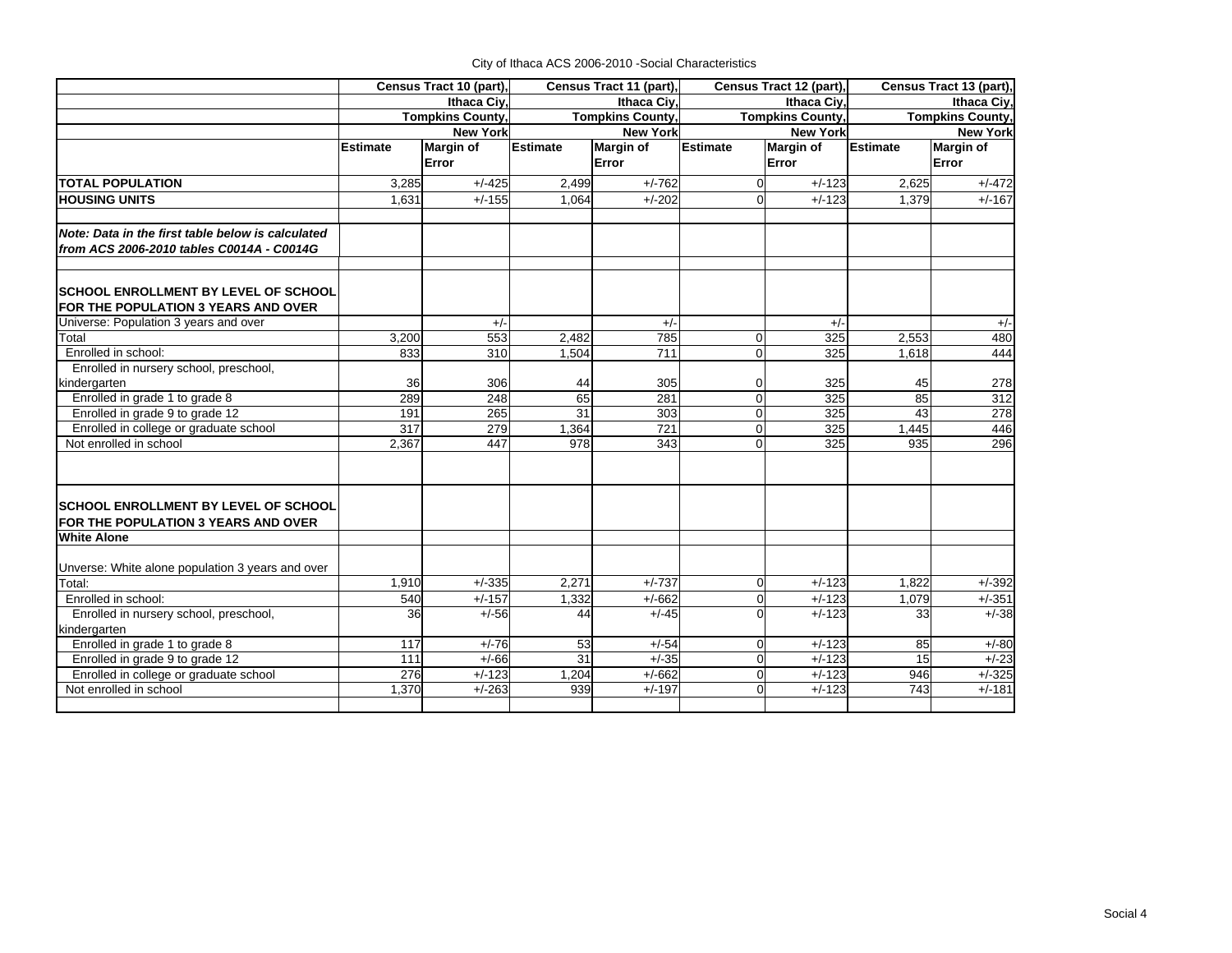|                                                   |                      |                  |                 |                                     |          |                         |                         | Ithaca Civ.      |  |
|---------------------------------------------------|----------------------|------------------|-----------------|-------------------------------------|----------|-------------------------|-------------------------|------------------|--|
|                                                   |                      |                  |                 |                                     |          | <b>Tompkins County,</b> | <b>Tompkins County,</b> |                  |  |
|                                                   | <b>United States</b> |                  | <b>New York</b> |                                     |          | <b>New York</b>         | <b>New York</b>         |                  |  |
|                                                   | <b>Estimate</b>      | <b>Margin of</b> | <b>Estimate</b> | <b>Margin of</b><br><b>Estimate</b> |          | <b>Margin of</b>        | <b>Estimate</b>         | <b>Margin of</b> |  |
|                                                   |                      | Error            |                 | Error                               |          | Error                   |                         | Error            |  |
| <b>Black or African American Alone</b>            |                      |                  |                 |                                     |          |                         |                         |                  |  |
| Universe: Black or African American alone         |                      |                  |                 |                                     |          |                         |                         |                  |  |
| population                                        |                      |                  |                 |                                     |          |                         |                         |                  |  |
| 3 years and over                                  |                      |                  |                 |                                     |          |                         |                         |                  |  |
| Total:                                            | 36,299,682           | $+/-19,804$      | 2,875,473       | $+/-7,298$                          | 3,783    | $+/-304$                | 1.760                   | $+/-361$         |  |
| Enrolled in school:                               | 12,121,179           | $+/-22,641$      | 919,681         | $+/-5,598$                          | 2,189    | $+/-291$                | 969                     | $+/-270$         |  |
| Enrolled in nursery school, preschool,            | 1,302,059            | $+/-8,782$       | 91,560          | $+/-1,836$                          | 120      | $+/-81$                 | 47                      | $+/-55$          |  |
| kindergarten                                      |                      |                  |                 |                                     |          |                         |                         |                  |  |
| Enrolled in grade 1 to grade 8                    | 4,831,207            | $+/-11,943$      | 352,323         | $+/-3,232$                          | 312      | $+/-129$                | 165                     | $+/-112$         |  |
| Enrolled in grade 9 to grade 12                   | 2,847,540            | $+/-8,744$       | 223.876         | $+/-2.270$                          | 312      | $+/-99$                 | 54                      | $+/-66$          |  |
| Enrolled in college or graduate school            | 3,140,373            | $+/-18,960$      | 251,922         | $+/-4,056$                          | 1,445    | $+/-206$                | 703                     | $+/-228$         |  |
| Not enrolled in school                            | 24,178,503           | $+/-25,697$      | 1,955,792       | $+/-5,766$                          | 1,594    | $+/-237$                | 791                     | $+/-220$         |  |
| American Indian and Alaska Native Alone           |                      |                  |                 |                                     |          |                         |                         |                  |  |
| Universe: American Indian and Alaska Native alone |                      |                  |                 |                                     |          |                         |                         |                  |  |
|                                                   |                      |                  |                 |                                     |          |                         |                         |                  |  |
| population 3 years and over.                      |                      |                  |                 |                                     |          |                         |                         |                  |  |
| Total:                                            | 2,360,223            | $+/-13,593$      | 64,042          | $+/-2,217$                          | 260      | $+/-123$                | 178                     | $+/-109$         |  |
| Enrolled in school:                               | 750,672              | $+/-7,200$       | 19,474          | $+/-1,189$                          | 120      | $+/-88$                 | 103                     | $+/-78$          |  |
| Enrolled in nursery school, preschool,            | 83,403               | $+/-1,964$       | 2,043           | $+/-321$                            | $\Omega$ | $+/-123$                | $\Omega$                | $+/-123$         |  |
| kindergarten                                      |                      |                  |                 |                                     |          |                         |                         |                  |  |
| Enrolled in grade 1 to grade 8                    | 325,144              | $+/-4,074$       | 7,488           | $+/-569$                            | 11       | $+/-19$                 | 11                      | $+/-19$          |  |
| Enrolled in grade 9 to grade 12                   | 181,894              | $+/-2.812$       | 4.767           | $+/-417$                            | $\Omega$ | $+/-123$                | $\Omega$                | $+/-123$         |  |
| Enrolled in college or graduate school            | 160,231              | $+/-3,216$       | 5,176           | $+/-557$                            | 109      | $+/-86$                 | 92                      | $+/-75$          |  |
| Not enrolled in school                            | 1.609.551            | $+/-9.604$       | 44.568          | $+/-1.641$                          | 140      | $+/-83$                 | $\overline{75}$         | $+/-60$          |  |
| <b>Asian Alone</b>                                |                      |                  |                 |                                     |          |                         |                         |                  |  |
| Universe: Asian alone population 3 years and over |                      |                  |                 |                                     |          |                         |                         |                  |  |
| Total:                                            | 13,661,598           | $+/-16,503$      | 1,344,378       | $+/-3,234$                          | 8.783    | $+/-193$                | 4.692                   | $+/-426$         |  |
| Enrolled in school:                               | 4,173,113            | $+/-11,037$      | 390.523         | $+/-3.316$                          | 6,095    | $+/-273$                | 3,903                   | $+/-337$         |  |
| Enrolled in nursery school, preschool,            | 421,042              | $+/-4,213$       | 34,871          | $+/-1,174$                          | 67       | $+/-53$                 | U                       | $+/-123$         |  |
| kindergarten                                      |                      |                  |                 |                                     |          |                         |                         |                  |  |
| Enrolled in grade 1 to grade 8                    | 1,367,644            | $+/-7,461$       | 124,919         | $+/-1,590$                          | 373      | $+/-75$                 | 112                     | $+/-71$          |  |
| Enrolled in grade 9 to grade 12                   | 731.721              | $+/-4,413$       | 70.606          | $+/-1.114$                          | 228      | $+/-99$                 | 119                     | $+/-87$          |  |
| Enrolled in college or graduate school            | 1,652,706            | $+/-7,158$       | 160.127         | $+/-2,614$                          | 5,427    | $+/-265$                | 3,672                   | $+/-333$         |  |
| Not enrolled in school                            | 9,488,485            | $+/-12,456$      | 953,855         | $+/-3,603$                          | 2,688    | $+/-256$                | 789                     | $+/-256$         |  |
|                                                   |                      |                  |                 |                                     |          |                         |                         |                  |  |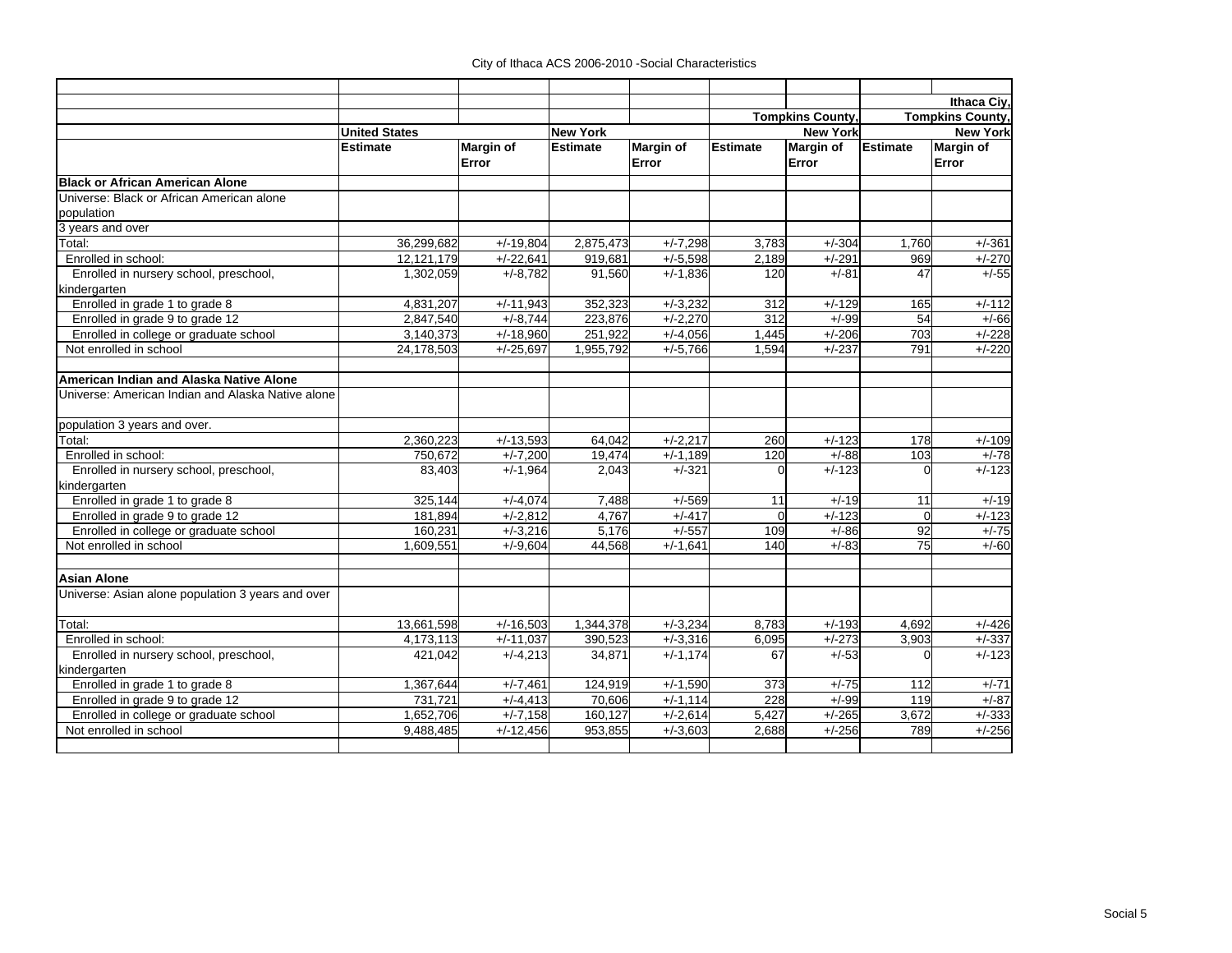|                                                        | Census Tract 1. |                        | Census Tract 2, |                         |                 | Census Tract 3 (part),  | Census Tract 4 (part),                 |                  |  |
|--------------------------------------------------------|-----------------|------------------------|-----------------|-------------------------|-----------------|-------------------------|----------------------------------------|------------------|--|
|                                                        |                 | <b>Ithaca Civ</b>      |                 | Ithaca Ciy,             |                 | Ithaca Ciy,             | Ithaca Civ.<br><b>Tompkins County,</b> |                  |  |
|                                                        |                 | <b>Tompkins County</b> |                 | <b>Tompkins County,</b> |                 | <b>Tompkins County.</b> |                                        |                  |  |
|                                                        |                 | <b>New York</b>        | <b>New York</b> |                         |                 | <b>New York</b>         | <b>New York</b>                        |                  |  |
|                                                        | <b>Estimate</b> | <b>Margin of</b>       | <b>Estimate</b> | Margin of               | <b>Estimate</b> | Margin of               | <b>Estimate</b>                        | <b>Margin of</b> |  |
|                                                        |                 | Error                  |                 | Error                   |                 | Error                   |                                        | Error            |  |
| <b>Black or African American Alone</b>                 |                 |                        |                 |                         |                 |                         |                                        |                  |  |
| Universe: Black or African American alone              |                 |                        |                 |                         |                 |                         |                                        |                  |  |
| population                                             |                 |                        |                 |                         |                 |                         |                                        |                  |  |
| 3 years and over                                       |                 |                        |                 |                         |                 |                         |                                        |                  |  |
| Total:                                                 | 166             | $+/-89$                | 53              | $+/-57$                 | 48              | $+/-63$                 | 354                                    | $+/-221$         |  |
| Enrolled in school:                                    | 56              | $+/-68$                | 33              | $+/-37$                 | 48              | $+/-63$                 | 354                                    | $+/-221$         |  |
| Enrolled in nursery school, preschool,                 | $\Omega$        | $+/-123$               | $\Omega$        | $+/-123$                | $\Omega$        | $+/-123$                | $\Omega$                               | $+\sqrt{-123}$   |  |
| kindergarten                                           |                 |                        |                 |                         |                 |                         |                                        |                  |  |
| Enrolled in grade 1 to grade 8                         | $\Omega$        | $+/-123$               | $\mathbf 0$     | $+/-123$                | $\mathbf 0$     | $+/-123$                | $\overline{0}$                         | $+/-123$         |  |
| Enrolled in grade 9 to grade 12                        | $\Omega$        | $+/-123$               | $\Omega$        | $+\sqrt{-123}$          | $\Omega$        | $+/-123$                | $\Omega$                               | $+/-123$         |  |
| Enrolled in college or graduate school                 | 56              | $+/-68$                | 33              | $+/-37$                 | 48              | $+/-63$                 | 354                                    | $+/-221$         |  |
| Not enrolled in school                                 | 110             | $+/-63$                | 20              | $+/-38$                 | $\mathbf 0$     | $+/-123$                | $\Omega$                               | $+/-123$         |  |
| American Indian and Alaska Native Alone                |                 |                        |                 |                         |                 |                         |                                        |                  |  |
| Universe: American Indian and Alaska Native alone      |                 |                        |                 |                         |                 |                         |                                        |                  |  |
| population 3 years and over.                           |                 |                        |                 |                         |                 |                         |                                        |                  |  |
| Total:                                                 | $\Omega$        | $+/-123$               | 11              | $+/-19$                 | $\Omega$        | $+/-123$                | $\mathbf 0$                            | $+/-123$         |  |
| Enrolled in school:                                    | $\Omega$        | $+/-123$               | 11              | $+/-19$                 | $\Omega$        | $+/-123$                | $\Omega$                               | $+/-123$         |  |
| Enrolled in nursery school, preschool,                 | Ωl              | $+/-123$               | $\Omega$        | $+/-123$                | 0               | $+/-123$                | $\Omega$                               | $+/-123$         |  |
| kindergarten                                           |                 |                        |                 |                         |                 |                         |                                        |                  |  |
| Enrolled in grade 1 to grade 8                         | $\Omega$        | $+/-123$               | 11              | $+/-19$                 | $\overline{0}$  | $+/-123$                | $\Omega$                               | $+/-123$         |  |
| Enrolled in grade 9 to grade 12                        | $\Omega$        | $+/-123$               | $\Omega$        | $+/-123$                | $\overline{0}$  | $+/-123$                | $\Omega$                               | $+/-123$         |  |
| Enrolled in college or graduate school                 | $\Omega$        | $+/-123$               | $\Omega$        | $+/-123$                | 0               | $+/-123$                | $\Omega$                               | $+/-123$         |  |
| Not enrolled in school                                 | $\Omega$        | $+/-123$               | $\Omega$        | $+/-123$                | $\Omega$        | $+/-123$                | $\Omega$                               | $+/-123$         |  |
| <b>Asian Alone</b>                                     |                 |                        |                 |                         |                 |                         |                                        |                  |  |
| Universe: Asian alone population 3 years and over      |                 |                        |                 |                         |                 |                         |                                        |                  |  |
| Total:                                                 | 187             | $+/-82$                | 1,287           | $+/-306$                | 310             | $+/-93$                 | 1,141                                  | $+/-288$         |  |
| Enrolled in school:                                    | 135             | $+/-71$                | 1,273           | $+/-306$                | 310             | $+/-93$                 | 1,141                                  | $+/-288$         |  |
| Enrolled in nursery school, preschool,<br>kindergarten | $\Omega$        | $+/-123$               | O               | $+/-123$                | $\Omega$        | $+/-123$                | $\Omega$                               | $+/-123$         |  |
| Enrolled in grade 1 to grade 8                         | $\Omega$        | $+/-123$               | $\Omega$        | $+/-123$                | 0               | $+/-123$                | $\mathbf 0$                            | $+/-123$         |  |
| Enrolled in grade 9 to grade 12                        | $\Omega$        | $+/-123$               | $\Omega$        | $+/-123$                | $\Omega$        | $+/-123$                | $\Omega$                               | $+/-123$         |  |
| Enrolled in college or graduate school                 | 135             | $+/-71$                | 1,273           | $+/-306$                | 310             | $+/-93$                 | 1,141                                  | $+/-288$         |  |
| Not enrolled in school                                 | 52              | $+/-49$                | 14              | $+/-17$                 | $\Omega$        | $+/-123$                | $\Omega$                               | $+/-123$         |  |
|                                                        |                 |                        |                 |                         |                 |                         |                                        |                  |  |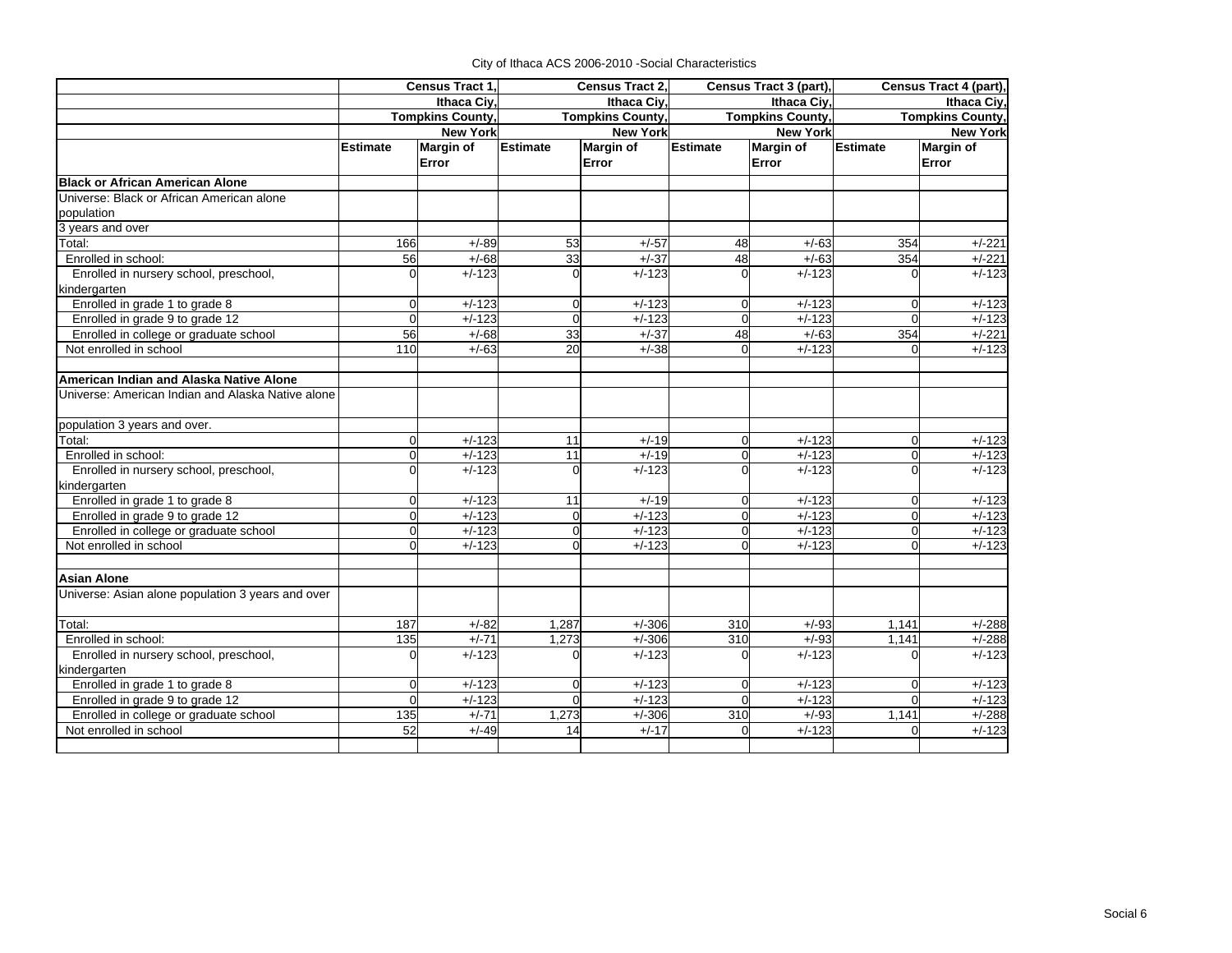|                                                   | Census Tract 6 (part),<br>Ithaca Civ.<br><b>Tompkins County,</b> |                 | Census Tract 7,<br><b>Ithaca Civ</b> |                         |                 | Census Tract 8,         | Census Tract 9 (part)<br>Ithaca Civ. |                     |
|---------------------------------------------------|------------------------------------------------------------------|-----------------|--------------------------------------|-------------------------|-----------------|-------------------------|--------------------------------------|---------------------|
|                                                   |                                                                  |                 |                                      |                         |                 | Ithaca Civ.             |                                      |                     |
|                                                   |                                                                  |                 |                                      | <b>Tompkins County,</b> |                 | <b>Tompkins County,</b> | <b>Tompkins County,</b>              |                     |
|                                                   |                                                                  | <b>New York</b> | <b>New York</b>                      |                         | <b>New York</b> |                         | <b>New York</b>                      |                     |
|                                                   | <b>Estimate</b>                                                  | Margin of       | <b>Estimate</b>                      | Margin of               | Estimate        | <b>Margin of</b>        | <b>Estimate</b>                      | <b>Margin of</b>    |
|                                                   |                                                                  | Error           |                                      | Error                   |                 | Error                   |                                      | Error               |
| <b>Black or African American Alone</b>            |                                                                  |                 |                                      |                         |                 |                         |                                      |                     |
| Universe: Black or African American alone         |                                                                  |                 |                                      |                         |                 |                         |                                      |                     |
| population                                        |                                                                  |                 |                                      |                         |                 |                         |                                      |                     |
| 3 years and over                                  |                                                                  |                 |                                      |                         |                 |                         |                                      |                     |
| Total:                                            | $\Omega$                                                         | $+/-123$        | 54                                   | $+/-50$                 | 208             | $+/-173$                | 35                                   | $+/-60$             |
| Enrolled in school:                               | U                                                                | $+/-123$        | 33                                   | $+/-43$                 | 131             | $+/-119$                | 3                                    | $+/-16$             |
| Enrolled in nursery school, preschool,            | U                                                                | $+/-123$        | $\Omega$                             | $+/-123$                | 47              | $+/-55$                 |                                      | $+/-123$            |
| kindergarten                                      |                                                                  |                 |                                      |                         |                 |                         |                                      |                     |
| Enrolled in grade 1 to grade 8                    | $\Omega$                                                         | $+/-123$        | $\Omega$                             | $+/-123$                | 73              | $+/-71$                 | $\Omega$                             | $+/-123$            |
| Enrolled in grade 9 to grade 12                   | $\overline{0}$                                                   | $+/-123$        | $\Omega$                             | $+/-123$                |                 | $+/-8$                  | 3                                    | $+/-16$             |
| Enrolled in college or graduate school            | $\Omega$                                                         | $+/-123$        | 33                                   | $+/-43$                 |                 | $+/-10$                 | $\Omega$                             | $+/-123$            |
| Not enrolled in school                            | 0                                                                | $+/-123$        | $\overline{21}$                      | $+/-25$                 | $\overline{77}$ | $+/-64$                 | $\overline{32}$                      | $+/-52$             |
| American Indian and Alaska Native Alone           |                                                                  |                 |                                      |                         |                 |                         |                                      |                     |
| Universe: American Indian and Alaska Native alone |                                                                  |                 |                                      |                         |                 |                         |                                      |                     |
|                                                   |                                                                  |                 |                                      |                         |                 |                         |                                      |                     |
| population 3 years and over.                      |                                                                  |                 |                                      |                         |                 |                         |                                      |                     |
| Total:                                            | $\Omega$                                                         | $+/-123$        | 76                                   | $+/-74$                 | 20              | $+/-29$                 | $\Omega$                             | $+/-123$            |
| Enrolled in school:                               | $\overline{0}$                                                   | $+/-123$        | 69                                   | $+/-74$                 | $\Omega$        | $+/-123$                | $\Omega$                             | $\frac{1}{+}$ /-123 |
| Enrolled in nursery school, preschool,            | $\Omega$                                                         | $+/-123$        |                                      | $+/-123$                | $\Omega$        | $+/-123$                |                                      | $+/-123$            |
| kindergarten                                      |                                                                  |                 |                                      |                         |                 |                         |                                      |                     |
| Enrolled in grade 1 to grade 8                    | $\Omega$                                                         | $+/-123$        | $\Omega$                             | $+/-123$                | $\Omega$        | $+/-123$                | $\Omega$                             | $+/-123$            |
| Enrolled in grade 9 to grade 12                   | $\Omega$                                                         | $+/-123$        |                                      | $+/-123$                | $\Omega$        | $+/-123$                |                                      | $+/-123$            |
| Enrolled in college or graduate school            | 0                                                                | $+/-123$        | 69                                   | $+/-74$                 | $\Omega$        | $+/-123$                | $\Omega$                             | $+/-123$            |
| Not enrolled in school                            |                                                                  | $+/-123$        |                                      | $+/-10$                 | $\overline{20}$ | $+/-29$                 |                                      | $+/-123$            |
| <b>Asian Alone</b>                                |                                                                  |                 |                                      |                         |                 |                         |                                      |                     |
| Universe: Asian alone population 3 years and over |                                                                  |                 |                                      |                         |                 |                         |                                      |                     |
| Total:                                            | 143                                                              | $+/-113$        | 193                                  | $+/-112$                | 332             | $+/-182$                | 76                                   | $+/-80$             |
| Enrolled in school:                               | 133                                                              | $+/-111$        | 147                                  | $+/-88$                 | 116             | $+/-75$                 | 39                                   | $+/-47$             |
| Enrolled in nursery school, preschool,            | O                                                                | $+/-123$        |                                      | $+/-123$                | $\Omega$        | $+/-123$                |                                      | $+/-123$            |
| kindergarten                                      |                                                                  |                 |                                      |                         |                 |                         |                                      |                     |
| Enrolled in grade 1 to grade 8                    | $\Omega$                                                         | $+/-123$        | 15                                   | $+/-23$                 | 20              | $+/-31$                 | 10                                   | $+/-15$             |
| Enrolled in grade 9 to grade 12                   | $\Omega$                                                         | $+/-123$        | $\Omega$                             | $+/-123$                | 45              | $+/-67$                 | 13                                   | $+/-20$             |
| Enrolled in college or graduate school            | 133                                                              | $+/-111$        | 132                                  | $+/-87$                 | 51              | $+/-43$                 | 16                                   | $+/-25$             |
| Not enrolled in school                            | 10                                                               | $+/-17$         | 46                                   | $+/-53$                 | 216             | $+/-128$                | 37                                   | $+/-45$             |
|                                                   |                                                                  |                 |                                      |                         |                 |                         |                                      |                     |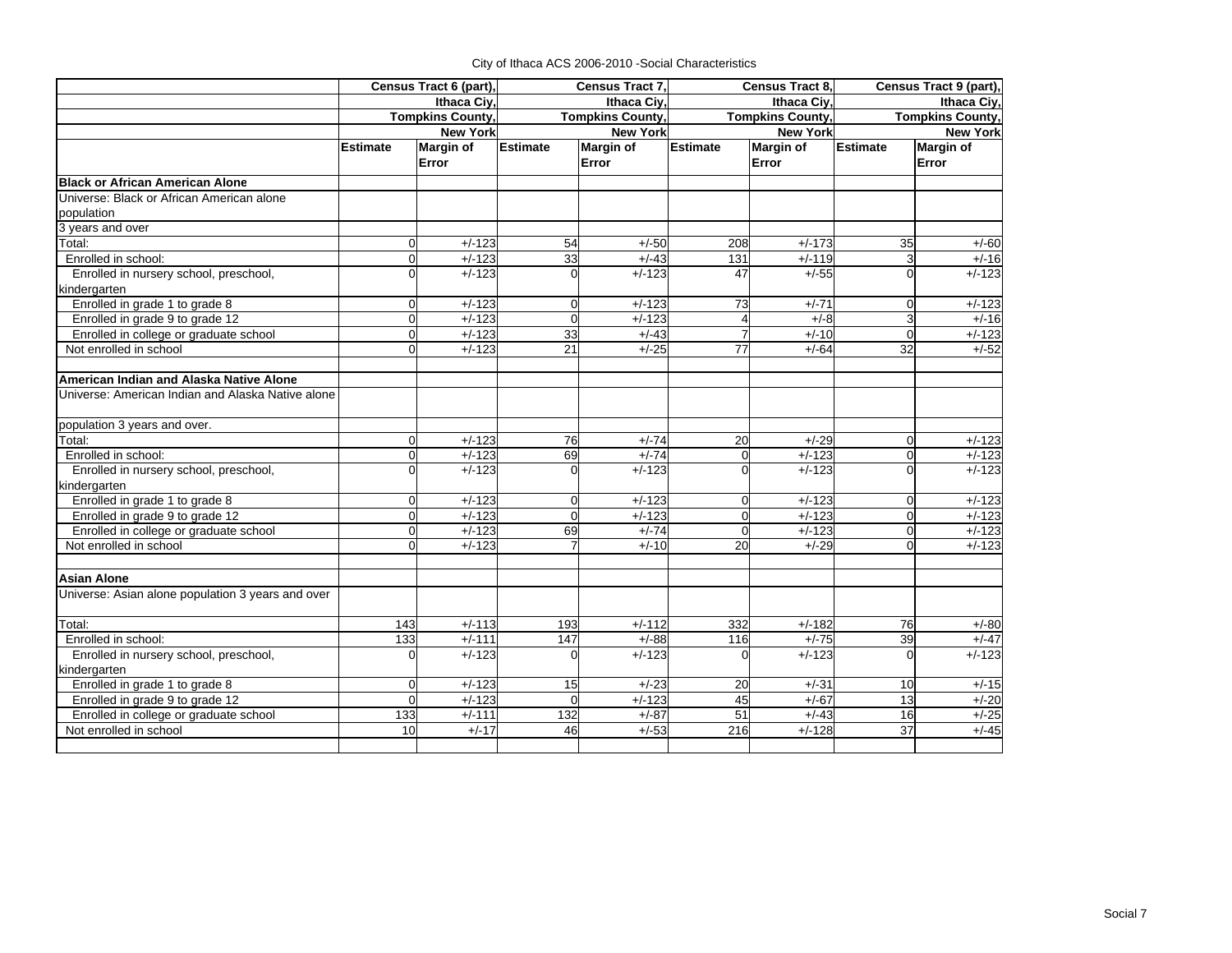|                                                   | Census Tract 10 (part), |                         | Census Tract 11 (part), |                         | Census Tract 12 (part), |                  | Census Tract 13 (part), |                     |
|---------------------------------------------------|-------------------------|-------------------------|-------------------------|-------------------------|-------------------------|------------------|-------------------------|---------------------|
|                                                   |                         | Ithaca Civ.             |                         | Ithaca Civ.             |                         | Ithaca Civ.      | Ithaca Civ.             |                     |
|                                                   |                         | <b>Tompkins County,</b> |                         | <b>Tompkins County,</b> | <b>Tompkins County,</b> |                  | <b>Tompkins County,</b> |                     |
|                                                   |                         | <b>New York</b>         | <b>New York</b>         |                         |                         | <b>New York</b>  | <b>New York</b>         |                     |
|                                                   | <b>Estimate</b>         | <b>Margin of</b>        | <b>Estimate</b>         | <b>Margin of</b>        | <b>Estimate</b>         | <b>Margin of</b> | <b>Estimate</b>         | <b>Margin of</b>    |
|                                                   |                         | Error                   |                         | Error                   |                         | Error            |                         | Error               |
| <b>Black or African American Alone</b>            |                         |                         |                         |                         |                         |                  |                         |                     |
| Universe: Black or African American alone         |                         |                         |                         |                         |                         |                  |                         |                     |
| population                                        |                         |                         |                         |                         |                         |                  |                         |                     |
| 3 years and over                                  |                         |                         |                         |                         |                         |                  |                         |                     |
| Total:                                            | 675                     | $+/-277$                | 114                     | $+/-138$                | $\Omega$                | $+/-123$         | 53                      | $+/-53$             |
| Enrolled in school:                               | 158                     | $+/-133$                | 114                     | $+\sqrt{-138}$          | $\Omega$                | $+/-123$         | 39                      | $+/-49$             |
| Enrolled in nursery school, preschool,            | $\Omega$                | $+/-123$                |                         | $+/-123$                | $\Omega$                | $+/-123$         |                         | $+/-123$            |
| kindergarten                                      |                         |                         |                         |                         |                         |                  |                         |                     |
| Enrolled in grade 1 to grade 8                    | 92                      | $+/-86$                 | $\overline{0}$          | $+/-123$                | $\mathbf 0$             | $+/-123$         | $\mathbf 0$             | $+/-123$            |
| Enrolled in grade 9 to grade 12                   | 47                      | $+/-56$                 | $\Omega$                | $+/-123$                | $\Omega$                | $+/-123$         | $\Omega$                | $+/-123$            |
| Enrolled in college or graduate school            | 19                      | $+/-29$                 | 114                     | $+/-138$                | $\Omega$                | $+/-123$         | 39                      | $+/-49$             |
| Not enrolled in school                            | 517                     | $+/-214$                | 0                       | $+/-123$                | $\Omega$                | $+/-123$         | 14                      | $+/-23$             |
|                                                   |                         |                         |                         |                         |                         |                  |                         |                     |
| American Indian and Alaska Native Alone           |                         |                         |                         |                         |                         |                  |                         |                     |
| Universe: American Indian and Alaska Native alone |                         |                         |                         |                         |                         |                  |                         |                     |
| population 3 years and over.                      |                         |                         |                         |                         |                         |                  |                         |                     |
| Total:                                            | $\mathbf 0$             | $+/-123$                | $\mathbf{0}$            | $+/-123$                | $\mathbf 0$             | $+/-123$         | 71                      | $+/-68$             |
| Enrolled in school:                               | $\overline{0}$          | $+/-123$                | $\Omega$                | $+/-123$                | $\Omega$                | $+/-123$         | 23                      | $+/-35$             |
| Enrolled in nursery school, preschool,            | $\Omega$                | $+/-123$                | n                       | $+/-123$                | $\Omega$                | $+/-123$         |                         | $+/-123$            |
| kindergarten                                      |                         |                         |                         |                         |                         |                  |                         |                     |
| Enrolled in grade 1 to grade 8                    | $\Omega$                | $+/-123$                | $\Omega$                | $+/-123$                | $\Omega$                | $+/-123$         | $\Omega$                | $+/-123$            |
| Enrolled in grade 9 to grade 12                   | $\overline{0}$          | $+/-123$                | 0                       | $+/-123$                | $\Omega$                | $+/-123$         | $\Omega$                | $+/-123$            |
| Enrolled in college or graduate school            | $\overline{0}$          | $+/-123$                | $\Omega$                | $+/-123$                | $\Omega$                | $+/-123$         | $\overline{23}$         | $+/-35$             |
| Not enrolled in school                            | $\Omega$                | $+/-123$                | $\Omega$                | $+/-123$                | $\Omega$                | $+/-123$         | 48                      | $+/-43$             |
|                                                   |                         |                         |                         |                         |                         |                  |                         |                     |
| <b>Asian Alone</b>                                |                         |                         |                         |                         |                         |                  |                         |                     |
| Universe: Asian alone population 3 years and over |                         |                         |                         |                         |                         |                  |                         |                     |
| Total:                                            | 367                     | $+/-237$                | 85                      | $+/-88$                 | $\Omega$                | $+/-123$         | 571                     | $+/-228$            |
| Enrolled in school:                               | $\overline{122}$        | $+/-89$                 | 46                      | $+/-50$                 | $\Omega$                | $+/-123$         | 441                     | $+/-231$            |
| Enrolled in nursery school, preschool,            | $\Omega$                | $+/-123$                |                         | $+/-123$                | $\Omega$                | $+/-123$         |                         | $+/-123$            |
| kindergarten                                      |                         |                         |                         |                         |                         |                  |                         |                     |
| Enrolled in grade 1 to grade 8                    | 67                      | $+/-51$                 | $\Omega$                | $+/-123$                | $\mathbf 0$             | $+/-123$         | $\Omega$                | $\frac{1}{+}$ /-123 |
| Enrolled in grade 9 to grade 12                   | 33                      | $+/-47$                 | $\Omega$                | $+/-123$                | $\Omega$                | $+/-123$         | 28                      | $+/-31$             |
| Enrolled in college or graduate school            | 22                      | $+/-33$                 | 46                      | $+/-50$                 | $\Omega$                | $+/-123$         | 413                     | $+/-240$            |
| Not enrolled in school                            | 245                     | $+/-161$                | 39                      | $+/-55$                 | $\Omega$                | $+/-123$         | 130                     | $+/-85$             |
|                                                   |                         |                         |                         |                         |                         |                  |                         |                     |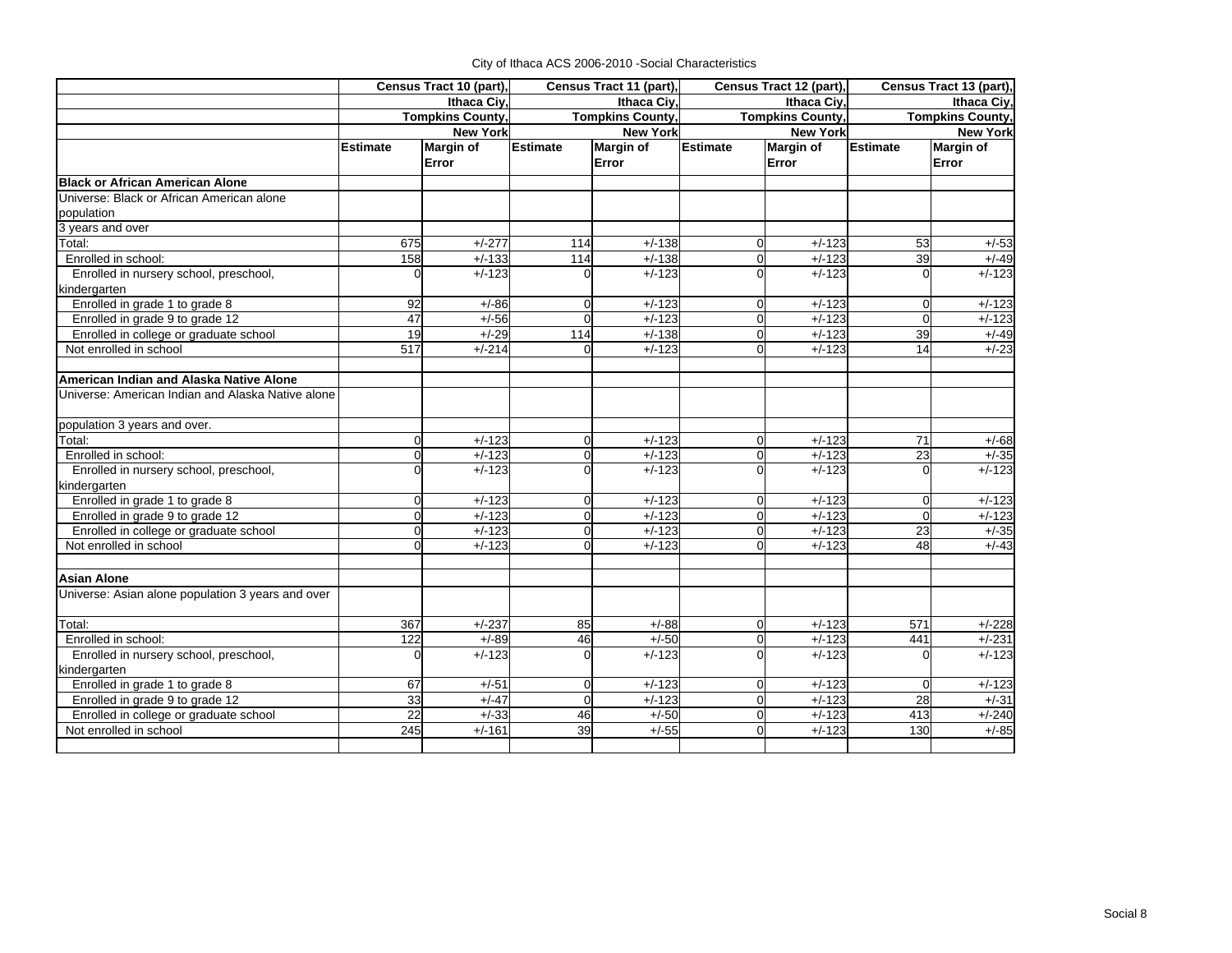|                                                  |                      |                  |                 |                  |                 |                        |                        | Ithaca Civ.             |
|--------------------------------------------------|----------------------|------------------|-----------------|------------------|-----------------|------------------------|------------------------|-------------------------|
|                                                  |                      |                  |                 |                  |                 | <b>Tompkins County</b> |                        | <b>Tompkins County,</b> |
|                                                  | <b>United States</b> |                  | <b>New York</b> |                  |                 | <b>New York</b>        |                        | <b>New York</b>         |
|                                                  | <b>Estimate</b>      | <b>Margin of</b> | <b>Estimate</b> | <b>Margin of</b> | <b>Estimate</b> | <b>Margin of</b>       | <b>Estimate</b>        | Margin of               |
|                                                  |                      | Error            |                 | Error            |                 | Error                  |                        | Error                   |
| Native Hawaiian and Other Pacific Islander       |                      |                  |                 |                  |                 |                        |                        |                         |
| <b>Alone</b>                                     |                      |                  |                 |                  |                 |                        |                        |                         |
| Universe: Native Hawaiian and Other Pacific      |                      |                  |                 |                  |                 |                        |                        |                         |
| Islander                                         |                      |                  |                 |                  |                 |                        |                        |                         |
| alone population 3 years and over                |                      |                  |                 |                  |                 |                        |                        |                         |
| Total:                                           | 469,008              | $+/-4,511$       | 4,890           | $+/-667$         | 64              | $+/-64$                | 11                     | $+/-19$                 |
| Enrolled in school:                              | 146.874              | $+/-3.074$       | 1,298           | $+/-296$         | 64              | $+/-64$                | 11                     | $+/-19$                 |
| Enrolled in nursery school, preschool,           | 14,096               | $+/-938$         | 111             | $+/-59$          | $\Omega$        | $+/-123$               | $\Omega$               | $+/-123$                |
| kindergarten                                     |                      |                  |                 |                  |                 |                        |                        |                         |
| Enrolled in grade 1 to grade 8                   | 58,337               | $+/-1,727$       | 293             | $+/-138$         | $\mathbf 0$     | $+/-123$               | $\overline{0}$         | $+/-123$                |
| Enrolled in grade 9 to grade 12                  | 35,379               | $+/-1,397$       | 208             | $+/-113$         | $\Omega$        | $+/-123$               | $\Omega$               | $+/-123$                |
| Enrolled in college or graduate school           | 39,062               | $+/-1,492$       | 686             | $+/-186$         | 64              | $+/-64$                | 11                     | $+/-19$                 |
| Not enrolled in school                           | 322.134              | $+/-3,766$       | 3,592           | $+/-592$         | $\Omega$        | $+/-123$               | $\Omega$               | $+/-123$                |
| <b>Some Other Race Alone</b>                     |                      |                  |                 |                  |                 |                        |                        |                         |
| Universe: Some other race alone 3 years and over |                      |                  |                 |                  |                 |                        |                        |                         |
| Total:                                           | 15,631,946           | $+/-60,241$      | 1,530,670       | $+/-14,472$      | 1.039           | $+/-300$               | 624                    | $+/-224$                |
| Enrolled in school:                              | 5.151.711            | $+/-19,947$      | 474.561         | $+/-5,611$       | 669             | $+/-197$               | 477                    | $+/-172$                |
| Enrolled in nursery school, preschool,           | 604,623              | $+/-5,765$       | 51,924          | $+/-1,685$       | 45              | $+/-35$                | 31                     | $+/-24$                 |
| Enrolled in grade 1 to grade 8                   | 2,365,503            | $+/-14,531$      | 203,453         | $+/-3,435$       | 79              | $+/-63$                | 79                     | $+/-63$                 |
| Enrolled in grade 9 to grade 12                  | 1,233,469            | $+/-7,552$       | 118,653         | $+/-2,384$       | 38              | $+/-42$                | $\overline{0}$         | $+/-123$                |
| Enrolled in college or graduate school           | 948.116              | $+/-9.753$       | 100,531         | $+/-2,976$       | 507             | $+/-175$               | 367                    | $+/-155$                |
| Not enrolled in school                           | 10.480.235           | $+/-46.864$      | 1.056.109       | $+/-10.935$      | 370             | $+/-170$               | 147                    | $+/-95$                 |
| <b>Two or More Races</b>                         |                      |                  |                 |                  |                 |                        |                        |                         |
| Universe: Two or more races population           |                      |                  |                 |                  |                 |                        |                        |                         |
| 3 years and over                                 |                      |                  |                 |                  |                 |                        |                        |                         |
| Total:                                           | 6,583,296            | $+/-62.594$      | 364.858         | $+/-6.911$       | 2.268           | $+/-342$               | 818                    | $+/-238$                |
| Enrolled in school:                              | 3.211.689            | $+/-34,860$      | 165.476         | $+/-4.006$       | 1,299           | $+/-257$               | 483                    | $+/-175$                |
| Enrolled in nursery school, preschool,           | 486,423              | $+/-7,306$       | 24,312          | $+/-1,134$       | 121             | $+/-71$                | 17                     | $+/-22$                 |
| Enrolled in grade 1 to grade 8                   | 1,482,211            | $+/-15,920$      | 71.716          | $+/-2,265$       | 504             | $+/-135$               | 119                    | $+/-73$                 |
| Enrolled in grade 9 to grade 12                  | 649,091              | $+/-8,683$       | 33,203          | $+/-1,417$       | 140             | $+/-67$                | $\boldsymbol{\Lambda}$ | $+/-9$                  |
| Enrolled in college or graduate school           | 593,964              | $+/-9,567$       | 36,245          | $+/-1.509$       | 534             | $+/-191$               | 343                    | $+/-158$                |
| Not enrolled in school                           | 3,371,607            | $+/-30,315$      | 199,382         | $+/-4.635$       | 969             | $+/-229$               | 335                    | $+/-176$                |
|                                                  |                      |                  |                 |                  |                 |                        |                        |                         |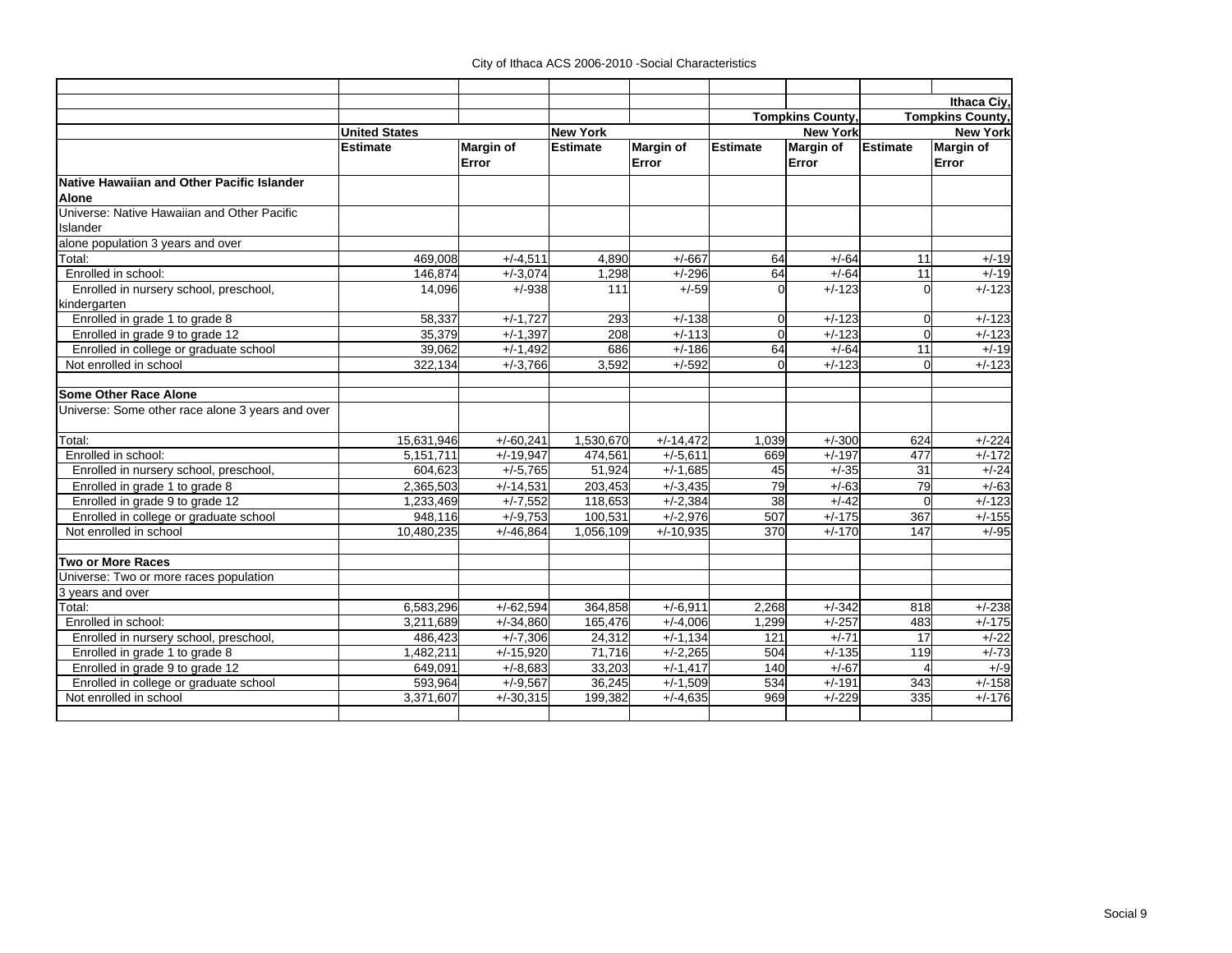|                                                  | Census Tract 1. |                         | Census Tract 2, |                         | Census Tract 3 (part), |                         | Census Tract 4 (part),  |                 |  |
|--------------------------------------------------|-----------------|-------------------------|-----------------|-------------------------|------------------------|-------------------------|-------------------------|-----------------|--|
|                                                  |                 | <b>Ithaca Civ</b>       |                 | Ithaca Civ.             |                        | Ithaca Ciy,             |                         | Ithaca Civ.     |  |
|                                                  |                 | <b>Tompkins County,</b> |                 | <b>Tompkins County,</b> |                        | <b>Tompkins County,</b> | <b>Tompkins County,</b> |                 |  |
|                                                  |                 | <b>New York</b>         | <b>New York</b> |                         |                        | <b>New York</b>         |                         | <b>New York</b> |  |
|                                                  | <b>Estimate</b> | <b>Margin of</b>        | <b>Estimate</b> | <b>Margin of</b>        | Estimate               | <b>Margin of</b>        | <b>Estimate</b>         | Margin of       |  |
|                                                  |                 | Error                   |                 | Error                   |                        | Error                   |                         | Error           |  |
| Native Hawaiian and Other Pacific Islander       |                 |                         |                 |                         |                        |                         |                         |                 |  |
| Alone                                            |                 |                         |                 |                         |                        |                         |                         |                 |  |
| Universe: Native Hawaiian and Other Pacific      |                 |                         |                 |                         |                        |                         |                         |                 |  |
| Islander                                         |                 |                         |                 |                         |                        |                         |                         |                 |  |
| alone population 3 years and over                |                 |                         |                 |                         |                        |                         |                         |                 |  |
| Total:                                           | $\Omega$        | $+/-123$                | $\mathbf 0$     | $+/-123$                | $\Omega$               | $+/-123$                | 11                      | $+/-19$         |  |
| Enrolled in school:                              | $\Omega$        | $+/-123$                | $\mathbf 0$     | $+/-123$                | $\overline{0}$         | $+/-123$                | 11                      | $+/-19$         |  |
| Enrolled in nursery school, preschool,           | U               | $+/-123$                | $\Omega$        | $+/-123$                | $\Omega$               | $+/-123$                | $\Omega$                | $+/-123$        |  |
| kindergarten                                     |                 |                         |                 |                         |                        |                         |                         |                 |  |
| Enrolled in grade 1 to grade 8                   | $\Omega$        | $+/-123$                | $\mathbf 0$     | $+/-123$                | $\Omega$               | $+/-123$                | $\mathbf 0$             | $+/-123$        |  |
| Enrolled in grade 9 to grade 12                  | $\Omega$        | $+/-123$                | $\Omega$        | $+/-123$                | $\Omega$               | $+/-123$                | $\Omega$                | $+/-123$        |  |
| Enrolled in college or graduate school           | $\Omega$        | $+/-123$                | $\Omega$        | $+/-123$                | <sub>0</sub>           | $+/-123$                | $\overline{11}$         | $+/-19$         |  |
| Not enrolled in school                           | $\Omega$        | $+/-123$                | $\Omega$        | $+/-123$                | $\Omega$               | $+/-123$                | $\Omega$                | $+/-123$        |  |
| <b>Some Other Race Alone</b>                     |                 |                         |                 |                         |                        |                         |                         |                 |  |
| Universe: Some other race alone 3 years and over |                 |                         |                 |                         |                        |                         |                         |                 |  |
| Total:                                           | 36              | $+/-42$                 | 159             | $+/-123$                | 9                      | $+/-15$                 | 114                     | $+/-65$         |  |
| Enrolled in school:                              | 36              | $+/-42$                 | 148             | $+/-121$                | 9                      | $+/-15$                 | 114                     | $+/-65$         |  |
| Enrolled in nursery school, preschool,           | $\overline{0}$  | $+/-123$                | $\mathbf 0$     | $+/-123$                | $\Omega$               | $+/-123$                | $\Omega$                | $+/-123$        |  |
| Enrolled in grade 1 to grade 8                   | $\Omega$        | $+/-123$                | $\Omega$        | $+/-123$                | <sub>0</sub>           | $+/-123$                | $\Omega$                | $+/-123$        |  |
| Enrolled in grade 9 to grade 12                  | $\Omega$        | $+/-123$                | $\Omega$        | $+/-123$                | $\Omega$               | $+/-123$                | $\Omega$                | $+/-123$        |  |
| Enrolled in college or graduate school           | 36              | $+/-42$                 | 148             | $+/-121$                | 9                      | $+/-15$                 | 114                     | $+/-65$         |  |
| Not enrolled in school                           | $\Omega$        | $+/-123$                | 11              | $+/-17$                 | $\Omega$               | $+/-123$                |                         | $+/-123$        |  |
| <b>Two or More Races</b>                         |                 |                         |                 |                         |                        |                         |                         |                 |  |
| Universe: Two or more races population           |                 |                         |                 |                         |                        |                         |                         |                 |  |
| 3 years and over                                 |                 |                         |                 |                         |                        |                         |                         |                 |  |
| Total:                                           | 20              | $+/-34$                 | 105             | $+/-84$                 | 36                     | $+/-45$                 | 127                     | $+/-81$         |  |
| Enrolled in school:                              | $\Omega$        | $+/-123$                | 74              | $+/-64$                 | 36                     | $+/-45$                 | 113                     | $+/-80$         |  |
| Enrolled in nursery school, preschool,           | $\Omega$        | $+/-123$                | $\mathbf 0$     | $+/-123$                | $\overline{0}$         | $+/-123$                | $\Omega$                | $+/-123$        |  |
| Enrolled in grade 1 to grade 8                   | oΙ              | $+/-123$                | $\overline{11}$ | $+/-17$                 | $\overline{0}$         | $+/-123$                | $\Omega$                | $+/-123$        |  |
| Enrolled in grade 9 to grade 12                  | oΙ              | $+/-123$                | $\mathbf 0$     | $+/-123$                | $\Omega$               | $+/-123$                | $\Omega$                | $+/-123$        |  |
| Enrolled in college or graduate school           | $\Omega$        | $+/-123$                | 63              | $+/-57$                 | 36                     | $+/-45$                 | 113                     | $+/-80$         |  |
| Not enrolled in school                           | 20              | $+/-34$                 | 31              | $+/-36$                 | $\Omega$               | $+/-123$                | 14                      | $+/-22$         |  |
|                                                  |                 |                         |                 |                         |                        |                         |                         |                 |  |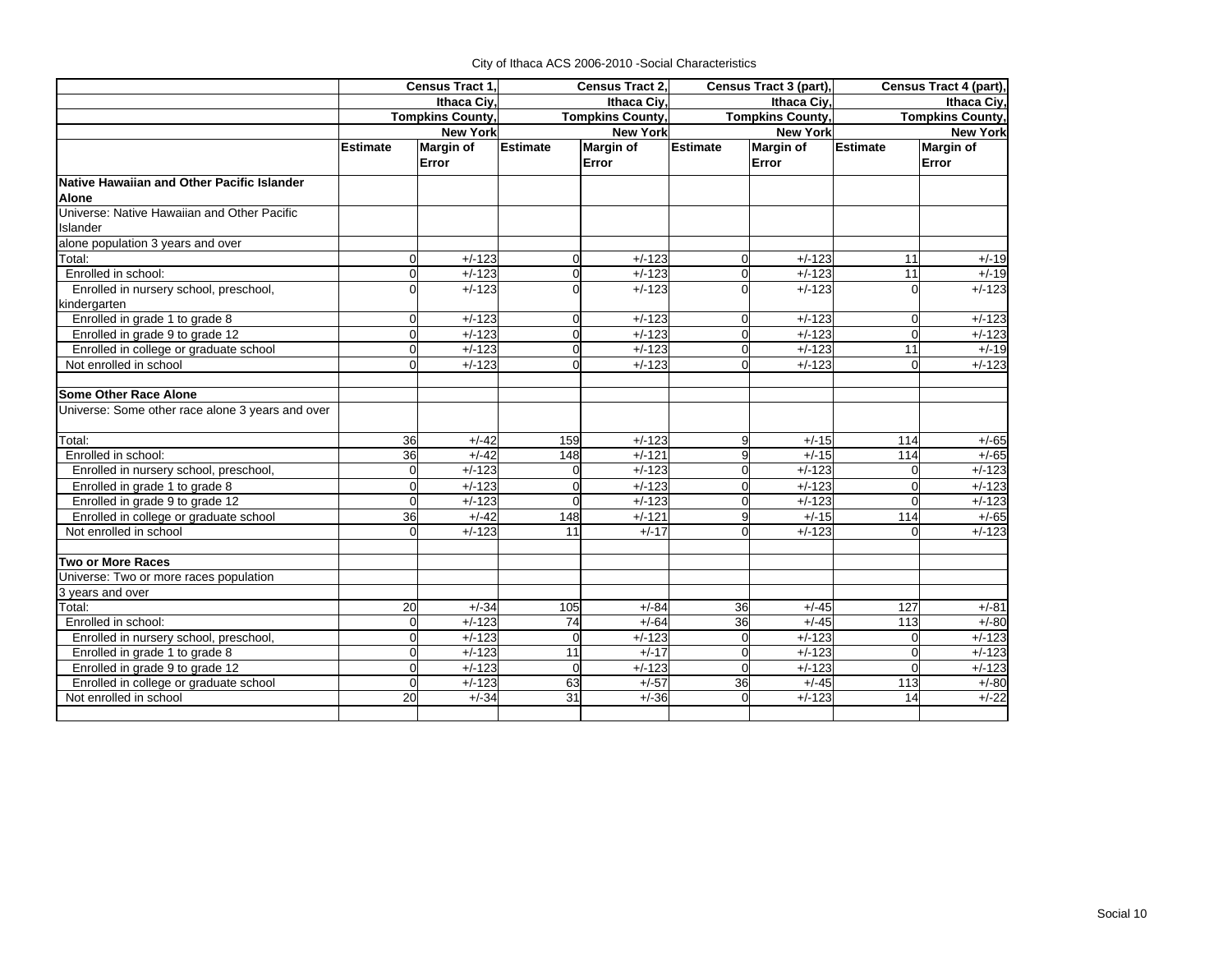|                                                  | Census Tract 6 (part), |                         | Census Tract 7, |                         |                 | Census Tract 8,         | Census Tract 9 (part),  |                  |
|--------------------------------------------------|------------------------|-------------------------|-----------------|-------------------------|-----------------|-------------------------|-------------------------|------------------|
|                                                  |                        | Ithaca Ciy,             | Ithaca Civ.     |                         |                 | Ithaca Civ.             | Ithaca Civ.             |                  |
|                                                  |                        | <b>Tompkins County,</b> |                 | <b>Tompkins County,</b> |                 | <b>Tompkins County,</b> | <b>Tompkins County,</b> |                  |
|                                                  |                        | <b>New York</b>         |                 | <b>New York</b>         |                 | <b>New York</b>         |                         | <b>New York</b>  |
|                                                  | <b>Estimate</b>        | <b>Margin of</b>        | <b>Estimate</b> | <b>Margin of</b>        | <b>Estimate</b> | <b>Margin of</b>        | <b>Estimate</b>         | <b>Margin of</b> |
|                                                  |                        | Error                   |                 | Error                   |                 | Error                   |                         | Error            |
| Native Hawaiian and Other Pacific Islander       |                        |                         |                 |                         |                 |                         |                         |                  |
| <b>Alone</b>                                     |                        |                         |                 |                         |                 |                         |                         |                  |
| Universe: Native Hawaiian and Other Pacific      |                        |                         |                 |                         |                 |                         |                         |                  |
| Islander                                         |                        |                         |                 |                         |                 |                         |                         |                  |
| alone population 3 years and over                |                        |                         |                 |                         |                 |                         |                         |                  |
| Total:                                           | ი                      | $+/-123$                | $\overline{0}$  | $+/-123$                | $\overline{0}$  | $+/-123$                | $\overline{0}$          | $+/-123$         |
| Enrolled in school:                              | O                      | $+/-123$                | $\overline{0}$  | $+/-123$                | $\mathbf 0$     | $+/-123$                | $\overline{0}$          | $+/-123$         |
| Enrolled in nursery school, preschool,           |                        | $+/-123$                | $\Omega$        | $+/-123$                | $\overline{0}$  | $+/-123$                | $\Omega$                | $+/-123$         |
| kindergarten                                     |                        |                         |                 |                         |                 |                         |                         |                  |
| Enrolled in grade 1 to grade 8                   | ი                      | $+/-123$                | $\Omega$        | $+/-123$                | $\overline{0}$  | $+/-123$                | $\Omega$                | $+/-123$         |
| Enrolled in grade 9 to grade 12                  |                        | $+/-123$                | $\Omega$        | $+/-123$                | $\Omega$        | $+/-123$                | $\Omega$                | $+/-123$         |
| Enrolled in college or graduate school           |                        | $+/-123$                | $\Omega$        | $+/-123$                | $\Omega$        | $+/-123$                | $\Omega$                | $+/-123$         |
| Not enrolled in school                           |                        | $+/-123$                | $\Omega$        | $+/-123$                | $\Omega$        | $+/-123$                | $\Omega$                | $+/-123$         |
| Some Other Race Alone                            |                        |                         |                 |                         |                 |                         |                         |                  |
| Universe: Some other race alone 3 years and over |                        |                         |                 |                         |                 |                         |                         |                  |
| Total:                                           | 32                     | $+/-39$                 | 46              | $+/-60$                 | 176             | $+/-153$                | $\overline{0}$          | $+/-123$         |
| Enrolled in school:                              | 32                     | $+/-39$                 | 19              | $+/-28$                 | 107             | $+/-88$                 | $\Omega$                | $+/-123$         |
| Enrolled in nursery school, preschool,           | O                      | $+/-123$                | $\Omega$        | $+/-123$                | 19              | $+/-18$                 | $\Omega$                | $+/-123$         |
| Enrolled in grade 1 to grade 8                   |                        | $+/-123$                | 19              | $+/-28$                 | 60              | $+/-57$                 | $\Omega$                | $+/-123$         |
| Enrolled in grade 9 to grade 12                  | ი                      | $+/-123$                | $\Omega$        | $+/-123$                | $\Omega$        | $+/-123$                | $\Omega$                | $+/-123$         |
| Enrolled in college or graduate school           | 32                     | $+/-39$                 | $\Omega$        | $+/-123$                | 28              | $+/-45$                 | $\Omega$                | $+/-123$         |
| Not enrolled in school                           | $\Omega$               | $+/-123$                | 27              | $+/-33$                 | 69              | $+/-72$                 | $\Omega$                | $+/-123$         |
| <b>Two or More Races</b>                         |                        |                         |                 |                         |                 |                         |                         |                  |
| Universe: Two or more races population           |                        |                         |                 |                         |                 |                         |                         |                  |
| 3 years and over                                 |                        |                         |                 |                         |                 |                         |                         |                  |
| Total:                                           | 95                     | $+/-94$                 | 112             | $+/-74$                 | 33              | $+/-54$                 | 46                      | $+/-60$          |
| Enrolled in school:                              | 79                     | $+/-94$                 | 101             | $+/-74$                 | $\mathbf{1}$    | $+/-6$                  | 30                      | $+/-39$          |
| Enrolled in nursery school, preschool,           | 0                      | $+/-123$                | 13              | $+/-19$                 | $\mathbf 0$     | $+/-123$                | $\overline{4}$          | $+/-9$           |
| Enrolled in grade 1 to grade 8                   | O                      | $+/-123$                | 56              | $+/-64$                 | 1               | $+/-6$                  | 26                      | $+/-36$          |
| Enrolled in grade 9 to grade 12                  | 0                      | $+/-123$                | $\overline{4}$  | $+/-9$                  | $\overline{0}$  | $+/-123$                | $\Omega$                | $+/-123$         |
| Enrolled in college or graduate school           | 79                     | $+/-94$                 | 28              | $+/-30$                 | $\Omega$        | $+/-123$                | $\Omega$                | $+/-123$         |
| Not enrolled in school                           | 16                     | $+/-26$                 | 11              | $+/-18$                 | 32              | $+/-53$                 | 16                      | $+/-22$          |
|                                                  |                        |                         |                 |                         |                 |                         |                         |                  |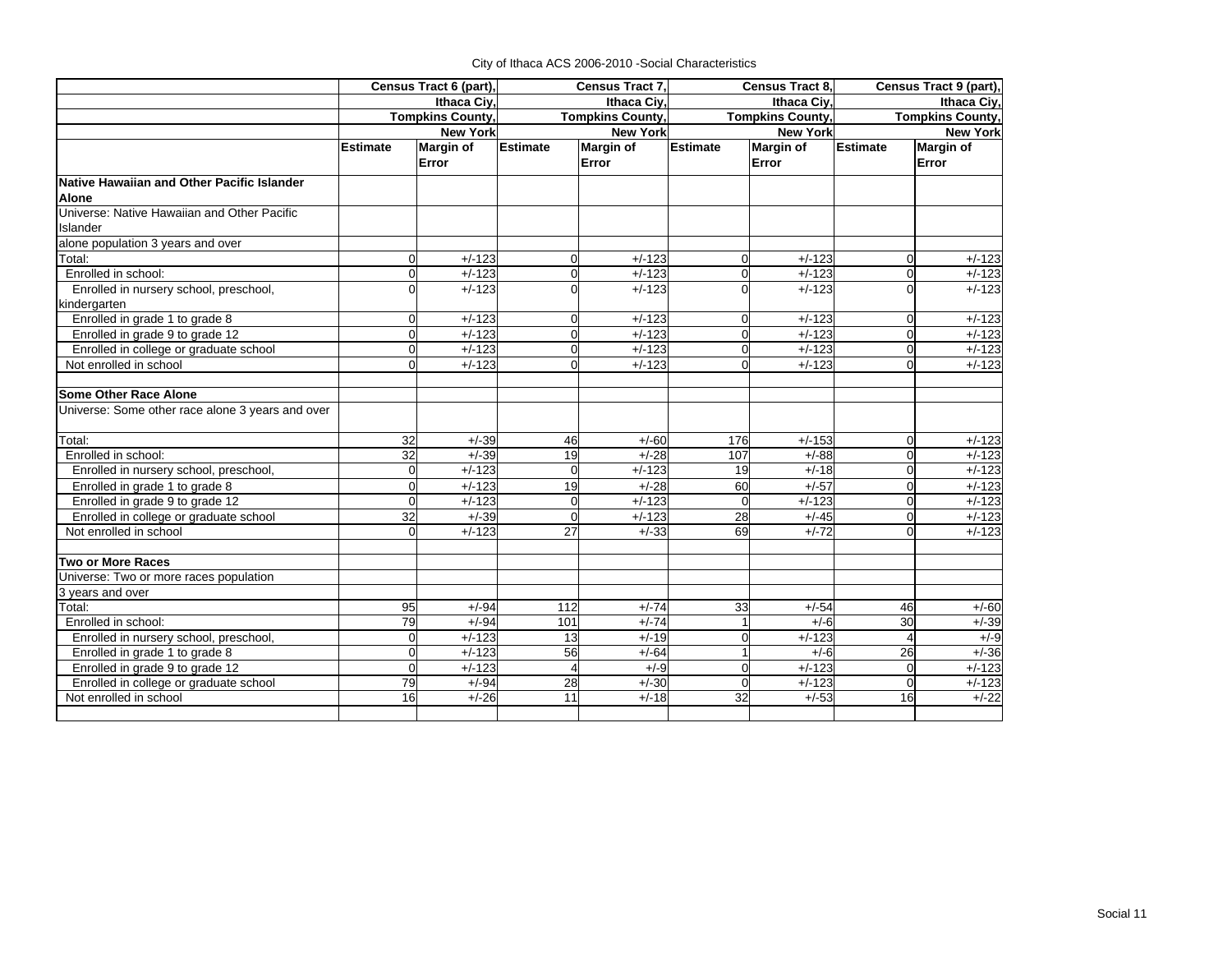|                                                  | Census Tract 10 (part), |                         | Census Tract 11 (part),<br>Census Tract 12 (part), |                         |                         | Census Tract 13 (part), |                         |                  |
|--------------------------------------------------|-------------------------|-------------------------|----------------------------------------------------|-------------------------|-------------------------|-------------------------|-------------------------|------------------|
|                                                  |                         | Ithaca Civ.             |                                                    | Ithaca Civ.             | Ithaca Civ.             |                         | Ithaca Civ.             |                  |
|                                                  |                         | <b>Tompkins County,</b> |                                                    | <b>Tompkins County,</b> | <b>Tompkins County,</b> |                         | <b>Tompkins County,</b> |                  |
|                                                  |                         | <b>New York</b>         |                                                    | <b>New York</b>         |                         | <b>New York</b>         | <b>New York</b>         |                  |
|                                                  | <b>Estimate</b>         | <b>Margin of</b>        | <b>Estimate</b>                                    | <b>Margin of</b>        | <b>Estimate</b>         | <b>Margin of</b>        | <b>Estimate</b>         | <b>Margin of</b> |
|                                                  |                         | Error                   |                                                    | Error                   |                         | Error                   |                         | Error            |
| Native Hawaiian and Other Pacific Islander       |                         |                         |                                                    |                         |                         |                         |                         |                  |
| <b>Alone</b>                                     |                         |                         |                                                    |                         |                         |                         |                         |                  |
| Universe: Native Hawaiian and Other Pacific      |                         |                         |                                                    |                         |                         |                         |                         |                  |
| Islander                                         |                         |                         |                                                    |                         |                         |                         |                         |                  |
| alone population 3 years and over                |                         |                         |                                                    |                         |                         |                         |                         |                  |
| Total:                                           | $\overline{0}$          | $+/-123$                | $\overline{0}$                                     | $+/-123$                | $\Omega$                | $+/-123$                | $\Omega$                | $+/-123$         |
| Enrolled in school:                              | $\mathbf 0$             | $+/-123$                | 0                                                  | $+/-123$                | $\Omega$                | $+/-123$                | 0                       | $+/-123$         |
| Enrolled in nursery school, preschool,           | $\Omega$                | $+/-123$                | $\Omega$                                           | $+/-123$                | $\Omega$                | $+/-123$                | ∩                       | $+/-123$         |
| kindergarten                                     |                         |                         |                                                    |                         |                         |                         |                         |                  |
| Enrolled in grade 1 to grade 8                   | $\overline{0}$          | $+/-123$                | $\Omega$                                           | $+/-123$                | $\Omega$                | $+/-123$                | $\Omega$                | $+/-123$         |
| Enrolled in grade 9 to grade 12                  | $\Omega$                | $+/-123$                | $\Omega$                                           | $+/-123$                | $\Omega$                | $+/-123$                |                         | $+/-123$         |
| Enrolled in college or graduate school           | $\Omega$                | $+/-123$                | $\Omega$                                           | $+/-123$                | $\Omega$                | $+/-123$                | $\Omega$                | $+/-123$         |
| Not enrolled in school                           | $\Omega$                | $+/-123$                | $\Omega$                                           | $+/-123$                | $\Omega$                | $+/-123$                |                         | $+/-123$         |
| <b>Some Other Race Alone</b>                     |                         |                         |                                                    |                         |                         |                         |                         |                  |
| Universe: Some other race alone 3 years and over |                         |                         |                                                    |                         |                         |                         |                         |                  |
|                                                  |                         |                         |                                                    |                         |                         |                         |                         |                  |
| Total:                                           | 40                      | $+/-45$                 | 0                                                  | $+/-123$                | $\Omega$                | $+/-123$                | 12                      | $+/-19$          |
| Enrolled in school:                              | $\Omega$                | $+/-123$                | 0                                                  | $+/-123$                | $\overline{0}$          | $+/-123$                | 12                      | $+/-19$          |
| Enrolled in nursery school, preschool,           | $\overline{0}$          | $+/-123$                | $\Omega$                                           | $+/-123$                | $\Omega$                | $+/-123$                | 12                      | $+/-19$          |
| Enrolled in grade 1 to grade 8                   | $\Omega$                | $+/-123$                | $\Omega$                                           | $+/-123$                | $\Omega$                | $+/-123$                | $\Omega$                | $+/-123$         |
| Enrolled in grade 9 to grade 12                  | $\Omega$                | $+/-123$                | $\Omega$                                           | $+/-123$                | $\Omega$                | $+/-123$                | $\Omega$                | $+/-123$         |
| Enrolled in college or graduate school           | $\Omega$                | $+/-123$                | $\Omega$                                           | $+/-123$                | $\Omega$                | $+/-123$                | $\Omega$                | $+/-123$         |
| Not enrolled in school                           | 40                      | $+/-45$                 | $\Omega$                                           | $+/-123$                | $\Omega$                | $+/-123$                |                         | $+/-123$         |
| <b>Two or More Races</b>                         |                         |                         |                                                    |                         |                         |                         |                         |                  |
| Universe: Two or more races population           |                         |                         |                                                    |                         |                         |                         |                         |                  |
| 3 years and over                                 |                         |                         |                                                    |                         |                         |                         |                         |                  |
| Total:                                           | 208                     | $+/-167$                | 12                                                 | $+/-20$                 | $\Omega$                | $+/-123$                | 24                      | $+/-43$          |
| Enrolled in school:                              | 13                      | $+/-21$                 | 12                                                 | $+/-20$                 | $\Omega$                | $+/-123$                | 24                      | $+/-43$          |
| Enrolled in nursery school, preschool,           | $\overline{0}$          | $+/-123$                | $\Omega$                                           | $+/-123$                | $\Omega$                | $+/-123$                | $\Omega$                | $+/-123$         |
| Enrolled in grade 1 to grade 8                   | 13                      | $+/-21$                 | $\overline{12}$                                    | $+/-20$                 | $\Omega$                | $+/-123$                | $\Omega$                | $+/-123$         |
| Enrolled in grade 9 to grade 12                  | $\overline{0}$          | $+/-123$                | $\Omega$                                           | $+/-123$                | $\Omega$                | $+/-123$                | $\Omega$                | $+/-123$         |
| Enrolled in college or graduate school           | $\Omega$                | $+/-123$                | $\Omega$                                           | $+/-123$                | $\Omega$                | $+/-123$                | 24                      | $+/-43$          |
| Not enrolled in school                           | 195                     | $+/-164$                | $\Omega$                                           | $+/-123$                | $\Omega$                | $+/-123$                | $\Omega$                | $+/-123$         |
|                                                  |                         |                         |                                                    |                         |                         |                         |                         |                  |
|                                                  |                         |                         |                                                    |                         |                         |                         |                         |                  |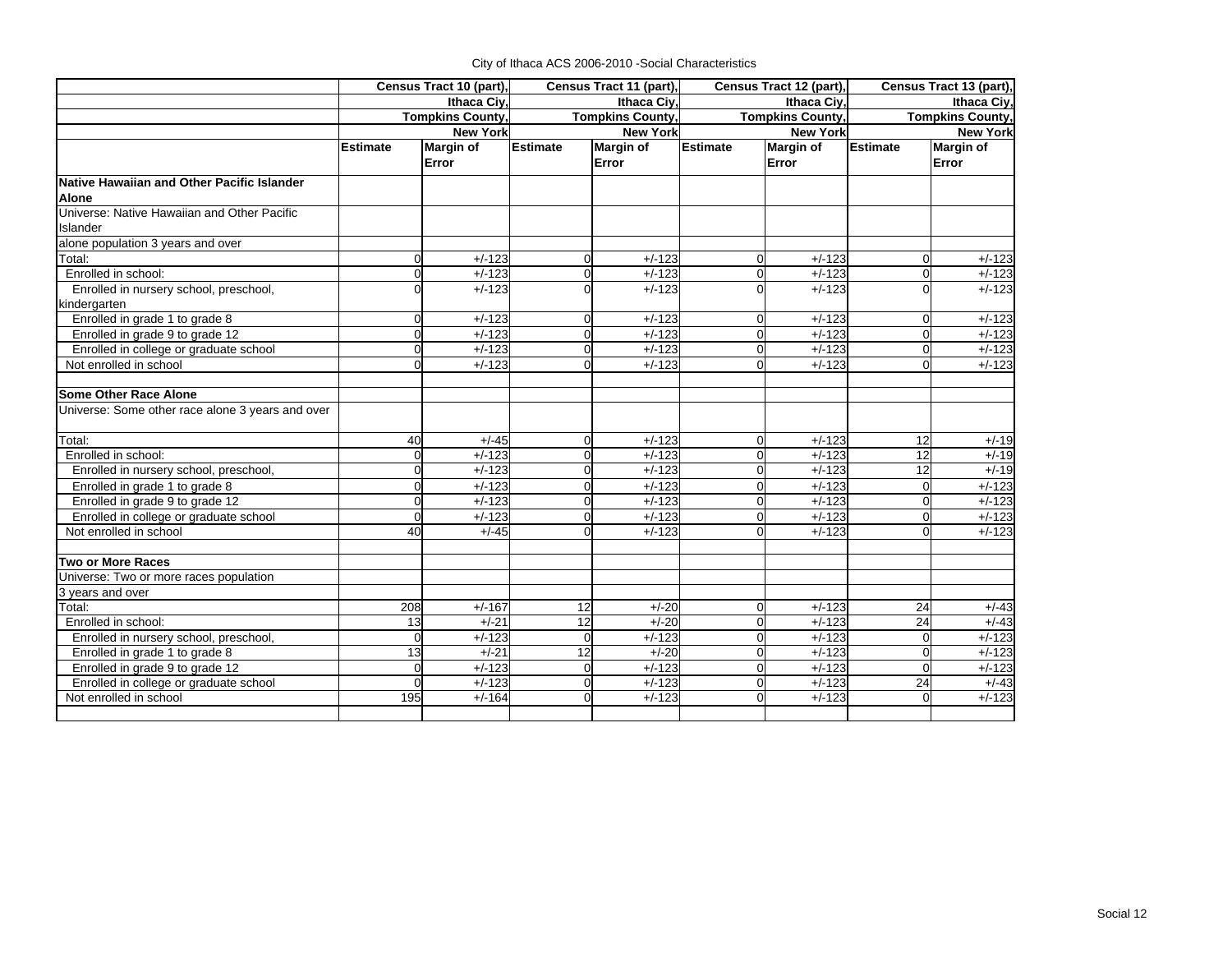|                                               |                        |                            |                    |                          |                         |                    |                         | Ithaca Ciy,        |
|-----------------------------------------------|------------------------|----------------------------|--------------------|--------------------------|-------------------------|--------------------|-------------------------|--------------------|
|                                               |                        |                            |                    |                          | <b>Tompkins County,</b> |                    | <b>Tompkins County,</b> |                    |
|                                               | <b>United States</b>   |                            | <b>New York</b>    |                          |                         | <b>New York</b>    |                         | <b>New York</b>    |
|                                               | <b>Estimate</b>        | Margin of                  | <b>Estimate</b>    | <b>Margin of</b>         | <b>Estimate</b>         | Margin of          | <b>Estimate</b>         | Margin of          |
|                                               |                        | Error                      |                    | Error                    |                         | Error              |                         | Error              |
|                                               |                        |                            |                    |                          |                         |                    |                         |                    |
| White Alone, not Hispanic or Latino           |                        |                            |                    |                          |                         |                    |                         |                    |
| Universe: White alone, not Hispanic or Latino |                        |                            |                    |                          |                         |                    |                         |                    |
| population 3 years and over                   |                        |                            |                    |                          |                         |                    |                         |                    |
| Total:                                        | 190,399,196            | $+/-13,632$                | 11,033,236         | $+/-3,268$               | 79,349                  | $+/-222$           | 19,956                  | $+/-519$           |
| Enrolled in school:                           | 46,492,990             | $+\sqrt{-52,331}$          | 2,697,864          | $+/-7,320$               | 30,137                  | $+/-619$           | 11,934                  | $+/-704$           |
| Enrolled in nursery school, preschool,        | 5,018,034              | $+/-24,194$                | 284,009            | $+/-3,542$               | 1,480                   | $+/-185$           | 185                     | $+/-95$            |
| Enrolled in grade 1 to grade 8                | 18,021,186             | $+/-13,897$                | 1.016.775          | $+/-3,248$               | 5,776                   | $+/-234$           | 551                     | $+/-134$           |
| Enrolled in grade 9 to grade 12               | 9,842,574              | $+/-13,565$                | 567,064            | $+/-2,931$               | 3,544                   | $+/-243$           | 369                     | $+/-106$           |
| Enrolled in college or graduate school        | 13,611,196             | $+/-35,998$                | 830,016            | $+/-6.372$               | 19,337                  | $+/-604$           | 10,829                  | $+/-695$           |
| Not enrolled in school                        | 143,906,206            | $+/-49,737$                | 8,335,372          | $+/-7,195$               | 49,212                  | $+/-606$           | 8,022                   | $+/-603$           |
|                                               |                        |                            |                    |                          |                         |                    |                         |                    |
| <b>Hispanic or Latino</b>                     |                        |                            |                    |                          |                         |                    |                         |                    |
| Universe: Hispanic or Lation population       |                        |                            |                    |                          |                         |                    |                         |                    |
| 3 years and over                              |                        |                            |                    |                          |                         |                    |                         |                    |
| Total:                                        | 44,734,354             | $+/-8,656$                 | 3,120,516          | $+/-2,058$               | 3,928                   | $+/-52$            | 2,196                   | $+/-185$           |
| Enrolled in school:                           | 15,211,572             | $+/-32,225$                | 971,982            | $+/-5,048$               | 2,468                   | $+/-177$           | 1,698                   | $+/-176$           |
| Enrolled in nursery school, preschool,        | 1,883,423              | $+/-9,722$                 | 111,987            | $+/-1,901$               | 117                     | $+/-45$            | 56                      | $+/-30$            |
| Enrolled in grade 1 to grade 8                | 7,036,903              | $+/-10,277$                | 413,613            | $+/-2,459$               | 388                     | $+/-42$            | 192                     | $+/-75$            |
| Enrolled in grade 9 to grade 12               | 3,501,214              | $+/-10,997$                | 232,845            | $+/-2,528$               | 194                     | $+/-67$            | 34                      | $+/-66$            |
| Enrolled in college or graduate school        | 2,790,032              | $+/-24,247$                | 213,537            | $+/-3,798$               | 1,769                   | $+/-170$           | 1,416                   | $+/-167$           |
| Not enrolled in school                        | 29,522,782             | $+/-32,105$                | 2,148,534          | $+/-4,588$               | 1,460                   | $+/-176$           | 498                     | $+/-178$           |
|                                               |                        |                            |                    |                          |                         |                    |                         |                    |
| AGE BY LANGUAGE SPOKEN AT HOME BY             |                        |                            |                    |                          |                         |                    |                         |                    |
|                                               |                        |                            |                    |                          |                         |                    |                         |                    |
| <b>ABILITY TO SPEAK ENGLISH FOR THE</b>       |                        |                            |                    |                          |                         |                    |                         |                    |
| <b>POPULATION 5 YEARS AND OVER</b>            |                        |                            |                    |                          |                         |                    |                         |                    |
| Universe: Population 5 years and over         |                        |                            |                    |                          |                         |                    |                         |                    |
| Total:                                        | 283,833,852            | $+/-4,301$                 | 18,071,087         | $+/-590$                 | 96,263                  | $+/-58$            | 29,134                  | $+/-179$           |
| 5 to 17 years:                                | 53,901,697             | $+/-6,805$                 | 3,224,932          | $+/-645$                 | 12,497                  | $+/-42$            | 1,915                   | $+/-237$           |
| Speak only English                            | 42,548,573             | $+/-30,736$                | 2,333,552          | $+/-5,109$               | 11,263                  | $+/-234$           | $\overline{1,611}$      | $+/-209$           |
| Speak Spanish:<br>Speak English "very well"   | 8,182,989              | $+/-23,084$<br>$+/-30,810$ | 499,571<br>392,221 | $+/-3,856$<br>$+/-3,594$ | 211<br>167              | $+/-81$<br>$+/-77$ | 58<br>58                | $+/-54$<br>$+/-54$ |
| Speak English "well"                          | 6,109,539<br>1,386,022 | $+/-12,422$                | 71,761             | $+/-2,530$               | 21                      | $+/-18$            | $\mathbf 0$             | $+/-123$           |
| Speak English "not well"                      | $\overline{574,952}$   | $+/-6,817$                 | 30,397             | $+/-1,349$               | 23                      | $+/-25$            | $\mathbf 0$             | $+/-123$           |
| Speak English "not at all"                    | 112,476                | $+/-2,605$                 | 5,192              | $+/-620$                 | $\mathbf 0$             | $+/-123$           | $\mathbf 0$             | $+/-123$           |
| Speak other Indo-European languages:          | 1,490,663              | $+/-10,448$                | 236,481            | $+/-3,785$               | 470                     | $+/-135$           | 64                      | $+/-58$            |
| Speak English "very well"                     | 1,205,362              | $+/-9.768$                 | 179,430            | $+/-3,452$               | 452                     | $+/-138$           | 64                      | $+/-58$            |
| Speak English "well'                          | 195.344                | $+\sqrt{-3,801}$           | 34,548             | $+\sqrt{-1,553}$         | 18                      | $+/-21$            | $\mathbf 0$             | $+/-123$           |
| Speak English "not well"                      | 78,041                 | $+/-2,181$                 | 18,068             | $+/-1,073$               | $\mathbf 0$             | $+/-123$           | $\mathbf 0$             | $+/-123$           |
| Speak English "not at all"                    | 11,916                 | $+/-958$                   | 4,435              | $+/-521$                 | $\mathbf 0$             | $+/-123$           | $\Omega$                | $+/-123$           |
| Speak Asian and Pacific Island languages:     | 1,266,881              | $+/-9,201$                 | 108,045            | $+/-2,397$               | 482                     | $+/-121$           | <b>170</b>              | $+/-83$            |
| Speak English "very well"                     | 923,909                | $+/-8,850$                 | 76,104             | $+/-2,225$               | 371                     | $+/-108$           | 160                     | $+/-76$            |
| Speak English "well"                          | 238,415                | $+/-3,115$                 | 22,158             | $+/-1.199$               | 19                      | $+/-25$            | $\overline{0}$          | $+/-123$           |
| Speak English "not well"                      | 95,681                 | $+/-2,215$                 | 8,534              | $+/-763$                 | 82                      | $+/-98$            | $\mathbf 0$             | $+/-123$           |
| Speak English "not at all"                    | 8,876                  | $+/-784$                   | 1,249              | $+/-296$                 | 10                      | $+/-21$            | 10                      | $+/-21$            |
| Speak other languages:                        | 412,591                | $+/-6,829$                 | 47,283             | $+/-2,318$               | 71                      | $+/-67$            | 12                      | $+/-19$            |
| Speak English "very well"                     | 329,665                | $+/-6,257$                 | 36,392             | $+/-2.074$               | 41                      | $+/-51$            | 12                      | $+/-19$            |
| Speak English "well"                          | 56,570                 | $+/-1,941$                 | 7,706              | $+/-918$                 | 18                      | $+/-30$            | $\mathbf 0$             | $+/-123$           |
| Speak English "not well"                      | 22,619                 | $+/-1,366$                 | 2,494              | $+/-403$                 | 12                      | $+/-18$            | $\overline{0}$          | $+/-123$           |
| Speak English "not at all"                    | 3,737                  | $+/-653$                   | 691                | $+/-281$                 | $\overline{0}$          | $+/-123$           | $\mathbf 0$             | $+/-123$           |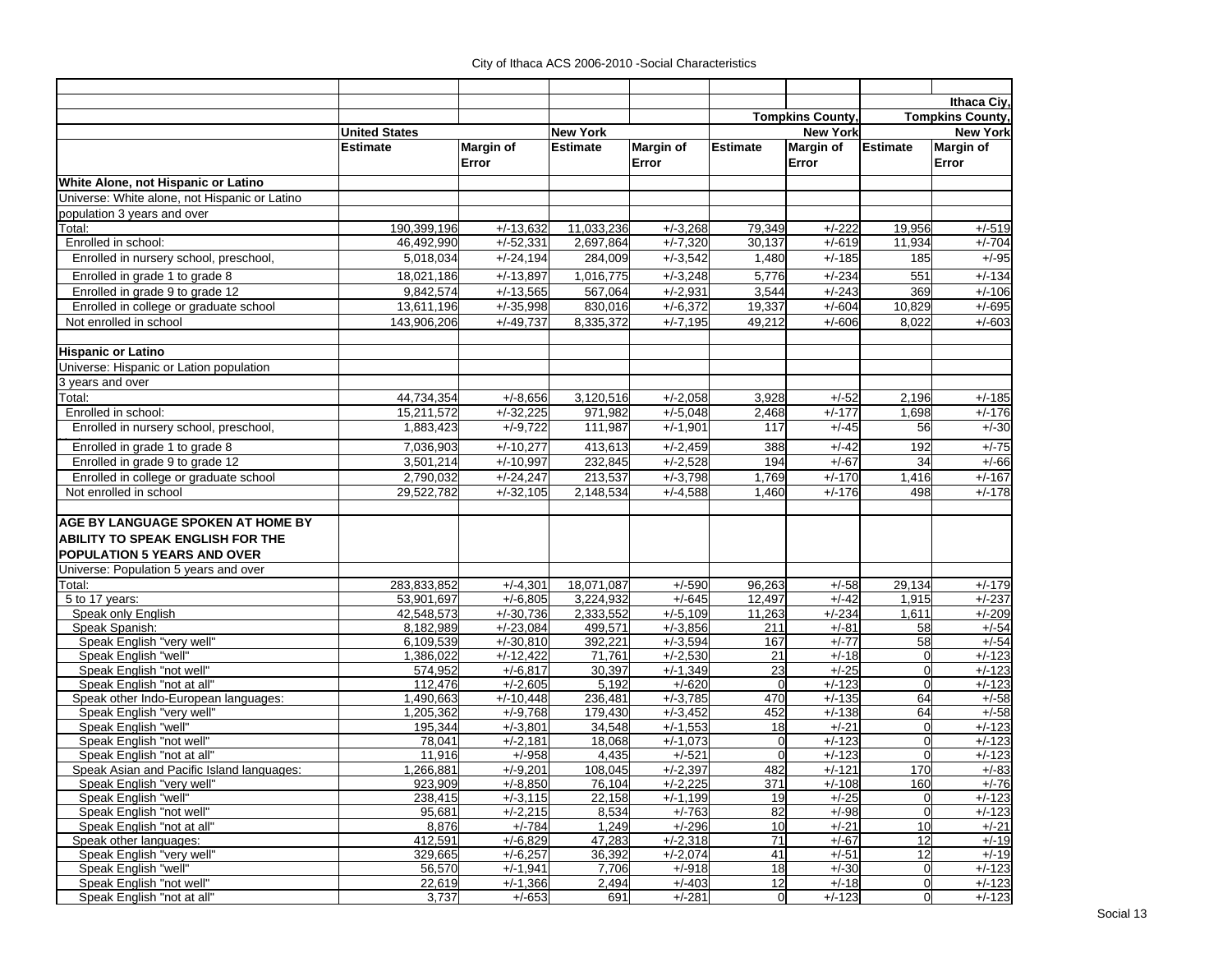|                                                        | Census Tract 1.      |                         | Census Tract 2,            |                      | Census Tract 3 (part), |                         | Census Tract 4 (part),  |                      |  |
|--------------------------------------------------------|----------------------|-------------------------|----------------------------|----------------------|------------------------|-------------------------|-------------------------|----------------------|--|
|                                                        | Ithaca Civ.          |                         |                            | Ithaca Civ.          |                        | Ithaca Ciy,             | Ithaca Ciy,             |                      |  |
|                                                        |                      | <b>Tompkins County,</b> | <b>Tompkins County,</b>    |                      |                        | <b>Tompkins County,</b> | <b>Tompkins County,</b> |                      |  |
|                                                        |                      | <b>New York</b>         |                            | <b>New York</b>      |                        | <b>New York</b>         | <b>New York</b>         |                      |  |
|                                                        | <b>Estimate</b>      | <b>Margin of</b>        | <b>Estimate</b>            | <b>Margin of</b>     | <b>Estimate</b>        | Margin of               | <b>Estimate</b>         | <b>Margin of</b>     |  |
|                                                        |                      | Error                   |                            | Error                |                        | Error                   |                         | Error                |  |
| White Alone, not Hispanic or Latino                    |                      |                         |                            |                      |                        |                         |                         |                      |  |
| Universe: White alone, not Hispanic or Latino          |                      |                         |                            |                      |                        |                         |                         |                      |  |
| population 3 years and over                            |                      |                         |                            |                      |                        |                         |                         |                      |  |
| Total:                                                 | 1,045                | $+/-184$                | 3,681                      | $+/-575$             | 1,000                  | $+/-298$                | 1,989                   | $+/-390$             |  |
| Enrolled in school:                                    | 358                  | $+/-106$                | 3,234                      | $+/-546$             | 1,000                  | $+/-298$                | 1,932                   | $+/-381$             |  |
| Enrolled in nursery school, preschool,                 | 10                   | $+/-16$                 | $\Omega$                   | $+/-123$             |                        | $+/-123$                | $\Omega$                | $+/-123$             |  |
| Enrolled in grade 1 to grade 8                         | 22                   | $+/-17$                 | $\mathbf 0$                | $+/-123$             | $\Omega$               | $+/-123$                | $\overline{0}$          | $+/-123$             |  |
| Enrolled in grade 9 to grade 12                        | 28                   | $+/-15$                 | $\mathbf 0$                | $+/-123$             |                        | $+/-123$                | $\overline{0}$          | $+/-123$             |  |
| Enrolled in college or graduate school                 | 298                  | $+/-105$                | 3,234                      | $+/-546$             | 1,000                  | $+/-298$                | 1,932                   | $+/-381$             |  |
| Not enrolled in school                                 | 687                  | $+/-158$                | 447                        | $+/-264$             |                        | $+/-123$                | 57                      | $+/-45$              |  |
|                                                        |                      |                         |                            |                      |                        |                         |                         |                      |  |
| <b>Hispanic or Latino</b>                              |                      |                         |                            |                      |                        |                         |                         |                      |  |
| Universe: Hispanic or Lation population                |                      |                         |                            |                      |                        |                         |                         |                      |  |
| 3 years and over                                       |                      |                         |                            |                      |                        |                         |                         |                      |  |
| Total:                                                 | 51                   | $+/-44$                 | 520                        | $+/-183$             | 67                     | $+/-51$                 | 328                     | $+\sqrt{-122}$       |  |
| Enrolled in school:                                    | 43                   | $+/-43$                 | 497                        | $+/-178$             | 67                     | $+/-51$                 | 314                     | $+/-121$             |  |
| Enrolled in nursery school, preschool,                 | $\Omega$             | $+/-123$                | $\mathbf 0$                | $+/-123$             | $\Omega$               | $+/-123$                | $\Omega$                | $+/-123$             |  |
| Enrolled in grade 1 to grade 8                         |                      | $+/-123$                | $\mathbf 0$                | $+/-123$             | $\Omega$               | $+/-123$                | $\mathbf 0$             | $+/-123$             |  |
| Enrolled in grade 9 to grade 12                        | $\Omega$             | $+/-123$                | $\mathbf 0$                | $+/-123$             | $\Omega$               | $+/-123$                | $\Omega$                | $+/-123$             |  |
| Enrolled in college or graduate school                 | 43                   | $+/-43$                 | 497                        | $+/-178$             | 67                     | $+/-51$                 | 314                     | $+/-121$             |  |
| Not enrolled in school                                 | 8                    | $+/-13$                 | 23                         | $+/-26$              |                        | $+/-123$                | 14                      | $+/-22$              |  |
|                                                        |                      |                         |                            |                      |                        |                         |                         |                      |  |
| <b>AGE BY LANGUAGE SPOKEN AT HOME BY</b>               |                      |                         |                            |                      |                        |                         |                         |                      |  |
| <b>ABILITY TO SPEAK ENGLISH FOR THE</b>                |                      |                         |                            |                      |                        |                         |                         |                      |  |
| <b>POPULATION 5 YEARS AND OVER</b>                     |                      |                         |                            |                      |                        |                         |                         |                      |  |
| Universe: Population 5 years and over                  |                      |                         |                            |                      |                        |                         |                         |                      |  |
| Total:                                                 | 1,469                | $+/-183$                | 5,666                      | $+/-752$             | 1,461                  | $+/-406$                | 3,976                   | $+/-467$             |  |
| 5 to 17 years:                                         | 61                   | $+/-48$                 | 11                         | $+/-19$              |                        | $+/-123$                | 181                     | $+/-111$             |  |
| Speak only English                                     | 61                   | $+/-48$                 | 11                         | $+/-19$              |                        | $+/-123$                | 93                      | $+/-61$              |  |
| Speak Spanish:                                         | $\Omega$             | $+/-123$                | $\boldsymbol{0}$           | $+/-123$             | $\Omega$               | $+/-123$                | 11                      | $+/-19$              |  |
| Speak English "very well"                              | $\Omega$             | $+/-123$                | $\mathbf 0$                | $+/-123$             | $\Omega$               | $+/-123$                | 11                      | $+/-19$              |  |
| Speak English "well"                                   | $\Omega$             | $+/-123$                | $\mathbf 0$                | $+/-123$             | $\Omega$               | $+/-123$                | $\overline{0}$          | $+/-123$             |  |
| Speak English "not well"                               | $\Omega$             | $+/-123$                | $\mathbf 0$                | $+/-123$             | $\Omega$               | $+/-123$                | $\mathbf 0$             | $+/-123$             |  |
| Speak English "not at all"                             | $\Omega$             | $+/-123$                | $\mathbf 0$                | $+/-123$             | $\Omega$               | $+/-123$                | $\mathbf 0$             | $+/-123$             |  |
| Speak other Indo-European languages:                   | $\Omega$             | $+/-123$                | $\mathbf 0$                | $+/-123$             | $\Omega$               | $+/-123$                | 27                      | $+/-44$              |  |
| Speak English "very well"                              | $\Omega$<br>$\Omega$ | $+/-123$                | $\mathbf 0$                | $+/-123$             | $\Omega$<br>$\Omega$   | $+/-123$                | 27                      | $+/-44$              |  |
| Speak English "well"                                   |                      | $+/-123$<br>$+/-123$    | $\mathbf 0$<br>$\mathbf 0$ | $+/-123$<br>$+/-123$ | $\Omega$               | $+/-123$<br>$+/-123$    | $\mathbf 0$<br>$\Omega$ | $+/-123$<br>$+/-123$ |  |
| Speak English "not well"<br>Speak English "not at all" |                      | $+/-123$                | $\overline{0}$             | $+/-123$             |                        | $+/-123$                | $\overline{0}$          | $+/-123$             |  |
| Speak Asian and Pacific Island languages:              | U                    | $+/-123$                | $\Omega$                   | $+/-123$             | $\Omega$               | $+/-123$                | 38                      | $+/-37$              |  |
| Speak English "very well"                              | $\Omega$             | $+/-123$                | $\mathbf 0$                | $+/-123$             | $\overline{0}$         | $+/-123$                | 38                      | $+/-37$              |  |
| Speak English "well"                                   |                      | $+/-123$                | $\mathbf 0$                | $+/-123$             | $\Omega$               | $+/-123$                | $\mathbf 0$             | $+/-123$             |  |
| Speak English "not well"                               | $\Omega$             | $+/-123$                | $\overline{0}$             | $+/-123$             | $\Omega$               | $+/-123$                | $\mathbf 0$             | $+/-123$             |  |
| Speak English "not at all"                             | $\Omega$             | $+/-123$                | $\overline{0}$             | $+/-123$             | $\Omega$               | $+/-123$                | $\overline{0}$          | $+/-123$             |  |
| Speak other languages:                                 | $\Omega$             | $+/-123$                | $\mathbf 0$                | $+/-123$             | $\overline{0}$         | $+/-123$                | 12                      | $+/-19$              |  |
| Speak English "very well"                              | $\Omega$             | $+/-123$                | $\mathbf 0$                | $+/-123$             | $\overline{0}$         | $+/-123$                | $\overline{12}$         | $+/-19$              |  |
| Speak English "well"                                   | $\Omega$             | $+/-123$                | $\mathbf 0$                | $+/-123$             | $\Omega$               | $+/-123$                | $\overline{0}$          | $+/-123$             |  |
| Speak English "not well"                               | $\overline{0}$       | $+/-123$                | $\mathbf 0$                | $+/-123$             | $\overline{0}$         | $+/-123$                | $\mathbf 0$             | $+/-123$             |  |
| Speak English "not at all"                             | $\overline{0}$       | $+/-123$                | $\overline{0}$             | $+/-123$             | $\overline{0}$         | $+/-123$                | $\overline{0}$          | $+/-123$             |  |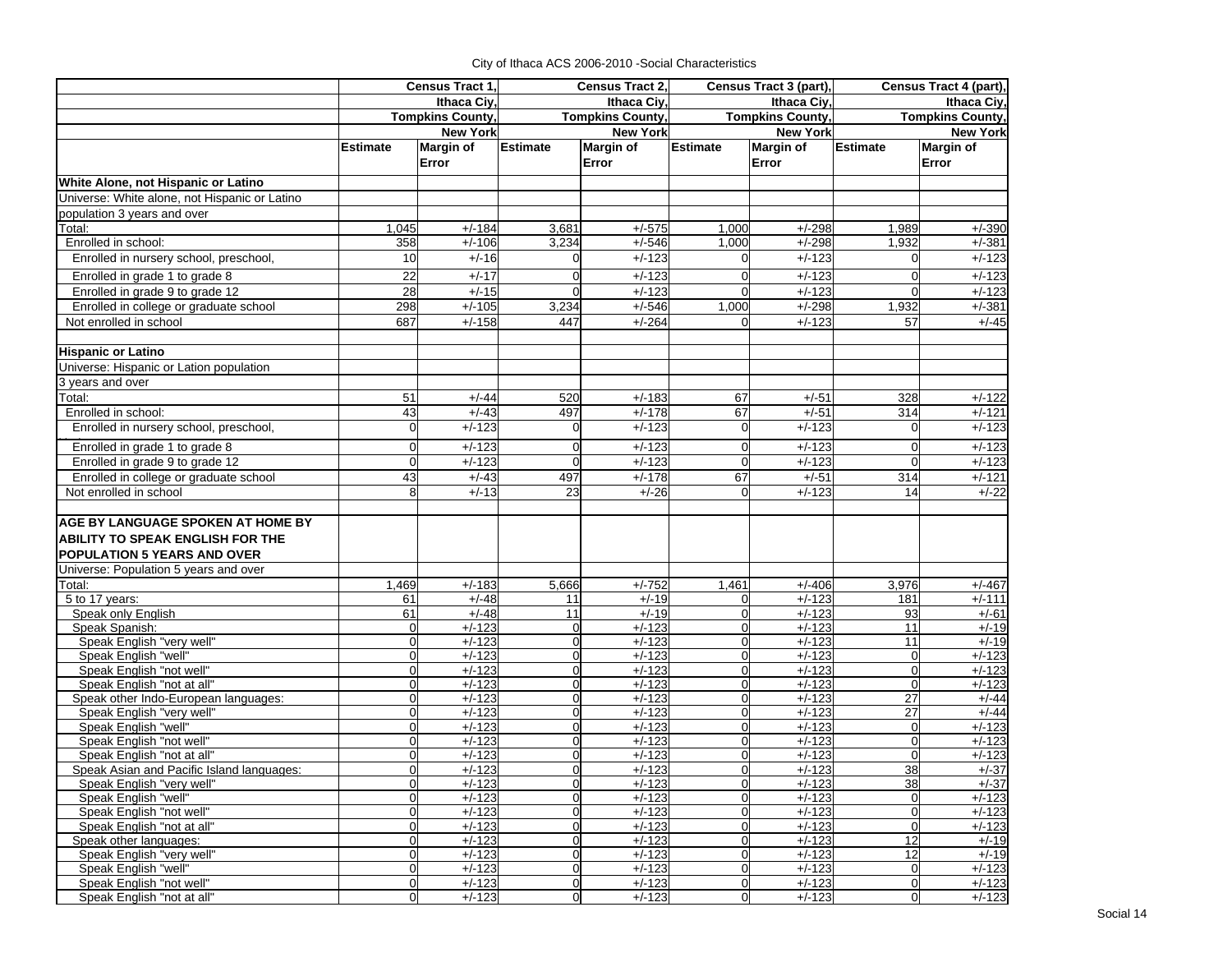|                                                        | Census Tract 6 (part),           |                         | <b>Census Tract 7.</b>     |                           | Census Tract 8,               |                           | Census Tract 9 (part),     |                           |  |
|--------------------------------------------------------|----------------------------------|-------------------------|----------------------------|---------------------------|-------------------------------|---------------------------|----------------------------|---------------------------|--|
|                                                        | Ithaca Civ.                      |                         |                            | Ithaca Civ.               |                               | Ithaca Civ.               | Ithaca Ciy,                |                           |  |
|                                                        |                                  | <b>Tompkins County,</b> | <b>Tompkins County,</b>    |                           | <b>Tompkins County,</b>       |                           | <b>Tompkins County,</b>    |                           |  |
|                                                        |                                  | <b>New York</b>         |                            | <b>New York</b>           |                               | <b>New York</b>           |                            | <b>New York</b>           |  |
|                                                        | <b>Estimate</b>                  | Margin of<br>Error      | <b>Estimate</b>            | <b>Margin of</b><br>Error | <b>Estimate</b>               | <b>Margin of</b><br>Error | <b>Estimate</b>            | <b>Margin of</b><br>Error |  |
| White Alone, not Hispanic or Latino                    |                                  |                         |                            |                           |                               |                           |                            |                           |  |
| Universe: White alone, not Hispanic or Latino          |                                  |                         |                            |                           |                               |                           |                            |                           |  |
| population 3 years and over                            |                                  |                         |                            |                           |                               |                           |                            |                           |  |
| Total:                                                 | 788                              | $+/-498$                | 3,226                      | $+/-474$                  | 1,489                         | $+/-262$                  | 885                        | $+/-191$                  |  |
| Enrolled in school:                                    | 591                              | $+/-496$                | 1,369                      | $+/-385$                  | 491                           | $+/-166$                  | 119                        | $+/-73$                   |  |
| Enrolled in nursery school, preschool,                 | $\Omega$                         | $+/-123$                | 53                         | $+/-32$                   | 9                             | $+/-14$                   | 10                         | $+/-17$                   |  |
| Enrolled in grade 1 to grade 8                         | 0                                | $+/-123$                | 189                        | $+/-55$                   | 102                           | $+/-76$                   | 20                         | $+/-25$                   |  |
| Enrolled in grade 9 to grade 12                        | 9                                | $+/-16$                 | 99                         | $+/-62$                   | 35                            | $+/-36$                   | 41                         | $+/-29$                   |  |
| Enrolled in college or graduate school                 | 582                              | $+/-496$                | 1,028                      | $+/-379$                  | 345                           | $+/-133$                  | 48                         | $+/-53$                   |  |
| Not enrolled in school                                 | 197                              | $+/-93$                 | 1,857                      | $+/-313$                  | 998                           | $+/-187$                  | 766                        | $+/-156$                  |  |
|                                                        |                                  |                         |                            |                           |                               |                           |                            |                           |  |
| <b>Hispanic or Latino</b>                              |                                  |                         |                            |                           |                               |                           |                            |                           |  |
| Universe: Hispanic or Lation population                |                                  |                         |                            |                           |                               |                           |                            |                           |  |
| 3 years and over                                       |                                  |                         |                            |                           |                               |                           |                            |                           |  |
| Total:                                                 | 208                              | $+/-224$                | 330                        | $+/-208$                  | 354                           | $+/-154$                  | 105                        | $+/-78$                   |  |
| Enrolled in school:                                    | 208                              | $+/-224$                | 178                        | $+/-104$                  | 204                           | $+/-84$                   | 45                         | $+/-42$                   |  |
| Enrolled in nursery school, preschool,                 | 0                                | $+/-123$                | 0                          | $+/-123$                  | 34                            | $+/-27$                   | $\Omega$                   | $+/-123$                  |  |
| Enrolled in grade 1 to grade 8                         | 0                                | $+/-123$                | 19                         | $+/-28$                   | 91                            | $+/-65$                   | 45                         | $+/-42$                   |  |
| Enrolled in grade 9 to grade 12                        | $\mathbf 0$                      | $+/-123$                | $\Omega$                   | $+/-123$                  | 34                            | $+/-66$                   | $\Omega$                   | $+/-123$                  |  |
| Enrolled in college or graduate school                 | 208                              | $+/-224$                | 159                        | $+/-100$                  | 45                            | $+/-51$                   | $\Omega$                   | $+/-123$                  |  |
| Not enrolled in school                                 | $\Omega$                         | $+/-123$                | 152                        | $+/-128$                  | 150                           | $+/-104$                  | 60                         | $+/-57$                   |  |
|                                                        |                                  |                         |                            |                           |                               |                           |                            |                           |  |
| AGE BY LANGUAGE SPOKEN AT HOME BY                      |                                  |                         |                            |                           |                               |                           |                            |                           |  |
| ABILITY TO SPEAK ENGLISH FOR THE                       |                                  |                         |                            |                           |                               |                           |                            |                           |  |
| POPULATION 5 YEARS AND OVER                            |                                  |                         |                            |                           |                               |                           |                            |                           |  |
| Universe: Population 5 years and over                  |                                  |                         |                            |                           |                               |                           |                            |                           |  |
| $\overline{T}$ otal:                                   | 1,155                            | $+/-529$                | 3,919                      | $+/-483$                  | 2,265                         | $+/-351$                  | 1,132                      | $+/-196$                  |  |
| 5 to 17 years:                                         | 9                                | $+/-16$                 | 402                        | $+/-89$                   | 357                           | $+/-121$                  | 162                        | $+/-73$                   |  |
| Speak only English                                     | 9                                | $+/-16$                 | 402                        | $+/-89$                   | 306                           | $+/-126$                  | 134                        | $+/-73$                   |  |
| Speak Spanish:                                         | 0                                | $+/-123$                | $\Omega$                   | $+/-123$                  | $\overline{0}$                | $+/-123$                  | 28                         | $+/-41$                   |  |
| Speak English "very well"                              | $\overline{0}$                   | $+/-123$                | $\Omega$                   | $+/-123$                  | $\mathbf 0$                   | $+/-123$                  | 28                         | $+/-41$                   |  |
| Speak English "well"                                   | $\overline{0}$                   | $+/-123$                | $\mathbf 0$                | $+/-123$                  | $\mathbf 0$                   | $+/-123$                  | $\overline{0}$             | $+/-123$                  |  |
| Speak English "not well"<br>Speak English "not at all" | $\overline{0}$<br>$\overline{0}$ | $+/-123$<br>$+/-123$    | $\Omega$<br>$\overline{0}$ | $+/-123$<br>$+/-123$      | $\mathbf 0$<br>$\overline{0}$ | $+/-123$<br>$+/-123$      | $\Omega$<br>$\overline{0}$ | $+/-123$<br>$+/-123$      |  |
| Speak other Indo-European languages:                   | $\Omega$                         | $+/-123$                | $\Omega$                   | $+/-123$                  | 14                            | $+/-22$                   | $\Omega$                   | $+/-123$                  |  |
| Speak English "very well"                              | $\mathbf 0$                      | $+/-123$                | $\Omega$                   | $+/-123$                  | 14                            | $+/-22$                   | 0                          | $+/-123$                  |  |
| Speak English "well"                                   | $\mathbf 0$                      | $+/-123$                | $\Omega$                   | $+/-123$                  | $\mathbf 0$                   | $+/-123$                  | 0                          | $+/-123$                  |  |
| Speak English "not well"                               | $\overline{0}$                   | $+/-123$                | $\Omega$                   | $+/-123$                  | $\mathbf 0$                   | $+/-123$                  | $\Omega$                   | $+/-123$                  |  |
| Speak English "not at all"                             | $\mathbf 0$                      | $+/-123$                | $\Omega$                   | $+/-123$                  | $\mathbf 0$                   | $+/-123$                  | $\Omega$                   | $+/-123$                  |  |
| Speak Asian and Pacific Island languages:              | $\Omega$                         | $+/-123$                | $\Omega$                   | $+/-123$                  | 37                            | $+/-44$                   | $\Omega$                   | $+/-123$                  |  |
| Speak English "very well"                              | $\overline{0}$                   | $+/-123$                | $\Omega$                   | $+/-123$                  | 27                            | $+/-33$                   | $\Omega$                   | $+/-123$                  |  |
| Speak English "well"                                   | 0                                | $+/-123$                | $\Omega$                   | $+/-123$                  | $\overline{0}$                | $+/-123$                  | $\Omega$                   | $+/-123$                  |  |
| Speak English "not well"                               | 0                                | $+/-123$                | $\Omega$                   | $+/-123$                  | $\mathbf 0$                   | $+/-123$                  | $\overline{0}$             | $+/-123$                  |  |
| Speak English "not at all"                             | $\overline{0}$                   | $+/-123$                | $\overline{0}$             | $+/-123$                  | 10                            | $+/-21$                   | $\overline{0}$             | $+/-123$                  |  |
| Speak other languages:                                 | 0                                | $+/-123$                | $\overline{0}$             | $+/-123$                  | $\mathbf 0$                   | $+/-123$                  | $\overline{0}$             | $+/-123$                  |  |
| Speak English "very well"                              | $\overline{0}$                   | $+/-123$                | $\overline{0}$             | $+/-123$                  | $\overline{0}$                | $+/-123$                  | $\overline{0}$             | $+/-123$                  |  |
| Speak English "well"                                   | $\overline{0}$                   | $+/-123$                | $\overline{0}$             | $+/-123$                  | $\overline{0}$                | $+/-123$                  | $\overline{0}$             | $+/-123$                  |  |
| Speak English "not well"                               | $\overline{0}$                   | $+/-123$                | $\overline{0}$             | $+/-123$                  | $\overline{0}$                | $+/-123$                  | $\Omega$                   | $+/-123$                  |  |
| Speak English "not at all"                             | $\overline{0}$                   | $+/-123$                | $\mathbf 0$                | $+/-123$                  | $\overline{0}$                | $+/-123$                  | $\overline{0}$             | $+/-123$                  |  |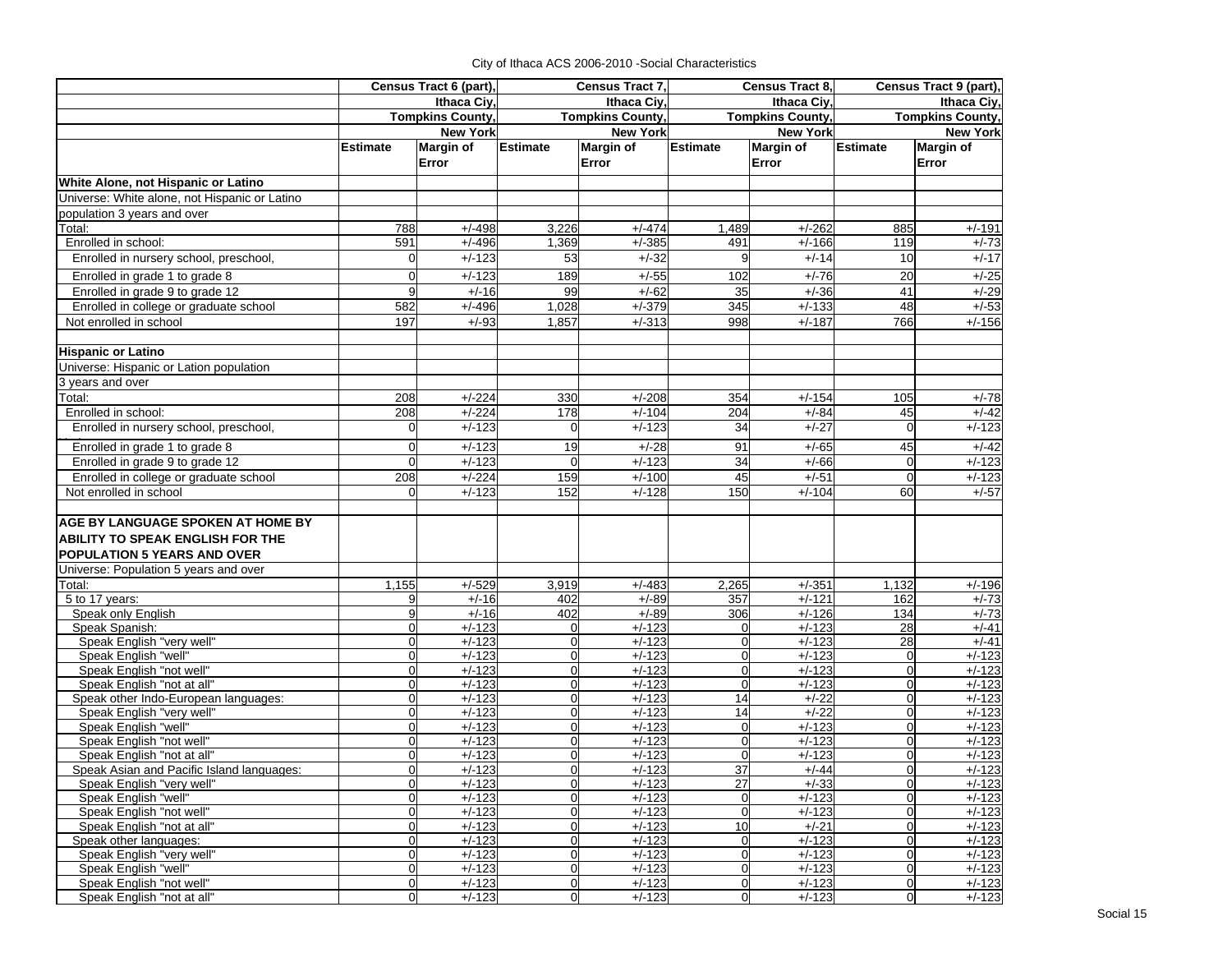| Ithaca Civ.<br>Ithaca Civ.<br>Ithaca Civ.<br>Ithaca Civ.<br><b>Tompkins County,</b><br><b>Tompkins County,</b><br><b>Tompkins County,</b><br><b>Tompkins County,</b><br><b>New York</b><br><b>New York</b><br><b>New York</b><br><b>New York</b><br><b>Margin of</b><br>Margin of<br><b>Margin of</b><br><b>Estimate</b><br><b>Margin of</b><br><b>Estimate</b><br><b>Estimate</b><br><b>Estimate</b><br>Error<br>Error<br>Error<br>Error<br>1,865<br>$+/-328$<br>2,201<br>$+/-738$<br>$+/-123$<br>1,787<br>$+/-386$<br>$\Omega$<br>Enrolled in school:<br>$+/-140$<br>$+/-123$<br>504<br>1,285<br>$+/-664$<br>$\Omega$<br>1,051<br>$+/-344$<br>36<br>$+/-123$<br>Enrolled in nursery school, preschool,<br>$+/-56$<br>34<br>$+/-40$<br>$\mathbf 0$<br>33<br>Enrolled in grade 1 to grade 8<br>$+/-76$<br>16<br>$+/-30$<br>$+/-123$<br>85<br>$+/-80$<br>117<br>$\mathbf 0$<br>$\overline{31}$<br>Enrolled in grade 9 to grade 12<br>111<br>$+/-66$<br>$+/-35$<br>$+/-123$<br>15<br>$+/-23$<br>$\overline{0}$<br>$+/-662$<br>Enrolled in college or graduate school<br>240<br>$+/-99$<br>1,204<br>$+/-123$<br>918<br>$\Omega$<br>Not enrolled in school<br>1,361<br>$+/-261$<br>916<br>$+/-193$<br>$\Omega$<br>$+/-123$<br>736<br>3 years and over<br>83<br>89<br>$+/-123$<br>$+/-68$<br>$+/-104$<br>$\overline{0}$<br>61<br>$+/-56$<br>36<br>66<br>$+/-48$<br>$+/-80$<br>$+/-123$<br>40<br>Enrolled in school:<br>$\overline{0}$<br>Enrolled in nursery school, preschool,<br>$+/-123$<br>10<br>$+/-19$<br>$\overline{0}$<br>$+/-123$<br>12<br>0<br>0<br>37<br>$+/-46$<br>$+/-123$<br>$+/-123$<br>Enrolled in grade 1 to grade 8<br>$+/-123$<br>$\Omega$<br>$\Omega$<br>Enrolled in grade 9 to grade 12<br>$+/-123$<br>$+/-123$<br>$+/-123$<br>$+/-123$<br>0<br>$\overline{0}$<br>$\Omega$<br>$\Omega$<br>$+/-32$<br>Enrolled in college or graduate school<br>36<br>$+/-48$<br>19<br>$+/-123$<br>28<br>$\overline{0}$<br>47<br>$\overline{23}$<br>$+/-29$<br>$+/-48$<br>$+/-28$<br>$+/-123$<br>21<br>Not enrolled in school<br>$\Omega$<br><b>AGE BY LANGUAGE SPOKEN AT HOME BY</b><br><b>ABILITY TO SPEAK ENGLISH FOR THE</b><br>POPULATION 5 YEARS AND OVER<br>Universe: Population 5 years and over<br>Total:<br>3,174<br>$+/-391$<br>2,427<br>$+/-754$<br>2,490<br>$\overline{0}$<br>$+/-123$<br>469<br>$+/-154$<br>123<br>$+/-79$<br>$+/-123$<br>5 to 17 years:<br>$\overline{0}$<br>140<br>$+/-142$<br>104<br>$+/-71$<br>$+/-123$<br>Speak only English<br>365<br>$\overline{0}$<br>126<br>$+/-123$<br>$+/-32$<br>Speak Spanish:<br>19<br>$\overline{0}$<br>$+/-123$<br>0<br>0<br>$+/-32$<br>Speak English "very well"<br>$\overline{0}$<br>$+/-123$<br>19<br>$\Omega$<br>$+/-123$<br>$+/-123$<br>$\Omega$<br>$\mathbf 0$<br>$+/-123$<br>$+/-123$<br>$+/-123$<br>$+/-123$<br>Speak English "well"<br>$\overline{0}$<br>$\overline{0}$<br>0<br>Speak English "not well"<br>$\overline{0}$<br>$+/-123$<br>$+/-123$<br>$\Omega$<br>$+/-123$<br>$+/-123$<br>$\Omega$<br>$\Omega$<br>$+/-123$<br>Speak English "not at all"<br>$\overline{0}$<br>$+/-123$<br>$\overline{0}$<br>$+/-123$<br>$\overline{0}$<br>$\overline{0}$<br>$+/-123$<br>23<br>$+/-29$<br>$\Omega$<br>$+/-123$<br>$\Omega$<br>$+/-123$<br>$\Omega$<br>$+/-123$<br>Speak other Indo-European languages:<br>23<br>Speak English "very well"<br>$+/-29$<br>$\overline{0}$<br>$+/-123$<br>$\overline{0}$<br>$+/-123$<br>0<br>$+/-123$<br>$+/-123$<br>$+/-123$<br>$+/-123$<br>Speak English "well"<br>0<br>$\Omega$<br>$\Omega$<br>$\Omega$<br>Speak English "not well"<br>0<br>$+/-123$<br>$\overline{0}$<br>$+/-123$<br>$+/-123$<br>$\mathbf 0$<br>0<br>0<br>$+/-123$<br>$+/-123$<br>$+/-123$<br>Speak English "not at all"<br>$\Omega$<br>$\Omega$<br>$\Omega$<br>81<br>$+/-123$<br>$+/-123$<br>Speak Asian and Pacific Island languages:<br>$+/-66$<br>$\Omega$<br>$\Omega$<br>14<br>81<br>$+/-66$<br>$+/-123$<br>$+/-123$<br>14<br>Speak English "very well"<br>$\overline{0}$<br>$\overline{0}$<br>$\overline{0}$<br>$+/-123$<br>$\overline{0}$<br>$+/-123$<br>Speak English "well"<br>$\Omega$<br>$+/-123$<br>$\Omega$<br>$\overline{0}$<br>$+/-123$<br>$+/-123$<br>$+/-123$<br>Speak English "not well"<br>$\overline{0}$<br>$\mathbf 0$<br>$\overline{0}$<br>Speak English "not at all"<br>$\overline{0}$<br>$\overline{0}$<br>$+/-123$<br>$+/-123$<br>$+/-123$<br>$\overline{0}$<br>$\overline{0}$<br>$\overline{0}$<br>$+/-123$<br>$\overline{0}$<br>$+/-123$<br>$\mathbf 0$<br>$+/-123$<br>Speak other languages:<br>$\overline{0}$<br>$\overline{0}$<br>$+/-123$<br>$\overline{0}$<br>$+/-123$<br>$+/-123$<br>$\Omega$<br>Speak English "very well"<br>$\overline{0}$<br>$+/-123$<br>$\overline{0}$<br>$+/-123$<br>$\overline{0}$<br>$\mathbf 0$<br>$+/-123$<br>$\Omega$<br>Speak English "well"<br>$\overline{0}$<br>$+/-123$<br>$\overline{0}$<br>$+/-123$<br>$\overline{0}$<br>$+/-123$<br>$\overline{0}$<br>Speak English "not well"<br>0<br>$+/-123$<br>$\Omega$<br>0<br>0 |                                               | Census Tract 10 (part), |          | Census Tract 11 (part), |          | Census Tract 12 (part) |  |  | Census Tract 13 (part), |
|-------------------------------------------------------------------------------------------------------------------------------------------------------------------------------------------------------------------------------------------------------------------------------------------------------------------------------------------------------------------------------------------------------------------------------------------------------------------------------------------------------------------------------------------------------------------------------------------------------------------------------------------------------------------------------------------------------------------------------------------------------------------------------------------------------------------------------------------------------------------------------------------------------------------------------------------------------------------------------------------------------------------------------------------------------------------------------------------------------------------------------------------------------------------------------------------------------------------------------------------------------------------------------------------------------------------------------------------------------------------------------------------------------------------------------------------------------------------------------------------------------------------------------------------------------------------------------------------------------------------------------------------------------------------------------------------------------------------------------------------------------------------------------------------------------------------------------------------------------------------------------------------------------------------------------------------------------------------------------------------------------------------------------------------------------------------------------------------------------------------------------------------------------------------------------------------------------------------------------------------------------------------------------------------------------------------------------------------------------------------------------------------------------------------------------------------------------------------------------------------------------------------------------------------------------------------------------------------------------------------------------------------------------------------------------------------------------------------------------------------------------------------------------------------------------------------------------------------------------------------------------------------------------------------------------------------------------------------------------------------------------------------------------------------------------------------------------------------------------------------------------------------------------------------------------------------------------------------------------------------------------------------------------------------------------------------------------------------------------------------------------------------------------------------------------------------------------------------------------------------------------------------------------------------------------------------------------------------------------------------------------------------------------------------------------------------------------------------------------------------------------------------------------------------------------------------------------------------------------------------------------------------------------------------------------------------------------------------------------------------------------------------------------------------------------------------------------------------------------------------------------------------------------------------------------------------------------------------------------------------------------------------------------------------------------------------------------------------------------------------------------------------------------------------------------------------------------------------------------------------------------------------------------------------------------------------------------------------------------------------------------------------------------------------------------------------------------------------------------------------------------------------------------------------------------------------------------------------------------------------------------------------------------------------------------------------------------------|-----------------------------------------------|-------------------------|----------|-------------------------|----------|------------------------|--|--|-------------------------|
| $+/-38$<br>$+/-316$<br>$+/-182$<br>$+/-48$<br>$+/-19$<br>$+/-44$<br>$+/-465$<br>$+/-100$<br>$+/-96$<br>$+/-123$<br>$+/-123$<br>$+/-123$<br>$+/-123$<br>$+/-22$<br>$+/-22$<br>$+/-123$<br>$+/-123$<br>$+/-123$<br>$+/-123$<br>$+/-123$<br>$+/-123$<br>$+/-123$                                                                                                                                                                                                                                                                                                                                                                                                                                                                                                                                                                                                                                                                                                                                                                                                                                                                                                                                                                                                                                                                                                                                                                                                                                                                                                                                                                                                                                                                                                                                                                                                                                                                                                                                                                                                                                                                                                                                                                                                                                                                                                                                                                                                                                                                                                                                                                                                                                                                                                                                                                                                                                                                                                                                                                                                                                                                                                                                                                                                                                                                                                                                                                                                                                                                                                                                                                                                                                                                                                                                                                                                                                                                                                                                                                                                                                                                                                                                                                                                                                                                                                                                                                                                                                                                                                                                                                                                                                                                                                                                                                                                                                                                                               |                                               |                         |          |                         |          |                        |  |  |                         |
|                                                                                                                                                                                                                                                                                                                                                                                                                                                                                                                                                                                                                                                                                                                                                                                                                                                                                                                                                                                                                                                                                                                                                                                                                                                                                                                                                                                                                                                                                                                                                                                                                                                                                                                                                                                                                                                                                                                                                                                                                                                                                                                                                                                                                                                                                                                                                                                                                                                                                                                                                                                                                                                                                                                                                                                                                                                                                                                                                                                                                                                                                                                                                                                                                                                                                                                                                                                                                                                                                                                                                                                                                                                                                                                                                                                                                                                                                                                                                                                                                                                                                                                                                                                                                                                                                                                                                                                                                                                                                                                                                                                                                                                                                                                                                                                                                                                                                                                                                             |                                               |                         |          |                         |          |                        |  |  |                         |
|                                                                                                                                                                                                                                                                                                                                                                                                                                                                                                                                                                                                                                                                                                                                                                                                                                                                                                                                                                                                                                                                                                                                                                                                                                                                                                                                                                                                                                                                                                                                                                                                                                                                                                                                                                                                                                                                                                                                                                                                                                                                                                                                                                                                                                                                                                                                                                                                                                                                                                                                                                                                                                                                                                                                                                                                                                                                                                                                                                                                                                                                                                                                                                                                                                                                                                                                                                                                                                                                                                                                                                                                                                                                                                                                                                                                                                                                                                                                                                                                                                                                                                                                                                                                                                                                                                                                                                                                                                                                                                                                                                                                                                                                                                                                                                                                                                                                                                                                                             |                                               |                         |          |                         |          |                        |  |  |                         |
|                                                                                                                                                                                                                                                                                                                                                                                                                                                                                                                                                                                                                                                                                                                                                                                                                                                                                                                                                                                                                                                                                                                                                                                                                                                                                                                                                                                                                                                                                                                                                                                                                                                                                                                                                                                                                                                                                                                                                                                                                                                                                                                                                                                                                                                                                                                                                                                                                                                                                                                                                                                                                                                                                                                                                                                                                                                                                                                                                                                                                                                                                                                                                                                                                                                                                                                                                                                                                                                                                                                                                                                                                                                                                                                                                                                                                                                                                                                                                                                                                                                                                                                                                                                                                                                                                                                                                                                                                                                                                                                                                                                                                                                                                                                                                                                                                                                                                                                                                             |                                               |                         |          |                         |          |                        |  |  |                         |
|                                                                                                                                                                                                                                                                                                                                                                                                                                                                                                                                                                                                                                                                                                                                                                                                                                                                                                                                                                                                                                                                                                                                                                                                                                                                                                                                                                                                                                                                                                                                                                                                                                                                                                                                                                                                                                                                                                                                                                                                                                                                                                                                                                                                                                                                                                                                                                                                                                                                                                                                                                                                                                                                                                                                                                                                                                                                                                                                                                                                                                                                                                                                                                                                                                                                                                                                                                                                                                                                                                                                                                                                                                                                                                                                                                                                                                                                                                                                                                                                                                                                                                                                                                                                                                                                                                                                                                                                                                                                                                                                                                                                                                                                                                                                                                                                                                                                                                                                                             |                                               |                         |          |                         |          |                        |  |  |                         |
|                                                                                                                                                                                                                                                                                                                                                                                                                                                                                                                                                                                                                                                                                                                                                                                                                                                                                                                                                                                                                                                                                                                                                                                                                                                                                                                                                                                                                                                                                                                                                                                                                                                                                                                                                                                                                                                                                                                                                                                                                                                                                                                                                                                                                                                                                                                                                                                                                                                                                                                                                                                                                                                                                                                                                                                                                                                                                                                                                                                                                                                                                                                                                                                                                                                                                                                                                                                                                                                                                                                                                                                                                                                                                                                                                                                                                                                                                                                                                                                                                                                                                                                                                                                                                                                                                                                                                                                                                                                                                                                                                                                                                                                                                                                                                                                                                                                                                                                                                             | White Alone, not Hispanic or Latino           |                         |          |                         |          |                        |  |  |                         |
|                                                                                                                                                                                                                                                                                                                                                                                                                                                                                                                                                                                                                                                                                                                                                                                                                                                                                                                                                                                                                                                                                                                                                                                                                                                                                                                                                                                                                                                                                                                                                                                                                                                                                                                                                                                                                                                                                                                                                                                                                                                                                                                                                                                                                                                                                                                                                                                                                                                                                                                                                                                                                                                                                                                                                                                                                                                                                                                                                                                                                                                                                                                                                                                                                                                                                                                                                                                                                                                                                                                                                                                                                                                                                                                                                                                                                                                                                                                                                                                                                                                                                                                                                                                                                                                                                                                                                                                                                                                                                                                                                                                                                                                                                                                                                                                                                                                                                                                                                             | Universe: White alone, not Hispanic or Latino |                         |          |                         |          |                        |  |  |                         |
|                                                                                                                                                                                                                                                                                                                                                                                                                                                                                                                                                                                                                                                                                                                                                                                                                                                                                                                                                                                                                                                                                                                                                                                                                                                                                                                                                                                                                                                                                                                                                                                                                                                                                                                                                                                                                                                                                                                                                                                                                                                                                                                                                                                                                                                                                                                                                                                                                                                                                                                                                                                                                                                                                                                                                                                                                                                                                                                                                                                                                                                                                                                                                                                                                                                                                                                                                                                                                                                                                                                                                                                                                                                                                                                                                                                                                                                                                                                                                                                                                                                                                                                                                                                                                                                                                                                                                                                                                                                                                                                                                                                                                                                                                                                                                                                                                                                                                                                                                             | population 3 years and over                   |                         |          |                         |          |                        |  |  |                         |
|                                                                                                                                                                                                                                                                                                                                                                                                                                                                                                                                                                                                                                                                                                                                                                                                                                                                                                                                                                                                                                                                                                                                                                                                                                                                                                                                                                                                                                                                                                                                                                                                                                                                                                                                                                                                                                                                                                                                                                                                                                                                                                                                                                                                                                                                                                                                                                                                                                                                                                                                                                                                                                                                                                                                                                                                                                                                                                                                                                                                                                                                                                                                                                                                                                                                                                                                                                                                                                                                                                                                                                                                                                                                                                                                                                                                                                                                                                                                                                                                                                                                                                                                                                                                                                                                                                                                                                                                                                                                                                                                                                                                                                                                                                                                                                                                                                                                                                                                                             | Total:                                        |                         |          |                         |          |                        |  |  |                         |
|                                                                                                                                                                                                                                                                                                                                                                                                                                                                                                                                                                                                                                                                                                                                                                                                                                                                                                                                                                                                                                                                                                                                                                                                                                                                                                                                                                                                                                                                                                                                                                                                                                                                                                                                                                                                                                                                                                                                                                                                                                                                                                                                                                                                                                                                                                                                                                                                                                                                                                                                                                                                                                                                                                                                                                                                                                                                                                                                                                                                                                                                                                                                                                                                                                                                                                                                                                                                                                                                                                                                                                                                                                                                                                                                                                                                                                                                                                                                                                                                                                                                                                                                                                                                                                                                                                                                                                                                                                                                                                                                                                                                                                                                                                                                                                                                                                                                                                                                                             |                                               |                         |          |                         |          |                        |  |  |                         |
|                                                                                                                                                                                                                                                                                                                                                                                                                                                                                                                                                                                                                                                                                                                                                                                                                                                                                                                                                                                                                                                                                                                                                                                                                                                                                                                                                                                                                                                                                                                                                                                                                                                                                                                                                                                                                                                                                                                                                                                                                                                                                                                                                                                                                                                                                                                                                                                                                                                                                                                                                                                                                                                                                                                                                                                                                                                                                                                                                                                                                                                                                                                                                                                                                                                                                                                                                                                                                                                                                                                                                                                                                                                                                                                                                                                                                                                                                                                                                                                                                                                                                                                                                                                                                                                                                                                                                                                                                                                                                                                                                                                                                                                                                                                                                                                                                                                                                                                                                             |                                               |                         |          |                         |          |                        |  |  |                         |
|                                                                                                                                                                                                                                                                                                                                                                                                                                                                                                                                                                                                                                                                                                                                                                                                                                                                                                                                                                                                                                                                                                                                                                                                                                                                                                                                                                                                                                                                                                                                                                                                                                                                                                                                                                                                                                                                                                                                                                                                                                                                                                                                                                                                                                                                                                                                                                                                                                                                                                                                                                                                                                                                                                                                                                                                                                                                                                                                                                                                                                                                                                                                                                                                                                                                                                                                                                                                                                                                                                                                                                                                                                                                                                                                                                                                                                                                                                                                                                                                                                                                                                                                                                                                                                                                                                                                                                                                                                                                                                                                                                                                                                                                                                                                                                                                                                                                                                                                                             |                                               |                         |          |                         |          |                        |  |  |                         |
|                                                                                                                                                                                                                                                                                                                                                                                                                                                                                                                                                                                                                                                                                                                                                                                                                                                                                                                                                                                                                                                                                                                                                                                                                                                                                                                                                                                                                                                                                                                                                                                                                                                                                                                                                                                                                                                                                                                                                                                                                                                                                                                                                                                                                                                                                                                                                                                                                                                                                                                                                                                                                                                                                                                                                                                                                                                                                                                                                                                                                                                                                                                                                                                                                                                                                                                                                                                                                                                                                                                                                                                                                                                                                                                                                                                                                                                                                                                                                                                                                                                                                                                                                                                                                                                                                                                                                                                                                                                                                                                                                                                                                                                                                                                                                                                                                                                                                                                                                             |                                               |                         |          |                         |          |                        |  |  |                         |
|                                                                                                                                                                                                                                                                                                                                                                                                                                                                                                                                                                                                                                                                                                                                                                                                                                                                                                                                                                                                                                                                                                                                                                                                                                                                                                                                                                                                                                                                                                                                                                                                                                                                                                                                                                                                                                                                                                                                                                                                                                                                                                                                                                                                                                                                                                                                                                                                                                                                                                                                                                                                                                                                                                                                                                                                                                                                                                                                                                                                                                                                                                                                                                                                                                                                                                                                                                                                                                                                                                                                                                                                                                                                                                                                                                                                                                                                                                                                                                                                                                                                                                                                                                                                                                                                                                                                                                                                                                                                                                                                                                                                                                                                                                                                                                                                                                                                                                                                                             |                                               |                         |          |                         |          |                        |  |  |                         |
|                                                                                                                                                                                                                                                                                                                                                                                                                                                                                                                                                                                                                                                                                                                                                                                                                                                                                                                                                                                                                                                                                                                                                                                                                                                                                                                                                                                                                                                                                                                                                                                                                                                                                                                                                                                                                                                                                                                                                                                                                                                                                                                                                                                                                                                                                                                                                                                                                                                                                                                                                                                                                                                                                                                                                                                                                                                                                                                                                                                                                                                                                                                                                                                                                                                                                                                                                                                                                                                                                                                                                                                                                                                                                                                                                                                                                                                                                                                                                                                                                                                                                                                                                                                                                                                                                                                                                                                                                                                                                                                                                                                                                                                                                                                                                                                                                                                                                                                                                             |                                               |                         |          |                         |          |                        |  |  |                         |
|                                                                                                                                                                                                                                                                                                                                                                                                                                                                                                                                                                                                                                                                                                                                                                                                                                                                                                                                                                                                                                                                                                                                                                                                                                                                                                                                                                                                                                                                                                                                                                                                                                                                                                                                                                                                                                                                                                                                                                                                                                                                                                                                                                                                                                                                                                                                                                                                                                                                                                                                                                                                                                                                                                                                                                                                                                                                                                                                                                                                                                                                                                                                                                                                                                                                                                                                                                                                                                                                                                                                                                                                                                                                                                                                                                                                                                                                                                                                                                                                                                                                                                                                                                                                                                                                                                                                                                                                                                                                                                                                                                                                                                                                                                                                                                                                                                                                                                                                                             |                                               |                         |          |                         |          |                        |  |  |                         |
|                                                                                                                                                                                                                                                                                                                                                                                                                                                                                                                                                                                                                                                                                                                                                                                                                                                                                                                                                                                                                                                                                                                                                                                                                                                                                                                                                                                                                                                                                                                                                                                                                                                                                                                                                                                                                                                                                                                                                                                                                                                                                                                                                                                                                                                                                                                                                                                                                                                                                                                                                                                                                                                                                                                                                                                                                                                                                                                                                                                                                                                                                                                                                                                                                                                                                                                                                                                                                                                                                                                                                                                                                                                                                                                                                                                                                                                                                                                                                                                                                                                                                                                                                                                                                                                                                                                                                                                                                                                                                                                                                                                                                                                                                                                                                                                                                                                                                                                                                             | <b>Hispanic or Latino</b>                     |                         |          |                         |          |                        |  |  |                         |
|                                                                                                                                                                                                                                                                                                                                                                                                                                                                                                                                                                                                                                                                                                                                                                                                                                                                                                                                                                                                                                                                                                                                                                                                                                                                                                                                                                                                                                                                                                                                                                                                                                                                                                                                                                                                                                                                                                                                                                                                                                                                                                                                                                                                                                                                                                                                                                                                                                                                                                                                                                                                                                                                                                                                                                                                                                                                                                                                                                                                                                                                                                                                                                                                                                                                                                                                                                                                                                                                                                                                                                                                                                                                                                                                                                                                                                                                                                                                                                                                                                                                                                                                                                                                                                                                                                                                                                                                                                                                                                                                                                                                                                                                                                                                                                                                                                                                                                                                                             | Universe: Hispanic or Lation population       |                         |          |                         |          |                        |  |  |                         |
|                                                                                                                                                                                                                                                                                                                                                                                                                                                                                                                                                                                                                                                                                                                                                                                                                                                                                                                                                                                                                                                                                                                                                                                                                                                                                                                                                                                                                                                                                                                                                                                                                                                                                                                                                                                                                                                                                                                                                                                                                                                                                                                                                                                                                                                                                                                                                                                                                                                                                                                                                                                                                                                                                                                                                                                                                                                                                                                                                                                                                                                                                                                                                                                                                                                                                                                                                                                                                                                                                                                                                                                                                                                                                                                                                                                                                                                                                                                                                                                                                                                                                                                                                                                                                                                                                                                                                                                                                                                                                                                                                                                                                                                                                                                                                                                                                                                                                                                                                             |                                               |                         |          |                         |          |                        |  |  |                         |
|                                                                                                                                                                                                                                                                                                                                                                                                                                                                                                                                                                                                                                                                                                                                                                                                                                                                                                                                                                                                                                                                                                                                                                                                                                                                                                                                                                                                                                                                                                                                                                                                                                                                                                                                                                                                                                                                                                                                                                                                                                                                                                                                                                                                                                                                                                                                                                                                                                                                                                                                                                                                                                                                                                                                                                                                                                                                                                                                                                                                                                                                                                                                                                                                                                                                                                                                                                                                                                                                                                                                                                                                                                                                                                                                                                                                                                                                                                                                                                                                                                                                                                                                                                                                                                                                                                                                                                                                                                                                                                                                                                                                                                                                                                                                                                                                                                                                                                                                                             | Total:                                        |                         |          |                         |          |                        |  |  |                         |
|                                                                                                                                                                                                                                                                                                                                                                                                                                                                                                                                                                                                                                                                                                                                                                                                                                                                                                                                                                                                                                                                                                                                                                                                                                                                                                                                                                                                                                                                                                                                                                                                                                                                                                                                                                                                                                                                                                                                                                                                                                                                                                                                                                                                                                                                                                                                                                                                                                                                                                                                                                                                                                                                                                                                                                                                                                                                                                                                                                                                                                                                                                                                                                                                                                                                                                                                                                                                                                                                                                                                                                                                                                                                                                                                                                                                                                                                                                                                                                                                                                                                                                                                                                                                                                                                                                                                                                                                                                                                                                                                                                                                                                                                                                                                                                                                                                                                                                                                                             |                                               |                         |          |                         |          |                        |  |  |                         |
|                                                                                                                                                                                                                                                                                                                                                                                                                                                                                                                                                                                                                                                                                                                                                                                                                                                                                                                                                                                                                                                                                                                                                                                                                                                                                                                                                                                                                                                                                                                                                                                                                                                                                                                                                                                                                                                                                                                                                                                                                                                                                                                                                                                                                                                                                                                                                                                                                                                                                                                                                                                                                                                                                                                                                                                                                                                                                                                                                                                                                                                                                                                                                                                                                                                                                                                                                                                                                                                                                                                                                                                                                                                                                                                                                                                                                                                                                                                                                                                                                                                                                                                                                                                                                                                                                                                                                                                                                                                                                                                                                                                                                                                                                                                                                                                                                                                                                                                                                             |                                               |                         |          |                         |          |                        |  |  |                         |
|                                                                                                                                                                                                                                                                                                                                                                                                                                                                                                                                                                                                                                                                                                                                                                                                                                                                                                                                                                                                                                                                                                                                                                                                                                                                                                                                                                                                                                                                                                                                                                                                                                                                                                                                                                                                                                                                                                                                                                                                                                                                                                                                                                                                                                                                                                                                                                                                                                                                                                                                                                                                                                                                                                                                                                                                                                                                                                                                                                                                                                                                                                                                                                                                                                                                                                                                                                                                                                                                                                                                                                                                                                                                                                                                                                                                                                                                                                                                                                                                                                                                                                                                                                                                                                                                                                                                                                                                                                                                                                                                                                                                                                                                                                                                                                                                                                                                                                                                                             |                                               |                         |          |                         |          |                        |  |  |                         |
|                                                                                                                                                                                                                                                                                                                                                                                                                                                                                                                                                                                                                                                                                                                                                                                                                                                                                                                                                                                                                                                                                                                                                                                                                                                                                                                                                                                                                                                                                                                                                                                                                                                                                                                                                                                                                                                                                                                                                                                                                                                                                                                                                                                                                                                                                                                                                                                                                                                                                                                                                                                                                                                                                                                                                                                                                                                                                                                                                                                                                                                                                                                                                                                                                                                                                                                                                                                                                                                                                                                                                                                                                                                                                                                                                                                                                                                                                                                                                                                                                                                                                                                                                                                                                                                                                                                                                                                                                                                                                                                                                                                                                                                                                                                                                                                                                                                                                                                                                             |                                               |                         |          |                         |          |                        |  |  |                         |
|                                                                                                                                                                                                                                                                                                                                                                                                                                                                                                                                                                                                                                                                                                                                                                                                                                                                                                                                                                                                                                                                                                                                                                                                                                                                                                                                                                                                                                                                                                                                                                                                                                                                                                                                                                                                                                                                                                                                                                                                                                                                                                                                                                                                                                                                                                                                                                                                                                                                                                                                                                                                                                                                                                                                                                                                                                                                                                                                                                                                                                                                                                                                                                                                                                                                                                                                                                                                                                                                                                                                                                                                                                                                                                                                                                                                                                                                                                                                                                                                                                                                                                                                                                                                                                                                                                                                                                                                                                                                                                                                                                                                                                                                                                                                                                                                                                                                                                                                                             |                                               |                         |          |                         |          |                        |  |  |                         |
|                                                                                                                                                                                                                                                                                                                                                                                                                                                                                                                                                                                                                                                                                                                                                                                                                                                                                                                                                                                                                                                                                                                                                                                                                                                                                                                                                                                                                                                                                                                                                                                                                                                                                                                                                                                                                                                                                                                                                                                                                                                                                                                                                                                                                                                                                                                                                                                                                                                                                                                                                                                                                                                                                                                                                                                                                                                                                                                                                                                                                                                                                                                                                                                                                                                                                                                                                                                                                                                                                                                                                                                                                                                                                                                                                                                                                                                                                                                                                                                                                                                                                                                                                                                                                                                                                                                                                                                                                                                                                                                                                                                                                                                                                                                                                                                                                                                                                                                                                             |                                               |                         |          |                         |          |                        |  |  |                         |
|                                                                                                                                                                                                                                                                                                                                                                                                                                                                                                                                                                                                                                                                                                                                                                                                                                                                                                                                                                                                                                                                                                                                                                                                                                                                                                                                                                                                                                                                                                                                                                                                                                                                                                                                                                                                                                                                                                                                                                                                                                                                                                                                                                                                                                                                                                                                                                                                                                                                                                                                                                                                                                                                                                                                                                                                                                                                                                                                                                                                                                                                                                                                                                                                                                                                                                                                                                                                                                                                                                                                                                                                                                                                                                                                                                                                                                                                                                                                                                                                                                                                                                                                                                                                                                                                                                                                                                                                                                                                                                                                                                                                                                                                                                                                                                                                                                                                                                                                                             |                                               |                         |          |                         |          |                        |  |  |                         |
|                                                                                                                                                                                                                                                                                                                                                                                                                                                                                                                                                                                                                                                                                                                                                                                                                                                                                                                                                                                                                                                                                                                                                                                                                                                                                                                                                                                                                                                                                                                                                                                                                                                                                                                                                                                                                                                                                                                                                                                                                                                                                                                                                                                                                                                                                                                                                                                                                                                                                                                                                                                                                                                                                                                                                                                                                                                                                                                                                                                                                                                                                                                                                                                                                                                                                                                                                                                                                                                                                                                                                                                                                                                                                                                                                                                                                                                                                                                                                                                                                                                                                                                                                                                                                                                                                                                                                                                                                                                                                                                                                                                                                                                                                                                                                                                                                                                                                                                                                             |                                               |                         |          |                         |          |                        |  |  |                         |
|                                                                                                                                                                                                                                                                                                                                                                                                                                                                                                                                                                                                                                                                                                                                                                                                                                                                                                                                                                                                                                                                                                                                                                                                                                                                                                                                                                                                                                                                                                                                                                                                                                                                                                                                                                                                                                                                                                                                                                                                                                                                                                                                                                                                                                                                                                                                                                                                                                                                                                                                                                                                                                                                                                                                                                                                                                                                                                                                                                                                                                                                                                                                                                                                                                                                                                                                                                                                                                                                                                                                                                                                                                                                                                                                                                                                                                                                                                                                                                                                                                                                                                                                                                                                                                                                                                                                                                                                                                                                                                                                                                                                                                                                                                                                                                                                                                                                                                                                                             |                                               |                         |          |                         |          |                        |  |  |                         |
|                                                                                                                                                                                                                                                                                                                                                                                                                                                                                                                                                                                                                                                                                                                                                                                                                                                                                                                                                                                                                                                                                                                                                                                                                                                                                                                                                                                                                                                                                                                                                                                                                                                                                                                                                                                                                                                                                                                                                                                                                                                                                                                                                                                                                                                                                                                                                                                                                                                                                                                                                                                                                                                                                                                                                                                                                                                                                                                                                                                                                                                                                                                                                                                                                                                                                                                                                                                                                                                                                                                                                                                                                                                                                                                                                                                                                                                                                                                                                                                                                                                                                                                                                                                                                                                                                                                                                                                                                                                                                                                                                                                                                                                                                                                                                                                                                                                                                                                                                             |                                               |                         |          |                         |          |                        |  |  |                         |
|                                                                                                                                                                                                                                                                                                                                                                                                                                                                                                                                                                                                                                                                                                                                                                                                                                                                                                                                                                                                                                                                                                                                                                                                                                                                                                                                                                                                                                                                                                                                                                                                                                                                                                                                                                                                                                                                                                                                                                                                                                                                                                                                                                                                                                                                                                                                                                                                                                                                                                                                                                                                                                                                                                                                                                                                                                                                                                                                                                                                                                                                                                                                                                                                                                                                                                                                                                                                                                                                                                                                                                                                                                                                                                                                                                                                                                                                                                                                                                                                                                                                                                                                                                                                                                                                                                                                                                                                                                                                                                                                                                                                                                                                                                                                                                                                                                                                                                                                                             |                                               |                         |          |                         |          |                        |  |  |                         |
|                                                                                                                                                                                                                                                                                                                                                                                                                                                                                                                                                                                                                                                                                                                                                                                                                                                                                                                                                                                                                                                                                                                                                                                                                                                                                                                                                                                                                                                                                                                                                                                                                                                                                                                                                                                                                                                                                                                                                                                                                                                                                                                                                                                                                                                                                                                                                                                                                                                                                                                                                                                                                                                                                                                                                                                                                                                                                                                                                                                                                                                                                                                                                                                                                                                                                                                                                                                                                                                                                                                                                                                                                                                                                                                                                                                                                                                                                                                                                                                                                                                                                                                                                                                                                                                                                                                                                                                                                                                                                                                                                                                                                                                                                                                                                                                                                                                                                                                                                             |                                               |                         |          |                         |          |                        |  |  |                         |
|                                                                                                                                                                                                                                                                                                                                                                                                                                                                                                                                                                                                                                                                                                                                                                                                                                                                                                                                                                                                                                                                                                                                                                                                                                                                                                                                                                                                                                                                                                                                                                                                                                                                                                                                                                                                                                                                                                                                                                                                                                                                                                                                                                                                                                                                                                                                                                                                                                                                                                                                                                                                                                                                                                                                                                                                                                                                                                                                                                                                                                                                                                                                                                                                                                                                                                                                                                                                                                                                                                                                                                                                                                                                                                                                                                                                                                                                                                                                                                                                                                                                                                                                                                                                                                                                                                                                                                                                                                                                                                                                                                                                                                                                                                                                                                                                                                                                                                                                                             |                                               |                         |          |                         |          |                        |  |  |                         |
|                                                                                                                                                                                                                                                                                                                                                                                                                                                                                                                                                                                                                                                                                                                                                                                                                                                                                                                                                                                                                                                                                                                                                                                                                                                                                                                                                                                                                                                                                                                                                                                                                                                                                                                                                                                                                                                                                                                                                                                                                                                                                                                                                                                                                                                                                                                                                                                                                                                                                                                                                                                                                                                                                                                                                                                                                                                                                                                                                                                                                                                                                                                                                                                                                                                                                                                                                                                                                                                                                                                                                                                                                                                                                                                                                                                                                                                                                                                                                                                                                                                                                                                                                                                                                                                                                                                                                                                                                                                                                                                                                                                                                                                                                                                                                                                                                                                                                                                                                             |                                               |                         |          |                         |          |                        |  |  |                         |
|                                                                                                                                                                                                                                                                                                                                                                                                                                                                                                                                                                                                                                                                                                                                                                                                                                                                                                                                                                                                                                                                                                                                                                                                                                                                                                                                                                                                                                                                                                                                                                                                                                                                                                                                                                                                                                                                                                                                                                                                                                                                                                                                                                                                                                                                                                                                                                                                                                                                                                                                                                                                                                                                                                                                                                                                                                                                                                                                                                                                                                                                                                                                                                                                                                                                                                                                                                                                                                                                                                                                                                                                                                                                                                                                                                                                                                                                                                                                                                                                                                                                                                                                                                                                                                                                                                                                                                                                                                                                                                                                                                                                                                                                                                                                                                                                                                                                                                                                                             |                                               |                         |          |                         |          |                        |  |  |                         |
|                                                                                                                                                                                                                                                                                                                                                                                                                                                                                                                                                                                                                                                                                                                                                                                                                                                                                                                                                                                                                                                                                                                                                                                                                                                                                                                                                                                                                                                                                                                                                                                                                                                                                                                                                                                                                                                                                                                                                                                                                                                                                                                                                                                                                                                                                                                                                                                                                                                                                                                                                                                                                                                                                                                                                                                                                                                                                                                                                                                                                                                                                                                                                                                                                                                                                                                                                                                                                                                                                                                                                                                                                                                                                                                                                                                                                                                                                                                                                                                                                                                                                                                                                                                                                                                                                                                                                                                                                                                                                                                                                                                                                                                                                                                                                                                                                                                                                                                                                             |                                               |                         |          |                         |          |                        |  |  |                         |
|                                                                                                                                                                                                                                                                                                                                                                                                                                                                                                                                                                                                                                                                                                                                                                                                                                                                                                                                                                                                                                                                                                                                                                                                                                                                                                                                                                                                                                                                                                                                                                                                                                                                                                                                                                                                                                                                                                                                                                                                                                                                                                                                                                                                                                                                                                                                                                                                                                                                                                                                                                                                                                                                                                                                                                                                                                                                                                                                                                                                                                                                                                                                                                                                                                                                                                                                                                                                                                                                                                                                                                                                                                                                                                                                                                                                                                                                                                                                                                                                                                                                                                                                                                                                                                                                                                                                                                                                                                                                                                                                                                                                                                                                                                                                                                                                                                                                                                                                                             |                                               |                         |          |                         |          |                        |  |  |                         |
|                                                                                                                                                                                                                                                                                                                                                                                                                                                                                                                                                                                                                                                                                                                                                                                                                                                                                                                                                                                                                                                                                                                                                                                                                                                                                                                                                                                                                                                                                                                                                                                                                                                                                                                                                                                                                                                                                                                                                                                                                                                                                                                                                                                                                                                                                                                                                                                                                                                                                                                                                                                                                                                                                                                                                                                                                                                                                                                                                                                                                                                                                                                                                                                                                                                                                                                                                                                                                                                                                                                                                                                                                                                                                                                                                                                                                                                                                                                                                                                                                                                                                                                                                                                                                                                                                                                                                                                                                                                                                                                                                                                                                                                                                                                                                                                                                                                                                                                                                             |                                               |                         |          |                         |          |                        |  |  |                         |
|                                                                                                                                                                                                                                                                                                                                                                                                                                                                                                                                                                                                                                                                                                                                                                                                                                                                                                                                                                                                                                                                                                                                                                                                                                                                                                                                                                                                                                                                                                                                                                                                                                                                                                                                                                                                                                                                                                                                                                                                                                                                                                                                                                                                                                                                                                                                                                                                                                                                                                                                                                                                                                                                                                                                                                                                                                                                                                                                                                                                                                                                                                                                                                                                                                                                                                                                                                                                                                                                                                                                                                                                                                                                                                                                                                                                                                                                                                                                                                                                                                                                                                                                                                                                                                                                                                                                                                                                                                                                                                                                                                                                                                                                                                                                                                                                                                                                                                                                                             |                                               |                         |          |                         |          |                        |  |  |                         |
|                                                                                                                                                                                                                                                                                                                                                                                                                                                                                                                                                                                                                                                                                                                                                                                                                                                                                                                                                                                                                                                                                                                                                                                                                                                                                                                                                                                                                                                                                                                                                                                                                                                                                                                                                                                                                                                                                                                                                                                                                                                                                                                                                                                                                                                                                                                                                                                                                                                                                                                                                                                                                                                                                                                                                                                                                                                                                                                                                                                                                                                                                                                                                                                                                                                                                                                                                                                                                                                                                                                                                                                                                                                                                                                                                                                                                                                                                                                                                                                                                                                                                                                                                                                                                                                                                                                                                                                                                                                                                                                                                                                                                                                                                                                                                                                                                                                                                                                                                             |                                               |                         |          |                         |          |                        |  |  |                         |
|                                                                                                                                                                                                                                                                                                                                                                                                                                                                                                                                                                                                                                                                                                                                                                                                                                                                                                                                                                                                                                                                                                                                                                                                                                                                                                                                                                                                                                                                                                                                                                                                                                                                                                                                                                                                                                                                                                                                                                                                                                                                                                                                                                                                                                                                                                                                                                                                                                                                                                                                                                                                                                                                                                                                                                                                                                                                                                                                                                                                                                                                                                                                                                                                                                                                                                                                                                                                                                                                                                                                                                                                                                                                                                                                                                                                                                                                                                                                                                                                                                                                                                                                                                                                                                                                                                                                                                                                                                                                                                                                                                                                                                                                                                                                                                                                                                                                                                                                                             |                                               |                         |          |                         |          |                        |  |  |                         |
|                                                                                                                                                                                                                                                                                                                                                                                                                                                                                                                                                                                                                                                                                                                                                                                                                                                                                                                                                                                                                                                                                                                                                                                                                                                                                                                                                                                                                                                                                                                                                                                                                                                                                                                                                                                                                                                                                                                                                                                                                                                                                                                                                                                                                                                                                                                                                                                                                                                                                                                                                                                                                                                                                                                                                                                                                                                                                                                                                                                                                                                                                                                                                                                                                                                                                                                                                                                                                                                                                                                                                                                                                                                                                                                                                                                                                                                                                                                                                                                                                                                                                                                                                                                                                                                                                                                                                                                                                                                                                                                                                                                                                                                                                                                                                                                                                                                                                                                                                             |                                               |                         |          |                         |          |                        |  |  |                         |
|                                                                                                                                                                                                                                                                                                                                                                                                                                                                                                                                                                                                                                                                                                                                                                                                                                                                                                                                                                                                                                                                                                                                                                                                                                                                                                                                                                                                                                                                                                                                                                                                                                                                                                                                                                                                                                                                                                                                                                                                                                                                                                                                                                                                                                                                                                                                                                                                                                                                                                                                                                                                                                                                                                                                                                                                                                                                                                                                                                                                                                                                                                                                                                                                                                                                                                                                                                                                                                                                                                                                                                                                                                                                                                                                                                                                                                                                                                                                                                                                                                                                                                                                                                                                                                                                                                                                                                                                                                                                                                                                                                                                                                                                                                                                                                                                                                                                                                                                                             |                                               |                         |          |                         |          |                        |  |  |                         |
|                                                                                                                                                                                                                                                                                                                                                                                                                                                                                                                                                                                                                                                                                                                                                                                                                                                                                                                                                                                                                                                                                                                                                                                                                                                                                                                                                                                                                                                                                                                                                                                                                                                                                                                                                                                                                                                                                                                                                                                                                                                                                                                                                                                                                                                                                                                                                                                                                                                                                                                                                                                                                                                                                                                                                                                                                                                                                                                                                                                                                                                                                                                                                                                                                                                                                                                                                                                                                                                                                                                                                                                                                                                                                                                                                                                                                                                                                                                                                                                                                                                                                                                                                                                                                                                                                                                                                                                                                                                                                                                                                                                                                                                                                                                                                                                                                                                                                                                                                             |                                               |                         |          |                         |          |                        |  |  |                         |
|                                                                                                                                                                                                                                                                                                                                                                                                                                                                                                                                                                                                                                                                                                                                                                                                                                                                                                                                                                                                                                                                                                                                                                                                                                                                                                                                                                                                                                                                                                                                                                                                                                                                                                                                                                                                                                                                                                                                                                                                                                                                                                                                                                                                                                                                                                                                                                                                                                                                                                                                                                                                                                                                                                                                                                                                                                                                                                                                                                                                                                                                                                                                                                                                                                                                                                                                                                                                                                                                                                                                                                                                                                                                                                                                                                                                                                                                                                                                                                                                                                                                                                                                                                                                                                                                                                                                                                                                                                                                                                                                                                                                                                                                                                                                                                                                                                                                                                                                                             |                                               |                         |          |                         |          |                        |  |  |                         |
|                                                                                                                                                                                                                                                                                                                                                                                                                                                                                                                                                                                                                                                                                                                                                                                                                                                                                                                                                                                                                                                                                                                                                                                                                                                                                                                                                                                                                                                                                                                                                                                                                                                                                                                                                                                                                                                                                                                                                                                                                                                                                                                                                                                                                                                                                                                                                                                                                                                                                                                                                                                                                                                                                                                                                                                                                                                                                                                                                                                                                                                                                                                                                                                                                                                                                                                                                                                                                                                                                                                                                                                                                                                                                                                                                                                                                                                                                                                                                                                                                                                                                                                                                                                                                                                                                                                                                                                                                                                                                                                                                                                                                                                                                                                                                                                                                                                                                                                                                             |                                               |                         |          |                         |          |                        |  |  |                         |
|                                                                                                                                                                                                                                                                                                                                                                                                                                                                                                                                                                                                                                                                                                                                                                                                                                                                                                                                                                                                                                                                                                                                                                                                                                                                                                                                                                                                                                                                                                                                                                                                                                                                                                                                                                                                                                                                                                                                                                                                                                                                                                                                                                                                                                                                                                                                                                                                                                                                                                                                                                                                                                                                                                                                                                                                                                                                                                                                                                                                                                                                                                                                                                                                                                                                                                                                                                                                                                                                                                                                                                                                                                                                                                                                                                                                                                                                                                                                                                                                                                                                                                                                                                                                                                                                                                                                                                                                                                                                                                                                                                                                                                                                                                                                                                                                                                                                                                                                                             |                                               |                         |          |                         |          |                        |  |  |                         |
|                                                                                                                                                                                                                                                                                                                                                                                                                                                                                                                                                                                                                                                                                                                                                                                                                                                                                                                                                                                                                                                                                                                                                                                                                                                                                                                                                                                                                                                                                                                                                                                                                                                                                                                                                                                                                                                                                                                                                                                                                                                                                                                                                                                                                                                                                                                                                                                                                                                                                                                                                                                                                                                                                                                                                                                                                                                                                                                                                                                                                                                                                                                                                                                                                                                                                                                                                                                                                                                                                                                                                                                                                                                                                                                                                                                                                                                                                                                                                                                                                                                                                                                                                                                                                                                                                                                                                                                                                                                                                                                                                                                                                                                                                                                                                                                                                                                                                                                                                             |                                               |                         |          |                         |          |                        |  |  |                         |
|                                                                                                                                                                                                                                                                                                                                                                                                                                                                                                                                                                                                                                                                                                                                                                                                                                                                                                                                                                                                                                                                                                                                                                                                                                                                                                                                                                                                                                                                                                                                                                                                                                                                                                                                                                                                                                                                                                                                                                                                                                                                                                                                                                                                                                                                                                                                                                                                                                                                                                                                                                                                                                                                                                                                                                                                                                                                                                                                                                                                                                                                                                                                                                                                                                                                                                                                                                                                                                                                                                                                                                                                                                                                                                                                                                                                                                                                                                                                                                                                                                                                                                                                                                                                                                                                                                                                                                                                                                                                                                                                                                                                                                                                                                                                                                                                                                                                                                                                                             |                                               |                         |          |                         |          |                        |  |  |                         |
|                                                                                                                                                                                                                                                                                                                                                                                                                                                                                                                                                                                                                                                                                                                                                                                                                                                                                                                                                                                                                                                                                                                                                                                                                                                                                                                                                                                                                                                                                                                                                                                                                                                                                                                                                                                                                                                                                                                                                                                                                                                                                                                                                                                                                                                                                                                                                                                                                                                                                                                                                                                                                                                                                                                                                                                                                                                                                                                                                                                                                                                                                                                                                                                                                                                                                                                                                                                                                                                                                                                                                                                                                                                                                                                                                                                                                                                                                                                                                                                                                                                                                                                                                                                                                                                                                                                                                                                                                                                                                                                                                                                                                                                                                                                                                                                                                                                                                                                                                             |                                               |                         |          |                         |          |                        |  |  |                         |
|                                                                                                                                                                                                                                                                                                                                                                                                                                                                                                                                                                                                                                                                                                                                                                                                                                                                                                                                                                                                                                                                                                                                                                                                                                                                                                                                                                                                                                                                                                                                                                                                                                                                                                                                                                                                                                                                                                                                                                                                                                                                                                                                                                                                                                                                                                                                                                                                                                                                                                                                                                                                                                                                                                                                                                                                                                                                                                                                                                                                                                                                                                                                                                                                                                                                                                                                                                                                                                                                                                                                                                                                                                                                                                                                                                                                                                                                                                                                                                                                                                                                                                                                                                                                                                                                                                                                                                                                                                                                                                                                                                                                                                                                                                                                                                                                                                                                                                                                                             |                                               |                         |          |                         |          |                        |  |  |                         |
|                                                                                                                                                                                                                                                                                                                                                                                                                                                                                                                                                                                                                                                                                                                                                                                                                                                                                                                                                                                                                                                                                                                                                                                                                                                                                                                                                                                                                                                                                                                                                                                                                                                                                                                                                                                                                                                                                                                                                                                                                                                                                                                                                                                                                                                                                                                                                                                                                                                                                                                                                                                                                                                                                                                                                                                                                                                                                                                                                                                                                                                                                                                                                                                                                                                                                                                                                                                                                                                                                                                                                                                                                                                                                                                                                                                                                                                                                                                                                                                                                                                                                                                                                                                                                                                                                                                                                                                                                                                                                                                                                                                                                                                                                                                                                                                                                                                                                                                                                             |                                               |                         |          |                         |          |                        |  |  |                         |
|                                                                                                                                                                                                                                                                                                                                                                                                                                                                                                                                                                                                                                                                                                                                                                                                                                                                                                                                                                                                                                                                                                                                                                                                                                                                                                                                                                                                                                                                                                                                                                                                                                                                                                                                                                                                                                                                                                                                                                                                                                                                                                                                                                                                                                                                                                                                                                                                                                                                                                                                                                                                                                                                                                                                                                                                                                                                                                                                                                                                                                                                                                                                                                                                                                                                                                                                                                                                                                                                                                                                                                                                                                                                                                                                                                                                                                                                                                                                                                                                                                                                                                                                                                                                                                                                                                                                                                                                                                                                                                                                                                                                                                                                                                                                                                                                                                                                                                                                                             | Speak English "not at all"                    |                         | $+/-123$ |                         | $+/-123$ |                        |  |  | $+/-123$                |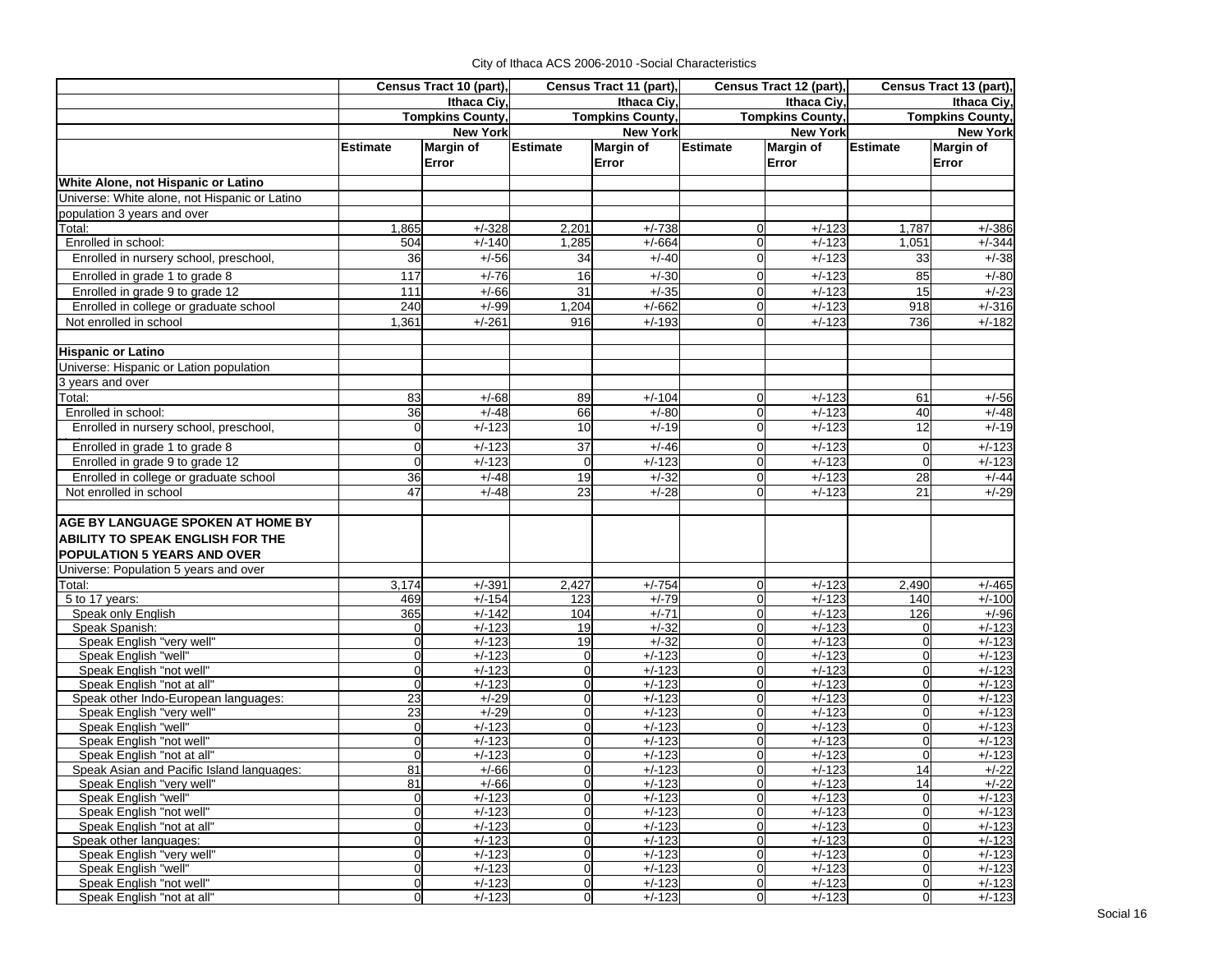|                                           |                      |                     |                 |                      |                  |                         |                 | Ithaca Civ.             |
|-------------------------------------------|----------------------|---------------------|-----------------|----------------------|------------------|-------------------------|-----------------|-------------------------|
|                                           |                      |                     |                 |                      |                  | <b>Tompkins County,</b> |                 | <b>Tompkins County,</b> |
|                                           | <b>United States</b> |                     | <b>New York</b> |                      |                  | <b>New York</b>         |                 | <b>New York</b>         |
|                                           | <b>Estimate</b>      | <b>Margin of</b>    | <b>Estimate</b> | <b>Margin of</b>     | <b>Estimate</b>  | <b>Margin of</b>        | <b>Estimate</b> | Margin of               |
|                                           |                      | Error               |                 | Error                |                  | Error                   |                 | Error                   |
|                                           | 191,182,742          | $+/-7,061$          | 12,290,827      | $+/-653$             |                  | $+/-99$                 | 25,832          | $+/-345$                |
| 18 to 64 years:<br>Speak only English     | 150.819.419          | $+/-74.007$         | 8,523,006       | $+/-12,089$          | 73,221<br>59,777 | $+/-630$                | 18,678          | $+/-763$                |
| Speak Spanish:                            | 24,907,014           | $+\frac{7}{34,908}$ | 1,892,213       | $+/-5,177$           | 2,408            | $+/-294$                | 1,395           | $+/-261$                |
| Speak English "very well"                 | 12,146,837           | $+/-26,842$         | 943,814         | $+/-6,685$           | 2,091            | $+/-286$                | 1,272           | $+/-244$                |
| Speak English "well"                      | 4,616,047            | $+/-25,140$         | 372,937         | $+/-5,163$           | 212              | $+/-101$                | 111             | $+/-67$                 |
| Speak English "not well"                  | 5,244,480            | $+/-31,927$         | 416,673         | $+/-5,798$           | 105              | $+/-70$                 | 12              | $+/-21$                 |
| Speak English "not at all"                | 2.899.650            | $+/-25.066$         | 158,789         | $+/-3.770$           | $\Omega$         | $+/-123$                | $\Omega$        | $+/-123$                |
| Speak other Indo-European languages:      | 7.093.221            | $+/-27,053$         | 1,063,533       | $+/-9,224$           | 3.834            | $+/-485$                | 1,620           | $+/-317$                |
| Speak English "very well"                 | 4,807,024            | $+/-17.559$         | 660,278         | $\frac{+}{-6}$ , 142 | 3,031            | $+/-394$                | 1.238           | $+/-267$                |
| Speak English "well"                      | 1,486,206            | $+/-12,362$         | 262,718         | $+/-4,719$           | 732              | $+/-251$                | 363             | $+/-179$                |
| Speak English "not well'                  | 670,487              | $+/-9,778$          | 119,265         | $+/-3,265$           | 71               | $+/-67$                 | 19              | $+/-28$                 |
| Speak English "not at all"                | 129,504              | $+/-4,133$          | 21,272          | $+/-1,407$           | $\overline{0}$   | $+/-123$                | $\Omega$        | $+/-123$                |
| Speak Asian and Pacific Island languages: | 6,645,668            | $+/-18,567$         | 630,452         | $+/-5,704$           | 6,282            | $+/-303$                | 3,578           | $+/-427$                |
| Speak English "very well"                 | 3,426,763            | $+/-14,969$         | 266,963         | $+/-3,552$           | 3,972            | $+/-387$                | 2,579           | $+/-361$                |
| Speak English "well"                      | 1,860,745            | $+/-10,706$         | 165,161         | $+/-2.872$           | 1,755            | $+/-319$                | 680             | $+/-155$                |
| Speak English "not well"                  | 1,104,646            | $+/-9,792$          | 136,423         | $+/-3,226$           | 514              | $+/-238$                | 319             | $+/-202$                |
| Speak English "not at all"                | 253,514              | $+/-6,084$          | 61,905          | $+/-2,288$           | 41               | $+/-47$                 | $\mathbf 0$     | $+/-123$                |
| Speak other languages:                    | 1,717,420            | $+/-14,082$         | 181,623         | $+/-4,294$           | 920              | $+/-339$                | 561             | $+/-301$                |
| Speak English "very well"                 | 1,187,890            | $+/-9,888$          | 118,994         | $+/-3,150$           | 652              | $+/-212$                | 376             | $+/-162$                |
| Speak English "well"                      | 362,282              | $+/-5,059$          | 41,890          | $+/-1,555$           | 132              | $+/-90$                 | 49              | $+/-75$                 |
| Speak English "not well"                  | 135,699              | $+/-3,660$          | 17,869          | $+/-1,245$           | 136              | $+/-190$                | 136             | $+/-190$                |
| Speak English "not at all"                | 31.549               | $+/-1.961$          | 2,870           | $+/-532$             | $\Omega$         | $+/-123$                | $\Omega$        | $+/-123$                |
| 65 years and over:                        | 38,749,413           | $+/-4,309$          | 2,555,328       | $+/-578$             | 10,545           | $+/-94$                 | 1,387           | $+/-206$                |
| Speak only English                        | 33.370.487           | $+/-17.116$         | 1,931,765       | $+/-3.126$           | 9.806            | $+/-161$                | 1.222           | $+/-197$                |
| Speak Spanish:                            | 2,380,762            | $+/-5,343$          | 222,032         | $+/-1,520$           | 68               | $+/-61$                 | 15              | $+/-25$                 |
| Speak English "very well'                 | 865,322              | $+/-5,563$          | 60,917          | $+/-1,820$           | 49               | $+/-55$                 | 15              | $+/-25$                 |
| Speak English "well"                      | 448,605              | $+/-4,915$          | 47,713          | $+/-1,669$           | $\overline{0}$   | $+/-123$                | 0               | $+/-123$                |
| Speak English "not well"                  | 535,334              | $+/-5,604$          | 64,833          | $+/-1,769$           | 19               | $+/-31$                 | 0l              | $+/-123$                |
| Speak English "not at all"                | 531,501              | $+/-6,194$          | 48,569          | $+/-1,764$           | $\Omega$         | $+/-123$                | $\overline{0}$  | $+/-123$                |
| Speak other Indo-European languages:      | 1,809,787            | $+/-11,585$         | 286,597         | $+/-2,856$           | 485              | $+/-165$                | 118             | $+/-68$                 |
| Speak English "very well"                 | 1,012,831            | $+/-7,608$          | 124,786         | $+/-2,219$           | 390              | $+/-149$                | 86              | $+/-56$                 |
| Speak English "well"                      | 371,432              | $+/-3,704$          | 69,361          | $+/-1,580$           | 21               | $+/-29$                 | $\mathbf 0$     | $+/-123$                |
| Speak English "not well"                  | 287,564              | $+/-4,534$          | 65,312          | $+/-1,470$           | 74               | $+/-46$                 | 32              | $+/-35$                 |
| Speak English "not at all"                | 137,960              | $+/-3,860$          | 27,138          | $+/-1,262$           | $\mathbf 0$      | $+/-123$                | $\overline{0}$  | $+/-123$                |
| Speak Asian and Pacific Island languages: | 989.544              | $+/-4,832$          | 94,300          | $+/-1,338$           | 144              | $+/-81$                 | 23              | $+/-36$                 |
| Speak English "very well"                 | 273,333              | $+/-3.739$          | 17,391          | $+/-1,069$           | 102              | $+/-78$                 | 23              | $+/-36$                 |
| Speak English "well"                      | 226,038              | $+/-3,112$          | 15,852          | $+/-884$             | 18               | $+/-29$                 | $\overline{0}$  | $+/-123$                |
| Speak English "not well"                  | 298,901              | $+/-3,587$          | 28,527          | $+/-991$             | 24               | $+/-30$                 | $\overline{0}$  | $+/-123$                |
| Speak English "not at all"                | 191,272              | $+/-3,720$          | 32,530          | $+/-1,125$           | $\mathbf 0$      | $+/-123$                | $\overline{0}$  | $+/-123$                |
| Speak other languages:                    | 198,833              | $+/-3,223$          | 20,634          | $+/-977$             | 42               | $+/-33$                 | 9               | $+/-14$                 |
| Speak English "very well'                 | 102,144              | $+/-2,283$          | 10,978          | $+/-694$             | $\overline{18}$  | $+/-21$                 | 9               | $+/-14$                 |
| Speak English "well"                      | 43,017               | $+/-1,496$          | 5,682           | $+/-563$             | $\overline{24}$  | $+/-32$                 | $\overline{0}$  | $+/-123$                |
| Speak English "not well"                  | 34,824               | $+/-1,396$          | 2,914           | $+/-389$             | $\overline{0}$   | $+/-123$                | $\overline{0}$  | $+/-123$                |
| Speak English "not at all"                | 18,848               | $+/-971$            | 1,060           | $+/-251$             | $\overline{0}$   | $+/-123$                | 0               | $+/-123$                |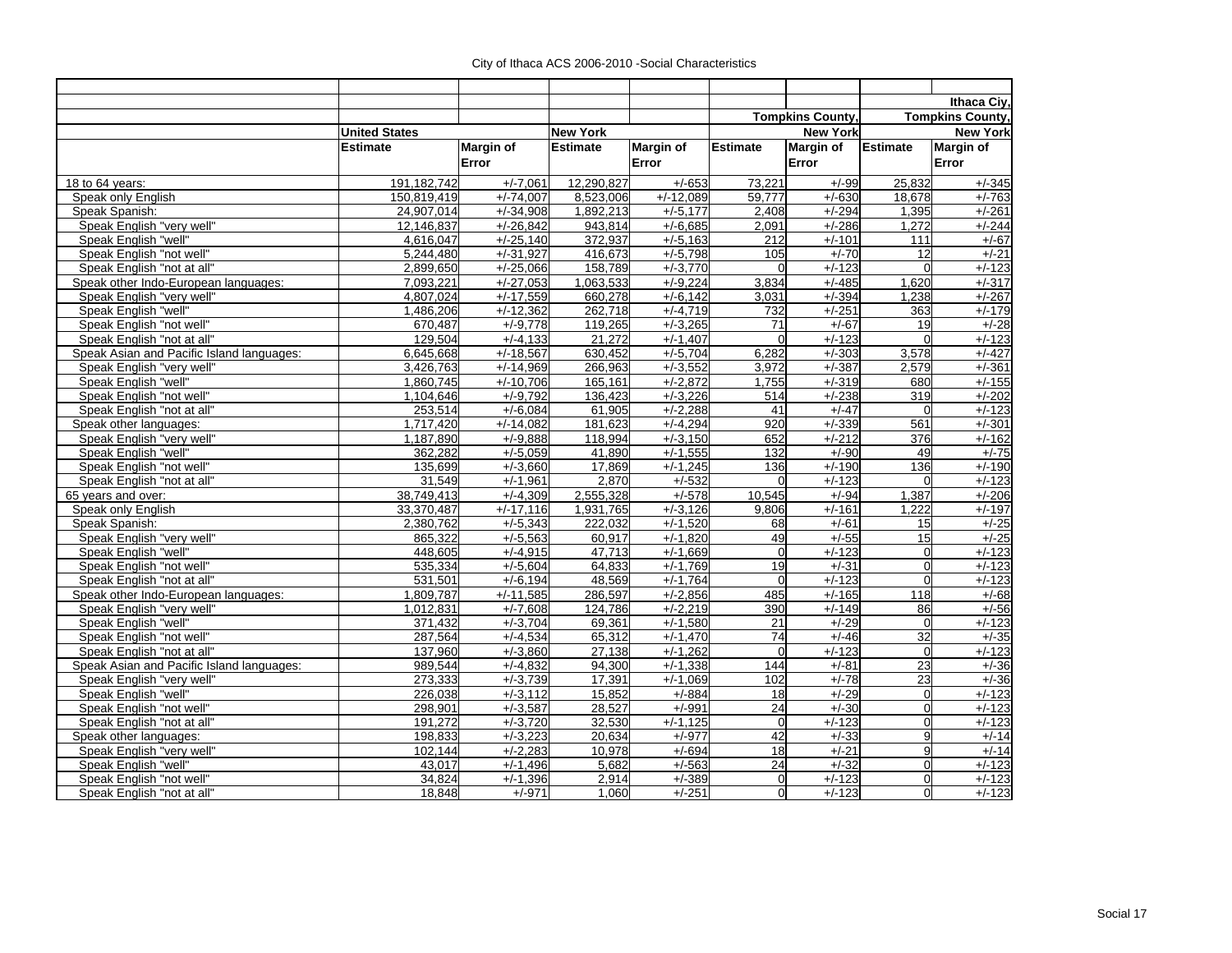|                                                   | Census Tract 1,      |                         | Census Tract 2,  |                         |                 | Census Tract 3 (part),  | Census Tract 4 (part), |                         |  |
|---------------------------------------------------|----------------------|-------------------------|------------------|-------------------------|-----------------|-------------------------|------------------------|-------------------------|--|
|                                                   | Ithaca Civ.          |                         | Ithaca Ciy,      |                         | Ithaca Ciy,     |                         | Ithaca Ciy,            |                         |  |
|                                                   |                      | <b>Tompkins County,</b> |                  | <b>Tompkins County,</b> |                 | <b>Tompkins County,</b> |                        | <b>Tompkins County,</b> |  |
|                                                   |                      | <b>New York</b>         | <b>New York</b>  |                         | <b>New York</b> |                         | <b>New York</b>        |                         |  |
|                                                   | Estimate             | <b>Margin of</b>        | <b>Estimate</b>  | <b>Margin of</b>        | <b>Estimate</b> | <b>Margin of</b>        | Estimate               | <b>Margin of</b>        |  |
|                                                   |                      | Error                   |                  | Error                   |                 | Error                   |                        | Error                   |  |
| 18 to 64 years:                                   | 1,186                | $+/-177$                | 5,619            | $+/-749$                | 1,461           | $+/-406$                | 3,786                  | $+/-449$                |  |
| Speak only English                                | 854                  | $+/-207$                | 3,521            | $+\sqrt{-614}$          | 1.038           | $+/-338$                | 2.472                  | $+/-400$                |  |
| Speak Spanish:                                    | 30                   | $+/-39$                 | 315              | $+/-162$                | 55              | $+/-38$                 | 188                    | $+/-83$                 |  |
| Speak English "very well"                         | 30                   | $+/-39$                 | 300              | $+/-162$                | 46              | $+/-33$                 | 176                    | $+/-80$                 |  |
| Speak English "well"                              | $\Omega$             | $+/-123$                | 15               | $+/-24$                 | 9               | $+/-15$                 | $\Omega$               | $+/-123$                |  |
| Speak English "not well"                          | $\Omega$             | $+/-123$                | $\Omega$         | $+/-123$                | $\Omega$        | $+/-123$                | 12                     | $+/-21$                 |  |
| Speak English "not at all"                        | $\Omega$             | $+/-123$                | $\Omega$         | $+/-123$                | $\Omega$        | $+/-123$                | $\Omega$               | $+/-123$                |  |
| Speak other Indo-European languages:              | 104                  | $+/-58$                 | 416              | $+/-178$                | 105             | $+/-92$                 | 269                    | $+/-125$                |  |
| Speak English "very well"                         | 104                  | $+/-58$                 | 285              | $+/-124$                | 105             | $+/-92$                 | <b>216</b>             | $+/-96$                 |  |
| Speak English "well"                              | $\Omega$             | $+/-123$                | $\overline{131}$ | $+/-120$                | $\mathbf 0$     | $+/-123$                | 53                     | $+/-48$                 |  |
| Speak English "not well"                          | $\Omega$             | $+/-123$                | $\mathbf 0$      | $+/-123$                | $\Omega$        | $+/-123$                | $\Omega$               | $+/-123$                |  |
| Speak English "not at all"                        | $\Omega$             | $+/-123$                | $\Omega$         | $+/-123$                | $\mathbf 0$     | $+/-123$                | $\Omega$               | $+/-123$                |  |
| Speak Asian and Pacific Island languages:         | 176                  | $+/-110$                | 1,064            | $+/-297$                | 225             | $+/-92$                 | 844                    | $+/-192$                |  |
| Speak English "very well"                         | 112                  | $+/-92$                 | 876              | $+/-277$                | 201             | $+/-89$                 | 689                    | $+/-173$                |  |
| Speak English "well"                              | 64                   | $+/-56$                 | 177              | $+/-120$                | 24              | $+/-28$                 | 142                    | $+/-58$                 |  |
| Speak English "not well"                          | $\Omega$<br>$\Omega$ | $+/-123$<br>$+/-123$    | 11               | $+/-18$                 | 0               | $+/-123$                | 13<br>$\Omega$         | $+/-21$                 |  |
| Speak English "not at all"                        |                      |                         | $\Omega$         | $+/-123$                | $\overline{0}$  | $+/-123$<br>$+/-49$     | 13                     | $+/-123$                |  |
| Speak other languages:                            | 22<br>22             | $+/-36$<br>$+/-36$      | 303<br>131       | $+/-272$<br>$+/-99$     | 38<br>38        | $+/-49$                 | $\mathbf 0$            | $+/-22$<br>$+/-123$     |  |
| Speak English "very well"<br>Speak English "well" | $\Omega$             | $+/-123$                | 49               | $+/-75$                 | $\overline{0}$  | $+/-123$                | $\Omega$               | $+/-123$                |  |
| Speak English "not well"                          | $\Omega$             | $+/-123$                | 123              | $+/-188$                | $\overline{0}$  | $+/-123$                | 13                     | $+/-22$                 |  |
| Speak English "not at all"                        | $\Omega$             | $+/-123$                | $\mathbf 0$      | $+/-123$                | $\overline{0}$  | $+/-123$                | $\overline{0}$         | $+/-123$                |  |
| 65 years and over:                                | 222                  | $+/-66$                 | 36               | $+/-31$                 | $\overline{0}$  | $+/-123$                | 9                      | $+/-15$                 |  |
| Speak only English                                | 162                  | $+/-59$                 | 18               | $+/-29$                 | $\overline{0}$  | $+/-123$                | 9                      | $+/-15$                 |  |
| Speak Spanish:                                    | 15                   | $+/-25$                 | $\mathbf 0$      | $+/-123$                | $\overline{0}$  | $+/-123$                | $\mathbf 0$            | $+/-123$                |  |
| Speak English "very well"                         | 15                   | $+/-25$                 | $\mathbf 0$      | $+/-123$                | $\overline{0}$  | $+/-123$                | $\Omega$               | $+/-123$                |  |
| Speak English "well"                              | $\Omega$             | $+/-123$                | $\overline{0}$   | $+/-123$                | $\overline{0}$  | $+/-123$                | $\mathbf 0$            | $+/-123$                |  |
| Speak English "not well"                          | $\Omega$             | $+/-123$                | $\overline{0}$   | $+/-123$                | $\overline{0}$  | $+/-123$                | $\Omega$               | $+/-123$                |  |
| Speak English "not at all"                        | $\Omega$             | $+/-123$                | $\Omega$         | $+/-123$                | 0               | $+/-123$                | $\Omega$               | $+/-123$                |  |
| Speak other Indo-European languages:              | 45                   | $+/-49$                 | $\frac{1}{8}$    | $+/-28$                 | $\overline{0}$  | $+/-123$                | $\Omega$               | $+/-123$                |  |
| Speak English "very well"                         | 45                   | $+/-49$                 | $\mathbf 0$      | $+/-123$                | 0               | $+/-123$                | $\Omega$               | $+/-123$                |  |
| Speak English "well"                              | $\Omega$             | $+/-123$                | $\Omega$         | $+/-123$                | 0               | $+/-123$                | $\Omega$               | $+/-123$                |  |
| Speak English "not well"                          | $\Omega$             | $+/-123$                | $\frac{1}{8}$    | $+/-28$                 | $\overline{0}$  | $+/-123$                | $\Omega$               | $+/-123$                |  |
| Speak English "not at all"                        | <sub>0</sub>         | $+/-123$                | $\mathbf 0$      | $+/-123$                | $\overline{0}$  | $+/-123$                | $\Omega$               | $+/-123$                |  |
| Speak Asian and Pacific Island languages:         | $\Omega$             | $+/-123$                | $\mathbf 0$      | $+/-123$                | $\overline{0}$  | $+/-123$                | $\Omega$               | $+/-123$                |  |
| Speak English "very well"                         | 0l                   | $+/-123$                | $\mathbf 0$      | $+/-123$                | $\overline{0}$  | $+/-123$                | $\mathbf{O}$           | $+/-123$                |  |
| Speak English "well"                              | $\Omega$             | $+/-123$                | $\mathbf 0$      | $+/-123$                | $\overline{0}$  | $+/-123$                | $\mathbf 0$            | $+/-123$                |  |
| Speak English "not well"                          | $\Omega$             | $+/-123$                | $\mathbf 0$      | $+/-123$                | $\overline{0}$  | $+/-123$                | $\mathbf 0$            | $+/-123$                |  |
| Speak English "not at all"                        | $\overline{0}$       | $+/-123$                | $\mathbf 0$      | $+/-123$                | $\overline{0}$  | $+/-123$                | $\mathbf{O}$           | $+/-123$                |  |
| Speak other languages:                            | $\Omega$             | $+/-123$                | $\overline{0}$   | $+/-123$                | 0               | $+/-123$                | $\overline{0}$         | $+/-123$                |  |
| Speak English "very well"                         | $\Omega$             | $+/-123$                | $\Omega$         | $+/-123$                | $\overline{0}$  | $+/-123$                | $\Omega$               | $+/-123$                |  |
| Speak English "well"                              | $\Omega$             | $+/-123$                | $\Omega$         | $+/-123$                | $\overline{0}$  | $+/-123$                | $\Omega$               | $+/-123$                |  |
| Speak English "not well"                          | $\overline{0}$       | $+/-123$                | $\Omega$         | $+/-123$                | $\overline{0}$  | $+/-123$                | $\Omega$               | $+/-123$                |  |
| Speak English "not at all"                        | 0                    | $+/-123$                | $\Omega$         | $+/-123$                | $\overline{0}$  | $+/-123$                | $\Omega$               | $+/-123$                |  |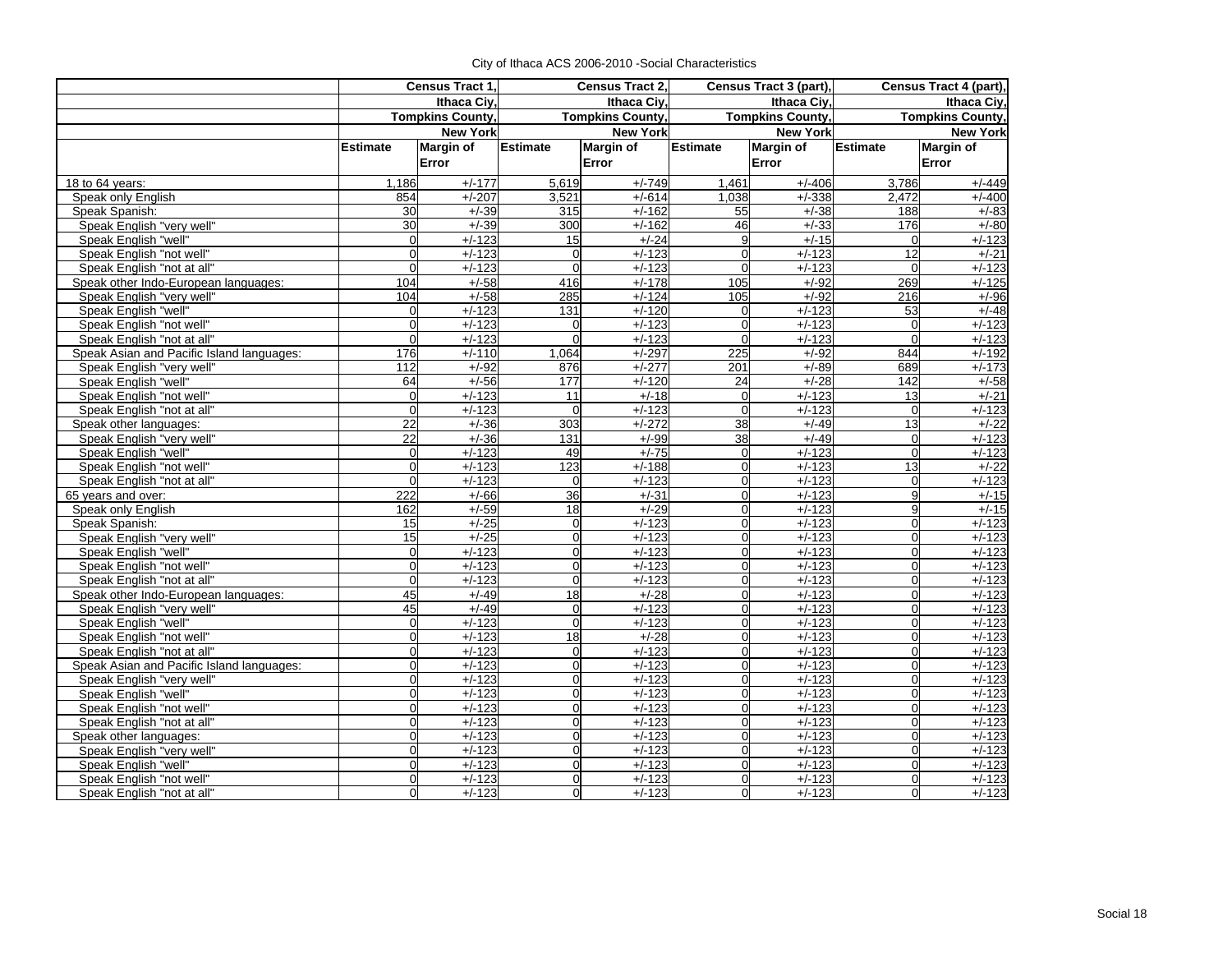|                                           | Census Tract 6 (part), |                         | Census Tract 7,         |                  | Census Tract 8,         |                  | Census Tract 9 (part),  |                  |  |
|-------------------------------------------|------------------------|-------------------------|-------------------------|------------------|-------------------------|------------------|-------------------------|------------------|--|
|                                           | Ithaca Ciy,            |                         |                         | Ithaca Ciy,      |                         | Ithaca Civ.      | Ithaca Ciy,             |                  |  |
|                                           |                        | <b>Tompkins County,</b> | <b>Tompkins County,</b> |                  | <b>Tompkins County,</b> |                  | <b>Tompkins County,</b> |                  |  |
|                                           |                        | <b>New York</b>         | <b>New York</b>         |                  |                         | <b>New York</b>  | <b>New York</b>         |                  |  |
|                                           | <b>Estimate</b>        | <b>Margin of</b>        | <b>Estimate</b>         | <b>Margin of</b> | <b>Estimate</b>         | <b>Margin of</b> | Estimate                | <b>Margin of</b> |  |
|                                           |                        | Error                   |                         | Error            |                         | Error            |                         | Error            |  |
| 18 to 64 years:                           | 1,085                  | $+/-528$                | 3,254                   | $+/-474$         | 1,798                   | $+/-283$         | 896                     | $+/-159$         |  |
| Speak only English                        | 578                    | $+/-402$                | 2.690                   | $+/-475$         | 1.293                   | $+/-233$         | 776                     | $+/-181$         |  |
| Speak Spanish:                            | 268                    | $+/-192$                | 230                     | $+/-198$         | 122                     | $+/-89$          | 83                      | $+/-80$          |  |
| Speak English "very well"                 | 268                    | $+/-192$                | 230                     | $+/-198$         | 55                      | $+/-38$          | 83                      | $+/-80$          |  |
| Speak English "well"                      | $\Omega$               | $+/-123$                | $\Omega$                | $+/-123$         | 67                      | $+/-58$          | $\Omega$                | $+/-123$         |  |
| Speak English "not well"                  | $\mathbf{0}$           | $+/-123$                | $\Omega$                | $+/-123$         | $\overline{0}$          | $+/-123$         | $\Omega$                | $+/-123$         |  |
| Speak English "not at all"                | $\Omega$               | $+/-123$                | $\Omega$                | $+/-123$         | $\Omega$                | $+/-123$         | $\Omega$                | $+/-123$         |  |
| Speak other Indo-European languages:      | 59                     | $+/-92$                 | 159                     | $+/-80$          | 108                     | $+/-68$          | 28                      | $+/-27$          |  |
| Speak English "very well"                 | 59                     | $+/-92$                 | 112                     | $+/-67$          | 92                      | $+/-63$          | 28                      | $+/-27$          |  |
| Speak English "well"                      | $\mathbf 0$            | $+/-123$                | $\overline{28}$         | $+/-28$          | 16                      | $+/-26$          | $\overline{0}$          | $+/-123$         |  |
| Speak English "not well"                  | $\mathbf 0$            | $+/-123$                | $\overline{19}$         | $+/-28$          | $\mathbf 0$             | $+/-123$         | $\Omega$                | $+/-123$         |  |
| Speak English "not at all"                | $\overline{0}$         | $+/-123$                | $\Omega$                | $+/-123$         | $\Omega$                | $+/-123$         | $\Omega$                | $+/-123$         |  |
| Speak Asian and Pacific Island languages: | 143                    | $+/-113$                | 165                     | $+/-97$          | $\overline{275}$        | $+/-152$         | 9                       | $+/-14$          |  |
| Speak English "very well"                 | 107                    | $+/-107$                | 123                     | $+/-79$          | 103                     | $+/-76$          | $\overline{0}$          | $+/-123$         |  |
| Speak English "well"                      | 26                     | $+/-33$                 | $\overline{28}$         | $+/-30$          | 76                      | $+/-61$          | $\overline{9}$          | $+/-14$          |  |
| Speak English "not well"                  | 10                     | $+/-17$                 | 14                      | $+/-22$          | 96                      | $+/-76$          | $\overline{0}$          | $+/-123$         |  |
| Speak English "not at all"                | $\mathbf{0}$           | $+/-123$                | $\Omega$                | $+/-123$         | $\overline{0}$          | $+/-123$         | $\Omega$                | $+/-123$         |  |
| Speak other languages:                    | 37                     | $+/-55$                 | 10                      | $+/-15$          | $\Omega$                | $+/-123$         | $\Omega$                | $+/-123$         |  |
| Speak English "very well"                 | 37                     | $+/-55$                 | 10                      | $+/-15$          | $\Omega$                | $+/-123$         | $\mathbf{0}$            | $+/-123$         |  |
| Speak English "well"                      | $\mathbf 0$            | $+/-123$                | $\overline{0}$          | $+/-123$         | $\overline{0}$          | $+/-123$         | $\Omega$                | $+/-123$         |  |
| Speak English "not well"                  | $\mathbf 0$            | $+/-123$                | $\Omega$                | $+/-123$         | $\Omega$                | $+/-123$         | $\Omega$                | $+/-123$         |  |
| Speak English "not at all"                | $\Omega$               | $+/-123$                | $\Omega$                | $+/-123$         | $\Omega$                | $+/-123$         | $\Omega$                | $+/-123$         |  |
| 65 years and over:                        | 61                     | $+/-44$                 | 263                     | $+/-50$          | 110                     | $+/-28$          | 74                      | $+/-49$          |  |
| Speak only English                        | 61                     | $+/-44$                 | 253                     | $+/-53$          | 110                     | $+/-28$          | 51                      | $+/-33$          |  |
| Speak Spanish:                            | $\mathbf 0$            | $+/-123$                | $\mathbf 0$             | $+/-123$         | $\overline{0}$          | $+/-123$         | $\Omega$                | $+/-123$         |  |
| Speak English "very well"                 | $\overline{0}$         | $+/-123$                | $\overline{0}$          | $+/-123$         | $\overline{0}$          | $+/-123$         | $\Omega$                | $+/-123$         |  |
| Speak English "well"                      | $\overline{0}$         | $+/-123$                | $\overline{0}$          | $+/-123$         | $\overline{0}$          | $+/-123$         | $\overline{0}$          | $+/-123$         |  |
| Speak English "not well"                  | $\overline{0}$         | $+/-123$                | $\Omega$                | $+/-123$         | $\mathbf 0$             | $+/-123$         | $\Omega$                | $+/-123$         |  |
| Speak English "not at all"                | 0                      | $+/-123$                | $\Omega$                | $+/-123$         | $\overline{0}$          | $+/-123$         | $\Omega$                | $+/-123$         |  |
| Speak other Indo-European languages:      | 0                      | $+/-123$                | 10                      | $+/-15$          | $\mathbf{0}$            | $+/-123$         | $\overline{0}$          | $+/-123$         |  |
| Speak English "very well"                 | 0                      | $+/-123$                | 10                      | $+/-15$          | $\Omega$                | $+/-123$         | $\overline{0}$          | $+/-123$         |  |
| Speak English "well"                      | 0                      | $+/-123$                | $\Omega$                | $+/-123$         | $\overline{0}$          | $+/-123$         | $\overline{0}$          | $+/-123$         |  |
| Speak English "not well"                  | $\overline{0}$         | $+/-123$                | $\mathbf 0$             | $+/-123$         | $\mathbf 0$             | $+/-123$         | $\Omega$                | $+/-123$         |  |
| Speak English "not at all"                | $\overline{0}$         | $+/-123$                | $\Omega$                | $+/-123$         | $\mathbf 0$             | $+/-123$         | $\Omega$                | $+/-123$         |  |
| Speak Asian and Pacific Island languages: | $\mathbf 0$            | $+/-123$                | $\Omega$                | $+/-123$         | $\overline{0}$          | $+/-123$         | 23                      | $+/-36$          |  |
| Speak English "very well"                 | 0                      | $+/-123$                | $\mathbf 0$             | $+/-123$         | $\overline{0}$          | $+/-123$         | 23                      | $+/-36$          |  |
| Speak English "well"                      | $\overline{0}$         | $+/-123$                | $\Omega$                | $+/-123$         | $\overline{0}$          | $+/-123$         | $\Omega$                | $+/-123$         |  |
| Speak English "not well"                  | 0                      | $+/-123$                | $\overline{0}$          | $+/-123$         | $\overline{0}$          | $+/-123$         | $\Omega$                | $+/-123$         |  |
| Speak English "not at all"                | $\overline{0}$         | $+/-123$                | $\Omega$                | $+/-123$         | $\mathbf 0$             | $+/-123$         | $\Omega$                | $+/-123$         |  |
| Speak other languages:                    | $\overline{0}$         | $+/-123$                | $\overline{0}$          | $+/-123$         | $\mathbf 0$             | $+/-123$         | $\Omega$                | $+/-123$         |  |
| Speak English "very well"                 | $\overline{0}$         | $+/-123$                | $\Omega$                | $+/-123$         | $\Omega$                | $+/-123$         | $\Omega$                | $+/-123$         |  |
| Speak English "well"                      | 0                      | $+/-123$                | $\Omega$                | $+/-123$         | $\mathbf 0$             | $+/-123$         | $\Omega$                | $+/-123$         |  |
| Speak English "not well"                  | O                      | $+/-123$                | $\Omega$                | $+/-123$         | $\Omega$                | $+/-123$         | $\Omega$                | $+/-123$         |  |
| Speak English "not at all"                | 0                      | $+/-123$                | $\Omega$                | $+/-123$         | $\overline{O}$          | $+/-123$         | $\Omega$                | $+/-123$         |  |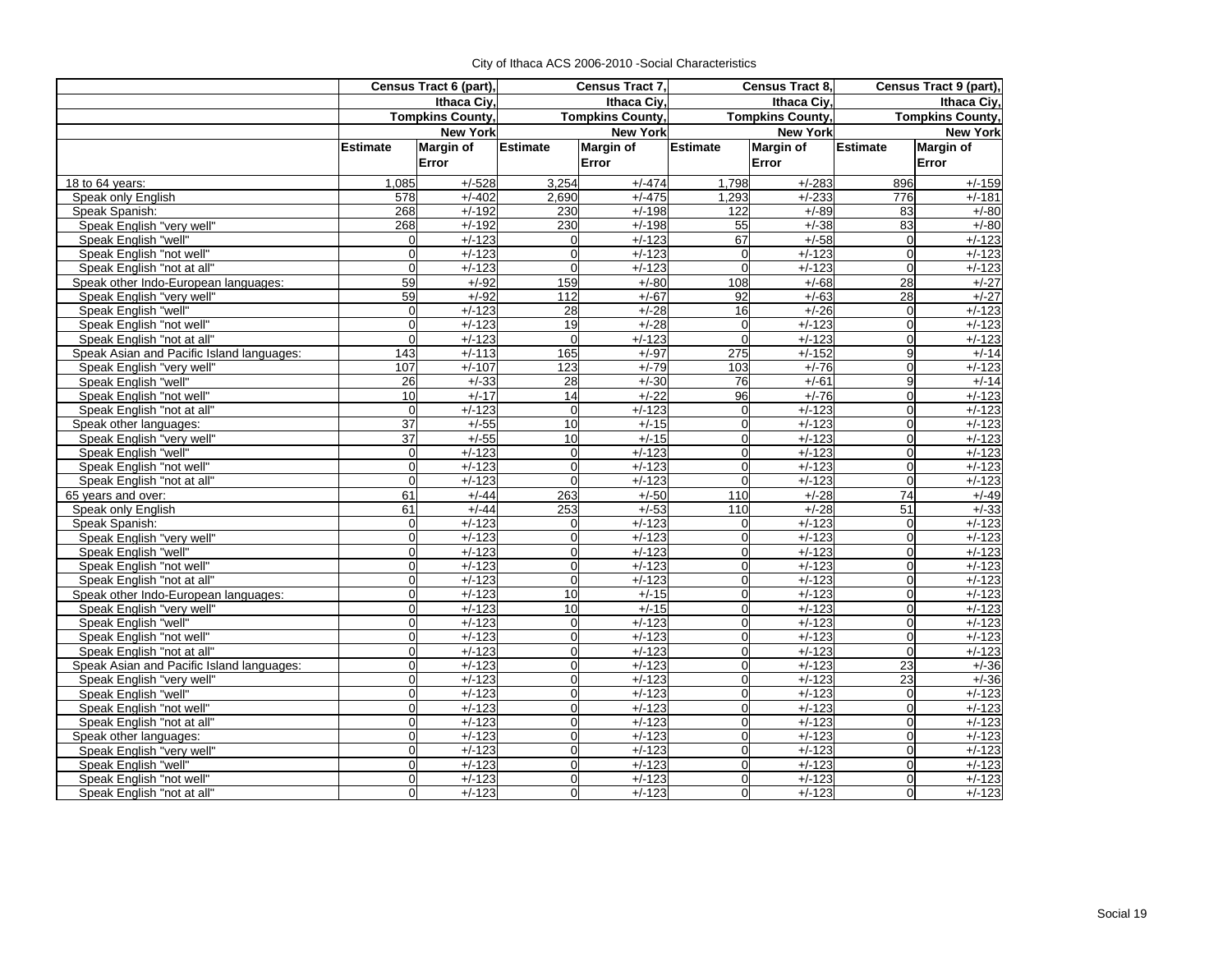|                                           | Census Tract 10 (part), |                 | Census Tract 11 (part), |                  | Census Tract 12 (part), |                  |                 | Census Tract 13 (part), |
|-------------------------------------------|-------------------------|-----------------|-------------------------|------------------|-------------------------|------------------|-----------------|-------------------------|
|                                           | Ithaca Civ.             |                 | Ithaca Ciy,             |                  | Ithaca Civ.             |                  |                 | Ithaca Civ.             |
|                                           | <b>Tompkins County,</b> |                 | <b>Tompkins County,</b> |                  | <b>Tompkins County,</b> |                  |                 | <b>Tompkins County,</b> |
|                                           |                         | <b>New York</b> |                         | <b>New York</b>  |                         | <b>New York</b>  |                 | <b>New York</b>         |
|                                           | <b>Estimate</b>         | Margin of       | Estimate                | <b>Margin of</b> | <b>Estimate</b>         | <b>Margin of</b> | <b>Estimate</b> | <b>Margin of</b>        |
|                                           |                         | Error           |                         | Error            |                         | Error            |                 | Error                   |
| 18 to 64 years:                           | 2,294                   | $+/-292$        | 2,238                   | $+/-747$         | $\Omega$                | $+/-123$         | 2,215           | $+/-433$                |
| Speak only English                        | 1,831                   | $+/-258$        | 1.972                   | $+/-745$         | $\Omega$                | $+/-123$         | 1.653           | $+/-358$                |
| Speak Spanish:                            | 20                      | $+/-24$         | 42                      | $+/-54$          | $\Omega$                | $+/-123$         | 42              | $+/-52$                 |
| Speak English "very well"                 | 11                      | $+/-18$         | 31                      | $+/-36$          | $\Omega$                | $+/-123$         | 42              | $+/-52$                 |
| Speak English "well"                      | 9                       | $+/-14$         | 11                      | $+/-21$          | $\Omega$                | $+/-123$         | $\Omega$        | $+/-123$                |
| Speak English "not well"                  | $\overline{0}$          | $+/-123$        | $\mathbf 0$             | $+/-123$         | $\mathbf 0$             | $+/-123$         | $\overline{0}$  | $+/-123$                |
| Speak English "not at all"                | $\Omega$                | $+/-123$        | $\Omega$                | $+/-123$         | $\Omega$                | $+/-123$         | $\Omega$        | $+/-123$                |
| Speak other Indo-European languages:      | 126                     | $+/-95$         | 153                     | $+/-121$         | $\Omega$                | $+/-123$         | 93              | $+/-74$                 |
| Speak English "very well"                 | 110                     | $+/-92$         | 93                      | $+/-62$          | $\Omega$                | $+/-123$         | 34              | $+/-40$                 |
| Speak English "well"                      | 16                      | $+/-27$         | 60                      | $+/-72$          | $\Omega$                | $+/-123$         | 59              | $+/-69$                 |
| Speak English "not well"                  | $\overline{0}$          | $+/-123$        | $\overline{0}$          | $+/-123$         | $\Omega$                | $+/-123$         | $\overline{0}$  | $+/-123$                |
| Speak English "not at all"                | $\mathbf 0$             | $+/-123$        | $\overline{0}$          | $+/-123$         | $\overline{0}$          | $+/-123$         | $\Omega$        | $+/-123$                |
| Speak Asian and Pacific Island languages: | 237                     | $+/-185$        | 50                      | $+/-81$          | $\Omega$                | $+/-123$         | 390             | $+/-174$                |
| Speak English "very well"                 | 81                      | $+/-79$         | $\Omega$                | $+/-123$         | $\Omega$                | $+/-123$         | 287             | $+/-181$                |
| Speak English "well"                      | 42                      | $+/-50$         | 18                      | $+/-29$          | $\overline{0}$          | $+/-123$         | 74              | $+/-61$                 |
| Speak English "not well"                  | 114                     | $+/-156$        | 32                      | $+/-53$          | $\Omega$                | $+/-123$         | 29              | $+/-44$                 |
| Speak English "not at all"                | $\overline{0}$          | $+/-123$        | $\Omega$                | $+/-123$         | $\Omega$                | $+/-123$         | $\Omega$        | $+/-123$                |
| Speak other languages:                    | 80                      | $+/-84$         | 21                      | $+/-36$          | $\Omega$                | $+/-123$         | 37              | $+/-44$                 |
| Speak English "very well"                 | 80                      | $+/-84$         | 21                      | $+/-36$          | $\Omega$                | $+/-123$         | 37              | $+/-44$                 |
| Speak English "well"                      | $\overline{0}$          | $+/-123$        | $\overline{0}$          | $+/-123$         | $\Omega$                | $+/-123$         | $\Omega$        | $+/-123$                |
| Speak English "not well"                  | $\overline{0}$          | $+/-123$        | $\Omega$                | $+/-123$         | $\Omega$                | $+/-123$         | $\Omega$        | $+/-123$                |
| Speak English "not at all"                | $\Omega$                | $+/-123$        | $\Omega$                | $+/-123$         | $\Omega$                | $+/-123$         | $\Omega$        | $+/-123$                |
| 65 years and over:                        | 411                     | $+/-153$        | 66                      | $+/-62$          | $\Omega$                | $+/-123$         | 135             | $+/-80$                 |
| Speak only English                        | 357                     | $+/-141$        | 66                      | $+/-62$          | $\Omega$                | $+/-123$         | 135             | $+/-80$                 |
| Speak Spanish:                            | 0                       | $+/-123$        | $\overline{0}$          | $+/-123$         | $\Omega$                | $+/-123$         | $\overline{0}$  | $+/-123$                |
| Speak English "very well"                 | $\overline{0}$          | $+/-123$        | $\overline{0}$          | $+/-123$         | $\Omega$                | $+/-123$         | $\mathbf 0$     | $+/-123$                |
| Speak English "well"                      | $\overline{0}$          | $+/-123$        | $\overline{0}$          | $+/-123$         | $\Omega$                | $+/-123$         | $\overline{0}$  | $+/-123$                |
| Speak English "not well"                  | $\Omega$                | $+/-123$        | $\Omega$                | $+/-123$         | $\Omega$                | $+/-123$         | $\Omega$        | $+/-123$                |
| Speak English "not at all"                | $\Omega$                | $+/-123$        | $\Omega$                | $+/-123$         | $\Omega$                | $+/-123$         | $\Omega$        | $+/-123$                |
| Speak other Indo-European languages:      | 45                      | $+/-36$         | $\Omega$                | $+/-123$         | $\Omega$                | $+/-123$         | $\Omega$        | $+/-123$                |
| Speak English "very well"                 | 31                      | $+/-29$         | $\Omega$                | $+/-123$         | $\Omega$                | $+/-123$         | $\Omega$        | $+/-123$                |
| Speak English "well"                      | $\overline{0}$          | $+/-123$        | $\Omega$                | $+/-123$         | $\Omega$                | $+/-123$         | $\Omega$        | $+/-123$                |
| Speak English "not well"                  | $\overline{14}$         | $+/-21$         | $\overline{0}$          | $+/-123$         | $\Omega$                | $+/-123$         | $\Omega$        | $+/-123$                |
| Speak English "not at all"                | $\overline{0}$          | $+/-123$        | $\overline{0}$          | $+/-123$         | $\Omega$                | $+/-123$         | $\mathbf 0$     | $+/-123$                |
| Speak Asian and Pacific Island languages: | $\Omega$                | $+/-123$        | $\Omega$                | $+/-123$         | $\Omega$                | $+/-123$         | $\Omega$        | $+/-123$                |
| Speak English "very well"                 | $\overline{0}$          | $+/-123$        | $\overline{0}$          | $+/-123$         | $\Omega$                | $\frac{+}{123}$  | $\Omega$        | $+/-123$                |
| Speak English "well"                      | $\overline{0}$          | $+/-123$        | $\Omega$                | $+/-123$         | $\Omega$                | $+/-123$         | $\Omega$        | $+/-123$                |
| Speak English "not well"                  | $\overline{0}$          | $+/-123$        | $\overline{0}$          | $+/-123$         | $\Omega$                | $+/-123$         | $\Omega$        | $+/-123$                |
| Speak English "not at all"                | $\overline{0}$          | $+/-123$        | $\Omega$                | $+/-123$         | $\Omega$                | $+/-123$         | $\Omega$        | $+/-123$                |
| Speak other languages:                    | 9                       | $+/-14$         | $\overline{0}$          | $+/-123$         | $\Omega$                | $+/-123$         | $\overline{0}$  | $+/-123$                |
| Speak English "very well"                 | 9                       | $+/-14$         | $\Omega$                | $+/-123$         | $\Omega$                | $+/-123$         | $\overline{0}$  | $+/-123$                |
| Speak English "well"                      | $\overline{0}$          | $+/-123$        | $\Omega$                | $+/-123$         | $\Omega$                | $+/-123$         | $\Omega$        | $+/-123$                |
| Speak English "not well"                  | $\Omega$                | $+/-123$        | Ωl                      | $+/-123$         | $\Omega$                | $+/-123$         | $\Omega$        | $+/-123$                |
| Speak English "not at all"                | $\overline{0}$          | $+/-123$        | Οl                      | $+/-123$         | <sub>0</sub>            | $+/-123$         | $\Omega$        | $+/-123$                |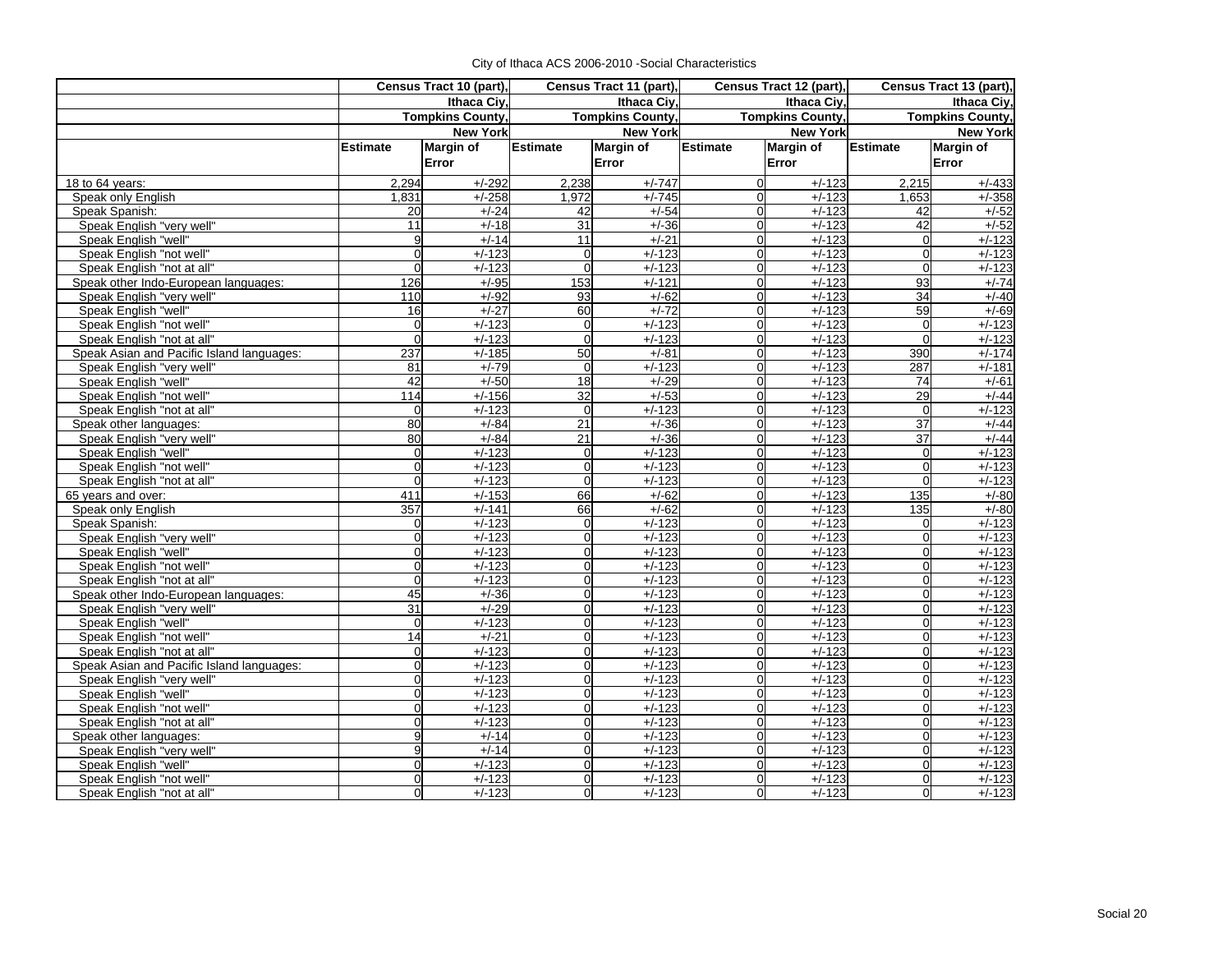# ECONOMIC AND POVERTY CHARACTERISTICS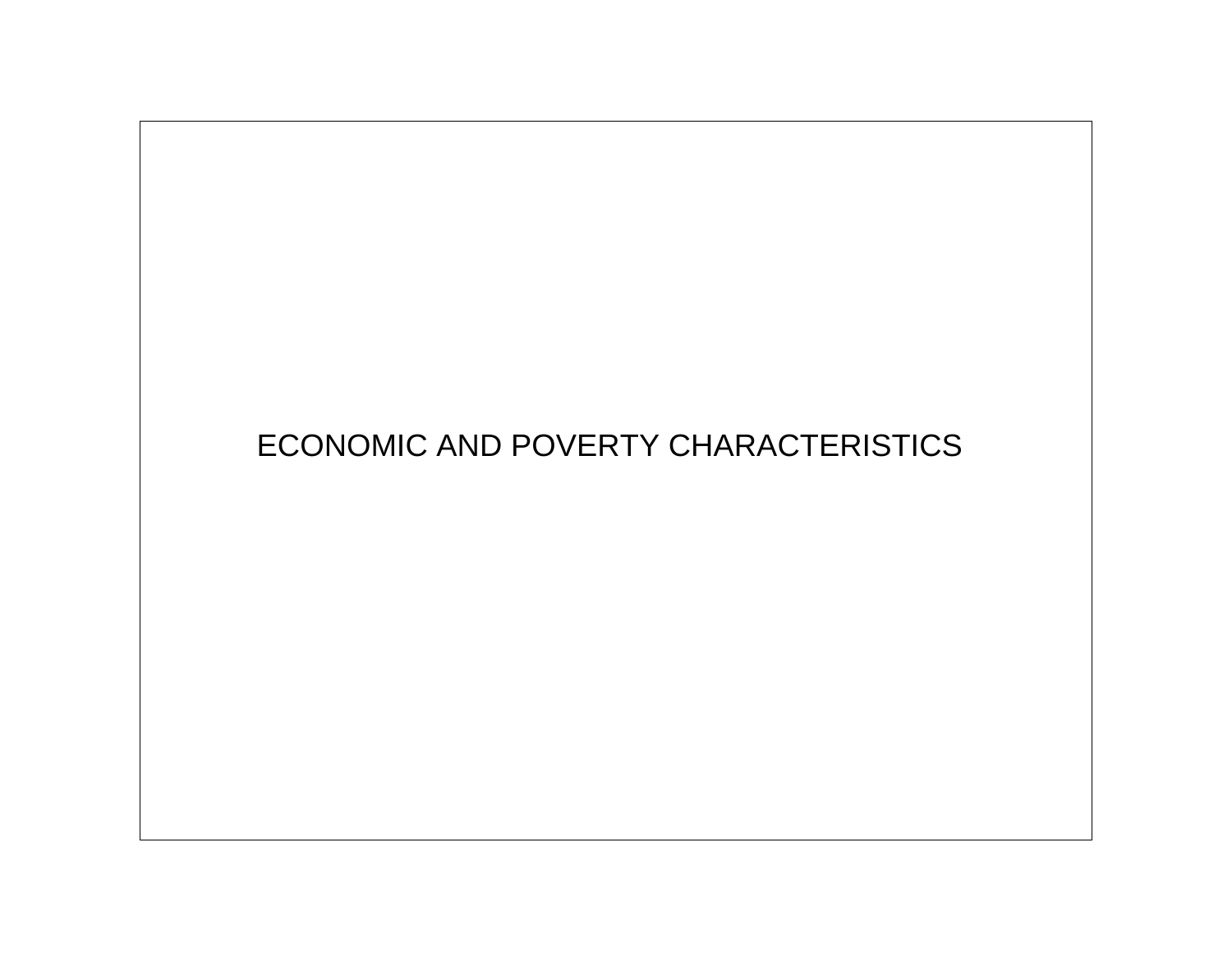|                                                         |                      |                          |            |                          |                        |                          |                         | Ithaca Ciy,            |
|---------------------------------------------------------|----------------------|--------------------------|------------|--------------------------|------------------------|--------------------------|-------------------------|------------------------|
|                                                         |                      |                          |            |                          | <b>Tompkins County</b> |                          | <b>Tompkins County.</b> |                        |
|                                                         | <b>United States</b> |                          |            | <b>New York</b>          |                        | <b>New York</b>          |                         | <b>New York</b>        |
|                                                         | <b>Estimate</b>      | Margin of Error Estimate |            | Margin of Error Estimate |                        | Margin of Error Estimate |                         | <b>Margin of Error</b> |
| <b>TOTAL POPULATION</b>                                 | 303,965,272          | *****                    | 19,229,752 | *****                    | 100,612                | $***$                    | 29,774                  | $+/-42$                |
| <b>HOUSING UNITS</b>                                    | 130,038,080          | $+/-11,170$              | 8,050,835  | $+/-1,211$               | 41,381                 | $+/-513$                 | 11,570                  | $+/-637$               |
| <b>HOUSEHOLD INCOME IN THE PAST 12</b><br><b>MONTHS</b> |                      |                          |            |                          |                        |                          |                         |                        |
| Universe: Households                                    |                      |                          |            |                          |                        |                          |                         |                        |
| Total:                                                  | 114,235,996          | $+/-248,114$             | 7,205,740  | $+/-12,418$              | 38,446                 | $+/-664$                 | 10,713                  | $+/-610$               |
| Less than \$10,000                                      | 8,274,388            | $+/-19,903$              | 580,138    | $+/-4,906$               | 3,781                  | $+/-475$                 | 2,075                   | $+/-386$               |
| \$10,000 to \$14,999                                    | 6,294,748            | $+/-17,056$              | 384,225    | $+/-3,733$               | 2,168                  | $+/-284$                 | 796                     | $+/-219$               |
| \$15,000 to \$19,999                                    | 6,107,790            | $+/-18,622$              | 361,682    | $+/-3,768$               | 2,101                  | $+/-310$                 | 796                     | $+/-226$               |
| \$20,000 to \$24,999                                    | 6,232,948            | $+/-15,309$              | 357,313    | $+/-4,291$               | 1,942                  | $+/-325$                 | 887                     | $+/-232$               |
| \$25,000 to \$29,999                                    | 5,973,676            | $+/-16,686$              | 336,793    | $+/-4,487$               | 1,943                  | $+/-296$                 | 633                     | $+/-149$               |
| \$30,000 to \$34,999                                    | 6,070,164            | $+/-17,747$              | 342,472    | $+/-4,143$               | 2,025                  | $+/-285$                 | 737                     | $+/-206$               |
| \$35,000 to \$39,999                                    | 5,586,881            | $+/-17,768$              | 312,537    | $+/-3,903$               | 1,962                  | $+/-310$                 | 423                     | $+/-148$               |
| \$40,000 to \$44,999                                    | 5,608,270            | $+/-15,566$              | 315,056    | $+/-4,071$               | 1,917                  | $+/-300$                 | 476                     | $+/-179$               |
| \$45,000 to \$49,999                                    | 4,937,751            | $+/-14,964$              | 279,314    | $+/-3,795$               | 1,866                  | $+/-296$                 | 443                     | $+/-151$               |
| \$50,000 to \$59,999                                    | 9,421,693            | $+/-22,566$              | 549,253    | $+/-4,925$               | 2,803                  | $+/-333$                 | 781                     | $+/-240$               |
| \$60,000 to \$74,999                                    | 11,780,018           | $+/-32,999$              | 701,689    | $+/-5,448$               | 3,952                  | $+/-363$                 | 716                     | $+/-164$               |
| \$75,000 to \$99,999                                    | 14,097,295           | $+/-58,377$              | 878,506    | $+/-6,024$               | 4,083                  | $+/-346$                 | 724                     | $+/-167$               |
| \$100,000 to \$124,999                                  | 8,947,140            | $+/-47,436$              | 605,937    | $+/-5,000$               | 3,036                  | $+/-371$                 | 552                     | $+/-159$               |
| \$125,000 to \$149,999                                  | 5,118,616            | $+/-29,381$              | 367,431    | $+/-4,154$               | 1,905                  | $+/-242$                 | 314                     | $+/-107$               |
| \$150,000 to \$199,999                                  | 4,993,775            | $+/-30,381$              | 394,523    | $+/-4,790$               | 1,660                  | $+/-234$                 | 112                     | $+/-58$                |
| \$200,000 or more                                       | 4,790,843            | $+/-28,145$              | 438,871    | $+/-4,520$               | 1,302                  | $+/-257$                 | 248                     | $+/-92$                |
| <b>FAMILY INCOME IN THE PAST 12 MONTHS</b>              |                      |                          |            |                          |                        |                          |                         |                        |
| Universe: Families                                      |                      |                          |            |                          |                        |                          |                         |                        |
| Total:                                                  | 76,254,318           | $+/-230,785$             | 4,656,115  | $+/-13,151$              | 19,798                 | $+/-534$                 | 2,964                   | $+/-303$               |
| Less than \$10,000                                      | 3,420,397            | $+/-14,161$              | 231,013    | $+/-3,384$               | 597                    | $+/-163$                 | 170                     | $+/-79$                |
| \$10,000 to \$14,999                                    | 2,470,702            | $+/-11,972$              | 161,873    | $+/-3,220$               | 459                    | $+/-128$                 | 41                      | $+/-29$                |
| \$15,000 to \$19,999                                    | 2,978,947            | $+/-11,735$              | 174,015    | $+/-2,552$               | 500                    | $+/-136$                 | 65                      | $+/-42$                |
| \$20,000 to \$24,999                                    | 3,354,646            | $+/-12,034$              | 189,522    | $+/-2,987$               | 632                    | $+/-137$                 | 111                     | $+/-55$                |
| \$25,000 to \$29,999                                    | 3,451,413            | $+/-14,333$              | 192,692    | $+/-2,955$               | 673                    | $+/-177$                 | 118                     | $+/-69$                |
| \$30,000 to \$34,999                                    | 3,623,367            | $+/-13,352$              | 201,261    | $+/-2,762$               | $\overline{747}$       | $+/-179$                 | 207                     | $+/-110$               |
| \$35,000 to \$39,999                                    | 3,506,271            | $+/-13,970$              | 192,765    | $+/-2,816$               | 1,047                  | $+/-197$                 | 104                     | $+/-71$                |
| \$40,000 to \$44,999                                    | 3,574,848            | $+/-11,482$              | 196,725    | $+/-3,173$               | 877                    | $+/-180$                 | 91                      | $+/-63$                |
| \$45,000 to \$49,999                                    | 3,322,558            | $+/-13,294$              | 181,188    | $+/-3,280$               | 1,036                  | $+/-194$                 | 151                     | $+/-82$                |
| \$50,000 to \$59,999                                    | 6,521,687            | $+/-21,445$              | 357,197    | $+/-4.399$               | 1,313                  | $+/-231$                 | 253                     | $+/-140$               |
| \$60,000 to \$74,999                                    | 8,701,573            | $+/-35,783$              | 482,789    | $+/-4,755$               | 2,350                  | $+/-290$                 | 339                     | $+/-125$               |
| \$75,000 to \$99,999                                    | 11,150,808           | $+/-65,962$              | 648,863    | $+/-5,829$               | 3,001                  | $+/-301$                 | 447                     | $+/-131$               |
| \$100,000 to \$124,999                                  | 7,388,621            | $+/-52,642$              | 472,613    | $+/-4,661$               | 2,516                  | $+/-337$                 | 292                     | $+/-103$               |
| \$125,000 to \$149,999                                  | 4,352,723            | $+/-33,414$              | 297,222    | $+/-3,899$               | 1,628                  | $+/-227$                 | 238                     | $+/-91$                |
| \$150,000 to \$199,999                                  | 4,292,839            | $+/-32,638$              | 321,730    | $+/-4,525$               | 1,341                  | $+/-229$                 | 98                      | $+/-51$                |
| \$200,000 or more                                       | 4,142,918            | $+/-30,013$              | 354,647    | $+/-4,334$               | 1,081                  | $+/-223$                 | 239                     | $+/-91$                |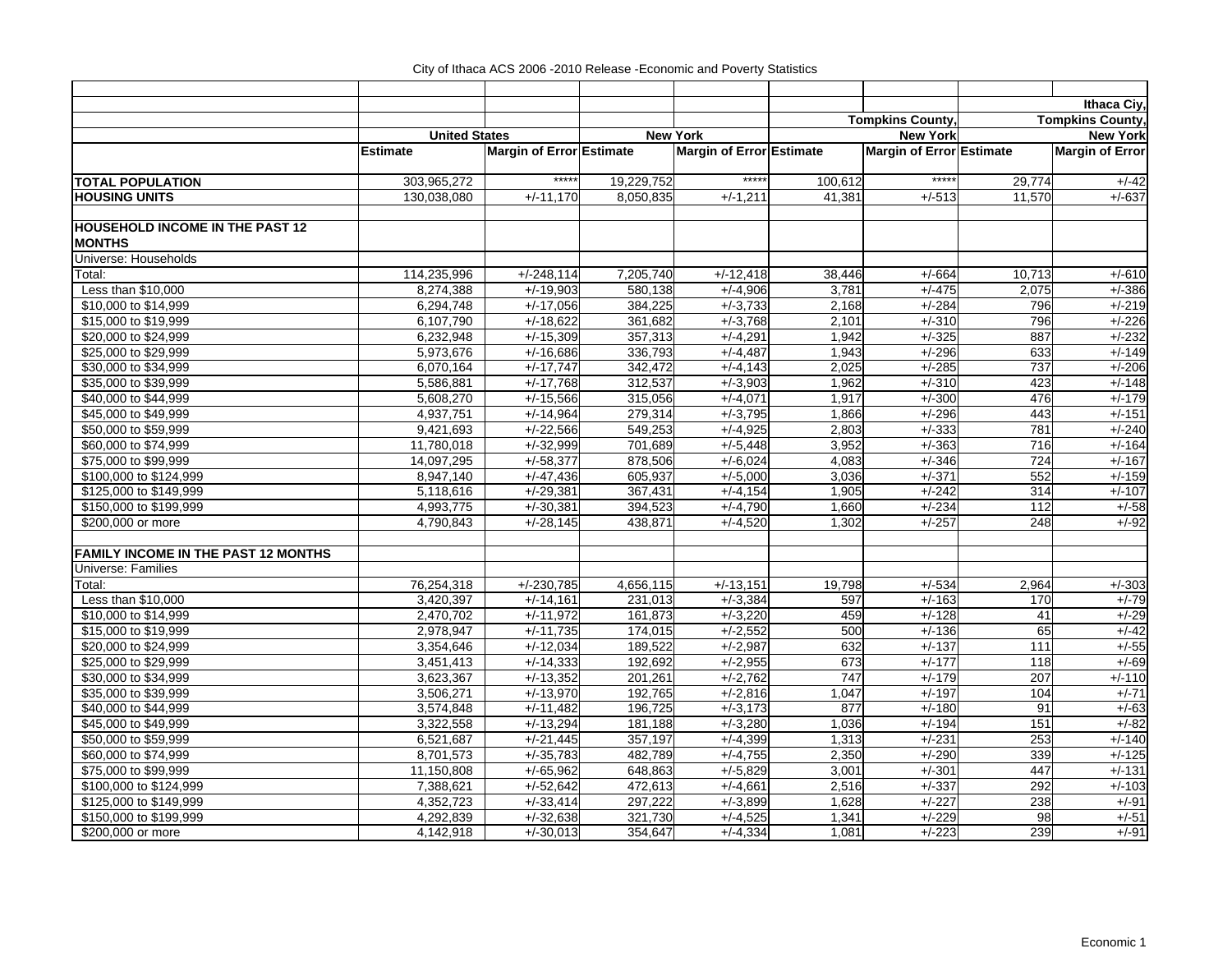| Ithaca Civ.<br>Ithaca Civ.<br>Ithaca Civ.<br>Ithaca Civ.<br><b>Tompkins County,</b><br><b>Tompkins County,</b><br><b>Tompkins County,</b><br><b>Tompkins County,</b><br><b>New York</b><br><b>New York</b><br><b>New York</b><br><b>New York</b><br>Margin of Error Estimate<br>Margin of Error Estimate<br><b>Margin of Error</b><br><b>Estimate</b><br>Margin of Estimate<br>Error<br><b>TOTAL POPULATION</b><br>1,479<br>$+/-185$<br>$+/-752$<br>1,461<br>$+/-406$<br>3,976<br>5,666<br><b>HOUSING UNITS</b><br>1,119<br>$+/-71$<br>2,434<br>$+/-230$<br>9<br>$+/-14$<br>47<br><b>MONTHS</b><br>Universe: Households<br>1,038<br>$+/-264$<br>Total:<br>$+/-95$<br>2,123<br>9<br>$+/-14$<br>47<br>Less than \$10,000<br>$+/-231$<br>$\mathbf 0$<br>$+/-123$<br>9<br>$+/-15$<br>287<br>$+/-88$<br>724<br>\$10,000 to \$14,999<br>$+/-57$<br>270<br>$+/-127$<br>$+/-123$<br>$\mathbf 0$<br>$+/-123$<br>91<br>$\overline{0}$<br>$+/-114$<br>$+/-123$<br>$\mathbf 0$<br>$+/-123$<br>\$15,000 to \$19,999<br>150<br>$+/-77$<br>182<br>$\Omega$<br>\$20,000 to \$24,999<br>269<br>$+/-14$<br>$+/-123$<br>58<br>$+/-39$<br>$+/-140$<br>9<br>$\overline{0}$<br>\$25,000 to \$29,999<br>37<br>$+/-32$<br>97<br>$+/-79$<br>$+/-123$<br>9<br>$+/-14$<br>$\Omega$<br>\$30,000 to \$34,999<br>85<br>$+/-65$<br>48<br>$+/-55$<br>$+/-123$<br>$\overline{0}$<br>$+/-123$<br>$\Omega$<br>$+/-123$<br>\$35,000 to \$39,999<br>55<br>$+/-40$<br>65<br>$+/-60$<br>$+/-123$<br>$\Omega$<br>$\Omega$<br>\$40,000 to \$44,999<br>8<br>$+/-15$<br>$+/-101$<br>$+/-123$<br>29<br>$+/-40$<br>114<br>$\Omega$<br>$+/-123$<br>\$45,000 to \$49,999<br>45<br>$+/-43$<br>44<br>$+/-47$<br>$+/-123$<br>$\Omega$<br>$\mathbf 0$<br>$+/-123$<br>\$50,000 to \$59,999<br>58<br>$+/-54$<br>48<br>$+/-46$<br>$\mathbf 0$<br>$+/-123$<br>$\overline{0}$<br>67<br>$+/-62$<br>117<br>$+/-95$<br>$+/-123$<br>$\mathbf 0$<br>$+/-123$<br>\$60,000 to \$74,999<br>$\overline{0}$<br>55<br>$+/-123$<br>\$75,000 to \$99,999<br>$\mathbf 0$<br>$+/-123$<br>$+/-43$<br>$\mathbf 0$<br>$+/-123$<br>$\overline{0}$<br>\$100,000 to \$124,999<br>10<br>$+/-16$<br>62<br>$+/-78$<br>$+/-123$<br>$\mathbf 0$<br>$+/-123$<br>$\Omega$<br>50<br>\$125,000 to \$149,999<br>$+/-57$<br>$\mathbf 0$<br>$+/-123$<br>$\Omega$<br>$+/-123$<br>$\overline{0}$<br>$+/-123$<br>15<br>$\Omega$<br>\$150,000 to \$199,999<br>$+/-22$<br>$+/-123$<br>$+/-123$<br>$\Omega$<br>$+/-123$<br>$\Omega$<br>\$200,000 or more<br>22<br>28<br>$+/-35$<br>$+/-123$<br>$+/-19$<br>$\Omega$<br>$+/-123$<br>$\Omega$<br><b>FAMILY INCOME IN THE PAST 12 MONTHS</b><br>Universe: Families<br>$\overline{71}$<br>Total:<br>188<br>$+/-56$<br>$+/-46$<br>$+/-123$<br>$+/-123$<br>$\Omega$<br>$\mathbf 0$<br>Less than \$10,000<br>$+/-123$<br>$+/-123$<br>$\mathbf 0$<br>$+/-123$<br>64<br>$+/-19$<br>$\mathbf 0$<br>$\overline{0}$<br>\$10,000 to \$14,999<br>9<br>$+/-15$<br>8<br>$+/-12$<br>$+/-123$<br>$+/-123$<br>$\Omega$<br>$\overline{0}$<br>\$15,000 to \$19,999<br>$+\sqrt{-123}$<br>$+/-123$<br>$\mathbf 0$<br>$\mathbf 0$<br>$+/-123$<br>$\overline{0}$<br>$+/-123$<br>$\overline{0}$<br>$+/-123$<br>$+/-123$<br>\$20,000 to \$24.999<br>$\mathbf 0$<br>$+/-123$<br>$\Omega$<br>$+/-123$<br>$\Omega$<br>$\Omega$<br>\$25,000 to \$29,999<br>$+/-123$<br>$+/-123$<br>$+/-123$<br>$+/-123$<br>$\Omega$<br>$\Omega$<br>$\overline{0}$<br>$\Omega$<br>$+/-123$<br>$+/-123$<br>$+/-123$<br>\$30,000 to \$34,999<br>10<br>$+/-16$<br>$\mathbf 0$<br>$\Omega$<br>$\mathbf 0$<br>$+/-123$<br>\$35,000 to \$39,999<br>9<br>$+/-15$<br>$+/-123$<br>$\overline{0}$<br>$+/-123$<br>$\mathbf 0$<br>$\overline{0}$<br>$+/-123$<br>$+/-123$<br>\$40,000 to \$44,999<br>$\mathbf 0$<br>$\overline{0}$<br>$+/-123$<br>$\overline{0}$<br>$+/-123$<br>$\overline{0}$<br>10<br>$\mathbf 0$<br>$+/-123$<br>$\mathbf 0$<br>$+/-123$<br>\$45,000 to \$49,999<br>$+/-15$<br>$+/-123$<br>$\Omega$<br>$\Omega$<br>$+/-123$<br>12<br>$+/-18$<br>$+/-123$<br>$\mathbf 0$<br>$+/-123$<br>\$50,000 to \$59,999<br>$\Omega$<br>\$60,000 to \$74,999<br>25<br>$+/-123$<br>$+/-123$<br>$+/-123$<br>$+/-37$<br>$\mathbf 0$<br>$\Omega$<br>$\overline{0}$<br>12<br>$+/-123$<br>$+/-123$<br>$\mathbf 0$<br>$+/-123$<br>\$75,000 to \$99,999<br>$\Omega$<br>$+/-21$<br>$\Omega$<br>\$100,000 to \$124,999<br>10<br>$+/-16$<br>11<br>$+/-18$<br>$+/-123$<br>$\mathbf{0}$<br>$+/-123$<br>$\Omega$<br>$+/-123$<br>$+/-123$<br>\$125,000 to \$149,999<br>14<br>$+/-22$<br>$\mathbf 0$<br>$+/-123$<br>$\mathbf 0$<br>$\Omega$<br>$+/-123$<br>\$150,000 to \$199,999<br>15<br>$+/-22$<br>$\mathbf 0$<br>$+/-123$<br>$+/-123$<br>$\mathbf 0$<br>$\Omega$<br>22<br>$+/-35$<br>$+/-123$<br>$+/-123$<br>\$200,000 or more<br>$+/-19$<br>28<br>$\mathbf 0$<br>$\overline{0}$ |                                        | Census Tract 1. |  | Census Tract 2, | <b>Census Tract 3 (part)</b> | Census Tract 4 (part), |          |
|--------------------------------------------------------------------------------------------------------------------------------------------------------------------------------------------------------------------------------------------------------------------------------------------------------------------------------------------------------------------------------------------------------------------------------------------------------------------------------------------------------------------------------------------------------------------------------------------------------------------------------------------------------------------------------------------------------------------------------------------------------------------------------------------------------------------------------------------------------------------------------------------------------------------------------------------------------------------------------------------------------------------------------------------------------------------------------------------------------------------------------------------------------------------------------------------------------------------------------------------------------------------------------------------------------------------------------------------------------------------------------------------------------------------------------------------------------------------------------------------------------------------------------------------------------------------------------------------------------------------------------------------------------------------------------------------------------------------------------------------------------------------------------------------------------------------------------------------------------------------------------------------------------------------------------------------------------------------------------------------------------------------------------------------------------------------------------------------------------------------------------------------------------------------------------------------------------------------------------------------------------------------------------------------------------------------------------------------------------------------------------------------------------------------------------------------------------------------------------------------------------------------------------------------------------------------------------------------------------------------------------------------------------------------------------------------------------------------------------------------------------------------------------------------------------------------------------------------------------------------------------------------------------------------------------------------------------------------------------------------------------------------------------------------------------------------------------------------------------------------------------------------------------------------------------------------------------------------------------------------------------------------------------------------------------------------------------------------------------------------------------------------------------------------------------------------------------------------------------------------------------------------------------------------------------------------------------------------------------------------------------------------------------------------------------------------------------------------------------------------------------------------------------------------------------------------------------------------------------------------------------------------------------------------------------------------------------------------------------------------------------------------------------------------------------------------------------------------------------------------------------------------------------------------------------------------------------------------------------------------------------------------------------------------------------------------------------------------------------------------------------------------------------------------------------------------------------------------------------------------------------------------------------------------------------------------------------------------------------------------------------------------------------------------------------------------------------------------------------------------------------------|----------------------------------------|-----------------|--|-----------------|------------------------------|------------------------|----------|
|                                                                                                                                                                                                                                                                                                                                                                                                                                                                                                                                                                                                                                                                                                                                                                                                                                                                                                                                                                                                                                                                                                                                                                                                                                                                                                                                                                                                                                                                                                                                                                                                                                                                                                                                                                                                                                                                                                                                                                                                                                                                                                                                                                                                                                                                                                                                                                                                                                                                                                                                                                                                                                                                                                                                                                                                                                                                                                                                                                                                                                                                                                                                                                                                                                                                                                                                                                                                                                                                                                                                                                                                                                                                                                                                                                                                                                                                                                                                                                                                                                                                                                                                                                                                                                                                                                                                                                                                                                                                                                                                                                                                                                                                                                                                                              |                                        |                 |  |                 |                              |                        |          |
|                                                                                                                                                                                                                                                                                                                                                                                                                                                                                                                                                                                                                                                                                                                                                                                                                                                                                                                                                                                                                                                                                                                                                                                                                                                                                                                                                                                                                                                                                                                                                                                                                                                                                                                                                                                                                                                                                                                                                                                                                                                                                                                                                                                                                                                                                                                                                                                                                                                                                                                                                                                                                                                                                                                                                                                                                                                                                                                                                                                                                                                                                                                                                                                                                                                                                                                                                                                                                                                                                                                                                                                                                                                                                                                                                                                                                                                                                                                                                                                                                                                                                                                                                                                                                                                                                                                                                                                                                                                                                                                                                                                                                                                                                                                                                              |                                        |                 |  |                 |                              |                        |          |
|                                                                                                                                                                                                                                                                                                                                                                                                                                                                                                                                                                                                                                                                                                                                                                                                                                                                                                                                                                                                                                                                                                                                                                                                                                                                                                                                                                                                                                                                                                                                                                                                                                                                                                                                                                                                                                                                                                                                                                                                                                                                                                                                                                                                                                                                                                                                                                                                                                                                                                                                                                                                                                                                                                                                                                                                                                                                                                                                                                                                                                                                                                                                                                                                                                                                                                                                                                                                                                                                                                                                                                                                                                                                                                                                                                                                                                                                                                                                                                                                                                                                                                                                                                                                                                                                                                                                                                                                                                                                                                                                                                                                                                                                                                                                                              |                                        |                 |  |                 |                              |                        |          |
|                                                                                                                                                                                                                                                                                                                                                                                                                                                                                                                                                                                                                                                                                                                                                                                                                                                                                                                                                                                                                                                                                                                                                                                                                                                                                                                                                                                                                                                                                                                                                                                                                                                                                                                                                                                                                                                                                                                                                                                                                                                                                                                                                                                                                                                                                                                                                                                                                                                                                                                                                                                                                                                                                                                                                                                                                                                                                                                                                                                                                                                                                                                                                                                                                                                                                                                                                                                                                                                                                                                                                                                                                                                                                                                                                                                                                                                                                                                                                                                                                                                                                                                                                                                                                                                                                                                                                                                                                                                                                                                                                                                                                                                                                                                                                              |                                        |                 |  |                 |                              |                        |          |
|                                                                                                                                                                                                                                                                                                                                                                                                                                                                                                                                                                                                                                                                                                                                                                                                                                                                                                                                                                                                                                                                                                                                                                                                                                                                                                                                                                                                                                                                                                                                                                                                                                                                                                                                                                                                                                                                                                                                                                                                                                                                                                                                                                                                                                                                                                                                                                                                                                                                                                                                                                                                                                                                                                                                                                                                                                                                                                                                                                                                                                                                                                                                                                                                                                                                                                                                                                                                                                                                                                                                                                                                                                                                                                                                                                                                                                                                                                                                                                                                                                                                                                                                                                                                                                                                                                                                                                                                                                                                                                                                                                                                                                                                                                                                                              |                                        |                 |  |                 |                              |                        | $+/-467$ |
|                                                                                                                                                                                                                                                                                                                                                                                                                                                                                                                                                                                                                                                                                                                                                                                                                                                                                                                                                                                                                                                                                                                                                                                                                                                                                                                                                                                                                                                                                                                                                                                                                                                                                                                                                                                                                                                                                                                                                                                                                                                                                                                                                                                                                                                                                                                                                                                                                                                                                                                                                                                                                                                                                                                                                                                                                                                                                                                                                                                                                                                                                                                                                                                                                                                                                                                                                                                                                                                                                                                                                                                                                                                                                                                                                                                                                                                                                                                                                                                                                                                                                                                                                                                                                                                                                                                                                                                                                                                                                                                                                                                                                                                                                                                                                              |                                        |                 |  |                 |                              |                        | $+/-36$  |
|                                                                                                                                                                                                                                                                                                                                                                                                                                                                                                                                                                                                                                                                                                                                                                                                                                                                                                                                                                                                                                                                                                                                                                                                                                                                                                                                                                                                                                                                                                                                                                                                                                                                                                                                                                                                                                                                                                                                                                                                                                                                                                                                                                                                                                                                                                                                                                                                                                                                                                                                                                                                                                                                                                                                                                                                                                                                                                                                                                                                                                                                                                                                                                                                                                                                                                                                                                                                                                                                                                                                                                                                                                                                                                                                                                                                                                                                                                                                                                                                                                                                                                                                                                                                                                                                                                                                                                                                                                                                                                                                                                                                                                                                                                                                                              | <b>HOUSEHOLD INCOME IN THE PAST 12</b> |                 |  |                 |                              |                        |          |
|                                                                                                                                                                                                                                                                                                                                                                                                                                                                                                                                                                                                                                                                                                                                                                                                                                                                                                                                                                                                                                                                                                                                                                                                                                                                                                                                                                                                                                                                                                                                                                                                                                                                                                                                                                                                                                                                                                                                                                                                                                                                                                                                                                                                                                                                                                                                                                                                                                                                                                                                                                                                                                                                                                                                                                                                                                                                                                                                                                                                                                                                                                                                                                                                                                                                                                                                                                                                                                                                                                                                                                                                                                                                                                                                                                                                                                                                                                                                                                                                                                                                                                                                                                                                                                                                                                                                                                                                                                                                                                                                                                                                                                                                                                                                                              |                                        |                 |  |                 |                              |                        |          |
|                                                                                                                                                                                                                                                                                                                                                                                                                                                                                                                                                                                                                                                                                                                                                                                                                                                                                                                                                                                                                                                                                                                                                                                                                                                                                                                                                                                                                                                                                                                                                                                                                                                                                                                                                                                                                                                                                                                                                                                                                                                                                                                                                                                                                                                                                                                                                                                                                                                                                                                                                                                                                                                                                                                                                                                                                                                                                                                                                                                                                                                                                                                                                                                                                                                                                                                                                                                                                                                                                                                                                                                                                                                                                                                                                                                                                                                                                                                                                                                                                                                                                                                                                                                                                                                                                                                                                                                                                                                                                                                                                                                                                                                                                                                                                              |                                        |                 |  |                 |                              |                        | $+/-36$  |
|                                                                                                                                                                                                                                                                                                                                                                                                                                                                                                                                                                                                                                                                                                                                                                                                                                                                                                                                                                                                                                                                                                                                                                                                                                                                                                                                                                                                                                                                                                                                                                                                                                                                                                                                                                                                                                                                                                                                                                                                                                                                                                                                                                                                                                                                                                                                                                                                                                                                                                                                                                                                                                                                                                                                                                                                                                                                                                                                                                                                                                                                                                                                                                                                                                                                                                                                                                                                                                                                                                                                                                                                                                                                                                                                                                                                                                                                                                                                                                                                                                                                                                                                                                                                                                                                                                                                                                                                                                                                                                                                                                                                                                                                                                                                                              |                                        |                 |  |                 |                              |                        |          |
|                                                                                                                                                                                                                                                                                                                                                                                                                                                                                                                                                                                                                                                                                                                                                                                                                                                                                                                                                                                                                                                                                                                                                                                                                                                                                                                                                                                                                                                                                                                                                                                                                                                                                                                                                                                                                                                                                                                                                                                                                                                                                                                                                                                                                                                                                                                                                                                                                                                                                                                                                                                                                                                                                                                                                                                                                                                                                                                                                                                                                                                                                                                                                                                                                                                                                                                                                                                                                                                                                                                                                                                                                                                                                                                                                                                                                                                                                                                                                                                                                                                                                                                                                                                                                                                                                                                                                                                                                                                                                                                                                                                                                                                                                                                                                              |                                        |                 |  |                 |                              |                        |          |
|                                                                                                                                                                                                                                                                                                                                                                                                                                                                                                                                                                                                                                                                                                                                                                                                                                                                                                                                                                                                                                                                                                                                                                                                                                                                                                                                                                                                                                                                                                                                                                                                                                                                                                                                                                                                                                                                                                                                                                                                                                                                                                                                                                                                                                                                                                                                                                                                                                                                                                                                                                                                                                                                                                                                                                                                                                                                                                                                                                                                                                                                                                                                                                                                                                                                                                                                                                                                                                                                                                                                                                                                                                                                                                                                                                                                                                                                                                                                                                                                                                                                                                                                                                                                                                                                                                                                                                                                                                                                                                                                                                                                                                                                                                                                                              |                                        |                 |  |                 |                              |                        |          |
|                                                                                                                                                                                                                                                                                                                                                                                                                                                                                                                                                                                                                                                                                                                                                                                                                                                                                                                                                                                                                                                                                                                                                                                                                                                                                                                                                                                                                                                                                                                                                                                                                                                                                                                                                                                                                                                                                                                                                                                                                                                                                                                                                                                                                                                                                                                                                                                                                                                                                                                                                                                                                                                                                                                                                                                                                                                                                                                                                                                                                                                                                                                                                                                                                                                                                                                                                                                                                                                                                                                                                                                                                                                                                                                                                                                                                                                                                                                                                                                                                                                                                                                                                                                                                                                                                                                                                                                                                                                                                                                                                                                                                                                                                                                                                              |                                        |                 |  |                 |                              |                        |          |
|                                                                                                                                                                                                                                                                                                                                                                                                                                                                                                                                                                                                                                                                                                                                                                                                                                                                                                                                                                                                                                                                                                                                                                                                                                                                                                                                                                                                                                                                                                                                                                                                                                                                                                                                                                                                                                                                                                                                                                                                                                                                                                                                                                                                                                                                                                                                                                                                                                                                                                                                                                                                                                                                                                                                                                                                                                                                                                                                                                                                                                                                                                                                                                                                                                                                                                                                                                                                                                                                                                                                                                                                                                                                                                                                                                                                                                                                                                                                                                                                                                                                                                                                                                                                                                                                                                                                                                                                                                                                                                                                                                                                                                                                                                                                                              |                                        |                 |  |                 |                              |                        |          |
|                                                                                                                                                                                                                                                                                                                                                                                                                                                                                                                                                                                                                                                                                                                                                                                                                                                                                                                                                                                                                                                                                                                                                                                                                                                                                                                                                                                                                                                                                                                                                                                                                                                                                                                                                                                                                                                                                                                                                                                                                                                                                                                                                                                                                                                                                                                                                                                                                                                                                                                                                                                                                                                                                                                                                                                                                                                                                                                                                                                                                                                                                                                                                                                                                                                                                                                                                                                                                                                                                                                                                                                                                                                                                                                                                                                                                                                                                                                                                                                                                                                                                                                                                                                                                                                                                                                                                                                                                                                                                                                                                                                                                                                                                                                                                              |                                        |                 |  |                 |                              |                        |          |
|                                                                                                                                                                                                                                                                                                                                                                                                                                                                                                                                                                                                                                                                                                                                                                                                                                                                                                                                                                                                                                                                                                                                                                                                                                                                                                                                                                                                                                                                                                                                                                                                                                                                                                                                                                                                                                                                                                                                                                                                                                                                                                                                                                                                                                                                                                                                                                                                                                                                                                                                                                                                                                                                                                                                                                                                                                                                                                                                                                                                                                                                                                                                                                                                                                                                                                                                                                                                                                                                                                                                                                                                                                                                                                                                                                                                                                                                                                                                                                                                                                                                                                                                                                                                                                                                                                                                                                                                                                                                                                                                                                                                                                                                                                                                                              |                                        |                 |  |                 |                              |                        |          |
|                                                                                                                                                                                                                                                                                                                                                                                                                                                                                                                                                                                                                                                                                                                                                                                                                                                                                                                                                                                                                                                                                                                                                                                                                                                                                                                                                                                                                                                                                                                                                                                                                                                                                                                                                                                                                                                                                                                                                                                                                                                                                                                                                                                                                                                                                                                                                                                                                                                                                                                                                                                                                                                                                                                                                                                                                                                                                                                                                                                                                                                                                                                                                                                                                                                                                                                                                                                                                                                                                                                                                                                                                                                                                                                                                                                                                                                                                                                                                                                                                                                                                                                                                                                                                                                                                                                                                                                                                                                                                                                                                                                                                                                                                                                                                              |                                        |                 |  |                 |                              |                        |          |
|                                                                                                                                                                                                                                                                                                                                                                                                                                                                                                                                                                                                                                                                                                                                                                                                                                                                                                                                                                                                                                                                                                                                                                                                                                                                                                                                                                                                                                                                                                                                                                                                                                                                                                                                                                                                                                                                                                                                                                                                                                                                                                                                                                                                                                                                                                                                                                                                                                                                                                                                                                                                                                                                                                                                                                                                                                                                                                                                                                                                                                                                                                                                                                                                                                                                                                                                                                                                                                                                                                                                                                                                                                                                                                                                                                                                                                                                                                                                                                                                                                                                                                                                                                                                                                                                                                                                                                                                                                                                                                                                                                                                                                                                                                                                                              |                                        |                 |  |                 |                              |                        |          |
|                                                                                                                                                                                                                                                                                                                                                                                                                                                                                                                                                                                                                                                                                                                                                                                                                                                                                                                                                                                                                                                                                                                                                                                                                                                                                                                                                                                                                                                                                                                                                                                                                                                                                                                                                                                                                                                                                                                                                                                                                                                                                                                                                                                                                                                                                                                                                                                                                                                                                                                                                                                                                                                                                                                                                                                                                                                                                                                                                                                                                                                                                                                                                                                                                                                                                                                                                                                                                                                                                                                                                                                                                                                                                                                                                                                                                                                                                                                                                                                                                                                                                                                                                                                                                                                                                                                                                                                                                                                                                                                                                                                                                                                                                                                                                              |                                        |                 |  |                 |                              |                        |          |
|                                                                                                                                                                                                                                                                                                                                                                                                                                                                                                                                                                                                                                                                                                                                                                                                                                                                                                                                                                                                                                                                                                                                                                                                                                                                                                                                                                                                                                                                                                                                                                                                                                                                                                                                                                                                                                                                                                                                                                                                                                                                                                                                                                                                                                                                                                                                                                                                                                                                                                                                                                                                                                                                                                                                                                                                                                                                                                                                                                                                                                                                                                                                                                                                                                                                                                                                                                                                                                                                                                                                                                                                                                                                                                                                                                                                                                                                                                                                                                                                                                                                                                                                                                                                                                                                                                                                                                                                                                                                                                                                                                                                                                                                                                                                                              |                                        |                 |  |                 |                              |                        |          |
|                                                                                                                                                                                                                                                                                                                                                                                                                                                                                                                                                                                                                                                                                                                                                                                                                                                                                                                                                                                                                                                                                                                                                                                                                                                                                                                                                                                                                                                                                                                                                                                                                                                                                                                                                                                                                                                                                                                                                                                                                                                                                                                                                                                                                                                                                                                                                                                                                                                                                                                                                                                                                                                                                                                                                                                                                                                                                                                                                                                                                                                                                                                                                                                                                                                                                                                                                                                                                                                                                                                                                                                                                                                                                                                                                                                                                                                                                                                                                                                                                                                                                                                                                                                                                                                                                                                                                                                                                                                                                                                                                                                                                                                                                                                                                              |                                        |                 |  |                 |                              |                        |          |
|                                                                                                                                                                                                                                                                                                                                                                                                                                                                                                                                                                                                                                                                                                                                                                                                                                                                                                                                                                                                                                                                                                                                                                                                                                                                                                                                                                                                                                                                                                                                                                                                                                                                                                                                                                                                                                                                                                                                                                                                                                                                                                                                                                                                                                                                                                                                                                                                                                                                                                                                                                                                                                                                                                                                                                                                                                                                                                                                                                                                                                                                                                                                                                                                                                                                                                                                                                                                                                                                                                                                                                                                                                                                                                                                                                                                                                                                                                                                                                                                                                                                                                                                                                                                                                                                                                                                                                                                                                                                                                                                                                                                                                                                                                                                                              |                                        |                 |  |                 |                              |                        |          |
|                                                                                                                                                                                                                                                                                                                                                                                                                                                                                                                                                                                                                                                                                                                                                                                                                                                                                                                                                                                                                                                                                                                                                                                                                                                                                                                                                                                                                                                                                                                                                                                                                                                                                                                                                                                                                                                                                                                                                                                                                                                                                                                                                                                                                                                                                                                                                                                                                                                                                                                                                                                                                                                                                                                                                                                                                                                                                                                                                                                                                                                                                                                                                                                                                                                                                                                                                                                                                                                                                                                                                                                                                                                                                                                                                                                                                                                                                                                                                                                                                                                                                                                                                                                                                                                                                                                                                                                                                                                                                                                                                                                                                                                                                                                                                              |                                        |                 |  |                 |                              |                        |          |
|                                                                                                                                                                                                                                                                                                                                                                                                                                                                                                                                                                                                                                                                                                                                                                                                                                                                                                                                                                                                                                                                                                                                                                                                                                                                                                                                                                                                                                                                                                                                                                                                                                                                                                                                                                                                                                                                                                                                                                                                                                                                                                                                                                                                                                                                                                                                                                                                                                                                                                                                                                                                                                                                                                                                                                                                                                                                                                                                                                                                                                                                                                                                                                                                                                                                                                                                                                                                                                                                                                                                                                                                                                                                                                                                                                                                                                                                                                                                                                                                                                                                                                                                                                                                                                                                                                                                                                                                                                                                                                                                                                                                                                                                                                                                                              |                                        |                 |  |                 |                              |                        |          |
|                                                                                                                                                                                                                                                                                                                                                                                                                                                                                                                                                                                                                                                                                                                                                                                                                                                                                                                                                                                                                                                                                                                                                                                                                                                                                                                                                                                                                                                                                                                                                                                                                                                                                                                                                                                                                                                                                                                                                                                                                                                                                                                                                                                                                                                                                                                                                                                                                                                                                                                                                                                                                                                                                                                                                                                                                                                                                                                                                                                                                                                                                                                                                                                                                                                                                                                                                                                                                                                                                                                                                                                                                                                                                                                                                                                                                                                                                                                                                                                                                                                                                                                                                                                                                                                                                                                                                                                                                                                                                                                                                                                                                                                                                                                                                              |                                        |                 |  |                 |                              |                        |          |
|                                                                                                                                                                                                                                                                                                                                                                                                                                                                                                                                                                                                                                                                                                                                                                                                                                                                                                                                                                                                                                                                                                                                                                                                                                                                                                                                                                                                                                                                                                                                                                                                                                                                                                                                                                                                                                                                                                                                                                                                                                                                                                                                                                                                                                                                                                                                                                                                                                                                                                                                                                                                                                                                                                                                                                                                                                                                                                                                                                                                                                                                                                                                                                                                                                                                                                                                                                                                                                                                                                                                                                                                                                                                                                                                                                                                                                                                                                                                                                                                                                                                                                                                                                                                                                                                                                                                                                                                                                                                                                                                                                                                                                                                                                                                                              |                                        |                 |  |                 |                              |                        |          |
|                                                                                                                                                                                                                                                                                                                                                                                                                                                                                                                                                                                                                                                                                                                                                                                                                                                                                                                                                                                                                                                                                                                                                                                                                                                                                                                                                                                                                                                                                                                                                                                                                                                                                                                                                                                                                                                                                                                                                                                                                                                                                                                                                                                                                                                                                                                                                                                                                                                                                                                                                                                                                                                                                                                                                                                                                                                                                                                                                                                                                                                                                                                                                                                                                                                                                                                                                                                                                                                                                                                                                                                                                                                                                                                                                                                                                                                                                                                                                                                                                                                                                                                                                                                                                                                                                                                                                                                                                                                                                                                                                                                                                                                                                                                                                              |                                        |                 |  |                 |                              |                        |          |
|                                                                                                                                                                                                                                                                                                                                                                                                                                                                                                                                                                                                                                                                                                                                                                                                                                                                                                                                                                                                                                                                                                                                                                                                                                                                                                                                                                                                                                                                                                                                                                                                                                                                                                                                                                                                                                                                                                                                                                                                                                                                                                                                                                                                                                                                                                                                                                                                                                                                                                                                                                                                                                                                                                                                                                                                                                                                                                                                                                                                                                                                                                                                                                                                                                                                                                                                                                                                                                                                                                                                                                                                                                                                                                                                                                                                                                                                                                                                                                                                                                                                                                                                                                                                                                                                                                                                                                                                                                                                                                                                                                                                                                                                                                                                                              |                                        |                 |  |                 |                              |                        |          |
|                                                                                                                                                                                                                                                                                                                                                                                                                                                                                                                                                                                                                                                                                                                                                                                                                                                                                                                                                                                                                                                                                                                                                                                                                                                                                                                                                                                                                                                                                                                                                                                                                                                                                                                                                                                                                                                                                                                                                                                                                                                                                                                                                                                                                                                                                                                                                                                                                                                                                                                                                                                                                                                                                                                                                                                                                                                                                                                                                                                                                                                                                                                                                                                                                                                                                                                                                                                                                                                                                                                                                                                                                                                                                                                                                                                                                                                                                                                                                                                                                                                                                                                                                                                                                                                                                                                                                                                                                                                                                                                                                                                                                                                                                                                                                              |                                        |                 |  |                 |                              |                        |          |
|                                                                                                                                                                                                                                                                                                                                                                                                                                                                                                                                                                                                                                                                                                                                                                                                                                                                                                                                                                                                                                                                                                                                                                                                                                                                                                                                                                                                                                                                                                                                                                                                                                                                                                                                                                                                                                                                                                                                                                                                                                                                                                                                                                                                                                                                                                                                                                                                                                                                                                                                                                                                                                                                                                                                                                                                                                                                                                                                                                                                                                                                                                                                                                                                                                                                                                                                                                                                                                                                                                                                                                                                                                                                                                                                                                                                                                                                                                                                                                                                                                                                                                                                                                                                                                                                                                                                                                                                                                                                                                                                                                                                                                                                                                                                                              |                                        |                 |  |                 |                              |                        |          |
|                                                                                                                                                                                                                                                                                                                                                                                                                                                                                                                                                                                                                                                                                                                                                                                                                                                                                                                                                                                                                                                                                                                                                                                                                                                                                                                                                                                                                                                                                                                                                                                                                                                                                                                                                                                                                                                                                                                                                                                                                                                                                                                                                                                                                                                                                                                                                                                                                                                                                                                                                                                                                                                                                                                                                                                                                                                                                                                                                                                                                                                                                                                                                                                                                                                                                                                                                                                                                                                                                                                                                                                                                                                                                                                                                                                                                                                                                                                                                                                                                                                                                                                                                                                                                                                                                                                                                                                                                                                                                                                                                                                                                                                                                                                                                              |                                        |                 |  |                 |                              |                        |          |
|                                                                                                                                                                                                                                                                                                                                                                                                                                                                                                                                                                                                                                                                                                                                                                                                                                                                                                                                                                                                                                                                                                                                                                                                                                                                                                                                                                                                                                                                                                                                                                                                                                                                                                                                                                                                                                                                                                                                                                                                                                                                                                                                                                                                                                                                                                                                                                                                                                                                                                                                                                                                                                                                                                                                                                                                                                                                                                                                                                                                                                                                                                                                                                                                                                                                                                                                                                                                                                                                                                                                                                                                                                                                                                                                                                                                                                                                                                                                                                                                                                                                                                                                                                                                                                                                                                                                                                                                                                                                                                                                                                                                                                                                                                                                                              |                                        |                 |  |                 |                              |                        |          |
|                                                                                                                                                                                                                                                                                                                                                                                                                                                                                                                                                                                                                                                                                                                                                                                                                                                                                                                                                                                                                                                                                                                                                                                                                                                                                                                                                                                                                                                                                                                                                                                                                                                                                                                                                                                                                                                                                                                                                                                                                                                                                                                                                                                                                                                                                                                                                                                                                                                                                                                                                                                                                                                                                                                                                                                                                                                                                                                                                                                                                                                                                                                                                                                                                                                                                                                                                                                                                                                                                                                                                                                                                                                                                                                                                                                                                                                                                                                                                                                                                                                                                                                                                                                                                                                                                                                                                                                                                                                                                                                                                                                                                                                                                                                                                              |                                        |                 |  |                 |                              |                        |          |
|                                                                                                                                                                                                                                                                                                                                                                                                                                                                                                                                                                                                                                                                                                                                                                                                                                                                                                                                                                                                                                                                                                                                                                                                                                                                                                                                                                                                                                                                                                                                                                                                                                                                                                                                                                                                                                                                                                                                                                                                                                                                                                                                                                                                                                                                                                                                                                                                                                                                                                                                                                                                                                                                                                                                                                                                                                                                                                                                                                                                                                                                                                                                                                                                                                                                                                                                                                                                                                                                                                                                                                                                                                                                                                                                                                                                                                                                                                                                                                                                                                                                                                                                                                                                                                                                                                                                                                                                                                                                                                                                                                                                                                                                                                                                                              |                                        |                 |  |                 |                              |                        |          |
|                                                                                                                                                                                                                                                                                                                                                                                                                                                                                                                                                                                                                                                                                                                                                                                                                                                                                                                                                                                                                                                                                                                                                                                                                                                                                                                                                                                                                                                                                                                                                                                                                                                                                                                                                                                                                                                                                                                                                                                                                                                                                                                                                                                                                                                                                                                                                                                                                                                                                                                                                                                                                                                                                                                                                                                                                                                                                                                                                                                                                                                                                                                                                                                                                                                                                                                                                                                                                                                                                                                                                                                                                                                                                                                                                                                                                                                                                                                                                                                                                                                                                                                                                                                                                                                                                                                                                                                                                                                                                                                                                                                                                                                                                                                                                              |                                        |                 |  |                 |                              |                        |          |
|                                                                                                                                                                                                                                                                                                                                                                                                                                                                                                                                                                                                                                                                                                                                                                                                                                                                                                                                                                                                                                                                                                                                                                                                                                                                                                                                                                                                                                                                                                                                                                                                                                                                                                                                                                                                                                                                                                                                                                                                                                                                                                                                                                                                                                                                                                                                                                                                                                                                                                                                                                                                                                                                                                                                                                                                                                                                                                                                                                                                                                                                                                                                                                                                                                                                                                                                                                                                                                                                                                                                                                                                                                                                                                                                                                                                                                                                                                                                                                                                                                                                                                                                                                                                                                                                                                                                                                                                                                                                                                                                                                                                                                                                                                                                                              |                                        |                 |  |                 |                              |                        |          |
|                                                                                                                                                                                                                                                                                                                                                                                                                                                                                                                                                                                                                                                                                                                                                                                                                                                                                                                                                                                                                                                                                                                                                                                                                                                                                                                                                                                                                                                                                                                                                                                                                                                                                                                                                                                                                                                                                                                                                                                                                                                                                                                                                                                                                                                                                                                                                                                                                                                                                                                                                                                                                                                                                                                                                                                                                                                                                                                                                                                                                                                                                                                                                                                                                                                                                                                                                                                                                                                                                                                                                                                                                                                                                                                                                                                                                                                                                                                                                                                                                                                                                                                                                                                                                                                                                                                                                                                                                                                                                                                                                                                                                                                                                                                                                              |                                        |                 |  |                 |                              |                        |          |
|                                                                                                                                                                                                                                                                                                                                                                                                                                                                                                                                                                                                                                                                                                                                                                                                                                                                                                                                                                                                                                                                                                                                                                                                                                                                                                                                                                                                                                                                                                                                                                                                                                                                                                                                                                                                                                                                                                                                                                                                                                                                                                                                                                                                                                                                                                                                                                                                                                                                                                                                                                                                                                                                                                                                                                                                                                                                                                                                                                                                                                                                                                                                                                                                                                                                                                                                                                                                                                                                                                                                                                                                                                                                                                                                                                                                                                                                                                                                                                                                                                                                                                                                                                                                                                                                                                                                                                                                                                                                                                                                                                                                                                                                                                                                                              |                                        |                 |  |                 |                              |                        |          |
|                                                                                                                                                                                                                                                                                                                                                                                                                                                                                                                                                                                                                                                                                                                                                                                                                                                                                                                                                                                                                                                                                                                                                                                                                                                                                                                                                                                                                                                                                                                                                                                                                                                                                                                                                                                                                                                                                                                                                                                                                                                                                                                                                                                                                                                                                                                                                                                                                                                                                                                                                                                                                                                                                                                                                                                                                                                                                                                                                                                                                                                                                                                                                                                                                                                                                                                                                                                                                                                                                                                                                                                                                                                                                                                                                                                                                                                                                                                                                                                                                                                                                                                                                                                                                                                                                                                                                                                                                                                                                                                                                                                                                                                                                                                                                              |                                        |                 |  |                 |                              |                        |          |
|                                                                                                                                                                                                                                                                                                                                                                                                                                                                                                                                                                                                                                                                                                                                                                                                                                                                                                                                                                                                                                                                                                                                                                                                                                                                                                                                                                                                                                                                                                                                                                                                                                                                                                                                                                                                                                                                                                                                                                                                                                                                                                                                                                                                                                                                                                                                                                                                                                                                                                                                                                                                                                                                                                                                                                                                                                                                                                                                                                                                                                                                                                                                                                                                                                                                                                                                                                                                                                                                                                                                                                                                                                                                                                                                                                                                                                                                                                                                                                                                                                                                                                                                                                                                                                                                                                                                                                                                                                                                                                                                                                                                                                                                                                                                                              |                                        |                 |  |                 |                              |                        |          |
|                                                                                                                                                                                                                                                                                                                                                                                                                                                                                                                                                                                                                                                                                                                                                                                                                                                                                                                                                                                                                                                                                                                                                                                                                                                                                                                                                                                                                                                                                                                                                                                                                                                                                                                                                                                                                                                                                                                                                                                                                                                                                                                                                                                                                                                                                                                                                                                                                                                                                                                                                                                                                                                                                                                                                                                                                                                                                                                                                                                                                                                                                                                                                                                                                                                                                                                                                                                                                                                                                                                                                                                                                                                                                                                                                                                                                                                                                                                                                                                                                                                                                                                                                                                                                                                                                                                                                                                                                                                                                                                                                                                                                                                                                                                                                              |                                        |                 |  |                 |                              |                        |          |
|                                                                                                                                                                                                                                                                                                                                                                                                                                                                                                                                                                                                                                                                                                                                                                                                                                                                                                                                                                                                                                                                                                                                                                                                                                                                                                                                                                                                                                                                                                                                                                                                                                                                                                                                                                                                                                                                                                                                                                                                                                                                                                                                                                                                                                                                                                                                                                                                                                                                                                                                                                                                                                                                                                                                                                                                                                                                                                                                                                                                                                                                                                                                                                                                                                                                                                                                                                                                                                                                                                                                                                                                                                                                                                                                                                                                                                                                                                                                                                                                                                                                                                                                                                                                                                                                                                                                                                                                                                                                                                                                                                                                                                                                                                                                                              |                                        |                 |  |                 |                              |                        |          |
|                                                                                                                                                                                                                                                                                                                                                                                                                                                                                                                                                                                                                                                                                                                                                                                                                                                                                                                                                                                                                                                                                                                                                                                                                                                                                                                                                                                                                                                                                                                                                                                                                                                                                                                                                                                                                                                                                                                                                                                                                                                                                                                                                                                                                                                                                                                                                                                                                                                                                                                                                                                                                                                                                                                                                                                                                                                                                                                                                                                                                                                                                                                                                                                                                                                                                                                                                                                                                                                                                                                                                                                                                                                                                                                                                                                                                                                                                                                                                                                                                                                                                                                                                                                                                                                                                                                                                                                                                                                                                                                                                                                                                                                                                                                                                              |                                        |                 |  |                 |                              |                        |          |
|                                                                                                                                                                                                                                                                                                                                                                                                                                                                                                                                                                                                                                                                                                                                                                                                                                                                                                                                                                                                                                                                                                                                                                                                                                                                                                                                                                                                                                                                                                                                                                                                                                                                                                                                                                                                                                                                                                                                                                                                                                                                                                                                                                                                                                                                                                                                                                                                                                                                                                                                                                                                                                                                                                                                                                                                                                                                                                                                                                                                                                                                                                                                                                                                                                                                                                                                                                                                                                                                                                                                                                                                                                                                                                                                                                                                                                                                                                                                                                                                                                                                                                                                                                                                                                                                                                                                                                                                                                                                                                                                                                                                                                                                                                                                                              |                                        |                 |  |                 |                              |                        |          |

City of Ithaca ACS 2006 -2010 Release -Economic and Poverty Statistics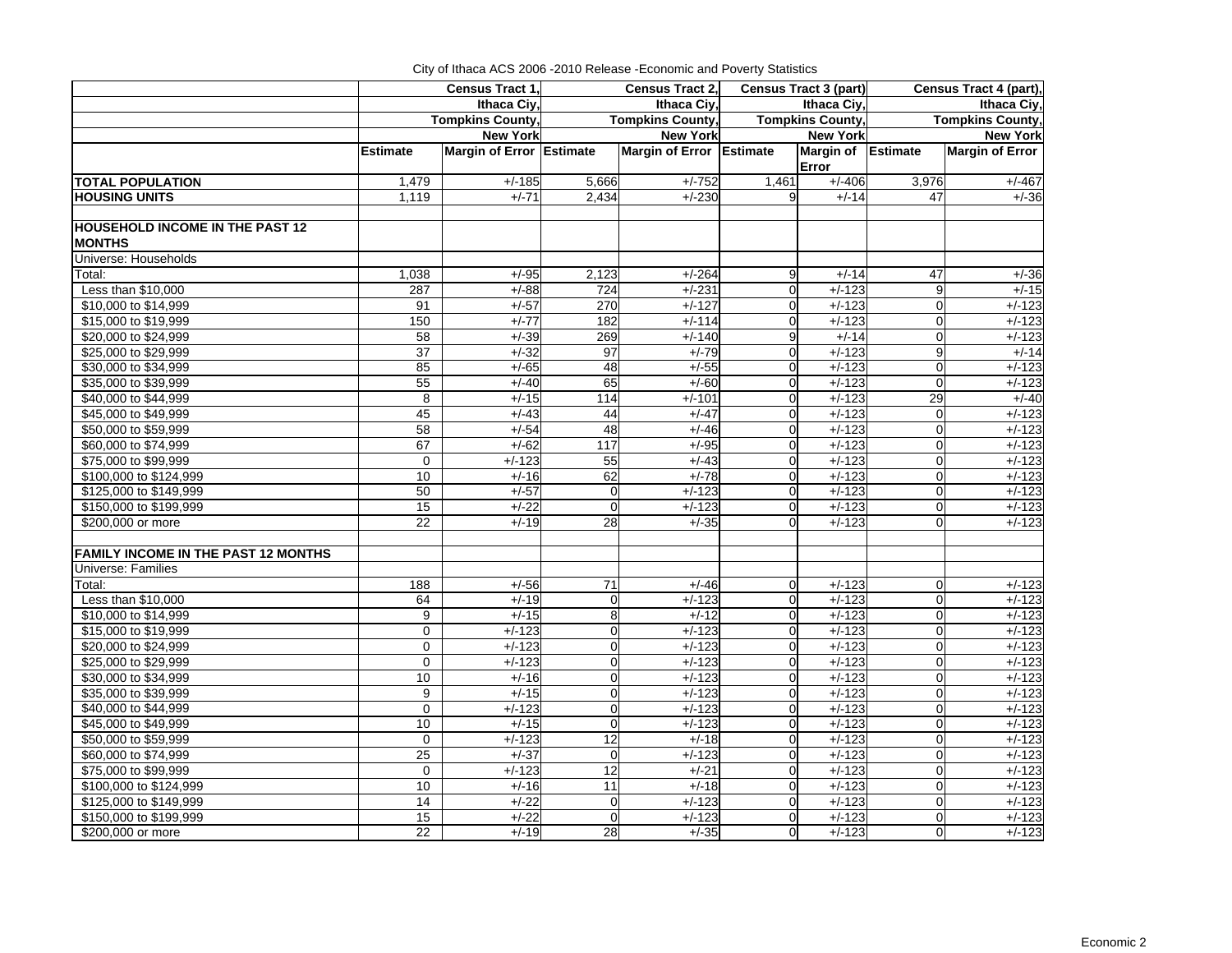|                                            | Census Tract 6 (part), |                         | Census Tract 7, |                          |                 | Census Tract 8,          | Census Tract 9 (part), |                         |
|--------------------------------------------|------------------------|-------------------------|-----------------|--------------------------|-----------------|--------------------------|------------------------|-------------------------|
|                                            |                        | Ithaca Ciy,             |                 | Ithaca Civ.              |                 | Ithaca Civ.              |                        | Ithaca Civ.             |
|                                            |                        | <b>Tompkins County,</b> |                 | Tompkins County,         |                 | <b>Tompkins County,</b>  |                        | <b>Tompkins County,</b> |
|                                            |                        | <b>New York</b>         |                 | <b>New York</b>          |                 | <b>New York</b>          |                        | <b>New York</b>         |
|                                            | <b>Estimate</b>        | <b>Margin of Error</b>  | Estimate        | Margin of Error Estimate |                 | Margin of Error Estimate |                        | <b>Margin of Error</b>  |
|                                            |                        |                         |                 |                          |                 |                          |                        |                         |
| <b>TOTAL POPULATION</b>                    | 1,174                  | $+/-531$                | 4,060           | $+/-494$                 | 2,338           | $+/-370$                 | 1,211                  | $+/-228$                |
| <b>HOUSING UNITS</b>                       | 333                    | $+/-112$                | 1,796           | $+/-118$                 | 1,254           | $+/-110$                 | 504                    | $+/-82$                 |
| <b>HOUSEHOLD INCOME IN THE PAST 12</b>     |                        |                         |                 |                          |                 |                          |                        |                         |
| <b>MONTHS</b>                              |                        |                         |                 |                          |                 |                          |                        |                         |
| Universe: Households                       |                        |                         |                 |                          |                 |                          |                        |                         |
| Total:                                     | 333                    | $+/-112$                | 1,666           | $+/-138$                 | 1,183           | $+/-124$                 | 495                    | $+/-80$                 |
| Less than \$10,000                         | 61                     | $+/-73$                 | 209             | $+/-91$                  | 87              | $+/-60$                  | 56                     | $+/-54$                 |
| \$10,000 to \$14,999                       | $\mathbf 0$            | $+/-123$                | 45              | $+/-29$                  | 119             | $+/-77$                  | 36                     | $+/-45$                 |
| \$15,000 to \$19,999                       | $\mathbf 0$            | $+/-123$                | 71              | $+/-54$                  | 67              | $+/-53$                  | 23                     | $+/-37$                 |
| \$20,000 to \$24,999                       | 23                     | $+/-25$                 | 133             | $+/-69$                  | 85              | $+/-43$                  | 15                     | $+/-23$                 |
| \$25,000 to \$29,999                       | 11                     | $+/-19$                 | 176             | $+/-86$                  | 96              | $+/-62$                  | 15                     | $+/-24$                 |
| \$30,000 to \$34,999                       | 76                     | $+/-93$                 | 93              | $+/-62$                  | 156             | $+/-92$                  | 9                      | $+/-14$                 |
| \$35,000 to \$39,999                       | $\mathbf 0$            | $+/-123$                | 66              | $+/-38$                  | 19              | $+/-22$                  | 28                     | $+/-33$                 |
| \$40,000 to \$44,999                       | 12                     | $+/-20$                 | 102             | $+/-86$                  | 72              | $+/-53$                  | 9                      | $+/-13$                 |
| \$45,000 to \$49,999                       | $\mathbf 0$            | $+/-123$                | 37              | $+/-30$                  | 133             | $+/-85$                  | 30                     | $+/-34$                 |
| \$50,000 to \$59,999                       | 69                     | $+/-82$                 | 107             | $+/-57$                  | 92              | $+/-74$                  | 37                     | $+/-32$                 |
| \$60,000 to \$74,999                       | 15                     | $+/-24$                 | 138             | $+/-80$                  | 114             | $+/-68$                  | $\overline{22}$        | $+/-19$                 |
| \$75,000 to \$99,999                       | 29                     | $+/-32$                 | 269             | $+/-95$                  | 96              | $+/-59$                  | 52                     | $+/-44$                 |
| \$100,000 to \$124,999                     | 12                     | $+/-19$                 | 138             | $+/-75$                  | 30              | $+/-26$                  | 52                     | $+/-37$                 |
| \$125,000 to \$149,999                     | $\mathbf 0$            | $+/-123$                | 59              | $+/-47$                  | 0               | $+/-123$                 | 42                     | $+/-36$                 |
| \$150,000 to \$199,999                     | $\mathbf 0$            | $+/-123$                | $\overline{7}$  | $+/-13$                  | 8               | $+/-12$                  | 26                     | $+/-21$                 |
| \$200,000 or more                          | $\overline{25}$        | $+/-20$                 | 16              | $+/-19$                  | 9               | $+/-16$                  | 43                     | $+/-38$                 |
|                                            |                        |                         |                 |                          |                 |                          |                        |                         |
| <b>FAMILY INCOME IN THE PAST 12 MONTHS</b> |                        |                         |                 |                          |                 |                          |                        |                         |
| Universe: Families                         |                        |                         |                 |                          |                 |                          |                        |                         |
| Total:                                     | 84                     | $+/-49$                 | 599             | $+/-111$                 | 369             | $+/-111$                 | 305                    | $+/-83$                 |
| Less than \$10,000                         | $\mathbf 0$            | $+/-123$                | 21              | $+/-24$                  | $\Omega$        | $+/-123$                 | 28                     | $+/-44$                 |
| \$10,000 to \$14,999                       | $\mathbf 0$            | $+/-123$                | 9               | $+/-14$                  | $\Omega$        | $+/-123$                 | $\Omega$               | $+/-123$                |
| \$15,000 to \$19,999                       | $\mathbf 0$            | $+/-123$                | 6               | $+/-11$                  | $\overline{28}$ | $+/-32$                  | $\overline{0}$         | $+/-123$                |
| \$20,000 to \$24,999                       | 8                      | $+/-13$                 | 16              | $+/-19$                  | 71              | $+/-38$                  | $\Omega$               | $+/-123$                |
| \$25,000 to \$29,999                       | $\mathbf 0$            | $+/-123$                | 37              | $+/-45$                  | 59              | $+/-45$                  | $\overline{0}$         | $+/-123$                |
| \$30,000 to \$34,999                       | $\mathbf 0$            | $+/-123$                | 43              | $+/-49$                  | $\overline{7}$  | $+/-12$                  | $\Omega$               | $+/-123$                |
| \$35,000 to \$39,999                       | $\mathbf 0$            | $+/-123$                | 20              | $+/-16$                  | 12              | $+/-19$                  | 28                     | $+/-33$                 |
| \$40,000 to \$44,999                       | $\Omega$               | $+/-123$                | $\overline{12}$ | $+/-17$                  | 16              | $+/-23$                  | $\Omega$               | $+/-123$                |
| \$45,000 to \$49,999                       | $\mathbf 0$            | $+/-123$                | 20              | $+/-22$                  | 74              | $+/-62$                  | 14                     | $+/-23$                 |
| \$50,000 to \$59,999                       | 6                      | $+/-11$                 | 18              | $+/-21$                  | 8               | $+/-13$                  | 25                     | $+/-27$                 |
| \$60,000 to \$74,999                       | 15                     | $+/-24$                 | 113             | $+/-66$                  | 37              | $+/-43$                  | 12                     | $+/-12$                 |
| \$75,000 to \$99,999                       | 18                     | $+/-27$                 | 157             | $+/-56$                  | 49              | $+/-40$                  | 52                     | $+/-44$                 |
| \$100,000 to \$124,999                     | 12                     | $+/-19$                 | 45              | $+/-37$                  | $\mathbf 0$     | $+/-123$                 | 35                     | $+/-31$                 |
| \$125,000 to \$149,999                     | $\mathbf 0$            | $+/-123$                | 66              | $+/-48$                  | $\Omega$        | $+/-123$                 | 42                     | $+/-36$                 |
| \$150,000 to \$199,999                     | $\mathbf 0$            | $+/-123$                | $\mathbf 0$     | $+/-123$                 | 8               | $+/-12$                  | 26                     | $+/-21$                 |
| \$200,000 or more                          | 25                     | $+/-20$                 | 16              | $+/-19$                  | $\mathbf{0}$    | $+/-123$                 | 43                     | $+/-38$                 |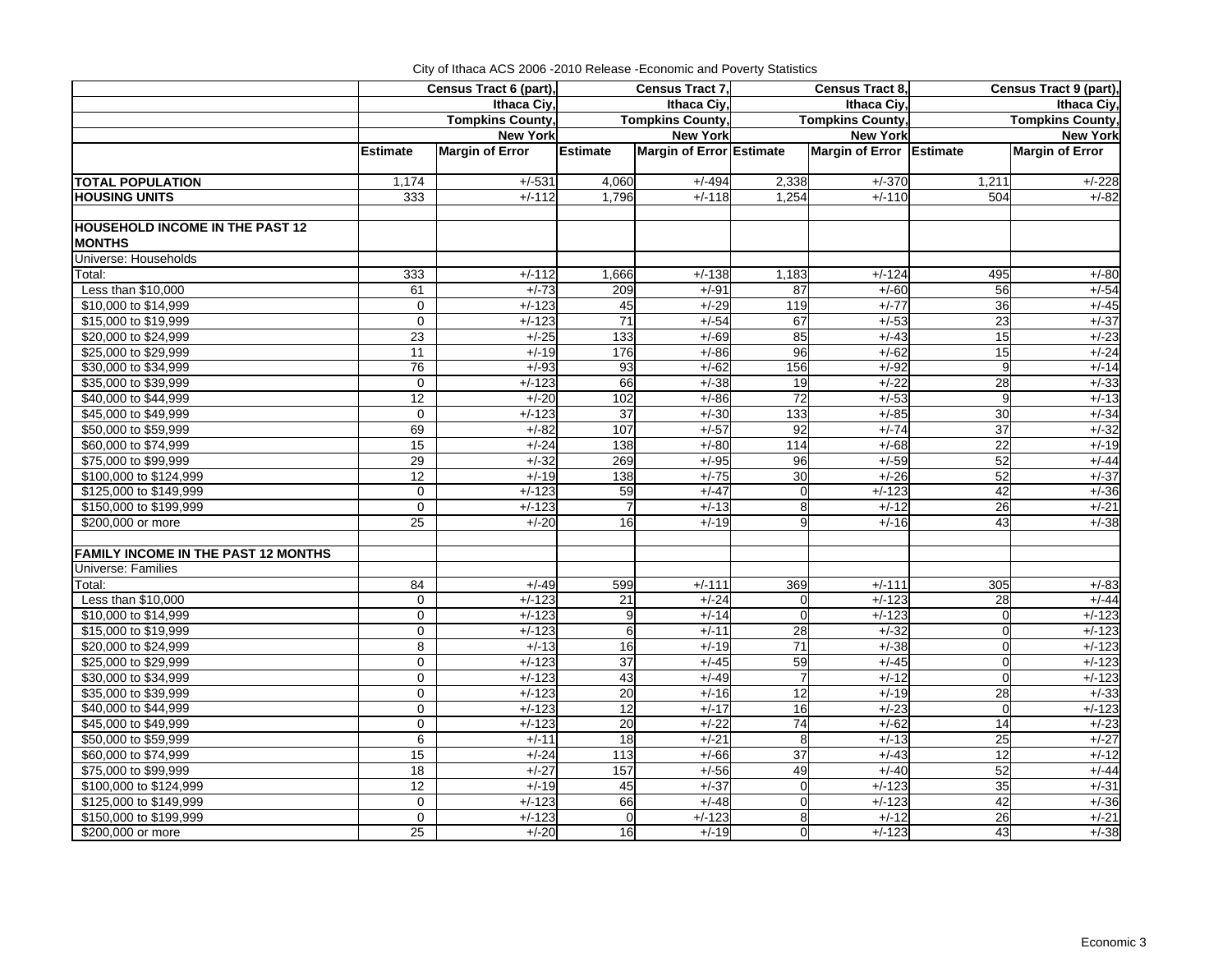| City of Ithaca ACS 2006 - 2010 Release - Economic and Poverty Statistics |  |
|--------------------------------------------------------------------------|--|
|                                                                          |  |

|                                            | Census Tract 10 (part), |                          | Census Tract 11 (part), |                          | Census Tract 12 (part), |                          | Census Tract 13 (part), |                        |  |
|--------------------------------------------|-------------------------|--------------------------|-------------------------|--------------------------|-------------------------|--------------------------|-------------------------|------------------------|--|
|                                            |                         | Ithaca Civ.              |                         | Ithaca Civ.              |                         | Ithaca Ciy,              | Ithaca Ciy,             |                        |  |
|                                            |                         | <b>Tompkins County,</b>  |                         | <b>Tompkins County,</b>  |                         | <b>Tompkins County,</b>  | <b>Tompkins County,</b> |                        |  |
|                                            |                         | <b>New York</b>          |                         | <b>New York</b>          |                         | <b>New York</b>          |                         | <b>New York</b>        |  |
|                                            | <b>Estimate</b>         | Margin of Error Estimate |                         | Margin of Error Estimate |                         | Margin of Error Estimate |                         | <b>Margin of Error</b> |  |
| <b>TOTAL POPULATION</b>                    | 3,285                   | $+/-425$                 | 2,499                   | $+/-762$                 | $\mathbf 0$             | $+/-123$                 | 2,625                   | $+/-472$               |  |
| <b>HOUSING UNITS</b>                       | 1,631                   | $+/-155$                 | 1,064                   | $+/-202$                 | $\Omega$                | $+/-123$                 | 1,379                   | $+/-167$               |  |
| <b>HOUSEHOLD INCOME IN THE PAST 12</b>     |                         |                          |                         |                          |                         |                          |                         |                        |  |
| <b>MONTHS</b>                              |                         |                          |                         |                          |                         |                          |                         |                        |  |
| Universe: Households                       |                         |                          |                         |                          |                         |                          |                         |                        |  |
| Total:                                     | 1,631                   | $+/-155$                 | 1,064                   | $+/-202$                 | $\mathbf 0$             | $+/-123$                 | 1,124                   | $+/-162$               |  |
| Less than \$10,000                         | 234                     | $+/-101$                 | 226                     | $+/-153$                 | $\Omega$                | $+/-123$                 | 182                     | $+/-105$               |  |
| \$10,000 to \$14,999                       | 97                      | $+/-66$                  | 84                      | $+/-100$                 | $\Omega$                | $+/-123$                 | 54                      | $+/-42$                |  |
| \$15,000 to \$19,999                       | 224                     | $+/-102$                 | 40                      | $+/-48$                  | $\Omega$                | $+/-123$                 | 39                      | $+/-35$                |  |
| \$20,000 to \$24,999                       | 134                     | $+/-75$                  | 82                      | $+/-113$                 | $\mathbf 0$             | $+/-123$                 | 79                      | $+/-63$                |  |
| \$25,000 to \$29,999                       | 49                      | $+/-50$                  | 20                      | $+/-33$                  | $\mathbf 0$             | $+/-123$                 | 123                     | $+/-75$                |  |
| \$30,000 to \$34,999                       | 163                     | $+/-100$                 | 64                      | $+/-47$                  | $\mathbf 0$             | $+/-123$                 | 43                      | $+/-41$                |  |
| \$35,000 to \$39,999                       | $\overline{51}$         | $+/-56$                  | 66                      | $+/-74$                  | $\Omega$                | $+/-123$                 | 73                      | $+/-52$                |  |
| \$40,000 to \$44,999                       | 72                      | $+/-57$                  | 16                      | $+/-26$                  | $\mathbf 0$             | $+/-123$                 | 42                      | $+/-37$                |  |
| \$45,000 to \$49,999                       | 39                      | $+/-35$                  | 101                     | $+/-101$                 | $\Omega$                | $+/-123$                 | 14                      | $+/-23$                |  |
| \$50,000 to \$59,999                       | 219                     | $+/-145$                 | 107                     | $+/-83$                  | $\Omega$                | $+/-123$                 | 44                      | $+/-41$                |  |
| \$60,000 to \$74,999                       | 159                     | $+/-95$                  | 32                      | $+/-47$                  | $\mathbf 0$             | $+/-123$                 | 52                      | $+/-48$                |  |
| \$75,000 to \$99,999                       | 98                      | $+/-71$                  | $\overline{37}$         | $+/-44$                  | $\mathbf 0$             | $+/-123$                 | $\overline{88}$         | $+/-68$                |  |
| \$100,000 to \$124,999                     | 40                      | $+/-37$                  | 94                      | $+/-66$                  | $\mathbf 0$             | $+/-123$                 | 114                     | $+/-77$                |  |
| \$125,000 to \$149,999                     | 27                      | $+/-27$                  | $\overline{71}$         | $+/-62$                  | $\mathbf 0$             | $+/-123$                 | 65                      | $+/-38$                |  |
| \$150,000 to \$199,999                     | $\mathbf 0$             | $+/-123$                 | 24                      | $+/-27$                  | $\mathbf 0$             | $+/-123$                 | 32                      | $+/-33$                |  |
| \$200,000 or more                          | $\overline{25}$         | $+/-28$                  | $\overline{0}$          | $+/-123$                 | $\Omega$                | $+/-123$                 | 80                      | $+/-54$                |  |
|                                            |                         |                          |                         |                          |                         |                          |                         |                        |  |
| <b>FAMILY INCOME IN THE PAST 12 MONTHS</b> |                         |                          |                         |                          |                         |                          |                         |                        |  |
| Universe: Families                         |                         |                          |                         |                          |                         |                          |                         |                        |  |
| Total:                                     | 661                     | $+/-178$                 | 303                     | $+/-99$                  | $\mathbf 0$             | $+/-123$                 | 384                     | $+/-100$               |  |
| Less than \$10,000                         | 10                      | $+/-16$                  | 34                      | $+/-40$                  | $\mathbf 0$             | $+/-123$                 | $\overline{13}$         | $+/-22$                |  |
| \$10,000 to \$14,999                       | 15                      | $+/-24$                  | $\mathbf 0$             | $+/-123$                 | $\Omega$                | $+/-123$                 | $\mathbf 0$             | $+/-123$               |  |
| \$15,000 to \$19,999                       | 20                      | $+/-23$                  | $\overline{0}$          | $+/-123$                 | $\mathbf 0$             | $+/-123$                 | 11                      | $+/-18$                |  |
| \$20,000 to \$24,999                       | 16                      | $+/-26$                  | $\Omega$                | $+/-123$                 | $\mathbf{0}$            | $+/-123$                 | $\overline{0}$          | $+/-123$               |  |
| \$25,000 to \$29,999                       | 22                      | $+/-27$                  | $\overline{0}$          | $+/-123$                 | $\mathbf 0$             | $+/-123$                 | $\pmb{0}$               | $+/-123$               |  |
| \$30,000 to \$34,999                       | 97                      | $+/-89$                  | 34                      | $+/-29$                  | $\mathbf 0$             | $+/-123$                 | 16                      | $+/-26$                |  |
| \$35,000 to \$39,999                       | 35                      | $+/-47$                  | $\mathbf 0$             | $+/-123$                 | $\mathbf 0$             | $+/-123$                 | $\mathbf 0$             | $+/-123$               |  |
| \$40,000 to \$44,999                       | 48                      | $+/-53$                  | $\mathbf 0$             | $+/-123$                 | $\mathbf 0$             | $+/-123$                 | 15                      | $+/-22$                |  |
| \$45,000 to \$49,999                       | 19                      | $+/-30$                  | $\mathbf 0$             | $+\sqrt{-123}$           | $\mathbf 0$             | $+\sqrt{-123}$           | 14                      | $+/-23$                |  |
| \$50,000 to \$59,999                       | 125                     | $+/-117$                 | 48                      | $+/-44$                  | $\Omega$                | $+/-123$                 | 11                      | $+/-20$                |  |
| \$60,000 to \$74,999                       | 96                      | $+/-69$                  | $\overline{0}$          | $+/-123$                 | $\Omega$                | $+/-123$                 | 41                      | $+/-45$                |  |
| \$75,000 to \$99,999                       | 109                     | $+/-72$                  | 19                      | $+/-32$                  | $\Omega$                | $+/-123$                 | $\overline{31}$         | $+/-31$                |  |
| \$100,000 to \$124,999                     | 16                      | $+/-25$                  | 94                      | $+/-66$                  | $\mathbf 0$             | $+/-123$                 | 69                      | $+/-47$                |  |
| \$125,000 to \$149,999                     | 8                       | $+/-13$                  | 50                      | $+/-51$                  | $\mathbf 0$             | $+/-123$                 | 58                      | $+/-40$                |  |
| \$150,000 to \$199,999                     | $\mathbf 0$             | $+/-123$                 | 24                      | $+/-27$                  | $\mathbf 0$             | $+/-123$                 | 25                      | $+/-28$                |  |
| \$200,000 or more                          | 25                      | $+/-28$                  | $\overline{0}$          | $+/-123$                 | $\overline{0}$          | $+/-123$                 | 80                      | $+/-54$                |  |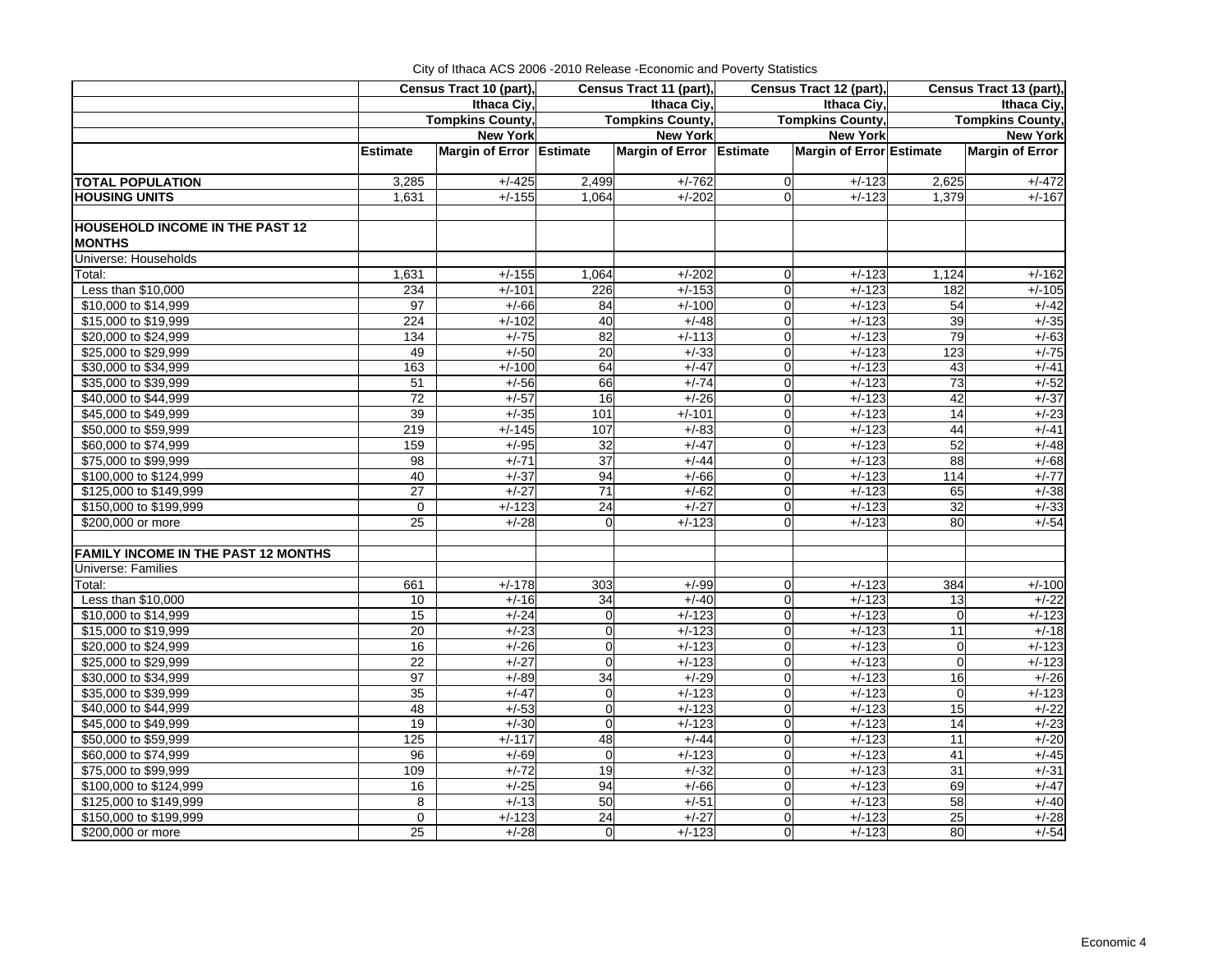|                                                   |                      |                          |            |                          |          |                          |                  | Ithaca Civ.             |
|---------------------------------------------------|----------------------|--------------------------|------------|--------------------------|----------|--------------------------|------------------|-------------------------|
|                                                   |                      |                          |            |                          |          | <b>Tompkins County</b>   |                  | <b>Tompkins County,</b> |
|                                                   | <b>United States</b> |                          |            | <b>New York</b>          |          | <b>New York</b>          |                  | <b>New York</b>         |
|                                                   | <b>Estimate</b>      | Margin of Error Estimate |            | Margin of Error Estimate |          | Margin of Error Estimate |                  | <b>Margin of Error</b>  |
|                                                   |                      |                          |            |                          |          |                          |                  |                         |
|                                                   |                      |                          |            |                          |          |                          |                  |                         |
| <b>MEANS OF TRANSPORTATION TO WORK</b>            |                      |                          |            |                          |          |                          |                  |                         |
| Universe: Workers 16 years and over               |                      |                          |            |                          |          |                          |                  |                         |
| Total:                                            | 139,255,035          | $+/-120,716$             | 8,815,965  | $+/-11,739$              | 49,414   | $+/-1,076$               | 14,442           | $+/-879$                |
| Car, truck, or van:                               | 120,259,023          | $+/-146,799$             | 5,422,644  | $+/-13,650$              | 33,736   | $+/-1,044$               | 5,550            | $+/-752$                |
| Drove alone                                       | 105,840,717          | $+/-113,013$             | 4,770,901  | $+/-12,626$              | 27,972   | $+/-903$                 | 4,206            | $+/-614$                |
| Carpooled:                                        | 14,418,306           | $+/-48,726$              | 651,743    | $+/-6,453$               | 5,764    | $+/-666$                 | 1,344            | $+/-372$                |
| In 2-person carpool                               | 11,115,428           | $+/-37,380$              | 506,531    | $+/-5,644$               | 5,014    | $+/-622$                 | 1,083            | $+/-341$                |
| In 3-person carpool                               | 1,932,331            | $+/-16,127$              | 81,413     | $+/-2,180$               | 462      | $+/-185$                 | $\overline{173}$ | $+/-124$                |
| In 4-person carpool                               | 719,778              | $+/-7,656$               | 30,849     | $+/-1,620$               | 230      | $+/-117$                 | 88               | $+/-75$                 |
| In 5- or 6-person carpool                         | 365,337              | $+/-5,963$               | 17,028     | $+/-1,209$               | 14       | $+/-16$                  | $\Omega$         | $+/-123$                |
| In 7-or-more-person carpool                       | 285,432              | $+/-5,531$               | 15,922     | $+/-971$                 | 44       | $+/-37$                  | O                | $+\sqrt{-123}$          |
| Public transportation (excluding taxicab):        | 6,872,730            | $+/-18,857$              | 2,338,345  | $+/-9,609$               | 3,344    | $+/-432$                 | 1,702            | $+/-314$                |
| Bus or trolley bus                                | 3,704,841            | $+/-18,781$              | 579,786    | $+/-6,306$               | 3,290    | $+/-433$                 | 1,658            | $+/-318$                |
| Streetcar or trolley car (carro publico in Puerto | 89.707               | $+/-2,375$               | 14,033     | $+/-1,200$               |          | $+/-123$                 |                  | $+/-123$                |
| Rico)                                             |                      |                          |            |                          |          |                          |                  |                         |
| Subway or elevated                                | 2,294,294            | $+/-9,573$               | 1,493,468  | $+/-7,630$               | 12       | $+/-19$                  | 12               | $+/-19$                 |
| Railroad                                          | 744,223              | $+/-6,676$               | 241,769    | $+/-3,754$               | 42       | $+/-43$                  | 32               | $+/-40$                 |
| Ferryboat                                         | 39,665               | $+/-1,416$               | 9,289      | $+/-754$                 | $\Omega$ | $+/-123$                 | $\Omega$         | $+/-123$                |
| Taxicab                                           | 163,870              | $+/-3,001$               | 57,098     | $+/-1,882$               | 28       | $+/-35$                  | $\overline{0}$   | $+/-123$                |
| Motorcycle                                        | 305,097              | $+/-4,675$               | 8,552      | $+/-665$                 | 168      | $+/-87$                  | 50               | $+/-45$                 |
| <b>Bicycle</b>                                    | 716,535              | $+/-7,080$               | 40,141     | $+/-1,561$               | 641      | $+/-191$                 | 294              | $+/-127$                |
| Walked                                            | 3,962,070            | $+/-17,751$              | 557,313    | $+/-5,887$               | 8,053    | $+/-741$                 | 5,798            | $+/-679$                |
| Other means                                       | 1,215,986            | $+/-13,285$              | 52,925     | $+/-1,766$               | 214      | $+/-77$                  | 24               | $+/-27$                 |
| Worked at home                                    | 5,759,724            | $+/-19,688$              | 338,947    | $+/-4,121$               | 3,230    | $+/-406$                 | 1,024            | $+/-227$                |
| <b>RATIO OF INCOME TO POVERTY LEVEL IN</b>        |                      |                          |            |                          |          |                          |                  |                         |
| THE PAST 12 MONTHS                                |                      |                          |            |                          |          |                          |                  |                         |
| Universe: Population for whom poverty status is   |                      |                          |            |                          |          |                          |                  |                         |
| determined                                        |                      |                          |            |                          |          |                          |                  |                         |
| Total:                                            | 296,141,149          | $+/-14,444$              | 18,710,113 | $+/-2,408$               | 87,383   | $+/-1,141$               | 23,072           | $+/-827$                |
| Under .50                                         | 17,762,160           | $+/-132,941$             | 1,184,726  | $+/-12,955$              | 10,132   | $+/-916$                 | 6,329            | $+/-790$                |
| .50 to .99                                        | 23, 155, 353         | $+/-153,482$             | 1,465,440  | $+/-15,967$              | 6,329    | $+/715$                  | 3,187            | $+/-510$                |
| 1.00 to 1.24                                      | 13,238,165           | $+/-73,665$              | 764,830    | $+/-11,531$              | 2,658    | $+/-472$                 | 528              | $+/-185$                |
| 1.25 to 1.49                                      | 13,634,809           | $+/-74,290$              | 782,028    | $+/-12,193$              | 2,834    | $+/-541$                 | 737              | $+/-229$                |
| 1.50 to 1.84                                      | 18,918,360           | $+/-85,414$              | 1,065,663  | $+/-12,210$              | 5,925    | $+/-949$                 | 1,474            | $+/-471$                |
| 1.85 to 1.99                                      | 7,984,570            | $+/-39,901$              | 454,957    | $+/-9,167$               | 2,283    | $+/-491$                 | 619              | $+/-267$                |
| 2.00 and over                                     | 201,447,732          | $+/-470,577$             | 12,992,469 | $+/-32,378$              | 57,222   | $+/-1,347$               | 10,198           | $+/-822$                |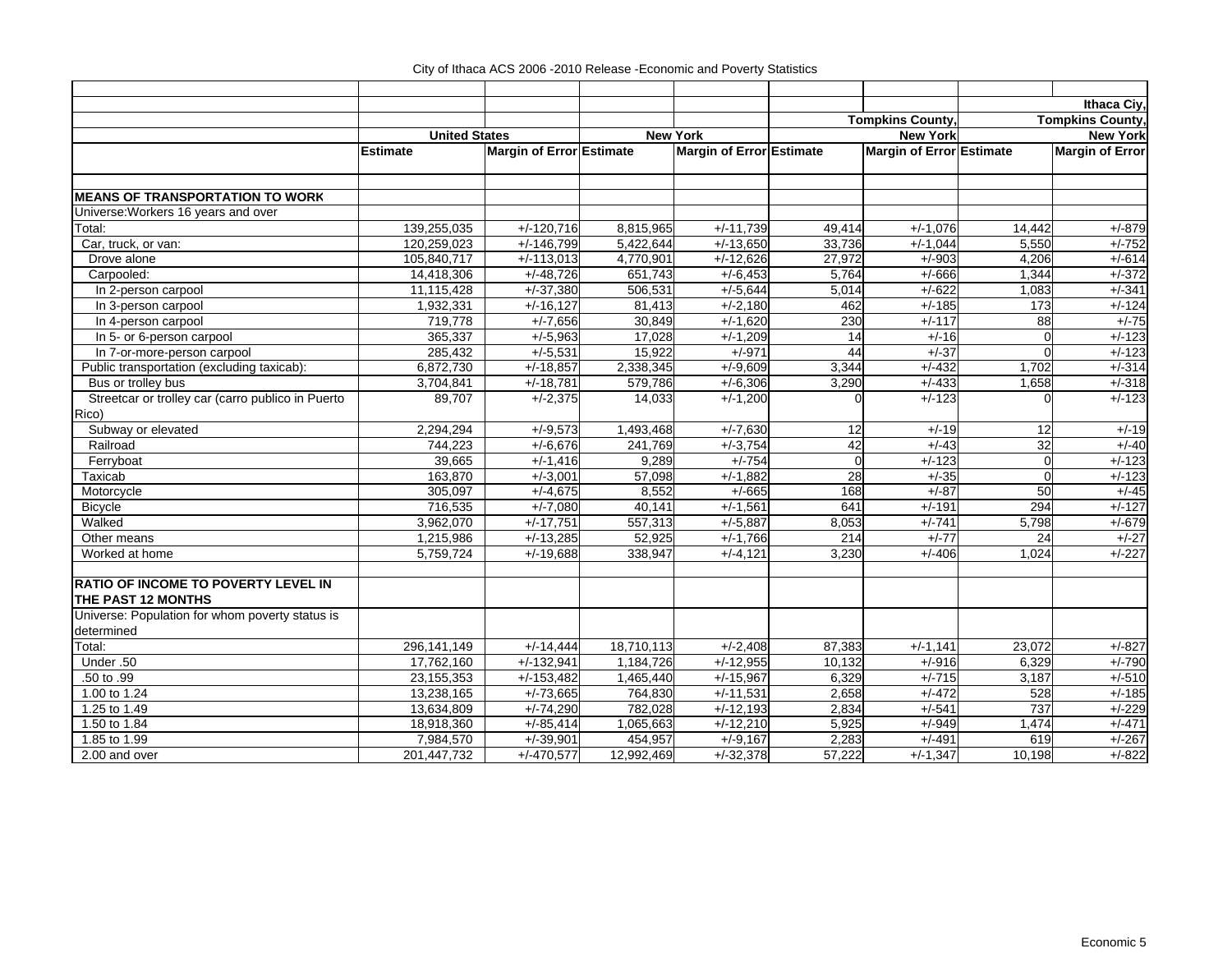|                                                                  | Census Tract 1, |                          | Census Tract 2,  |                          |                 | <b>Census Tract 3 (part)</b> | Census Tract 4 (part), |                         |  |
|------------------------------------------------------------------|-----------------|--------------------------|------------------|--------------------------|-----------------|------------------------------|------------------------|-------------------------|--|
|                                                                  |                 | Ithaca Ciy               |                  | Ithaca Ciy,              |                 | Ithaca Ciy,                  | Ithaca Ciy,            |                         |  |
|                                                                  |                 | <b>Tompkins County,</b>  |                  | <b>Tompkins County,</b>  |                 | <b>Tompkins County,</b>      |                        | <b>Tompkins County,</b> |  |
|                                                                  |                 | <b>New York</b>          |                  | <b>New York</b>          |                 | <b>New York</b>              |                        | <b>New York</b>         |  |
|                                                                  | <b>Estimate</b> | Margin of Error Estimate |                  | Margin of Error Estimate |                 | Margin of Estimate<br>Error  |                        | <b>Margin of Error</b>  |  |
| <b>MEANS OF TRANSPORTATION TO WORK</b>                           |                 |                          |                  |                          |                 |                              |                        |                         |  |
| Universe: Workers 16 years and over                              |                 |                          |                  |                          |                 |                              |                        |                         |  |
| Total:                                                           | 774             | $+/-160$                 | 2,106            | $+/-498$                 | 564             | $+/-186$                     | 1,486                  | $+/-407$                |  |
| Car, truck, or van:                                              | 152             | $+/-64$                  | 482              | $+/-225$                 | 81              | $+/-42$                      | 175                    | $+/-122$                |  |
| Drove alone                                                      | 144             | $+/-66$                  | 305              | $+/-166$                 | 69              | $+/-43$                      | 135                    | $+/-96$                 |  |
| Carpooled:                                                       | 8               | $+/-12$                  | $\overline{177}$ | $+/-103$                 | $\overline{12}$ | $+/-19$                      | 40                     | $+/-38$                 |  |
| In 2-person carpool                                              | 8               | $+/-12$                  | 157              | $+/-88$                  | 12              | $+/-19$                      | 40                     | $+/-38$                 |  |
| In 3-person carpool                                              | $\Omega$        | $+/-123$                 | 20               | $+/-32$                  | $\Omega$        | $+/-123$                     | $\Omega$               | $+/-123$                |  |
| In 4-person carpool                                              | $\mathbf 0$     | $+/-123$                 | $\mathbf 0$      | $+/-123$                 | $\Omega$        | $+/-123$                     | $\mathbf 0$            | $+/-123$                |  |
| In 5- or 6-person carpool                                        | $\mathbf 0$     | $+/-123$                 | $\Omega$         | $+/-123$                 | $\Omega$        | $+/-123$                     | $\mathbf 0$            | $+/-123$                |  |
| In 7-or-more-person carpool                                      | $\Omega$        | $+/-123$                 | $\Omega$         | $+/-123$                 | $\Omega$        | $+/-123$                     | $\Omega$               | $+/-123$                |  |
| Public transportation (excluding taxicab):                       | 396             | $+/-132$                 | 143              | $+/-88$                  | 33              | $+/-32$                      | $\overline{47}$        | $+/-40$                 |  |
| Bus or trolley bus                                               | 396             | $+/-132$                 | 120              | $+/-81$                  | 33              | $+/-32$                      | 47                     | $+/-40$                 |  |
| Streetcar or trolley car (carro publico in Puerto<br>Rico)       | $\Omega$        | $+/-123$                 |                  | $+/-123$                 |                 | $+/-123$                     | $\Omega$               | $+/-123$                |  |
| Subway or elevated                                               | $\Omega$        | $+\sqrt{123}$            | $\Omega$         | $+/-123$                 | $\Omega$        | $+/-123$                     | $\overline{0}$         | $+/-123$                |  |
| Railroad                                                         | $\Omega$        | $+/-123$                 | 23               | $+/-39$                  | $\Omega$        | $+/-123$                     | $\mathbf 0$            | $+/-123$                |  |
| Ferryboat                                                        | $\Omega$        | $+/-123$                 | $\Omega$         | $+/-123$                 | $\Omega$        | $+/-123$                     | $\overline{0}$         | $+/-123$                |  |
| Taxicab                                                          | $\Omega$        | $+/-123$                 | $\Omega$         | $+/-123$                 | $\Omega$        | $+/-123$                     | $\Omega$               | $+/-123$                |  |
| Motorcycle                                                       | $\Omega$        | $+/-123$                 | $\Omega$         | $+/-123$                 | $\Omega$        | $+/-123$                     | $\Omega$               | $+/-123$                |  |
| <b>Bicycle</b>                                                   | $\Omega$        | $+/-123$                 | $\overline{21}$  | $+/-25$                  | $\Omega$        | $+/-123$                     | $\mathbf 0$            | $+/-123$                |  |
| Walked                                                           | 138             | $+/-59$                  | 1,348            | $+/-351$                 | 364             | $+/-175$                     | 1,069                  | $+/-280$                |  |
| Other means                                                      | 0               | $+/-123$                 | $\Omega$         | $+/-123$                 | $\Omega$        | $+/-123$                     | $\Omega$               | $+/-123$                |  |
| Worked at home                                                   | $\overline{88}$ | $+/-93$                  | $\overline{112}$ | $+/-73$                  | 86              | $+/-49$                      | 195                    | $+/-90$                 |  |
| <b>RATIO OF INCOME TO POVERTY LEVEL IN</b><br>THE PAST 12 MONTHS |                 |                          |                  |                          |                 |                              |                        |                         |  |
| Universe: Population for whom poverty status is                  |                 |                          |                  |                          |                 |                              |                        |                         |  |
| determined                                                       |                 |                          |                  |                          |                 |                              |                        |                         |  |
| Total:                                                           | 1,479           | $+/-185$                 | 5,043            | $+/-683$                 | 20              | $+/-32$                      | 143                    | $+/-143$                |  |
| Under .50                                                        | 294             | $+/-104$                 | 2,912            | $+/-530$                 | $\Omega$        | $+/-123$                     | 48                     | $+/-37$                 |  |
| .50 to .99                                                       | 154             | $+/-73$                  | 766              | $+/-254$                 | 20              | $+/-32$                      | 66                     | $+/-82$                 |  |
| 1.00 to 1.24                                                     | 65              | $+/-49$                  | 49               | $+/-48$                  | $\Omega$        | $+/-123$                     | 14                     | $+/-22$                 |  |
| 1.25 to 1.49                                                     | 64              | $+/-50$                  | 168              | $+/-128$                 | $\Omega$        | $+/-123$                     | $\mathbf 0$            | $+/-123$                |  |
| 1.50 to 1.84                                                     | 180             | $+/-84$                  | 84               | $+/-64$                  | $\Omega$        | $+/-123$                     | 15                     | $+/-22$                 |  |
| 1.85 to 1.99                                                     | 9               | $+/-14$                  | 210              | $+/-184$                 | $\Omega$        | $+/-123$                     | $\Omega$               | $+/-123$                |  |
| 2.00 and over                                                    | 713             | $+/-173$                 | 854              | $+/-261$                 | $\Omega$        | $+/-123$                     | $\overline{0}$         | $+/-123$                |  |

City of Ithaca ACS 2006 -2010 Release -Economic and Poverty Statistics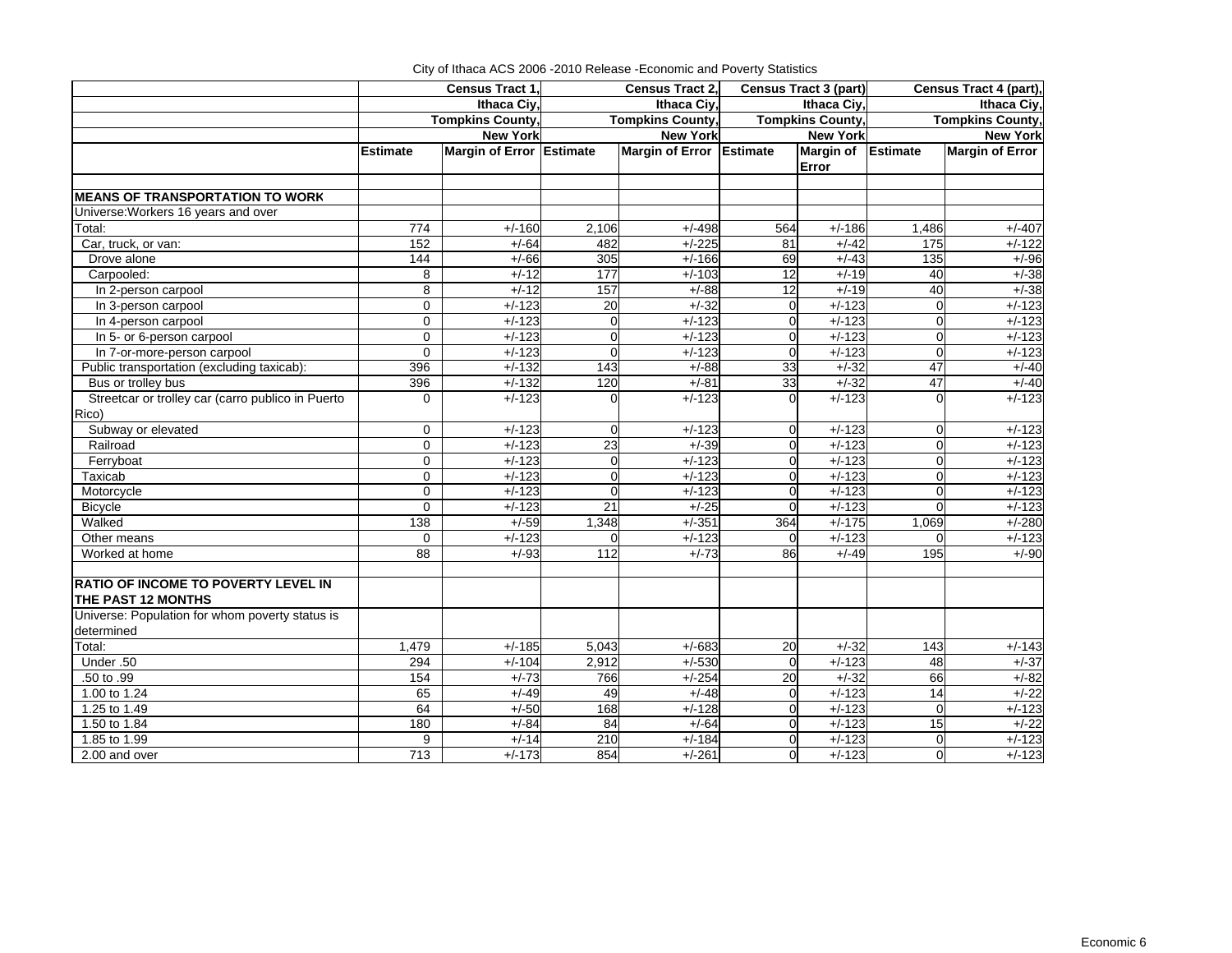|                                                   | Census Tract 6 (part), |                         | Census Tract 7, |                          | Census Tract 8, |                          | Census Tract 9 (part), |                         |  |
|---------------------------------------------------|------------------------|-------------------------|-----------------|--------------------------|-----------------|--------------------------|------------------------|-------------------------|--|
|                                                   |                        | Ithaca Civ.             |                 | Ithaca Civ.              |                 | <b>Ithaca Civ</b>        | Ithaca Civ.            |                         |  |
|                                                   |                        | <b>Tompkins County,</b> |                 | <b>Tompkins County,</b>  |                 | <b>Tompkins County,</b>  |                        | <b>Tompkins County,</b> |  |
|                                                   |                        | <b>New York</b>         |                 | <b>New York</b>          |                 | <b>New York</b>          |                        | <b>New York</b>         |  |
|                                                   | <b>Estimate</b>        | <b>Margin of Error</b>  | <b>Estimate</b> | Margin of Error Estimate |                 | Margin of Error Estimate |                        | <b>Margin of Error</b>  |  |
|                                                   |                        |                         |                 |                          |                 |                          |                        |                         |  |
|                                                   |                        |                         |                 |                          |                 |                          |                        |                         |  |
| <b>MEANS OF TRANSPORTATION TO WORK</b>            |                        |                         |                 |                          |                 |                          |                        |                         |  |
| Universe: Workers 16 years and over               |                        |                         |                 |                          |                 |                          |                        |                         |  |
| Total:                                            | 715                    | $+/-315$                | 2,355           | $+/-287$                 | 1,340           | $+/-222$                 | 660                    | $+/-153$                |  |
| Car, truck, or van:                               | 246                    | $+/-315$                | 1,070           | $+/-281$                 | 585             | $+/-192$                 | 450                    | $+/-146$                |  |
| Drove alone                                       | 197                    | $+/-237$                | 704             | $+/-189$                 | 379             | $+/-131$                 | 363                    | $+/-146$                |  |
| Carpooled:                                        | 49                     | $+/-78$                 | 366             | $+/-236$                 | 206             | $+/-132$                 | 87                     | $+/-67$                 |  |
| In 2-person carpool                               | 49                     | $+/-78$                 | 302             | $+/-234$                 | 100             | $+/-90$                  | 45                     | $+/-38$                 |  |
| In 3-person carpool                               | $\mathbf 0$            | $+/-123$                | 36              | $+/-55$                  | 106             | $+/-113$                 | $\Omega$               | $+/-123$                |  |
| In 4-person carpool                               | $\mathbf 0$            | $+/-123$                | 28              | $+/-33$                  | $\overline{0}$  | $+/-123$                 | 42                     | $+/-61$                 |  |
| In 5- or 6-person carpool                         | $\mathbf 0$            | $+/-123$                | $\Omega$        | $+/-123$                 | $\overline{0}$  | $+/-123$                 | $\Omega$               | $+/-123$                |  |
| In 7-or-more-person carpool                       | $\Omega$               | $+/-123$                |                 | $+/-123$                 | $\overline{0}$  | $+/-123$                 | $\Omega$               | $+/-123$                |  |
| Public transportation (excluding taxicab):        | 68                     | $+/-92$                 | 250             | $+/-114$                 | 298             | $+/-122$                 | 43                     | $+/-29$                 |  |
| Bus or trolley bus                                | 68                     | $+/-92$                 | 250             | $+/-114$                 | 289             | $+/-120$                 | 43                     | $+/-29$                 |  |
| Streetcar or trolley car (carro publico in Puerto | $\Omega$               | $+/-123$                |                 | $+/-123$                 |                 | $+/-123$                 | $\Omega$               | $+/-123$                |  |
| Rico)                                             |                        |                         |                 |                          |                 |                          |                        |                         |  |
| Subway or elevated                                | $\Omega$               | $+/-123$                | $\Omega$        | $+/-123$                 | $\overline{0}$  | $+/-123$                 | $\Omega$               | $+/-123$                |  |
| Railroad                                          | $\mathbf 0$            | $+/-123$                | $\Omega$        | $+/-123$                 | 9               | $+/-16$                  | $\mathbf 0$            | $+/-123$                |  |
| Ferryboat                                         | $\Omega$               | $+/-123$                | $\Omega$        | $+/-123$                 | $\overline{0}$  | $+/-123$                 | $\Omega$               | $+/-123$                |  |
| Taxicab                                           | $\mathbf 0$            | $+/-123$                | $\Omega$        | $+/-123$                 | $\Omega$        | $+/-123$                 | $\Omega$               | $+/-123$                |  |
| Motorcycle                                        | $\mathbf 0$            | $+/-123$                | 18              | $+/-23$                  | 16              | $+/-27$                  | $\Omega$               | $+/-123$                |  |
| <b>Bicycle</b>                                    | $\Omega$               | $+/-123$                | 117             | $+/-70$                  | 74              | $+/-74$                  | 21                     | $+/-24$                 |  |
| Walked                                            | 335                    | $+/-239$                | 794             | $+/-206$                 | 346             | $+/-123$                 | 66                     | $+/-57$                 |  |
| Other means                                       | $\mathbf 0$            | $+/-123$                | $\mathbf 0$     | $+/-123$                 | $\Omega$        | $+/-123$                 | $\mathbf 0$            | $+/-123$                |  |
| Worked at home                                    | 66                     | $+/-57$                 | 106             | $+/-66$                  | 21              | $+/-23$                  | 80                     | $+/-54$                 |  |
|                                                   |                        |                         |                 |                          |                 |                          |                        |                         |  |
| <b>RATIO OF INCOME TO POVERTY LEVEL IN</b>        |                        |                         |                 |                          |                 |                          |                        |                         |  |
| THE PAST 12 MONTHS                                |                        |                         |                 |                          |                 |                          |                        |                         |  |
| Universe: Population for whom poverty status is   |                        |                         |                 |                          |                 |                          |                        |                         |  |
| determined                                        |                        |                         |                 |                          |                 |                          |                        |                         |  |
| Total:                                            | 847                    | $+/-329$                | 3,770           | $+/-478$                 | 2,321           | $+/-357$                 | 1,211                  | $+/-228$                |  |
| Under .50                                         | 61                     | $+/-73$                 | 835             | $+/-404$                 | 210             | $+/-120$                 | 136                    | $+/-102$                |  |
| $.50$ to $.99$                                    | 390                    | $+/-267$                | 192             | $+/-111$                 | 521             | $+/-202$                 | 112                    | $+/-59$                 |  |
| 1.00 to 1.24                                      | $\Omega$               | $+/-123$                | 36              | $+/-30$                  | 103             | $+/-74$                  | 15                     | $+/-23$                 |  |
| 1.25 to 1.49                                      | 68                     | $+/-84$                 | 185             | $+/-110$                 | 18              | $+/-29$                  | $\Omega$               | $+/-123$                |  |
| 1.50 to 1.84                                      | 84                     | $+/-88$                 | 229             | $+/-111$                 | 347             | $+/-245$                 | 24                     | $+/-27$                 |  |
| 1.85 to 1.99                                      | 24                     | $+/-40$                 | 159             | $+/-116$                 | 100             | $+/-79$                  | $\Omega$               | $+/-123$                |  |
| 2.00 and over                                     | 220                    | $+/-117$                | 2,134           | $+/-345$                 | 1,022           | $+/-202$                 | 924                    | $+/-213$                |  |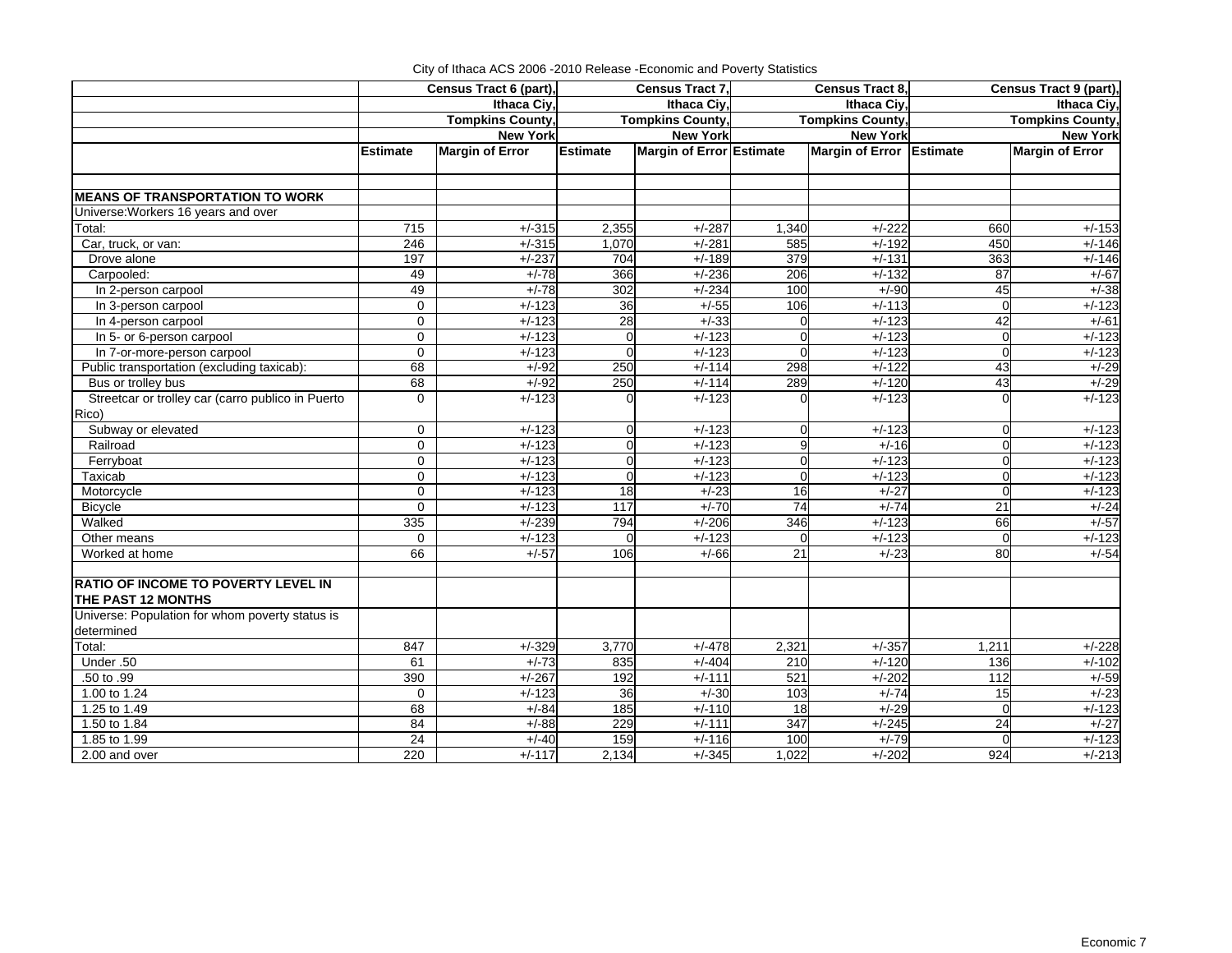|                                                                  |                 | Census Tract 10 (part),  |                | Census Tract 11 (part),  | Census Tract 12 (part)     | Census Tract 13 (part), |                                                                                                                                                                                                                                                                                                                                                                                             |  |  |
|------------------------------------------------------------------|-----------------|--------------------------|----------------|--------------------------|----------------------------|-------------------------|---------------------------------------------------------------------------------------------------------------------------------------------------------------------------------------------------------------------------------------------------------------------------------------------------------------------------------------------------------------------------------------------|--|--|
|                                                                  |                 | Ithaca Civ.              |                | Ithaca Civ.              | Ithaca Civ.                |                         | <b>Ithaca Civ</b><br><b>Tompkins County</b><br><b>New York</b><br><b>Margin of Error</b><br>$+/-235$<br>$+/-163$<br>$+/-151$<br>$+/-46$<br>$+/-42$<br>$+/-18$<br>$+/-123$<br>$+/-123$<br>$+/-123$<br>$+/-50$<br>$+/-46$<br>$+/-123$<br>$+/-19$<br>$+/-123$<br>$+/-123$<br>$+/-123$<br>$+/-123$<br>$+/-32$<br>$+/-223$<br>$+/-123$<br>$+/-55$<br>$+/-472$<br>$+/-362$<br>$+/-116$<br>$+/-38$ |  |  |
|                                                                  |                 | <b>Tompkins County,</b>  |                | <b>Tompkins County,</b>  | <b>Tompkins County,</b>    |                         |                                                                                                                                                                                                                                                                                                                                                                                             |  |  |
|                                                                  |                 | <b>New York</b>          |                | <b>New York</b>          | <b>New York</b>            |                         |                                                                                                                                                                                                                                                                                                                                                                                             |  |  |
|                                                                  | <b>Estimate</b> | Margin of Error Estimate |                | Margin of Error Estimate | Margin of Error Estimate   |                         |                                                                                                                                                                                                                                                                                                                                                                                             |  |  |
| <b>MEANS OF TRANSPORTATION TO WORK</b>                           |                 |                          |                |                          |                            |                         |                                                                                                                                                                                                                                                                                                                                                                                             |  |  |
| Universe: Workers 16 years and over                              |                 |                          |                |                          |                            |                         |                                                                                                                                                                                                                                                                                                                                                                                             |  |  |
| Total:                                                           | 1,726           | $+/-282$                 | 1,511          | $+/-433$                 | $+/-123$<br>$\Omega$       | 1,205                   |                                                                                                                                                                                                                                                                                                                                                                                             |  |  |
| Car, truck, or van:                                              | 778             | $+/-208$                 | 1,083          | $+/-475$                 | $+/-123$<br>$\Omega$       | 448                     |                                                                                                                                                                                                                                                                                                                                                                                             |  |  |
| Drove alone                                                      | 588             | $+/-186$                 | 924            | $+/-478$                 | $+/-123$<br>$\Omega$       | 398                     |                                                                                                                                                                                                                                                                                                                                                                                             |  |  |
| Carpooled:                                                       | 190             | $+/-135$                 | 159            | $+/-102$                 | $+/-123$<br>$\overline{0}$ | 50                      |                                                                                                                                                                                                                                                                                                                                                                                             |  |  |
| In 2-person carpool                                              | 190             | $+/-135$                 | 141            | $+/-101$                 | $+/-123$<br>$\Omega$       | 39                      |                                                                                                                                                                                                                                                                                                                                                                                             |  |  |
| In 3-person carpool                                              | $\mathbf 0$     | $+/-123$                 | $\Omega$       | $+/-123$                 | $+\sqrt{-123}$<br>$\Omega$ | $\overline{11}$         |                                                                                                                                                                                                                                                                                                                                                                                             |  |  |
| In 4-person carpool                                              | $\mathbf 0$     | $+/-123$                 | 18             | $+/-30$                  | $+/-123$<br>$\Omega$       | $\mathbf 0$             |                                                                                                                                                                                                                                                                                                                                                                                             |  |  |
| In 5- or 6-person carpool                                        | $\mathbf 0$     | $+/-123$                 | $\Omega$       | $+/-123$                 | $+/-123$<br>$\Omega$       | $\Omega$                |                                                                                                                                                                                                                                                                                                                                                                                             |  |  |
| In 7-or-more-person carpool                                      | $\Omega$        | $+/-123$                 | $\overline{0}$ | $+/-123$                 | $+/-123$<br>$\Omega$       | $\Omega$                |                                                                                                                                                                                                                                                                                                                                                                                             |  |  |
| Public transportation (excluding taxicab):                       | 274             | $+/-122$                 | 79             | $+/-79$                  | $+/-123$<br>$\mathbf 0$    | 71                      |                                                                                                                                                                                                                                                                                                                                                                                             |  |  |
| Bus or trolley bus                                               | 274             | $+/-122$                 | 79             | $+/-79$                  | $+/-123$<br>$\overline{0}$ | 59                      |                                                                                                                                                                                                                                                                                                                                                                                             |  |  |
| Streetcar or trolley car (carro publico in Puerto<br>Rico)       | $\Omega$        | $+/-123$                 | 0              | $+/-123$                 | $+/-123$                   | $\Omega$                |                                                                                                                                                                                                                                                                                                                                                                                             |  |  |
| Subway or elevated                                               | $\mathbf 0$     | $+/-123$                 | 0              | $+/-123$                 | $+/-123$<br>$\Omega$       | 12                      |                                                                                                                                                                                                                                                                                                                                                                                             |  |  |
| Railroad                                                         | $\mathbf 0$     | $+/-123$                 | $\Omega$       | $+/-123$                 | $+/-123$<br>$\Omega$       | $\mathbf 0$             |                                                                                                                                                                                                                                                                                                                                                                                             |  |  |
| Ferryboat                                                        | 0               | $+/-123$                 | $\Omega$       | $+/-123$                 | $+/-123$<br>0              | $\Omega$                |                                                                                                                                                                                                                                                                                                                                                                                             |  |  |
| Taxicab                                                          | $\overline{0}$  | $+/-123$                 | $\Omega$       | $+/-123$                 | $+/-123$<br>$\Omega$       | $\overline{0}$          |                                                                                                                                                                                                                                                                                                                                                                                             |  |  |
| Motorcycle                                                       | $\Omega$        | $+/-123$                 | 16             | $+/-27$                  | $+/-123$<br>$\Omega$       | $\Omega$                |                                                                                                                                                                                                                                                                                                                                                                                             |  |  |
| <b>Bicycle</b>                                                   | 41              | $+/-48$                  | $\Omega$       | $+/-123$                 | $+/-123$<br>$\Omega$       | 20                      |                                                                                                                                                                                                                                                                                                                                                                                             |  |  |
| Walked                                                           | 477             | $+/-168$                 | 288            | $+/-280$                 | $+/-123$<br>$\overline{0}$ | 573                     |                                                                                                                                                                                                                                                                                                                                                                                             |  |  |
| Other means                                                      | 24              | $+/-27$                  | $\Omega$       | $+/-123$                 | $+/-123$                   |                         |                                                                                                                                                                                                                                                                                                                                                                                             |  |  |
| Worked at home                                                   | 132             | $+/-109$                 | 45             | $+/-44$                  | $+/-123$<br>$\Omega$       | 93                      |                                                                                                                                                                                                                                                                                                                                                                                             |  |  |
| <b>RATIO OF INCOME TO POVERTY LEVEL IN</b><br>THE PAST 12 MONTHS |                 |                          |                |                          |                            |                         |                                                                                                                                                                                                                                                                                                                                                                                             |  |  |
| Universe: Population for whom poverty status is<br>determined    |                 |                          |                |                          |                            |                         |                                                                                                                                                                                                                                                                                                                                                                                             |  |  |
| Total:                                                           | 3,114           | $+/-405$                 | 2,499          | $+/-762$                 | $+/-123$<br>$\Omega$       | 2,625                   |                                                                                                                                                                                                                                                                                                                                                                                             |  |  |
| Under .50                                                        | 133             | $+/-92$                  | 866            | $+/-430$                 | $+/-123$<br>$\Omega$       | 834                     |                                                                                                                                                                                                                                                                                                                                                                                             |  |  |
| .50 to .99                                                       | 369             | $+/-162$                 | 385            | $+/-300$                 | $\overline{0}$<br>$+/-123$ | 212                     |                                                                                                                                                                                                                                                                                                                                                                                             |  |  |
| 1.00 to 1.24                                                     | 153             | $+/-109$                 | 70             | $+/-53$                  | $+/-123$<br>$\Omega$       | 23                      |                                                                                                                                                                                                                                                                                                                                                                                             |  |  |
| 1.25 to 1.49                                                     | 123             | $+/-79$                  | 66             | $+/-51$                  | $+/-123$<br>$\overline{0}$ | 45                      | $+/-54$                                                                                                                                                                                                                                                                                                                                                                                     |  |  |
| 1.50 to 1.84                                                     | 465             | $+/-275$                 | 35             | $+/-40$                  | $+/-123$<br>$\Omega$       | 11                      | $+/-17$                                                                                                                                                                                                                                                                                                                                                                                     |  |  |
| 1.85 to 1.99                                                     | 35              | $+/-33$                  | 57             | $+/-86$                  | $+/-123$<br>$\Omega$       | 25                      | $+/-42$                                                                                                                                                                                                                                                                                                                                                                                     |  |  |
| 2.00 and over                                                    | 1,836           | $+/-432$                 | 1,020          | $+/-232$                 | $+/-123$<br>$\Omega$       | 1,475                   | $+/-301$                                                                                                                                                                                                                                                                                                                                                                                    |  |  |

|  |           |     |  | City of Ithaca ACS 2006 - 2010 Release - Economic and Poverty Statistics |                                           |  |
|--|-----------|-----|--|--------------------------------------------------------------------------|-------------------------------------------|--|
|  | _________ | - - |  | $\sim$ $\sim$                                                            | $\sim$ $\sim$ $\sim$ $\sim$ $\sim$ $\sim$ |  |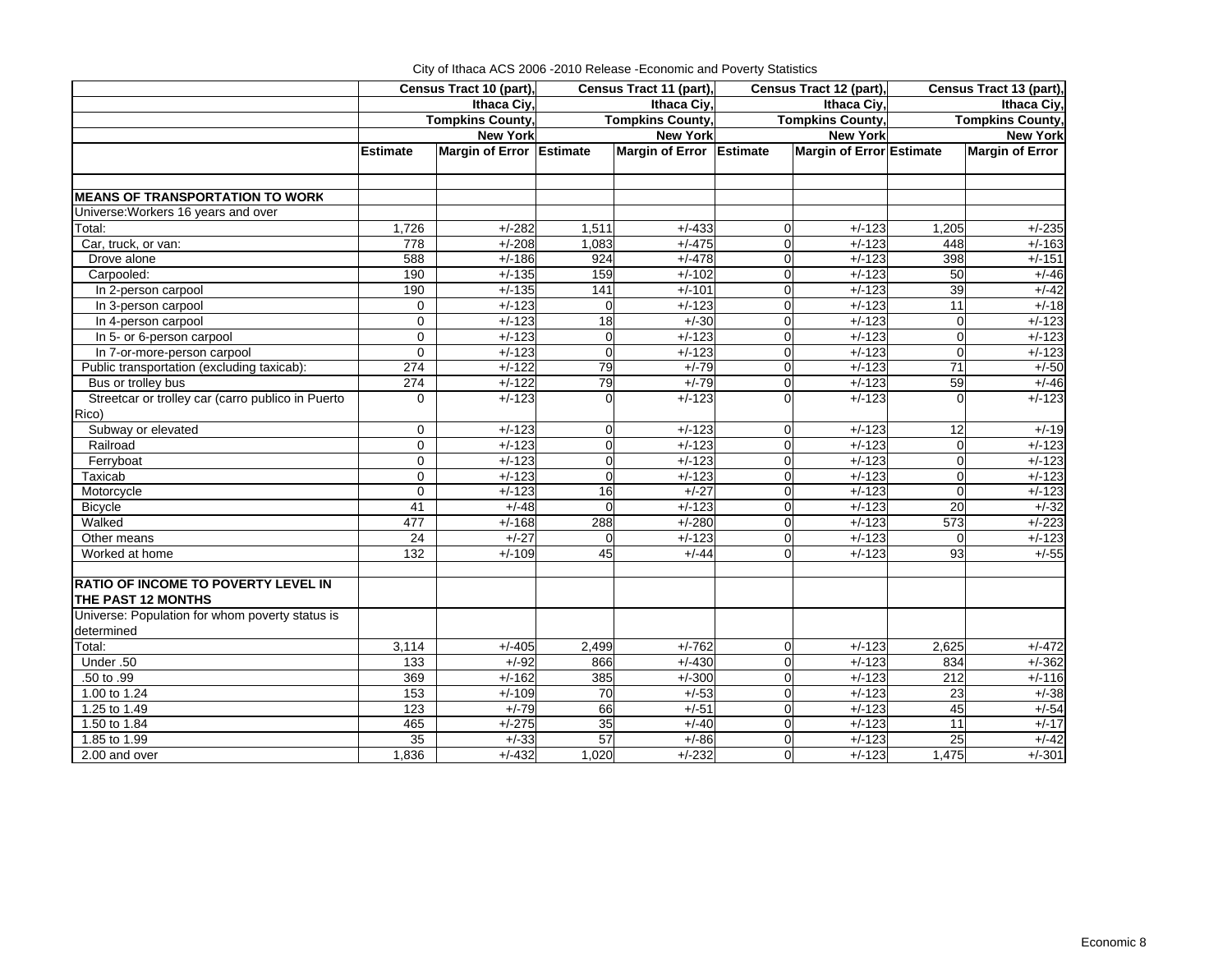|                                                     |                          |                             |                          |                            |                  |                          |                | Ithaca Civ.             |
|-----------------------------------------------------|--------------------------|-----------------------------|--------------------------|----------------------------|------------------|--------------------------|----------------|-------------------------|
|                                                     |                          |                             |                          |                            |                  | <b>Tompkins County,</b>  |                | <b>Tompkins County,</b> |
|                                                     | <b>United States</b>     |                             |                          | <b>New York</b>            |                  | <b>New York</b>          |                | <b>New York</b>         |
|                                                     | <b>Estimate</b>          | Margin of Error Estimate    |                          | Margin of Error Estimate   |                  | Margin of Error Estimate |                | <b>Margin of Error</b>  |
|                                                     |                          |                             |                          |                            |                  |                          |                |                         |
|                                                     |                          |                             |                          |                            |                  |                          |                |                         |
|                                                     |                          |                             |                          |                            |                  |                          |                |                         |
| POVERTY STATUS OF INDIVIDUALS IN THE                |                          |                             |                          |                            |                  |                          |                |                         |
| PAST 12 MONTHS BY LIVING ARRANGEMENT                |                          |                             |                          |                            |                  |                          |                |                         |
| Universe: Population for whom poverty status is     |                          |                             |                          |                            |                  |                          |                |                         |
| determined                                          |                          |                             |                          |                            |                  |                          |                |                         |
| Total:                                              | 296, 141, 149            | $+/-14,444$                 | 18,710,113               | $+/-2,408$                 | 87,383           | $+/-1,141$               | 23,072         | $+/-827$                |
| Income in the past 12 months below poverty          | 40,917,513               | $+/-273,616$                | 2,650,166                | $+/-20,661$                | 16,461           | $+/-1,137$               | 9,516          | $+/-888$                |
| level:                                              |                          |                             |                          |                            |                  |                          |                |                         |
| In family households:                               | 29,740,961               | $+/-226,682$                | 1,904,863                | $+/-19,669$                | 4,467            | $+/-798$                 | 996            | $+/-310$                |
| In married couple families:                         | 11.428.106               | $+/-77.109$                 | 709.303                  | $+/-11.890$                | 1.982            | $+/-614$                 | 391            | $+/-197$                |
| All relatives                                       | 10,919,732               | $+/-73,348$                 | 679,398                  | $+/-11,682$                | 1,890            | $+/-620$                 | 385            | $+/-197$                |
| Non-relatives                                       | 508,374                  | $+/-7,528$                  | 29,905                   | $+/-1,394$                 | 92               | $+/-60$                  | 6              | $+/-12$                 |
| In other families:                                  | 18,312,855               | $+/-170,605$                | 1,195,560                | $+/-15,871$                | 2,485            | $+/-555$                 | 605            | $+/-290$                |
| Male householder, no wife present:                  | 3,288,506                | $+/-43,119$                 | 195,827                  | $+/-6,274$                 | 440              | $+/-195$                 | 38             | $+/-30$                 |
| All relatives                                       | 2.381.798                | $+/-34.819$                 | 143.192                  | $+/-5,627$                 | 268              | $+/-163$                 | 19             | $+/-29$                 |
| Non-relatives                                       | 906,708                  | $+\sqrt{-11,552}$           | 52,635                   | $+/-2,061$                 | 172              | $+/-96$                  | 19             | $+/-25$                 |
| Female householder, no husband present:             | 15,024,349               | $+/-135,290$                | 999,733                  | $+/-14,932$                | 2.045            | $+/-511$                 | 567            | $+/-284$                |
| All relatives                                       | 14,155,430               | $+/-129,708$                | 946,849                  | $+/-14,730$                | 1,949            | $+/-482$                 | 507            | $+/-249$                |
| Non-relatives                                       | 868,919                  | $+/-9,298$                  | 52,884                   | $+/-2,113$                 | 96               | $+/-81$                  | 60             | $+/-70$                 |
| In non-family households and other living           | 11,176,552               | $+/-54,481$                 | 745,303                  | $+/-6,922$                 | 11,994           | $+/-949$                 | 8,520          | $+/-911$                |
| arrangement:                                        |                          |                             |                          |                            |                  |                          |                |                         |
| Householder:                                        | 7,179,977                | $+/-18,229$                 | 481,389                  | $+/-4,427$                 | 5,408            | $+/-549$                 | 3,374          | $+/-454$                |
| Living alone                                        | 5,676,178                | $+/-18,442$                 | 396,037                  | $+/-4,196$                 | 2,629            | $+/-323$                 | 1,467          | $+/-258$                |
| Not living alone                                    | 1,503,799                | $+/-11.594$                 | 85,352                   | $+/-2,048$                 | 2.779            | $+/-416$                 | 1,907          | $+/-359$                |
| Other living arrangement                            | 3,996,575                | $+/-50,668$                 | 263,914                  | $+/-5,396$                 | 6,586            | $+/-703$                 | 5,146          | $+/-719$                |
| Income in the past 12 months at or above poverty    | 255,223,636              | $+/-284,133$                | 16,059,947               | $+/-21,182$                | 70,922           | $+/-1,227$               | 13,556         | $+/-938$                |
| level:                                              |                          |                             |                          |                            |                  |                          |                |                         |
| In family households:                               | 217,820,918              | $+/-365,605$                | 13,498,837               | $+/-27,472$<br>$+/-44,231$ | 53,649<br>45,935 | $+/-1,339$<br>$+/-1,552$ | 7,339          | $+/-764$                |
| In married couple families:                         | 171,226,239              | $+/-732,849$                | 10,098,726<br>10,052,564 | $+/-44,436$                |                  |                          | 5,954<br>5,924 | $+/-786$<br>$+/-786$    |
| All relatives<br>Non-relatives                      | 170,681,695<br>544.544   | $+/-741,457$                |                          | $+/-1.728$                 | 45,764<br>171    | $+/-1,568$               | 30             | $+/-28$                 |
| In other families:                                  | 46,594,679               | $+/-10,376$<br>$+/-378,701$ | 46,162                   | $+/-28,906$                | 7,714            | $+/-83$<br>$+/-852$      |                | $+/-388$                |
|                                                     |                          | $+/-171.546$                | 3,400,111<br>948.722     |                            |                  | $+/-501$                 | 1,385<br>392   | $+/-199$                |
| Male householder, no wife present:<br>All relatives | 13,952,157<br>12,916,440 | $+/-158,932$                | 877,450                  | $+/-15,427$<br>$+/-14,222$ | 2,037<br>1,850   | $+/-421$                 | 374            | $+/-191$                |
| Non-relatives                                       | 1,035,717                | $+/-14,948$                 | 71,272                   | $+/-2,401$                 | 187              | $+/-156$                 | 18             | $+/-24$                 |
| Female householder, no husband present:             | 32,642,522               | $+/-217,513$                | 2,451,389                | $+/-20,670$                | 5,677            | $+/-750$                 | 993            | $+/-312$                |
| All relatives                                       | 30,880,952               | $+/-203,729$                | 2,334,331                | $+/-20,187$                | 5,250            | $+/-717$                 | 973            | $+/-309$                |
| Non-relatives                                       | 1,761,570                | $+/-17,227$                 | 117,058                  | $+/-2,871$                 | 427              | $+/-108$                 | 20             | $+/-24$                 |
| In non-family households and other living           | 37,402,718               | $+/-95,983$                 | 2,561,110                | $+/-12,516$                | 17,273           | $+/-1,023$               | 6,217          | $+/-738$                |
| arrangement:                                        |                          |                             |                          |                            |                  |                          |                |                         |
| Householder:                                        | 30,801,701               | $+/-38,870$                 | 2,068,236                | $+/-7,924$                 | 13,240           | $+/-701$                 | 4,375          | $+/-482$                |
| Living alone                                        | 25,439,005               | $+/-58,703$                 | 1,699,204                | $+/-7,647$                 | 9,904            | $+/-585$                 | 3,024          | $+/-397$                |
| Not living alone                                    | 5,362,696                | $+/-37,098$                 | 369,032                  | $+/-3,896$                 | 3,336            | $+/-384$                 | 1,351          | $+/-293$                |
| Other living arrangement                            | 6,601,017                | $+/-103,583$                | 492,874                  | $+/-8,661$                 | 4,033            | $+/-512$                 | 1,842          | $+/-357$                |
|                                                     |                          |                             |                          |                            |                  |                          |                |                         |
|                                                     |                          |                             |                          |                            |                  |                          |                |                         |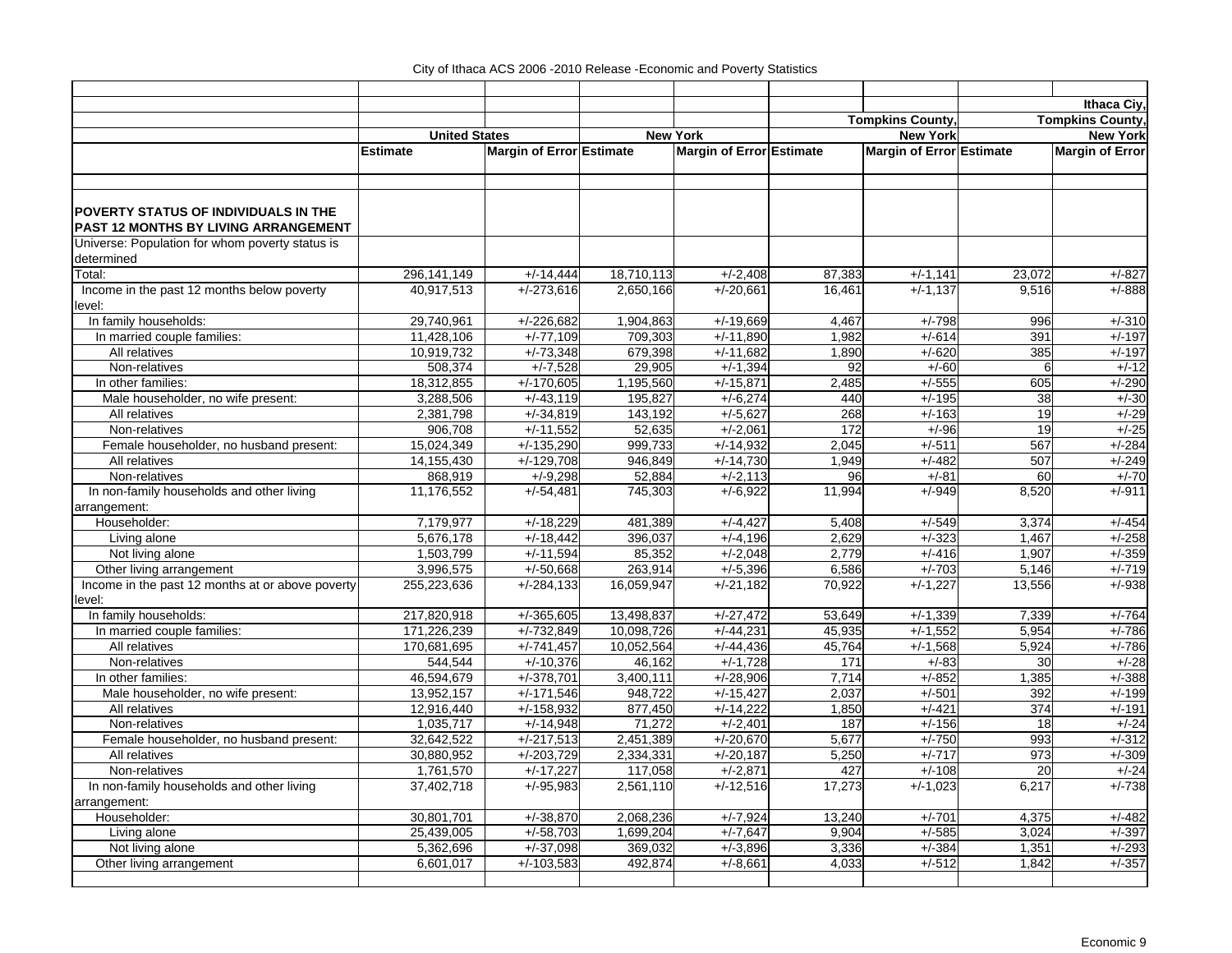|                                                            |                   | Census Tract 1           |                | Census Tract 2,          |                | <b>Census Tract 3 (part)</b> |                | Census Tract 4 (part),  |
|------------------------------------------------------------|-------------------|--------------------------|----------------|--------------------------|----------------|------------------------------|----------------|-------------------------|
|                                                            |                   | Ithaca Civ.              |                | Ithaca Civ.              |                | Ithaca Civ.                  | Ithaca Civ.    |                         |
|                                                            |                   | <b>Tompkins County,</b>  |                | <b>Tompkins County,</b>  |                | <b>Tompkins County,</b>      |                | <b>Tompkins County,</b> |
|                                                            |                   | <b>New York</b>          |                | <b>New York</b>          |                | <b>New York</b>              |                | <b>New York</b>         |
|                                                            | <b>Estimate</b>   | Margin of Error Estimate |                | Margin of Error Estimate |                | Margin of Estimate           |                | <b>Margin of Error</b>  |
|                                                            |                   |                          |                |                          |                | Error                        |                |                         |
|                                                            |                   |                          |                |                          |                |                              |                |                         |
| POVERTY STATUS OF INDIVIDUALS IN THE                       |                   |                          |                |                          |                |                              |                |                         |
| PAST 12 MONTHS BY LIVING ARRANGEMENT                       |                   |                          |                |                          |                |                              |                |                         |
| Universe: Population for whom poverty status is            |                   |                          |                |                          |                |                              |                |                         |
| determined                                                 |                   |                          |                |                          |                |                              |                |                         |
| Total:                                                     | 1,479             | $+/-185$                 | 5,043          | $+/-683$                 | 20             | $+/-32$                      | 143            | $+/-143$                |
| Income in the past 12 months below poverty<br>level:       | 448               | $+/-129$                 | 3,678          | $+/-616$                 | 20             | $+\sqrt{-32}$                | 114            | $+/-117$                |
| In family households:                                      | 156               | $+/-65$                  | 19             | $+/-31$                  | $\mathbf 0$    | $+/-123$                     | $\mathbf 0$    | $+/-123$                |
| In married couple families:                                | 127               | $+/-42$                  | $\mathbf 0$    | $+/-123$                 | $\Omega$       | $+/-123$                     | $\mathbf 0$    | $+/-123$                |
| All relatives                                              | 127               | $+/-42$                  | $\mathbf 0$    | $+/-123$                 | $\overline{0}$ | $+/-123$                     | $\mathbf 0$    | $+/-123$                |
| Non-relatives                                              | $\mathbf 0$       | $+/-123$                 | $\overline{0}$ | $+/-123$                 | $\overline{0}$ | $+/-123$                     | $\mathbf 0$    | $+/-123$                |
| In other families:                                         | 29                | $+/-47$                  | 19             | $+/-31$                  | $\Omega$       | $+/-123$                     | $\mathbf 0$    | $+/-123$                |
| Male householder, no wife present:                         | $\mathbf 0$       | $+/-123$                 | $\Omega$       | $+/-123$                 | $\Omega$       | $+/-123$                     | $\mathbf 0$    | $+/-123$                |
| All relatives                                              | $\mathbf 0$       | $+/-123$                 | $\overline{0}$ | $+/-123$                 | $\Omega$       | $+/-123$                     | $\mathbf 0$    | $+/-123$                |
| Non-relatives                                              | $\mathbf 0$       | $+/-123$                 | $\mathbf 0$    | $+/-123$                 | $\Omega$       | $+/-123$                     | $\mathbf 0$    | $+/-123$                |
| Female householder, no husband present:                    | 29                | $+/-47$                  | 19             | $+/-31$                  | $\Omega$       | $+/-123$                     | $\mathbf 0$    | $+/-123$                |
| All relatives                                              | 29                | $+/-47$                  | 19             | $+/-31$                  | $\Omega$       | $+/-123$                     | $\mathbf 0$    | $+/-123$                |
| Non-relatives                                              | $\mathbf 0$       | $+/-123$                 | $\Omega$       | $+/-123$                 | $\Omega$       | $+/-123$                     | $\Omega$       | $+/-123$                |
| In non-family households and other living                  | 292               | $+/-110$                 | 3,659          | $+/-615$                 | 20             | $+/-32$                      | 114            | $+/-117$                |
| arrangement:                                               |                   |                          |                |                          |                |                              |                |                         |
| Householder:                                               | 248               | $+/-94$                  | 1,339          | $+/-252$                 | 9              | $+/-14$                      | 47             | $+/-36$                 |
| Living alone                                               | 217               | $+/-89$                  | 438            | $+/-165$                 | $\Omega$       | $+/-123$                     | 9              | $+/-15$                 |
| Not living alone                                           | 31                | $+/-30$                  | 901            | $+/-204$                 | 9              | $+/-14$                      | 38             | $+/-44$                 |
| Other living arrangement                                   | 44                | $+/-48$                  | 2,320          | $+/-496$                 | 11             | $+/-18$                      | 67             | $+/-83$                 |
| Income in the past 12 months at or above poverty<br>level: | 1,031             | $+/-175$                 | 1,365          | $+/-357$                 | 0              | $+/-123$                     | 29             | $+/-31$                 |
| In family households:                                      | 293               | $+/-122$                 | 189            | $+/-157$                 | $\Omega$       | $+/-123$                     | $\mathbf 0$    | $+/-123$                |
| In married couple families:                                | 248               | $+/-125$                 | 165            | $+/-153$                 | $\Omega$       | $+/-123$                     | $\mathbf 0$    | $+/-123$                |
| All relatives                                              | 248               | $+/-125$                 | 165            | $+/-153$                 | $\Omega$       | $+/-123$                     | $\overline{0}$ | $+/-123$                |
| Non-relatives                                              | $\mathbf 0$       | $+/-123$                 | $\mathbf 0$    | $+/-123$                 | $\Omega$       | $+/-123$                     | $\mathbf 0$    | $+/-123$                |
| In other families:                                         | 45                | $+/-60$                  | 24             | $+/-38$                  | $\overline{0}$ | $+/-123$                     | $\mathbf 0$    | $+/-123$                |
| Male householder, no wife present:                         | 21                | $+/-33$                  | $\mathbf 0$    | $+/-123$                 | $\Omega$       | $+/-123$                     | $\mathbf 0$    | $+/-123$                |
| All relatives                                              | 21                | $+/-33$                  | $\overline{0}$ | $+/-123$                 | $\Omega$       | $+/-123$                     | $\overline{0}$ | $+/-123$                |
| Non-relatives                                              | $\mathbf 0$       | $+/-123$                 | $\mathbf 0$    | $+/-123$                 | $\Omega$       | $+/-123$                     | $\mathbf 0$    | $+/-123$                |
| Female householder, no husband present:                    | 24                | $+/-37$                  | 24             | $+/-38$                  | $\overline{0}$ | $+/-123$                     | $\overline{0}$ | $+/-123$                |
| All relatives                                              | 24                | $+/-37$                  | 24             | $+/-38$                  | $\overline{0}$ | $+/-123$                     | $\overline{0}$ | $+/-123$                |
| Non-relatives                                              | $\Omega$          | $+/-123$                 | $\Omega$       | $+/-123$                 | $\Omega$       | $+/-123$                     | $\overline{0}$ | $+/-123$                |
| In non-family households and other living                  | 738               | $+/-147$                 | 1,176          | $+/-391$                 | $\Omega$       | $+/-123$                     | 29             | $+/-31$                 |
| arrangement:                                               |                   |                          |                |                          |                |                              |                |                         |
| Householder:                                               | 602               | $+/-109$                 | 713            | $+/-203$                 | $\Omega$       | $+/-123$                     | $\mathbf 0$    | $+/-123$                |
| Living alone                                               | 487               | $+/-112$                 | 401            | $+/-140$                 | $\Omega$       | $+/-123$                     | $\overline{0}$ | $+/-123$                |
| Not living alone                                           | $\frac{115}{115}$ | $+/-86$                  | 312            | $+/-177$                 | $\overline{0}$ | $+/-123$                     | $\overline{0}$ | $+/-123$                |
| Other living arrangement                                   | 136               | $+/-85$                  | 463            | $+/-240$                 | $\Omega$       | $+/-123$                     | 29             | $+/-31$                 |
|                                                            |                   |                          |                |                          |                |                              |                |                         |

City of Ithaca ACS 2006 -2010 Release -Economic and Poverty Statistics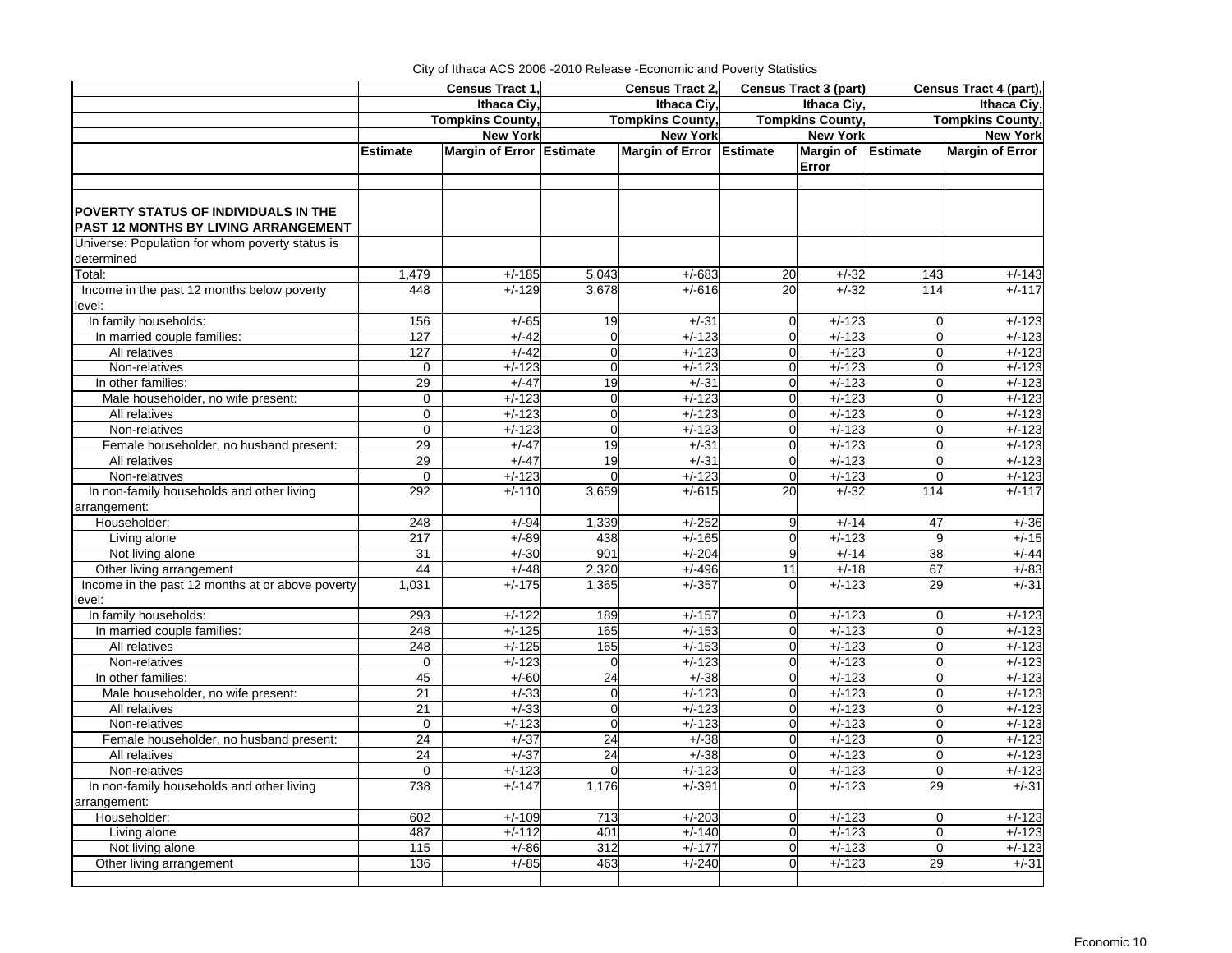|                                                                                     |                 | Census Tract 6 (part), |                 | Census Tract 7,          |             | Census Tract 8,          |                  | Census Tract 9 (part), |  |
|-------------------------------------------------------------------------------------|-----------------|------------------------|-----------------|--------------------------|-------------|--------------------------|------------------|------------------------|--|
|                                                                                     |                 | Ithaca Civ.            |                 | Ithaca Civ.              |             | Ithaca Civ.              |                  | Ithaca Civ.            |  |
|                                                                                     |                 | <b>Tompkins County</b> |                 | <b>Tompkins County,</b>  |             | <b>Tompkins County,</b>  |                  | <b>Tompkins County</b> |  |
|                                                                                     |                 | <b>New York</b>        |                 | <b>New York</b>          |             | <b>New York</b>          |                  | <b>New York</b>        |  |
|                                                                                     | <b>Estimate</b> | <b>Margin of Error</b> | <b>Estimate</b> | Margin of Error Estimate |             | Margin of Error Estimate |                  | <b>Margin of Error</b> |  |
|                                                                                     |                 |                        |                 |                          |             |                          |                  |                        |  |
|                                                                                     |                 |                        |                 |                          |             |                          |                  |                        |  |
| <b>POVERTY STATUS OF INDIVIDUALS IN THE</b><br>PAST 12 MONTHS BY LIVING ARRANGEMENT |                 |                        |                 |                          |             |                          |                  |                        |  |
| Universe: Population for whom poverty status is                                     |                 |                        |                 |                          |             |                          |                  |                        |  |
| determined                                                                          |                 |                        |                 |                          |             |                          |                  |                        |  |
| Total:                                                                              | 847             | $+/-329$               | 3,770           | $+/-478$                 | 2,321       | $+/-357$                 | 1,211            | $+/-228$               |  |
| Income in the past 12 months below poverty                                          | 451             | $+/-289$               | 1,027           | $+/-438$                 | 731         | $+/-261$                 | 248              | $+/-146$               |  |
| level:                                                                              |                 |                        |                 |                          |             |                          |                  |                        |  |
| In family households:                                                               | 0               | $+/-123$               | 125             | $+/-102$                 | 326         | $+/-150$                 | 114              | $+/-179$               |  |
| In married couple families:                                                         | $\mathbf 0$     | $+/-123$               | 6               | $+/-12$                  | 181         | $+/-172$                 | $\Omega$         | $+/-123$               |  |
| All relatives                                                                       | $\mathbf 0$     | $+/-123$               | $\overline{0}$  | $+/-123$                 | 181         | $+/-172$                 | $\overline{0}$   | $+/-123$               |  |
| Non-relatives                                                                       | $\mathbf 0$     | $+/-123$               | 6               | $+/-12$                  | $\Omega$    | $+/-123$                 | $\Omega$         | $+/-123$               |  |
| In other families:                                                                  | $\mathbf 0$     | $+/-123$               | 119             | $+/-101$                 | 145         | $+/-161$                 | 114              | $+/-179$               |  |
| Male householder, no wife present:                                                  | 0               | $+/-123$               | 29              | $+/-28$                  | $\mathbf 0$ | $+/-123$                 | $\overline{0}$   | $+/-123$               |  |
| All relatives                                                                       | $\mathbf 0$     | $+/-123$               | 19              | $+/-29$                  | $\Omega$    | $+/-123$                 | $\overline{0}$   | $+/-123$               |  |
| Non-relatives                                                                       | 0               | $+/-123$               | 10              | $+/-18$                  | $\Omega$    | $+/-123$                 | $\Omega$         | $+/-123$               |  |
| Female householder, no husband present:                                             | $\Omega$        | $+/-123$               | 90              | $+/-96$                  | 145         | $+/-161$                 | 114              | $+/-179$               |  |
| All relatives                                                                       | $\mathbf 0$     | $+/-123$               | 83              | $+/-86$                  | 145         | $+/-161$                 | 74               | $+/-115$               |  |
| Non-relatives                                                                       | $\Omega$        | $+/-123$               | 7               | $+/-13$                  | $\Omega$    | $+/-123$                 | 40               | $+/-64$                |  |
| In non-family households and other living                                           | 451             | $+/-289$               | 902             | $+/-433$                 | 405         | $+/-243$                 | 134              | $+/-131$               |  |
| arrangement:                                                                        |                 |                        |                 |                          |             |                          |                  |                        |  |
| Householder:                                                                        | 152             | $+/-122$               | 282             | $+/-114$                 | 163         | $+/-90$                  | 87               | $+/-71$                |  |
| Living alone                                                                        | 16              | $+/-25$                | 129             | $+/-71$                  | 94          | $+/-61$                  | 64               | $+/-56$                |  |
| Not living alone                                                                    | 136             | $+/-119$               | 153             | $+/-85$                  | 69          | $+/-66$                  | 23               | $+/-37$                |  |
| Other living arrangement                                                            | 299             | $+/-199$               | 620             | $+/-366$                 | 242         | $+/-214$                 | 47               | $+/-74$                |  |
| Income in the past 12 months at or above poverty<br>level:                          | 396             | $+/-191$               | 2,743           | $+/-342$                 | 1,590       | $+/-271$                 | 963              | $+/-204$               |  |
| In family households:                                                               | 203             | $+/-126$               | 1,570           | $+/-289$                 | 767         | $+/-300$                 | 836              | $+/-227$               |  |
| In married couple families:                                                         | 187             | $+/-124$               | 1,334           | $+/-298$                 | 534         | $+/-245$                 | 800              | $+/-231$               |  |
| All relatives                                                                       | 187             | $+/-124$               | 1,304           | $+/-288$                 | 534         | $+/-245$                 | 800              | $+/-231$               |  |
| Non-relatives                                                                       | $\Omega$        | $+/-123$               | 30              | $+/-28$                  | $\Omega$    | $+/-123$                 | $\Omega$         | $+/-123$               |  |
| In other families:                                                                  | 16              | $+/-26$                | 236             | $+/-156$                 | 233         | $+/-171$                 | 36               | $+/-35$                |  |
| Male householder, no wife present:                                                  | 0               | $+/-123$               | 81              | $+/-64$                  |             | $+/-123$                 | 15               | $+/-23$                |  |
| All relatives                                                                       | $\mathbf 0$     | $+/-123$               | 74              | $+/-58$                  | $\Omega$    | $+/-123$                 | 15               | $+/-23$                |  |
| Non-relatives                                                                       | $\mathbf 0$     | $+/-123$               | $\overline{7}$  | $+/-13$                  | $\Omega$    | $+/-123$                 | $\overline{0}$   | $+/-123$               |  |
| Female householder, no husband present:                                             | 16              | $+/-26$                | 155             | $+/-137$                 | 233         | $+/-171$                 | 21               | $+/-38$                |  |
| All relatives                                                                       | 16              | $+/-26$                | 155             | $+/-137$                 | 227         | $+/-170$                 | 21               | $+/-38$                |  |
| Non-relatives                                                                       | $\mathbf 0$     | $+/-123$               | $\mathbf 0$     | $+/-123$                 | 6           | $+/-11$                  | $\overline{0}$   | $+/-123$               |  |
| In non-family households and other living                                           | 193             | $+/-163$               | 1,173           | $+/-253$                 | 823         | $+/-146$                 | $\overline{127}$ | $+/-71$                |  |
| arrangement:                                                                        |                 |                        |                 |                          |             |                          |                  |                        |  |
| Householder:                                                                        | 97              | $+/-78$                | 785<br>504      | $+/-130$<br>$+/-107$     | 651         | $+/-123$                 | 103              | $+/-54$                |  |
| Living alone                                                                        | 35              | $+/-32$                |                 |                          | 485         | $+/-138$                 | 80               | $+/-49$<br>$+/-27$     |  |
| Not living alone                                                                    | 62<br>96        | $+/-80$<br>$+/-92$     | 281<br>388      | $+/-122$<br>$+/-166$     | 166<br>172  | $+/-80$<br>$+/-79$       | 23<br>24         | $+/-27$                |  |
| Other living arrangement                                                            |                 |                        |                 |                          |             |                          |                  |                        |  |
|                                                                                     |                 |                        |                 |                          |             |                          |                  |                        |  |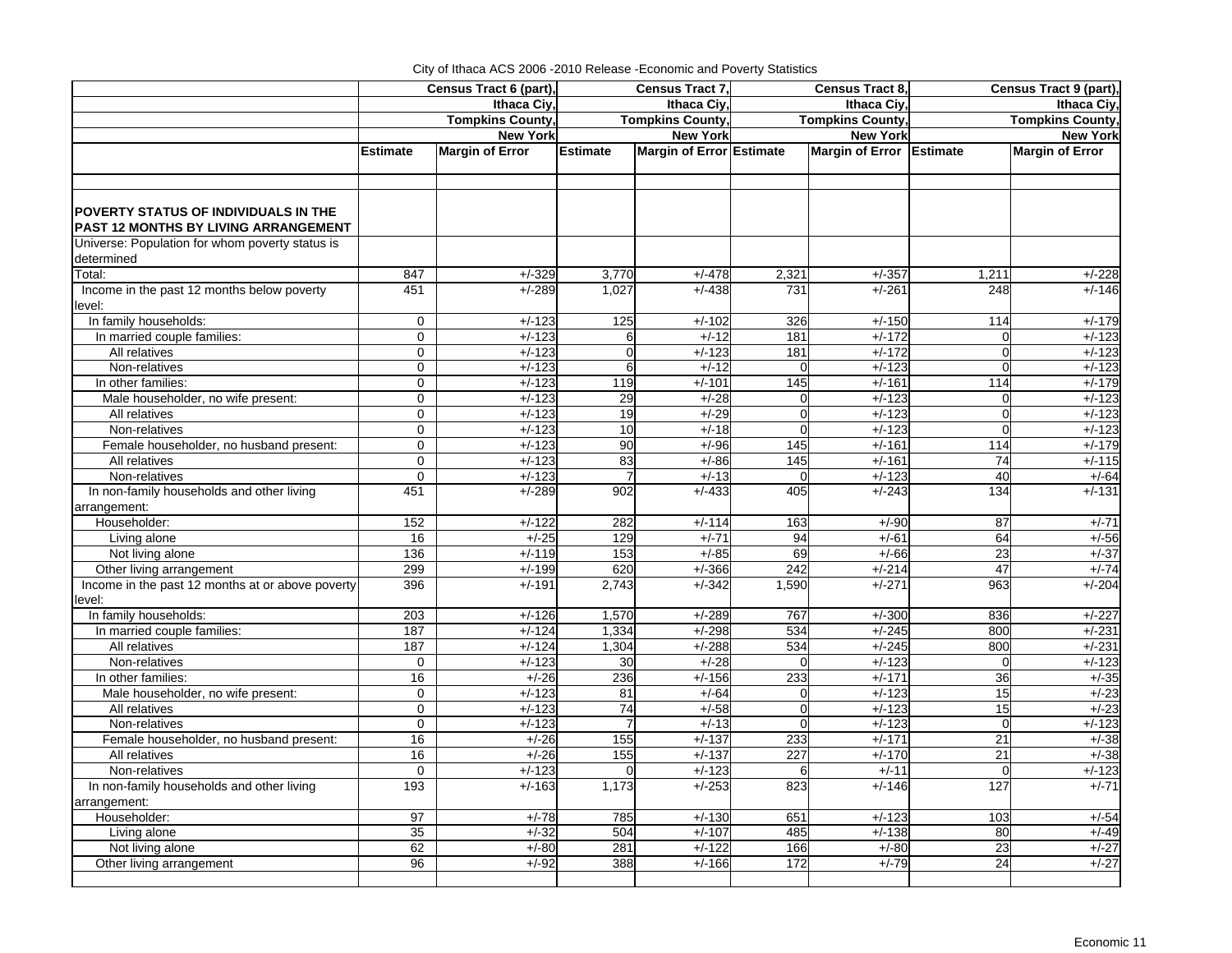| City of Ithaca ACS 2006 - 2010 Release - Economic and Poverty Statistics |  |
|--------------------------------------------------------------------------|--|
|                                                                          |  |

|                                                               |                 | Census Tract 10 (part),  |                | Census Tract 11 (part),  |                | Census Tract 12 (part),         | Census Tract 13 (part), |                        |  |
|---------------------------------------------------------------|-----------------|--------------------------|----------------|--------------------------|----------------|---------------------------------|-------------------------|------------------------|--|
|                                                               |                 | Ithaca Ciy,              |                | Ithaca Ciy               |                | Ithaca Ciy                      | Ithaca Ciy,             |                        |  |
|                                                               |                 | <b>Tompkins County,</b>  |                | <b>Tompkins County,</b>  |                | <b>Tompkins County</b>          | <b>Tompkins County,</b> |                        |  |
|                                                               |                 | <b>New York</b>          |                | <b>New York</b>          |                | <b>New York</b>                 |                         | <b>New York</b>        |  |
|                                                               | <b>Estimate</b> | Margin of Error Estimate |                | Margin of Error Estimate |                | <b>Margin of Error Estimate</b> |                         | <b>Margin of Error</b> |  |
|                                                               |                 |                          |                |                          |                |                                 |                         |                        |  |
|                                                               |                 |                          |                |                          |                |                                 |                         |                        |  |
|                                                               |                 |                          |                |                          |                |                                 |                         |                        |  |
| POVERTY STATUS OF INDIVIDUALS IN THE                          |                 |                          |                |                          |                |                                 |                         |                        |  |
| PAST 12 MONTHS BY LIVING ARRANGEMENT                          |                 |                          |                |                          |                |                                 |                         |                        |  |
| Universe: Population for whom poverty status is<br>determined |                 |                          |                |                          |                |                                 |                         |                        |  |
| Total:                                                        |                 | $+/-405$                 |                | $+/-762$                 | $\mathbf 0$    | $+/-123$                        | 2,625                   |                        |  |
| Income in the past 12 months below poverty                    | 3,114<br>502    | $+/-173$                 | 2,499<br>1,251 | $+/-673$                 | $\overline{0}$ | $+/-123$                        | 1,046                   | $+/-472$<br>$+/-428$   |  |
|                                                               |                 |                          |                |                          |                |                                 |                         |                        |  |
| level:<br>In family households:                               | 144             | $+/-140$                 | 85             | $+/-101$                 | $\overline{0}$ | $+/-123$                        | 27                      | $+/-43$                |  |
| In married couple families:                                   | 27              | $+/-42$                  | 50             | $+/-81$                  | $\Omega$       | $+/-123$                        | $\overline{0}$          | $+/-123$               |  |
| All relatives                                                 | 27              | $+/-42$                  | 50             | $+/-81$                  | $\mathbf 0$    | $+/-123$                        | $\mathbf 0$             | $+/-123$               |  |
| Non-relatives                                                 | $\mathbf 0$     | $+/-123$                 | $\overline{0}$ | $+/-123$                 | $\overline{0}$ | $+/-123$                        | $\mathbf 0$             | $+/-123$               |  |
| In other families:                                            | 117             | $+/-118$                 | 35             | $+/-57$                  | $\overline{0}$ | $+/-123$                        | 27                      | $+/-43$                |  |
| Male householder, no wife present:                            | 9               | $+/-16$                  | $\overline{0}$ | $+/-123$                 | $\mathbf 0$    | $+/-123$                        | $\overline{0}$          | $+/-123$               |  |
| All relatives                                                 | $\mathbf 0$     | $+/-123$                 | $\overline{0}$ | $+/-123$                 | $\mathbf 0$    | $+/-123$                        | $\mathbf 0$             | $+/-123$               |  |
| Non-relatives                                                 | 9               | $+/-16$                  | $\mathbf 0$    | $+/-123$                 | $\mathbf 0$    | $+/-123$                        | $\overline{0}$          | $+/-123$               |  |
| Female householder, no husband present:                       | 108             | $+/-107$                 | 35             | $+/-57$                  | $\Omega$       | $+/-123$                        | 27                      | $+/-43$                |  |
| All relatives                                                 | 95              | $+/-107$                 | 35             | $+/-57$                  | $\mathbf 0$    | $+/-123$                        | 27                      | $+/-43$                |  |
| Non-relatives                                                 | 13              | $+/-21$                  | $\Omega$       | $+/-123$                 | $\Omega$       | $+/-123$                        | $\Omega$                | $+/-123$               |  |
| In non-family households and other living                     | 358             | $+/-117$                 | 1,166          | $+/-667$                 | $\Omega$       | $+/-123$                        | 1,019                   | $+/-426$               |  |
| arrangement:                                                  |                 |                          |                |                          |                |                                 |                         |                        |  |
| Householder:                                                  | 303             | $+/-101$                 | 407            | $+/-194$                 | $\overline{0}$ | $+/-123$                        | 337                     | $+/-135$               |  |
| Living alone                                                  | 245             | $+/-102$                 | 171            | $+/-144$                 | $\mathbf 0$    | $+/-123$                        | 84                      | $+/-69$                |  |
| Not living alone                                              | 58              | $+/-72$                  | 236            | $+/-124$                 | $\mathbf 0$    | $+/-123$                        | 253                     | $+/-127$               |  |
| Other living arrangement                                      | 55              | $+/-55$                  | 759            | $+/-543$                 | $\mathbf 0$    | $+/-123$                        | 682                     | $+/-322$               |  |
| Income in the past 12 months at or above poverty              | 2,612           | $+/-445$                 | 1,248          | $+/-263$                 | $\Omega$       | $+/-123$                        | 1,579                   | $+/-303$               |  |
| level:                                                        |                 |                          |                |                          |                |                                 |                         |                        |  |
| In family households:                                         | 1,766           | $+/-478$                 | 692            | $+/-236$                 | $\overline{0}$ | $+/-123$                        | 1,023                   | $+/-296$               |  |
| In married couple families:                                   | 1,139           | $+/-451$                 | 590            | $+/-234$                 | $\overline{0}$ | $+/-123$                        | 957                     | $+/-278$               |  |
| All relatives                                                 | 1,139           | $+/-451$                 | 590            | $+/-234$                 | $\Omega$       | $+/-123$                        | 957                     | $+/-278$               |  |
| Non-relatives                                                 | $\mathbf 0$     | $+/-123$                 | $\overline{0}$ | $+/-123$                 | $\overline{0}$ | $+/-123$                        | $\overline{0}$          | $+/-123$               |  |
| In other families:                                            | 627             | $+/-276$                 | 102            | $+/-105$                 | $\Omega$       | $+/-123$                        | 66                      | $+/-76$                |  |
| Male householder, no wife present:                            | 150             | $+/-148$                 | 102            | $+/-105$                 | $\overline{0}$ | $+/-123$                        | $\overline{23}$         | $+/-38$                |  |
| All relatives                                                 | 139             | $+/-140$                 | 102            | $+/-105$                 | $\mathbf 0$    | $+/-123$                        | 23                      | $+/-38$                |  |
| Non-relatives                                                 | 11              | $+/-19$                  | $\overline{0}$ | $+/-123$                 | $\overline{0}$ | $+/-123$                        | $\mathbf 0$             | $+/-123$               |  |
| Female householder, no husband present:                       | 477             | $+/-222$                 | $\overline{0}$ | $+/-123$                 | $\mathbf 0$    | $+/-123$                        | 43                      | $+/-65$                |  |
| All relatives                                                 | 463             | $+/-217$                 | $\Omega$       | $+/-123$                 | $\Omega$       | $+/-123$                        | 43                      | $+/-65$                |  |
| Non-relatives                                                 | 14              | $+/-22$                  | $\overline{0}$ | $+/-123$                 | $\overline{0}$ | $+/-123$                        | $\overline{0}$          | $+/-123$               |  |
| In non-family households and other living                     | 846             | $+/-227$                 | 556            | $+/-190$                 | $\Omega$       | $+/-123$                        | 556                     | $+/-181$               |  |
| arrangement:                                                  |                 |                          |                |                          |                |                                 |                         |                        |  |
| Householder:                                                  | 667             | $+/-159$                 | 354            | $+/-122$                 | $\Omega$       | $+/-123$                        | 403                     | $+/-124$               |  |
| Living alone                                                  | 492             | $+/-129$                 | 236            | $+/-116$                 | $\Omega$       | $+/-123$                        | $\overline{304}$        | $+/-108$               |  |
| Not living alone                                              | 175             | $+/-91$                  | 118            | $+/-80$                  | $\mathbf 0$    | $+/-123$                        | 99                      | $+/-70$                |  |
| Other living arrangement                                      | 179             | $+/-112$                 | 202            | $+/-120$                 | $\Omega$       | $+/-123$                        | 153                     | $+/-104$               |  |
|                                                               |                 |                          |                |                          |                |                                 |                         |                        |  |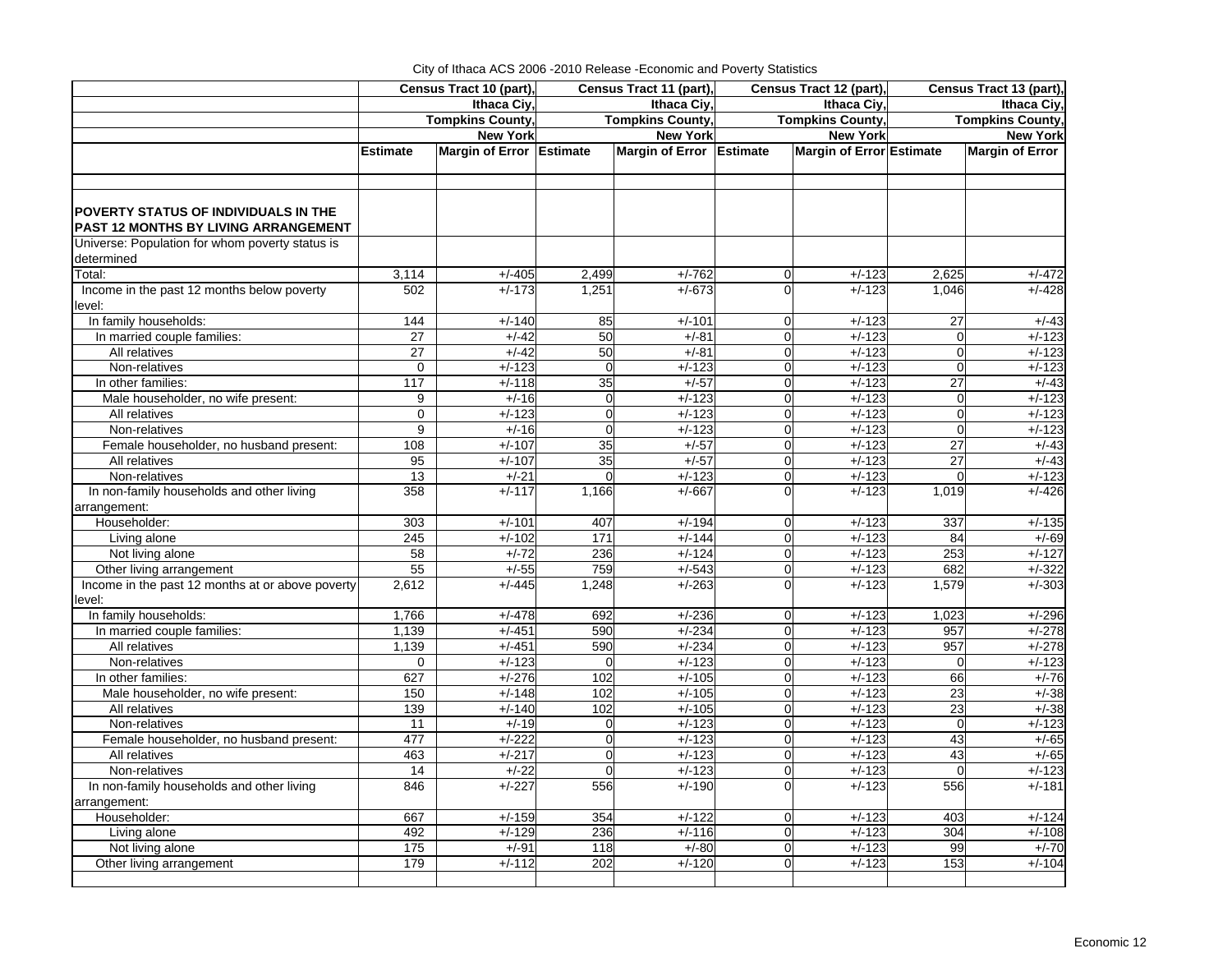|                                                      |                      |                          |                      |                          |                |                          |                 | Ithaca Ciy,             |
|------------------------------------------------------|----------------------|--------------------------|----------------------|--------------------------|----------------|--------------------------|-----------------|-------------------------|
|                                                      |                      |                          |                      |                          |                | <b>Tompkins County</b>   |                 | <b>Tompkins County,</b> |
|                                                      | <b>United States</b> |                          |                      | <b>New York</b>          |                | <b>New York</b>          |                 | <b>New York</b>         |
|                                                      | <b>Estimate</b>      | Margin of Error Estimate |                      | Margin of Error Estimate |                | Margin of Error Estimate |                 | <b>Margin of Error</b>  |
| <b>POVERTY STATUS IN THE PAST 12 MONTHS</b>          |                      |                          |                      |                          |                |                          |                 |                         |
| BY HOUSEHOLD TYPE BY AGE OF                          |                      |                          |                      |                          |                |                          |                 |                         |
| <b>HOUSEHOLDER</b>                                   |                      |                          |                      |                          |                |                          |                 |                         |
| Universe: Households                                 |                      |                          |                      |                          |                |                          |                 |                         |
| Total:                                               | 114,235,996          | $+/-248,114$             | 7,205,740            | $+/-12,418$              | 38,446         | $+/-664$                 | 10,713          | $+/-610$                |
| Income in the past 12 months below poverty<br>level: | 14,865,322           | $+/-33,004$              | 982,465              | $+/-5,880$               | 6,700          | $+/-580$                 | 3,688           | $+/-458$                |
| Family households:                                   | 7,685,345            | $+/-27,341$              | 501,076              | $+/-4,838$               | 1,292          | $+/-251$                 | 314             | $+/-101$                |
| Married-couple family:                               | 2,773,694            | $+/-13,213$              | 170,571              | $+/-2,761$               | 582            | $+/-174$                 | 151             | $+/-72$                 |
| Householder under 25 years                           | 153,787              | $+/-3,147$               | 8,042                | $+/-565$                 | 115            | $+/-60$                  | 102             | $+/-55$                 |
| Householder 25 to 44 years                           | 1,323,983            | $+/-8,838$               | 76,505               | $+/-1,955$               | 314            | $+/-110$                 | 28              | $+/-32$                 |
| Householder 45 to 64 years                           | 905,212              | $+/-6,718$               | 58,901               | $+/-1,660$               | 133            | $+/-71$                  | 21              | $+/-23$                 |
| Householder 65 years and over                        | 390,712              | $+/-4,563$               | 27,123               | $+/-1,115$               | 20             | $+/-20$                  | $\Omega$        | $+/-123$                |
| Other family:                                        | 4,911,651            | $+/-23,903$              | 330.505              | $+/-4.186$               | 710            | $+/-175$                 | 163             | $+/-83$                 |
| Male householder, no wife present:                   | 760,085              | $+/-7,499$               | 46,531               | $+/-1,676$               | 106            | $+/-64$                  | 9               | $+/-14$                 |
| Householder under 25 years                           | 113,215              | $+/-3,212$               | 5,601                | $+/-597$                 | 27             | $+/-43$                  | $\Omega$        | $+/-123$                |
| Householder 25 to 44 years                           | 386,802              | $+/-5,254$               | 23,616               | $+/-1,217$               | 21             | $+/-24$                  | 9               | $+/-14$                 |
| Householder 45 to 64 years                           | 215,297              | $+/-4,079$               | 14,204               | $+/-745$                 | 58             | $+/-49$                  | $\Omega$        | $+/-123$                |
| Householder 65 years and over                        | 44,771               | $+/-1,472$               | 3,110                | $+/-418$                 | $\overline{0}$ | $+/-123$                 | $\mathbf 0$     | $+/-123$                |
| Female householder, no husband present:              | 4,151,566            | $+/-20,310$              | 283,974              | $+/-3,937$               | 604            | $+/-156$                 | 154             | $+/-83$                 |
| Householder under 25 years                           | 574,586              | $+/-6,504$               | 26,615               | $+/-1,138$               | 64             | $+/-43$                  | 10              | $+/-17$                 |
| Householder 25 to 44 years                           | 2,475,939            | $+/-18,179$              | 165,861              | $+/-2,927$               | 441            | $+/-143$                 | 108             | $+/-66$                 |
| Householder 45 to 64 years                           | 886,704              | $+/-7,336$               | 74,999               | $+/-2,080$               | 83             | $+/-52$                  | 31              | $+/-36$                 |
| Householder 65 years and over                        | 214,337              | $+/-3,397$               | 16,499               | $+/-818$                 | 16             | $+/-21$                  | 5               | $+/-9$                  |
| Nonfamily households:                                | 7,179,977            | $+/-18,229$              | 481,389              | $+/-4,427$               | 5,408          | $+/-549$                 | 3,374           | $+/-454$                |
| Male householder:                                    | 2,913,645            | $+/-12,614$              | 186,653              | $+/-3,062$               | 2,790          | $+/-410$                 | 1,824           | $+/-319$                |
| Householder under 25 years                           | 574,319              | $+/-5,896$               | 24,992               | $+/-1,227$               | 1,644          | $+/-308$                 | 1,295           | $+/-268$                |
| Householder 25 to 44 years                           | 754,563              | $+/-8,416$               | 51,879               | $+/-1,563$               | 723            | $+/-235$                 | 318             | $+/-156$                |
| Householder 45 to 64 years                           | 1,110,648            | $+/-9,839$               | 72,394               | $+/-2,013$               | 341            | $+/-122$                 | 189             | $+/-85$                 |
| Householder 65 years and over                        | 474,115              | $+/-4,608$               | 37,388               | $+/-1,289$               | 82             | $+/-41$                  | $\overline{22}$ | $+/-23$                 |
| Female householder:                                  | 4,266,332            | $+/-16,529$              | 294,736              | $+/-3,368$               | 2,618          | $+/-325$                 | 1,550           | $+/-302$                |
| Householder under 25 years                           | 676,665              | $+/-7,034$               | 29,442               | $+/-1,305$               | 1,466          | $+/-294$                 | 1,111           | $+/-267$                |
| Householder 25 to 44 years                           | 615,573              | $+/-7,055$               | 43,196               | $+/-1,763$               | 430            | $+/-127$                 | 217             | $+/-94$                 |
| Householder 45 to 64 years                           | 1,411,331            | $+/-10,336$              | 97,306               | $+/-1,835$               | 362            | $+/-96$                  | 126             | $+/-44$                 |
| Householder 65 years and over                        | 1,562,763            | $+/-13,525$              | 124,792              | $+/-2,640$               | 360            | $+/-144$                 | 96              | $+/-55$                 |
| Income in the past 12 months at or above poverty     | 99,370,674           | $+/-270,095$             | 6,223,275            | $+/-14,912$              | 31,746         | $+/-582$                 | 7,025           | $+/-523$                |
| level:                                               |                      |                          |                      |                          |                |                          |                 |                         |
| Family households:                                   | 68,568,973           | $+/-252,136$             | 4,155,039            | $+/-14,827$              | 18,506         | $+/-540$                 | 2,650           | $+/-286$                |
| Married-couple family:                               | 53,881,718           | $+/-296,604$             | 3,086,654            | $+/-15,698$              | 15,649         | $+/-597$                 | 2,044           | $+/-248$                |
| Householder under 25 years                           | 853,152              | $+/-11,542$              | $\overline{26, 194}$ | $+/-1,187$               | 87             | $+/-62$                  | 16              | $+/-26$                 |
| Householder 25 to 44 years                           | 19,282,848           | $+/-173,534$             | 1,068,781            | $+/-9,633$               | 5,360          | $+/-405$                 | 1,009           | $+/-210$                |
| Householder 45 to 64 years                           | 23,713,582           | $+/-126,718$             | 1,417,619            | $+/-8,010$               | 7,363          | $+/-351$                 | 812             | $+/-131$                |
| Householder 65 years and over                        | 10,032,136           | $+/-16,573$              | 574,060              | $+/-3,328$               | 2,839          | $+/-186$                 | 207             | $+/-68$                 |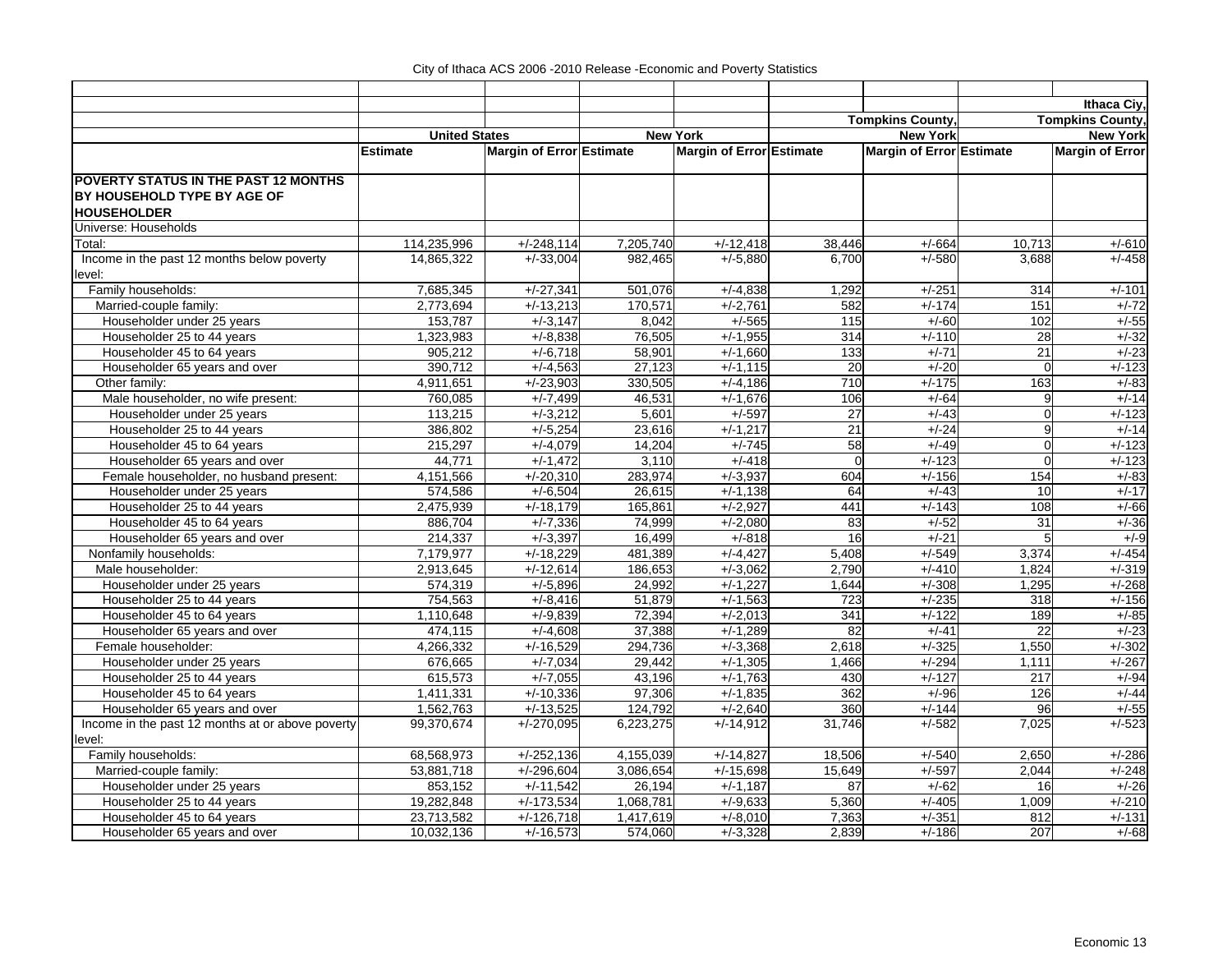|                                                  |                   | Census Tract 1,          |                | <b>Census Tract 2,</b>   |                | Census Tract 3 (part)       | Census Tract 4 (part),<br>Ithaca Ciy, |                         |  |
|--------------------------------------------------|-------------------|--------------------------|----------------|--------------------------|----------------|-----------------------------|---------------------------------------|-------------------------|--|
|                                                  |                   | Ithaca Civ.              |                | Ithaca Ciy,              |                | Ithaca Ciy,                 |                                       |                         |  |
|                                                  |                   | <b>Tompkins County,</b>  |                | <b>Tompkins County,</b>  |                | <b>Tompkins County,</b>     |                                       | <b>Tompkins County,</b> |  |
|                                                  |                   | <b>New York</b>          |                | <b>New York</b>          |                | <b>New York</b>             |                                       | <b>New York</b>         |  |
|                                                  | <b>Estimate</b>   | Margin of Error Estimate |                | Margin of Error Estimate |                | Margin of Estimate<br>Error |                                       | <b>Margin of Error</b>  |  |
| <b>POVERTY STATUS IN THE PAST 12 MONTHS</b>      |                   |                          |                |                          |                |                             |                                       |                         |  |
| BY HOUSEHOLD TYPE BY AGE OF                      |                   |                          |                |                          |                |                             |                                       |                         |  |
| <b>HOUSEHOLDER</b>                               |                   |                          |                |                          |                |                             |                                       |                         |  |
| Universe: Households                             |                   |                          |                |                          |                |                             |                                       |                         |  |
| Total:                                           | 1,038             | $+/-95$                  | 2,123          | $+/-264$                 | 9              | $+/-14$                     | 47                                    | $+/-36$                 |  |
| Income in the past 12 months below poverty       | 321               | $+/-95$                  | 1,347          | $+/-253$                 |                | $+/-14$                     | 47                                    | $+/-36$                 |  |
| level:                                           |                   |                          |                |                          |                |                             |                                       |                         |  |
| Family households:                               | 73                | $+/-25$                  | 8              | $+/-12$                  | $\Omega$       | $+/-123$                    | $\mathbf 0$                           | $+/-123$                |  |
| Married-couple family:                           | 64                | $+/-19$                  | 0              | $+/-123$                 | $\Omega$       | $+/-123$                    | $\mathbf 0$                           | $+/-123$                |  |
| Householder under 25 years                       | 55                | $+/-14$                  | 0              | $+/-123$                 | $\Omega$       | $+/-123$                    | $\mathbf 0$                           | $+/-123$                |  |
| Householder 25 to 44 years                       | 0                 | $+/-123$                 | $\mathbf 0$    | $+/-123$                 | $\overline{0}$ | $+/-123$                    | $\mathbf 0$                           | $+/-123$                |  |
| Householder 45 to 64 years                       | 9                 | $+/-13$                  | $\overline{0}$ | $+/-123$                 | $\overline{0}$ | $+/-123$                    | $\overline{0}$                        | $+/-123$                |  |
| Householder 65 years and over                    | 0                 | $+/-123$                 | $\mathbf 0$    | $+/-123$                 | $\overline{0}$ | $+/-123$                    | $\mathbf 0$                           | $+/-123$                |  |
| Other family:                                    | 9                 | $+/-15$                  | 8              | $+/-12$                  | $\Omega$       | $+/-123$                    | $\mathbf 0$                           | $+/-123$                |  |
| Male householder, no wife present:               | 0                 | $+/-123$                 | $\mathbf 0$    | $+/-123$                 | $\overline{0}$ | $+/-123$                    | $\mathbf 0$                           | $+/-123$                |  |
| Householder under 25 years                       | 0                 | $+/-123$                 | 0              | $+/-123$                 | $\Omega$       | $+/-123$                    | 0                                     | $+/-123$                |  |
| Householder 25 to 44 years                       | 0                 | $+/-123$                 | $\mathbf 0$    | $+/-123$                 | $\overline{0}$ | $+/-123$                    | $\mathbf 0$                           | $+/-123$                |  |
| Householder 45 to 64 years                       | $\Omega$          | $+/-123$                 | $\Omega$       | $+/-123$                 | $\Omega$       | $+/-123$                    | $\Omega$                              | $+/-123$                |  |
| Householder 65 years and over                    | 0                 | $+/-123$                 | $\mathbf 0$    | $+/-123$                 | $\Omega$       | $+/-123$                    | $\mathbf 0$                           | $+/-123$                |  |
| Female householder, no husband present:          | 9                 | $+/-15$                  | 8              | $+/-12$                  | $\Omega$       | $+/-123$                    | $\Omega$                              | $+/-123$                |  |
| Householder under 25 years                       | $\Omega$          | $+/-123$                 | $\Omega$       | $+/-123$                 | $\Omega$       | $+/-123$                    | $\Omega$                              | $+/-123$                |  |
| Householder 25 to 44 years                       | 9                 | $+/-15$                  | 8              | $+/-12$                  | $\Omega$       | $+/-123$                    | $\mathbf 0$                           | $+/-123$                |  |
| Householder 45 to 64 years                       | 0                 | $+/-123$                 | 0              | $+/-123$                 | $\Omega$       | $+/-123$                    | $\mathbf 0$                           | $+/-123$                |  |
| Householder 65 years and over                    | $\mathbf 0$       | $+/-123$                 | $\Omega$       | $+/-123$                 | $\Omega$       | $+/-123$                    | $\overline{0}$                        | $+/-123$                |  |
| Nonfamily households:                            | 248               | $+/-94$                  | 1,339          | $+/-252$                 | 9              | $+/-14$                     | 47                                    | $+/-36$                 |  |
| Male householder:                                | 152               | $+/-85$                  | 762            | $+/-188$                 | $\overline{9}$ | $+/-14$                     | 29                                    | $+/-40$                 |  |
| Householder under 25 years                       | 50                | $+/-53$                  | 755            | $+/-188$                 | $\Omega$       | $+/-123$                    | 29                                    | $+/-40$                 |  |
| Householder 25 to 44 years                       | 87                | $+/-80$                  | 7              | $+/-11$                  | 9              | $+/-14$                     | $\overline{0}$                        | $+/-123$                |  |
| Householder 45 to 64 years                       | 15                | $+/-24$                  | $\mathbf 0$    | $+/-123$                 | $\Omega$       | $+/-123$                    | $\mathbf 0$                           | $+/-123$                |  |
| Householder 65 years and over                    | 0                 | $+/-123$                 | $\mathbf 0$    | $+/-123$                 | $\overline{0}$ | $+/-123$                    | $\mathbf 0$                           | $+/-123$                |  |
| Female householder:                              | 96                | $+/-47$                  | 577            | $+/-163$                 | $\Omega$       | $+/-123$                    | 18                                    | $+/-14$                 |  |
| Householder under 25 years                       | 12                | $+/-18$                  | 561            | $+/-160$                 | $\Omega$       | $+/-123$                    | $\mathbf 0$                           | $+/-123$                |  |
| Householder 25 to 44 years                       | 0                 | $+/-123$                 | 16             | $+/-18$                  | $\Omega$       | $+/-123$                    | 9                                     | $+/-14$                 |  |
| Householder 45 to 64 years                       | 51                | $+/-18$                  | $\mathbf 0$    | $+/-123$                 | $\Omega$       | $+/-123$                    | $\overline{0}$                        | $+/-123$                |  |
| Householder 65 years and over                    | 33                | $+/-39$                  | $\mathbf 0$    | $+/-123$                 | $\Omega$       | $+/-123$                    | 9                                     | $+/-15$                 |  |
| Income in the past 12 months at or above poverty | 717               | $+/-108$                 | 776            | $+/-197$                 | $\Omega$       | $+/-123$                    | $\overline{0}$                        | $+/-123$                |  |
| level:                                           |                   |                          |                |                          |                |                             |                                       |                         |  |
| Family households:                               | $\frac{115}{115}$ | $+/-47$                  | 63             | $+/-45$                  | $\Omega$       | $+/-123$                    | $\mathbf 0$                           | $+/-123$                |  |
| Married-couple family:                           | 95                | $+/-47$                  | 52             | $+/-41$                  | $\overline{0}$ | $+/-123$                    | $\mathbf 0$                           | $+/-123$                |  |
| Householder under 25 years                       | $\Omega$          | $+/-123$                 | $\Omega$       | $+/-123$                 | $\Omega$       | $+/-123$                    | $\Omega$                              | $+/-123$                |  |
| Householder 25 to 44 years                       | 64                | $+/-44$                  | 24             | $+/-27$                  | $\Omega$       | $+/-123$                    | $\mathbf 0$                           | $+/-123$                |  |
| Householder 45 to 64 years                       | $\overline{22}$   | $+/-19$                  | 28             | $+/-35$                  | $\Omega$       | $+/-123$                    | $\Omega$                              | $+/-123$                |  |
| Householder 65 years and over                    | 9                 | $+/-15$                  | $\mathbf 0$    | $+/-123$                 | $\Omega$       | $+/-123$                    | $\Omega$                              | $+/-123$                |  |

City of Ithaca ACS 2006 -2010 Release -Economic and Poverty Statistics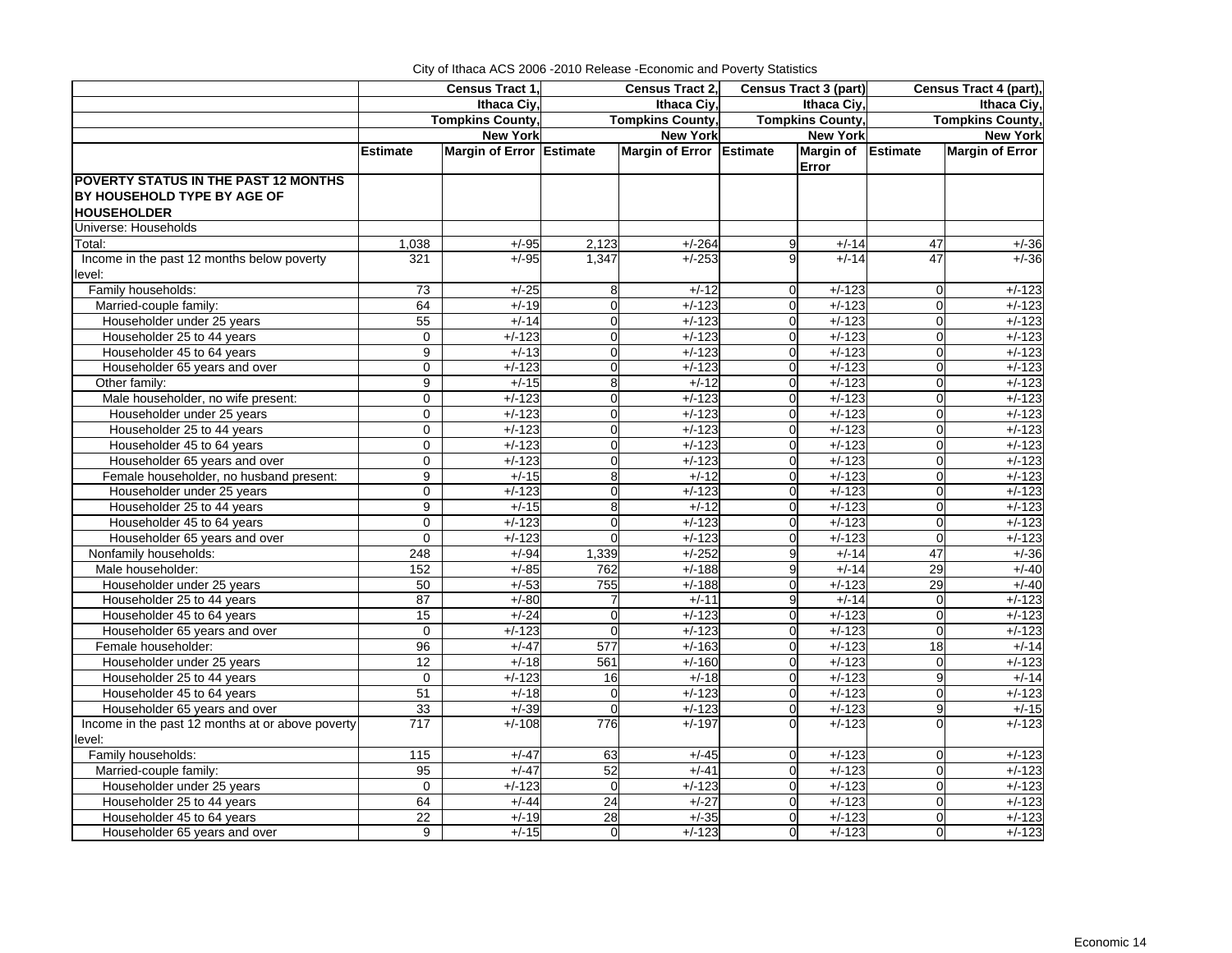|                                                                       |                            | Census Tract 6 (part),  | Census Tract 7,                |                                 |                               | <b>Census Tract 8,</b>   | Census Tract 9 (part),     |                         |  |
|-----------------------------------------------------------------------|----------------------------|-------------------------|--------------------------------|---------------------------------|-------------------------------|--------------------------|----------------------------|-------------------------|--|
|                                                                       |                            | Ithaca Ciy,             |                                | Ithaca Civ.                     |                               | <b>Ithaca Civ</b>        |                            | Ithaca Ciy,             |  |
|                                                                       |                            | <b>Tompkins County,</b> |                                | <b>Tompkins County,</b>         |                               | <b>Tompkins County,</b>  |                            | <b>Tompkins County,</b> |  |
|                                                                       |                            | <b>New York</b>         |                                | <b>New York</b>                 |                               | <b>New York</b>          |                            | <b>New York</b>         |  |
|                                                                       | <b>Estimate</b>            | <b>Margin of Error</b>  | <b>Estimate</b>                | <b>Margin of Error Estimate</b> |                               | Margin of Error Estimate |                            | <b>Margin of Error</b>  |  |
| <b>POVERTY STATUS IN THE PAST 12 MONTHS</b>                           |                            |                         |                                |                                 |                               |                          |                            |                         |  |
| BY HOUSEHOLD TYPE BY AGE OF                                           |                            |                         |                                |                                 |                               |                          |                            |                         |  |
| <b>HOUSEHOLDER</b>                                                    |                            |                         |                                |                                 |                               |                          |                            |                         |  |
| Universe: Households                                                  |                            |                         |                                |                                 |                               |                          |                            |                         |  |
| Total:                                                                | 333                        | $+/-112$                | 1,666                          | $+/-138$                        | 1,183                         | $+/-124$                 | 495                        | $+/-80$                 |  |
| Income in the past 12 months below poverty                            | 152                        | $+/-122$                | 318                            | $+/-121$                        | 255                           | $+/-98$                  | 115                        | $+/-59$                 |  |
| level:                                                                |                            |                         |                                |                                 |                               |                          |                            |                         |  |
| Family households:                                                    | $\mathbf 0$                | $+/-123$                | 36                             | $+/-31$                         | 92                            | $+/-49$                  | 28                         | $+/-44$                 |  |
| Married-couple family:                                                | $\mathbf 0$                | $+/-123$                | $\Omega$                       | $+/-123$                        | 59                            | $+/-61$                  | $\mathbf 0$                | $+/-123$                |  |
| Householder under 25 years                                            | $\mathbf 0$                | $+/-123$                | $\Omega$                       | $+/-123$                        | 47                            | $+/-51$                  | $\mathbf 0$                | $+/-123$                |  |
| Householder 25 to 44 years                                            | $\Omega$                   | $+/-123$                | $\Omega$                       | $+/-123$                        | $\Omega$                      | $+/-123$                 | $\mathbf 0$                | $+/-123$                |  |
| Householder 45 to 64 years                                            | $\Omega$                   | $+/-123$                | $\Omega$                       | $+/-123$                        | 12                            | $+/-19$                  | $\Omega$                   | $+/-123$                |  |
| Householder 65 years and over                                         | $\mathbf 0$                | $+/-123$                | $\mathbf 0$                    | $+/-123$                        | $\overline{0}$                | $+/-123$                 | $\mathbf 0$                | $+/-123$                |  |
| Other family:                                                         | $\mathbf 0$                | $+/-123$                | $\overline{36}$                | $+/-31$                         | 33                            | $+/-37$                  | 28                         | $+/-44$                 |  |
| Male householder, no wife present:                                    | $\Omega$                   | $+/-123$                | 9                              |                                 | $\Omega$                      | $+/-123$                 |                            | $+/-123$                |  |
|                                                                       | $\Omega$                   | $+/-123$                | $\Omega$                       | $+/-14$<br>$+/-123$             | $\Omega$                      | $+/-123$                 | $\mathbf 0$<br>$\mathbf 0$ | $+/-123$                |  |
| Householder under 25 years                                            | $\Omega$                   |                         | 9                              |                                 | $\Omega$                      |                          |                            |                         |  |
| Householder 25 to 44 years                                            |                            | $+/-123$                |                                | $+/-14$                         |                               | $+/-123$                 | $\mathbf 0$                | $+/-123$                |  |
| Householder 45 to 64 years                                            | $\mathbf 0$                | $+/-123$                | $\overline{0}$                 | $+/-123$                        | $\mathbf 0$<br>$\overline{0}$ | $+/-123$                 | $\mathbf 0$                | $+/-123$                |  |
| Householder 65 years and over                                         | 0                          | $+/-123$<br>$+/-123$    | $\mathbf 0$<br>$\overline{27}$ | $+/-123$                        | 33                            | $+/-123$<br>$+/-37$      | $\mathbf 0$                | $+/-123$                |  |
| Female householder, no husband present:<br>Householder under 25 years | $\mathbf{0}$               | $+/-123$                | 10                             | $+/-27$<br>$+/-17$              |                               | $+/-123$                 | 28                         | $+/-44$<br>$+/-123$     |  |
|                                                                       | $\mathbf 0$                |                         |                                |                                 | $\overline{0}$                |                          | $\mathbf 0$                |                         |  |
| Householder 25 to 44 years                                            | $\mathbf 0$<br>$\mathbf 0$ | $+/-123$<br>$+/-123$    | 17                             | $+/-20$<br>$+/-123$             | 33                            | $+/-37$                  | 28                         | $+/-44$<br>$+/-123$     |  |
| Householder 45 to 64 years                                            | $\mathbf 0$                | $+/-123$                | $\overline{0}$<br>$\mathbf 0$  |                                 | $\overline{0}$<br>$\mathbf 0$ | $+/-123$<br>$+/-123$     | $\mathbf 0$<br>$\mathbf 0$ | $+/-123$                |  |
| Householder 65 years and over<br>Nonfamily households:                | 152                        | $+/-122$                | 282                            | $+/-123$<br>$+/-114$            | 163                           | $+/-90$                  | 87                         | $+/-71$                 |  |
|                                                                       |                            | $+/-78$                 | 184                            | $+/-93$                         | 88                            |                          | 56                         | $+/-54$                 |  |
| Male householder:                                                     | 77                         |                         |                                | $+/-47$                         |                               | $+/-63$<br>$+/-37$       |                            | $+/-123$                |  |
| Householder under 25 years                                            | 61<br>16                   | $+/-73$                 | 48                             |                                 | 30                            |                          | $\mathbf 0$                |                         |  |
| Householder 25 to 44 years                                            | $\Omega$                   | $+/-26$<br>$+/-123$     | 53                             | $+/-46$<br>$+/-57$              | 20<br>38                      | $+/-29$<br>$+/-47$       | 41<br>15                   | $+/-49$<br>$+/-22$      |  |
| Householder 45 to 64 years<br>Householder 65 years and over           | $\mathbf 0$                | $+/-123$                | 61                             | $+/-23$                         | $\mathbf 0$                   | $+/-123$                 |                            | $+/-123$                |  |
|                                                                       | 75                         | $+/-93$                 | 22<br>98                       | $+/-58$                         | $\overline{75}$               | $+/-62$                  | $\mathbf 0$<br>31          | $+/-38$                 |  |
| Female householder:<br>Householder under 25 years                     | 75                         | $+/-93$                 |                                |                                 | 57                            |                          |                            | $+/-123$                |  |
| Householder 25 to 44 years                                            | $\mathbf 0$                | $+/-123$                | 55<br>34                       | $+/-44$<br>$+/-43$              | 4                             | $+/-58$<br>$+/-13$       | $\mathbf 0$<br>23          | $+/-37$                 |  |
| Householder 45 to 64 years                                            | $\Omega$                   | $+/-123$                | 9                              | $+/-13$                         | $\Omega$                      | $+/-123$                 |                            | $+/-12$                 |  |
| Householder 65 years and over                                         | $\Omega$                   | $+/-123$                | $\Omega$                       | $+/-123$                        | 14                            | $+/-19$                  | 8<br>$\Omega$              | $+/-123$                |  |
| Income in the past 12 months at or above poverty                      | 181                        | $+/-89$                 | 1,348                          | $+/-159$                        | 928                           | $+/-124$                 | 380                        | $+/-68$                 |  |
| level:                                                                |                            |                         |                                |                                 |                               |                          |                            |                         |  |
| Family households:                                                    | 84                         | $+/-49$                 | 563                            | $+/-108$                        | 277                           | $+/-104$                 | 277                        | $+/-68$                 |  |
| Married-couple family:                                                | $\overline{78}$            | $+/-49$                 | 466                            | $+/-112$                        | 191                           | $+/-81$                  | 265                        | $+/-69$                 |  |
| Householder under 25 years                                            | 0                          | $+/-123$                | $\Omega$                       | $+/-123$                        | $\Omega$                      | $+/-123$                 | $\Omega$                   | $+/-123$                |  |
| Householder 25 to 44 years                                            | 41                         | $+/-38$                 | 272                            | $+/-95$                         | 95                            | $+/-66$                  | 88                         | $+/-56$                 |  |
| Householder 45 to 64 years                                            | 12                         | $+/-19$                 | 137                            | $+/-52$                         | 91                            | $+/-50$                  | 168                        | $+/-59$                 |  |
| Householder 65 years and over                                         | 25                         | $+/-20$                 | 57                             | $+/-37$                         | 5 <sub>l</sub>                | $+/-11$                  | 9                          | $+/-14$                 |  |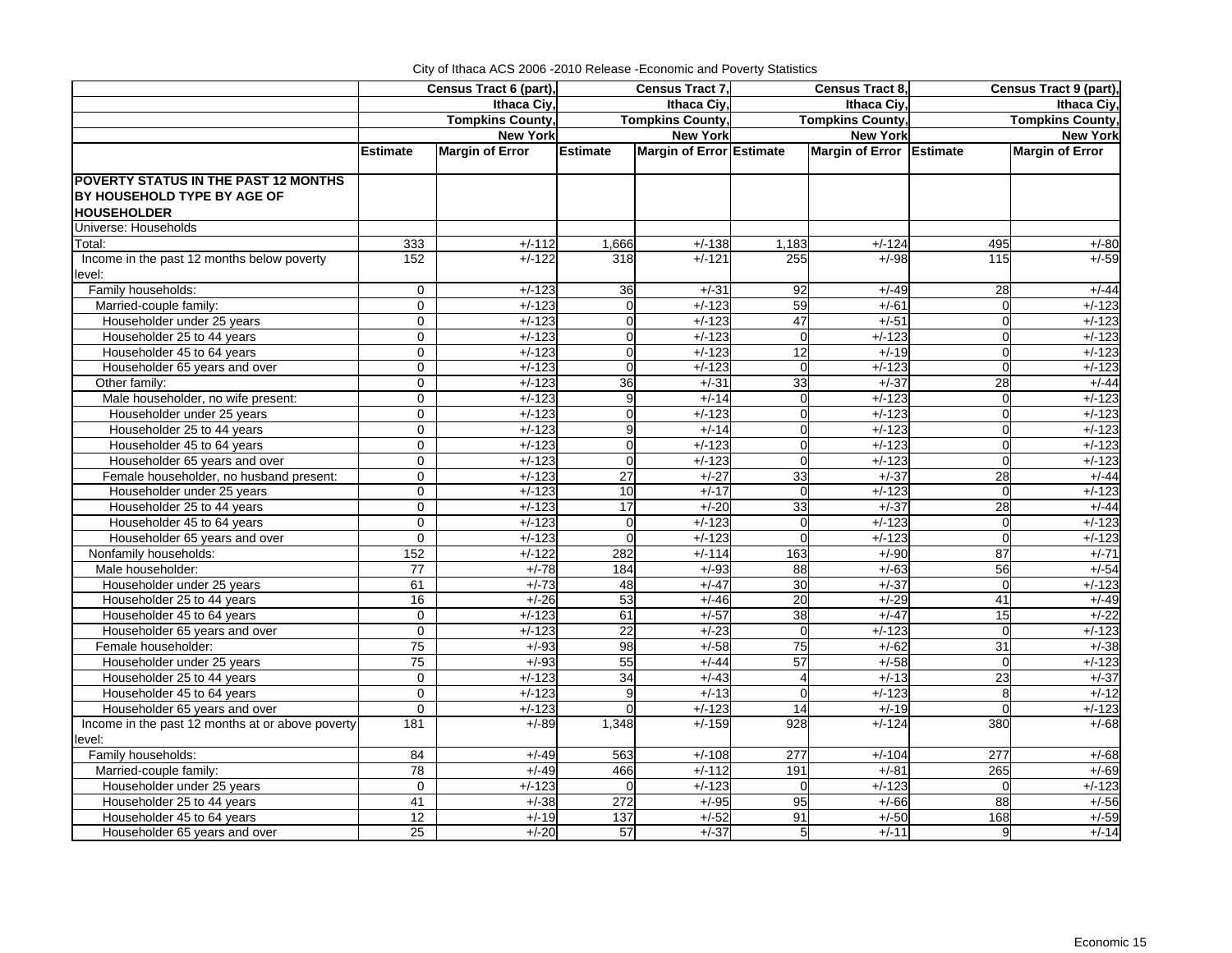| City of Ithaca ACS 2006 - 2010 Release - Economic and Poverty Statistics |  |
|--------------------------------------------------------------------------|--|
|                                                                          |  |

| Ithaca Ciy,<br>Ithaca Ciy,<br>Ithaca Ciy,<br>Ithaca Civ.<br><b>Tompkins County,</b><br><b>Tompkins County,</b><br><b>Tompkins County,</b><br><b>Tompkins County,</b><br><b>New York</b><br><b>New York</b><br><b>New York</b><br><b>New York</b><br>Margin of Error Estimate<br>Margin of Error Estimate<br><b>Margin of Error Estimate</b><br><b>Margin of Error</b><br><b>Estimate</b><br>POVERTY STATUS IN THE PAST 12 MONTHS<br>BY HOUSEHOLD TYPE BY AGE OF<br><b>HOUSEHOLDER</b><br>Universe: Households<br>1,631<br>$+/-155$<br>1,064<br>$+/-202$<br>$+/-123$<br>Total:<br>$\mathbf 0$<br>1,124<br>$+/-162$<br>Income in the past 12 months below poverty<br>333<br>$+/-107$<br>441<br>$+/-196$<br>$+/-123$<br>350<br>$+/-136$<br>$\Omega$<br>level:<br>Family households:<br>30<br>$+/-37$<br>34<br>$+/-40$<br>$+/-123$<br>$+/-22$<br>$\Omega$<br>13<br>$+/-16$<br>$+/-29$<br>Married-couple family:<br>10<br>18<br>$\mathbf 0$<br>$+/-123$<br>$\mathbf 0$<br>$+/-123$<br>$+/-123$<br>$+/-123$<br>$\mathbf 0$<br>Householder under 25 years<br>$\mathbf 0$<br>$\overline{0}$<br>$+/-123$<br>$\mathbf 0$<br>$+/-123$<br>18<br>$\overline{0}$<br>10<br>$+/-16$<br>$+/-29$<br>$+/-123$<br>$+/-123$<br>Householder 25 to 44 years<br>$\mathbf 0$<br>$+/-123$<br>$+/-123$<br>$\overline{0}$<br>Householder 45 to 64 years<br>$\mathbf 0$<br>$\Omega$<br>$+/-123$<br>$\Omega$<br>$+/-123$<br>$+/-123$<br>$\overline{0}$<br>$+/-123$<br>Householder 65 years and over<br>$\mathbf 0$<br>$+/-123$<br>$\mathbf 0$<br>$+/-123$<br>$\Omega$<br>16<br>$+/-26$<br>$+/-123$<br>13<br>$+/-22$<br>Other family:<br>20<br>$+/-26$<br>$\overline{0}$<br>Male householder, no wife present:<br>$+/-123$<br>$+/-123$<br>$+/-123$<br>$+/-123$<br>$\mathbf 0$<br>$\mathbf 0$<br>$\mathbf 0$<br>$\mathbf 0$<br>$+/-123$<br>$\overline{0}$<br>$+/-123$<br>$\overline{0}$<br>$+/-123$<br>Householder under 25 years<br>$\mathbf 0$<br>$+/-123$<br>$\Omega$<br>Householder 25 to 44 years<br>$\Omega$<br>$+/-123$<br>$\Omega$<br>$+/-123$<br>$+/-123$<br>$\Omega$<br>$+/-123$<br>$\Omega$<br>$+/-123$<br>$+/-123$<br>$+/-123$<br>Householder 45 to 64 years<br>$\Omega$<br>$\Omega$<br>$+/-123$<br>$\Omega$<br>$\Omega$<br>$+/-123$<br>Householder 65 years and over<br>0<br>$\Omega$<br>$+/-123$<br>$\Omega$<br>$+/-123$<br>$\mathbf 0$<br>$+/-123$<br>Female householder, no husband present:<br>20<br>$+/-26$<br>16<br>$+/-26$<br>$+/-123$<br>13<br>$+/-22$<br>$\mathbf 0$<br>$+/-123$<br>$\overline{0}$<br>$+/-123$<br>$+/-123$<br>$+/-123$<br>Householder under 25 years<br>$\mathbf 0$<br>$\Omega$<br>$\mathbf 0$<br>$+/-123$<br>$\overline{0}$<br>$+/-123$<br>$+/-123$<br>13<br>$+/-22$<br>Householder 25 to 44 years<br>$\mathbf 0$<br>$\Omega$<br>15<br>$+/-24$<br>16<br>$+/-26$<br>$+/-123$<br>$+/-123$<br>Householder 45 to 64 years<br>$\Omega$<br>$\mathbf 0$<br>$5\phantom{.0}$<br>$+/-123$<br>$+/-123$<br>$\overline{0}$<br>$+/-123$<br>Householder 65 years and over<br>$+/-9$<br>$\mathbf 0$<br>$\mathbf 0$<br>$+/-101$<br>Nonfamily households:<br>303<br>407<br>$+/-194$<br>$+/-123$<br>337<br>$+/-135$<br>$\overline{0}$<br>180<br>$+/-88$<br>88<br>$+/-98$<br>$+/-123$<br>199<br>Male householder:<br>$\mathbf 0$<br>$+/-109$<br>$+/-73$<br>88<br>$+/-98$<br>$+/-123$<br>178<br>Householder under 25 years<br>56<br>$\Omega$<br>$+/-106$<br>Householder 25 to 44 years<br>73<br>$+/-81$<br>$+/-123$<br>$\mathbf 0$<br>$+/-123$<br>$\overline{12}$<br>$+/-19$<br>$\overline{0}$<br>Householder 45 to 64 years<br>51<br>$+/-35$<br>$\Omega$<br>$+/-123$<br>$+/-123$<br>9<br>$+/-13$<br>$\Omega$<br>$+/-123$<br>$+/-123$<br>$\overline{0}$<br>$+/-123$<br>Householder 65 years and over<br>$\mathbf 0$<br>$\Omega$<br>$+/-123$<br>$\mathbf 0$<br>$+/-90$<br>123<br>$+/-59$<br>319<br>$+/-185$<br>$\Omega$<br>$+/-123$<br>138<br>Female householder:<br>284<br>53<br>Householder under 25 years<br>14<br>$+/-24$<br>$+/-180$<br>$\mathbf 0$<br>$+/-123$<br>$+/-18$<br>35<br>$+/-123$<br>85<br>$+/-80$<br>Householder 25 to 44 years<br>11<br>$+/-41$<br>$\mathbf 0$<br>58<br>Householder 45 to 64 years<br>$+/-39$<br>$\Omega$<br>$+/-123$<br>$+/-123$<br>$\mathbf 0$<br>$\mathbf 0$<br>40<br>$+/-31$<br>$\Omega$<br>$+/-123$<br>$\Omega$<br>$+/-123$<br>$\Omega$<br>$+/-123$<br>Householder 65 years and over<br>Income in the past 12 months at or above poverty<br>1,298<br>$+/-171$<br>$+/-129$<br>$+/-123$<br>774<br>$+/-135$<br>623<br>$\Omega$<br>level:<br>Family households:<br>631<br>$+/-185$<br>269<br>$+/-89$<br>$+/-123$<br>371<br>$+/-99$<br>$\mathbf 0$<br>337<br>$+/-116$<br>215<br>$+/-78$<br>$+/-123$<br>$\overline{345}$<br>Married-couple family:<br>$\Omega$<br>$+/-92$<br>Householder under 25 years<br>$+/-123$<br>$+/-123$<br>$+/-123$<br>16<br>$+/-26$<br>$\mathbf 0$<br>$\Omega$<br>$\Omega$<br>$+/-70$<br>141<br>$+/-65$<br>Householder 25 to 44 years<br>166<br>$+/-88$<br>118<br>$+/-123$<br>$\Omega$<br>Householder 45 to 64 years<br>160<br>$+/-72$<br>66<br>$+/-46$<br>$+/-123$<br>128<br>$\Omega$ |                               |    | Census Tract 10 (part), |    | Census Tract 11 (part), |             | Census Tract 12 (part), | Census Tract 13 (part), |         |  |
|-----------------------------------------------------------------------------------------------------------------------------------------------------------------------------------------------------------------------------------------------------------------------------------------------------------------------------------------------------------------------------------------------------------------------------------------------------------------------------------------------------------------------------------------------------------------------------------------------------------------------------------------------------------------------------------------------------------------------------------------------------------------------------------------------------------------------------------------------------------------------------------------------------------------------------------------------------------------------------------------------------------------------------------------------------------------------------------------------------------------------------------------------------------------------------------------------------------------------------------------------------------------------------------------------------------------------------------------------------------------------------------------------------------------------------------------------------------------------------------------------------------------------------------------------------------------------------------------------------------------------------------------------------------------------------------------------------------------------------------------------------------------------------------------------------------------------------------------------------------------------------------------------------------------------------------------------------------------------------------------------------------------------------------------------------------------------------------------------------------------------------------------------------------------------------------------------------------------------------------------------------------------------------------------------------------------------------------------------------------------------------------------------------------------------------------------------------------------------------------------------------------------------------------------------------------------------------------------------------------------------------------------------------------------------------------------------------------------------------------------------------------------------------------------------------------------------------------------------------------------------------------------------------------------------------------------------------------------------------------------------------------------------------------------------------------------------------------------------------------------------------------------------------------------------------------------------------------------------------------------------------------------------------------------------------------------------------------------------------------------------------------------------------------------------------------------------------------------------------------------------------------------------------------------------------------------------------------------------------------------------------------------------------------------------------------------------------------------------------------------------------------------------------------------------------------------------------------------------------------------------------------------------------------------------------------------------------------------------------------------------------------------------------------------------------------------------------------------------------------------------------------------------------------------------------------------------------------------------------------------------------------------------------------------------------------------------------------------------------------------------------------------------------------------------------------------------------------------------------------------------------------------------------------------------------------------------------------------------------------------------------------------------------------------------------------------------------------------------------------------------------------------------------------------------------------------------------------------------------------------------------------------------------------------------------------------------------------------------------------------------------------------------------------|-------------------------------|----|-------------------------|----|-------------------------|-------------|-------------------------|-------------------------|---------|--|
|                                                                                                                                                                                                                                                                                                                                                                                                                                                                                                                                                                                                                                                                                                                                                                                                                                                                                                                                                                                                                                                                                                                                                                                                                                                                                                                                                                                                                                                                                                                                                                                                                                                                                                                                                                                                                                                                                                                                                                                                                                                                                                                                                                                                                                                                                                                                                                                                                                                                                                                                                                                                                                                                                                                                                                                                                                                                                                                                                                                                                                                                                                                                                                                                                                                                                                                                                                                                                                                                                                                                                                                                                                                                                                                                                                                                                                                                                                                                                                                                                                                                                                                                                                                                                                                                                                                                                                                                                                                                                                                                                                                                                                                                                                                                                                                                                                                                                                                                                                                                                                   |                               |    |                         |    |                         |             |                         |                         |         |  |
|                                                                                                                                                                                                                                                                                                                                                                                                                                                                                                                                                                                                                                                                                                                                                                                                                                                                                                                                                                                                                                                                                                                                                                                                                                                                                                                                                                                                                                                                                                                                                                                                                                                                                                                                                                                                                                                                                                                                                                                                                                                                                                                                                                                                                                                                                                                                                                                                                                                                                                                                                                                                                                                                                                                                                                                                                                                                                                                                                                                                                                                                                                                                                                                                                                                                                                                                                                                                                                                                                                                                                                                                                                                                                                                                                                                                                                                                                                                                                                                                                                                                                                                                                                                                                                                                                                                                                                                                                                                                                                                                                                                                                                                                                                                                                                                                                                                                                                                                                                                                                                   |                               |    |                         |    |                         |             |                         |                         |         |  |
|                                                                                                                                                                                                                                                                                                                                                                                                                                                                                                                                                                                                                                                                                                                                                                                                                                                                                                                                                                                                                                                                                                                                                                                                                                                                                                                                                                                                                                                                                                                                                                                                                                                                                                                                                                                                                                                                                                                                                                                                                                                                                                                                                                                                                                                                                                                                                                                                                                                                                                                                                                                                                                                                                                                                                                                                                                                                                                                                                                                                                                                                                                                                                                                                                                                                                                                                                                                                                                                                                                                                                                                                                                                                                                                                                                                                                                                                                                                                                                                                                                                                                                                                                                                                                                                                                                                                                                                                                                                                                                                                                                                                                                                                                                                                                                                                                                                                                                                                                                                                                                   |                               |    |                         |    |                         |             |                         |                         |         |  |
|                                                                                                                                                                                                                                                                                                                                                                                                                                                                                                                                                                                                                                                                                                                                                                                                                                                                                                                                                                                                                                                                                                                                                                                                                                                                                                                                                                                                                                                                                                                                                                                                                                                                                                                                                                                                                                                                                                                                                                                                                                                                                                                                                                                                                                                                                                                                                                                                                                                                                                                                                                                                                                                                                                                                                                                                                                                                                                                                                                                                                                                                                                                                                                                                                                                                                                                                                                                                                                                                                                                                                                                                                                                                                                                                                                                                                                                                                                                                                                                                                                                                                                                                                                                                                                                                                                                                                                                                                                                                                                                                                                                                                                                                                                                                                                                                                                                                                                                                                                                                                                   |                               |    |                         |    |                         |             |                         |                         |         |  |
|                                                                                                                                                                                                                                                                                                                                                                                                                                                                                                                                                                                                                                                                                                                                                                                                                                                                                                                                                                                                                                                                                                                                                                                                                                                                                                                                                                                                                                                                                                                                                                                                                                                                                                                                                                                                                                                                                                                                                                                                                                                                                                                                                                                                                                                                                                                                                                                                                                                                                                                                                                                                                                                                                                                                                                                                                                                                                                                                                                                                                                                                                                                                                                                                                                                                                                                                                                                                                                                                                                                                                                                                                                                                                                                                                                                                                                                                                                                                                                                                                                                                                                                                                                                                                                                                                                                                                                                                                                                                                                                                                                                                                                                                                                                                                                                                                                                                                                                                                                                                                                   |                               |    |                         |    |                         |             |                         |                         |         |  |
|                                                                                                                                                                                                                                                                                                                                                                                                                                                                                                                                                                                                                                                                                                                                                                                                                                                                                                                                                                                                                                                                                                                                                                                                                                                                                                                                                                                                                                                                                                                                                                                                                                                                                                                                                                                                                                                                                                                                                                                                                                                                                                                                                                                                                                                                                                                                                                                                                                                                                                                                                                                                                                                                                                                                                                                                                                                                                                                                                                                                                                                                                                                                                                                                                                                                                                                                                                                                                                                                                                                                                                                                                                                                                                                                                                                                                                                                                                                                                                                                                                                                                                                                                                                                                                                                                                                                                                                                                                                                                                                                                                                                                                                                                                                                                                                                                                                                                                                                                                                                                                   |                               |    |                         |    |                         |             |                         |                         |         |  |
|                                                                                                                                                                                                                                                                                                                                                                                                                                                                                                                                                                                                                                                                                                                                                                                                                                                                                                                                                                                                                                                                                                                                                                                                                                                                                                                                                                                                                                                                                                                                                                                                                                                                                                                                                                                                                                                                                                                                                                                                                                                                                                                                                                                                                                                                                                                                                                                                                                                                                                                                                                                                                                                                                                                                                                                                                                                                                                                                                                                                                                                                                                                                                                                                                                                                                                                                                                                                                                                                                                                                                                                                                                                                                                                                                                                                                                                                                                                                                                                                                                                                                                                                                                                                                                                                                                                                                                                                                                                                                                                                                                                                                                                                                                                                                                                                                                                                                                                                                                                                                                   |                               |    |                         |    |                         |             |                         |                         |         |  |
|                                                                                                                                                                                                                                                                                                                                                                                                                                                                                                                                                                                                                                                                                                                                                                                                                                                                                                                                                                                                                                                                                                                                                                                                                                                                                                                                                                                                                                                                                                                                                                                                                                                                                                                                                                                                                                                                                                                                                                                                                                                                                                                                                                                                                                                                                                                                                                                                                                                                                                                                                                                                                                                                                                                                                                                                                                                                                                                                                                                                                                                                                                                                                                                                                                                                                                                                                                                                                                                                                                                                                                                                                                                                                                                                                                                                                                                                                                                                                                                                                                                                                                                                                                                                                                                                                                                                                                                                                                                                                                                                                                                                                                                                                                                                                                                                                                                                                                                                                                                                                                   |                               |    |                         |    |                         |             |                         |                         |         |  |
| $+/-42$<br>$+/-123$<br>$+/-58$                                                                                                                                                                                                                                                                                                                                                                                                                                                                                                                                                                                                                                                                                                                                                                                                                                                                                                                                                                                                                                                                                                                                                                                                                                                                                                                                                                                                                                                                                                                                                                                                                                                                                                                                                                                                                                                                                                                                                                                                                                                                                                                                                                                                                                                                                                                                                                                                                                                                                                                                                                                                                                                                                                                                                                                                                                                                                                                                                                                                                                                                                                                                                                                                                                                                                                                                                                                                                                                                                                                                                                                                                                                                                                                                                                                                                                                                                                                                                                                                                                                                                                                                                                                                                                                                                                                                                                                                                                                                                                                                                                                                                                                                                                                                                                                                                                                                                                                                                                                                    |                               |    |                         |    |                         |             |                         |                         |         |  |
|                                                                                                                                                                                                                                                                                                                                                                                                                                                                                                                                                                                                                                                                                                                                                                                                                                                                                                                                                                                                                                                                                                                                                                                                                                                                                                                                                                                                                                                                                                                                                                                                                                                                                                                                                                                                                                                                                                                                                                                                                                                                                                                                                                                                                                                                                                                                                                                                                                                                                                                                                                                                                                                                                                                                                                                                                                                                                                                                                                                                                                                                                                                                                                                                                                                                                                                                                                                                                                                                                                                                                                                                                                                                                                                                                                                                                                                                                                                                                                                                                                                                                                                                                                                                                                                                                                                                                                                                                                                                                                                                                                                                                                                                                                                                                                                                                                                                                                                                                                                                                                   |                               |    |                         |    |                         |             |                         |                         |         |  |
|                                                                                                                                                                                                                                                                                                                                                                                                                                                                                                                                                                                                                                                                                                                                                                                                                                                                                                                                                                                                                                                                                                                                                                                                                                                                                                                                                                                                                                                                                                                                                                                                                                                                                                                                                                                                                                                                                                                                                                                                                                                                                                                                                                                                                                                                                                                                                                                                                                                                                                                                                                                                                                                                                                                                                                                                                                                                                                                                                                                                                                                                                                                                                                                                                                                                                                                                                                                                                                                                                                                                                                                                                                                                                                                                                                                                                                                                                                                                                                                                                                                                                                                                                                                                                                                                                                                                                                                                                                                                                                                                                                                                                                                                                                                                                                                                                                                                                                                                                                                                                                   |                               |    |                         |    |                         |             |                         |                         |         |  |
|                                                                                                                                                                                                                                                                                                                                                                                                                                                                                                                                                                                                                                                                                                                                                                                                                                                                                                                                                                                                                                                                                                                                                                                                                                                                                                                                                                                                                                                                                                                                                                                                                                                                                                                                                                                                                                                                                                                                                                                                                                                                                                                                                                                                                                                                                                                                                                                                                                                                                                                                                                                                                                                                                                                                                                                                                                                                                                                                                                                                                                                                                                                                                                                                                                                                                                                                                                                                                                                                                                                                                                                                                                                                                                                                                                                                                                                                                                                                                                                                                                                                                                                                                                                                                                                                                                                                                                                                                                                                                                                                                                                                                                                                                                                                                                                                                                                                                                                                                                                                                                   |                               |    |                         |    |                         |             |                         |                         |         |  |
|                                                                                                                                                                                                                                                                                                                                                                                                                                                                                                                                                                                                                                                                                                                                                                                                                                                                                                                                                                                                                                                                                                                                                                                                                                                                                                                                                                                                                                                                                                                                                                                                                                                                                                                                                                                                                                                                                                                                                                                                                                                                                                                                                                                                                                                                                                                                                                                                                                                                                                                                                                                                                                                                                                                                                                                                                                                                                                                                                                                                                                                                                                                                                                                                                                                                                                                                                                                                                                                                                                                                                                                                                                                                                                                                                                                                                                                                                                                                                                                                                                                                                                                                                                                                                                                                                                                                                                                                                                                                                                                                                                                                                                                                                                                                                                                                                                                                                                                                                                                                                                   |                               |    |                         |    |                         |             |                         |                         |         |  |
|                                                                                                                                                                                                                                                                                                                                                                                                                                                                                                                                                                                                                                                                                                                                                                                                                                                                                                                                                                                                                                                                                                                                                                                                                                                                                                                                                                                                                                                                                                                                                                                                                                                                                                                                                                                                                                                                                                                                                                                                                                                                                                                                                                                                                                                                                                                                                                                                                                                                                                                                                                                                                                                                                                                                                                                                                                                                                                                                                                                                                                                                                                                                                                                                                                                                                                                                                                                                                                                                                                                                                                                                                                                                                                                                                                                                                                                                                                                                                                                                                                                                                                                                                                                                                                                                                                                                                                                                                                                                                                                                                                                                                                                                                                                                                                                                                                                                                                                                                                                                                                   |                               |    |                         |    |                         |             |                         |                         |         |  |
|                                                                                                                                                                                                                                                                                                                                                                                                                                                                                                                                                                                                                                                                                                                                                                                                                                                                                                                                                                                                                                                                                                                                                                                                                                                                                                                                                                                                                                                                                                                                                                                                                                                                                                                                                                                                                                                                                                                                                                                                                                                                                                                                                                                                                                                                                                                                                                                                                                                                                                                                                                                                                                                                                                                                                                                                                                                                                                                                                                                                                                                                                                                                                                                                                                                                                                                                                                                                                                                                                                                                                                                                                                                                                                                                                                                                                                                                                                                                                                                                                                                                                                                                                                                                                                                                                                                                                                                                                                                                                                                                                                                                                                                                                                                                                                                                                                                                                                                                                                                                                                   |                               |    |                         |    |                         |             |                         |                         |         |  |
|                                                                                                                                                                                                                                                                                                                                                                                                                                                                                                                                                                                                                                                                                                                                                                                                                                                                                                                                                                                                                                                                                                                                                                                                                                                                                                                                                                                                                                                                                                                                                                                                                                                                                                                                                                                                                                                                                                                                                                                                                                                                                                                                                                                                                                                                                                                                                                                                                                                                                                                                                                                                                                                                                                                                                                                                                                                                                                                                                                                                                                                                                                                                                                                                                                                                                                                                                                                                                                                                                                                                                                                                                                                                                                                                                                                                                                                                                                                                                                                                                                                                                                                                                                                                                                                                                                                                                                                                                                                                                                                                                                                                                                                                                                                                                                                                                                                                                                                                                                                                                                   |                               |    |                         |    |                         |             |                         |                         |         |  |
|                                                                                                                                                                                                                                                                                                                                                                                                                                                                                                                                                                                                                                                                                                                                                                                                                                                                                                                                                                                                                                                                                                                                                                                                                                                                                                                                                                                                                                                                                                                                                                                                                                                                                                                                                                                                                                                                                                                                                                                                                                                                                                                                                                                                                                                                                                                                                                                                                                                                                                                                                                                                                                                                                                                                                                                                                                                                                                                                                                                                                                                                                                                                                                                                                                                                                                                                                                                                                                                                                                                                                                                                                                                                                                                                                                                                                                                                                                                                                                                                                                                                                                                                                                                                                                                                                                                                                                                                                                                                                                                                                                                                                                                                                                                                                                                                                                                                                                                                                                                                                                   |                               |    |                         |    |                         |             |                         |                         |         |  |
|                                                                                                                                                                                                                                                                                                                                                                                                                                                                                                                                                                                                                                                                                                                                                                                                                                                                                                                                                                                                                                                                                                                                                                                                                                                                                                                                                                                                                                                                                                                                                                                                                                                                                                                                                                                                                                                                                                                                                                                                                                                                                                                                                                                                                                                                                                                                                                                                                                                                                                                                                                                                                                                                                                                                                                                                                                                                                                                                                                                                                                                                                                                                                                                                                                                                                                                                                                                                                                                                                                                                                                                                                                                                                                                                                                                                                                                                                                                                                                                                                                                                                                                                                                                                                                                                                                                                                                                                                                                                                                                                                                                                                                                                                                                                                                                                                                                                                                                                                                                                                                   |                               |    |                         |    |                         |             |                         |                         |         |  |
|                                                                                                                                                                                                                                                                                                                                                                                                                                                                                                                                                                                                                                                                                                                                                                                                                                                                                                                                                                                                                                                                                                                                                                                                                                                                                                                                                                                                                                                                                                                                                                                                                                                                                                                                                                                                                                                                                                                                                                                                                                                                                                                                                                                                                                                                                                                                                                                                                                                                                                                                                                                                                                                                                                                                                                                                                                                                                                                                                                                                                                                                                                                                                                                                                                                                                                                                                                                                                                                                                                                                                                                                                                                                                                                                                                                                                                                                                                                                                                                                                                                                                                                                                                                                                                                                                                                                                                                                                                                                                                                                                                                                                                                                                                                                                                                                                                                                                                                                                                                                                                   |                               |    |                         |    |                         |             |                         |                         |         |  |
|                                                                                                                                                                                                                                                                                                                                                                                                                                                                                                                                                                                                                                                                                                                                                                                                                                                                                                                                                                                                                                                                                                                                                                                                                                                                                                                                                                                                                                                                                                                                                                                                                                                                                                                                                                                                                                                                                                                                                                                                                                                                                                                                                                                                                                                                                                                                                                                                                                                                                                                                                                                                                                                                                                                                                                                                                                                                                                                                                                                                                                                                                                                                                                                                                                                                                                                                                                                                                                                                                                                                                                                                                                                                                                                                                                                                                                                                                                                                                                                                                                                                                                                                                                                                                                                                                                                                                                                                                                                                                                                                                                                                                                                                                                                                                                                                                                                                                                                                                                                                                                   |                               |    |                         |    |                         |             |                         |                         |         |  |
|                                                                                                                                                                                                                                                                                                                                                                                                                                                                                                                                                                                                                                                                                                                                                                                                                                                                                                                                                                                                                                                                                                                                                                                                                                                                                                                                                                                                                                                                                                                                                                                                                                                                                                                                                                                                                                                                                                                                                                                                                                                                                                                                                                                                                                                                                                                                                                                                                                                                                                                                                                                                                                                                                                                                                                                                                                                                                                                                                                                                                                                                                                                                                                                                                                                                                                                                                                                                                                                                                                                                                                                                                                                                                                                                                                                                                                                                                                                                                                                                                                                                                                                                                                                                                                                                                                                                                                                                                                                                                                                                                                                                                                                                                                                                                                                                                                                                                                                                                                                                                                   |                               |    |                         |    |                         |             |                         |                         |         |  |
|                                                                                                                                                                                                                                                                                                                                                                                                                                                                                                                                                                                                                                                                                                                                                                                                                                                                                                                                                                                                                                                                                                                                                                                                                                                                                                                                                                                                                                                                                                                                                                                                                                                                                                                                                                                                                                                                                                                                                                                                                                                                                                                                                                                                                                                                                                                                                                                                                                                                                                                                                                                                                                                                                                                                                                                                                                                                                                                                                                                                                                                                                                                                                                                                                                                                                                                                                                                                                                                                                                                                                                                                                                                                                                                                                                                                                                                                                                                                                                                                                                                                                                                                                                                                                                                                                                                                                                                                                                                                                                                                                                                                                                                                                                                                                                                                                                                                                                                                                                                                                                   |                               |    |                         |    |                         |             |                         |                         |         |  |
|                                                                                                                                                                                                                                                                                                                                                                                                                                                                                                                                                                                                                                                                                                                                                                                                                                                                                                                                                                                                                                                                                                                                                                                                                                                                                                                                                                                                                                                                                                                                                                                                                                                                                                                                                                                                                                                                                                                                                                                                                                                                                                                                                                                                                                                                                                                                                                                                                                                                                                                                                                                                                                                                                                                                                                                                                                                                                                                                                                                                                                                                                                                                                                                                                                                                                                                                                                                                                                                                                                                                                                                                                                                                                                                                                                                                                                                                                                                                                                                                                                                                                                                                                                                                                                                                                                                                                                                                                                                                                                                                                                                                                                                                                                                                                                                                                                                                                                                                                                                                                                   |                               |    |                         |    |                         |             |                         |                         |         |  |
|                                                                                                                                                                                                                                                                                                                                                                                                                                                                                                                                                                                                                                                                                                                                                                                                                                                                                                                                                                                                                                                                                                                                                                                                                                                                                                                                                                                                                                                                                                                                                                                                                                                                                                                                                                                                                                                                                                                                                                                                                                                                                                                                                                                                                                                                                                                                                                                                                                                                                                                                                                                                                                                                                                                                                                                                                                                                                                                                                                                                                                                                                                                                                                                                                                                                                                                                                                                                                                                                                                                                                                                                                                                                                                                                                                                                                                                                                                                                                                                                                                                                                                                                                                                                                                                                                                                                                                                                                                                                                                                                                                                                                                                                                                                                                                                                                                                                                                                                                                                                                                   |                               |    |                         |    |                         |             |                         |                         |         |  |
|                                                                                                                                                                                                                                                                                                                                                                                                                                                                                                                                                                                                                                                                                                                                                                                                                                                                                                                                                                                                                                                                                                                                                                                                                                                                                                                                                                                                                                                                                                                                                                                                                                                                                                                                                                                                                                                                                                                                                                                                                                                                                                                                                                                                                                                                                                                                                                                                                                                                                                                                                                                                                                                                                                                                                                                                                                                                                                                                                                                                                                                                                                                                                                                                                                                                                                                                                                                                                                                                                                                                                                                                                                                                                                                                                                                                                                                                                                                                                                                                                                                                                                                                                                                                                                                                                                                                                                                                                                                                                                                                                                                                                                                                                                                                                                                                                                                                                                                                                                                                                                   |                               |    |                         |    |                         |             |                         |                         |         |  |
|                                                                                                                                                                                                                                                                                                                                                                                                                                                                                                                                                                                                                                                                                                                                                                                                                                                                                                                                                                                                                                                                                                                                                                                                                                                                                                                                                                                                                                                                                                                                                                                                                                                                                                                                                                                                                                                                                                                                                                                                                                                                                                                                                                                                                                                                                                                                                                                                                                                                                                                                                                                                                                                                                                                                                                                                                                                                                                                                                                                                                                                                                                                                                                                                                                                                                                                                                                                                                                                                                                                                                                                                                                                                                                                                                                                                                                                                                                                                                                                                                                                                                                                                                                                                                                                                                                                                                                                                                                                                                                                                                                                                                                                                                                                                                                                                                                                                                                                                                                                                                                   |                               |    |                         |    |                         |             |                         |                         |         |  |
|                                                                                                                                                                                                                                                                                                                                                                                                                                                                                                                                                                                                                                                                                                                                                                                                                                                                                                                                                                                                                                                                                                                                                                                                                                                                                                                                                                                                                                                                                                                                                                                                                                                                                                                                                                                                                                                                                                                                                                                                                                                                                                                                                                                                                                                                                                                                                                                                                                                                                                                                                                                                                                                                                                                                                                                                                                                                                                                                                                                                                                                                                                                                                                                                                                                                                                                                                                                                                                                                                                                                                                                                                                                                                                                                                                                                                                                                                                                                                                                                                                                                                                                                                                                                                                                                                                                                                                                                                                                                                                                                                                                                                                                                                                                                                                                                                                                                                                                                                                                                                                   |                               |    |                         |    |                         |             |                         |                         |         |  |
|                                                                                                                                                                                                                                                                                                                                                                                                                                                                                                                                                                                                                                                                                                                                                                                                                                                                                                                                                                                                                                                                                                                                                                                                                                                                                                                                                                                                                                                                                                                                                                                                                                                                                                                                                                                                                                                                                                                                                                                                                                                                                                                                                                                                                                                                                                                                                                                                                                                                                                                                                                                                                                                                                                                                                                                                                                                                                                                                                                                                                                                                                                                                                                                                                                                                                                                                                                                                                                                                                                                                                                                                                                                                                                                                                                                                                                                                                                                                                                                                                                                                                                                                                                                                                                                                                                                                                                                                                                                                                                                                                                                                                                                                                                                                                                                                                                                                                                                                                                                                                                   |                               |    |                         |    |                         |             |                         |                         |         |  |
|                                                                                                                                                                                                                                                                                                                                                                                                                                                                                                                                                                                                                                                                                                                                                                                                                                                                                                                                                                                                                                                                                                                                                                                                                                                                                                                                                                                                                                                                                                                                                                                                                                                                                                                                                                                                                                                                                                                                                                                                                                                                                                                                                                                                                                                                                                                                                                                                                                                                                                                                                                                                                                                                                                                                                                                                                                                                                                                                                                                                                                                                                                                                                                                                                                                                                                                                                                                                                                                                                                                                                                                                                                                                                                                                                                                                                                                                                                                                                                                                                                                                                                                                                                                                                                                                                                                                                                                                                                                                                                                                                                                                                                                                                                                                                                                                                                                                                                                                                                                                                                   |                               |    |                         |    |                         |             |                         |                         |         |  |
|                                                                                                                                                                                                                                                                                                                                                                                                                                                                                                                                                                                                                                                                                                                                                                                                                                                                                                                                                                                                                                                                                                                                                                                                                                                                                                                                                                                                                                                                                                                                                                                                                                                                                                                                                                                                                                                                                                                                                                                                                                                                                                                                                                                                                                                                                                                                                                                                                                                                                                                                                                                                                                                                                                                                                                                                                                                                                                                                                                                                                                                                                                                                                                                                                                                                                                                                                                                                                                                                                                                                                                                                                                                                                                                                                                                                                                                                                                                                                                                                                                                                                                                                                                                                                                                                                                                                                                                                                                                                                                                                                                                                                                                                                                                                                                                                                                                                                                                                                                                                                                   |                               |    |                         |    |                         |             |                         |                         |         |  |
|                                                                                                                                                                                                                                                                                                                                                                                                                                                                                                                                                                                                                                                                                                                                                                                                                                                                                                                                                                                                                                                                                                                                                                                                                                                                                                                                                                                                                                                                                                                                                                                                                                                                                                                                                                                                                                                                                                                                                                                                                                                                                                                                                                                                                                                                                                                                                                                                                                                                                                                                                                                                                                                                                                                                                                                                                                                                                                                                                                                                                                                                                                                                                                                                                                                                                                                                                                                                                                                                                                                                                                                                                                                                                                                                                                                                                                                                                                                                                                                                                                                                                                                                                                                                                                                                                                                                                                                                                                                                                                                                                                                                                                                                                                                                                                                                                                                                                                                                                                                                                                   |                               |    |                         |    |                         |             |                         |                         |         |  |
|                                                                                                                                                                                                                                                                                                                                                                                                                                                                                                                                                                                                                                                                                                                                                                                                                                                                                                                                                                                                                                                                                                                                                                                                                                                                                                                                                                                                                                                                                                                                                                                                                                                                                                                                                                                                                                                                                                                                                                                                                                                                                                                                                                                                                                                                                                                                                                                                                                                                                                                                                                                                                                                                                                                                                                                                                                                                                                                                                                                                                                                                                                                                                                                                                                                                                                                                                                                                                                                                                                                                                                                                                                                                                                                                                                                                                                                                                                                                                                                                                                                                                                                                                                                                                                                                                                                                                                                                                                                                                                                                                                                                                                                                                                                                                                                                                                                                                                                                                                                                                                   |                               |    |                         |    |                         |             |                         |                         |         |  |
|                                                                                                                                                                                                                                                                                                                                                                                                                                                                                                                                                                                                                                                                                                                                                                                                                                                                                                                                                                                                                                                                                                                                                                                                                                                                                                                                                                                                                                                                                                                                                                                                                                                                                                                                                                                                                                                                                                                                                                                                                                                                                                                                                                                                                                                                                                                                                                                                                                                                                                                                                                                                                                                                                                                                                                                                                                                                                                                                                                                                                                                                                                                                                                                                                                                                                                                                                                                                                                                                                                                                                                                                                                                                                                                                                                                                                                                                                                                                                                                                                                                                                                                                                                                                                                                                                                                                                                                                                                                                                                                                                                                                                                                                                                                                                                                                                                                                                                                                                                                                                                   |                               |    |                         |    |                         |             |                         |                         |         |  |
|                                                                                                                                                                                                                                                                                                                                                                                                                                                                                                                                                                                                                                                                                                                                                                                                                                                                                                                                                                                                                                                                                                                                                                                                                                                                                                                                                                                                                                                                                                                                                                                                                                                                                                                                                                                                                                                                                                                                                                                                                                                                                                                                                                                                                                                                                                                                                                                                                                                                                                                                                                                                                                                                                                                                                                                                                                                                                                                                                                                                                                                                                                                                                                                                                                                                                                                                                                                                                                                                                                                                                                                                                                                                                                                                                                                                                                                                                                                                                                                                                                                                                                                                                                                                                                                                                                                                                                                                                                                                                                                                                                                                                                                                                                                                                                                                                                                                                                                                                                                                                                   |                               |    |                         |    |                         |             |                         |                         |         |  |
|                                                                                                                                                                                                                                                                                                                                                                                                                                                                                                                                                                                                                                                                                                                                                                                                                                                                                                                                                                                                                                                                                                                                                                                                                                                                                                                                                                                                                                                                                                                                                                                                                                                                                                                                                                                                                                                                                                                                                                                                                                                                                                                                                                                                                                                                                                                                                                                                                                                                                                                                                                                                                                                                                                                                                                                                                                                                                                                                                                                                                                                                                                                                                                                                                                                                                                                                                                                                                                                                                                                                                                                                                                                                                                                                                                                                                                                                                                                                                                                                                                                                                                                                                                                                                                                                                                                                                                                                                                                                                                                                                                                                                                                                                                                                                                                                                                                                                                                                                                                                                                   |                               |    |                         |    |                         |             |                         |                         |         |  |
|                                                                                                                                                                                                                                                                                                                                                                                                                                                                                                                                                                                                                                                                                                                                                                                                                                                                                                                                                                                                                                                                                                                                                                                                                                                                                                                                                                                                                                                                                                                                                                                                                                                                                                                                                                                                                                                                                                                                                                                                                                                                                                                                                                                                                                                                                                                                                                                                                                                                                                                                                                                                                                                                                                                                                                                                                                                                                                                                                                                                                                                                                                                                                                                                                                                                                                                                                                                                                                                                                                                                                                                                                                                                                                                                                                                                                                                                                                                                                                                                                                                                                                                                                                                                                                                                                                                                                                                                                                                                                                                                                                                                                                                                                                                                                                                                                                                                                                                                                                                                                                   |                               |    |                         |    |                         |             |                         |                         |         |  |
|                                                                                                                                                                                                                                                                                                                                                                                                                                                                                                                                                                                                                                                                                                                                                                                                                                                                                                                                                                                                                                                                                                                                                                                                                                                                                                                                                                                                                                                                                                                                                                                                                                                                                                                                                                                                                                                                                                                                                                                                                                                                                                                                                                                                                                                                                                                                                                                                                                                                                                                                                                                                                                                                                                                                                                                                                                                                                                                                                                                                                                                                                                                                                                                                                                                                                                                                                                                                                                                                                                                                                                                                                                                                                                                                                                                                                                                                                                                                                                                                                                                                                                                                                                                                                                                                                                                                                                                                                                                                                                                                                                                                                                                                                                                                                                                                                                                                                                                                                                                                                                   |                               |    |                         |    |                         |             |                         |                         |         |  |
|                                                                                                                                                                                                                                                                                                                                                                                                                                                                                                                                                                                                                                                                                                                                                                                                                                                                                                                                                                                                                                                                                                                                                                                                                                                                                                                                                                                                                                                                                                                                                                                                                                                                                                                                                                                                                                                                                                                                                                                                                                                                                                                                                                                                                                                                                                                                                                                                                                                                                                                                                                                                                                                                                                                                                                                                                                                                                                                                                                                                                                                                                                                                                                                                                                                                                                                                                                                                                                                                                                                                                                                                                                                                                                                                                                                                                                                                                                                                                                                                                                                                                                                                                                                                                                                                                                                                                                                                                                                                                                                                                                                                                                                                                                                                                                                                                                                                                                                                                                                                                                   |                               |    |                         |    |                         |             |                         |                         |         |  |
|                                                                                                                                                                                                                                                                                                                                                                                                                                                                                                                                                                                                                                                                                                                                                                                                                                                                                                                                                                                                                                                                                                                                                                                                                                                                                                                                                                                                                                                                                                                                                                                                                                                                                                                                                                                                                                                                                                                                                                                                                                                                                                                                                                                                                                                                                                                                                                                                                                                                                                                                                                                                                                                                                                                                                                                                                                                                                                                                                                                                                                                                                                                                                                                                                                                                                                                                                                                                                                                                                                                                                                                                                                                                                                                                                                                                                                                                                                                                                                                                                                                                                                                                                                                                                                                                                                                                                                                                                                                                                                                                                                                                                                                                                                                                                                                                                                                                                                                                                                                                                                   |                               |    |                         |    |                         |             |                         |                         |         |  |
|                                                                                                                                                                                                                                                                                                                                                                                                                                                                                                                                                                                                                                                                                                                                                                                                                                                                                                                                                                                                                                                                                                                                                                                                                                                                                                                                                                                                                                                                                                                                                                                                                                                                                                                                                                                                                                                                                                                                                                                                                                                                                                                                                                                                                                                                                                                                                                                                                                                                                                                                                                                                                                                                                                                                                                                                                                                                                                                                                                                                                                                                                                                                                                                                                                                                                                                                                                                                                                                                                                                                                                                                                                                                                                                                                                                                                                                                                                                                                                                                                                                                                                                                                                                                                                                                                                                                                                                                                                                                                                                                                                                                                                                                                                                                                                                                                                                                                                                                                                                                                                   |                               |    |                         |    |                         |             |                         |                         |         |  |
|                                                                                                                                                                                                                                                                                                                                                                                                                                                                                                                                                                                                                                                                                                                                                                                                                                                                                                                                                                                                                                                                                                                                                                                                                                                                                                                                                                                                                                                                                                                                                                                                                                                                                                                                                                                                                                                                                                                                                                                                                                                                                                                                                                                                                                                                                                                                                                                                                                                                                                                                                                                                                                                                                                                                                                                                                                                                                                                                                                                                                                                                                                                                                                                                                                                                                                                                                                                                                                                                                                                                                                                                                                                                                                                                                                                                                                                                                                                                                                                                                                                                                                                                                                                                                                                                                                                                                                                                                                                                                                                                                                                                                                                                                                                                                                                                                                                                                                                                                                                                                                   |                               |    |                         |    |                         |             |                         |                         |         |  |
|                                                                                                                                                                                                                                                                                                                                                                                                                                                                                                                                                                                                                                                                                                                                                                                                                                                                                                                                                                                                                                                                                                                                                                                                                                                                                                                                                                                                                                                                                                                                                                                                                                                                                                                                                                                                                                                                                                                                                                                                                                                                                                                                                                                                                                                                                                                                                                                                                                                                                                                                                                                                                                                                                                                                                                                                                                                                                                                                                                                                                                                                                                                                                                                                                                                                                                                                                                                                                                                                                                                                                                                                                                                                                                                                                                                                                                                                                                                                                                                                                                                                                                                                                                                                                                                                                                                                                                                                                                                                                                                                                                                                                                                                                                                                                                                                                                                                                                                                                                                                                                   |                               |    |                         |    |                         |             |                         |                         |         |  |
|                                                                                                                                                                                                                                                                                                                                                                                                                                                                                                                                                                                                                                                                                                                                                                                                                                                                                                                                                                                                                                                                                                                                                                                                                                                                                                                                                                                                                                                                                                                                                                                                                                                                                                                                                                                                                                                                                                                                                                                                                                                                                                                                                                                                                                                                                                                                                                                                                                                                                                                                                                                                                                                                                                                                                                                                                                                                                                                                                                                                                                                                                                                                                                                                                                                                                                                                                                                                                                                                                                                                                                                                                                                                                                                                                                                                                                                                                                                                                                                                                                                                                                                                                                                                                                                                                                                                                                                                                                                                                                                                                                                                                                                                                                                                                                                                                                                                                                                                                                                                                                   |                               |    |                         |    |                         |             |                         |                         |         |  |
|                                                                                                                                                                                                                                                                                                                                                                                                                                                                                                                                                                                                                                                                                                                                                                                                                                                                                                                                                                                                                                                                                                                                                                                                                                                                                                                                                                                                                                                                                                                                                                                                                                                                                                                                                                                                                                                                                                                                                                                                                                                                                                                                                                                                                                                                                                                                                                                                                                                                                                                                                                                                                                                                                                                                                                                                                                                                                                                                                                                                                                                                                                                                                                                                                                                                                                                                                                                                                                                                                                                                                                                                                                                                                                                                                                                                                                                                                                                                                                                                                                                                                                                                                                                                                                                                                                                                                                                                                                                                                                                                                                                                                                                                                                                                                                                                                                                                                                                                                                                                                                   |                               |    |                         |    |                         |             |                         |                         |         |  |
|                                                                                                                                                                                                                                                                                                                                                                                                                                                                                                                                                                                                                                                                                                                                                                                                                                                                                                                                                                                                                                                                                                                                                                                                                                                                                                                                                                                                                                                                                                                                                                                                                                                                                                                                                                                                                                                                                                                                                                                                                                                                                                                                                                                                                                                                                                                                                                                                                                                                                                                                                                                                                                                                                                                                                                                                                                                                                                                                                                                                                                                                                                                                                                                                                                                                                                                                                                                                                                                                                                                                                                                                                                                                                                                                                                                                                                                                                                                                                                                                                                                                                                                                                                                                                                                                                                                                                                                                                                                                                                                                                                                                                                                                                                                                                                                                                                                                                                                                                                                                                                   |                               |    |                         |    |                         |             |                         |                         |         |  |
|                                                                                                                                                                                                                                                                                                                                                                                                                                                                                                                                                                                                                                                                                                                                                                                                                                                                                                                                                                                                                                                                                                                                                                                                                                                                                                                                                                                                                                                                                                                                                                                                                                                                                                                                                                                                                                                                                                                                                                                                                                                                                                                                                                                                                                                                                                                                                                                                                                                                                                                                                                                                                                                                                                                                                                                                                                                                                                                                                                                                                                                                                                                                                                                                                                                                                                                                                                                                                                                                                                                                                                                                                                                                                                                                                                                                                                                                                                                                                                                                                                                                                                                                                                                                                                                                                                                                                                                                                                                                                                                                                                                                                                                                                                                                                                                                                                                                                                                                                                                                                                   |                               |    |                         |    |                         |             |                         |                         |         |  |
|                                                                                                                                                                                                                                                                                                                                                                                                                                                                                                                                                                                                                                                                                                                                                                                                                                                                                                                                                                                                                                                                                                                                                                                                                                                                                                                                                                                                                                                                                                                                                                                                                                                                                                                                                                                                                                                                                                                                                                                                                                                                                                                                                                                                                                                                                                                                                                                                                                                                                                                                                                                                                                                                                                                                                                                                                                                                                                                                                                                                                                                                                                                                                                                                                                                                                                                                                                                                                                                                                                                                                                                                                                                                                                                                                                                                                                                                                                                                                                                                                                                                                                                                                                                                                                                                                                                                                                                                                                                                                                                                                                                                                                                                                                                                                                                                                                                                                                                                                                                                                                   | Householder 65 years and over | 11 | $+/-18$                 | 31 | $+/-33$                 | $\mathbf 0$ | $+/-123$                | 60                      | $+/-45$ |  |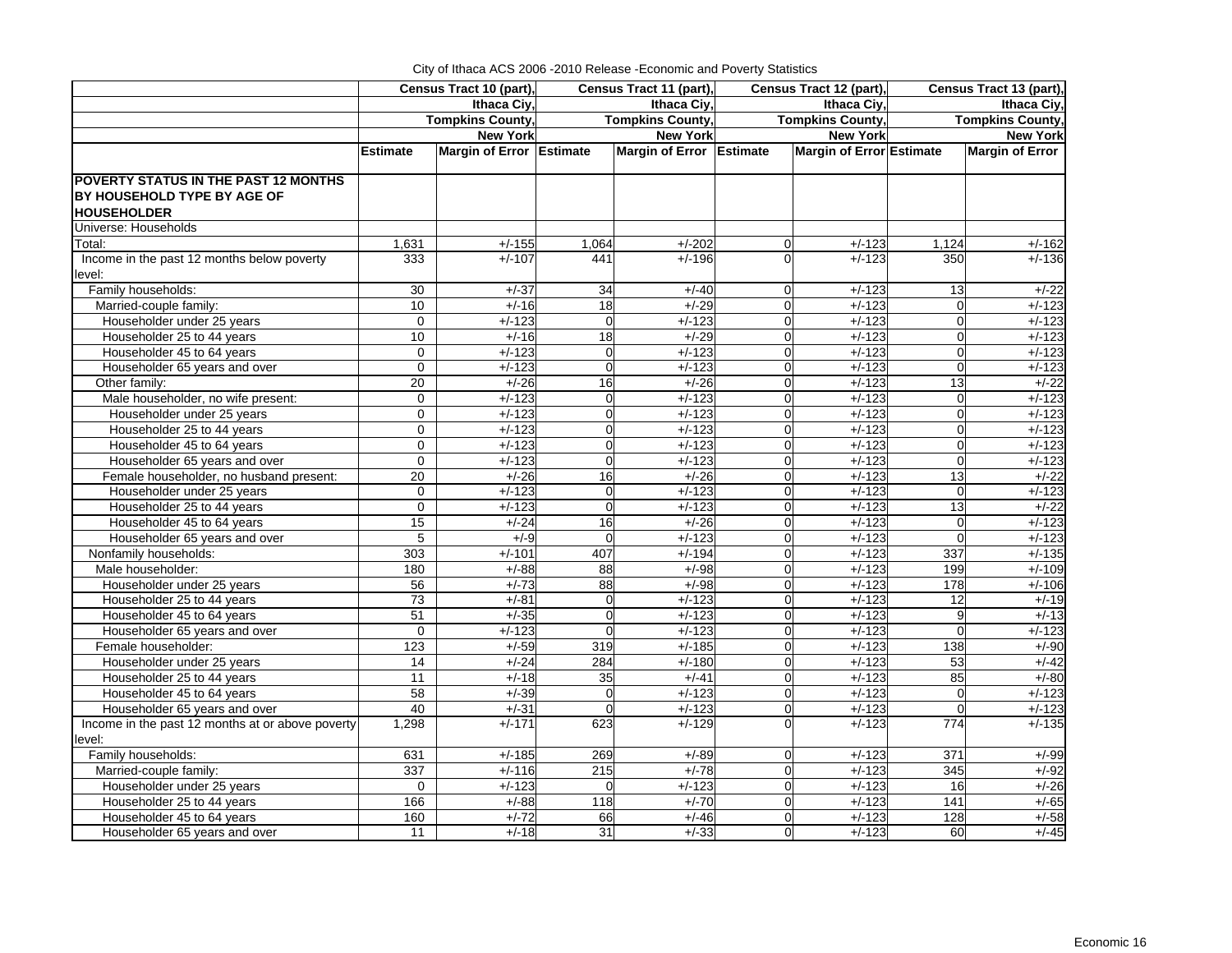|                                                      |                      |                          |           |                          |             |                          |                | Ithaca Ciy,             |
|------------------------------------------------------|----------------------|--------------------------|-----------|--------------------------|-------------|--------------------------|----------------|-------------------------|
|                                                      |                      |                          |           |                          |             | <b>Tompkins County</b>   |                | <b>Tompkins County,</b> |
|                                                      | <b>United States</b> |                          |           | <b>New York</b>          |             | <b>New York</b>          |                | <b>New York</b>         |
|                                                      | <b>Estimate</b>      | Margin of Error Estimate |           | Margin of Error Estimate |             | Margin of Error Estimate |                | <b>Margin of Error</b>  |
| Other family:                                        | 14,687,255           | $+/-49,441$              | 1,068,385 | $+/-7,255$               | 2,857       | $+/-348$                 | 606            | $+/-192$                |
| Male householder, no wife present:                   | 4,454,865            | $+/-26,941$              | 300,199   | $+/-3,915$               | 832         | $+/-198$                 | 179            | $+/-94$                 |
| Householder under 25 years                           | 317,974              | $+/-4,305$               | 17,062    | $+/-1,055$               | 17          | $+/-29$                  | $\mathbf 0$    | $+/-123$                |
| Householder 25 to 44 years                           | 2,027,127            | $+/-16,862$              | 131,744   | $+/-2,690$               | 342         | $+/-114$                 | 46             | $+/-38$                 |
| Householder 45 to 64 years                           | 1,636,885            | $+/-12,071$              | 115,851   | $+/-2,194$               | 363         | $+/-157$                 | 126            | $+/-81$                 |
| Householder 65 years and over                        | 472,879              | $+/-4,570$               | 35,542    | $+/-1,319$               | 110         | $+/-62$                  | $\overline{7}$ | $+/-12$                 |
| Female householder, no husband present:              | 10,232,390           | $+/-28,827$              | 768,186   | $+/-5.829$               | 2,025       | $+/-277$                 | 427            | $+/-159$                |
| Householder under 25 years                           | 386,713              | $+/-5,251$               | 21,520    | $+/-1,168$               | 14          | $+/-22$                  | $\mathbf 0$    | $+/-123$                |
| Householder 25 to 44 years                           | 4,247,098            | $+/-21,018$              | 288,319   | $+/-3,465$               | 1,008       | $+/-235$                 | 302            | $+/-153$                |
| Householder 45 to 64 years                           | 3,926,788            | $+/-16,520$              | 326,279   | $+/-3,686$               | 779         | $+/-137$                 | 94             | $+/-47$                 |
| Householder 65 years and over                        | 1,671,791            | $+/-8,768$               | 132,068   | $+/-2,497$               | 224         | $+/-81$                  | 31             | $+/-31$                 |
| Nonfamily households:                                | 30,801,701           | $+/-38,870$              | 2,068,236 | $+/-7,924$               | 13,240      | $+/-701$                 | 4,375          | $+/-482$                |
| Male householder:                                    | 14,658,991           | $+/-36,435$              | 942,175   | $+/-5,458$               | 6,151       | $+/-498$                 | 2,014          | $+/-323$                |
| Householder under 25 years                           | 954,420              | $+/-9,159$               | 41,125    | $+/-1,638$               | 758         | $+/-238$                 | 348            | $+/-169$                |
| Householder 25 to 44 years                           | 5,669,158            | $+/-36.689$              | 383,315   | $+/-4.487$               | 2,855       | $+/-348$                 | 1,220          | $+/-230$                |
| Householder 45 to 64 years                           | 5,287,015            | $+/-32,934$              | 334,151   | $+/-3,642$               | 1,730       | $+/-233$                 | 287            | $+/-109$                |
| Householder 65 years and over                        | 2,748,398            | $\frac{+7}{-30,811}$     | 183,584   | $+/-2,495$               | 808         | $+/-147$                 | 159            | $+/-83$                 |
| Female householder:                                  | 16, 142, 710         | $+/-50,717$              | 1,126,061 | $+/-7,239$               | 7,089       | $+/-431$                 | 2,361          | $+/-310$                |
| Householder under 25 years                           | 793,112              | $+/-9,361$               | 44,249    | $+/-1,329$               | 804         | $+/-249$                 | 470            | $+/-190$                |
| Householder 25 to 44 years                           | 3,540,499            | $+/-17,530$              | 286,506   | $+/-3,967$               | 2,029       | $+/-251$                 | 937            | $+/-194$                |
| Householder 45 to 64 years                           | 5,381,657            | $+/-25,889$              | 357,767   | $+/-3,799$               | 2,066       | $+/-254$                 | 468            | $+/-101$                |
| Householder 65 years and over                        | 6,427,442            | $+/-72,091$              | 437,539   | $+/-4,657$               | 2,190       | $+/-221$                 | 486            | $+/-113$                |
|                                                      |                      |                          |           |                          |             |                          |                |                         |
| POVERTY STATUS IN THE PAST 12 MONTHS                 |                      |                          |           |                          |             |                          |                |                         |
| OF FAMILIES BY FAMILY TYPE BY PRESENCE               |                      |                          |           |                          |             |                          |                |                         |
| OF RELATED CHILDREN UNDER 18 YEARS BY                |                      |                          |           |                          |             |                          |                |                         |
| <b>AGE OF RELATED CHILDREN</b>                       |                      |                          |           |                          |             |                          |                |                         |
| <b>Universe: Families</b>                            |                      |                          |           |                          |             |                          |                |                         |
| Total:                                               | 76,254,318           | $+/-230,785$             | 4,656,115 | $+/-13,151$              | 19,798      | $+/-534$                 | 2,964          | $+/-303$<br>$+/-101$    |
| Income in the past 12 months below poverty<br>level: | 7,685,345            | $+/-27,341$              | 501,076   | $+/-4,838$               | 1,292       | $+/-251$                 | 314            |                         |
| Married-couple family:                               | 2,773,694            | $+/-13,213$              | 170,571   | $+/-2,761$               | 582         | $+/-174$                 | 151            | $+/-72$                 |
| With related children under 18 years:                | 1,777,974            | $+/-9,884$               | 109,727   | $+/-2,054$               | 303         | $+/-134$                 | 47             | $+/-51$                 |
| Under 5 years only                                   | 314,001              | $+/-4,368$               | 20,318    | $+/-1,146$               | 129         | $+/-80$                  | $\mathbf 0$    | $+/-123$                |
| Under 5 years and 5 to 17 years                      | 645,941              | $+/-6,773$               | 38,631    | $+/-1,334$               | 19          | $+/-23$                  | $\mathbf 0$    | $+/-123$                |
| 5 to 17 years only                                   | 818,032              | $+/-6,794$               | 50,778    | $+/-1,299$               | 155         | $+/-95$                  | 47             | $+/-51$                 |
| No related children under 18 years                   | 995,720              | $+/-7,236$               | 60,844    | $+/-1.706$               | 279         | $+/-87$                  | 104            | $+/-42$                 |
| Other family:                                        | 4,911,651            | $+/-23,903$              | 330,505   | $+/-4,186$               | 710         | $+/-175$                 | 163            | $+/-83$                 |
| Male householder, no wife present:                   | 760,085              | $+/-7,499$               | 46,531    | $+/-1,676$               | 106         | $+/-64$                  | 9              | $+/-14$                 |
| With related children under 18 years:                | 578,289              | $+/-6,410$               | 34,297    | $+/-1,421$               | 85          | $+/-59$                  | 9              | $+/-14$                 |
| Under 5 years only                                   | 153,854              | $+/-3,288$               | 8,078     | $+/-644$                 | 36          | $+/-46$                  | 9              | $+/-14$                 |
| Under 5 years and 5 to 17 years                      | 129,192              | $+/-2,842$               | 7,654     | $+/-693$                 | $\mathbf 0$ | $+/-123$                 | $\mathbf 0$    | $+/-123$                |
| 5 to 17 years only                                   | 295,243              | $+/-4,424$               | 18,565    | $+/-1,054$               | 49          | $+/-46$                  | $\overline{0}$ | $+/-123$                |
| No related children under 18 years                   | 181,796              | $+/-3,262$               | 12,234    | $+/-809$                 | 21          | $+/-23$                  | $\overline{0}$ | $+/-123$                |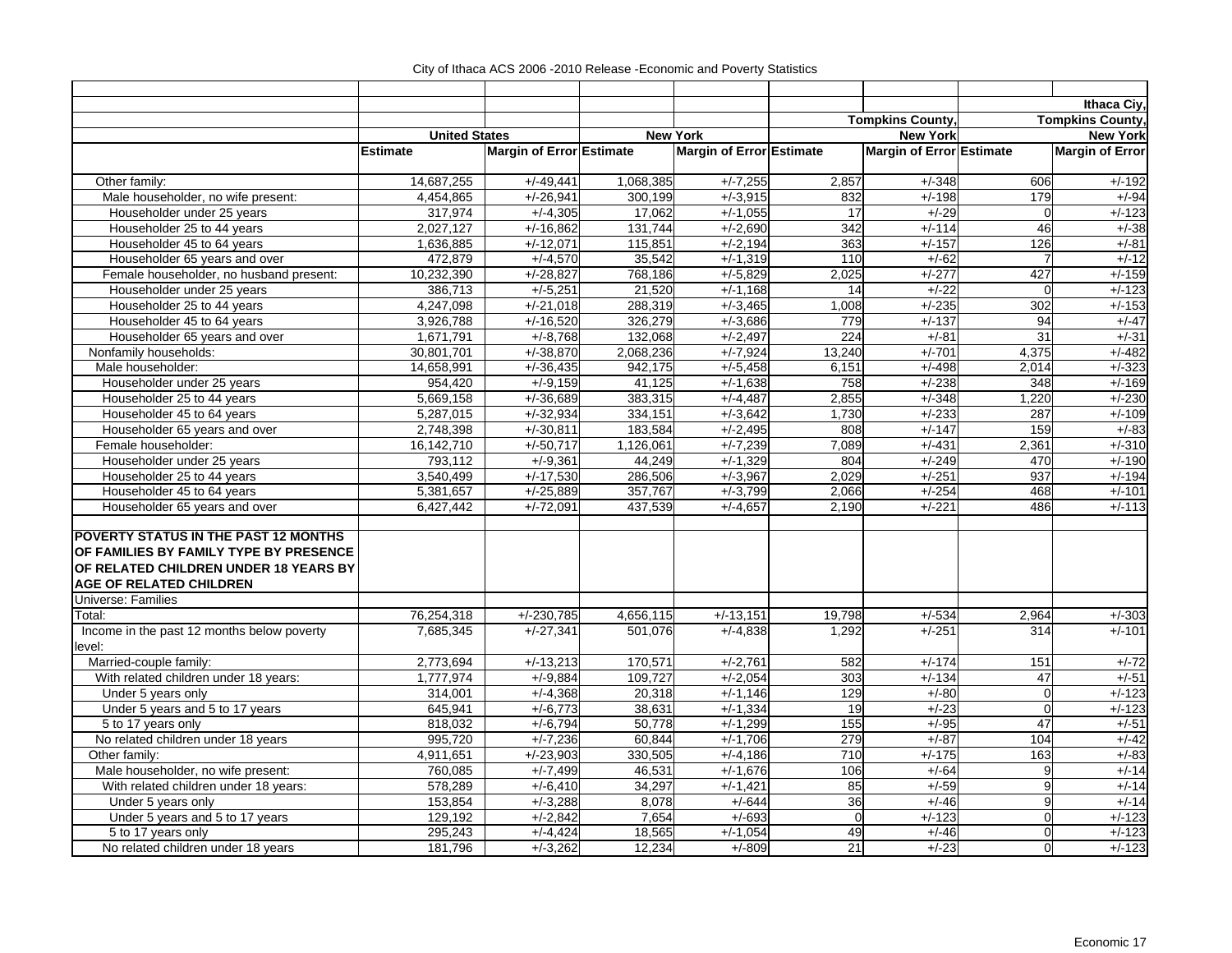|                                            |                 | Census Tract 1,          |                | Census Tract 2,          | <b>Census Tract 3 (part)</b> |                             |                         | Census Tract 4 (part), |  |
|--------------------------------------------|-----------------|--------------------------|----------------|--------------------------|------------------------------|-----------------------------|-------------------------|------------------------|--|
|                                            |                 | Ithaca Civ.              |                | Ithaca Civ.              |                              | Ithaca Civ.                 |                         | Ithaca Civ.            |  |
|                                            |                 | <b>Tompkins County,</b>  |                | <b>Tompkins County,</b>  |                              | <b>Tompkins County,</b>     | <b>Tompkins County,</b> |                        |  |
|                                            |                 | <b>New York</b>          |                | <b>New York</b>          |                              | <b>New York</b>             |                         | <b>New York</b>        |  |
|                                            | <b>Estimate</b> | Margin of Error Estimate |                | Margin of Error Estimate |                              | Margin of Estimate<br>Error |                         | <b>Margin of Error</b> |  |
| Other family:                              | 20              | $+/-27$                  | 11             | $+/-18$                  | $\Omega$                     | $+/-123$                    | $\mathbf 0$             | $+/-123$               |  |
| Male householder, no wife present:         | 10              | $+/-16$                  | $\mathbf 0$    | $+/-123$                 | $\overline{0}$               | $+/-123$                    | $\mathbf 0$             | $+/-123$               |  |
| Householder under 25 years                 | $\mathbf 0$     | $+/-123$                 | $\mathbf{0}$   | $+/-123$                 | $\Omega$                     | $+/-123$                    | $\Omega$                | $+/-123$               |  |
| Householder 25 to 44 years                 | 0               | $+/-123$                 | $\mathbf 0$    | $+/-123$                 | $\overline{0}$               | $+/-123$                    | $\mathbf 0$             | $+/-123$               |  |
| Householder 45 to 64 years                 | 10              | $+/-16$                  | $\Omega$       | $+/-123$                 | $\Omega$                     | $+/-123$                    | $\Omega$                | $+/-123$               |  |
| Householder 65 years and over              | 0               | $+/-123$                 | $\mathbf 0$    | $+/-123$                 | $\Omega$                     | $+/-123$                    | $\mathbf 0$             | $+/-123$               |  |
| Female householder, no husband present:    | 10              | $+/-15$                  | 11             | $+/-18$                  | $\Omega$                     | $+/-123$                    | $\Omega$                | $+/-123$               |  |
| Householder under 25 years                 | 0               | $+/-123$                 | $\mathbf 0$    | $+/-123$                 | $\Omega$                     | $+/-123$                    | $\mathbf 0$             | $+/-123$               |  |
| Householder 25 to 44 years                 | 10              | $+/-15$                  | $\mathbf 0$    | $+/-123$                 | $\Omega$                     | $+/-123$                    | $\mathbf 0$             | $+/-123$               |  |
| Householder 45 to 64 years                 | $\mathbf 0$     | $+/-123$                 | 11             | $+/-18$                  | $\Omega$                     | $+/-123$                    | $\mathbf 0$             | $+/-123$               |  |
| Householder 65 years and over              | $\mathbf 0$     | $+/-123$                 | $\mathbf{0}$   | $+/-123$                 | $\Omega$                     | $+/-123$                    | $\Omega$                | $+/-123$               |  |
| Nonfamily households:                      | 602             | $+/-109$                 | 713            | $+/-203$                 | $\Omega$                     | $+/-123$                    | $\mathbf 0$             | $+/-123$               |  |
| Male householder:                          | 299             | $+/-95$                  | 549            | $+/-159$                 | $\Omega$                     | $+/-123$                    | $\mathbf 0$             | $+/-123$               |  |
| Householder under 25 years                 | 0               | $+/-123$                 | 202            | $+/-128$                 | $\Omega$                     | $+/-123$                    | 0                       | $+/-123$               |  |
| Householder 25 to 44 years                 | 202             | $+/-82$                  | 256            | $+/-120$                 | $\Omega$                     | $+/-123$                    | $\mathbf 0$             | $+/-123$               |  |
| Householder 45 to 64 years                 | 62              | $+/-52$                  | 55             | $+/-48$                  | $\overline{O}$               | $+/-123$                    | $\mathbf 0$             | $+/-123$               |  |
| Householder 65 years and over              | 35              | $+/-38$                  | 36             | $+/-31$                  | $\Omega$                     | $+/-123$                    | $\Omega$                | $+/-123$               |  |
| Female householder:                        | 303             | $+/-84$                  | 164            | $+/-106$                 | $\Omega$                     | $+/-123$                    | $\mathbf 0$             | $+/-123$               |  |
| Householder under 25 years                 | 0               | $+/-123$                 | 127            | $+/-102$                 | $\Omega$                     | $+/-123$                    | $\Omega$                | $+/-123$               |  |
| Householder 25 to 44 years                 | 166             | $+/-81$                  | 30             | $+/-28$                  | $\overline{0}$               | $+/-123$                    | $\mathbf 0$             | $+/-123$               |  |
| Householder 45 to 64 years                 | $\pmb{0}$       | $+/-123$                 | $\overline{7}$ | $+/-12$                  | $\Omega$                     | $+/-123$                    | $\mathbf 0$             | $+/-123$               |  |
| Householder 65 years and over              | 137             | $+/-62$                  | $\mathbf{0}$   | $+/-123$                 | $\Omega$                     | $+/-123$                    | $\Omega$                | $+/-123$               |  |
|                                            |                 |                          |                |                          |                              |                             |                         |                        |  |
| POVERTY STATUS IN THE PAST 12 MONTHS       |                 |                          |                |                          |                              |                             |                         |                        |  |
| OF FAMILIES BY FAMILY TYPE BY PRESENCE     |                 |                          |                |                          |                              |                             |                         |                        |  |
| OF RELATED CHILDREN UNDER 18 YEARS BY      |                 |                          |                |                          |                              |                             |                         |                        |  |
| <b>AGE OF RELATED CHILDREN</b>             |                 |                          |                |                          |                              |                             |                         |                        |  |
| <b>Universe: Families</b>                  |                 |                          |                |                          |                              |                             |                         |                        |  |
| Total:                                     | 188             | $+/-56$                  | 71             | $+/-46$                  | $\Omega$                     | $+/-123$                    | $\mathbf 0$             | $+/-123$               |  |
| Income in the past 12 months below poverty | 73              | $+/-25$                  | 8              | $+/-12$                  | $\Omega$                     | $+/-123$                    | $\Omega$                | $+/-123$               |  |
| level:                                     |                 |                          |                |                          |                              |                             |                         |                        |  |
| Married-couple family:                     | 64              | $+/-19$                  | $\mathbf 0$    | $+/-123$                 | $\Omega$                     | $+/-123$                    | $\mathbf 0$             | $+/-123$               |  |
| With related children under 18 years:      | $\pmb{0}$       | $+/-123$                 | $\Omega$       | $+/-123$                 | $\Omega$                     | $+/-123$                    | $\Omega$                | $+/-123$               |  |
| Under 5 years only                         | $\mathbf 0$     | $+/-123$                 | $\Omega$       | $+/-123$                 | $\Omega$                     | $+/-123$                    | $\mathbf 0$             | $+/-123$               |  |
| Under 5 years and 5 to 17 years            | 0               | $+/-123$                 | $\mathbf 0$    | $+/-123$                 | $\Omega$                     | $+/-123$                    | $\mathbf 0$             | $+/-123$               |  |
| 5 to 17 years only                         | $\mathbf 0$     | $+/-123$                 | $\Omega$       | $+/-123$                 | $\Omega$                     | $+/-123$                    | $\mathbf 0$             | $+/-123$               |  |
| No related children under 18 years         | 64              | $+/-19$                  | $\mathbf 0$    | $+/-123$                 | $\Omega$                     | $+/-123$                    | $\mathbf 0$             | $+/-123$               |  |
| Other family:                              | 9               | $+/-15$                  | 8              | $+/-12$                  | $\Omega$                     | $+/-123$                    | $\mathbf 0$             | $+/-123$               |  |
| Male householder, no wife present:         | 0               | $+/-123$                 | 0              | $+/-123$                 | $\Omega$                     | $+/-123$                    | $\mathbf 0$             | $+/-123$               |  |
| With related children under 18 years:      | 0               | $+/-123$                 | $\mathbf 0$    | $+/-123$                 | $\overline{0}$               | $+/-123$                    | $\mathbf 0$             | $+/-123$               |  |
| Under 5 years only                         | $\mathbf 0$     | $+/-123$                 | $\Omega$       | $+/-123$                 | $\Omega$                     | $+/-123$                    | $\Omega$                | $+/-123$               |  |
| Under 5 years and 5 to 17 years            | 0               | $+/-123$                 | $\mathbf 0$    | $+/-123$                 | $\overline{O}$               | $+/-123$                    | $\mathbf 0$             | $+/-123$               |  |
| 5 to 17 years only                         | 0               | $+/-123$                 | $\Omega$       | $+/-123$                 | $\Omega$                     | $+/-123$                    | $\Omega$                | $+/-123$               |  |
| No related children under 18 years         | $\Omega$        | $+/-123$                 | $\mathbf 0$    | $+/-123$                 | $\overline{0}$               | $+/-123$                    | $\overline{0}$          | $+/-123$               |  |

City of Ithaca ACS 2006 -2010 Release -Economic and Poverty Statistics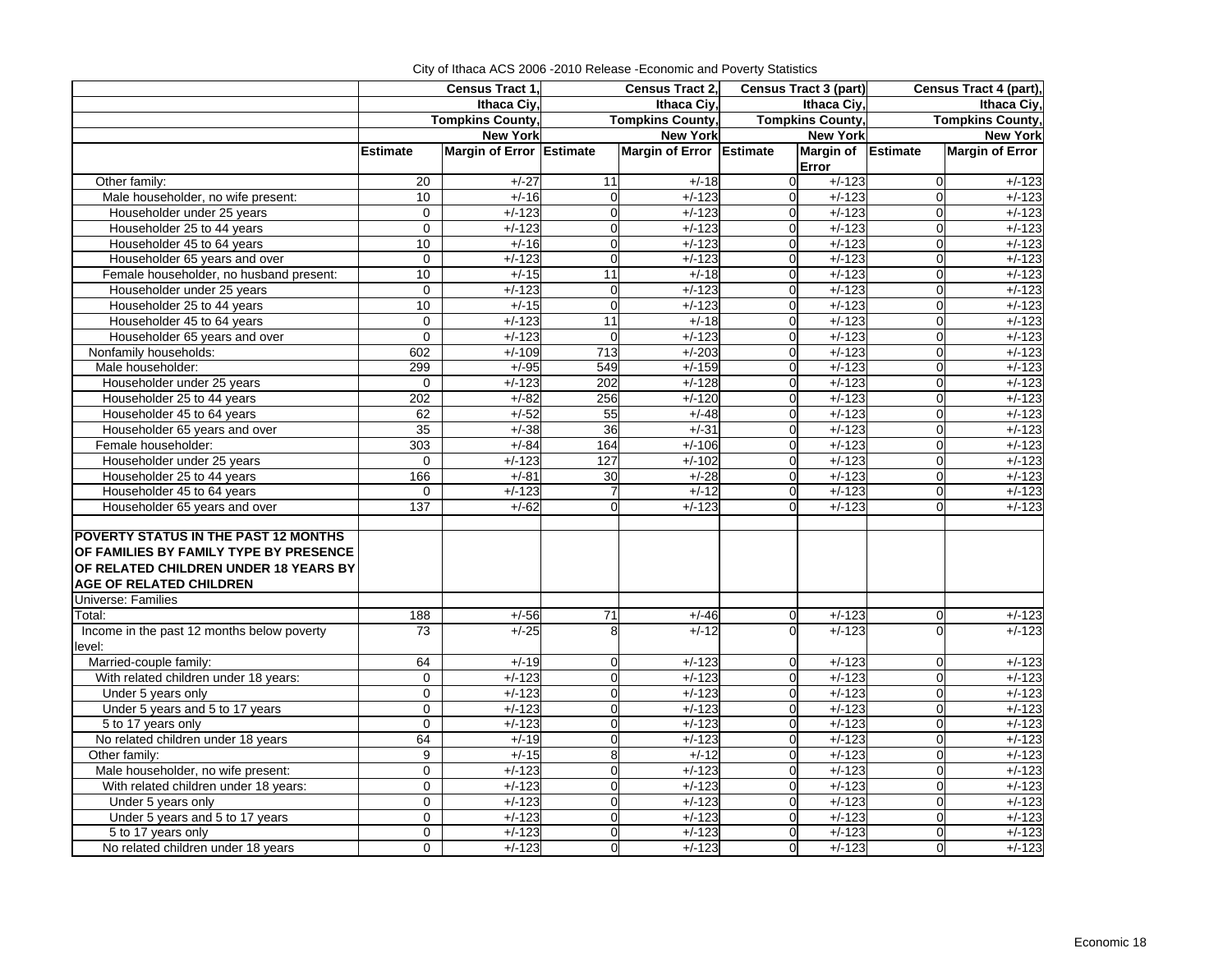|                                                                                                                                                                  |                     | Census Tract 6 (part),  | Census Tract 7, |                          |                | Census Tract 8.          | Census Tract 9 (part), |                         |  |
|------------------------------------------------------------------------------------------------------------------------------------------------------------------|---------------------|-------------------------|-----------------|--------------------------|----------------|--------------------------|------------------------|-------------------------|--|
|                                                                                                                                                                  |                     | Ithaca Civ.             |                 | Ithaca Civ.              |                | Ithaca Civ.              |                        | Ithaca Civ.             |  |
|                                                                                                                                                                  |                     | <b>Tompkins County,</b> |                 | <b>Tompkins County,</b>  |                | <b>Tompkins County,</b>  |                        | <b>Tompkins County,</b> |  |
|                                                                                                                                                                  |                     | <b>New York</b>         |                 | <b>New York</b>          |                | <b>New York</b>          |                        | <b>New York</b>         |  |
|                                                                                                                                                                  | <b>Estimate</b>     | <b>Margin of Error</b>  | Estimate        | Margin of Error Estimate |                | Margin of Error Estimate |                        | <b>Margin of Error</b>  |  |
| Other family:                                                                                                                                                    | 6                   | $+/-11$                 | 97              | $+/-68$                  | 86             | $+/-61$                  | 12                     | $+/-12$                 |  |
| Male householder, no wife present:                                                                                                                               | $\mathbf 0$         | $+/-123$                | 31              | $+/-26$                  | $\mathbf 0$    | $+/-123$                 | $\overline{7}$         | $+/-12$                 |  |
| Householder under 25 years                                                                                                                                       | $\Omega$            | $+/-123$                | $\mathbf 0$     | $+/-123$                 | $\mathbf 0$    | $+/-123$                 | $\Omega$               | $+/-123$                |  |
| Householder 25 to 44 years                                                                                                                                       | $\mathbf 0$         | $+/-123$                | 19              | $+/-21$                  | $\overline{0}$ | $+/-123$                 | $\Omega$               | $+/-123$                |  |
| Householder 45 to 64 years                                                                                                                                       | $\mathbf 0$         | $+/-123$                | 12              | $+/-15$                  | $\overline{0}$ | $+/-123$                 | $\Omega$               | $+/-123$                |  |
| Householder 65 years and over                                                                                                                                    | $\mathbf 0$         | $+/-123$                | $\mathbf 0$     | $+/-123$                 | $\mathbf 0$    | $+/-123$                 | $\overline{7}$         | $+/-12$                 |  |
| Female householder, no husband present:                                                                                                                          | $\overline{6}$      | $+/-11$                 | 66              | $+/-61$                  | 86             | $+/-61$                  | 5                      | $+/-9$                  |  |
| Householder under 25 years                                                                                                                                       | $\mathbf 0$         | $+/-123$                | $\mathbf 0$     | $+/-123$                 | $\overline{0}$ | $+/-123$                 | $\overline{0}$         | $+/-123$                |  |
| Householder 25 to 44 years                                                                                                                                       | $\mathbf 0$         | $+/-123$                | 25              | $+/-42$                  | 58             | $+/-58$                  | $\Omega$               | $+/-123$                |  |
| Householder 45 to 64 years                                                                                                                                       | 6                   | $+/-11$                 | 26              | $+/-31$                  | 20             | $+/-22$                  | 5                      | $+/-9$                  |  |
| Householder 65 years and over                                                                                                                                    | $\mathbf 0$         | $+/-123$                | 15              | $+/-23$                  | 8              | $+/-13$                  | $\Omega$               | $+/-123$                |  |
| Nonfamily households:                                                                                                                                            | 97                  | $+/-78$                 | 785             | $+/-130$                 | 651            | $+/-123$                 | 103                    | $+/-54$                 |  |
| Male householder:                                                                                                                                                | $\overline{74}$     | $+/-84$                 | 237             | $+/-77$                  | 224            | $+/-101$                 | 25                     | $+/-28$                 |  |
| Householder under 25 years                                                                                                                                       | 50                  | $+/-79$                 | 47              | $+/-44$                  | 31             | $+/-51$                  | $\overline{0}$         | $+/-123$                |  |
| Householder 25 to 44 years                                                                                                                                       | 11                  | $+/-19$                 | 150             | $+/-70$                  | 133            | $+/-76$                  | $\Omega$               | $+/-123$                |  |
| Householder 45 to 64 years                                                                                                                                       | 13                  | $+/-19$                 | 30              | $+/-24$                  | 14             | $+/-18$                  | 16                     | $+/-24$                 |  |
| Householder 65 years and over                                                                                                                                    | $\mathbf 0$         | $+/-123$                | 10              | $+/-19$                  | 46             | $+/-57$                  | 9                      | $+/-13$                 |  |
| Female householder:                                                                                                                                              | $\overline{23}$     | $+/-26$                 | 548             | $+/-130$                 | 427            | $+/-109$                 | 78                     | $+/-47$                 |  |
| Householder under 25 years                                                                                                                                       | $\mathbf 0$         | $+/-123$                | 111             | $+/-95$                  | 19             | $+/-31$                  | $\Omega$               | $+/-123$                |  |
| Householder 25 to 44 years                                                                                                                                       | 12                  | $+/-20$                 | 206             | $+/-77$                  | 255            | $+/-105$                 | 12                     | $+/-18$                 |  |
| Householder 45 to 64 years                                                                                                                                       | $\mathbf 0$         | $+/-123$                | 116             | $+/-48$                  | 122            | $+/-64$                  | 59                     | $+/-48$                 |  |
| Householder 65 years and over                                                                                                                                    | 11                  | $+/-17$                 | 115             | $+/-55$                  | 31             | $+/-31$                  |                        | $+/-13$                 |  |
| <b>POVERTY STATUS IN THE PAST 12 MONTHS</b><br>OF FAMILIES BY FAMILY TYPE BY PRESENCE<br>OF RELATED CHILDREN UNDER 18 YEARS BY<br><b>AGE OF RELATED CHILDREN</b> |                     |                         |                 |                          |                |                          |                        |                         |  |
| <b>Universe: Families</b>                                                                                                                                        |                     |                         |                 |                          |                |                          |                        |                         |  |
| Total:                                                                                                                                                           | 84                  | $+/-49$                 | 599             | $+/-111$                 | 369            | $+/-111$                 | 305                    | $+/-83$                 |  |
| Income in the past 12 months below poverty<br>level:                                                                                                             | $\mathbf 0$         | $+/-123$                | 36              | $+/-31$                  | 92             | $+/-49$                  | 28                     | $+/-44$                 |  |
| Married-couple family:                                                                                                                                           | 0                   | $+/-123$                | 0               | $+/-123$                 | 59             | $+/-61$                  | $\Omega$               | $+/-123$                |  |
| With related children under 18 years:                                                                                                                            | $\mathsf{O}\xspace$ | $+/-123$                | $\overline{0}$  | $+/-123$                 | 47             | $+/-51$                  | $\Omega$               | $+/-123$                |  |
| Under 5 years only                                                                                                                                               | $\mathbf 0$         | $+/-123$                | $\mathbf 0$     | $+/-123$                 | $\mathbf 0$    | $+/-123$                 | $\overline{0}$         | $+/-123$                |  |
| Under 5 years and 5 to 17 years                                                                                                                                  | 0                   | $+/-123$                | $\mathbf 0$     | $+/-123$                 | $\mathbf 0$    | $+/-123$                 | $\Omega$               | $+/-123$                |  |
| 5 to 17 years only                                                                                                                                               | $\mathbf 0$         | $+/-123$                | $\overline{0}$  | $+/-123$                 | 47             | $+/-51$                  | $\overline{0}$         | $+/-123$                |  |
| No related children under 18 years                                                                                                                               | 0                   | $+/-123$                | $\mathbf 0$     | $+/-123$                 | 12             | $+/-19$                  | $\Omega$               | $+/-123$                |  |
| Other family:                                                                                                                                                    | 0                   | $+/-123$                | 36              | $+/-31$                  | 33             | $+/-37$                  | $\overline{28}$        | $+/-44$                 |  |
| Male householder, no wife present:                                                                                                                               | $\overline{0}$      | $+/-123$                | 9               | $+/-14$                  | $\mathbf 0$    | $+/-123$                 | $\Omega$               | $+/-123$                |  |
| With related children under 18 years:                                                                                                                            | 0                   | $+/-123$                | 9               | $+/-14$                  | 0              | $+/-123$                 | $\overline{0}$         | $+/-123$                |  |
| Under 5 years only                                                                                                                                               | 0                   | $+/-123$                | 9               | $+/-14$                  | $\mathbf 0$    | $+/-123$                 | $\Omega$               | $+/-123$                |  |
| Under 5 years and 5 to 17 years                                                                                                                                  | $\mathbf 0$         | $+/-123$                | $\mathbf 0$     | $+/-123$                 | $\mathbf{0}$   | $+/-123$                 | $\Omega$               | $+/-123$                |  |
| 5 to 17 years only                                                                                                                                               | 0                   | $+/-123$                | $\overline{0}$  | $+/-123$                 | $\overline{0}$ | $+/-123$                 | $\Omega$               | $+/-123$                |  |
| No related children under 18 years                                                                                                                               | $\mathbf 0$         | $+/-123$                | $\mathbf 0$     | $+/-123$                 | $\mathbf 0$    | $+/-123$                 | $\overline{0}$         | $+/-123$                |  |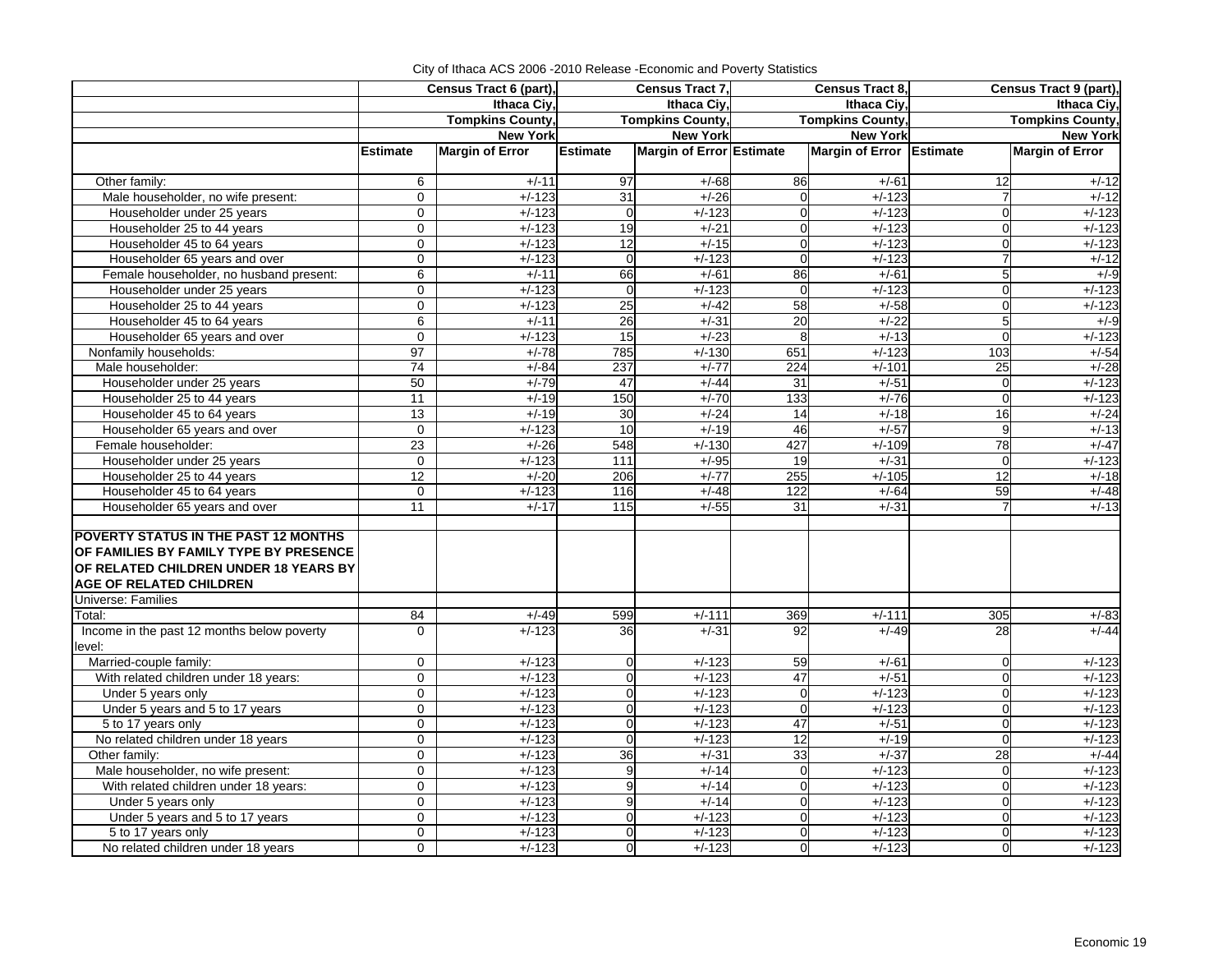|                                             |                 | Census Tract 10 (part),  | Census Tract 11 (part), |                          |                | Census Tract 12 (part),         | Census Tract 13 (part), |                        |
|---------------------------------------------|-----------------|--------------------------|-------------------------|--------------------------|----------------|---------------------------------|-------------------------|------------------------|
|                                             |                 | Ithaca Civ.              |                         | Ithaca Civ.              |                | Ithaca Civ.                     | Ithaca Ciy,             |                        |
|                                             |                 | <b>Tompkins County,</b>  | <b>Tompkins County,</b> |                          |                | <b>Tompkins County,</b>         | <b>Tompkins County,</b> |                        |
|                                             |                 | <b>New York</b>          |                         | <b>New York</b>          |                | <b>New York</b>                 |                         | <b>New York</b>        |
|                                             | <b>Estimate</b> | Margin of Error Estimate |                         | Margin of Error Estimate |                | <b>Margin of Error Estimate</b> |                         | <b>Margin of Error</b> |
|                                             |                 |                          |                         |                          |                |                                 |                         |                        |
| Other family:                               | 294             | $+/-154$                 | 54                      | $+/-55$                  | $\Omega$       | $+/-123$                        | 26                      | $+/-29$                |
| Male householder, no wife present:          | 66              | $+/-68$                  | 54                      | $+/-55$                  | $\mathbf 0$    | $+/-123$                        | 11                      | $+/-18$                |
| Householder under 25 years                  | 0               | $+/-123$                 | $\mathbf 0$             | $+/-123$                 | $\mathbf 0$    | $+/-123$                        | $\mathbf 0$             | $+/-123$               |
| Householder 25 to 44 years                  | $\overline{0}$  | $+/-123$                 | 16                      | $+/-26$                  | $\mathbf 0$    | $+/-123$                        | 11                      | $+/-18$                |
| Householder 45 to 64 years                  | 66              | $+/-68$                  | 38                      | $+/-41$                  | $\mathbf 0$    | $+/-123$                        | $\overline{0}$          | $+/-123$               |
| Householder 65 years and over               | $\mathbf 0$     | $+/-123$                 | $\mathbf 0$             | $+/-123$                 | $\mathbf 0$    | $+/-123$                        | $\mathbf 0$             | $+/-123$               |
| Female householder, no husband present:     | 228             | $+/-132$                 | $\overline{0}$          | $+/-123$                 | $\mathbf 0$    | $+/-123$                        | 15                      | $+/-22$                |
| Householder under 25 years                  | 0               | $+/-123$                 | $\mathbf 0$             | $+/-123$                 | $\mathbf 0$    | $+/-123$                        | $\mathbf 0$             | $+/-123$               |
| Householder 25 to 44 years                  | 194             | $+/-135$                 | $\overline{0}$          | $+/-123$                 | $\Omega$       | $+/-123$                        | 15                      | $+/-22$                |
| Householder 45 to 64 years                  | 26              | $+/-27$                  | $\overline{0}$          | $+/-123$                 | $\mathbf 0$    | $+/-123$                        | $\mathbf 0$             | $+/-123$               |
| Householder 65 years and over               | 8               | $+/-14$                  | $\Omega$                | $+/-123$                 | $\Omega$       | $+/-123$                        | $\Omega$                | $+/-123$               |
| Nonfamily households:                       | 667             | $+/-159$                 | 354                     | $+/-122$                 | $\mathbf 0$    | $+/-123$                        | 403                     | $+/-124$               |
| Male householder:                           | 189             | $+/-123$                 | 232                     | $+/-116$                 | $\overline{0}$ | $+/-123$                        | 185                     | $+/-87$                |
| Householder under 25 years                  | 0               | $+/-123$                 | $\mathbf 0$             | $+/-123$                 | $\mathbf 0$    | $+/-123$                        | 18                      | $+/-29$                |
| Householder 25 to 44 years                  | 131             | $+/-101$                 | 203                     | $+/-107$                 | $\overline{0}$ | $+/-123$                        | 134                     | $+/-74$                |
| Householder 45 to 64 years                  | 49              | $+/-54$                  | 29                      | $+/-34$                  | $\mathbf 0$    | $+/-123$                        | 19                      | $+/-28$                |
| Householder 65 years and over               | 9               | $+/-13$                  | $\Omega$                | $+/-123$                 | $\overline{0}$ | $+/-123$                        | 14                      | $+/-24$                |
| Female householder:                         | 478             | $+/-133$                 | 122                     | $+/-78$                  | $\overline{0}$ | $+/-123$                        | 218                     | $+/-100$               |
| Householder under 25 years                  | 95              | $+/-87$                  | 61                      | $+/-58$                  | $\Omega$       | $+/-123$                        | 57                      | $+/-57$                |
| Householder 25 to 44 years                  | 112             | $+/-72$                  | 35                      | $+/-39$                  | $\overline{0}$ | $+/-123$                        | 109                     | $+/-72$                |
| Householder 45 to 64 years                  | 122             | $+/-61$                  |                         | $+/-10$                  | $\Omega$       | $+/-123$                        | 35                      | $+/-33$                |
| Householder 65 years and over               | 149             | $+/-65$                  | 19                      | $+/-31$                  | $\Omega$       | $+/-123$                        | 17                      | $+/-27$                |
|                                             |                 |                          |                         |                          |                |                                 |                         |                        |
| <b>POVERTY STATUS IN THE PAST 12 MONTHS</b> |                 |                          |                         |                          |                |                                 |                         |                        |
| OF FAMILIES BY FAMILY TYPE BY PRESENCE      |                 |                          |                         |                          |                |                                 |                         |                        |
| OF RELATED CHILDREN UNDER 18 YEARS BY       |                 |                          |                         |                          |                |                                 |                         |                        |
| <b>AGE OF RELATED CHILDREN</b>              |                 |                          |                         |                          |                |                                 |                         |                        |
| <b>Universe: Families</b>                   |                 |                          |                         |                          |                |                                 |                         |                        |
| Total:                                      | 661             | $+/-178$                 | 303                     | $+/-99$                  | 0              | $+/-123$                        | 384                     | $+/-100$               |
| Income in the past 12 months below poverty  | 30              | $+/-37$                  | 34                      | $+/-40$                  | $\Omega$       | $+/-123$                        | 13                      | $+/-22$                |
| level:                                      |                 |                          |                         |                          |                |                                 |                         |                        |
| Married-couple family:                      | 10              | $+/-16$                  | 18                      | $+/-29$                  | $\overline{0}$ | $+/-123$                        | $\mathbf 0$             | $+/-123$               |
| With related children under 18 years:       | $\Omega$        | $+/-123$                 | $\Omega$                | $+/-123$                 | $\Omega$       | $+/-123$                        | $\Omega$                | $+/-123$               |
| Under 5 years only                          | 0               | $+/-123$                 | $\overline{0}$          | $+\frac{1}{2}$           | $\mathbf 0$    | $+/-123$                        | $\overline{0}$          | $+/-123$               |
| Under 5 years and 5 to 17 years             | 0               | $+/-123$                 | $\overline{0}$          | $+/-123$                 | $\overline{0}$ | $+/-123$                        | $\mathbf 0$             | $+/-123$               |
| 5 to 17 years only                          | 0               | $+/-123$                 | $\mathbf 0$             | $+/-123$                 | $\mathbf 0$    | $+/-123$                        | $\mathbf 0$             | $+/-123$               |
| No related children under 18 years          | 10              | $+/-16$                  | 18                      | $+/-29$                  | $\mathbf 0$    | $+/-123$                        | $\mathbf 0$             | $+/-123$               |
| Other family:                               | 20              | $+/-26$                  | 16                      | $+/-26$                  | $\mathbf 0$    | $+/-123$                        | $\overline{13}$         | $+/-22$                |
| Male householder, no wife present:          | $\overline{0}$  | $+/-123$                 | $\overline{0}$          | $+/-123$                 | $\mathbf 0$    | $+/-123$                        | $\mathbf 0$             | $+/-123$               |
| With related children under 18 years:       | 0               | $+/-123$                 | $\overline{0}$          | $+/-123$                 | $\mathbf 0$    | $+/-123$                        | $\mathbf 0$             | $+/-123$               |
| Under 5 years only                          | $\overline{0}$  | $+/-123$                 | $\Omega$                | $+/-123$                 | $\Omega$       | $+/-123$                        | $\overline{0}$          | $+/-123$               |
| Under 5 years and 5 to 17 years             | 0               | $+/-123$                 | $\overline{0}$          | $+/-123$                 | $\mathbf 0$    | $+/-123$                        | $\mathbf 0$             | $+/-123$               |
| 5 to 17 years only                          | $\overline{0}$  | $+/-123$                 | $\Omega$                | $+/-123$                 | $\Omega$       | $+/-123$                        | $\Omega$                | $+/-123$               |
| No related children under 18 years          | $\overline{0}$  | $+/-123$                 | $\overline{0}$          | $+/-123$                 | $\Omega$       | $+/-123$                        | $\Omega$                | $+/-123$               |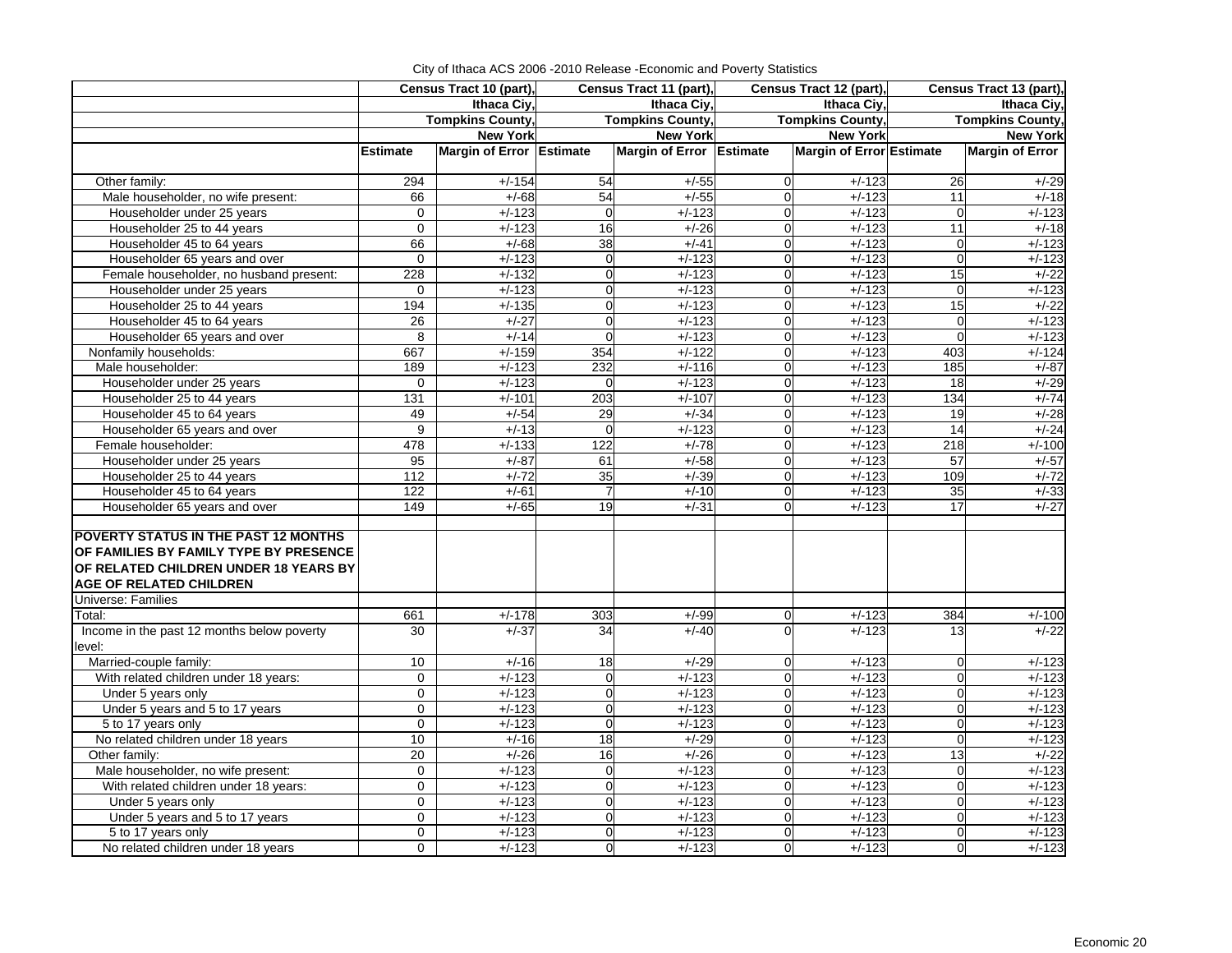| Ithaca Ciy,<br><b>Tompkins County,</b><br><b>Tompkins County,</b><br><b>New York</b><br><b>New York</b><br><b>United States</b><br><b>New York</b><br>Margin of Error Estimate<br>Margin of Error Estimate<br>Margin of Error Estimate<br><b>Margin of Error</b><br><b>Estimate</b><br>604<br>$+/-156$<br>154<br>Female householder, no husband present:<br>4,151,566<br>$+/-20,310$<br>283,974<br>$+/-3,937$<br>$+/-83$<br>$+/-18,852$<br>530<br>With related children under 18 years:<br>3,658,935<br>242,281<br>$+/-3,857$<br>$+/-146$<br>128<br>$+/-69$<br>768,614<br>42,759<br>$+/-1,607$<br>74<br>$+/-46$<br>$+/-17$<br>Under 5 years only<br>$+/-8,083$<br>11<br>53<br>$+/-54$<br>Under 5 years and 5 to 17 years<br>1,003,512<br>$+/-10,392$<br>62,194<br>$+/-1,655$<br>178<br>$+/-105$<br>278<br>$+/-45$<br>1,886,809<br>$+/-12,845$<br>137,328<br>$+/-2,682$<br>$+/-94$<br>64<br>5 to 17 years only<br>74<br>26<br>$+/-42$<br>No related children under 18 years<br>492,631<br>$+/-4,979$<br>41,693<br>$+/-1,441$<br>$+/-58$<br>$+/-286$<br>Income in the past 12 months at or above poverty<br>$+/-252,136$<br>$+/-14,827$<br>18,506<br>$+/-540$<br>2,650<br>68,568,973<br>4,155,039<br>Married-couple family:<br>53,881,718<br>$+/-296,604$<br>3,086,654<br>$+/-15,698$<br>15,649<br>$+/-597$<br>2,044<br>$+/-248$<br>With related children under 18 years:<br>$+/-225,073$<br>1,391,550<br>$+/-12,356$<br>6,338<br>$+/-371$<br>$+/-192$<br>23,731,200<br>1,009<br>$+/-69,457$<br>270,160<br>$+/-5,276$<br>$+/-203$<br>Under 5 years only<br>4,565,785<br>1,411<br>315<br>$+/-104$<br>258,353<br>939<br>$+/-175$<br>32<br>$+/-29$<br>Under 5 years and 5 to 17 years<br>4,669,198<br>$+/-34,516$<br>$+/-3,924$<br>$+/-7,227$<br>662<br>$+/-158$<br>$+/-126,276$<br>863,037<br>3,988<br>$+/-349$<br>5 to 17 years only<br>14,496,217<br>No related children under 18 years<br>$+/-76,522$<br>$+/-162$<br>30,150,518<br>1,695,104<br>$+/-7,136$<br>9,311<br>$+/-445$<br>1,035<br>$+/-7,255$<br>$+/-348$<br>$+/-192$<br>Other family:<br>14,687,255<br>$+/-49,441$<br>1,068,385<br>2,857<br>606<br>179<br>$+/-94$<br>Male householder, no wife present:<br>4,454,865<br>$+/-26,941$<br>300,199<br>$+/-3,915$<br>832<br>$+/-198$<br>With related children under 18 years:<br>$+/-160$<br>$+/-62$<br>2,378,928<br>$+/-14,051$<br>141,113<br>$+/-2,946$<br>485<br>104<br>$+/-36$<br>32,373<br>74<br>$+/-53$<br>35<br>Under 5 years only<br>534,525<br>$+/-6,303$<br>$+/-1,515$<br>13<br>$+/-123$<br>Under 5 years and 5 to 17 years<br>306,714<br>$+/-4,412$<br>18,928<br>$+/-1,002$<br>$+/-17$<br>$\Omega$<br>69<br>$+/-48$<br>5 to 17 years only<br>1,537,689<br>$+/-10,348$<br>89,812<br>$+/-2,283$<br>398<br>$+/-148$<br>No related children under 18 years<br>159,086<br>347<br>$+/-122$<br>75<br>$+/-69$<br>2,075,937<br>$+/-16,765$<br>$+/-3,242$<br>$+/-159$<br>Female householder, no husband present:<br>10,232,390<br>$+/-28,827$<br>768,186<br>$+/-5,829$<br>2,025<br>$+/-277$<br>427<br>With related children under 18 years:<br>6,111,775<br>$+/-19,810$<br>420,964<br>$+/-4,327$<br>1,282<br>$+/-196$<br>271<br>$+/-107$<br>$+/-123$<br>909,818<br>$+/-7,534$<br>58,435<br>$+/-1,873$<br>85<br>Under 5 years only<br>$+/-42$<br>$\Omega$<br>805,478<br>$+/-8,414$<br>55,090<br>120<br>$+/-92$<br>30<br>$+/-48$<br>Under 5 years and 5 to 17 years<br>$+/-1,638$<br>$+/-101$<br>5 to 17 years only<br>4,396,479<br>$+/-16,690$<br>$+/-3,215$<br>1,077<br>$+/-185$<br>241<br>307,439<br>No related children under 18 years<br>4,120,615<br>347,222<br>$+/-3,982$<br>743<br>$+/-186$<br>156<br>$+/-115$<br>$+/-15,433$<br>PER CAPITA INCOME IN THE PAST 12<br>MONTHS (IN 2010 INFLATION-ADJUSTED<br><b>DOLLARS)</b><br>Universe: Total population<br>*****<br>$***$<br>*****<br>Total<br>303,965,272<br>19,229,752<br>100,612<br>29,774<br>$+/-42$<br>Per capita income<br>27,334<br>$+/-78$<br>30,948<br>25,737<br>17,346<br>$+/-1,014$<br>$+/-110$<br>$+/-684$<br><b>MEDIAN FAMILY INCOME IN THE PAST 12</b><br>MONTHS (IN 2010 INFLATION-ADJUSTED<br><b>DOLLARS)</b><br>Universe: Families<br>Total<br>76,254,318<br>$+/-230,785$<br>4,656,115<br>$+/-13,151$<br>19,798<br>$+/-534$<br>2,964<br>$+/-303$<br>Median family income<br>$+/-5,574$<br>62,982<br>$+/-199$<br>67,405<br>$+/-302$<br>72,231<br>$+/-2,800$<br>65,935<br><b>MEDIAN HOUSEHOLD INCOME IN THE PAST</b><br>12 MONTHS (IN 2010 INFLATION-ADJUSTED<br><b>DOLLARS)</b><br>Universe: Households<br>Total<br>114,235,996<br>$+/-248,114$<br>7,205,740<br>$+/-12,418$<br>38,446<br>$+/-664$<br>10,713<br>$+/-610$<br>$+/-178$<br>Median household income<br>51,914<br>$+/-89$<br>55,603<br>48,655<br>$+/-1,494$<br>30,919<br>$+/-1,898$ |        |  |  |  |  |
|---------------------------------------------------------------------------------------------------------------------------------------------------------------------------------------------------------------------------------------------------------------------------------------------------------------------------------------------------------------------------------------------------------------------------------------------------------------------------------------------------------------------------------------------------------------------------------------------------------------------------------------------------------------------------------------------------------------------------------------------------------------------------------------------------------------------------------------------------------------------------------------------------------------------------------------------------------------------------------------------------------------------------------------------------------------------------------------------------------------------------------------------------------------------------------------------------------------------------------------------------------------------------------------------------------------------------------------------------------------------------------------------------------------------------------------------------------------------------------------------------------------------------------------------------------------------------------------------------------------------------------------------------------------------------------------------------------------------------------------------------------------------------------------------------------------------------------------------------------------------------------------------------------------------------------------------------------------------------------------------------------------------------------------------------------------------------------------------------------------------------------------------------------------------------------------------------------------------------------------------------------------------------------------------------------------------------------------------------------------------------------------------------------------------------------------------------------------------------------------------------------------------------------------------------------------------------------------------------------------------------------------------------------------------------------------------------------------------------------------------------------------------------------------------------------------------------------------------------------------------------------------------------------------------------------------------------------------------------------------------------------------------------------------------------------------------------------------------------------------------------------------------------------------------------------------------------------------------------------------------------------------------------------------------------------------------------------------------------------------------------------------------------------------------------------------------------------------------------------------------------------------------------------------------------------------------------------------------------------------------------------------------------------------------------------------------------------------------------------------------------------------------------------------------------------------------------------------------------------------------------------------------------------------------------------------------------------------------------------------------------------------------------------------------------------------------------------------------------------------------------------------------------------------------------------------------------------------------------------------------------------------------------------------------------------------------------------------------------------------------------------------------------------------------------------------------------------------------------------------------------------------------------------------------------------------------------------------------------------------------------------------------------------------------------------------------------------------------------|--------|--|--|--|--|
|                                                                                                                                                                                                                                                                                                                                                                                                                                                                                                                                                                                                                                                                                                                                                                                                                                                                                                                                                                                                                                                                                                                                                                                                                                                                                                                                                                                                                                                                                                                                                                                                                                                                                                                                                                                                                                                                                                                                                                                                                                                                                                                                                                                                                                                                                                                                                                                                                                                                                                                                                                                                                                                                                                                                                                                                                                                                                                                                                                                                                                                                                                                                                                                                                                                                                                                                                                                                                                                                                                                                                                                                                                                                                                                                                                                                                                                                                                                                                                                                                                                                                                                                                                                                                                                                                                                                                                                                                                                                                                                                                                                                                                                                                                                           |        |  |  |  |  |
|                                                                                                                                                                                                                                                                                                                                                                                                                                                                                                                                                                                                                                                                                                                                                                                                                                                                                                                                                                                                                                                                                                                                                                                                                                                                                                                                                                                                                                                                                                                                                                                                                                                                                                                                                                                                                                                                                                                                                                                                                                                                                                                                                                                                                                                                                                                                                                                                                                                                                                                                                                                                                                                                                                                                                                                                                                                                                                                                                                                                                                                                                                                                                                                                                                                                                                                                                                                                                                                                                                                                                                                                                                                                                                                                                                                                                                                                                                                                                                                                                                                                                                                                                                                                                                                                                                                                                                                                                                                                                                                                                                                                                                                                                                                           |        |  |  |  |  |
|                                                                                                                                                                                                                                                                                                                                                                                                                                                                                                                                                                                                                                                                                                                                                                                                                                                                                                                                                                                                                                                                                                                                                                                                                                                                                                                                                                                                                                                                                                                                                                                                                                                                                                                                                                                                                                                                                                                                                                                                                                                                                                                                                                                                                                                                                                                                                                                                                                                                                                                                                                                                                                                                                                                                                                                                                                                                                                                                                                                                                                                                                                                                                                                                                                                                                                                                                                                                                                                                                                                                                                                                                                                                                                                                                                                                                                                                                                                                                                                                                                                                                                                                                                                                                                                                                                                                                                                                                                                                                                                                                                                                                                                                                                                           |        |  |  |  |  |
|                                                                                                                                                                                                                                                                                                                                                                                                                                                                                                                                                                                                                                                                                                                                                                                                                                                                                                                                                                                                                                                                                                                                                                                                                                                                                                                                                                                                                                                                                                                                                                                                                                                                                                                                                                                                                                                                                                                                                                                                                                                                                                                                                                                                                                                                                                                                                                                                                                                                                                                                                                                                                                                                                                                                                                                                                                                                                                                                                                                                                                                                                                                                                                                                                                                                                                                                                                                                                                                                                                                                                                                                                                                                                                                                                                                                                                                                                                                                                                                                                                                                                                                                                                                                                                                                                                                                                                                                                                                                                                                                                                                                                                                                                                                           |        |  |  |  |  |
|                                                                                                                                                                                                                                                                                                                                                                                                                                                                                                                                                                                                                                                                                                                                                                                                                                                                                                                                                                                                                                                                                                                                                                                                                                                                                                                                                                                                                                                                                                                                                                                                                                                                                                                                                                                                                                                                                                                                                                                                                                                                                                                                                                                                                                                                                                                                                                                                                                                                                                                                                                                                                                                                                                                                                                                                                                                                                                                                                                                                                                                                                                                                                                                                                                                                                                                                                                                                                                                                                                                                                                                                                                                                                                                                                                                                                                                                                                                                                                                                                                                                                                                                                                                                                                                                                                                                                                                                                                                                                                                                                                                                                                                                                                                           |        |  |  |  |  |
|                                                                                                                                                                                                                                                                                                                                                                                                                                                                                                                                                                                                                                                                                                                                                                                                                                                                                                                                                                                                                                                                                                                                                                                                                                                                                                                                                                                                                                                                                                                                                                                                                                                                                                                                                                                                                                                                                                                                                                                                                                                                                                                                                                                                                                                                                                                                                                                                                                                                                                                                                                                                                                                                                                                                                                                                                                                                                                                                                                                                                                                                                                                                                                                                                                                                                                                                                                                                                                                                                                                                                                                                                                                                                                                                                                                                                                                                                                                                                                                                                                                                                                                                                                                                                                                                                                                                                                                                                                                                                                                                                                                                                                                                                                                           |        |  |  |  |  |
|                                                                                                                                                                                                                                                                                                                                                                                                                                                                                                                                                                                                                                                                                                                                                                                                                                                                                                                                                                                                                                                                                                                                                                                                                                                                                                                                                                                                                                                                                                                                                                                                                                                                                                                                                                                                                                                                                                                                                                                                                                                                                                                                                                                                                                                                                                                                                                                                                                                                                                                                                                                                                                                                                                                                                                                                                                                                                                                                                                                                                                                                                                                                                                                                                                                                                                                                                                                                                                                                                                                                                                                                                                                                                                                                                                                                                                                                                                                                                                                                                                                                                                                                                                                                                                                                                                                                                                                                                                                                                                                                                                                                                                                                                                                           |        |  |  |  |  |
|                                                                                                                                                                                                                                                                                                                                                                                                                                                                                                                                                                                                                                                                                                                                                                                                                                                                                                                                                                                                                                                                                                                                                                                                                                                                                                                                                                                                                                                                                                                                                                                                                                                                                                                                                                                                                                                                                                                                                                                                                                                                                                                                                                                                                                                                                                                                                                                                                                                                                                                                                                                                                                                                                                                                                                                                                                                                                                                                                                                                                                                                                                                                                                                                                                                                                                                                                                                                                                                                                                                                                                                                                                                                                                                                                                                                                                                                                                                                                                                                                                                                                                                                                                                                                                                                                                                                                                                                                                                                                                                                                                                                                                                                                                                           |        |  |  |  |  |
|                                                                                                                                                                                                                                                                                                                                                                                                                                                                                                                                                                                                                                                                                                                                                                                                                                                                                                                                                                                                                                                                                                                                                                                                                                                                                                                                                                                                                                                                                                                                                                                                                                                                                                                                                                                                                                                                                                                                                                                                                                                                                                                                                                                                                                                                                                                                                                                                                                                                                                                                                                                                                                                                                                                                                                                                                                                                                                                                                                                                                                                                                                                                                                                                                                                                                                                                                                                                                                                                                                                                                                                                                                                                                                                                                                                                                                                                                                                                                                                                                                                                                                                                                                                                                                                                                                                                                                                                                                                                                                                                                                                                                                                                                                                           |        |  |  |  |  |
|                                                                                                                                                                                                                                                                                                                                                                                                                                                                                                                                                                                                                                                                                                                                                                                                                                                                                                                                                                                                                                                                                                                                                                                                                                                                                                                                                                                                                                                                                                                                                                                                                                                                                                                                                                                                                                                                                                                                                                                                                                                                                                                                                                                                                                                                                                                                                                                                                                                                                                                                                                                                                                                                                                                                                                                                                                                                                                                                                                                                                                                                                                                                                                                                                                                                                                                                                                                                                                                                                                                                                                                                                                                                                                                                                                                                                                                                                                                                                                                                                                                                                                                                                                                                                                                                                                                                                                                                                                                                                                                                                                                                                                                                                                                           |        |  |  |  |  |
|                                                                                                                                                                                                                                                                                                                                                                                                                                                                                                                                                                                                                                                                                                                                                                                                                                                                                                                                                                                                                                                                                                                                                                                                                                                                                                                                                                                                                                                                                                                                                                                                                                                                                                                                                                                                                                                                                                                                                                                                                                                                                                                                                                                                                                                                                                                                                                                                                                                                                                                                                                                                                                                                                                                                                                                                                                                                                                                                                                                                                                                                                                                                                                                                                                                                                                                                                                                                                                                                                                                                                                                                                                                                                                                                                                                                                                                                                                                                                                                                                                                                                                                                                                                                                                                                                                                                                                                                                                                                                                                                                                                                                                                                                                                           |        |  |  |  |  |
|                                                                                                                                                                                                                                                                                                                                                                                                                                                                                                                                                                                                                                                                                                                                                                                                                                                                                                                                                                                                                                                                                                                                                                                                                                                                                                                                                                                                                                                                                                                                                                                                                                                                                                                                                                                                                                                                                                                                                                                                                                                                                                                                                                                                                                                                                                                                                                                                                                                                                                                                                                                                                                                                                                                                                                                                                                                                                                                                                                                                                                                                                                                                                                                                                                                                                                                                                                                                                                                                                                                                                                                                                                                                                                                                                                                                                                                                                                                                                                                                                                                                                                                                                                                                                                                                                                                                                                                                                                                                                                                                                                                                                                                                                                                           |        |  |  |  |  |
|                                                                                                                                                                                                                                                                                                                                                                                                                                                                                                                                                                                                                                                                                                                                                                                                                                                                                                                                                                                                                                                                                                                                                                                                                                                                                                                                                                                                                                                                                                                                                                                                                                                                                                                                                                                                                                                                                                                                                                                                                                                                                                                                                                                                                                                                                                                                                                                                                                                                                                                                                                                                                                                                                                                                                                                                                                                                                                                                                                                                                                                                                                                                                                                                                                                                                                                                                                                                                                                                                                                                                                                                                                                                                                                                                                                                                                                                                                                                                                                                                                                                                                                                                                                                                                                                                                                                                                                                                                                                                                                                                                                                                                                                                                                           | level: |  |  |  |  |
|                                                                                                                                                                                                                                                                                                                                                                                                                                                                                                                                                                                                                                                                                                                                                                                                                                                                                                                                                                                                                                                                                                                                                                                                                                                                                                                                                                                                                                                                                                                                                                                                                                                                                                                                                                                                                                                                                                                                                                                                                                                                                                                                                                                                                                                                                                                                                                                                                                                                                                                                                                                                                                                                                                                                                                                                                                                                                                                                                                                                                                                                                                                                                                                                                                                                                                                                                                                                                                                                                                                                                                                                                                                                                                                                                                                                                                                                                                                                                                                                                                                                                                                                                                                                                                                                                                                                                                                                                                                                                                                                                                                                                                                                                                                           |        |  |  |  |  |
|                                                                                                                                                                                                                                                                                                                                                                                                                                                                                                                                                                                                                                                                                                                                                                                                                                                                                                                                                                                                                                                                                                                                                                                                                                                                                                                                                                                                                                                                                                                                                                                                                                                                                                                                                                                                                                                                                                                                                                                                                                                                                                                                                                                                                                                                                                                                                                                                                                                                                                                                                                                                                                                                                                                                                                                                                                                                                                                                                                                                                                                                                                                                                                                                                                                                                                                                                                                                                                                                                                                                                                                                                                                                                                                                                                                                                                                                                                                                                                                                                                                                                                                                                                                                                                                                                                                                                                                                                                                                                                                                                                                                                                                                                                                           |        |  |  |  |  |
|                                                                                                                                                                                                                                                                                                                                                                                                                                                                                                                                                                                                                                                                                                                                                                                                                                                                                                                                                                                                                                                                                                                                                                                                                                                                                                                                                                                                                                                                                                                                                                                                                                                                                                                                                                                                                                                                                                                                                                                                                                                                                                                                                                                                                                                                                                                                                                                                                                                                                                                                                                                                                                                                                                                                                                                                                                                                                                                                                                                                                                                                                                                                                                                                                                                                                                                                                                                                                                                                                                                                                                                                                                                                                                                                                                                                                                                                                                                                                                                                                                                                                                                                                                                                                                                                                                                                                                                                                                                                                                                                                                                                                                                                                                                           |        |  |  |  |  |
|                                                                                                                                                                                                                                                                                                                                                                                                                                                                                                                                                                                                                                                                                                                                                                                                                                                                                                                                                                                                                                                                                                                                                                                                                                                                                                                                                                                                                                                                                                                                                                                                                                                                                                                                                                                                                                                                                                                                                                                                                                                                                                                                                                                                                                                                                                                                                                                                                                                                                                                                                                                                                                                                                                                                                                                                                                                                                                                                                                                                                                                                                                                                                                                                                                                                                                                                                                                                                                                                                                                                                                                                                                                                                                                                                                                                                                                                                                                                                                                                                                                                                                                                                                                                                                                                                                                                                                                                                                                                                                                                                                                                                                                                                                                           |        |  |  |  |  |
|                                                                                                                                                                                                                                                                                                                                                                                                                                                                                                                                                                                                                                                                                                                                                                                                                                                                                                                                                                                                                                                                                                                                                                                                                                                                                                                                                                                                                                                                                                                                                                                                                                                                                                                                                                                                                                                                                                                                                                                                                                                                                                                                                                                                                                                                                                                                                                                                                                                                                                                                                                                                                                                                                                                                                                                                                                                                                                                                                                                                                                                                                                                                                                                                                                                                                                                                                                                                                                                                                                                                                                                                                                                                                                                                                                                                                                                                                                                                                                                                                                                                                                                                                                                                                                                                                                                                                                                                                                                                                                                                                                                                                                                                                                                           |        |  |  |  |  |
|                                                                                                                                                                                                                                                                                                                                                                                                                                                                                                                                                                                                                                                                                                                                                                                                                                                                                                                                                                                                                                                                                                                                                                                                                                                                                                                                                                                                                                                                                                                                                                                                                                                                                                                                                                                                                                                                                                                                                                                                                                                                                                                                                                                                                                                                                                                                                                                                                                                                                                                                                                                                                                                                                                                                                                                                                                                                                                                                                                                                                                                                                                                                                                                                                                                                                                                                                                                                                                                                                                                                                                                                                                                                                                                                                                                                                                                                                                                                                                                                                                                                                                                                                                                                                                                                                                                                                                                                                                                                                                                                                                                                                                                                                                                           |        |  |  |  |  |
|                                                                                                                                                                                                                                                                                                                                                                                                                                                                                                                                                                                                                                                                                                                                                                                                                                                                                                                                                                                                                                                                                                                                                                                                                                                                                                                                                                                                                                                                                                                                                                                                                                                                                                                                                                                                                                                                                                                                                                                                                                                                                                                                                                                                                                                                                                                                                                                                                                                                                                                                                                                                                                                                                                                                                                                                                                                                                                                                                                                                                                                                                                                                                                                                                                                                                                                                                                                                                                                                                                                                                                                                                                                                                                                                                                                                                                                                                                                                                                                                                                                                                                                                                                                                                                                                                                                                                                                                                                                                                                                                                                                                                                                                                                                           |        |  |  |  |  |
|                                                                                                                                                                                                                                                                                                                                                                                                                                                                                                                                                                                                                                                                                                                                                                                                                                                                                                                                                                                                                                                                                                                                                                                                                                                                                                                                                                                                                                                                                                                                                                                                                                                                                                                                                                                                                                                                                                                                                                                                                                                                                                                                                                                                                                                                                                                                                                                                                                                                                                                                                                                                                                                                                                                                                                                                                                                                                                                                                                                                                                                                                                                                                                                                                                                                                                                                                                                                                                                                                                                                                                                                                                                                                                                                                                                                                                                                                                                                                                                                                                                                                                                                                                                                                                                                                                                                                                                                                                                                                                                                                                                                                                                                                                                           |        |  |  |  |  |
|                                                                                                                                                                                                                                                                                                                                                                                                                                                                                                                                                                                                                                                                                                                                                                                                                                                                                                                                                                                                                                                                                                                                                                                                                                                                                                                                                                                                                                                                                                                                                                                                                                                                                                                                                                                                                                                                                                                                                                                                                                                                                                                                                                                                                                                                                                                                                                                                                                                                                                                                                                                                                                                                                                                                                                                                                                                                                                                                                                                                                                                                                                                                                                                                                                                                                                                                                                                                                                                                                                                                                                                                                                                                                                                                                                                                                                                                                                                                                                                                                                                                                                                                                                                                                                                                                                                                                                                                                                                                                                                                                                                                                                                                                                                           |        |  |  |  |  |
|                                                                                                                                                                                                                                                                                                                                                                                                                                                                                                                                                                                                                                                                                                                                                                                                                                                                                                                                                                                                                                                                                                                                                                                                                                                                                                                                                                                                                                                                                                                                                                                                                                                                                                                                                                                                                                                                                                                                                                                                                                                                                                                                                                                                                                                                                                                                                                                                                                                                                                                                                                                                                                                                                                                                                                                                                                                                                                                                                                                                                                                                                                                                                                                                                                                                                                                                                                                                                                                                                                                                                                                                                                                                                                                                                                                                                                                                                                                                                                                                                                                                                                                                                                                                                                                                                                                                                                                                                                                                                                                                                                                                                                                                                                                           |        |  |  |  |  |
|                                                                                                                                                                                                                                                                                                                                                                                                                                                                                                                                                                                                                                                                                                                                                                                                                                                                                                                                                                                                                                                                                                                                                                                                                                                                                                                                                                                                                                                                                                                                                                                                                                                                                                                                                                                                                                                                                                                                                                                                                                                                                                                                                                                                                                                                                                                                                                                                                                                                                                                                                                                                                                                                                                                                                                                                                                                                                                                                                                                                                                                                                                                                                                                                                                                                                                                                                                                                                                                                                                                                                                                                                                                                                                                                                                                                                                                                                                                                                                                                                                                                                                                                                                                                                                                                                                                                                                                                                                                                                                                                                                                                                                                                                                                           |        |  |  |  |  |
|                                                                                                                                                                                                                                                                                                                                                                                                                                                                                                                                                                                                                                                                                                                                                                                                                                                                                                                                                                                                                                                                                                                                                                                                                                                                                                                                                                                                                                                                                                                                                                                                                                                                                                                                                                                                                                                                                                                                                                                                                                                                                                                                                                                                                                                                                                                                                                                                                                                                                                                                                                                                                                                                                                                                                                                                                                                                                                                                                                                                                                                                                                                                                                                                                                                                                                                                                                                                                                                                                                                                                                                                                                                                                                                                                                                                                                                                                                                                                                                                                                                                                                                                                                                                                                                                                                                                                                                                                                                                                                                                                                                                                                                                                                                           |        |  |  |  |  |
|                                                                                                                                                                                                                                                                                                                                                                                                                                                                                                                                                                                                                                                                                                                                                                                                                                                                                                                                                                                                                                                                                                                                                                                                                                                                                                                                                                                                                                                                                                                                                                                                                                                                                                                                                                                                                                                                                                                                                                                                                                                                                                                                                                                                                                                                                                                                                                                                                                                                                                                                                                                                                                                                                                                                                                                                                                                                                                                                                                                                                                                                                                                                                                                                                                                                                                                                                                                                                                                                                                                                                                                                                                                                                                                                                                                                                                                                                                                                                                                                                                                                                                                                                                                                                                                                                                                                                                                                                                                                                                                                                                                                                                                                                                                           |        |  |  |  |  |
|                                                                                                                                                                                                                                                                                                                                                                                                                                                                                                                                                                                                                                                                                                                                                                                                                                                                                                                                                                                                                                                                                                                                                                                                                                                                                                                                                                                                                                                                                                                                                                                                                                                                                                                                                                                                                                                                                                                                                                                                                                                                                                                                                                                                                                                                                                                                                                                                                                                                                                                                                                                                                                                                                                                                                                                                                                                                                                                                                                                                                                                                                                                                                                                                                                                                                                                                                                                                                                                                                                                                                                                                                                                                                                                                                                                                                                                                                                                                                                                                                                                                                                                                                                                                                                                                                                                                                                                                                                                                                                                                                                                                                                                                                                                           |        |  |  |  |  |
|                                                                                                                                                                                                                                                                                                                                                                                                                                                                                                                                                                                                                                                                                                                                                                                                                                                                                                                                                                                                                                                                                                                                                                                                                                                                                                                                                                                                                                                                                                                                                                                                                                                                                                                                                                                                                                                                                                                                                                                                                                                                                                                                                                                                                                                                                                                                                                                                                                                                                                                                                                                                                                                                                                                                                                                                                                                                                                                                                                                                                                                                                                                                                                                                                                                                                                                                                                                                                                                                                                                                                                                                                                                                                                                                                                                                                                                                                                                                                                                                                                                                                                                                                                                                                                                                                                                                                                                                                                                                                                                                                                                                                                                                                                                           |        |  |  |  |  |
|                                                                                                                                                                                                                                                                                                                                                                                                                                                                                                                                                                                                                                                                                                                                                                                                                                                                                                                                                                                                                                                                                                                                                                                                                                                                                                                                                                                                                                                                                                                                                                                                                                                                                                                                                                                                                                                                                                                                                                                                                                                                                                                                                                                                                                                                                                                                                                                                                                                                                                                                                                                                                                                                                                                                                                                                                                                                                                                                                                                                                                                                                                                                                                                                                                                                                                                                                                                                                                                                                                                                                                                                                                                                                                                                                                                                                                                                                                                                                                                                                                                                                                                                                                                                                                                                                                                                                                                                                                                                                                                                                                                                                                                                                                                           |        |  |  |  |  |
|                                                                                                                                                                                                                                                                                                                                                                                                                                                                                                                                                                                                                                                                                                                                                                                                                                                                                                                                                                                                                                                                                                                                                                                                                                                                                                                                                                                                                                                                                                                                                                                                                                                                                                                                                                                                                                                                                                                                                                                                                                                                                                                                                                                                                                                                                                                                                                                                                                                                                                                                                                                                                                                                                                                                                                                                                                                                                                                                                                                                                                                                                                                                                                                                                                                                                                                                                                                                                                                                                                                                                                                                                                                                                                                                                                                                                                                                                                                                                                                                                                                                                                                                                                                                                                                                                                                                                                                                                                                                                                                                                                                                                                                                                                                           |        |  |  |  |  |
|                                                                                                                                                                                                                                                                                                                                                                                                                                                                                                                                                                                                                                                                                                                                                                                                                                                                                                                                                                                                                                                                                                                                                                                                                                                                                                                                                                                                                                                                                                                                                                                                                                                                                                                                                                                                                                                                                                                                                                                                                                                                                                                                                                                                                                                                                                                                                                                                                                                                                                                                                                                                                                                                                                                                                                                                                                                                                                                                                                                                                                                                                                                                                                                                                                                                                                                                                                                                                                                                                                                                                                                                                                                                                                                                                                                                                                                                                                                                                                                                                                                                                                                                                                                                                                                                                                                                                                                                                                                                                                                                                                                                                                                                                                                           |        |  |  |  |  |
|                                                                                                                                                                                                                                                                                                                                                                                                                                                                                                                                                                                                                                                                                                                                                                                                                                                                                                                                                                                                                                                                                                                                                                                                                                                                                                                                                                                                                                                                                                                                                                                                                                                                                                                                                                                                                                                                                                                                                                                                                                                                                                                                                                                                                                                                                                                                                                                                                                                                                                                                                                                                                                                                                                                                                                                                                                                                                                                                                                                                                                                                                                                                                                                                                                                                                                                                                                                                                                                                                                                                                                                                                                                                                                                                                                                                                                                                                                                                                                                                                                                                                                                                                                                                                                                                                                                                                                                                                                                                                                                                                                                                                                                                                                                           |        |  |  |  |  |
|                                                                                                                                                                                                                                                                                                                                                                                                                                                                                                                                                                                                                                                                                                                                                                                                                                                                                                                                                                                                                                                                                                                                                                                                                                                                                                                                                                                                                                                                                                                                                                                                                                                                                                                                                                                                                                                                                                                                                                                                                                                                                                                                                                                                                                                                                                                                                                                                                                                                                                                                                                                                                                                                                                                                                                                                                                                                                                                                                                                                                                                                                                                                                                                                                                                                                                                                                                                                                                                                                                                                                                                                                                                                                                                                                                                                                                                                                                                                                                                                                                                                                                                                                                                                                                                                                                                                                                                                                                                                                                                                                                                                                                                                                                                           |        |  |  |  |  |
|                                                                                                                                                                                                                                                                                                                                                                                                                                                                                                                                                                                                                                                                                                                                                                                                                                                                                                                                                                                                                                                                                                                                                                                                                                                                                                                                                                                                                                                                                                                                                                                                                                                                                                                                                                                                                                                                                                                                                                                                                                                                                                                                                                                                                                                                                                                                                                                                                                                                                                                                                                                                                                                                                                                                                                                                                                                                                                                                                                                                                                                                                                                                                                                                                                                                                                                                                                                                                                                                                                                                                                                                                                                                                                                                                                                                                                                                                                                                                                                                                                                                                                                                                                                                                                                                                                                                                                                                                                                                                                                                                                                                                                                                                                                           |        |  |  |  |  |
|                                                                                                                                                                                                                                                                                                                                                                                                                                                                                                                                                                                                                                                                                                                                                                                                                                                                                                                                                                                                                                                                                                                                                                                                                                                                                                                                                                                                                                                                                                                                                                                                                                                                                                                                                                                                                                                                                                                                                                                                                                                                                                                                                                                                                                                                                                                                                                                                                                                                                                                                                                                                                                                                                                                                                                                                                                                                                                                                                                                                                                                                                                                                                                                                                                                                                                                                                                                                                                                                                                                                                                                                                                                                                                                                                                                                                                                                                                                                                                                                                                                                                                                                                                                                                                                                                                                                                                                                                                                                                                                                                                                                                                                                                                                           |        |  |  |  |  |
|                                                                                                                                                                                                                                                                                                                                                                                                                                                                                                                                                                                                                                                                                                                                                                                                                                                                                                                                                                                                                                                                                                                                                                                                                                                                                                                                                                                                                                                                                                                                                                                                                                                                                                                                                                                                                                                                                                                                                                                                                                                                                                                                                                                                                                                                                                                                                                                                                                                                                                                                                                                                                                                                                                                                                                                                                                                                                                                                                                                                                                                                                                                                                                                                                                                                                                                                                                                                                                                                                                                                                                                                                                                                                                                                                                                                                                                                                                                                                                                                                                                                                                                                                                                                                                                                                                                                                                                                                                                                                                                                                                                                                                                                                                                           |        |  |  |  |  |
|                                                                                                                                                                                                                                                                                                                                                                                                                                                                                                                                                                                                                                                                                                                                                                                                                                                                                                                                                                                                                                                                                                                                                                                                                                                                                                                                                                                                                                                                                                                                                                                                                                                                                                                                                                                                                                                                                                                                                                                                                                                                                                                                                                                                                                                                                                                                                                                                                                                                                                                                                                                                                                                                                                                                                                                                                                                                                                                                                                                                                                                                                                                                                                                                                                                                                                                                                                                                                                                                                                                                                                                                                                                                                                                                                                                                                                                                                                                                                                                                                                                                                                                                                                                                                                                                                                                                                                                                                                                                                                                                                                                                                                                                                                                           |        |  |  |  |  |
|                                                                                                                                                                                                                                                                                                                                                                                                                                                                                                                                                                                                                                                                                                                                                                                                                                                                                                                                                                                                                                                                                                                                                                                                                                                                                                                                                                                                                                                                                                                                                                                                                                                                                                                                                                                                                                                                                                                                                                                                                                                                                                                                                                                                                                                                                                                                                                                                                                                                                                                                                                                                                                                                                                                                                                                                                                                                                                                                                                                                                                                                                                                                                                                                                                                                                                                                                                                                                                                                                                                                                                                                                                                                                                                                                                                                                                                                                                                                                                                                                                                                                                                                                                                                                                                                                                                                                                                                                                                                                                                                                                                                                                                                                                                           |        |  |  |  |  |
|                                                                                                                                                                                                                                                                                                                                                                                                                                                                                                                                                                                                                                                                                                                                                                                                                                                                                                                                                                                                                                                                                                                                                                                                                                                                                                                                                                                                                                                                                                                                                                                                                                                                                                                                                                                                                                                                                                                                                                                                                                                                                                                                                                                                                                                                                                                                                                                                                                                                                                                                                                                                                                                                                                                                                                                                                                                                                                                                                                                                                                                                                                                                                                                                                                                                                                                                                                                                                                                                                                                                                                                                                                                                                                                                                                                                                                                                                                                                                                                                                                                                                                                                                                                                                                                                                                                                                                                                                                                                                                                                                                                                                                                                                                                           |        |  |  |  |  |
|                                                                                                                                                                                                                                                                                                                                                                                                                                                                                                                                                                                                                                                                                                                                                                                                                                                                                                                                                                                                                                                                                                                                                                                                                                                                                                                                                                                                                                                                                                                                                                                                                                                                                                                                                                                                                                                                                                                                                                                                                                                                                                                                                                                                                                                                                                                                                                                                                                                                                                                                                                                                                                                                                                                                                                                                                                                                                                                                                                                                                                                                                                                                                                                                                                                                                                                                                                                                                                                                                                                                                                                                                                                                                                                                                                                                                                                                                                                                                                                                                                                                                                                                                                                                                                                                                                                                                                                                                                                                                                                                                                                                                                                                                                                           |        |  |  |  |  |
|                                                                                                                                                                                                                                                                                                                                                                                                                                                                                                                                                                                                                                                                                                                                                                                                                                                                                                                                                                                                                                                                                                                                                                                                                                                                                                                                                                                                                                                                                                                                                                                                                                                                                                                                                                                                                                                                                                                                                                                                                                                                                                                                                                                                                                                                                                                                                                                                                                                                                                                                                                                                                                                                                                                                                                                                                                                                                                                                                                                                                                                                                                                                                                                                                                                                                                                                                                                                                                                                                                                                                                                                                                                                                                                                                                                                                                                                                                                                                                                                                                                                                                                                                                                                                                                                                                                                                                                                                                                                                                                                                                                                                                                                                                                           |        |  |  |  |  |
|                                                                                                                                                                                                                                                                                                                                                                                                                                                                                                                                                                                                                                                                                                                                                                                                                                                                                                                                                                                                                                                                                                                                                                                                                                                                                                                                                                                                                                                                                                                                                                                                                                                                                                                                                                                                                                                                                                                                                                                                                                                                                                                                                                                                                                                                                                                                                                                                                                                                                                                                                                                                                                                                                                                                                                                                                                                                                                                                                                                                                                                                                                                                                                                                                                                                                                                                                                                                                                                                                                                                                                                                                                                                                                                                                                                                                                                                                                                                                                                                                                                                                                                                                                                                                                                                                                                                                                                                                                                                                                                                                                                                                                                                                                                           |        |  |  |  |  |
|                                                                                                                                                                                                                                                                                                                                                                                                                                                                                                                                                                                                                                                                                                                                                                                                                                                                                                                                                                                                                                                                                                                                                                                                                                                                                                                                                                                                                                                                                                                                                                                                                                                                                                                                                                                                                                                                                                                                                                                                                                                                                                                                                                                                                                                                                                                                                                                                                                                                                                                                                                                                                                                                                                                                                                                                                                                                                                                                                                                                                                                                                                                                                                                                                                                                                                                                                                                                                                                                                                                                                                                                                                                                                                                                                                                                                                                                                                                                                                                                                                                                                                                                                                                                                                                                                                                                                                                                                                                                                                                                                                                                                                                                                                                           |        |  |  |  |  |
|                                                                                                                                                                                                                                                                                                                                                                                                                                                                                                                                                                                                                                                                                                                                                                                                                                                                                                                                                                                                                                                                                                                                                                                                                                                                                                                                                                                                                                                                                                                                                                                                                                                                                                                                                                                                                                                                                                                                                                                                                                                                                                                                                                                                                                                                                                                                                                                                                                                                                                                                                                                                                                                                                                                                                                                                                                                                                                                                                                                                                                                                                                                                                                                                                                                                                                                                                                                                                                                                                                                                                                                                                                                                                                                                                                                                                                                                                                                                                                                                                                                                                                                                                                                                                                                                                                                                                                                                                                                                                                                                                                                                                                                                                                                           |        |  |  |  |  |
|                                                                                                                                                                                                                                                                                                                                                                                                                                                                                                                                                                                                                                                                                                                                                                                                                                                                                                                                                                                                                                                                                                                                                                                                                                                                                                                                                                                                                                                                                                                                                                                                                                                                                                                                                                                                                                                                                                                                                                                                                                                                                                                                                                                                                                                                                                                                                                                                                                                                                                                                                                                                                                                                                                                                                                                                                                                                                                                                                                                                                                                                                                                                                                                                                                                                                                                                                                                                                                                                                                                                                                                                                                                                                                                                                                                                                                                                                                                                                                                                                                                                                                                                                                                                                                                                                                                                                                                                                                                                                                                                                                                                                                                                                                                           |        |  |  |  |  |
|                                                                                                                                                                                                                                                                                                                                                                                                                                                                                                                                                                                                                                                                                                                                                                                                                                                                                                                                                                                                                                                                                                                                                                                                                                                                                                                                                                                                                                                                                                                                                                                                                                                                                                                                                                                                                                                                                                                                                                                                                                                                                                                                                                                                                                                                                                                                                                                                                                                                                                                                                                                                                                                                                                                                                                                                                                                                                                                                                                                                                                                                                                                                                                                                                                                                                                                                                                                                                                                                                                                                                                                                                                                                                                                                                                                                                                                                                                                                                                                                                                                                                                                                                                                                                                                                                                                                                                                                                                                                                                                                                                                                                                                                                                                           |        |  |  |  |  |
|                                                                                                                                                                                                                                                                                                                                                                                                                                                                                                                                                                                                                                                                                                                                                                                                                                                                                                                                                                                                                                                                                                                                                                                                                                                                                                                                                                                                                                                                                                                                                                                                                                                                                                                                                                                                                                                                                                                                                                                                                                                                                                                                                                                                                                                                                                                                                                                                                                                                                                                                                                                                                                                                                                                                                                                                                                                                                                                                                                                                                                                                                                                                                                                                                                                                                                                                                                                                                                                                                                                                                                                                                                                                                                                                                                                                                                                                                                                                                                                                                                                                                                                                                                                                                                                                                                                                                                                                                                                                                                                                                                                                                                                                                                                           |        |  |  |  |  |
|                                                                                                                                                                                                                                                                                                                                                                                                                                                                                                                                                                                                                                                                                                                                                                                                                                                                                                                                                                                                                                                                                                                                                                                                                                                                                                                                                                                                                                                                                                                                                                                                                                                                                                                                                                                                                                                                                                                                                                                                                                                                                                                                                                                                                                                                                                                                                                                                                                                                                                                                                                                                                                                                                                                                                                                                                                                                                                                                                                                                                                                                                                                                                                                                                                                                                                                                                                                                                                                                                                                                                                                                                                                                                                                                                                                                                                                                                                                                                                                                                                                                                                                                                                                                                                                                                                                                                                                                                                                                                                                                                                                                                                                                                                                           |        |  |  |  |  |
|                                                                                                                                                                                                                                                                                                                                                                                                                                                                                                                                                                                                                                                                                                                                                                                                                                                                                                                                                                                                                                                                                                                                                                                                                                                                                                                                                                                                                                                                                                                                                                                                                                                                                                                                                                                                                                                                                                                                                                                                                                                                                                                                                                                                                                                                                                                                                                                                                                                                                                                                                                                                                                                                                                                                                                                                                                                                                                                                                                                                                                                                                                                                                                                                                                                                                                                                                                                                                                                                                                                                                                                                                                                                                                                                                                                                                                                                                                                                                                                                                                                                                                                                                                                                                                                                                                                                                                                                                                                                                                                                                                                                                                                                                                                           |        |  |  |  |  |
|                                                                                                                                                                                                                                                                                                                                                                                                                                                                                                                                                                                                                                                                                                                                                                                                                                                                                                                                                                                                                                                                                                                                                                                                                                                                                                                                                                                                                                                                                                                                                                                                                                                                                                                                                                                                                                                                                                                                                                                                                                                                                                                                                                                                                                                                                                                                                                                                                                                                                                                                                                                                                                                                                                                                                                                                                                                                                                                                                                                                                                                                                                                                                                                                                                                                                                                                                                                                                                                                                                                                                                                                                                                                                                                                                                                                                                                                                                                                                                                                                                                                                                                                                                                                                                                                                                                                                                                                                                                                                                                                                                                                                                                                                                                           |        |  |  |  |  |
|                                                                                                                                                                                                                                                                                                                                                                                                                                                                                                                                                                                                                                                                                                                                                                                                                                                                                                                                                                                                                                                                                                                                                                                                                                                                                                                                                                                                                                                                                                                                                                                                                                                                                                                                                                                                                                                                                                                                                                                                                                                                                                                                                                                                                                                                                                                                                                                                                                                                                                                                                                                                                                                                                                                                                                                                                                                                                                                                                                                                                                                                                                                                                                                                                                                                                                                                                                                                                                                                                                                                                                                                                                                                                                                                                                                                                                                                                                                                                                                                                                                                                                                                                                                                                                                                                                                                                                                                                                                                                                                                                                                                                                                                                                                           |        |  |  |  |  |
|                                                                                                                                                                                                                                                                                                                                                                                                                                                                                                                                                                                                                                                                                                                                                                                                                                                                                                                                                                                                                                                                                                                                                                                                                                                                                                                                                                                                                                                                                                                                                                                                                                                                                                                                                                                                                                                                                                                                                                                                                                                                                                                                                                                                                                                                                                                                                                                                                                                                                                                                                                                                                                                                                                                                                                                                                                                                                                                                                                                                                                                                                                                                                                                                                                                                                                                                                                                                                                                                                                                                                                                                                                                                                                                                                                                                                                                                                                                                                                                                                                                                                                                                                                                                                                                                                                                                                                                                                                                                                                                                                                                                                                                                                                                           |        |  |  |  |  |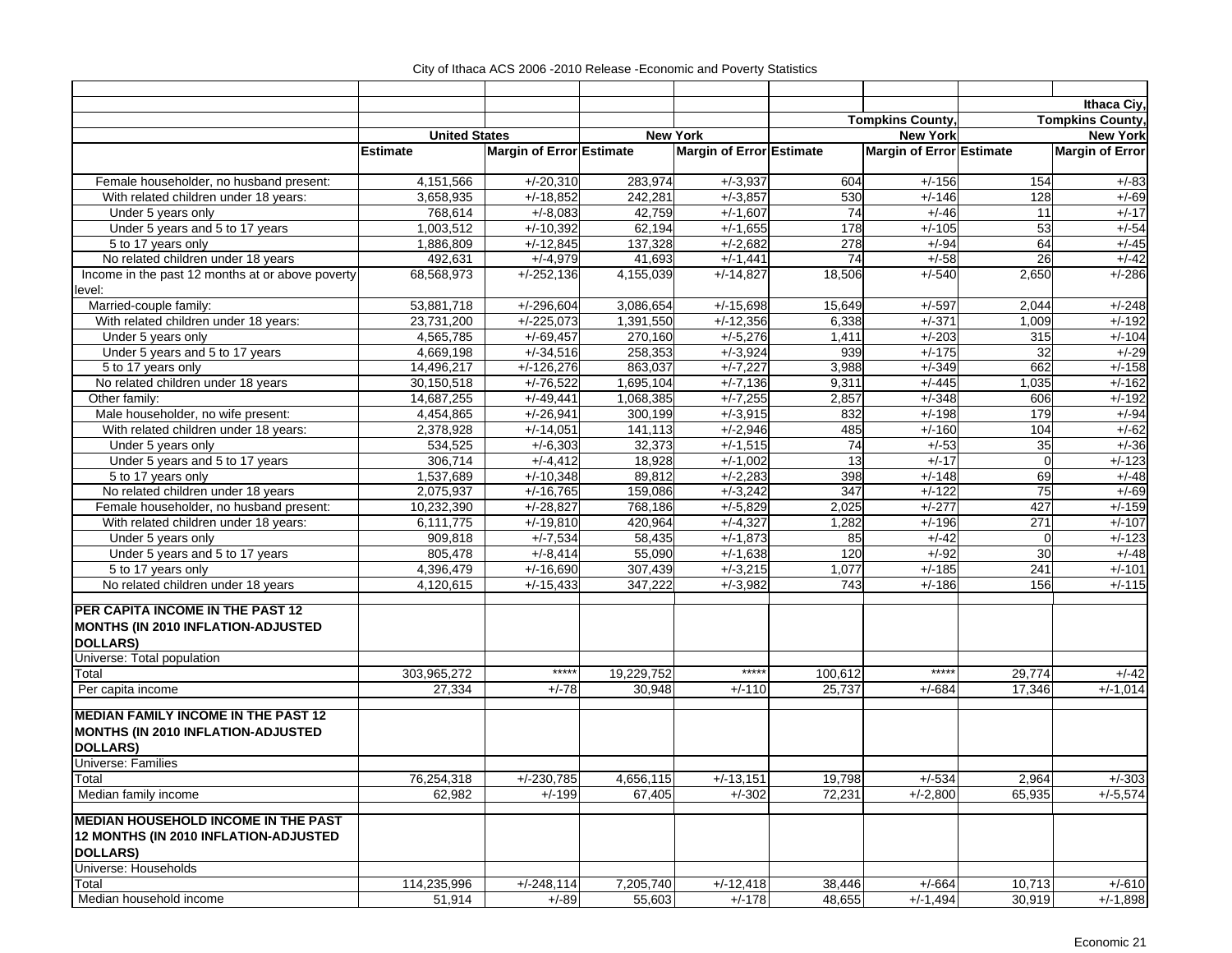|                                                  | Census Tract 1,         |                          | Census Tract 2,         |                          | <b>Census Tract 3 (part)</b> |                    | Census Tract 4 (part),  |                        |
|--------------------------------------------------|-------------------------|--------------------------|-------------------------|--------------------------|------------------------------|--------------------|-------------------------|------------------------|
|                                                  | Ithaca Civ.             |                          | Ithaca Civ.             |                          | Ithaca Ciy,                  |                    | Ithaca Civ.             |                        |
|                                                  | <b>Tompkins County,</b> |                          | <b>Tompkins County,</b> |                          | <b>Tompkins County,</b>      |                    | <b>Tompkins County,</b> |                        |
|                                                  | <b>New York</b>         |                          | <b>New York</b>         |                          | <b>New York</b>              |                    | <b>New York</b>         |                        |
|                                                  | <b>Estimate</b>         | Margin of Error Estimate |                         | Margin of Error Estimate |                              | Margin of Estimate |                         | <b>Margin of Error</b> |
|                                                  |                         |                          |                         |                          |                              | Error              |                         |                        |
| Female householder, no husband present:          | 9                       | $+/-15$                  | 8                       | $+/-12$                  | $\Omega$                     | $+/-123$           | $\mathbf 0$             | $+/-123$               |
| With related children under 18 years:            | 9                       | $+/-15$                  | 8                       | $+/-12$                  | $\overline{0}$               | $+/-123$           | $\mathbf 0$             | $+/-123$               |
| Under 5 years only                               | $\mathbf 0$             | $+/-123$                 | $\mathbf 0$             | $+/-123$                 | $\overline{0}$               | $+/-123$           | 0                       | $+/-123$               |
| Under 5 years and 5 to 17 years                  | 9                       | $+/-15$                  | $\mathbf 0$             | $+/-123$                 | $\Omega$                     | $+/-123$           | $\mathbf 0$             | $+/-123$               |
| 5 to 17 years only                               | 0                       | $+/-123$                 | 8                       | $+/-12$                  | $\overline{0}$               | $+/-123$           | $\mathbf 0$             | $+/-123$               |
| No related children under 18 years               | $\mathbf 0$             | $+/-123$                 | $\mathbf 0$             | $+/-123$                 | $\overline{0}$               | $+/-123$           | 0                       | $+/-123$               |
| Income in the past 12 months at or above poverty | $\frac{115}{2}$         | $+/-47$                  | 63                      | $+/-45$                  |                              | $+/-123$           | $\Omega$                | $+/-123$               |
| level:                                           |                         |                          |                         |                          |                              |                    |                         |                        |
| Married-couple family:                           | 95                      | $+/-47$                  | 52                      | $+/-41$                  | $\Omega$                     | $+/-123$           | 0                       | $+/-123$               |
| With related children under 18 years:            | 22                      | $+/-19$                  | 0                       | $+/-123$                 | $\Omega$                     | $+/-123$           | $\mathbf 0$             | $+/-123$               |
| Under 5 years only                               | 0                       | $+/-123$                 | 0                       | $+/-123$                 | $\Omega$                     | $+/-123$           | $\mathbf 0$             | $+/-123$               |
| Under 5 years and 5 to 17 years                  | $\mathbf 0$             | $+/-123$                 | $\mathbf 0$             | $+/-123$                 | $\overline{0}$               | $+/-123$           | $\mathbf 0$             | $+/-123$               |
| 5 to 17 years only                               | 22                      | $+/-19$                  | $\Omega$                | $+/-123$                 | $\Omega$                     | $+/-123$           | $\mathbf 0$             | $+/-123$               |
| No related children under 18 years               | 73                      | $+/-45$                  | 52                      | $+/-41$                  | $\Omega$                     | $+/-123$           | $\mathbf 0$             | $+/-123$               |
| Other family:                                    | 20                      | $+/-27$                  | 11                      | $+/-18$                  | $\Omega$                     | $+/-123$           | $\mathbf 0$             | $+/-123$               |
| Male householder, no wife present:               | 10                      | $+/-16$                  | 0                       | $+/-123$                 | 0                            | $+/-123$           | $\mathbf 0$             | $+/-123$               |
| With related children under 18 years:            | 0                       | $+/-123$                 | 0                       | $+/-123$                 | $\Omega$                     | $+/-123$           | $\mathbf 0$             | $+/-123$               |
| Under 5 years only                               | $\mathbf 0$             | $+/-123$                 | $\mathbf 0$             | $+/-123$                 | $\overline{0}$               | $+/-123$           | $\mathbf 0$             | $+/-123$               |
| Under 5 years and 5 to 17 years                  | $\mathbf 0$             | $+/-123$                 | $\mathbf 0$             | $+/-123$                 | $\Omega$                     | $+/-123$           | $\mathbf 0$             | $+/-123$               |
| 5 to 17 years only                               | $\mathbf 0$             | $+/-123$                 | 0                       | $+/-123$                 | $\Omega$                     | $+/-123$           | $\mathbf 0$             | $+/-123$               |
| No related children under 18 years               | 10                      | $+/-16$                  | $\mathbf 0$             | $+/-123$                 | 0                            | $+/-123$           | $\mathbf 0$             | $+/-123$               |
| Female householder, no husband present:          | 10                      | $+/-15$                  | 11                      | $+/-18$                  | $\Omega$                     | $+/-123$           | $\mathbf 0$             | $+/-123$               |
| With related children under 18 years:            | $\mathbf 0$             | $+/-123$                 | $\mathbf 0$             | $+/-123$                 | $\Omega$                     | $+/-123$           | 0                       | $+/-123$               |
| Under 5 years only                               | $\mathbf 0$             | $+/-123$                 | $\mathbf 0$             | $+/-123$                 | 0                            | $+/-123$           | $\mathbf 0$             | $+/-123$               |
| Under 5 years and 5 to 17 years                  | $\mathbf 0$             | $+/-123$                 | $\mathbf 0$             | $+/-123$                 | $\Omega$                     | $+/-123$           | $\mathbf 0$             | $+/-123$               |
| 5 to 17 years only                               | $\mathbf 0$             | $+/-123$                 | $\mathbf 0$             | $+/-123$                 | $\Omega$                     | $+/-123$           | $\mathbf 0$             | $+/-123$               |
| No related children under 18 years               | 10                      | $+/-15$                  | 11                      | $+/-18$                  | $\Omega$                     | $+/-123$           | $\Omega$                | $+/-123$               |
|                                                  |                         |                          |                         |                          |                              |                    |                         |                        |
| PER CAPITA INCOME IN THE PAST 12                 |                         |                          |                         |                          |                              |                    |                         |                        |
| MONTHS (IN 2010 INFLATION-ADJUSTED               |                         |                          |                         |                          |                              |                    |                         |                        |
| <b>DOLLARS)</b>                                  |                         |                          |                         |                          |                              |                    |                         |                        |
| Universe: Total population                       |                         |                          |                         |                          |                              |                    |                         |                        |
| Total                                            | 1,479                   | $+/-185$                 | 5,666                   | $+/-752$                 | 1,461                        | $+/-406$           | 3,976                   | $+/-467$               |
| Per capita income                                | 28,927                  | $+/-5,284$               | 10,501                  | $+/-1,709$               | 4,537                        | $+/-1.077$         | 2,226                   | $+/-490$               |
| <b>MEDIAN FAMILY INCOME IN THE PAST 12</b>       |                         |                          |                         |                          |                              |                    |                         |                        |
| MONTHS (IN 2010 INFLATION-ADJUSTED               |                         |                          |                         |                          |                              |                    |                         |                        |
| <b>DOLLARS)</b>                                  |                         |                          |                         |                          |                              |                    |                         |                        |
| Universe: Families                               |                         |                          |                         |                          |                              |                    |                         |                        |
| Total                                            | 188                     |                          | 71                      |                          | $\Omega$                     |                    |                         |                        |
| Median family income                             |                         | $+/-56$<br>$+/-32,022$   | 110,795                 | $+/-46$<br>$+/-127,582$  |                              | $+/-123$<br>$***$  | $\overline{0}$          | $+/-123$<br>$**$       |
|                                                  | 45,500                  |                          |                         |                          |                              |                    |                         |                        |
| <b>MEDIAN HOUSEHOLD INCOME IN THE PAST</b>       |                         |                          |                         |                          |                              |                    |                         |                        |
| 12 MONTHS (IN 2010 INFLATION-ADJUSTED            |                         |                          |                         |                          |                              |                    |                         |                        |
| <b>DOLLARS)</b>                                  |                         |                          |                         |                          |                              |                    |                         |                        |
| Universe: Households                             |                         |                          |                         |                          |                              |                    |                         |                        |
| Total                                            | 1,038                   | $+/-95$                  | 2,123                   | $+/-264$                 | 9                            | $+/-14$            | 47                      | $+/-36$                |
| Median household income                          | 19,809                  | $+/-4,774$               | 16,985                  | $+/-6,387$               |                              | $***$              | 40,474                  | $+/-28,484$            |

City of Ithaca ACS 2006 -2010 Release -Economic and Poverty Statistics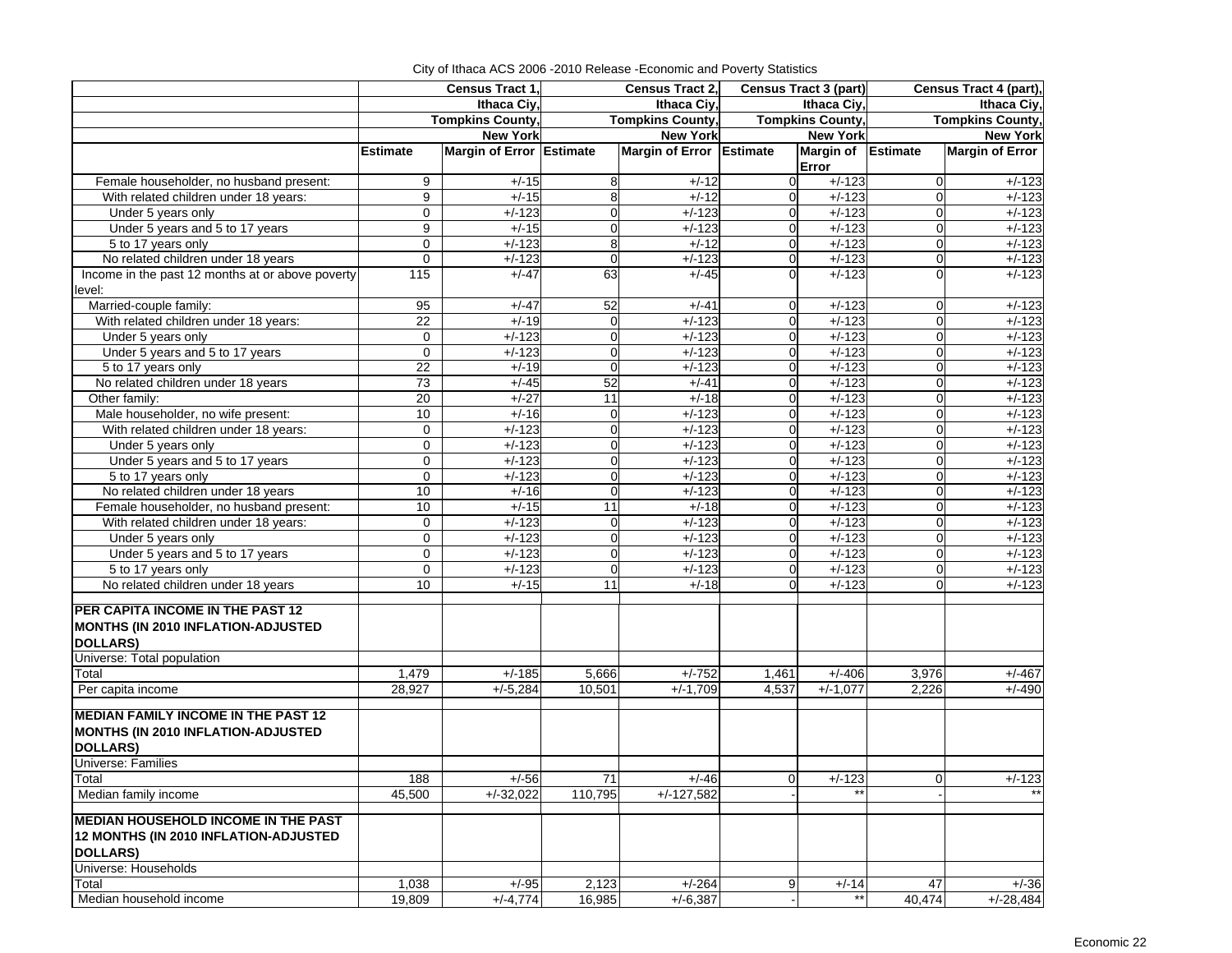| Ithaca Ciy,<br>Ithaca Civ.<br>Ithaca Civ.<br>Ithaca Ciy,<br><b>Tompkins County,</b><br><b>Tompkins County,</b><br><b>Tompkins County,</b><br><b>Tompkins County,</b><br><b>New York</b><br><b>New York</b><br><b>New York</b><br><b>New York</b><br><b>Margin of Error</b><br>Margin of Error Estimate<br><b>Margin of Error</b><br><b>Estimate</b><br><b>Estimate</b><br>Margin of Error Estimate<br>$+/-123$<br>$\overline{27}$<br>$+/-27$<br>33<br>Female householder, no husband present:<br>0<br>$+/-37$<br>28<br>$+/-44$<br>33<br>With related children under 18 years:<br>$+/-123$<br>17<br>$+/-20$<br>$+/-37$<br>28<br>$+/-44$<br>0<br>$+/-123$<br>Under 5 years only<br>$\mathbf 0$<br>$+/-123$<br>$+/-17$<br>$+/-123$<br>11<br>$\overline{0}$<br>0<br>28<br>Under 5 years and 5 to 17 years<br>$\mathbf 0$<br>$+/-123$<br>$+/-123$<br>16<br>$+/-26$<br>$+/-44$<br>$\mathbf 0$<br>5 to 17 years only<br>0<br>$+/-123$<br>6<br>17<br>$+/-27$<br>$+/-123$<br>$+/-11$<br>$\mathbf 0$<br>No related children under 18 years<br>10<br>$+/-17$<br>$+/-123$<br>$\mathbf 0$<br>$+/-123$<br>$+/-123$<br>$\overline{0}$<br>0<br>Income in the past 12 months at or above poverty<br>84<br>563<br>$+/-68$<br>$+/-49$<br>$+/-108$<br>277<br>$+/-104$<br>277<br>level:<br>Married-couple family:<br>78<br>$+/-112$<br>$+/-49$<br>466<br>191<br>$+/-81$<br>265<br>$+/-69$<br>With related children under 18 years:<br>30<br>$+/-33$<br>217<br>166<br>$+/-66$<br>70<br>$+/-52$<br>$+/-72$<br>$\overline{18}$<br>$+/-27$<br>55<br>$+/-37$<br>35<br>$+/-35$<br>Under 5 years only<br>8<br>$+/-14$<br>Under 5 years and 5 to 17 years<br>$+/-123$<br>15<br>$+/-18$<br>$+/-123$<br>$5\overline{)}$<br>$+/-11$<br>$\mathbf 0$<br>$\overline{0}$<br>147<br>$+/-64$<br>12<br>$+/-19$<br>$+/-55$<br>62<br>$+/-49$<br>126<br>5 to 17 years only<br>No related children under 18 years<br>48<br>249<br>$+/-48$<br>$+/-36$<br>$+/-80$<br>121<br>$+/-67$<br>99<br>$+/-12$<br>6<br>$+/-11$<br>97<br>$+/-68$<br>$+/-61$<br>12<br>Other family:<br>86<br>Male householder, no wife present:<br>31<br>$+/-123$<br>$+/-12$<br>$+/-123$<br>$+/-26$<br>$\overline{7}$<br>$\mathbf 0$<br>With related children under 18 years:<br>$\mathbf 0$<br>$+/-123$<br>0<br>$+/-123$<br>28<br>$+/-25$<br>$\Omega$<br>$+/-123$<br>$+/-123$<br>$+/-123$<br>8<br>$+/-16$<br>$+/-123$<br>$\mathbf 0$<br>Under 5 years only<br>0<br>0<br>Under 5 years and 5 to 17 years<br>0<br>$+/-123$<br>$\Omega$<br>$+/-123$<br>$\Omega$<br>$+/-123$<br>$\mathbf 0$<br>$+/-123$<br>20<br>$+/-123$<br>5 to 17 years only<br>0<br>$+/-123$<br>$+/-19$<br>$\Omega$<br>$+/-123$<br>$\overline{O}$<br>$+/-123$<br>3<br>$+/-7$<br>$+/-123$<br>$\overline{7}$<br>$+/-12$<br>No related children under 18 years<br>0<br>$\overline{0}$<br>5<br>6<br>$+/-11$<br>66<br>$+/-61$<br>$+/-61$<br>$+/-9$<br>Female householder, no husband present:<br>86<br>$+/-123$<br>51<br>$\overline{56}$<br>5 <sub>l</sub><br>$+/-9$<br>With related children under 18 years:<br>0<br>$+/-59$<br>$+/-54$<br>$+/-123$<br>$\mathbf 0$<br>$+/-123$<br>$+/-123$<br>$\mathbf 0$<br>$+/-123$<br>Under 5 years only<br>0<br>0<br>Under 5 years and 5 to 17 years<br>$\mathbf 0$<br>$+/-123$<br>$+/-123$<br>30<br>$+/-48$<br>$\overline{0}$<br>$+/-123$<br>$\Omega$<br>$+/-123$<br>51<br>5 <sub>l</sub><br>5 to 17 years only<br>0<br>$+/-59$<br>26<br>$+/-26$<br>$+/-9$<br>15<br>$+/-23$<br>30<br>$+/-29$<br>$+/-123$<br>No related children under 18 years<br>6<br>$+/-11$<br>$\Omega$<br>PER CAPITA INCOME IN THE PAST 12<br>MONTHS (IN 2010 INFLATION-ADJUSTED<br><b>DOLLARS)</b><br>Universe: Total population<br>Total<br>1,174<br>$+/-531$<br>4,060<br>$+/-494$<br>2,338<br>$+/-370$<br>1,211<br>$+/-228$<br>Per capita income<br>17,776<br>$+/-8.044$<br>22,726<br>$+/-3,600$<br>21,437<br>$+/-3,854$<br>34,798<br>$+/-7,471$<br><b>MEDIAN FAMILY INCOME IN THE PAST 12</b><br>MONTHS (IN 2010 INFLATION-ADJUSTED<br>DOLLARS)<br>Universe: Families<br>Total<br>369<br>84<br>$+/-49$<br>599<br>$+/-111$<br>$+/-111$<br>305<br>$+/-83$<br>Median family income<br>$+/-47,507$<br>$+/-17,471$<br>98,194<br>$+/-24,522$<br>79,306<br>72,014<br>$+/-14,554$<br>43,672<br><b>MEDIAN HOUSEHOLD INCOME IN THE PAST</b><br>12 MONTHS (IN 2010 INFLATION-ADJUSTED<br>DOLLARS)<br>Universe: Households<br>Total<br>333<br>$+/-112$<br>1,666<br>$+/-138$<br>1,183<br>$+/-124$<br>495<br>$+/-80$<br>Median household income<br>32,352<br>43,013<br>$+/-8,274$<br>34,159<br>$+/-10,714$<br>58,250<br>$+/-32,980$<br>$+/-38,145$ |  |  | Census Tract 6 (part), |  | Census Tract 7, |  | Census Tract 8, |  | Census Tract 9 (part), |
|---------------------------------------------------------------------------------------------------------------------------------------------------------------------------------------------------------------------------------------------------------------------------------------------------------------------------------------------------------------------------------------------------------------------------------------------------------------------------------------------------------------------------------------------------------------------------------------------------------------------------------------------------------------------------------------------------------------------------------------------------------------------------------------------------------------------------------------------------------------------------------------------------------------------------------------------------------------------------------------------------------------------------------------------------------------------------------------------------------------------------------------------------------------------------------------------------------------------------------------------------------------------------------------------------------------------------------------------------------------------------------------------------------------------------------------------------------------------------------------------------------------------------------------------------------------------------------------------------------------------------------------------------------------------------------------------------------------------------------------------------------------------------------------------------------------------------------------------------------------------------------------------------------------------------------------------------------------------------------------------------------------------------------------------------------------------------------------------------------------------------------------------------------------------------------------------------------------------------------------------------------------------------------------------------------------------------------------------------------------------------------------------------------------------------------------------------------------------------------------------------------------------------------------------------------------------------------------------------------------------------------------------------------------------------------------------------------------------------------------------------------------------------------------------------------------------------------------------------------------------------------------------------------------------------------------------------------------------------------------------------------------------------------------------------------------------------------------------------------------------------------------------------------------------------------------------------------------------------------------------------------------------------------------------------------------------------------------------------------------------------------------------------------------------------------------------------------------------------------------------------------------------------------------------------------------------------------------------------------------------------------------------------------------------------------------------------------------------------------------------------------------------------------------------------------------------------------------------------------------------------------------------------------------------------------------------------------------------------------------------------------------------------------------------------------------------------------------------------------------------------------------------------------------------------------------------------------------------------------------------------------------------------------------------------------------------------------------------------------------------------------------------------------------------------------------------------------------------------------------------------------------------------------------|--|--|------------------------|--|-----------------|--|-----------------|--|------------------------|
|                                                                                                                                                                                                                                                                                                                                                                                                                                                                                                                                                                                                                                                                                                                                                                                                                                                                                                                                                                                                                                                                                                                                                                                                                                                                                                                                                                                                                                                                                                                                                                                                                                                                                                                                                                                                                                                                                                                                                                                                                                                                                                                                                                                                                                                                                                                                                                                                                                                                                                                                                                                                                                                                                                                                                                                                                                                                                                                                                                                                                                                                                                                                                                                                                                                                                                                                                                                                                                                                                                                                                                                                                                                                                                                                                                                                                                                                                                                                                                                                                                                                                                                                                                                                                                                                                                                                                                                                                                                                                                                                       |  |  |                        |  |                 |  |                 |  |                        |
|                                                                                                                                                                                                                                                                                                                                                                                                                                                                                                                                                                                                                                                                                                                                                                                                                                                                                                                                                                                                                                                                                                                                                                                                                                                                                                                                                                                                                                                                                                                                                                                                                                                                                                                                                                                                                                                                                                                                                                                                                                                                                                                                                                                                                                                                                                                                                                                                                                                                                                                                                                                                                                                                                                                                                                                                                                                                                                                                                                                                                                                                                                                                                                                                                                                                                                                                                                                                                                                                                                                                                                                                                                                                                                                                                                                                                                                                                                                                                                                                                                                                                                                                                                                                                                                                                                                                                                                                                                                                                                                                       |  |  |                        |  |                 |  |                 |  |                        |
|                                                                                                                                                                                                                                                                                                                                                                                                                                                                                                                                                                                                                                                                                                                                                                                                                                                                                                                                                                                                                                                                                                                                                                                                                                                                                                                                                                                                                                                                                                                                                                                                                                                                                                                                                                                                                                                                                                                                                                                                                                                                                                                                                                                                                                                                                                                                                                                                                                                                                                                                                                                                                                                                                                                                                                                                                                                                                                                                                                                                                                                                                                                                                                                                                                                                                                                                                                                                                                                                                                                                                                                                                                                                                                                                                                                                                                                                                                                                                                                                                                                                                                                                                                                                                                                                                                                                                                                                                                                                                                                                       |  |  |                        |  |                 |  |                 |  |                        |
|                                                                                                                                                                                                                                                                                                                                                                                                                                                                                                                                                                                                                                                                                                                                                                                                                                                                                                                                                                                                                                                                                                                                                                                                                                                                                                                                                                                                                                                                                                                                                                                                                                                                                                                                                                                                                                                                                                                                                                                                                                                                                                                                                                                                                                                                                                                                                                                                                                                                                                                                                                                                                                                                                                                                                                                                                                                                                                                                                                                                                                                                                                                                                                                                                                                                                                                                                                                                                                                                                                                                                                                                                                                                                                                                                                                                                                                                                                                                                                                                                                                                                                                                                                                                                                                                                                                                                                                                                                                                                                                                       |  |  |                        |  |                 |  |                 |  |                        |
|                                                                                                                                                                                                                                                                                                                                                                                                                                                                                                                                                                                                                                                                                                                                                                                                                                                                                                                                                                                                                                                                                                                                                                                                                                                                                                                                                                                                                                                                                                                                                                                                                                                                                                                                                                                                                                                                                                                                                                                                                                                                                                                                                                                                                                                                                                                                                                                                                                                                                                                                                                                                                                                                                                                                                                                                                                                                                                                                                                                                                                                                                                                                                                                                                                                                                                                                                                                                                                                                                                                                                                                                                                                                                                                                                                                                                                                                                                                                                                                                                                                                                                                                                                                                                                                                                                                                                                                                                                                                                                                                       |  |  |                        |  |                 |  |                 |  |                        |
|                                                                                                                                                                                                                                                                                                                                                                                                                                                                                                                                                                                                                                                                                                                                                                                                                                                                                                                                                                                                                                                                                                                                                                                                                                                                                                                                                                                                                                                                                                                                                                                                                                                                                                                                                                                                                                                                                                                                                                                                                                                                                                                                                                                                                                                                                                                                                                                                                                                                                                                                                                                                                                                                                                                                                                                                                                                                                                                                                                                                                                                                                                                                                                                                                                                                                                                                                                                                                                                                                                                                                                                                                                                                                                                                                                                                                                                                                                                                                                                                                                                                                                                                                                                                                                                                                                                                                                                                                                                                                                                                       |  |  |                        |  |                 |  |                 |  |                        |
|                                                                                                                                                                                                                                                                                                                                                                                                                                                                                                                                                                                                                                                                                                                                                                                                                                                                                                                                                                                                                                                                                                                                                                                                                                                                                                                                                                                                                                                                                                                                                                                                                                                                                                                                                                                                                                                                                                                                                                                                                                                                                                                                                                                                                                                                                                                                                                                                                                                                                                                                                                                                                                                                                                                                                                                                                                                                                                                                                                                                                                                                                                                                                                                                                                                                                                                                                                                                                                                                                                                                                                                                                                                                                                                                                                                                                                                                                                                                                                                                                                                                                                                                                                                                                                                                                                                                                                                                                                                                                                                                       |  |  |                        |  |                 |  |                 |  |                        |
|                                                                                                                                                                                                                                                                                                                                                                                                                                                                                                                                                                                                                                                                                                                                                                                                                                                                                                                                                                                                                                                                                                                                                                                                                                                                                                                                                                                                                                                                                                                                                                                                                                                                                                                                                                                                                                                                                                                                                                                                                                                                                                                                                                                                                                                                                                                                                                                                                                                                                                                                                                                                                                                                                                                                                                                                                                                                                                                                                                                                                                                                                                                                                                                                                                                                                                                                                                                                                                                                                                                                                                                                                                                                                                                                                                                                                                                                                                                                                                                                                                                                                                                                                                                                                                                                                                                                                                                                                                                                                                                                       |  |  |                        |  |                 |  |                 |  |                        |
|                                                                                                                                                                                                                                                                                                                                                                                                                                                                                                                                                                                                                                                                                                                                                                                                                                                                                                                                                                                                                                                                                                                                                                                                                                                                                                                                                                                                                                                                                                                                                                                                                                                                                                                                                                                                                                                                                                                                                                                                                                                                                                                                                                                                                                                                                                                                                                                                                                                                                                                                                                                                                                                                                                                                                                                                                                                                                                                                                                                                                                                                                                                                                                                                                                                                                                                                                                                                                                                                                                                                                                                                                                                                                                                                                                                                                                                                                                                                                                                                                                                                                                                                                                                                                                                                                                                                                                                                                                                                                                                                       |  |  |                        |  |                 |  |                 |  |                        |
|                                                                                                                                                                                                                                                                                                                                                                                                                                                                                                                                                                                                                                                                                                                                                                                                                                                                                                                                                                                                                                                                                                                                                                                                                                                                                                                                                                                                                                                                                                                                                                                                                                                                                                                                                                                                                                                                                                                                                                                                                                                                                                                                                                                                                                                                                                                                                                                                                                                                                                                                                                                                                                                                                                                                                                                                                                                                                                                                                                                                                                                                                                                                                                                                                                                                                                                                                                                                                                                                                                                                                                                                                                                                                                                                                                                                                                                                                                                                                                                                                                                                                                                                                                                                                                                                                                                                                                                                                                                                                                                                       |  |  |                        |  |                 |  |                 |  |                        |
|                                                                                                                                                                                                                                                                                                                                                                                                                                                                                                                                                                                                                                                                                                                                                                                                                                                                                                                                                                                                                                                                                                                                                                                                                                                                                                                                                                                                                                                                                                                                                                                                                                                                                                                                                                                                                                                                                                                                                                                                                                                                                                                                                                                                                                                                                                                                                                                                                                                                                                                                                                                                                                                                                                                                                                                                                                                                                                                                                                                                                                                                                                                                                                                                                                                                                                                                                                                                                                                                                                                                                                                                                                                                                                                                                                                                                                                                                                                                                                                                                                                                                                                                                                                                                                                                                                                                                                                                                                                                                                                                       |  |  |                        |  |                 |  |                 |  |                        |
|                                                                                                                                                                                                                                                                                                                                                                                                                                                                                                                                                                                                                                                                                                                                                                                                                                                                                                                                                                                                                                                                                                                                                                                                                                                                                                                                                                                                                                                                                                                                                                                                                                                                                                                                                                                                                                                                                                                                                                                                                                                                                                                                                                                                                                                                                                                                                                                                                                                                                                                                                                                                                                                                                                                                                                                                                                                                                                                                                                                                                                                                                                                                                                                                                                                                                                                                                                                                                                                                                                                                                                                                                                                                                                                                                                                                                                                                                                                                                                                                                                                                                                                                                                                                                                                                                                                                                                                                                                                                                                                                       |  |  |                        |  |                 |  |                 |  |                        |
|                                                                                                                                                                                                                                                                                                                                                                                                                                                                                                                                                                                                                                                                                                                                                                                                                                                                                                                                                                                                                                                                                                                                                                                                                                                                                                                                                                                                                                                                                                                                                                                                                                                                                                                                                                                                                                                                                                                                                                                                                                                                                                                                                                                                                                                                                                                                                                                                                                                                                                                                                                                                                                                                                                                                                                                                                                                                                                                                                                                                                                                                                                                                                                                                                                                                                                                                                                                                                                                                                                                                                                                                                                                                                                                                                                                                                                                                                                                                                                                                                                                                                                                                                                                                                                                                                                                                                                                                                                                                                                                                       |  |  |                        |  |                 |  |                 |  |                        |
|                                                                                                                                                                                                                                                                                                                                                                                                                                                                                                                                                                                                                                                                                                                                                                                                                                                                                                                                                                                                                                                                                                                                                                                                                                                                                                                                                                                                                                                                                                                                                                                                                                                                                                                                                                                                                                                                                                                                                                                                                                                                                                                                                                                                                                                                                                                                                                                                                                                                                                                                                                                                                                                                                                                                                                                                                                                                                                                                                                                                                                                                                                                                                                                                                                                                                                                                                                                                                                                                                                                                                                                                                                                                                                                                                                                                                                                                                                                                                                                                                                                                                                                                                                                                                                                                                                                                                                                                                                                                                                                                       |  |  |                        |  |                 |  |                 |  |                        |
|                                                                                                                                                                                                                                                                                                                                                                                                                                                                                                                                                                                                                                                                                                                                                                                                                                                                                                                                                                                                                                                                                                                                                                                                                                                                                                                                                                                                                                                                                                                                                                                                                                                                                                                                                                                                                                                                                                                                                                                                                                                                                                                                                                                                                                                                                                                                                                                                                                                                                                                                                                                                                                                                                                                                                                                                                                                                                                                                                                                                                                                                                                                                                                                                                                                                                                                                                                                                                                                                                                                                                                                                                                                                                                                                                                                                                                                                                                                                                                                                                                                                                                                                                                                                                                                                                                                                                                                                                                                                                                                                       |  |  |                        |  |                 |  |                 |  |                        |
|                                                                                                                                                                                                                                                                                                                                                                                                                                                                                                                                                                                                                                                                                                                                                                                                                                                                                                                                                                                                                                                                                                                                                                                                                                                                                                                                                                                                                                                                                                                                                                                                                                                                                                                                                                                                                                                                                                                                                                                                                                                                                                                                                                                                                                                                                                                                                                                                                                                                                                                                                                                                                                                                                                                                                                                                                                                                                                                                                                                                                                                                                                                                                                                                                                                                                                                                                                                                                                                                                                                                                                                                                                                                                                                                                                                                                                                                                                                                                                                                                                                                                                                                                                                                                                                                                                                                                                                                                                                                                                                                       |  |  |                        |  |                 |  |                 |  |                        |
|                                                                                                                                                                                                                                                                                                                                                                                                                                                                                                                                                                                                                                                                                                                                                                                                                                                                                                                                                                                                                                                                                                                                                                                                                                                                                                                                                                                                                                                                                                                                                                                                                                                                                                                                                                                                                                                                                                                                                                                                                                                                                                                                                                                                                                                                                                                                                                                                                                                                                                                                                                                                                                                                                                                                                                                                                                                                                                                                                                                                                                                                                                                                                                                                                                                                                                                                                                                                                                                                                                                                                                                                                                                                                                                                                                                                                                                                                                                                                                                                                                                                                                                                                                                                                                                                                                                                                                                                                                                                                                                                       |  |  |                        |  |                 |  |                 |  |                        |
|                                                                                                                                                                                                                                                                                                                                                                                                                                                                                                                                                                                                                                                                                                                                                                                                                                                                                                                                                                                                                                                                                                                                                                                                                                                                                                                                                                                                                                                                                                                                                                                                                                                                                                                                                                                                                                                                                                                                                                                                                                                                                                                                                                                                                                                                                                                                                                                                                                                                                                                                                                                                                                                                                                                                                                                                                                                                                                                                                                                                                                                                                                                                                                                                                                                                                                                                                                                                                                                                                                                                                                                                                                                                                                                                                                                                                                                                                                                                                                                                                                                                                                                                                                                                                                                                                                                                                                                                                                                                                                                                       |  |  |                        |  |                 |  |                 |  |                        |
|                                                                                                                                                                                                                                                                                                                                                                                                                                                                                                                                                                                                                                                                                                                                                                                                                                                                                                                                                                                                                                                                                                                                                                                                                                                                                                                                                                                                                                                                                                                                                                                                                                                                                                                                                                                                                                                                                                                                                                                                                                                                                                                                                                                                                                                                                                                                                                                                                                                                                                                                                                                                                                                                                                                                                                                                                                                                                                                                                                                                                                                                                                                                                                                                                                                                                                                                                                                                                                                                                                                                                                                                                                                                                                                                                                                                                                                                                                                                                                                                                                                                                                                                                                                                                                                                                                                                                                                                                                                                                                                                       |  |  |                        |  |                 |  |                 |  |                        |
|                                                                                                                                                                                                                                                                                                                                                                                                                                                                                                                                                                                                                                                                                                                                                                                                                                                                                                                                                                                                                                                                                                                                                                                                                                                                                                                                                                                                                                                                                                                                                                                                                                                                                                                                                                                                                                                                                                                                                                                                                                                                                                                                                                                                                                                                                                                                                                                                                                                                                                                                                                                                                                                                                                                                                                                                                                                                                                                                                                                                                                                                                                                                                                                                                                                                                                                                                                                                                                                                                                                                                                                                                                                                                                                                                                                                                                                                                                                                                                                                                                                                                                                                                                                                                                                                                                                                                                                                                                                                                                                                       |  |  |                        |  |                 |  |                 |  |                        |
|                                                                                                                                                                                                                                                                                                                                                                                                                                                                                                                                                                                                                                                                                                                                                                                                                                                                                                                                                                                                                                                                                                                                                                                                                                                                                                                                                                                                                                                                                                                                                                                                                                                                                                                                                                                                                                                                                                                                                                                                                                                                                                                                                                                                                                                                                                                                                                                                                                                                                                                                                                                                                                                                                                                                                                                                                                                                                                                                                                                                                                                                                                                                                                                                                                                                                                                                                                                                                                                                                                                                                                                                                                                                                                                                                                                                                                                                                                                                                                                                                                                                                                                                                                                                                                                                                                                                                                                                                                                                                                                                       |  |  |                        |  |                 |  |                 |  |                        |
|                                                                                                                                                                                                                                                                                                                                                                                                                                                                                                                                                                                                                                                                                                                                                                                                                                                                                                                                                                                                                                                                                                                                                                                                                                                                                                                                                                                                                                                                                                                                                                                                                                                                                                                                                                                                                                                                                                                                                                                                                                                                                                                                                                                                                                                                                                                                                                                                                                                                                                                                                                                                                                                                                                                                                                                                                                                                                                                                                                                                                                                                                                                                                                                                                                                                                                                                                                                                                                                                                                                                                                                                                                                                                                                                                                                                                                                                                                                                                                                                                                                                                                                                                                                                                                                                                                                                                                                                                                                                                                                                       |  |  |                        |  |                 |  |                 |  |                        |
|                                                                                                                                                                                                                                                                                                                                                                                                                                                                                                                                                                                                                                                                                                                                                                                                                                                                                                                                                                                                                                                                                                                                                                                                                                                                                                                                                                                                                                                                                                                                                                                                                                                                                                                                                                                                                                                                                                                                                                                                                                                                                                                                                                                                                                                                                                                                                                                                                                                                                                                                                                                                                                                                                                                                                                                                                                                                                                                                                                                                                                                                                                                                                                                                                                                                                                                                                                                                                                                                                                                                                                                                                                                                                                                                                                                                                                                                                                                                                                                                                                                                                                                                                                                                                                                                                                                                                                                                                                                                                                                                       |  |  |                        |  |                 |  |                 |  |                        |
|                                                                                                                                                                                                                                                                                                                                                                                                                                                                                                                                                                                                                                                                                                                                                                                                                                                                                                                                                                                                                                                                                                                                                                                                                                                                                                                                                                                                                                                                                                                                                                                                                                                                                                                                                                                                                                                                                                                                                                                                                                                                                                                                                                                                                                                                                                                                                                                                                                                                                                                                                                                                                                                                                                                                                                                                                                                                                                                                                                                                                                                                                                                                                                                                                                                                                                                                                                                                                                                                                                                                                                                                                                                                                                                                                                                                                                                                                                                                                                                                                                                                                                                                                                                                                                                                                                                                                                                                                                                                                                                                       |  |  |                        |  |                 |  |                 |  |                        |
|                                                                                                                                                                                                                                                                                                                                                                                                                                                                                                                                                                                                                                                                                                                                                                                                                                                                                                                                                                                                                                                                                                                                                                                                                                                                                                                                                                                                                                                                                                                                                                                                                                                                                                                                                                                                                                                                                                                                                                                                                                                                                                                                                                                                                                                                                                                                                                                                                                                                                                                                                                                                                                                                                                                                                                                                                                                                                                                                                                                                                                                                                                                                                                                                                                                                                                                                                                                                                                                                                                                                                                                                                                                                                                                                                                                                                                                                                                                                                                                                                                                                                                                                                                                                                                                                                                                                                                                                                                                                                                                                       |  |  |                        |  |                 |  |                 |  |                        |
|                                                                                                                                                                                                                                                                                                                                                                                                                                                                                                                                                                                                                                                                                                                                                                                                                                                                                                                                                                                                                                                                                                                                                                                                                                                                                                                                                                                                                                                                                                                                                                                                                                                                                                                                                                                                                                                                                                                                                                                                                                                                                                                                                                                                                                                                                                                                                                                                                                                                                                                                                                                                                                                                                                                                                                                                                                                                                                                                                                                                                                                                                                                                                                                                                                                                                                                                                                                                                                                                                                                                                                                                                                                                                                                                                                                                                                                                                                                                                                                                                                                                                                                                                                                                                                                                                                                                                                                                                                                                                                                                       |  |  |                        |  |                 |  |                 |  |                        |
|                                                                                                                                                                                                                                                                                                                                                                                                                                                                                                                                                                                                                                                                                                                                                                                                                                                                                                                                                                                                                                                                                                                                                                                                                                                                                                                                                                                                                                                                                                                                                                                                                                                                                                                                                                                                                                                                                                                                                                                                                                                                                                                                                                                                                                                                                                                                                                                                                                                                                                                                                                                                                                                                                                                                                                                                                                                                                                                                                                                                                                                                                                                                                                                                                                                                                                                                                                                                                                                                                                                                                                                                                                                                                                                                                                                                                                                                                                                                                                                                                                                                                                                                                                                                                                                                                                                                                                                                                                                                                                                                       |  |  |                        |  |                 |  |                 |  |                        |
|                                                                                                                                                                                                                                                                                                                                                                                                                                                                                                                                                                                                                                                                                                                                                                                                                                                                                                                                                                                                                                                                                                                                                                                                                                                                                                                                                                                                                                                                                                                                                                                                                                                                                                                                                                                                                                                                                                                                                                                                                                                                                                                                                                                                                                                                                                                                                                                                                                                                                                                                                                                                                                                                                                                                                                                                                                                                                                                                                                                                                                                                                                                                                                                                                                                                                                                                                                                                                                                                                                                                                                                                                                                                                                                                                                                                                                                                                                                                                                                                                                                                                                                                                                                                                                                                                                                                                                                                                                                                                                                                       |  |  |                        |  |                 |  |                 |  |                        |
|                                                                                                                                                                                                                                                                                                                                                                                                                                                                                                                                                                                                                                                                                                                                                                                                                                                                                                                                                                                                                                                                                                                                                                                                                                                                                                                                                                                                                                                                                                                                                                                                                                                                                                                                                                                                                                                                                                                                                                                                                                                                                                                                                                                                                                                                                                                                                                                                                                                                                                                                                                                                                                                                                                                                                                                                                                                                                                                                                                                                                                                                                                                                                                                                                                                                                                                                                                                                                                                                                                                                                                                                                                                                                                                                                                                                                                                                                                                                                                                                                                                                                                                                                                                                                                                                                                                                                                                                                                                                                                                                       |  |  |                        |  |                 |  |                 |  |                        |
|                                                                                                                                                                                                                                                                                                                                                                                                                                                                                                                                                                                                                                                                                                                                                                                                                                                                                                                                                                                                                                                                                                                                                                                                                                                                                                                                                                                                                                                                                                                                                                                                                                                                                                                                                                                                                                                                                                                                                                                                                                                                                                                                                                                                                                                                                                                                                                                                                                                                                                                                                                                                                                                                                                                                                                                                                                                                                                                                                                                                                                                                                                                                                                                                                                                                                                                                                                                                                                                                                                                                                                                                                                                                                                                                                                                                                                                                                                                                                                                                                                                                                                                                                                                                                                                                                                                                                                                                                                                                                                                                       |  |  |                        |  |                 |  |                 |  |                        |
|                                                                                                                                                                                                                                                                                                                                                                                                                                                                                                                                                                                                                                                                                                                                                                                                                                                                                                                                                                                                                                                                                                                                                                                                                                                                                                                                                                                                                                                                                                                                                                                                                                                                                                                                                                                                                                                                                                                                                                                                                                                                                                                                                                                                                                                                                                                                                                                                                                                                                                                                                                                                                                                                                                                                                                                                                                                                                                                                                                                                                                                                                                                                                                                                                                                                                                                                                                                                                                                                                                                                                                                                                                                                                                                                                                                                                                                                                                                                                                                                                                                                                                                                                                                                                                                                                                                                                                                                                                                                                                                                       |  |  |                        |  |                 |  |                 |  |                        |
|                                                                                                                                                                                                                                                                                                                                                                                                                                                                                                                                                                                                                                                                                                                                                                                                                                                                                                                                                                                                                                                                                                                                                                                                                                                                                                                                                                                                                                                                                                                                                                                                                                                                                                                                                                                                                                                                                                                                                                                                                                                                                                                                                                                                                                                                                                                                                                                                                                                                                                                                                                                                                                                                                                                                                                                                                                                                                                                                                                                                                                                                                                                                                                                                                                                                                                                                                                                                                                                                                                                                                                                                                                                                                                                                                                                                                                                                                                                                                                                                                                                                                                                                                                                                                                                                                                                                                                                                                                                                                                                                       |  |  |                        |  |                 |  |                 |  |                        |
|                                                                                                                                                                                                                                                                                                                                                                                                                                                                                                                                                                                                                                                                                                                                                                                                                                                                                                                                                                                                                                                                                                                                                                                                                                                                                                                                                                                                                                                                                                                                                                                                                                                                                                                                                                                                                                                                                                                                                                                                                                                                                                                                                                                                                                                                                                                                                                                                                                                                                                                                                                                                                                                                                                                                                                                                                                                                                                                                                                                                                                                                                                                                                                                                                                                                                                                                                                                                                                                                                                                                                                                                                                                                                                                                                                                                                                                                                                                                                                                                                                                                                                                                                                                                                                                                                                                                                                                                                                                                                                                                       |  |  |                        |  |                 |  |                 |  |                        |
|                                                                                                                                                                                                                                                                                                                                                                                                                                                                                                                                                                                                                                                                                                                                                                                                                                                                                                                                                                                                                                                                                                                                                                                                                                                                                                                                                                                                                                                                                                                                                                                                                                                                                                                                                                                                                                                                                                                                                                                                                                                                                                                                                                                                                                                                                                                                                                                                                                                                                                                                                                                                                                                                                                                                                                                                                                                                                                                                                                                                                                                                                                                                                                                                                                                                                                                                                                                                                                                                                                                                                                                                                                                                                                                                                                                                                                                                                                                                                                                                                                                                                                                                                                                                                                                                                                                                                                                                                                                                                                                                       |  |  |                        |  |                 |  |                 |  |                        |
|                                                                                                                                                                                                                                                                                                                                                                                                                                                                                                                                                                                                                                                                                                                                                                                                                                                                                                                                                                                                                                                                                                                                                                                                                                                                                                                                                                                                                                                                                                                                                                                                                                                                                                                                                                                                                                                                                                                                                                                                                                                                                                                                                                                                                                                                                                                                                                                                                                                                                                                                                                                                                                                                                                                                                                                                                                                                                                                                                                                                                                                                                                                                                                                                                                                                                                                                                                                                                                                                                                                                                                                                                                                                                                                                                                                                                                                                                                                                                                                                                                                                                                                                                                                                                                                                                                                                                                                                                                                                                                                                       |  |  |                        |  |                 |  |                 |  |                        |
|                                                                                                                                                                                                                                                                                                                                                                                                                                                                                                                                                                                                                                                                                                                                                                                                                                                                                                                                                                                                                                                                                                                                                                                                                                                                                                                                                                                                                                                                                                                                                                                                                                                                                                                                                                                                                                                                                                                                                                                                                                                                                                                                                                                                                                                                                                                                                                                                                                                                                                                                                                                                                                                                                                                                                                                                                                                                                                                                                                                                                                                                                                                                                                                                                                                                                                                                                                                                                                                                                                                                                                                                                                                                                                                                                                                                                                                                                                                                                                                                                                                                                                                                                                                                                                                                                                                                                                                                                                                                                                                                       |  |  |                        |  |                 |  |                 |  |                        |
|                                                                                                                                                                                                                                                                                                                                                                                                                                                                                                                                                                                                                                                                                                                                                                                                                                                                                                                                                                                                                                                                                                                                                                                                                                                                                                                                                                                                                                                                                                                                                                                                                                                                                                                                                                                                                                                                                                                                                                                                                                                                                                                                                                                                                                                                                                                                                                                                                                                                                                                                                                                                                                                                                                                                                                                                                                                                                                                                                                                                                                                                                                                                                                                                                                                                                                                                                                                                                                                                                                                                                                                                                                                                                                                                                                                                                                                                                                                                                                                                                                                                                                                                                                                                                                                                                                                                                                                                                                                                                                                                       |  |  |                        |  |                 |  |                 |  |                        |
|                                                                                                                                                                                                                                                                                                                                                                                                                                                                                                                                                                                                                                                                                                                                                                                                                                                                                                                                                                                                                                                                                                                                                                                                                                                                                                                                                                                                                                                                                                                                                                                                                                                                                                                                                                                                                                                                                                                                                                                                                                                                                                                                                                                                                                                                                                                                                                                                                                                                                                                                                                                                                                                                                                                                                                                                                                                                                                                                                                                                                                                                                                                                                                                                                                                                                                                                                                                                                                                                                                                                                                                                                                                                                                                                                                                                                                                                                                                                                                                                                                                                                                                                                                                                                                                                                                                                                                                                                                                                                                                                       |  |  |                        |  |                 |  |                 |  |                        |
|                                                                                                                                                                                                                                                                                                                                                                                                                                                                                                                                                                                                                                                                                                                                                                                                                                                                                                                                                                                                                                                                                                                                                                                                                                                                                                                                                                                                                                                                                                                                                                                                                                                                                                                                                                                                                                                                                                                                                                                                                                                                                                                                                                                                                                                                                                                                                                                                                                                                                                                                                                                                                                                                                                                                                                                                                                                                                                                                                                                                                                                                                                                                                                                                                                                                                                                                                                                                                                                                                                                                                                                                                                                                                                                                                                                                                                                                                                                                                                                                                                                                                                                                                                                                                                                                                                                                                                                                                                                                                                                                       |  |  |                        |  |                 |  |                 |  |                        |
|                                                                                                                                                                                                                                                                                                                                                                                                                                                                                                                                                                                                                                                                                                                                                                                                                                                                                                                                                                                                                                                                                                                                                                                                                                                                                                                                                                                                                                                                                                                                                                                                                                                                                                                                                                                                                                                                                                                                                                                                                                                                                                                                                                                                                                                                                                                                                                                                                                                                                                                                                                                                                                                                                                                                                                                                                                                                                                                                                                                                                                                                                                                                                                                                                                                                                                                                                                                                                                                                                                                                                                                                                                                                                                                                                                                                                                                                                                                                                                                                                                                                                                                                                                                                                                                                                                                                                                                                                                                                                                                                       |  |  |                        |  |                 |  |                 |  |                        |
|                                                                                                                                                                                                                                                                                                                                                                                                                                                                                                                                                                                                                                                                                                                                                                                                                                                                                                                                                                                                                                                                                                                                                                                                                                                                                                                                                                                                                                                                                                                                                                                                                                                                                                                                                                                                                                                                                                                                                                                                                                                                                                                                                                                                                                                                                                                                                                                                                                                                                                                                                                                                                                                                                                                                                                                                                                                                                                                                                                                                                                                                                                                                                                                                                                                                                                                                                                                                                                                                                                                                                                                                                                                                                                                                                                                                                                                                                                                                                                                                                                                                                                                                                                                                                                                                                                                                                                                                                                                                                                                                       |  |  |                        |  |                 |  |                 |  |                        |
|                                                                                                                                                                                                                                                                                                                                                                                                                                                                                                                                                                                                                                                                                                                                                                                                                                                                                                                                                                                                                                                                                                                                                                                                                                                                                                                                                                                                                                                                                                                                                                                                                                                                                                                                                                                                                                                                                                                                                                                                                                                                                                                                                                                                                                                                                                                                                                                                                                                                                                                                                                                                                                                                                                                                                                                                                                                                                                                                                                                                                                                                                                                                                                                                                                                                                                                                                                                                                                                                                                                                                                                                                                                                                                                                                                                                                                                                                                                                                                                                                                                                                                                                                                                                                                                                                                                                                                                                                                                                                                                                       |  |  |                        |  |                 |  |                 |  |                        |
|                                                                                                                                                                                                                                                                                                                                                                                                                                                                                                                                                                                                                                                                                                                                                                                                                                                                                                                                                                                                                                                                                                                                                                                                                                                                                                                                                                                                                                                                                                                                                                                                                                                                                                                                                                                                                                                                                                                                                                                                                                                                                                                                                                                                                                                                                                                                                                                                                                                                                                                                                                                                                                                                                                                                                                                                                                                                                                                                                                                                                                                                                                                                                                                                                                                                                                                                                                                                                                                                                                                                                                                                                                                                                                                                                                                                                                                                                                                                                                                                                                                                                                                                                                                                                                                                                                                                                                                                                                                                                                                                       |  |  |                        |  |                 |  |                 |  |                        |
|                                                                                                                                                                                                                                                                                                                                                                                                                                                                                                                                                                                                                                                                                                                                                                                                                                                                                                                                                                                                                                                                                                                                                                                                                                                                                                                                                                                                                                                                                                                                                                                                                                                                                                                                                                                                                                                                                                                                                                                                                                                                                                                                                                                                                                                                                                                                                                                                                                                                                                                                                                                                                                                                                                                                                                                                                                                                                                                                                                                                                                                                                                                                                                                                                                                                                                                                                                                                                                                                                                                                                                                                                                                                                                                                                                                                                                                                                                                                                                                                                                                                                                                                                                                                                                                                                                                                                                                                                                                                                                                                       |  |  |                        |  |                 |  |                 |  |                        |
|                                                                                                                                                                                                                                                                                                                                                                                                                                                                                                                                                                                                                                                                                                                                                                                                                                                                                                                                                                                                                                                                                                                                                                                                                                                                                                                                                                                                                                                                                                                                                                                                                                                                                                                                                                                                                                                                                                                                                                                                                                                                                                                                                                                                                                                                                                                                                                                                                                                                                                                                                                                                                                                                                                                                                                                                                                                                                                                                                                                                                                                                                                                                                                                                                                                                                                                                                                                                                                                                                                                                                                                                                                                                                                                                                                                                                                                                                                                                                                                                                                                                                                                                                                                                                                                                                                                                                                                                                                                                                                                                       |  |  |                        |  |                 |  |                 |  |                        |
|                                                                                                                                                                                                                                                                                                                                                                                                                                                                                                                                                                                                                                                                                                                                                                                                                                                                                                                                                                                                                                                                                                                                                                                                                                                                                                                                                                                                                                                                                                                                                                                                                                                                                                                                                                                                                                                                                                                                                                                                                                                                                                                                                                                                                                                                                                                                                                                                                                                                                                                                                                                                                                                                                                                                                                                                                                                                                                                                                                                                                                                                                                                                                                                                                                                                                                                                                                                                                                                                                                                                                                                                                                                                                                                                                                                                                                                                                                                                                                                                                                                                                                                                                                                                                                                                                                                                                                                                                                                                                                                                       |  |  |                        |  |                 |  |                 |  |                        |
|                                                                                                                                                                                                                                                                                                                                                                                                                                                                                                                                                                                                                                                                                                                                                                                                                                                                                                                                                                                                                                                                                                                                                                                                                                                                                                                                                                                                                                                                                                                                                                                                                                                                                                                                                                                                                                                                                                                                                                                                                                                                                                                                                                                                                                                                                                                                                                                                                                                                                                                                                                                                                                                                                                                                                                                                                                                                                                                                                                                                                                                                                                                                                                                                                                                                                                                                                                                                                                                                                                                                                                                                                                                                                                                                                                                                                                                                                                                                                                                                                                                                                                                                                                                                                                                                                                                                                                                                                                                                                                                                       |  |  |                        |  |                 |  |                 |  |                        |
|                                                                                                                                                                                                                                                                                                                                                                                                                                                                                                                                                                                                                                                                                                                                                                                                                                                                                                                                                                                                                                                                                                                                                                                                                                                                                                                                                                                                                                                                                                                                                                                                                                                                                                                                                                                                                                                                                                                                                                                                                                                                                                                                                                                                                                                                                                                                                                                                                                                                                                                                                                                                                                                                                                                                                                                                                                                                                                                                                                                                                                                                                                                                                                                                                                                                                                                                                                                                                                                                                                                                                                                                                                                                                                                                                                                                                                                                                                                                                                                                                                                                                                                                                                                                                                                                                                                                                                                                                                                                                                                                       |  |  |                        |  |                 |  |                 |  |                        |
|                                                                                                                                                                                                                                                                                                                                                                                                                                                                                                                                                                                                                                                                                                                                                                                                                                                                                                                                                                                                                                                                                                                                                                                                                                                                                                                                                                                                                                                                                                                                                                                                                                                                                                                                                                                                                                                                                                                                                                                                                                                                                                                                                                                                                                                                                                                                                                                                                                                                                                                                                                                                                                                                                                                                                                                                                                                                                                                                                                                                                                                                                                                                                                                                                                                                                                                                                                                                                                                                                                                                                                                                                                                                                                                                                                                                                                                                                                                                                                                                                                                                                                                                                                                                                                                                                                                                                                                                                                                                                                                                       |  |  |                        |  |                 |  |                 |  |                        |
|                                                                                                                                                                                                                                                                                                                                                                                                                                                                                                                                                                                                                                                                                                                                                                                                                                                                                                                                                                                                                                                                                                                                                                                                                                                                                                                                                                                                                                                                                                                                                                                                                                                                                                                                                                                                                                                                                                                                                                                                                                                                                                                                                                                                                                                                                                                                                                                                                                                                                                                                                                                                                                                                                                                                                                                                                                                                                                                                                                                                                                                                                                                                                                                                                                                                                                                                                                                                                                                                                                                                                                                                                                                                                                                                                                                                                                                                                                                                                                                                                                                                                                                                                                                                                                                                                                                                                                                                                                                                                                                                       |  |  |                        |  |                 |  |                 |  |                        |
|                                                                                                                                                                                                                                                                                                                                                                                                                                                                                                                                                                                                                                                                                                                                                                                                                                                                                                                                                                                                                                                                                                                                                                                                                                                                                                                                                                                                                                                                                                                                                                                                                                                                                                                                                                                                                                                                                                                                                                                                                                                                                                                                                                                                                                                                                                                                                                                                                                                                                                                                                                                                                                                                                                                                                                                                                                                                                                                                                                                                                                                                                                                                                                                                                                                                                                                                                                                                                                                                                                                                                                                                                                                                                                                                                                                                                                                                                                                                                                                                                                                                                                                                                                                                                                                                                                                                                                                                                                                                                                                                       |  |  |                        |  |                 |  |                 |  |                        |
|                                                                                                                                                                                                                                                                                                                                                                                                                                                                                                                                                                                                                                                                                                                                                                                                                                                                                                                                                                                                                                                                                                                                                                                                                                                                                                                                                                                                                                                                                                                                                                                                                                                                                                                                                                                                                                                                                                                                                                                                                                                                                                                                                                                                                                                                                                                                                                                                                                                                                                                                                                                                                                                                                                                                                                                                                                                                                                                                                                                                                                                                                                                                                                                                                                                                                                                                                                                                                                                                                                                                                                                                                                                                                                                                                                                                                                                                                                                                                                                                                                                                                                                                                                                                                                                                                                                                                                                                                                                                                                                                       |  |  |                        |  |                 |  |                 |  |                        |

## City of Ithaca ACS 2006 -2010 Release -Economic and Poverty Statistics